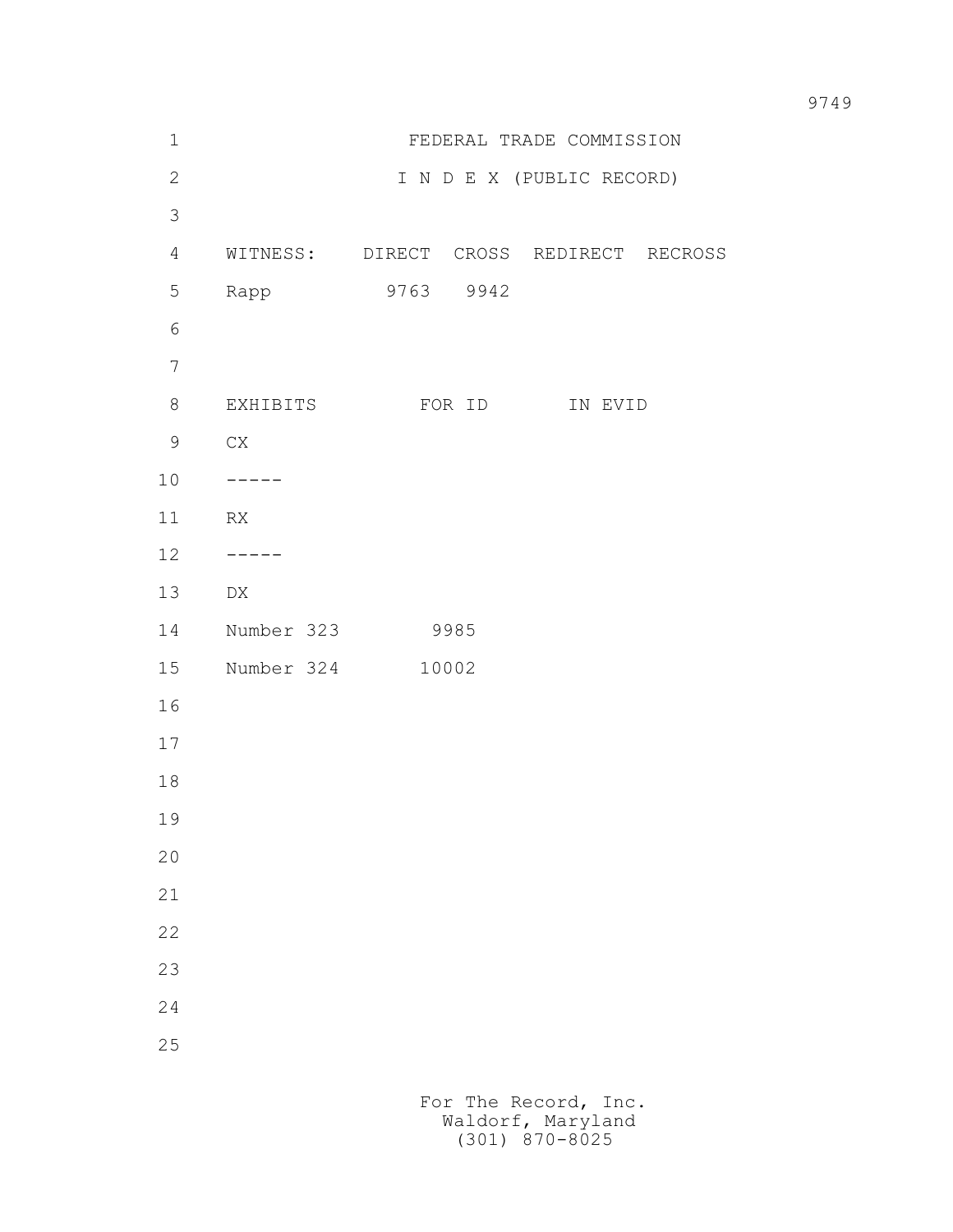| $\mathbf 1$   | UNITED STATES OF AMERICA                                      |
|---------------|---------------------------------------------------------------|
| 2             | FEDERAL TRADE COMMISSION                                      |
| 3             |                                                               |
| 4             | In the Matter of:<br>$\left( \right)$                         |
| 5             | Rambus, Inc.<br>) Docket No. 9302                             |
| 6             |                                                               |
| 7             |                                                               |
| $8\,$         |                                                               |
| $\mathcal{G}$ | Tuesday, July 22, 2003                                        |
| 10            | 9:32 a.m.                                                     |
| 11            |                                                               |
| 12            |                                                               |
| 13            | TRIAL VOLUME 47                                               |
| 14            | PART 1                                                        |
| 15            | PUBLIC RECORD                                                 |
| 16            |                                                               |
| 17            | BEFORE THE HONORABLE STEPHEN J. MCGUIRE                       |
| 18            | Chief Administrative Law Judge                                |
| 19            | Federal Trade Commission                                      |
| 20            | 600 Pennsylvania Avenue, N.W.                                 |
| 21            | Washington, D.C.                                              |
| 22            |                                                               |
| 23            |                                                               |
| 24            |                                                               |
| 25            | Reported by: Josett F. Hall, RMR-CRR                          |
|               | For The Record, Inc.<br>Waldorf, Maryland<br>$(301)$ 870-8025 |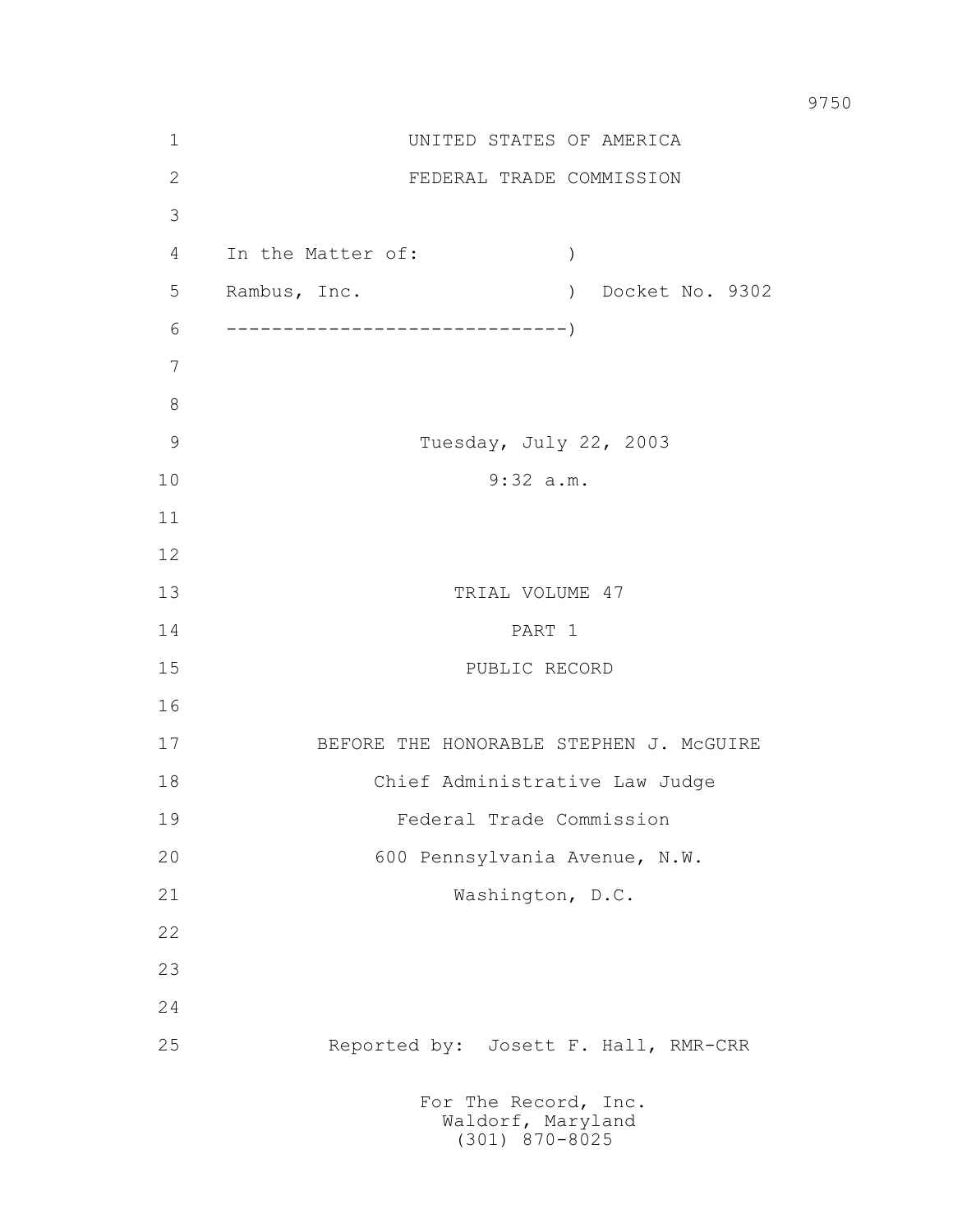2

| 3              | ON BEHALF OF THE FEDERAL TRADE COMMISSION: |
|----------------|--------------------------------------------|
| $\overline{4}$ | M. SEAN ROYALL, Attorney                   |
| 5              | GEOFFREY OLIVER, Attorney                  |
| 6              | JOHN C. WEBER, Attorney                    |
| 7              | Federal Trade Commission                   |
| 8              | 601 New Jersey Avenue, N.W.                |
| $\mathcal{G}$  | Washington, D.C. 20580-0000                |
| 10             | $(202)$ 326-3663                           |
| 11             |                                            |
| 12             | ON BEHALF OF THE RESPONDENT:               |
| 13             | GREGORY P. STONE, Attorney                 |
| 14             | STEVEN M. PERRY, Attorney                  |
| 15             | PETER A. DETRE, Attorney                   |
| 16             | SEAN GATES, Attorney                       |
| 17             | Munger, Tolles & Olson LLP                 |
| 18             | 355 South Grand Avenue, 35th Floor         |
| 19             | Los Angeles, California 90071-1560         |
| 20             | $(213)$ 683-9255                           |
| 21             |                                            |
| 22             |                                            |
| 23             |                                            |
| 24             |                                            |
| 25             |                                            |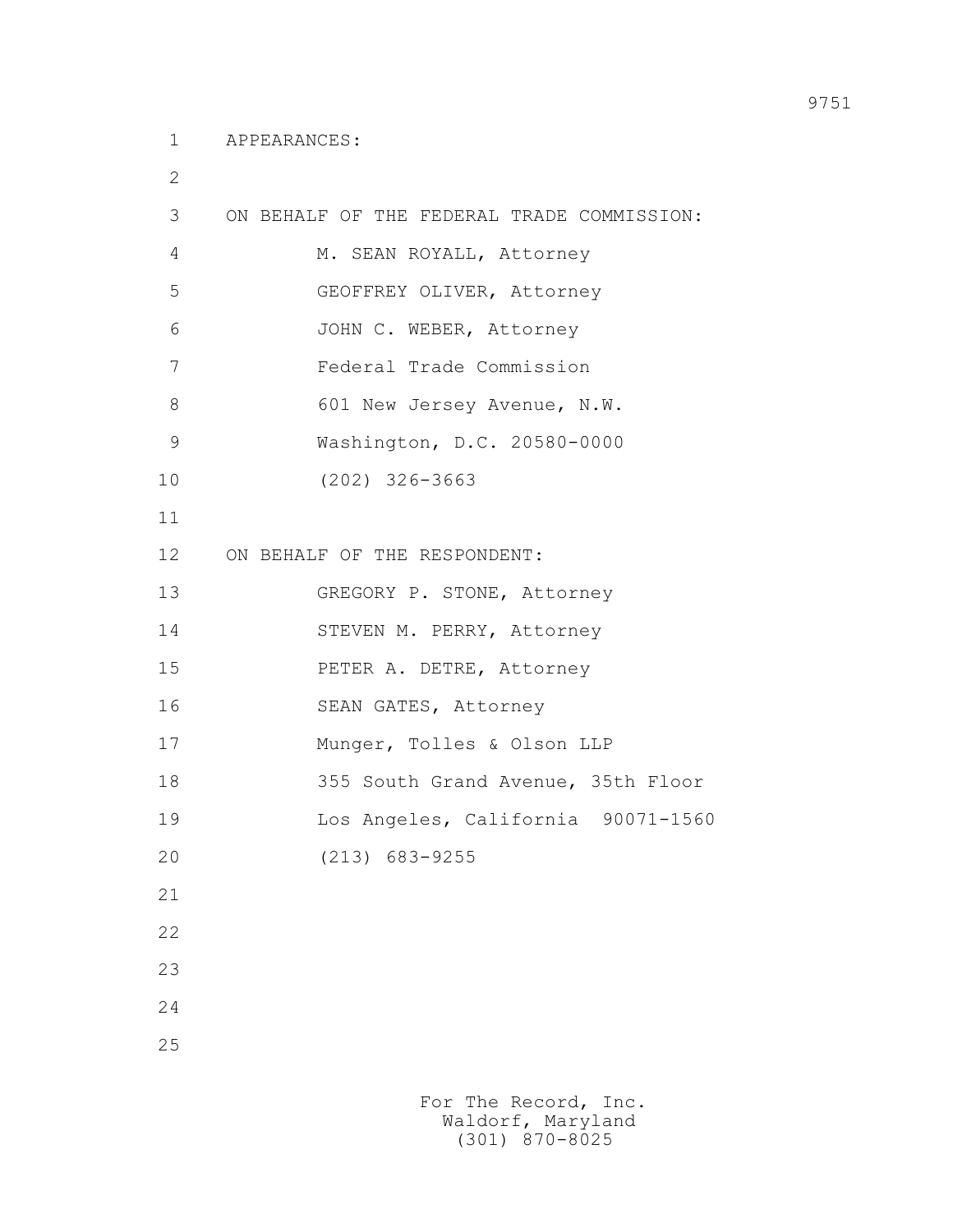3 ON BEHALF OF THE RESPONDENT: 4 A. DOUGLAS MELAMED, Attorney 5 Wilmer, Cutler & Pickering 6 2445 M Street, N.W. 7 Washington, D.C. 20037-1420 8 (202) 663-6090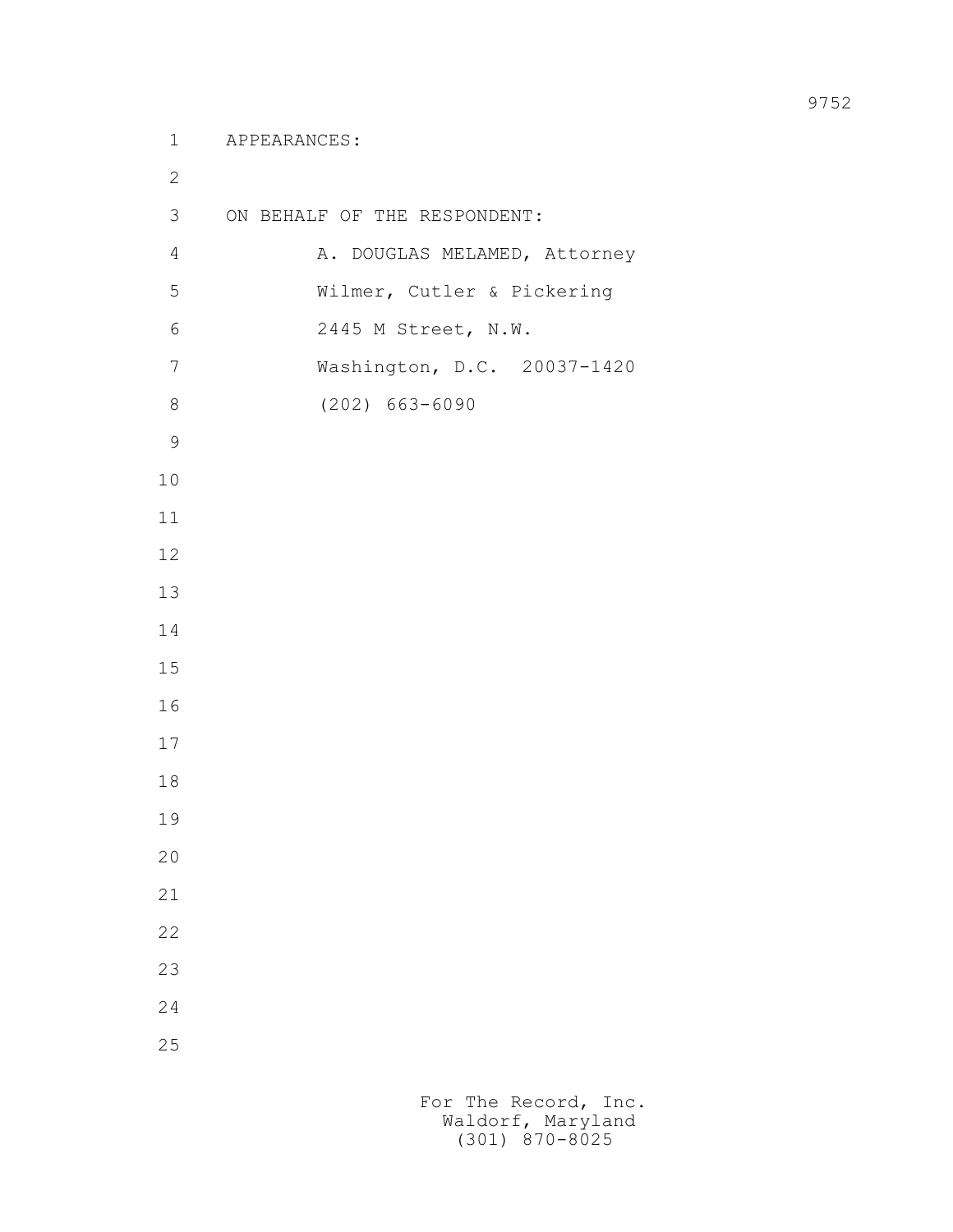1 P R O C E E D I N G S 2 - - - - - - - 3 JUDGE McGUIRE: This hearing is now in order. 4 It's certainly good to have you back, 5 Mr. Royall. I hope you're feeling well. 6 MR. ROYALL: Thank you, Judge. I appreciate 7 that very much. 8 JUDGE McGUIRE: Any housekeeping tasks here 9 this morning before we begin? 10 MR. STONE: Not on our side, Your Honor. 11 JUDGE McGUIRE: Anything from complaint 12 counsel? 13 MR. ROYALL: Well, there's one thing that I 14 understand came up yesterday when Mr. Oliver was here 15 relating to the subject of our rebuttal case. 16 JUDGE McGUIRE: Yes. 17 MR. ROYALL: And I did have a couple comments, 18 if I could comment on that now. 19 JUDGE McGUIRE: Go ahead. 20 MR. ROYALL: First of all, Mr. Oliver and I 21 have spoken about this, and to the extent we put on a 22 rebuttal case, we would envision it on the order of, on 23 the outside, two to three days, barring something 24 unforeseen. And if respondent were to rest on Tuesday, 25 we would envision completing our -- subject to some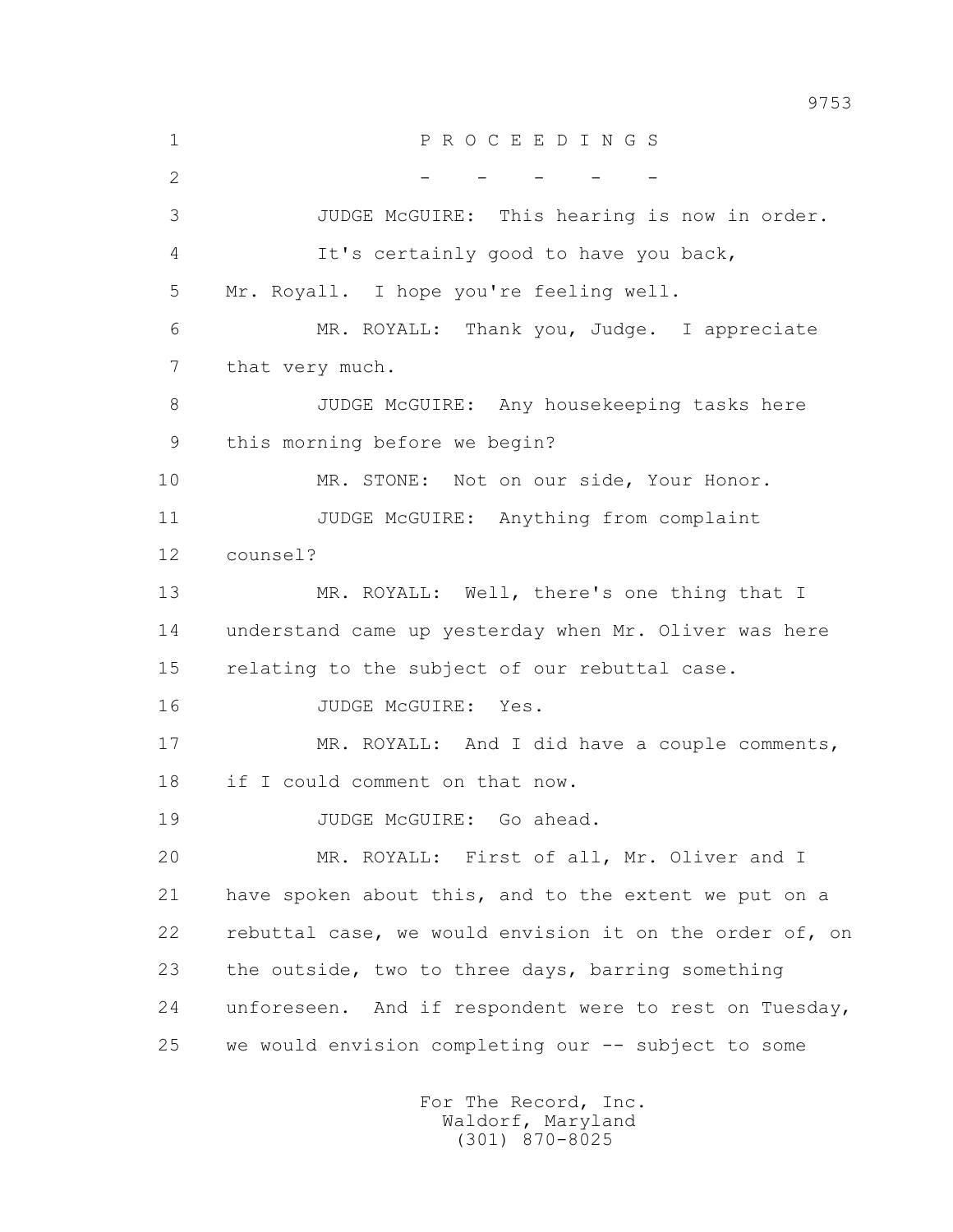1 unforeseen scheduling problem, completing the rebuttal 2 case by Friday.

3 JUDGE McGUIRE: Very good.

 4 MR. ROYALL: And the other thing is that with 5 reference to what I understand was Your Honor's order 6 yesterday, about going -- pointing out matters in the 7 transcript, we wanted to ask for clarification on 8 that, that order, as it pertains or might pertain to 9 experts.

 10 And on the subject of experts, I want to make 11 just a couple of points. One is that, as you may 12 know -- and I have copies here if you want to see it -- 13 but the scheduling order that was agreed to by the 14 parties in this case and approved or initially by 15 Judge Timony provided for original expert reports by 16 complaint counsel, then respondent's expert reports and 17 then rebuttal expert reports, and that was the schedule 18 that was agreed to and it was the schedule that was 19 followed.

 20 JUDGE McGUIRE: I'm glad you pointed that out 21 to me. I wasn't otherwise cognizant of that. It's 22 been a while since I've seen that scheduling order. 23 MR. ROYALL: So we've operated under the 24 assumption -- for instance, what I have here is 25 Professor McAfee's expert rebuttal report, so we didn't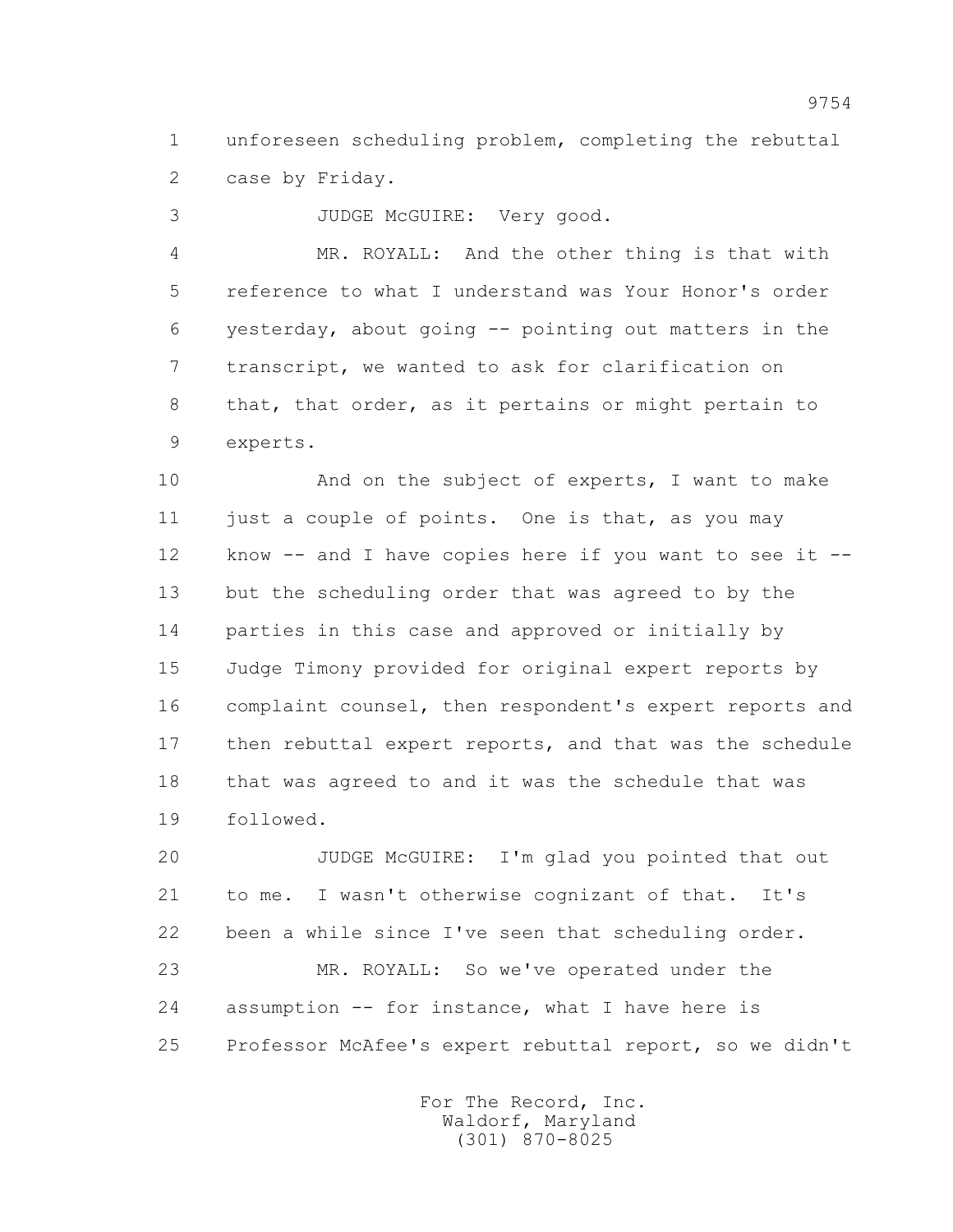1 go into any of this because we assumed it would be 2 objected to if we'd seek to rebut their expert 3 testimony before he testified.

 4 So for our rebuttal case we would envision 5 Professor McAfee on the order of a half a day and 6 possibly Professor Jacob, but we're still analyzing 7 that, and if he were to testify, it would be on the 8 order of a half a day, and then all that would remain 9 would be some possible factual rebuttal that would be 10 limited, and we're still assessing that, both the need 11 for it and the availability of witnesses. But if all 12 of that, all told, we would envision not taking more 13 than two, two and a half days.

 14 JUDGE McGUIRE: So what is that Friday? I know 15 the 29th is Tuesday.

 16 MR. STONE: I believe that's the 1st. 17 JUDGE McGUIRE: Okay. Well, we tried to keep 18 it out of August, but I guess we slipped in a little 19 bit.

 20 Mr. Stone, do you have any comment with what's 21 being proposed here?

 22 MR. STONE: No. I think the contemplation of 23 two, two-and-a-half-day rebuttal with it principally 24 focused on their experts is consistent with what I 25 think we had understood they might do. And I think the

> For The Record, Inc. Waldorf, Maryland (301) 870-8025

9755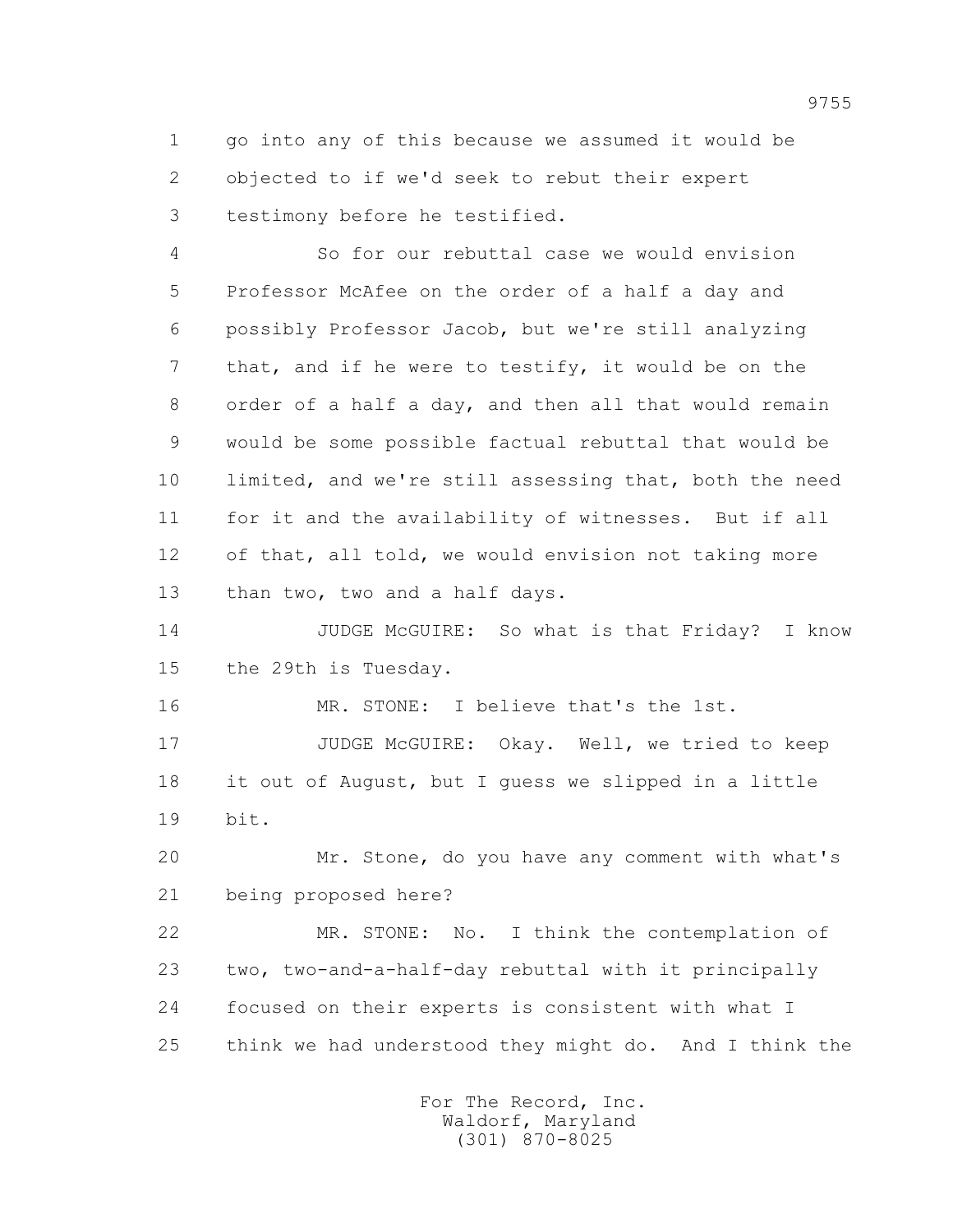1 scope of those, the expert testimony, will, I think as 2 Your Honor has indicated, be limited to what's proper 3 rebuttal, but I do think it's not -- it doesn't come as 4 a surprise to us that it might be Professor McAfee 5 and/or Dr. Jacob.

 6 JUDGE McGUIRE: Then let's proceed on that 7 basis and we'll keep that in mind.

 8 I had indicated that I'd asked complaint 9 counsel to file with the court a motion by Thursday 10 depicting which -- you know, whom you would have back 11 on and the testimony that they sought to rebut. Is 12 that going to be a problem?

 13 MR. ROYALL: Well, one thing is in terms of 14 experts, we are hoping that you would clarify that we 15 wouldn't need to do that type of exercise for experts. 16 In part for the economists it would be difficult 17 because they haven't -- their economist hasn't even yet 18 testified.

19 JUDGE McGUIRE: Mr. Stone, do you have any 20 opposition to the expert request on that point?

 21 MR. STONE: I do think that since our expert 22 case is coming, we have tried to limit it somewhat from 23 the reports, that it would be appropriate for a general 24 description at least -- it would be hard for complaint 25 counsel to do page and line of the transcript -- but at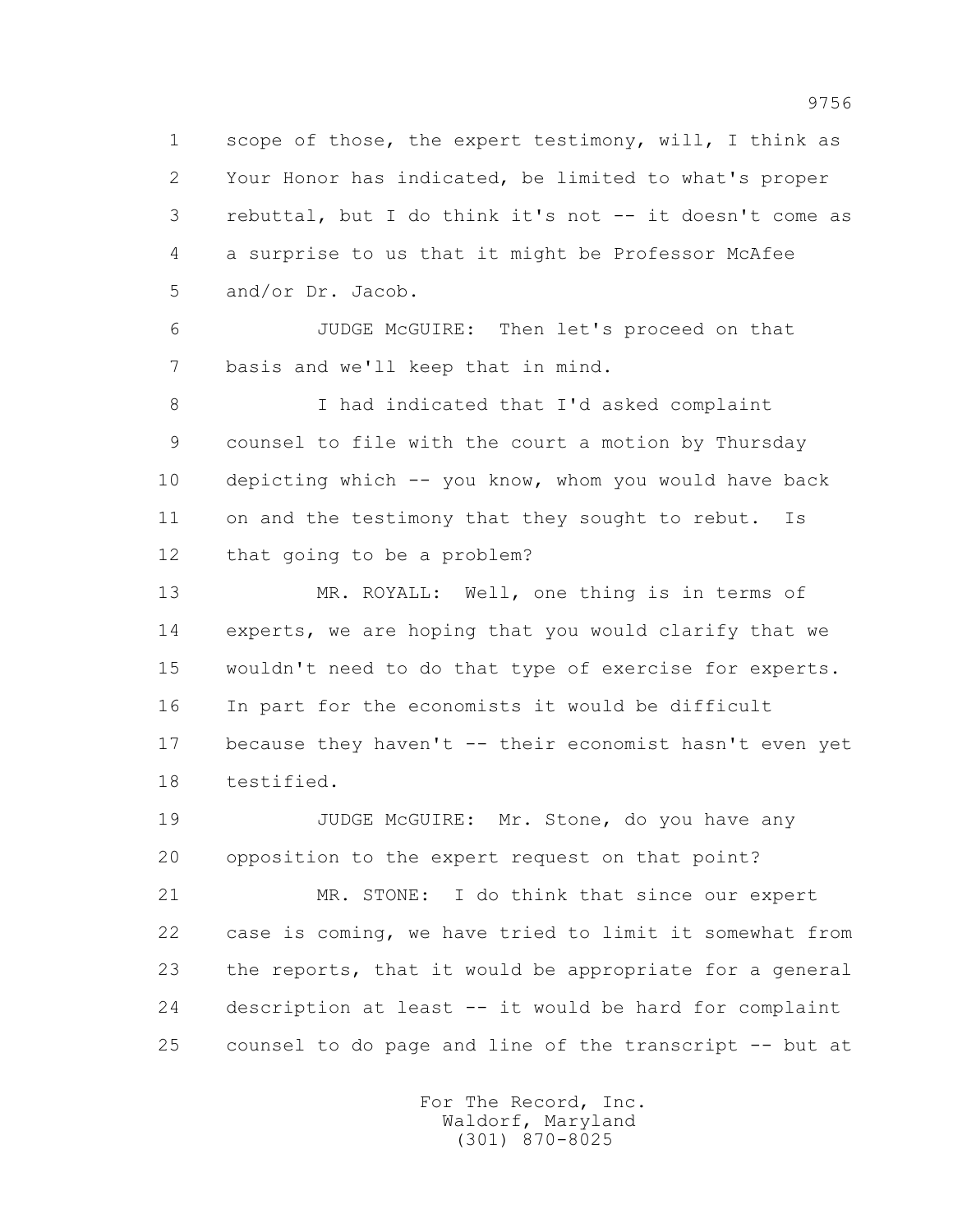1 least a general description of what their experts would 2 do, and then complying with I think Your Honor's order 3 with respect to the other specific witnesses would be 4 appropriate.

 5 JUDGE McGUIRE: Then that's what we'll do. I 6 won't require the page and line citation for your 7 experts, but I'm going to ask you to confer with the 8 other side and, you know, apprise them of exactly what 9 you intend to offer as well as in the motion that 10 you're going to file on Thursday for your other 11 witnesses. Okay? Is that clear? 12 MR. ROYALL: I'd like to ask Mr. Oliver to see 13 if he has any additional comments. 14 JUDGE McGUIRE: Okay. Mr. Oliver? 15 MR. OLIVER: I think that will be fine, 16 Your Honor. 17 JUDGE McGUIRE: Okay. Good. 18 Is there anything else? 19 MR. OLIVER: If I could point out, that's 20 subject to the proviso that because apparently 21 Mr. Teece won't be concluding until Friday, we may need 22 to augment what we do on our motion on Thursday. 23 JUDGE McGUIRE: We'll keep that in mind. 24 Let's hope we don't get to that point, but I won't 25 hold you to that. But we'll see as we cross that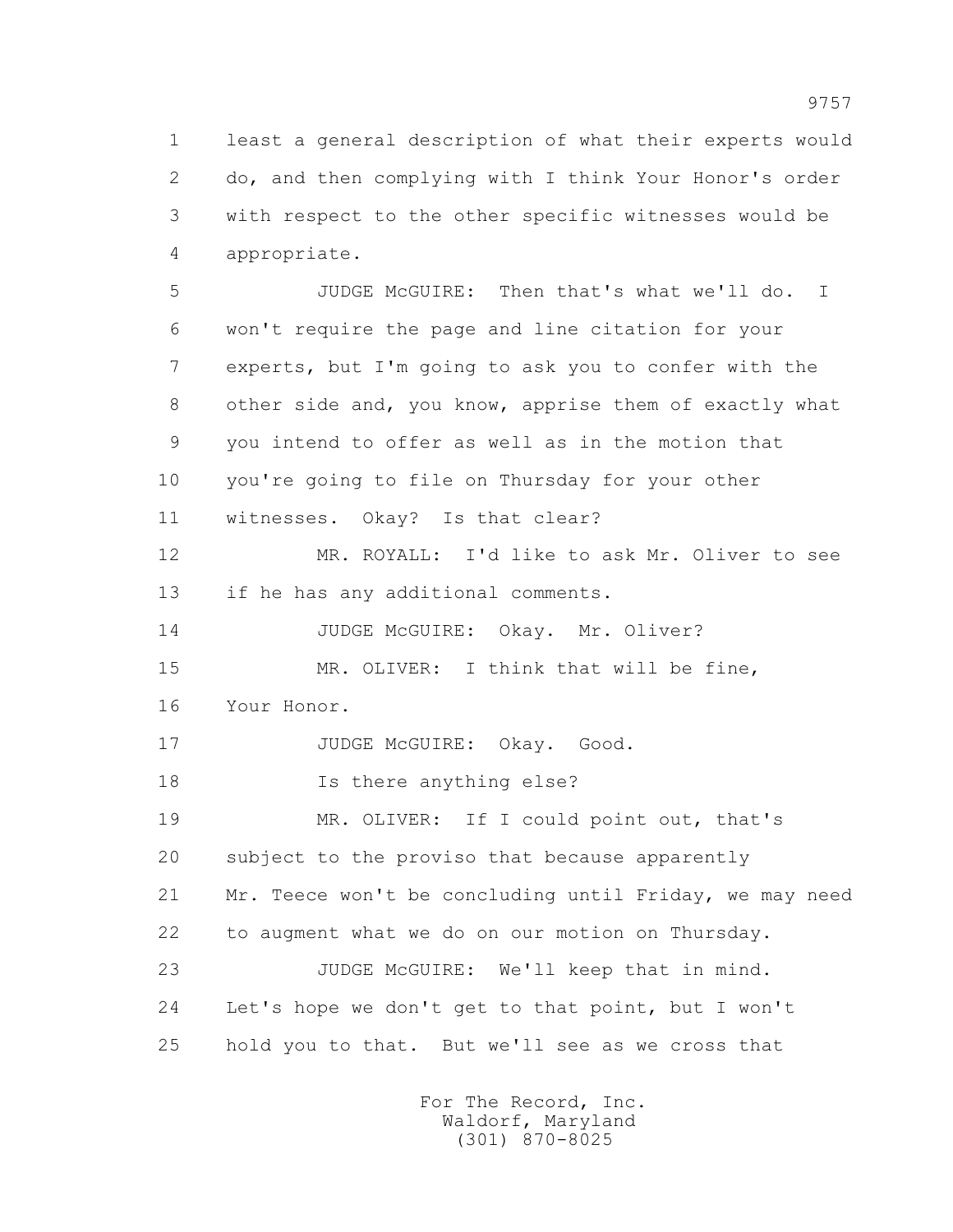1 bridge.

| $\overline{2}$ | The other thing I want to point out, I have an          |
|----------------|---------------------------------------------------------|
| 3              | engagement today at 12:30, which should only take an    |
| 4              | hour, and I wanted to incorporate that with our break   |
| 5              | today, so I'm going to ask whoever has the floor at     |
| 6              | that time that we go on to about $12:20$ to $12:25$ and |
| $\overline{7}$ | then we can break for lunch and then I should be able   |
| 8              | to do what I need to do in that hour time and then it   |
| 9              | won't cause any overlap. Okay?                          |
| 10             | If that's all there is at this time, respondent         |
| 11             | may call its next witness.                              |
| 12             | MR. STONE: Thank you, Your Honor.                       |
| 13             | MR. ROYALL: Actually there was another thing,           |
| 14             | Your Honor.                                             |
| 15             | Just very briefly. I apologize for not                  |
| 16             | alerting you to this. But this relates to Dr. Rapp's    |
| 17             | testimony.                                              |
| 18             | As you I'm sure recall, when our economist              |
| 19             | testified, Professor McAfee, there were a number of     |
| 20             | objections. There were objections to any purported      |
| 21             | testimony about facts as opposed to assumptions,        |
| 22             | testimony about assumptions about facts. There were     |
| 23             | objections to any efforts on direct to summarize the    |
| 24             | record, to interpret documents, to interpret the state  |
| 25             | of mind of witnesses.                                   |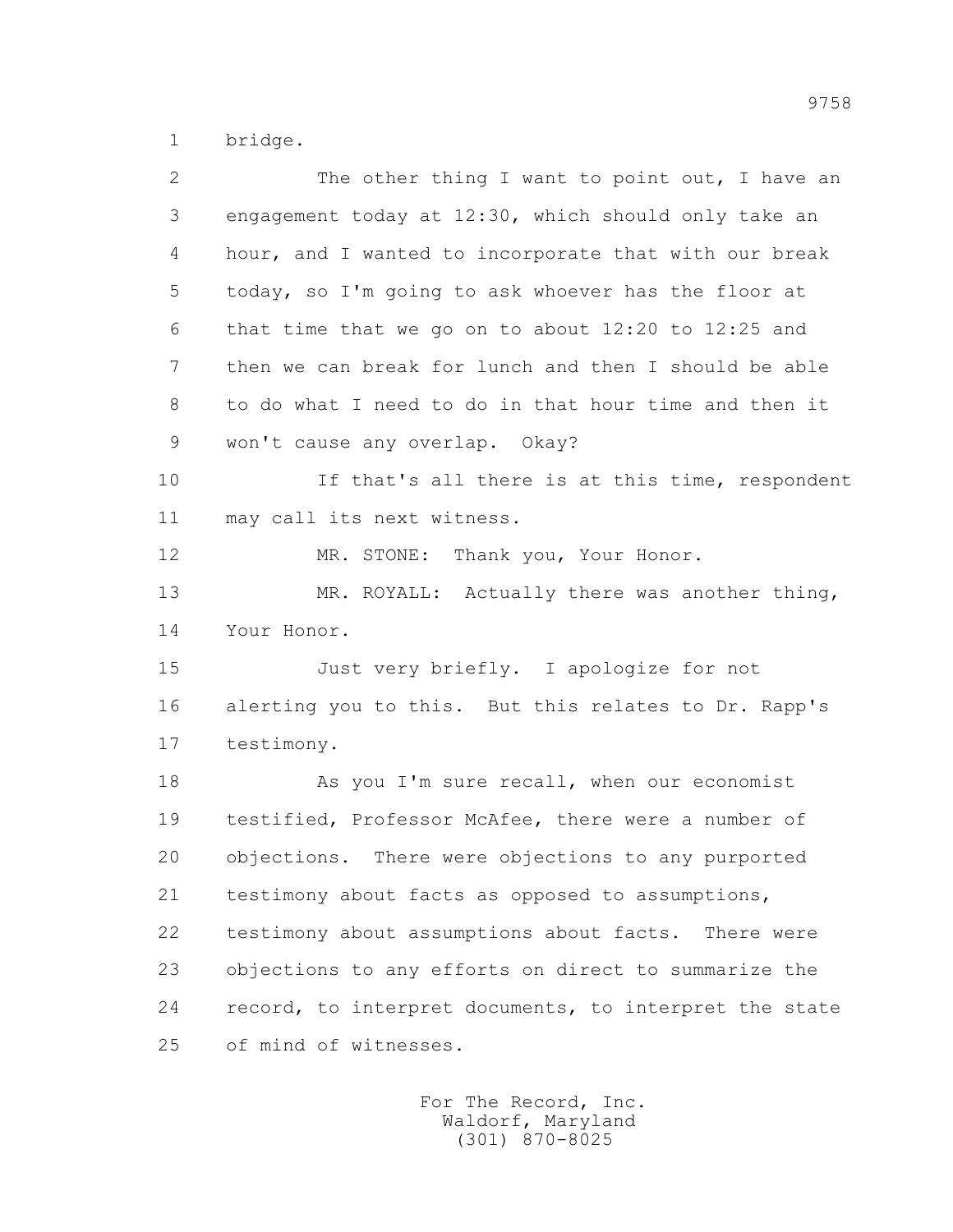1 I don't know whether this is going to come up 2 or not or how frequently it may come up today, but from 3 looking at the slides, the demonstrative slides that 4 were shared with us yesterday in connection with 5 Dr. Rapp, there is one slide that would appear on its 6 face to be objectionable along the lines of those 7 objections. 8 And I don't know -- I don't have copies for 9 Your Honor of these slides. 10 MR. STONE: I have a set for Your Honor. 11 MR. ROYALL: But the one I'm referring to is 12 slide number 4. 13 Do you have a copy we could share? 14 MR. STONE: Yes. 15 Your Honor, could I hand this up? 16 JUDGE McGUIRE: Certainly. 17 MR. ROYALL: Why don't we just do this by 18 paper. 19 JUDGE McGUIRE: Slide number 4? 20 MR. ROYALL: Yes, it's slide number 4. 21 And again, obviously Mr. Stone can respond, but 22 this slide does seem to run afoul of the ground rules 23 that were established with Professor McAfee in that it 24 appears that it is summarizing factual information not 25 by way of assumptions and in fact is summarizing what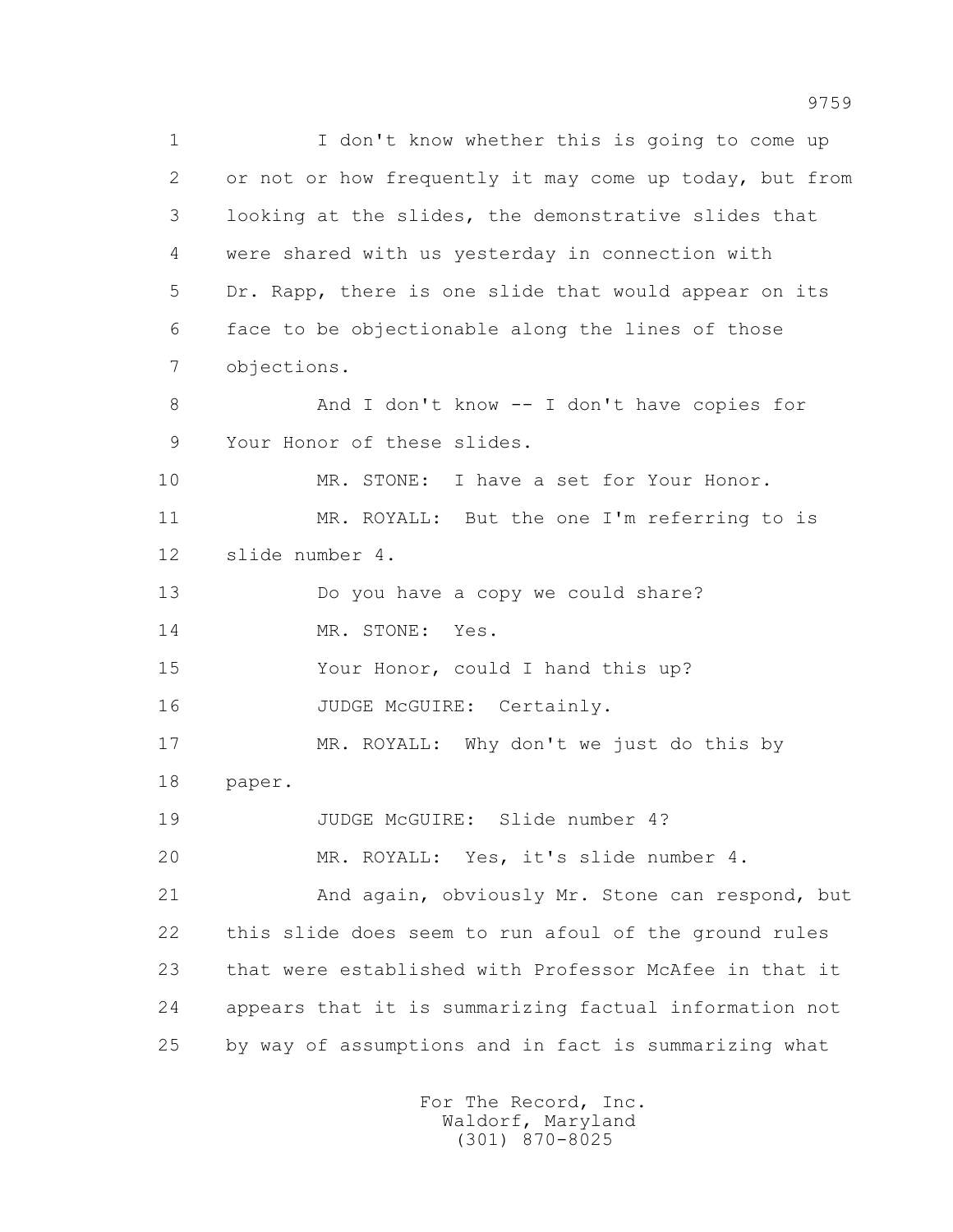1 documents say, and this does not appear to be confined 2 to a statement of assumptions along the lines of 3 what -- the limitations that were placed on 4 Professor McAfee, so that was our concern. 5 JUDGE McGUIRE: Let's see if we can get some 6 clarity on that, Mr. Stone. 7 MR. STONE: I think what we'll see when 8 Dr. Rapp testifies is this will simply be a statement 9 of his understanding of the factual information 10 necessary for him to form his opinions and it's simply 11 a basis for his opinions. I don't intend -- I'm very 12 cognizant of -- 13 JUDGE McGUIRE: Is it his assumption? 14 MR. STONE: It is going to be his assumption. 15 JUDGE McGUIRE: So if you make that clear in 16 the record, would that resolve your objection, 17 Mr. Royall? 18 MR. ROYALL: Well, the concern I have for one 19 thing is that this is quoting from a document and 20 presenting a document here, which is something that was 21 objected to when questions of this sort were asked of 22 Professor McAfee. 23 JUDGE McGUIRE: Are you talking about bullet 24 point 2 here? 25 MR. ROYALL: Yes.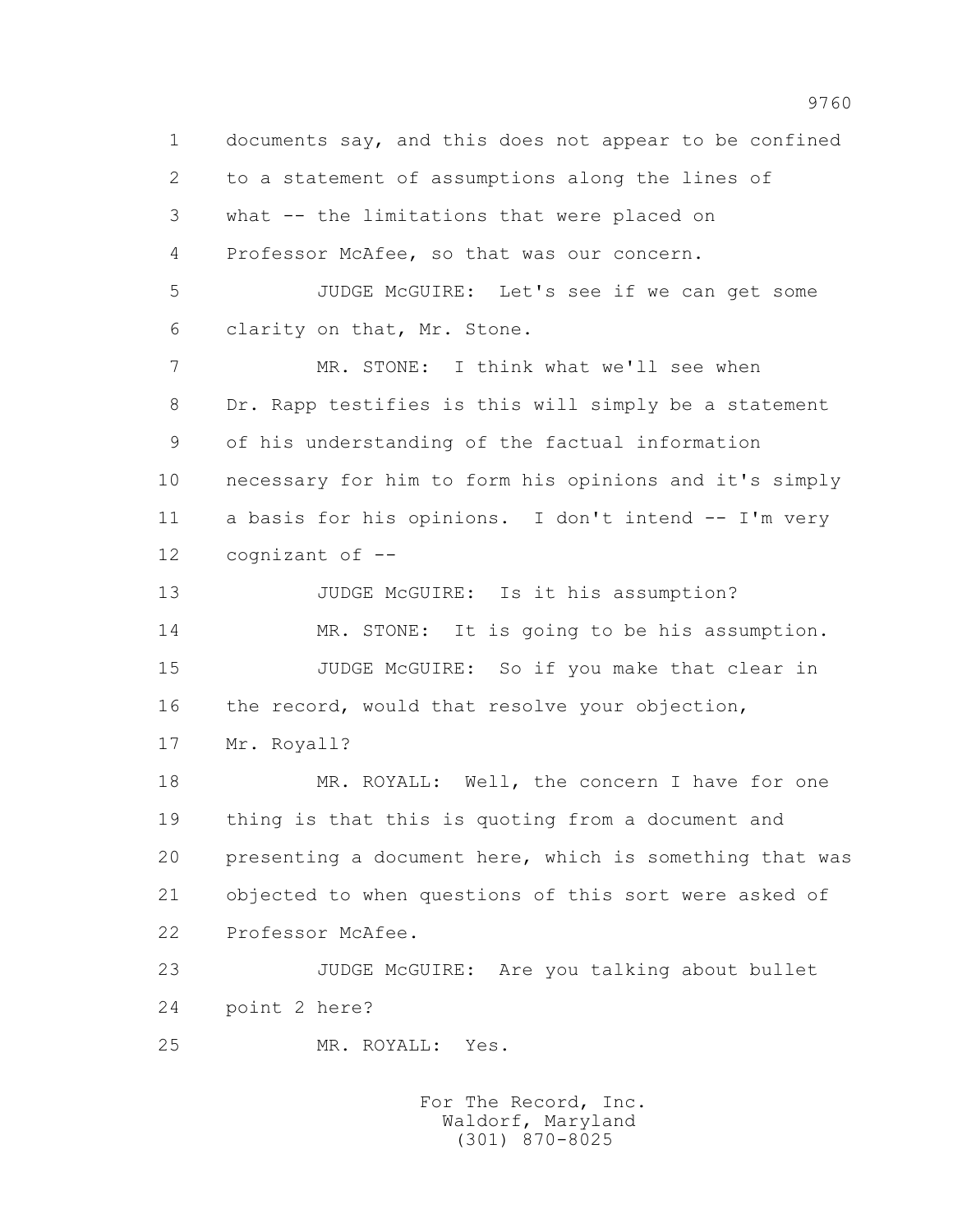1 So if these are assumptions, if they could, 2 the assumptions could be stated without use of this 3 slide, I would have no objection to that, but it's the 4 use of this slide that seems to run afoul of the 5 ground rules that were established previously with 6 Professor McAfee.

 7 JUDGE McGUIRE: Mr. Stone, I think he's got a 8 good point there. How can we address this issue? 9 MR. STONE: I think what we see here, 10 Your Honor, is exactly similar to what Professor McAfee 11 did when he quoted from a Rambus business plan in one 12 of his slides or when he quoted from the testimony of 13 Mr. Davidow at deposition and he put that up on one of 14 his slides.

 15 I think quoting from documents or testimony to 16 explain the basis for their opinions is what 17 Professor McAfee did, and as long as it was made clear 18 it was his understanding and it wasn't -- he wasn't 19 professing a view as to whether that evidence would 20 ultimately be consistent with Your Honor's conclusions, 21 it was appropriate.

 22 I do have some copies of Professor McAfee's 23 slides that do this if we need to show them for the 24 comparison, but I did try and I do think the use of 25 this slide and this reference is consistent with what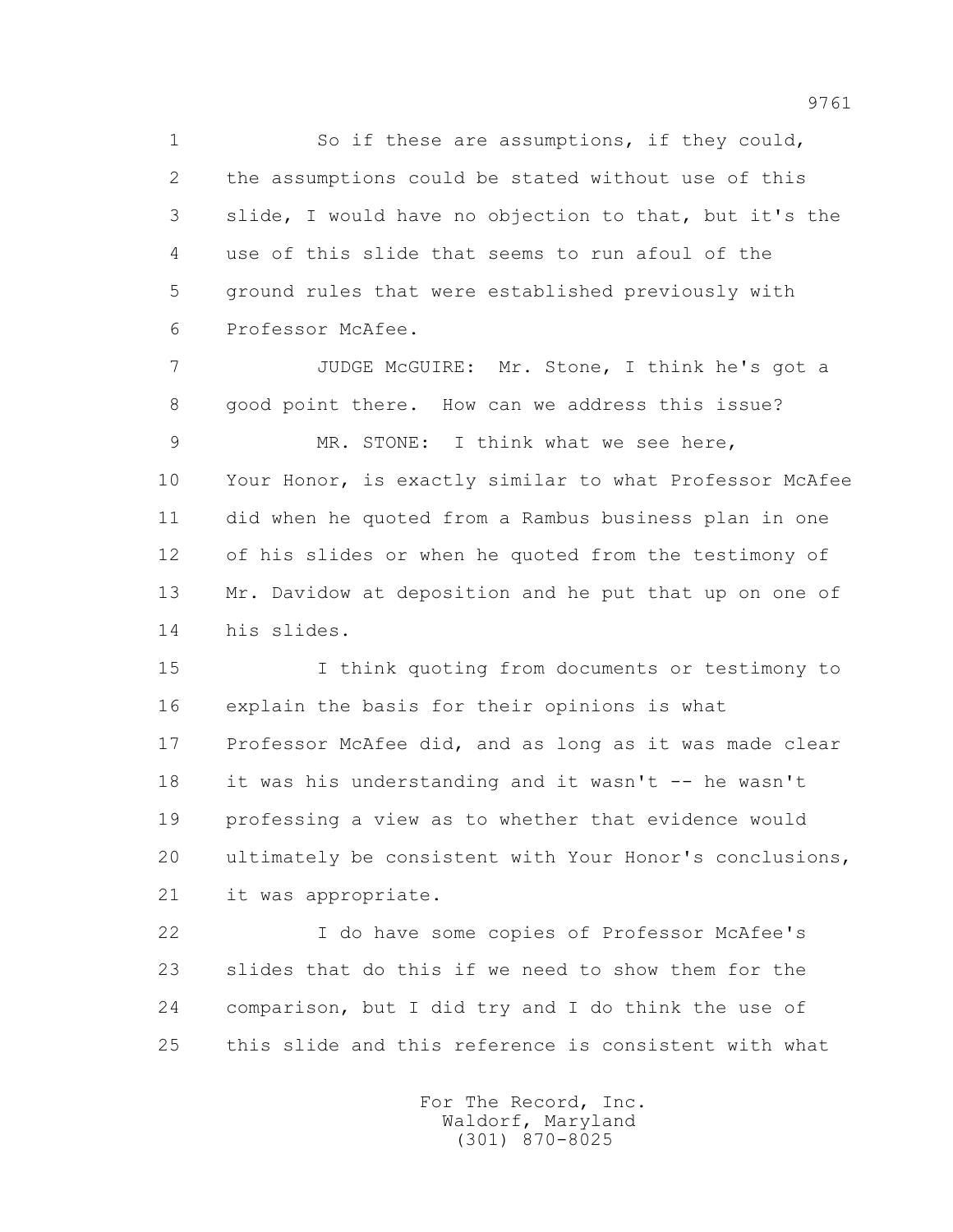1 was permitted, and in fact without objection, with 2 Professor McAfee.

 3 JUDGE McGUIRE: Well, that's what I want to do 4 here, is be consistent with our prior determination, so 5 is there any way the two of you can iron this out, or 6 do you want me to rule --

 7 MR. ROYALL: Your Honor, I think it's correct 8 that there was one slide that I'm aware of with 9 Professor McAfee in which he did quote from a 10 deposition, and as long as it's couched in these terms 11 with -- that it's clearly an assumption, it's not a 12 summary of the record, and as long as the testimony 13 doesn't go beyond that, I'll withdraw the objection at 14 this point.

 15 JUDGE McGUIRE: All right. You'll stipulate to 16 that then; right? Correct, Mr. Stone?

 17 MR. STONE: Yes. His factual -- his reliance 18 on the facts is something that his understanding is 19 ultimately subject to Your Honor's ruling of what the 20 facts ultimately are.

 21 JUDGE McGUIRE: Then with that understanding, 22 I'll go ahead, and they can present this slide, and 23 then if you have any further opposition, I'm sure we'll 24 hear from you at that time, Mr. Royall.

25 MR. ROYALL: Yes. Thank you.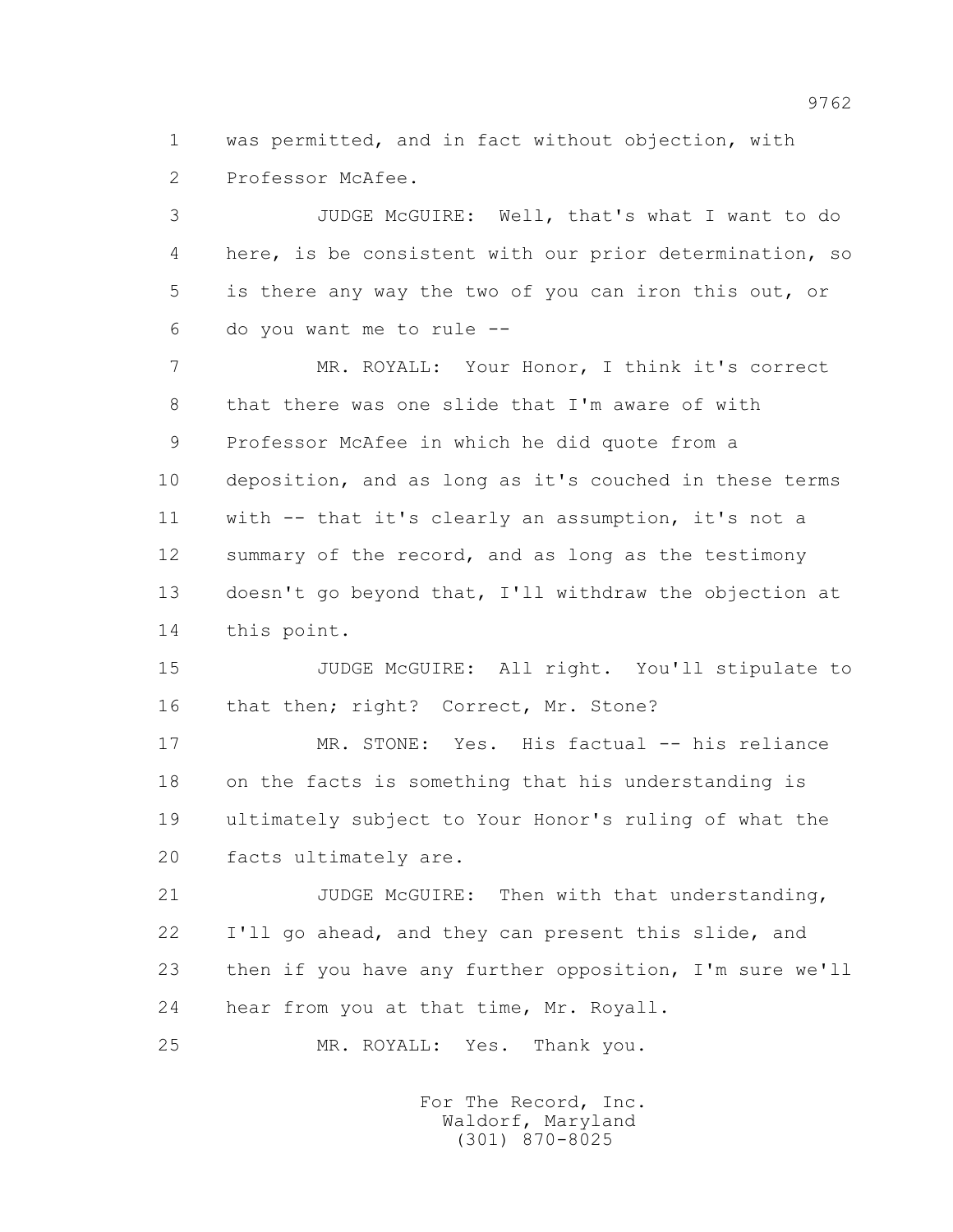1 JUDGE McGUIRE: Mr. Stone, you may call your 2 next witness. 3 MR. STONE: At this time we call Richard Rapp. 4 JUDGE McGUIRE: Mr. Rapp, would you please 5 approach the bench and you'll be sworn in by the court 6 reporter. 7 - - - - - - - 8 Whereupon -- 9 RICHARD T. RAPP 10 a witness, called for examination, having been first 11 duly sworn, was examined and testified as follows: 12 DIRECT EXAMINATION 13 BY MR. STONE: 14 Q. Good morning. 15 A. Good morning. 16 Q. Would you state for us your full name, please. 17 A. It's Richard T. Rapp. 18 Q. Dr. Rapp, how are you currently employed? 19 A. I'm an economist and I'm the president of NERA, 20 which is N-E-R-A, which stands for National Economic 21 Research Associates, Incorporated. 22 Q. Are you an economist? 23 A. Yes. 24 Q. In what field of economics do you specialize? 25 A. I specialize in antitrust and intellectual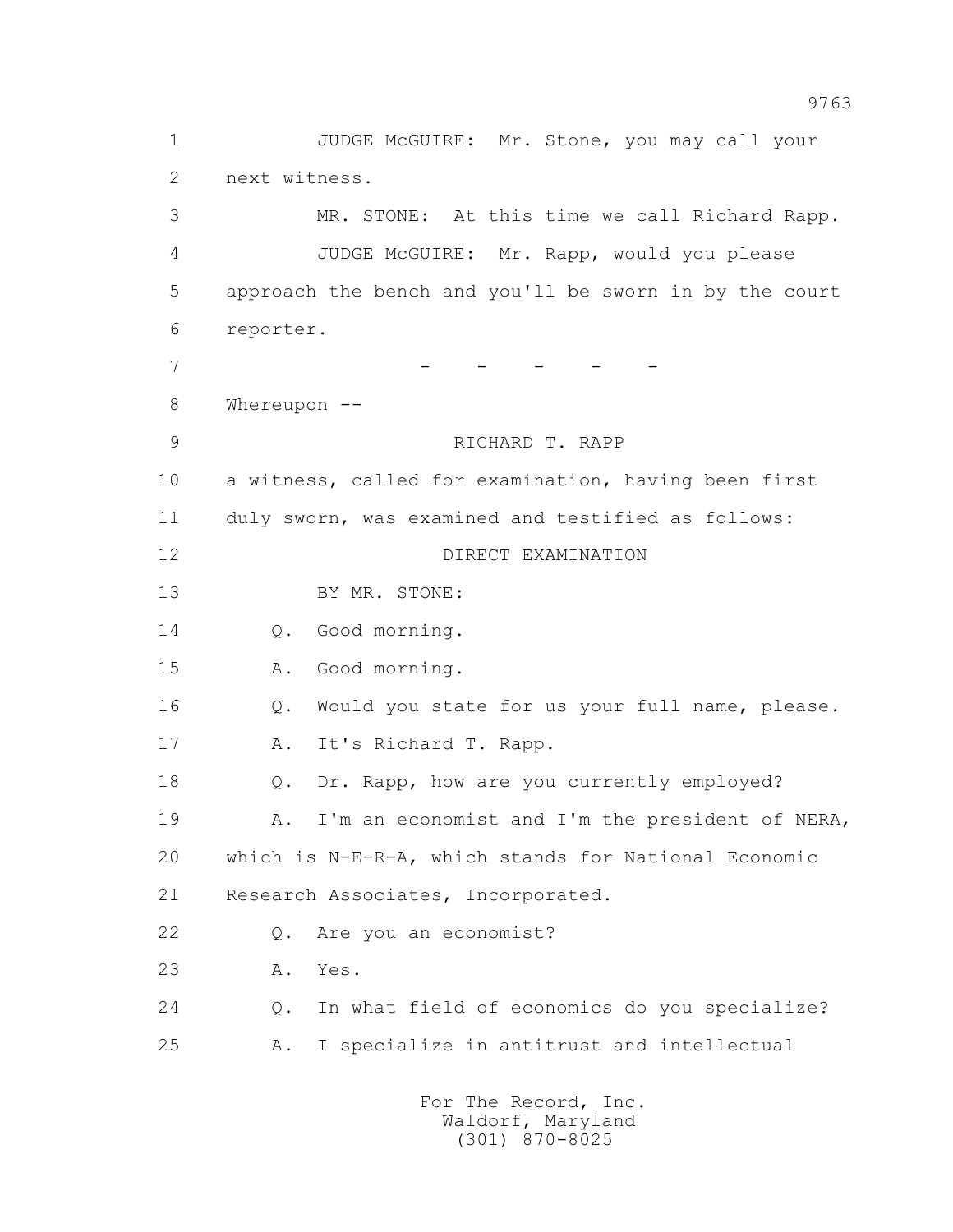1 property economics, which is a branch of industrial 2 economics.

 3 Q. Would you please give us a brief description of 4 NERA, the company for which you work. 5 A. NERA is an economic consulting firm. It 6 operates around the world. It specializes not in the 7 kind of economics that you hear on CNBC or something 8 like that. It's the economics of competition, 9 regulation and finance, which includes industrial 10 economics, antitrust, intellectual property, 11 securities, and the like. 12 So as far as the -- I'm sorry. 13 Q. No. How long have you been with NERA? 14 A. I've been with NERA since 1977. 15 Q. What's your current position? 16 A. I'm the president. 17 Q. And how long have you been the president? 18 A. I've been the president since 1988, so just 19 about 15 years. 20 Q. And you said that NERA had offices throughout 21 the world? 22 A. It does. It has about 15 offices, 23 500 employees. 24 Q. What are your responsibilities at NERA as its 25 president?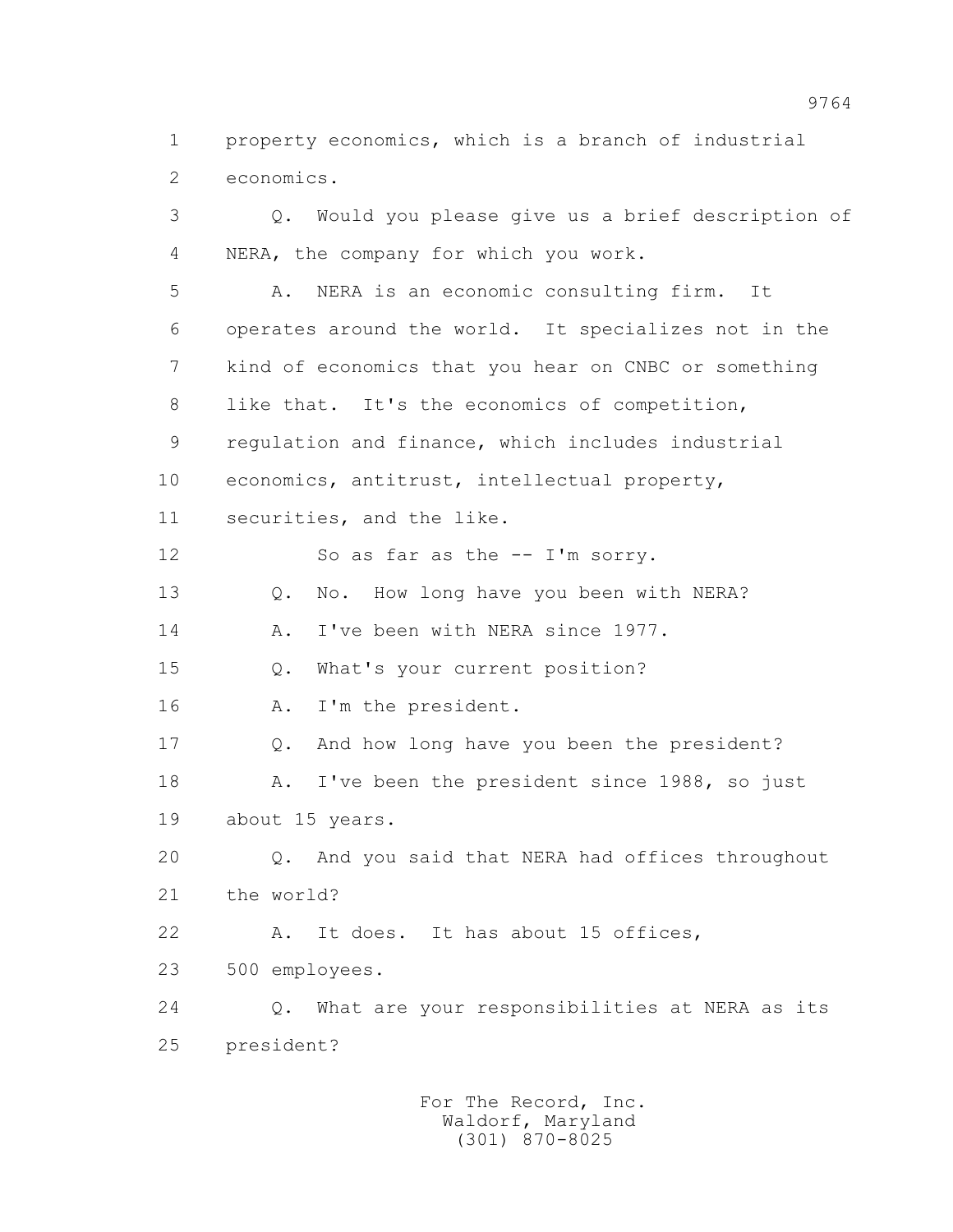1 A. I am the chairman of its board and management 2 committee and I have ultimate responsibility for all 3 aspects of the firm's management, which means the 4 financial performance, risk management, recruiting, and 5 so forth.

 6 But I should add that NERA is a part of a 7 larger firm. It is a subsidiary of a consulting group 8 called Mercer or Mercer, Incorporated, and that in turn 9 is a subsidiary of Marsh & McClennan Companies.

 10 Q. Do you perform services at NERA other than 11 those of management responsibility that you've just 12 described?

 13 A. Yes. I spend about half or two-thirds of my 14 time -- it varies -- on management, but another third 15 to one-half of my time I spend doing economic 16 research, the likes of which I did since I joined the 17 firm.

 18 Q. And would that be generally described as 19 consulting, economic consulting work?

20 A. Yes.

21 Q. And how long have you been doing that?

22 A. Again, since 1977.

 23 Q. Let me take you back a little bit further than 24 that even and ask you if you would share with us 25 briefly your educational background.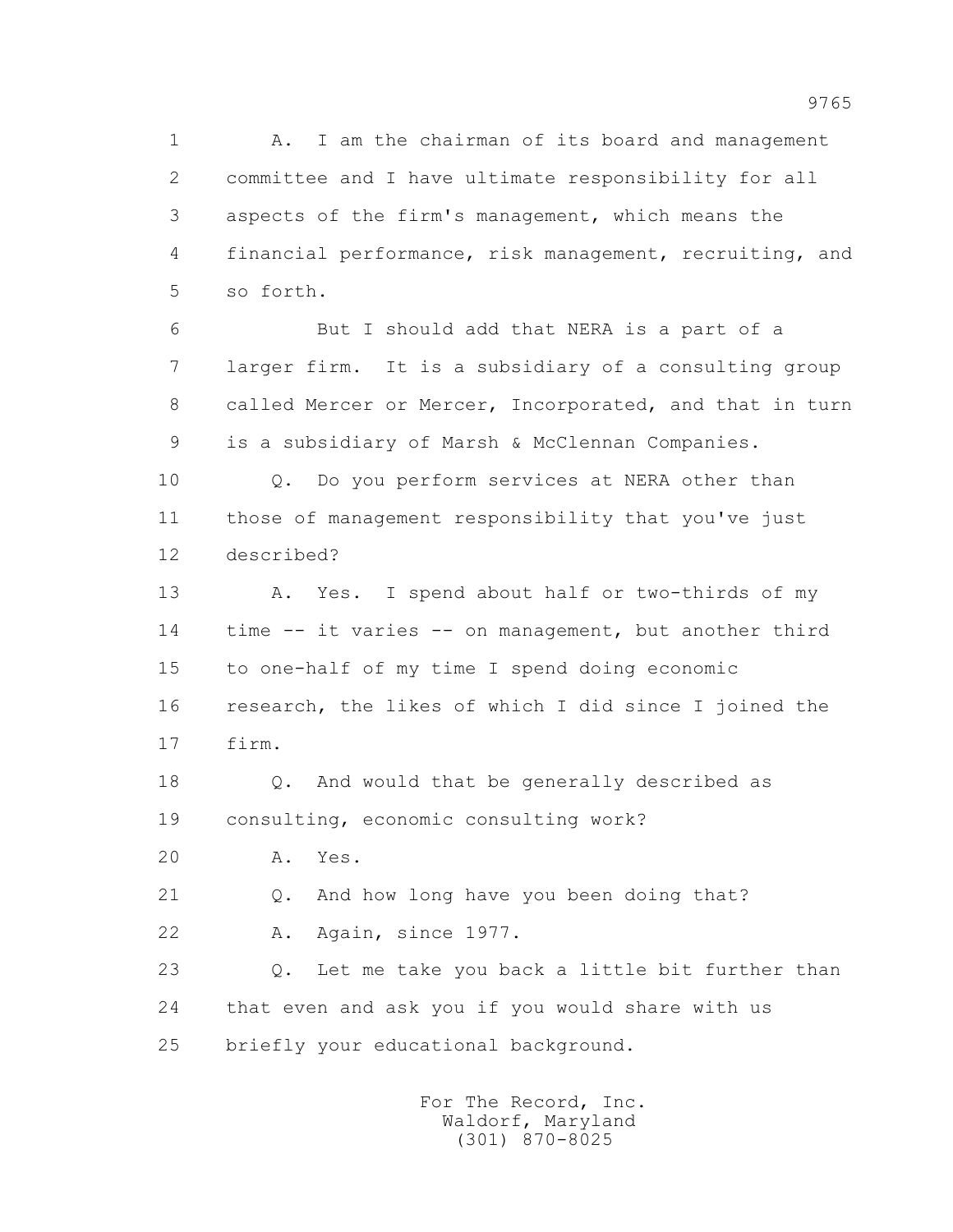1 A. Sure. I have a BA in economics from 2 Brooklyn College which I received in 1965 and an MA 3 and a Ph.D. degree in economic history from the 4 University of Pennsylvania, and the dates are 1966 and 5 1970 for those. 6 Q. And what is economic history? 7 A. Economic history is a branch of economics and 8 has to do with application of economic theory to 9 historical statistical data. 10 Q. Did you start full-time employment sometime 11 after receiving your Ph.D.? 12 A. Yes. At once after receiving my Ph.D. 13 Q. What was your first job? 14 A. My first job was as an assistant professor and 15 then later a tenured associate professor at the 16 State University of New York at Stony Brook. 17 Q. In what department were you there? 18 A. I was there in the department of history and 19 taught in both history and economics. 20 Q. And what courses did you teach that were 21 related to economic issues? 22 A. Well, I taught economic history, which was the 23 field of my training, and I taught macroeconomics, 24 microeconomics, quantitative methods, and then a 25 variety of other subjects as well.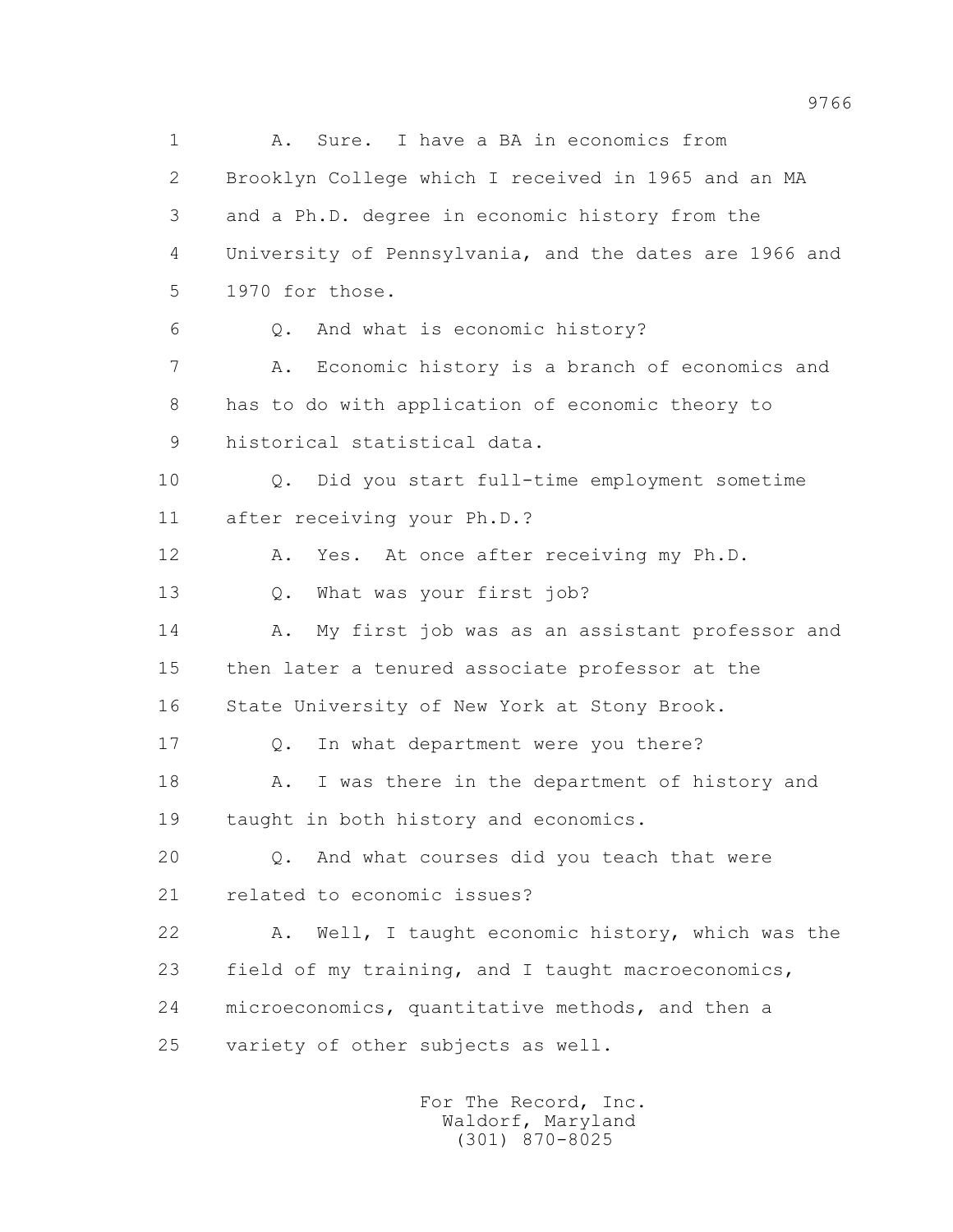1 0. How long did you stay at the State University 2 of New York at Stony Brook?

 3 A. Until 1977. I just had those two jobs. 4 Q. What was the nature of your research when you 5 were a university professor?

 6 A. I was interested in the subject of 7 anticompetitive behavior and economic decline, so 8 the -- when I speak of anticompetitive behavior in this 9 context I'm talking about the nation rather than the 10 firm as a unit of competition, so my particular 11 interest was in international trade rivalry, predatory 12 trade tactics and the relationship between that and how 13 national economies rise and decline.

14 O. And did you write articles or books in that 15 area while you were a professor?

16 A. Yes. I wrote a book about the subject -- and 17 these had to do with past centuries. The book was 18 about the 17th century, articles about the 17th and 19 19th and 20th century examples of these things.

 20 Q. Have you engaged in any research and writing 21 since you joined NERA in 1977?

22 A. Yes.

 23 Q. Can you tell us briefly what you've done that 24 would be pertinent at least to the testimony you 25 anticipate to give here?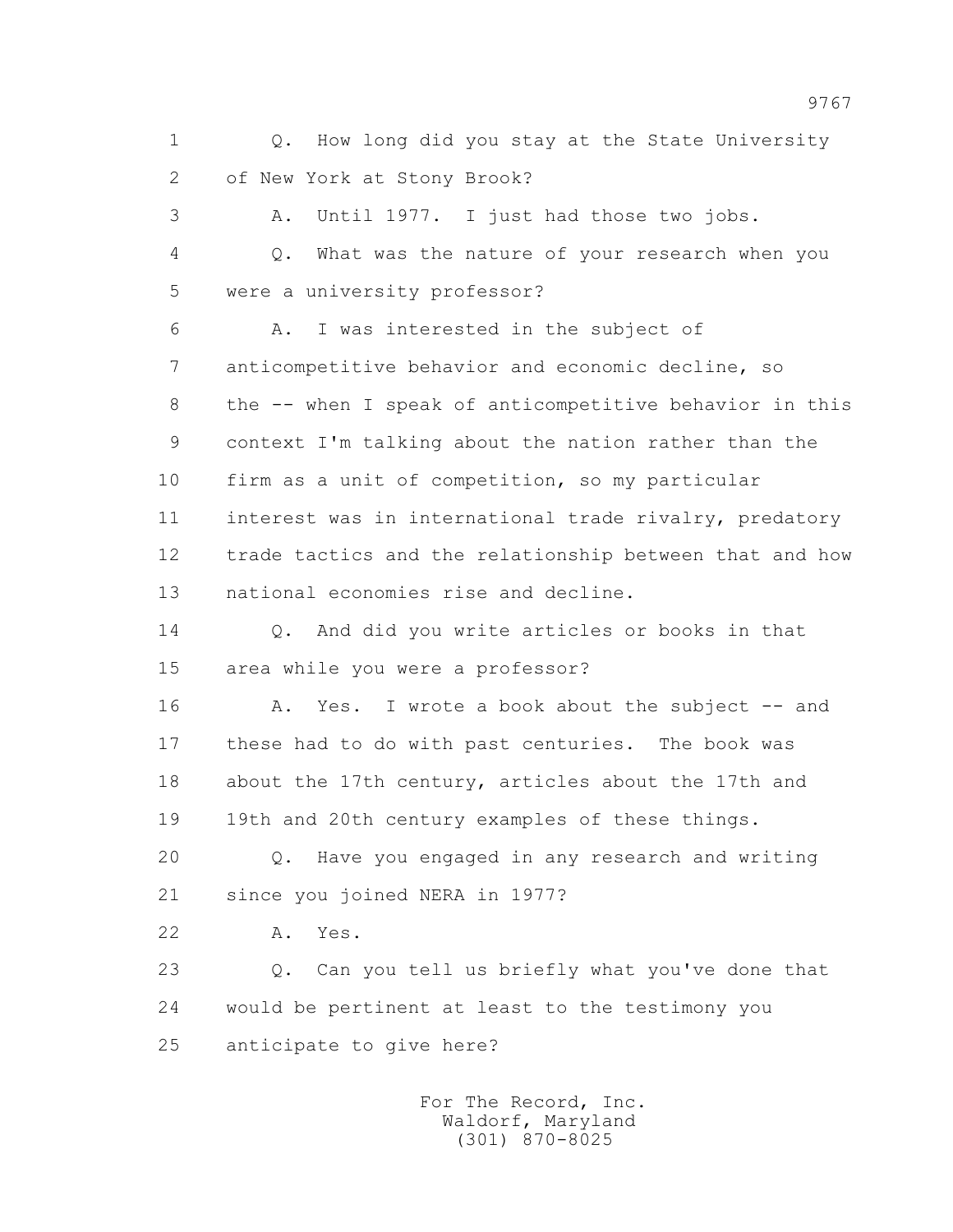1 A. Sure. The thread -- virtually the only common 2 thread in what I did then and what I did since 1977 had 3 to do with the subject of anticompetitive behavior but 4 now with the firm as the unit of competition.

 5 In the 1980s, a great deal of the work, 6 consulting work, that I did had to do with the subject 7 of predatory pricing, so I wrote, among other things, 8 articles on that subject.

 9 For example, there was one called Predatory and 10 Exclusionary Tactics: The Economics of Akzo, A-K-Z-O, 11 which was a case in the European Community; another 12 called Predatory Pricing of Practical Synthesis. 13 Those were published in law journals, in the European 14 Competition Law Journal and in the Antitrust Law 15 Journal in the United States.

16 Q. You're not a lawyer; correct?

17 A. I'm not a lawyer.

 18 Q. Why is it that you publish articles in law 19 journals?

 20 A. It is a way for antitrust economists to make 21 their opinions both known and useful in the community 22 of lawyers that and economists that uses them.

 23 Q. Have you done research and writing while at 24 NERA in connection with other fields of study as well? 25 A. Yes. Several.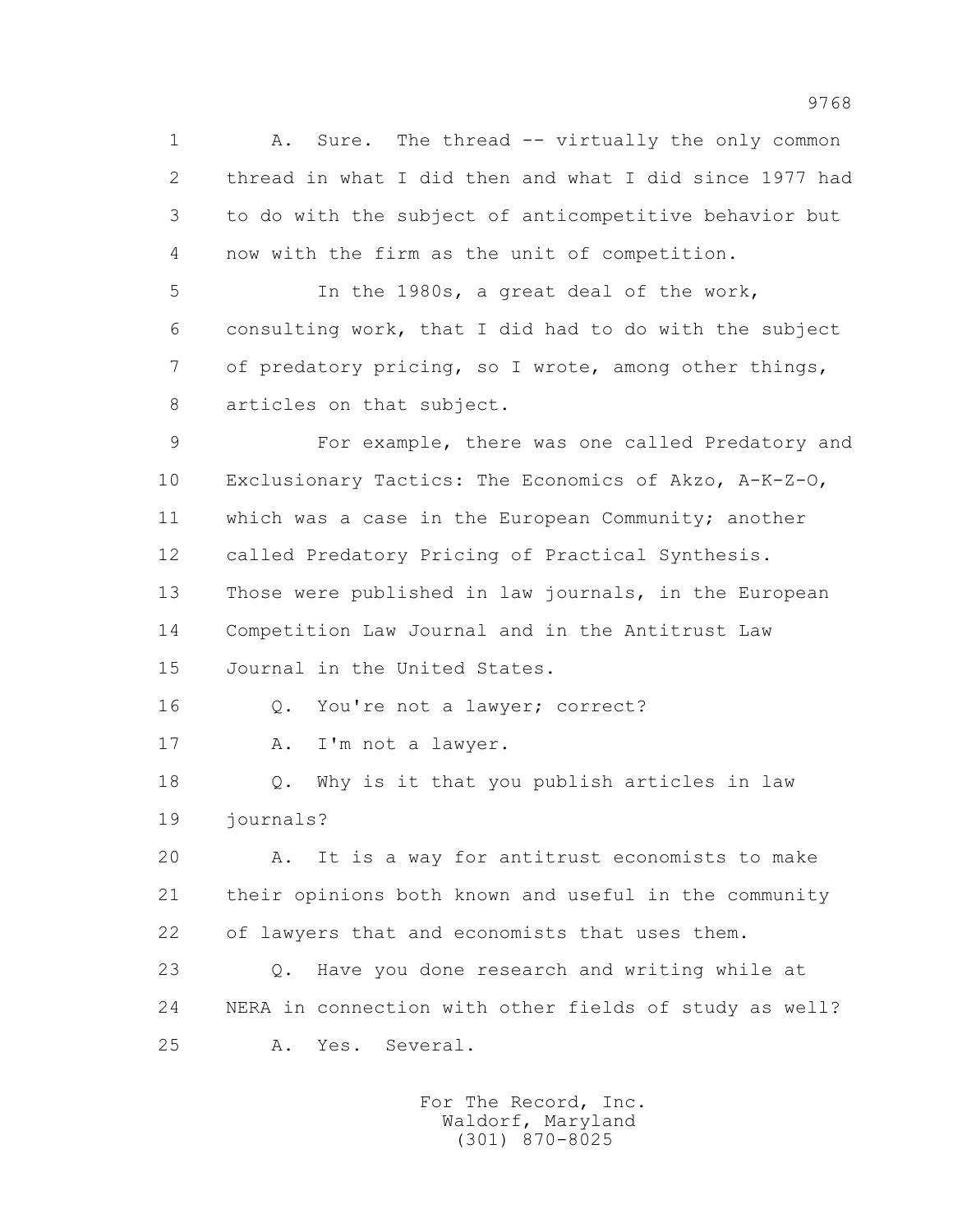1 0. Could you tell us what those are.

 2 A. I've done work in healthcare financing, 3 particularly in Japan of all things.

 4 I've worked and written on intellectual 5 property economics, and that too was keyed -- some of 6 it was keyed to lawyers. Some other of it was just for 7 the general -- just general scholarship on the costs 8 and benefits of intellectual property protection in 9 developing countries.

 10 Q. Have you written on innovation or high 11 technology types of areas?

 12 A. Yes. In the 1990s, the focus of my consulting 13 shifted mainly to high-technology areas and my writing 14 did also.

 15 So that, for example, in the mid-'90s, when 16 the FTC/DOJ Intellectual Property Guidelines came out, 17 I wrote an article, also published in the Antitrust 18 Law Journal, entitled The Misapplication of the 19 Innovation Market Concept to Mergers, or something 20 like that.

 21 Q. Okay. Could you, in addition to your 22 publications, describe which of your work experiences 23 since you've been at NERA is most directly relevant to 24 your testimony that you anticipate giving today. 25 A. Yes. As I say, a good deal of my work in the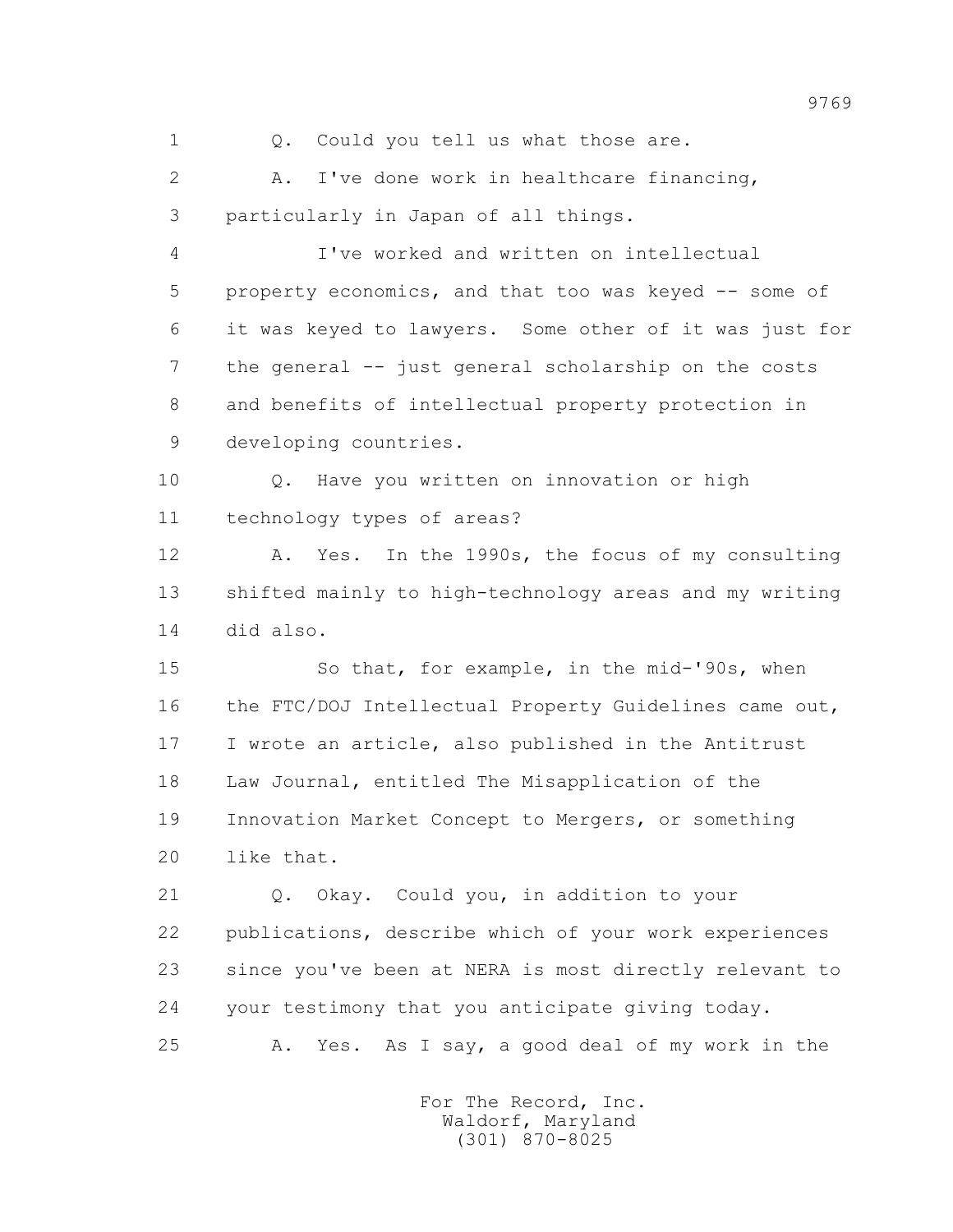1 past, say, fifteen or even not quite twenty years has 2 been in the area of high-technology antitrust and 3 intellectual properties, and so to narrow it down 4 further -- but this is by no means all of it -- I have 5 done consulting work typically in connection with 6 litigation projects with antitrust cases in the 7 computer and semiconductor industries.

 8 And my clients at one time or another have 9 included many major computer and semiconductor firms, 10 which I could name for you if you care to hear it.

11 0. Well, let me ask you this: Has any of your 12 work focused on standard-setting?

13 A. Yes, some of it has. And some of it actually 14 goes a long way back.

 15 More than twenty years ago, I was called upon 16 to testify as an expert in a case called Hydrolevel 17 versus the American Society of Mechanical Engineers, 18 and the role that I played was as a damage expert after 19 the case had been remanded to the District Court from 20 the Supreme Court. There was a damage issue to be 21 resolved and I testified in that case.

 22 Q. More recently, have you been involved in 23 anything to do with standard-setting?

 24 A. Yes. I have -- well, let's turn to activities 25 in the community of antitrust.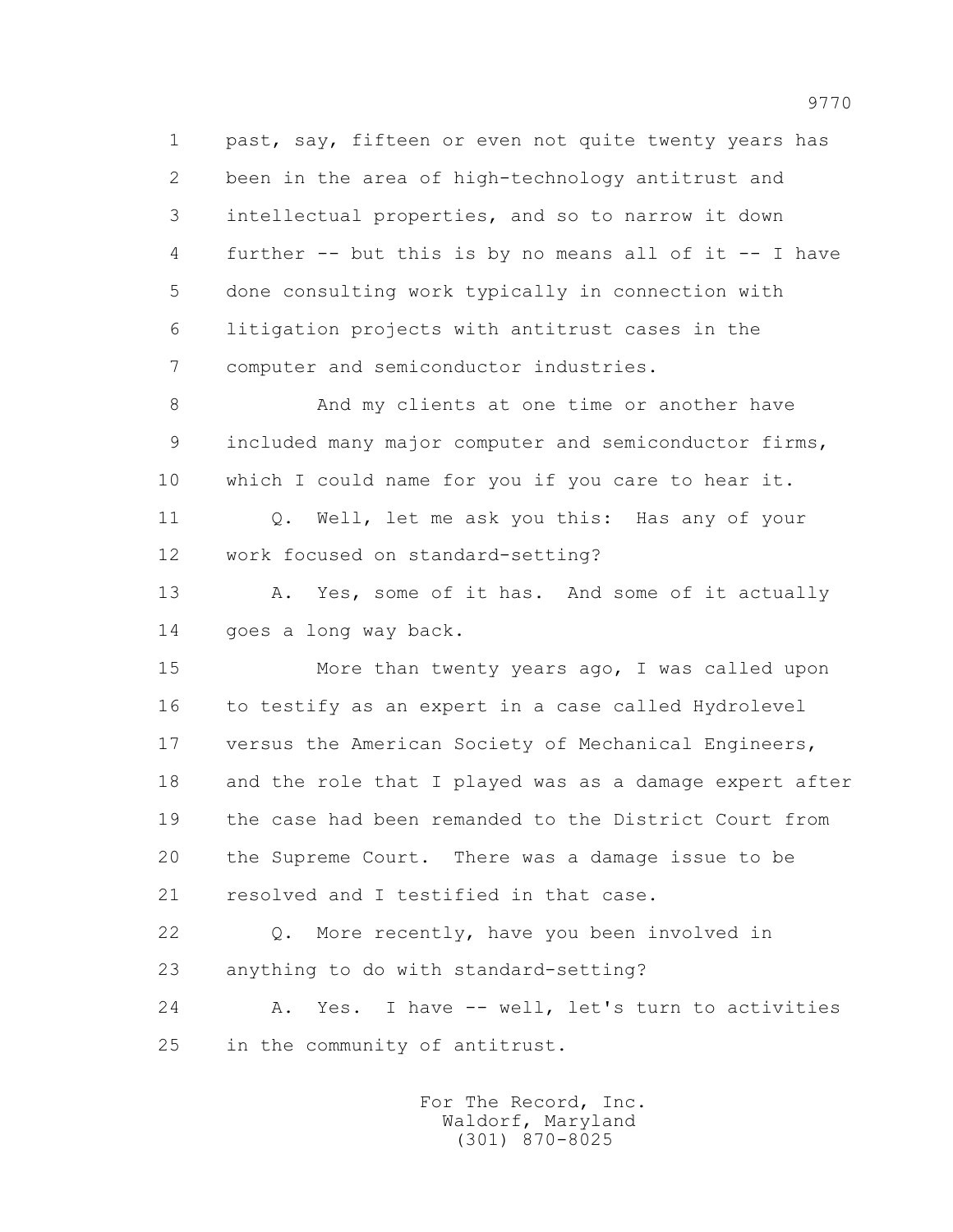1 About five years or so ago, I proposed to the 2 antitrust section of the American Bar Association that 3 it would be sensible to have a session on 4 standard-setting, and I helped to organize that and 5 gave a paper on the economics of standard-setting as 6 the background.

 7 And then I guess about a year ago in the 8 spring, there were joint hearings of the Federal Trade 9 Commission and the Department of Justice on 10 intellectual property and antitrust and the 11 knowledge-based economy. I'm not sure I have the title 12 exactly right. And I participated in those hearings 13 and wrote a paper about standard-setting and market 14 power.

 15 I ought to add that I have been retained by 16 Rambus not only in this current matter but in earlier 17 matters as well, so I've been working on 18 standard-setting related to issues similar to the ones 19 about which I will testify for about three years.

 20 Q. Okay. Have you testified in other hearings or 21 trials as an antitrust economics expert?

 22 A. Yes. Over the -- since the early 1980s, on 23 average perhaps about once a year.

 24 Q. And have you written and provided any 25 testimony with respect to intellectual property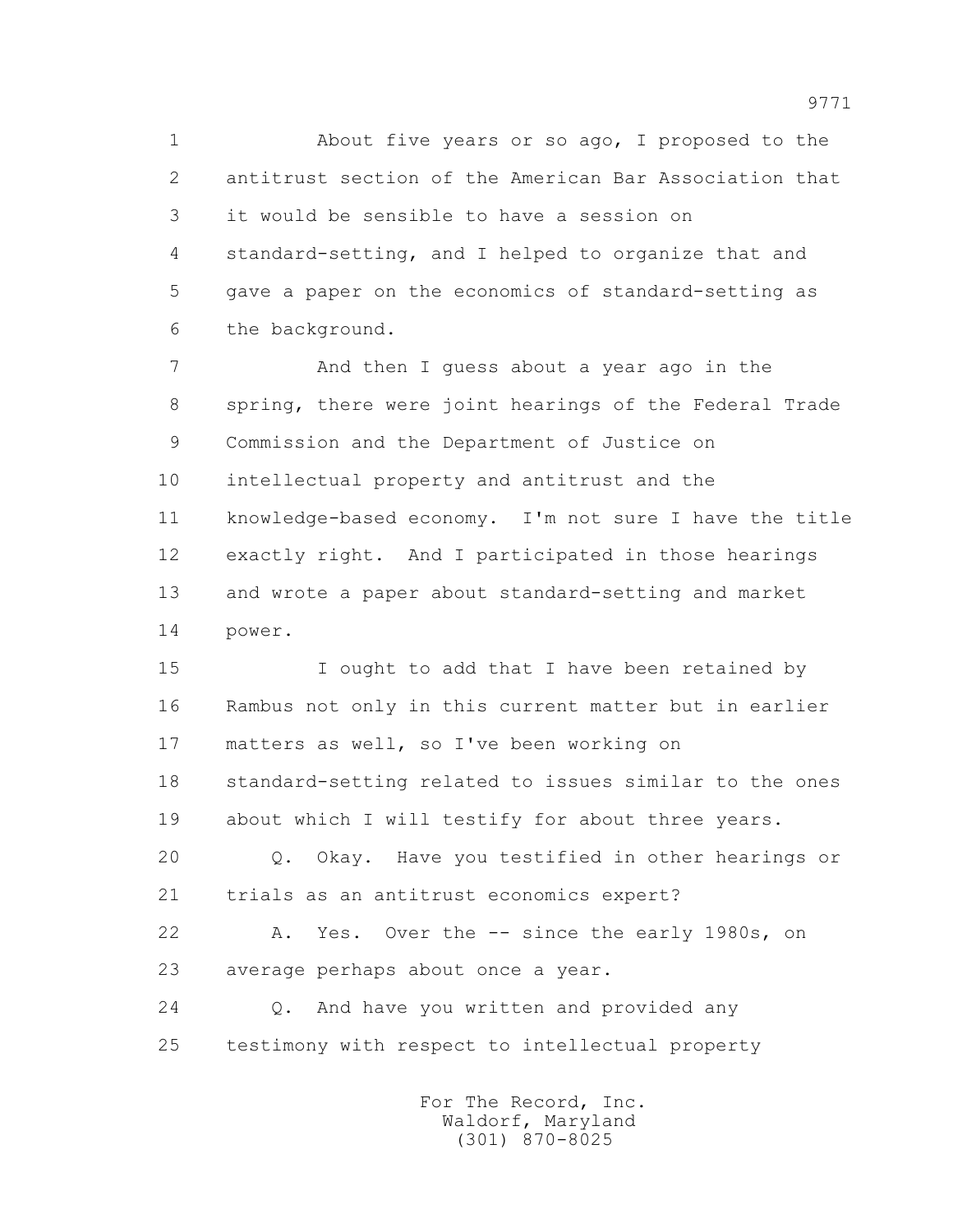1 issues?

| $\mathbf{2}$ | Yes. The same is true. I have testified<br>Α.           |
|--------------|---------------------------------------------------------|
| 3            | probably about five or six times as an expert in        |
| 4            | intellectual property, particularly patent              |
| 5            | infringement cases, and my subject matter there is      |
| 6            | typically the valuation of patents or patent            |
| 7            | infringement damages.                                   |
| 8            | And I have written on that subject as well,             |
| 9            | again, both on intellectual property economics in the   |
| 10           | larger sense and about -- and on damage calculations -- |
| 11           | JUDGE McGUIRE: Can I interject and just expand          |
| 12           | on that last inquiry?                                   |
| 13           | You say you've testified as an expert in patent         |
| 14           | infringement cases?                                     |
| 15           | THE WITNESS: Yes.                                       |
| 16           | JUDGE McGUIRE: And on IP-type --                        |
| 17           | THE WITNESS: Correct.                                   |
| 18           | JUDGE McGUIRE: I'm curious what training                |
| 19           | you've had in those areas to qualify you as an expert   |
| 20           | in your mind.                                           |
| 21           | THE WITNESS: Sure. It is only the economics,            |
| 22           | but the only area in which I testify in those cases --  |
| 23           | there are really only two. One has to do with           |
| 24           | commercial success, and in fact that's a very rare      |
| 25           | assignment, which I understand is part of the test for  |
|              |                                                         |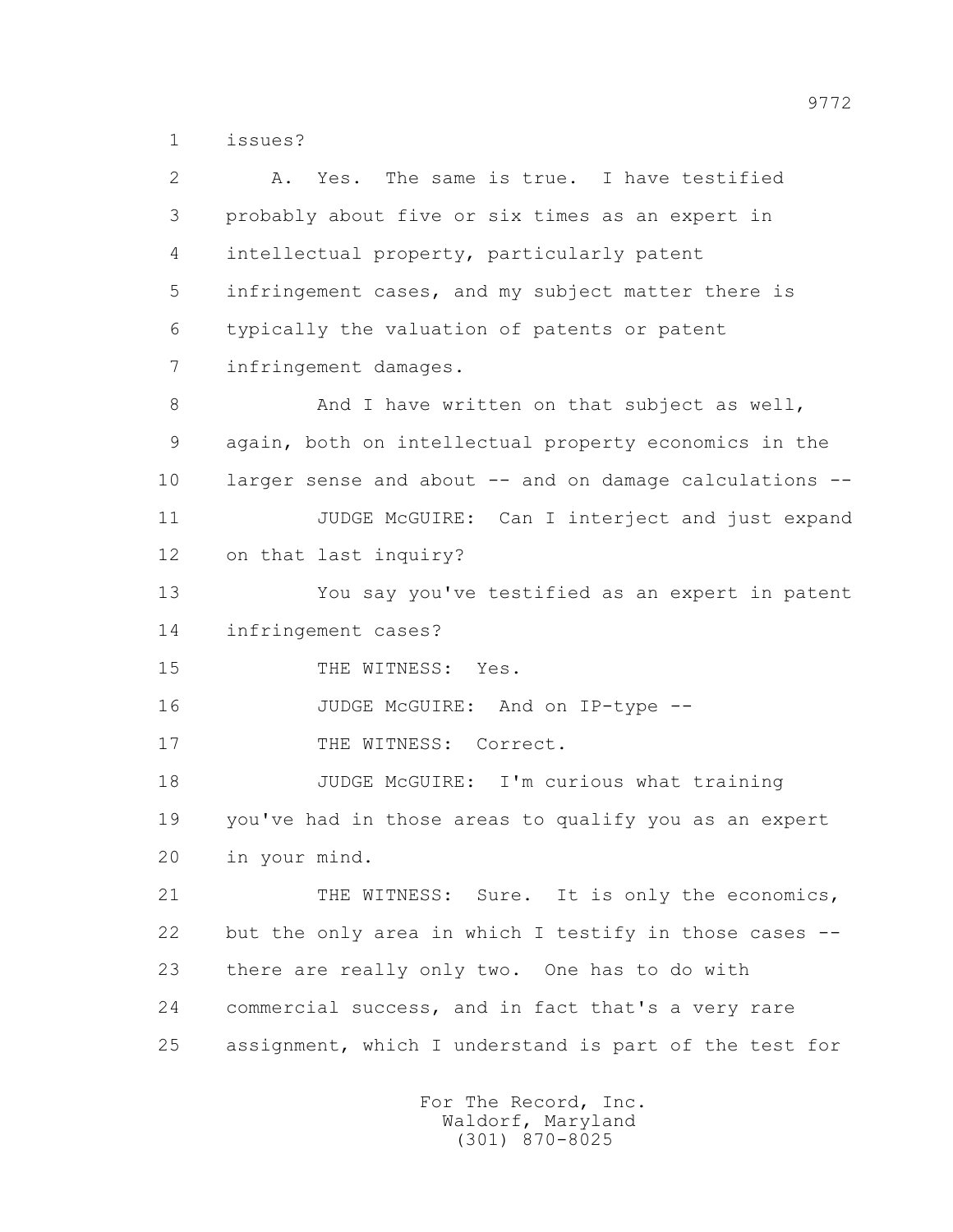1 the nonobviousness of a patent. But for the most part 2 my work is in patent infringement damages. 3 JUDGE McGUIRE: I got you. 4 THE WITNESS: Okay. 5 JUDGE McGUIRE: All right, Mr. Stone. I 6 understand. 7 BY MR. STONE: 8 Q. You mentioned you were first retained by Rambus 9 about three years ago? 10 A. Yes. 11 Q. What case was that in connection with? 12 A. It was in connection with the Infineon case. 13 Q. And were you designated as a testifying expert 14 in that case? 15 A. Well, let me say that I was about to become 16 one. Whether the court -- I never stood up in court to 17 testify, so "designated" may not be the right word, but 18 that was my intention at the time. 19 Q. And why did you not testify in the Infineon 20 case? 21 A. I was present in court and about to testify, 22 but the judge -- I'm not sure what the right word 23 was -- but ruled out the antitrust claims for the 24 antitrust counts in that case, so my testimony became 25 superfluous and I didn't testify.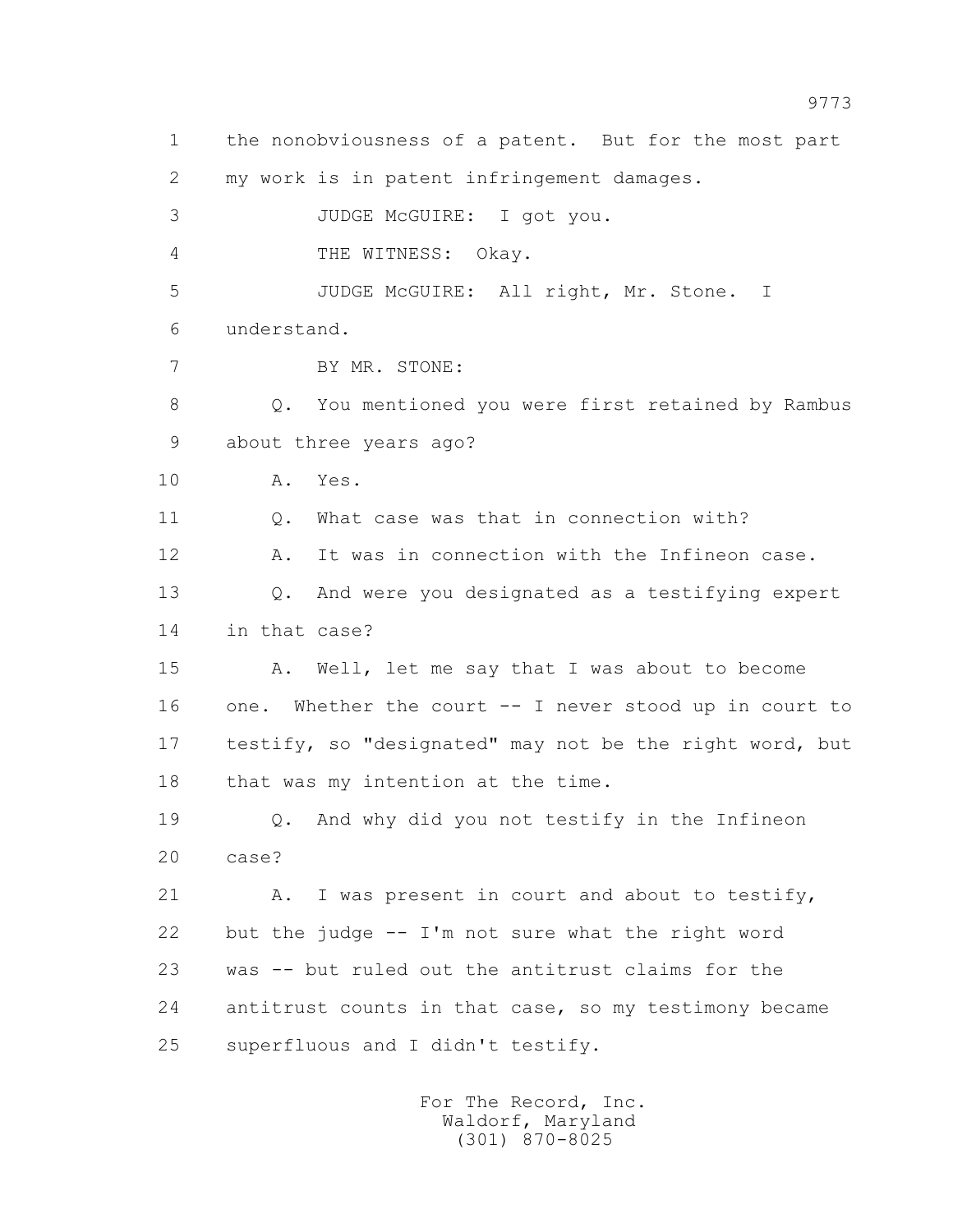1 0. And in that case who had been asserting 2 antitrust claims?

3 A. It was Infineon.

 4 Q. And so you were prepared to testify as to 5 Infineon's antitrust counterclaims when the judge took 6 them out of the case?

7 A. Yes.

 8 MR. STONE: Okay. Your Honor, at this time 9 we'd like to tender Dr. Rapp as an expert in antitrust 10 and intellectual property economics.

11 JUDGE McGUIRE: Any opposition?

 12 MR. ROYALL: Your Honor, I don't think I have 13 opposition to that as long as I have an understanding 14 of what is meant by "intellectual property economics."

15 JUDGE McGUIRE: Can you clarify that, 16 Mr. Stone?

 17 MR. STONE: I think the economics of the 18 valuation of intellectual property and its economic 19 role in a general sense within both standard-setting 20 organizations and society is the issue, certainly not 21 the technical side of intellectual property. We're not 22 tendering Dr. Rapp as a technical expert on 23 engineering.

 24 MR. ROYALL: Okay. With that understanding, I 25 have no objection.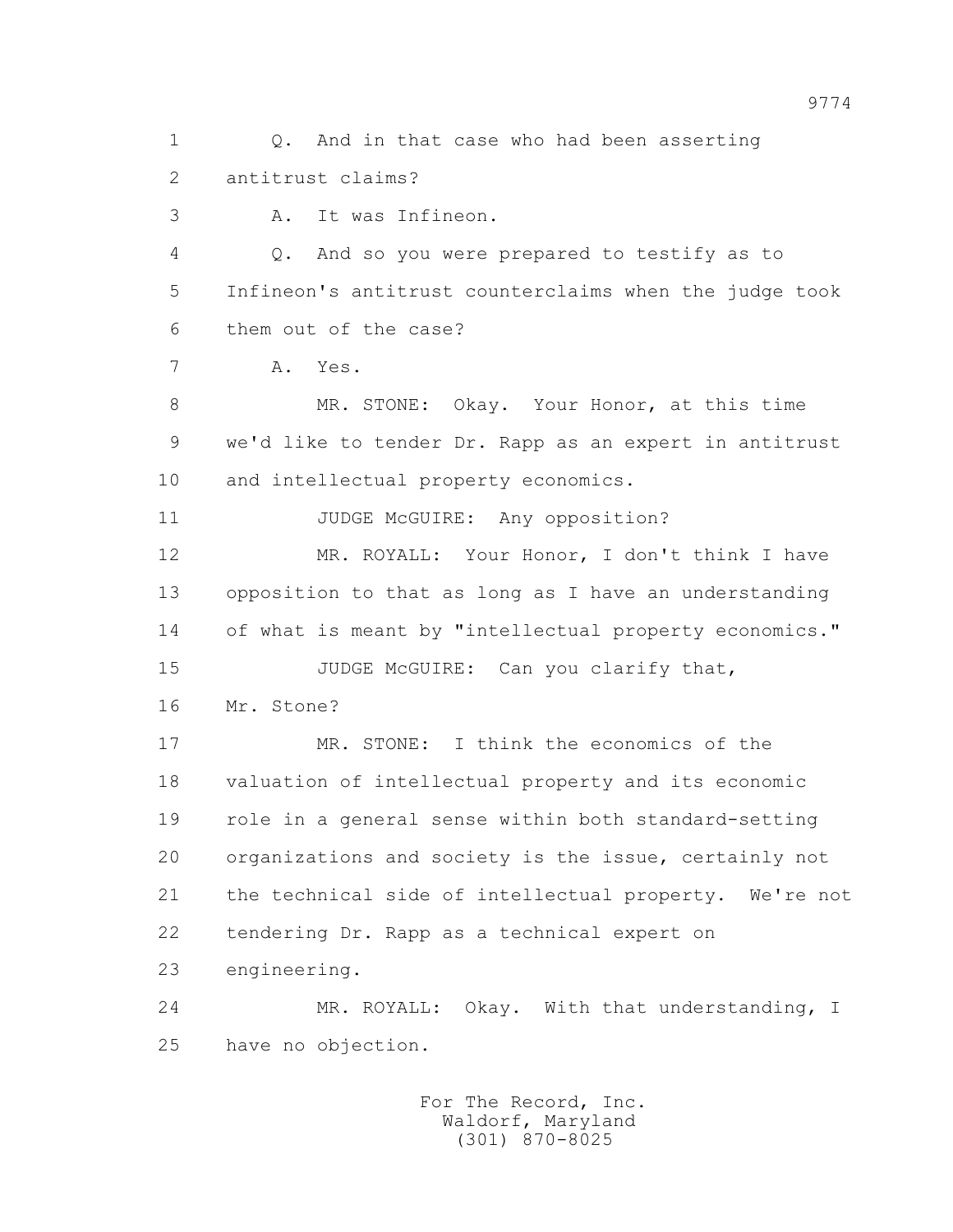1 JUDGE McGUIRE: All right. Then he shall be 2 qualified as offered. 3 MR. STONE: Thank you, Your Honor. 4 BY MR. STONE: 5 Q. Now, did you in advance of today, Dr. Rapp, 6 prepare some demonstratives to help explicate or 7 explain your testimony today? 8 A. Yes, I did. 9 Q. And did you prepare one that would help 10 summarize the subjects on which you've been asked to 11 testify? 12 A. Yes. 13 Q. If we could, bring up the first one, which will 14 be DX-302. And I've prenumbered these. Hopefully I'll 15 keep them in the right order, Your Honor. 16 And with this demonstrative on the screen for 17 us to follow along, Dr. Rapp, could you tell us in a 18 brief and summary sense what you've been asked to 19 testify about today. 20 JUDGE McGUIRE: And just so we're clear -- oh, 21 you've already had that marked as DX-302. I'm sorry, 22 Mr. Stone. Go ahead. 23 MR. STONE: Is that okay, Your Honor? 24 JUDGE McGUIRE: It's in the transcript. I just 25 didn't hear you say that.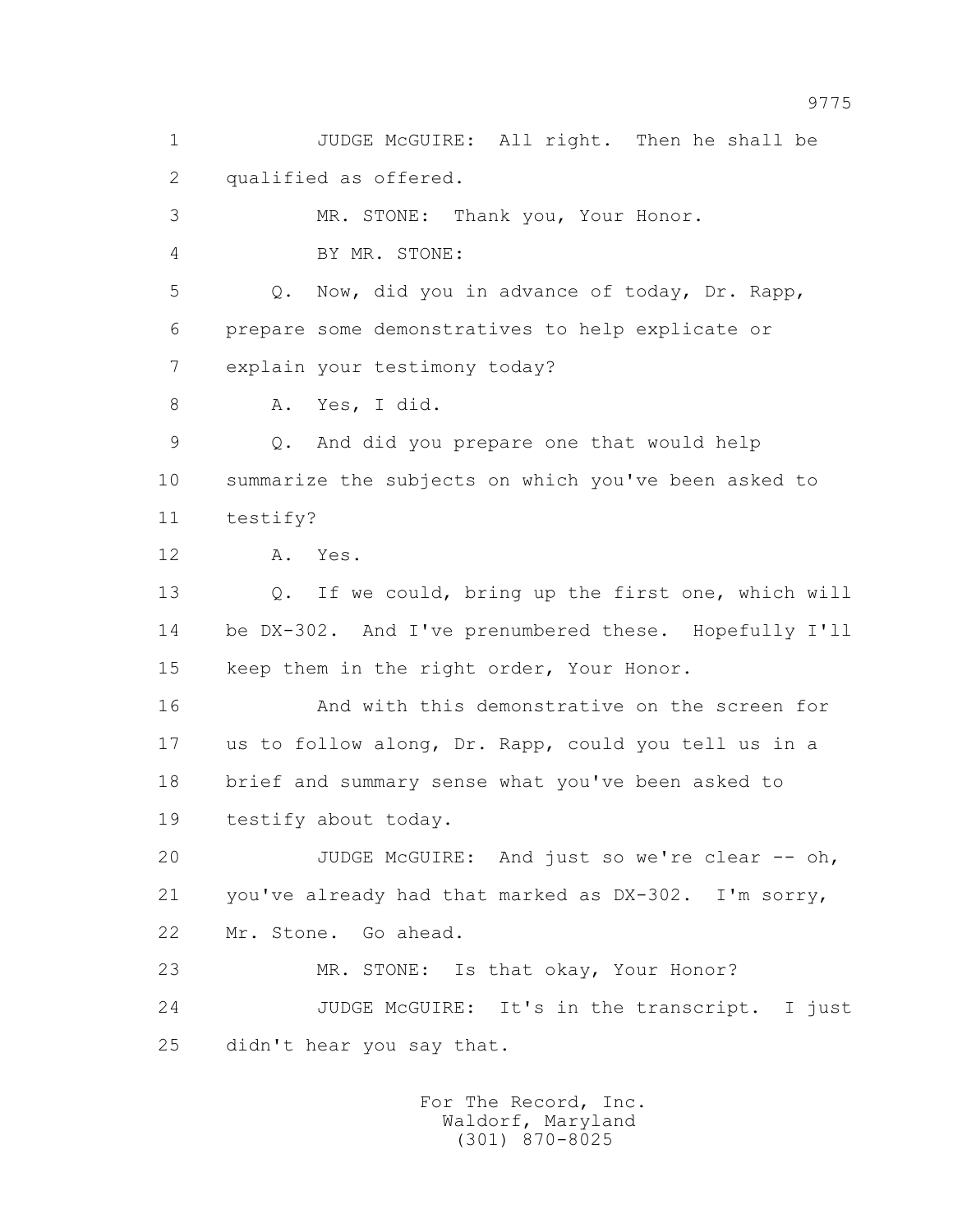1 MR. STONE: Okay.

2 THE WITNESS: Just as the slide says, I have 3 three basic subjects.

 4 The first is whether Rambus' actions in JEDEC 5 created market power for Rambus. And by "Rambus' 6 actions" what I am assuming is a reference to the 7 alleged failure to disclose intellectual property 8 interests that complaint counsel believes should have 9 been disclosed.

10 BY MR. STONE:

 11 Q. And let me interrupt you for a moment so we're 12 clear on the scope of the testimony in that regard.

 13 You haven't formed an opinion as to whether 14 there was or was not a duty to disclose on Rambus' part 15 to JEDEC; is that right?

16 A. Correct.

 17 Q. And you've just assumed that there was such a 18 duty and that Rambus did not disclose some things that 19 either Professor McAfee or complaint counsel have 20 argued they should have disclosed; right?

 21 A. Right. And again, I don't claim familiarity 22 with the specifics of what disclosures are required or 23 alleged to be required.

 24 Q. Okay. And then if you would, continue on with 25 I think what would be the second topic on which you've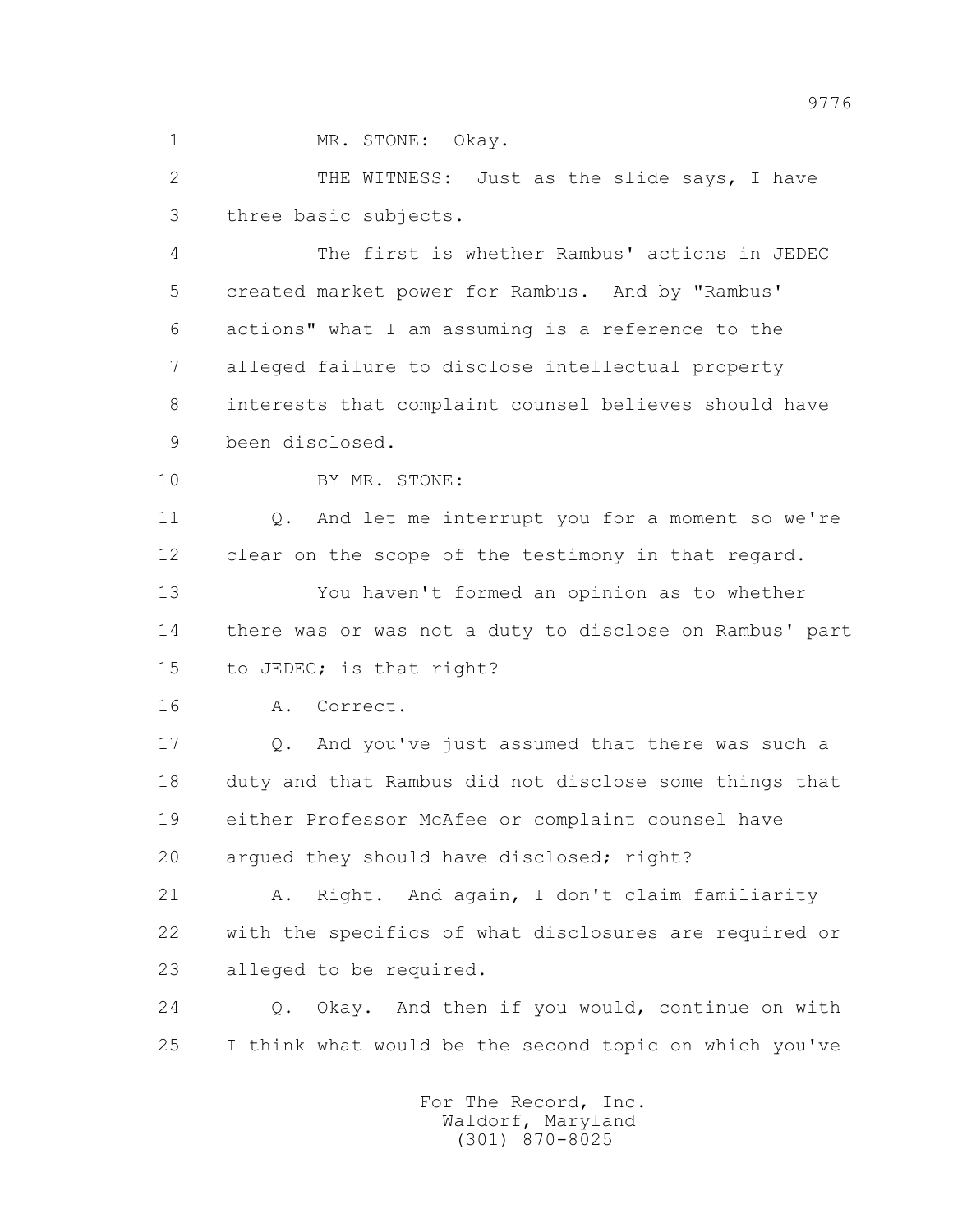1 been asked to testify.

| $\overline{2}$ | The second is whether manufacturers were at<br>Α.       |
|----------------|---------------------------------------------------------|
| 3              | any time locked into the Rambus technology at issue in  |
| 4              | this case, which also goes to the question of market    |
| 5              | power.                                                  |
| 6              | And let me interrupt you on that one if I can.<br>Q.    |
| 7              | When you say "the Rambus technologies," what do         |
| 8              | you refer to?                                           |
| $\mathsf 9$    | I'm referring to the four technologies that I<br>Α.     |
| 10             | understand are at issue in this case: programmable      |
| 11             | CAS latency, programmable burst length, the use of a    |
| 12             | PLL/DLL on a chip, and dual-edged clocking.             |
| 13             | Then what's the third subject on which you've<br>$Q$ .  |
| 14             | been asked to testify?                                  |
| 15             | I have been asked to testify about whether<br>Α.        |
| 16             | Rambus' actions in JEDEC can be called predatory or     |
| 17             | exclusionary according to the usages and tests that     |
| 18             | economists employ.                                      |
| 19             | And in regard to that particular subject of<br>Q.       |
| 20             | testimony, have you again assumed for purposes of your  |
| 21             | analysis that whatever complaint counsel or             |
| 22             | Professor McAfee have contended Rambus should have done |
| 23             | and didn't do, you've assumed that to be the case for   |
| 24             | that analysis?                                          |
| 25             | Yes.<br>Α.                                              |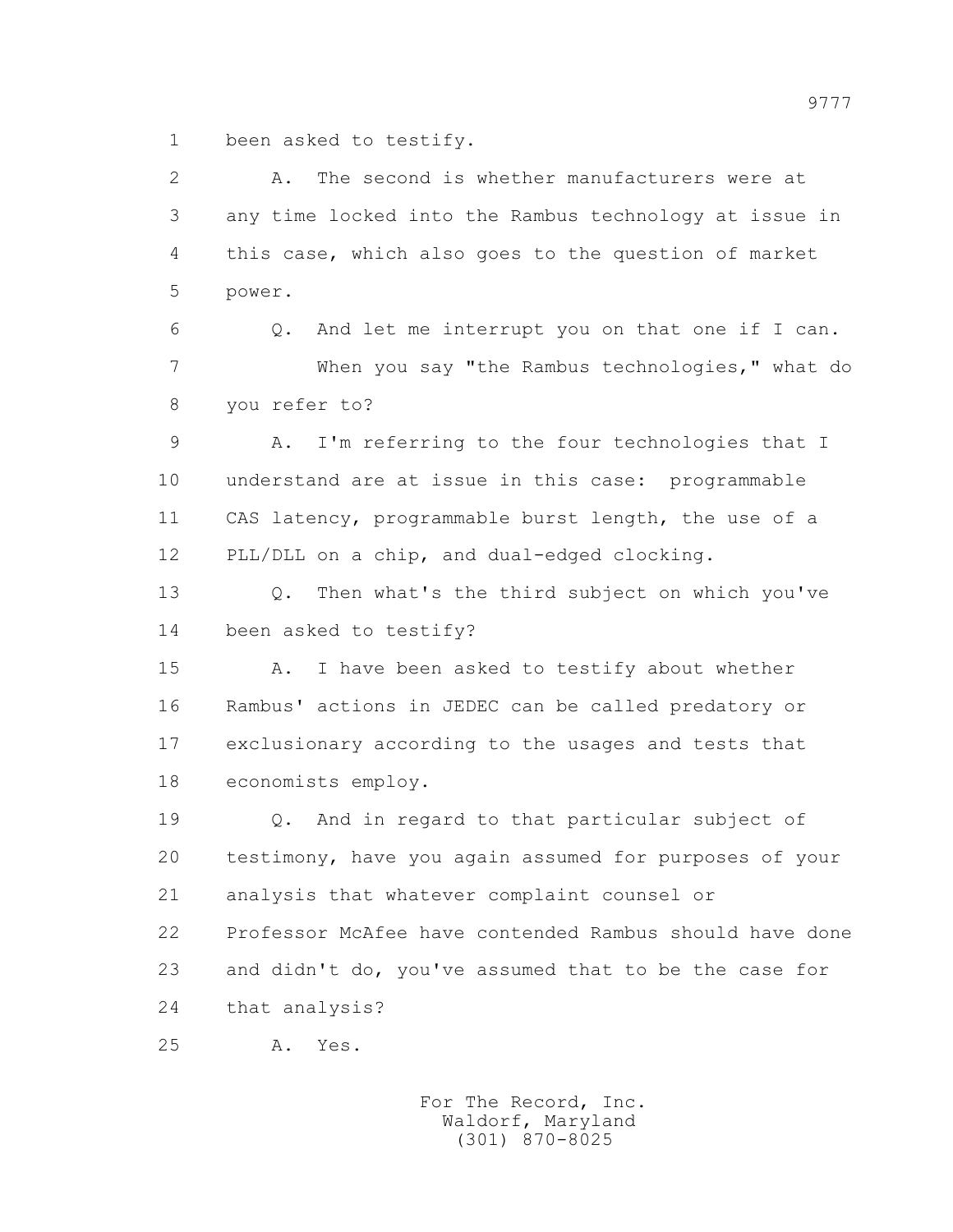1 Q. Okay. If you would -- and I think we can 2 probably take that demonstrative down for a moment. 3 If you would, describe for us briefly the 4 nature of the work you have done in connection with 5 this case to prepare to testify on those three areas. 6 A. Sure. There was an initial study of data on 7 DRAM industry shipments and prices and other aspects of 8 the industry more broadly with which I was familiar but 9 bringing myself up-to-date. 10 There was a review of documents that were

 11 relevant to these subject matters, depositions as they 12 were taken during the course of the case, a review of 13 trade press, securities analyst reports and other 14 research materials that economists typically use. And 15 at some point the trial transcript and the trial record 16 became available to me.

 17 There were also literatures that I reviewed 18 particularly on the economics of standard-setting. And 19 I was -- as I said, I reviewed the trial transcript, 20 and I also was present in court for the testimony of 21 Dr. Soderman, Mr. Geilhufe and Professor McAfee. 22 Q. And did you review any materials related to

23 JEDEC meetings or standards?

 24 A. I did. I would say later in the game, at the 25 time the trial transcript and materials became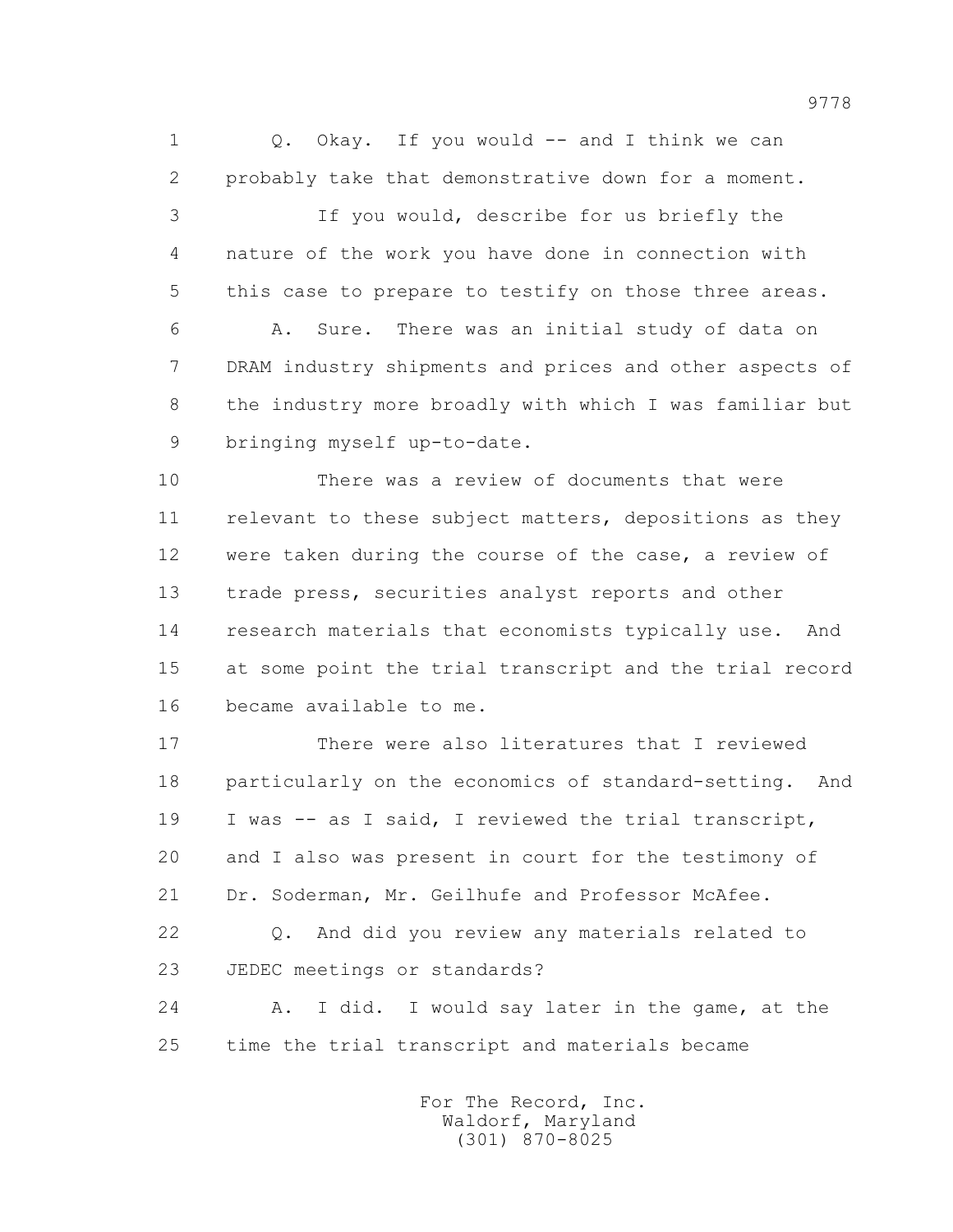1 available, not early in my studies.

 2 Q. Okay. And have you prepared a summary of the 3 conclusions of your opinions?

4 A. Yes. It's the second slide.

5 Q. Okay. If we could bring up DX-303, please.

 6 And is this a chart you prepared to summarize 7 your conclusions?

8 A. It is.

 9 Q. Could you briefly explain to us the first 10 conclusion set forth, which reads, "There were no good 11 economic substitutes for the four Rambus 12 technologies."

 13 A. That is my conclusion, that there were no good 14 economic substitutes for the four Rambus technologies.

 15 In other words, briefly, in cost-performance 16 terms, the alternatives that I have analyzed, which are 17 basically the alternatives that were proposed by 18 Professor McAfee and complaint counsel as commercially 19 viable alternatives, relying on the expert reports 20 initially and then the testimony of Mr. Geilhufe and 21 Dr. Soderman, my conclusion is that those alternatives 22 were poor economic substitutes and that as a result of 23 that, moving to the next conclusion --

 24 JUDGE McGUIRE: Now, before you get there, let 25 me just ask you to explain for my edification what you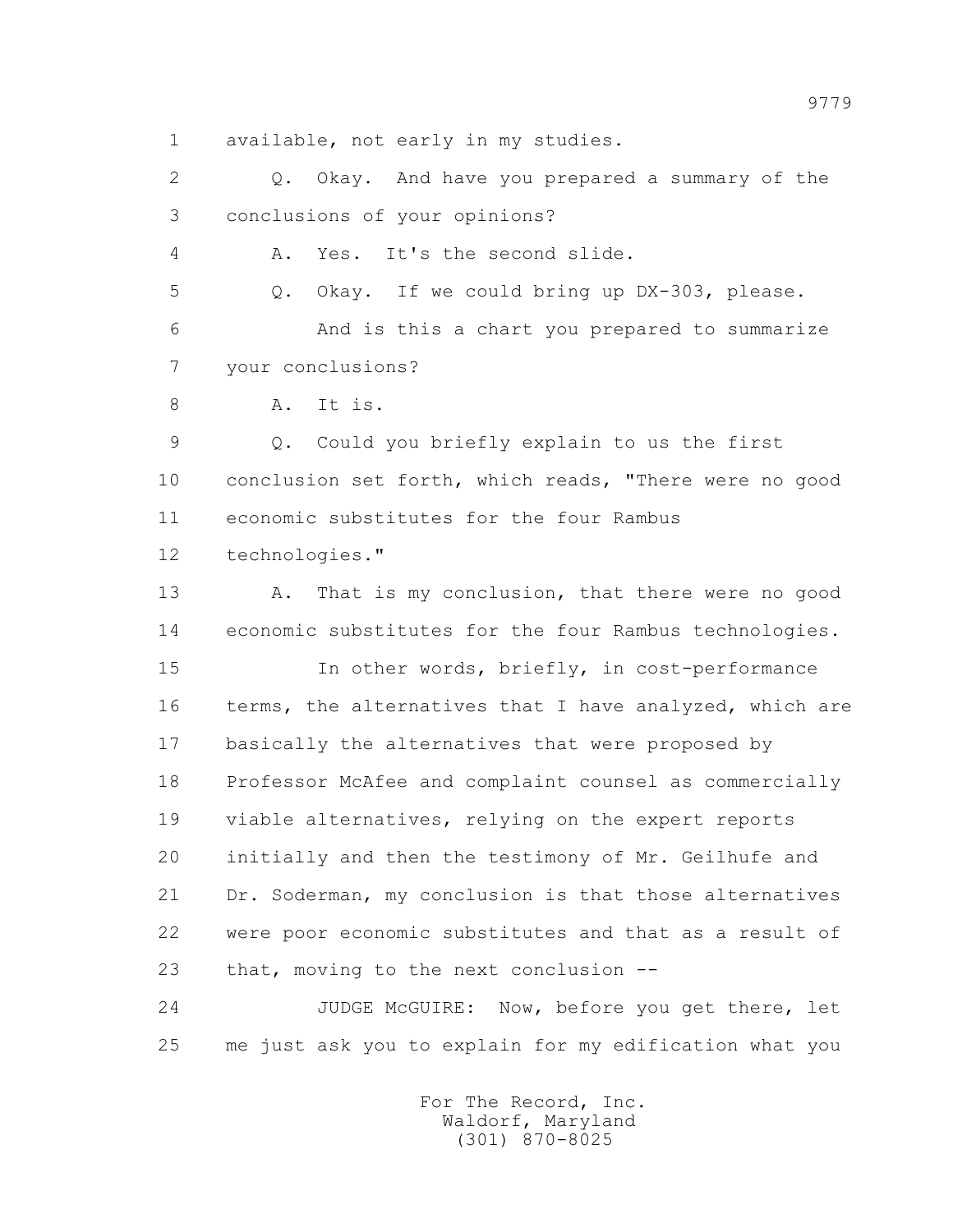1 mean by "economic substitute."

| $\overline{2}$ | THE WITNESS: An economic substitute is a -- an          |
|----------------|---------------------------------------------------------|
| 3              | alternative to which consumers would readily turn --    |
| 4              | "consumers" in this case means DRAM manufacturers, and  |
| 5              | it's technology because we're in a technology market    |
| 6              | rather than a goods market -- to which they would       |
| 7              | readily return in response to, let's say, excessive     |
| 8              | pricing, whether it's a price increase or a price above |
| 9              | the norm. A readily available default.                  |
| 10             | JUDGE McGUIRE: Okay. Proceed.                           |
| 11             | BY MR. STONE:                                           |
| 12             | Q. I think that probably leads into your second         |
| 13             | conclusion, if you would summarize that for us.         |
| 14             | Right. My second conclusion is that Rambus<br>Α.        |
| 15             | gained no market power from its actions in JEDEC, the   |
| 16             | actions that I spoke of earlier. And as I hope to       |
| 17             | explain, the connection there is simply that if there   |
| 18             | are no good economic substitutes to begin with that the |
| 19             | act of formal standardization does not convey           |
| 20             | additional market power.                                |
| 21             | I'll just add that this conclusion is                   |
| 22             | different -- is not to say that Rambus has no market    |
| 23             | It is to say that standard-setting, formal<br>power.    |
| 24             | standard-setting by JEDEC, created no additional market |
| 25             | power for Rambus.                                       |
|                |                                                         |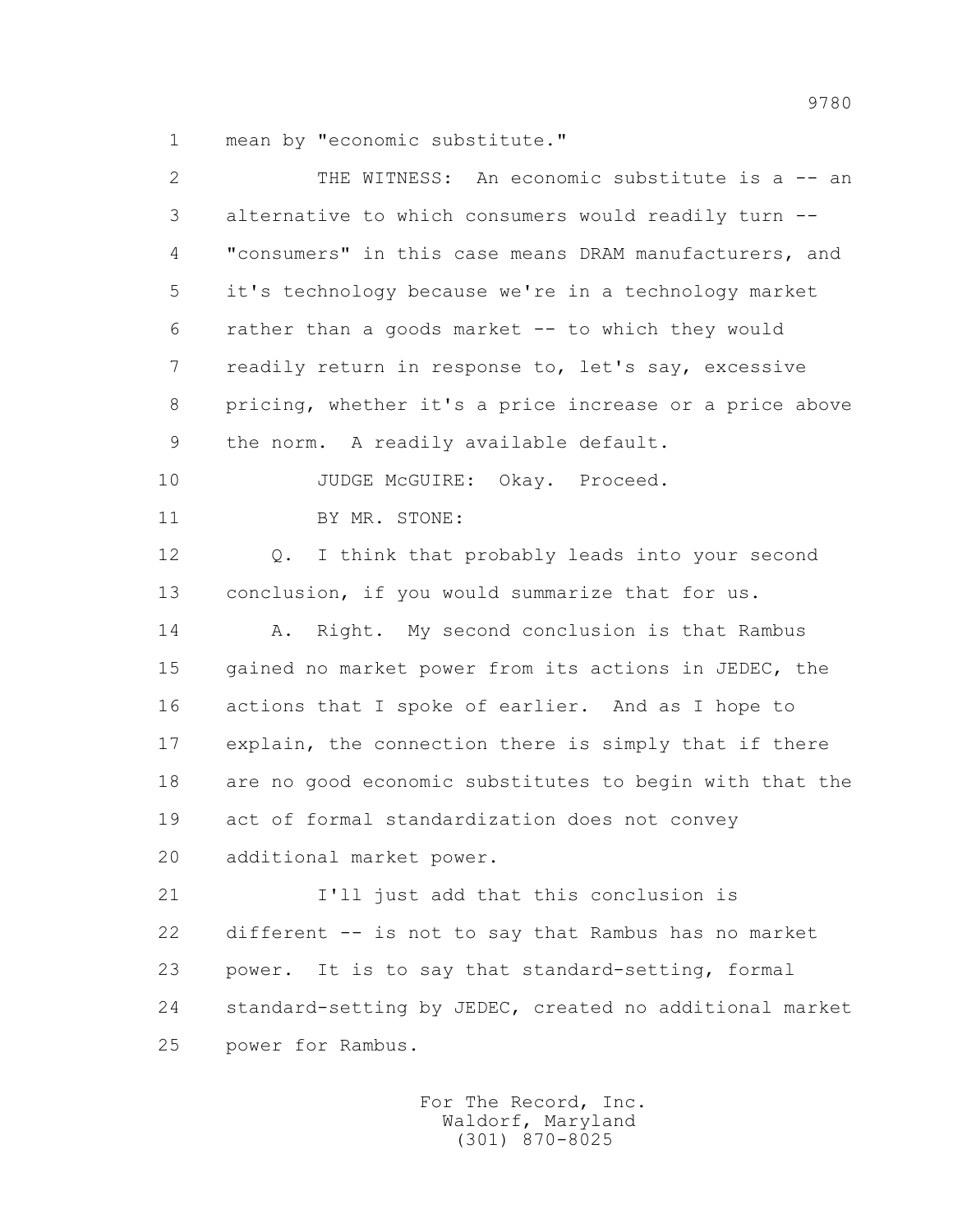1 0. And what then is your third conclusion,

2 Dr. Rapp?

 3 A. The third conclusion is actually subsidiary to 4 the others. It is that DRAM manufacturers were not 5 locked into the four Rambus technologies. 6 And the way to say that a little more 7 expansively is to say that if the economic 8 substitutes -- if the alternatives that we are 9 discussing were, contrary to my conclusions, close 10 economic substitutes, then manufacturers would have 11 been able to shift to those substitutes if they -- if 12 there was -- if the price of the Rambus technology were 13 too high. Let's put it that way.

 14 Q. Okay. Have you analyzed in regard to that 15 whether there's been any impact on competition or any 16 anticompetitive effect from the conduct that Rambus is 17 alleged to have engaged in?

 18 A. Yes. It's an additional conclusion to these. 19 It's really part of the same story, but it follows from 20 my earlier conclusions, but it stands alone that I will 21 offer the opinion and I am offering the opinion that 22 Rambus' actions were not exclusionary according to -- 23 or predatory, according to the economic tests.

 24 Again, I'm not here to reach a final answer on 25 that subject but to supply the economic analysis.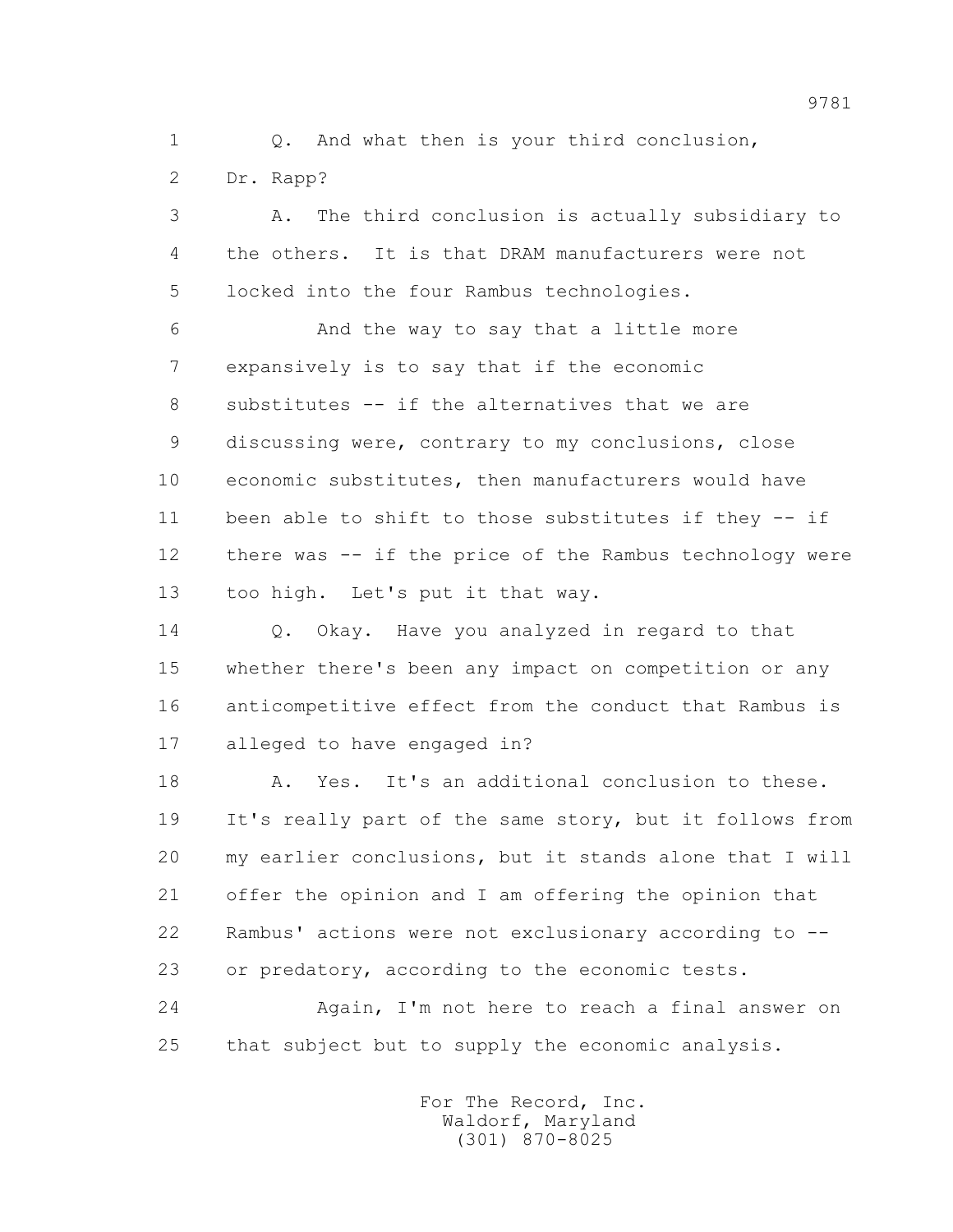1 0. And your final one on the chart, Rambus' 2 actions in JEDEC were not predatory -- 3 A. Sorry. I was staring at that. I've given you 4 the answer to exclusion -- the question that you asked 5 me was about impact; is that -- 6 Q. Yes. Is there any anticompetitive impact from 7 it? 8 A. Yes. That is a conclusion of mine also, that 9 without the creation of market power in 10 standard-setting and without lock-in that Rambus' 11 actions in JEDEC had no adverse economic impact on 12 competition. 13 Q. Okay. 14 A. Sorry about that. 15 Q. No. That's okay. 16 Let me ask you then, as a little further 17 background to some of your analysis, whether or not 18 there is economic literature that you've been able to 19 refer to that addresses the economics of 20 standard-setting. 21 A. Yes. There is an extensive literature on 22 standard-setting, on the economics of 23 standard-setting. 24 Q. And are you acquainted with that literature? 25 A. Yes.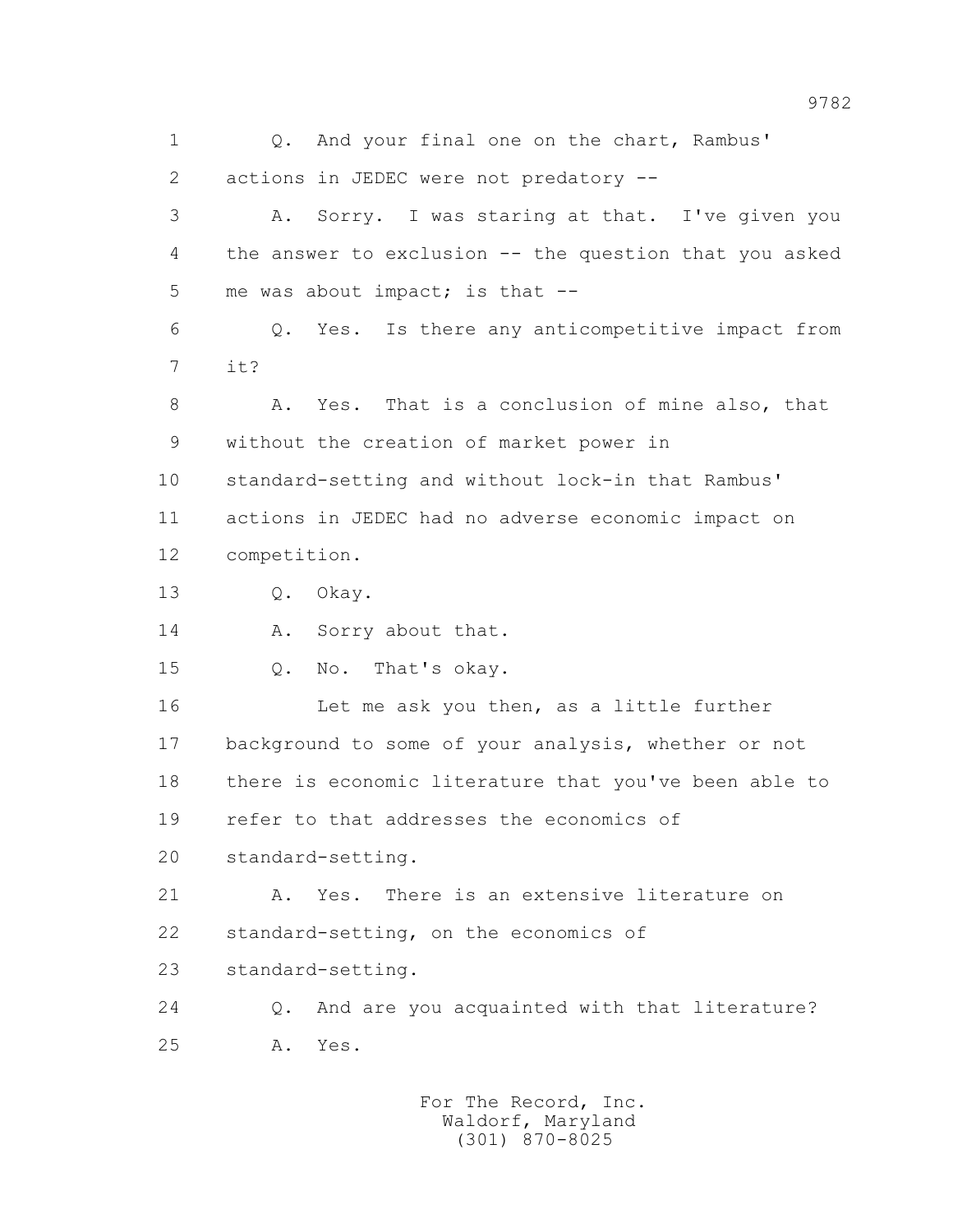1 0. According to that literature, what is a 2 standard? What does the economic literature consider a 3 standard to be?

 4 A. A standard is a specification of a product 5 design intended to achieve engineering compatibility, 6 intended to accomplish a means by which either parts 7 will fit into products or systems or components of a 8 network will work together seamlessly. The term for 9 compatibility that's sometimes used in that setting is 10 interoperability.

 11 Q. Does the economic literature and do economists 12 recognize a certain set of circumstances in which 13 there's a need for standard-setting?

14 A. Yes. Absolutely.

 15 Q. And what's that, if you could describe for us 16 that set of circumstances?

 17 A. That set of circumstances is when compatibility 18 requirements is high and when either products or 19 systems or networks will fail unless compatibility, 20 engineering compatibility, is maintained at a high 21 level.

 22 Q. We've heard in this case from time to time 23 reference to complementary products or

24 complementarity?

25 A. "Complementarity."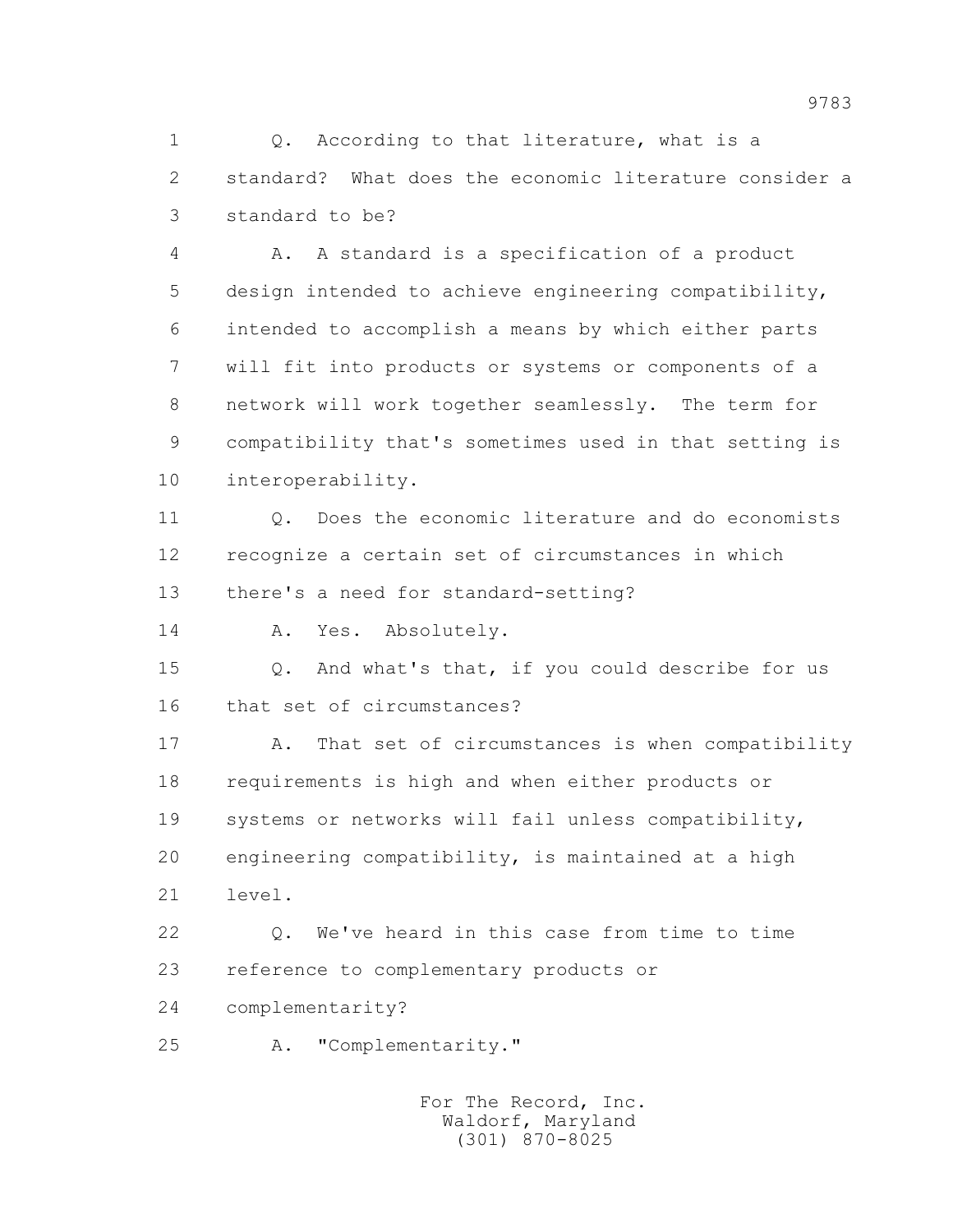1 0. Could you explain what that means.

 2 A. That is an economic concept that is closely 3 allied to the issue of compatibility. Complementary 4 goods are goods that go together in an economic sense.

 5 We tend to -- economists tend to think about 6 the relationship between prices and quantities. But 7 basically what -- so in that context, the complementary 8 good is one whose -- if there are two goods that are 9 closely complementary and the price of one of those 10 goods goes up, then the quantity of the other one will 11 go down, and that's because the price on one going up 12 will discourage the purchase -- if the price of good A 13 goes up, it will discourage the use of good A, and 14 since good A and good B fit together, it will cause a 15 decline in quantity of good B.

 16 That's the economics of it, but the way to 17 think about it in normal terms is goods that go -- that 18 fit together closely where you can't use one without 19 the other.

 20 And the example that always comes to mind for 21 me is the first case that I worked on that had this 22 quality was photocopiers, so the complementary goods 23 were photocopiers, toner that you put in 24 photocopiers -- that's specific to a kind of 25 photocopier; you can't just use it interchangeably --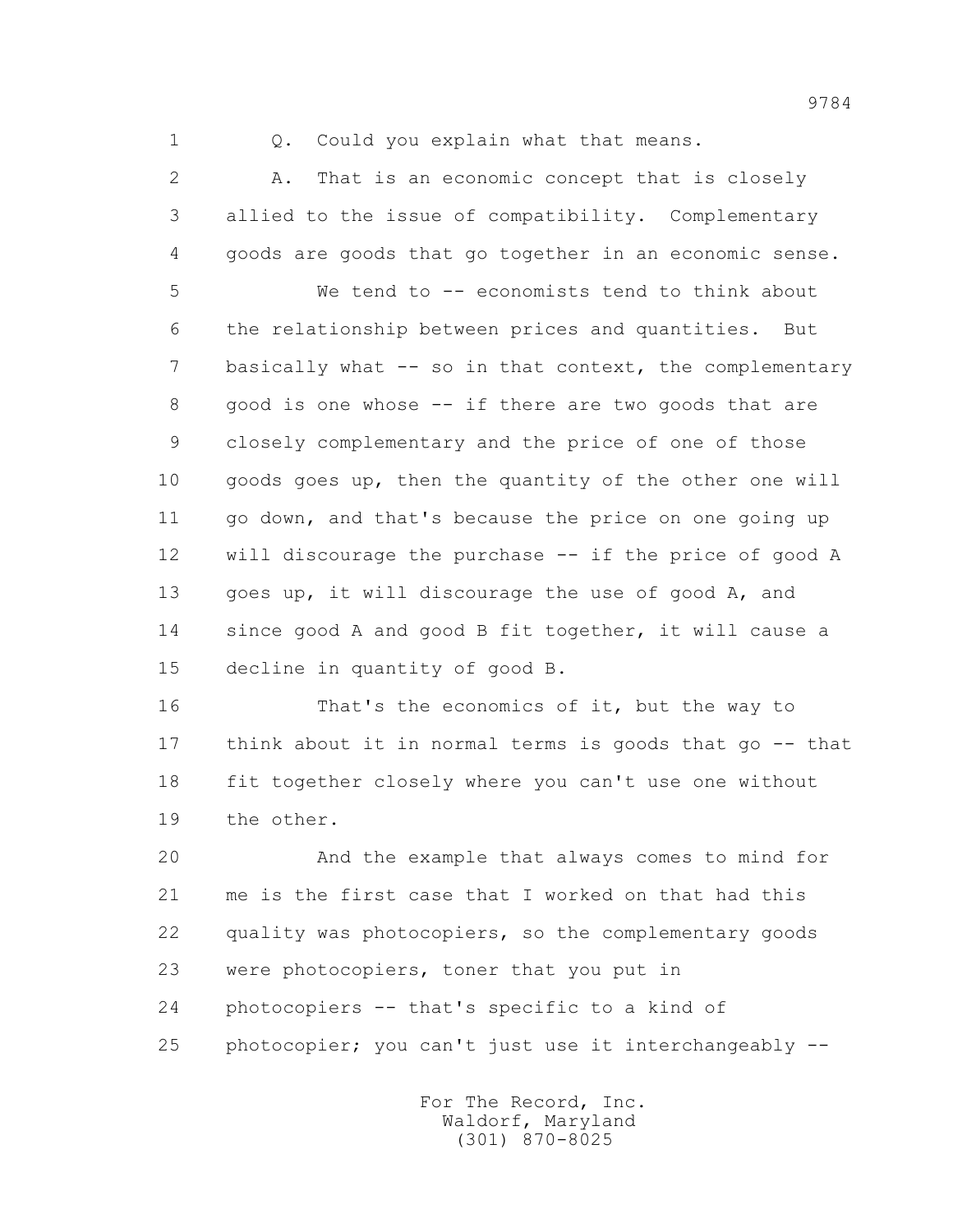1 and drums and things like that.

| $\overline{2}$ | Does standard-setting, again from an economics<br>$Q$ . |
|----------------|---------------------------------------------------------|
| 3              | point of view, does it include specifying every detail  |
| 4              | of, for example, the products, the toner and the        |
| 5              | copiers that you mentioned or other products?           |
| 6              | From an economic point of view, the answer to<br>Α.     |
| 7              | that question is no. The standard-setting works best    |
| 8              | in the economy when it achieves the purpose that it's   |
| 9              | intended to achieve, that is to say, parts              |
| 10             | compatibility, system compatibility, but doesn't        |
| 11             | overdetermine a product's characteristics.              |
| 12             | I'll give you an example if it would be                 |
| 13             | helpful.                                                |
| 14             | I think it would.<br>Q.                                 |
| 15             | The example that comes to mind when I think<br>Α.       |
| 16             | about this is tires. And of course there are standards  |
| 17             | when you buy a tire $-$ I forget how the numbering      |
| 18             | works, but you know, there's a grade for the -- whether |
| 19             | it's a high-speed tire and it's X70-something by 18 --  |
| 20             | where you know when you're buying a certain tire that   |
| 21             | it's going to fit on the wheel, that it's going to be   |
| 22             | appropriate to the kind of driving that you're going to |
| 23             | do, and so forth, but the product design goes much      |
| 24             | beyond that.                                            |
| 25             | So the standard assures you that the -- of              |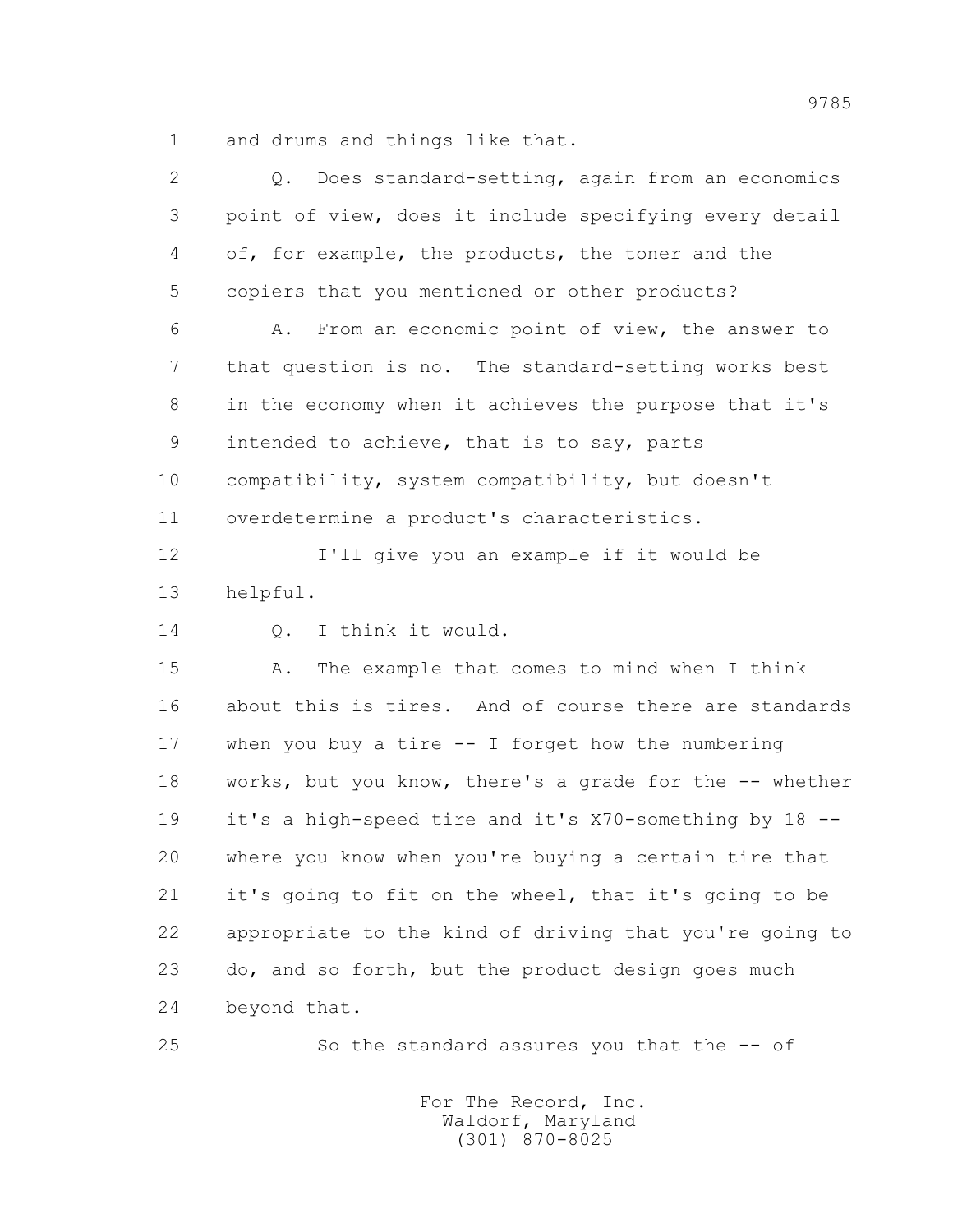1 something about the tread and the size and fit of the 2 tire, but as we all know, advertising about tires 3 conveys a lot of additional information about whether 4 it's good in the wet or the tread life is long or 5 things don't -- things that are fortunately 6 nonstandard.

7 Products that have compatibility requirements, 8 we hope that they will also be differentiated so that 9 consumers can pick and choose among the ones they 10 want.

11 0. Have you looked, in the course of your study of 12 this literature, at how standards are set in the 13 United States?

14 A. Yes. Sure.

 15 MR. ROYALL: Your Honor, I object to this line 16 of questioning to the extent this is going to go into 17 what other standards organizations do.

 18 MR. STONE: And I will not, Your Honor. This 19 will be very limited to just lay background I think for 20 the rest of his testimony. And I can frame it so that 21 it's clear that it doesn't go into that.

 22 MR. ROYALL: Well, I would also ask for 23 clarification. I haven't objected yet, but this line 24 of questioning with -- Mr. Stone is asking about what 25 do you understand about standard-setting in the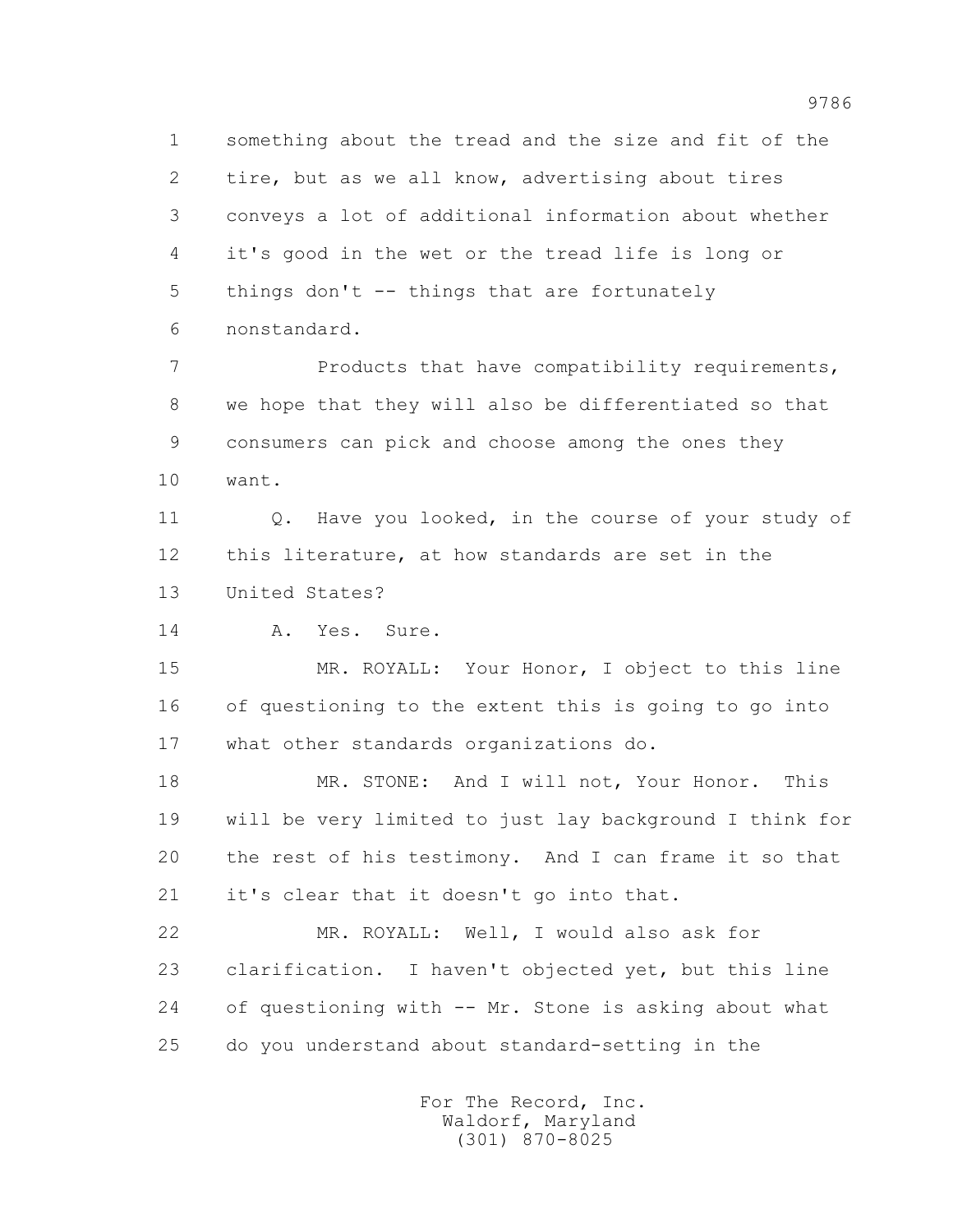1 economic sense, and then this is eliciting factual 2 testimony, so I don't know whether we're talking about 3 facts now or economic theory, and I would ask that that 4 be clarified. 5 JUDGE McGUIRE: Mr. Stone? 6 MR. STONE: Certainly. 7 BY MR. STONE: 8 Q. Is the testimony you've just given about 9 standard-setting, Dr. Rapp, is the testimony you've 10 given consistent with the economic theory of 11 standard-setting? 12 A. It is the background. It is the way economists 13 think about standard-setting. I don't claim that we 14 all think uniformly and we all have the same opinion, 15 but what I am focusing on, and it's my opinion that I'm 16 offering not with recourse to any facts, is where 17 standard-setting -- about where standard-setting fits 18 into the economic scheme of things. 19 The economic scheme of things in this country 20 is that we have highly differentiated products, for 21 example, and yet we have standards that to some degree 22 act on those. Those are economic opinions.

23 JUDGE McGUIRE: Mr. Royall, does that satisfy 24 your objection?

25 MR. ROYALL: For now, I think so.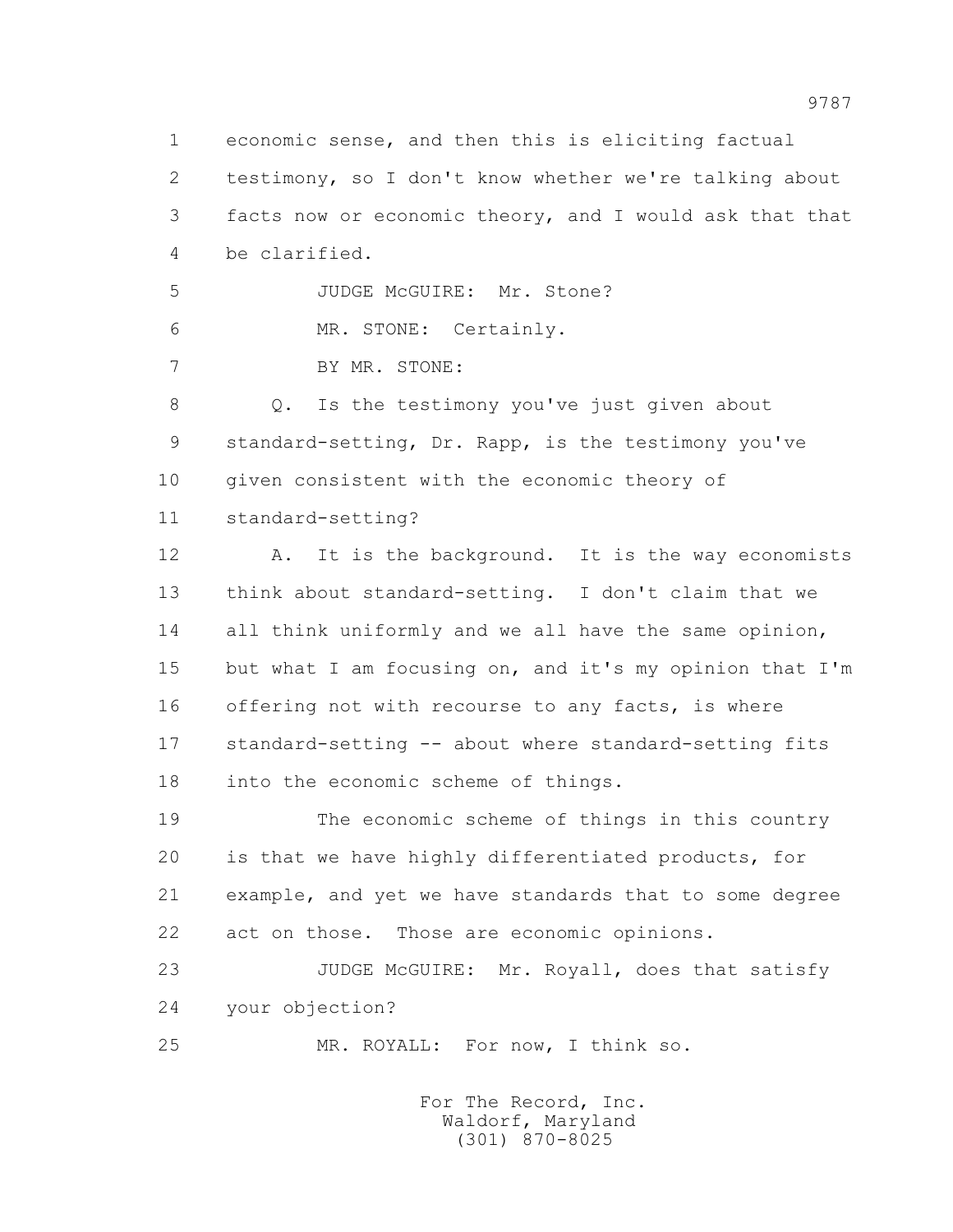1 JUDGE McGUIRE: Okav.

 2 MR. ROYALL: I'll just be observant. 3 JUDGE McGUIRE: I'm sure we'll hear from you 4 again if it doesn't. 5 Go ahead, Mr. Stone. 6 MR. STONE: Thank you, Your Honor. 7 BY MR. STONE: 8 Q. Let me see if I can approach the question this 9 way, Dr. Rapp. 10 Have you prepared a slide that simply 11 identifies two different types of standards that are 12 established in the United States? 13 A. Yes. And it's common nomenclature. It's not 14 peculiar to economics. I think the terms have been 15 used by lay witnesses in the course of the trial. 16 Q. Okay. Let me bring up if we could DX-304 and 17 ask you, if you would, to just explain to us two 18 distinct ways in which standards are set. 19 A. Yes. 20 Standards, just as a matter of nomenclature or 21 terminology that economists use and I believe others 22 do, too, standards are set first in a formal way, and 23 that's sometimes called de jure. And there what we're 24 talking about is a standard-setting agency like the 25 IEEE or JEDEC, a committee process or a government.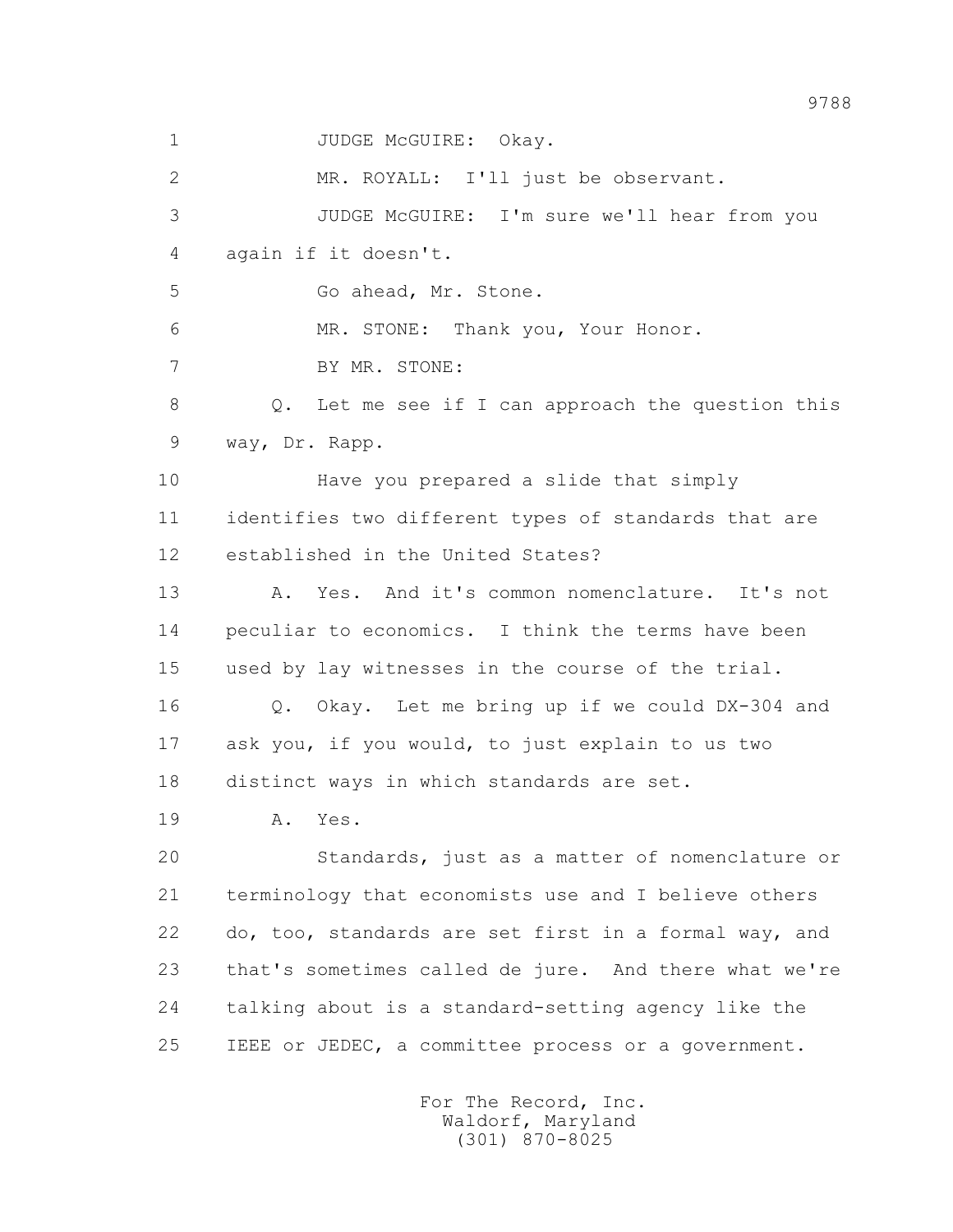1 And the example that I listed on this slide is 2 that some of us have cell phones that use GSM 3 technology and that technology was developed by a 4 committee in Europe, it so happens, a good example of 5 formal standard-setting. 6 The contrast -- 7 0. What's the alternative? 8 A. The contrast to that is what is I believe 9 widely called de facto standard-setting, which is also 10 known as market-based standard-setting because there's 11 no committee that does it and yet it is 12 standard-setting because a standard emerges. 13 And the classic example that everybody refers 14 to in this connection is the standards war that was 15 fought over the videocassette between the Betamax 16 technology and the VHS. 17 Another example is that the PCs that all of us 18 use, except for those of us who are Apple users, was 19 a -- emerged as an IBM product in 1982 but eventually 20 throughout the 1980s became a standard or a series of 21 standards, not all of which were set by committee but 22 just emerged in the market over a period of resolving 23 incompatibilities. 24 If you remember, in those days people used to

25 talk about IBM-compatible computers and there was a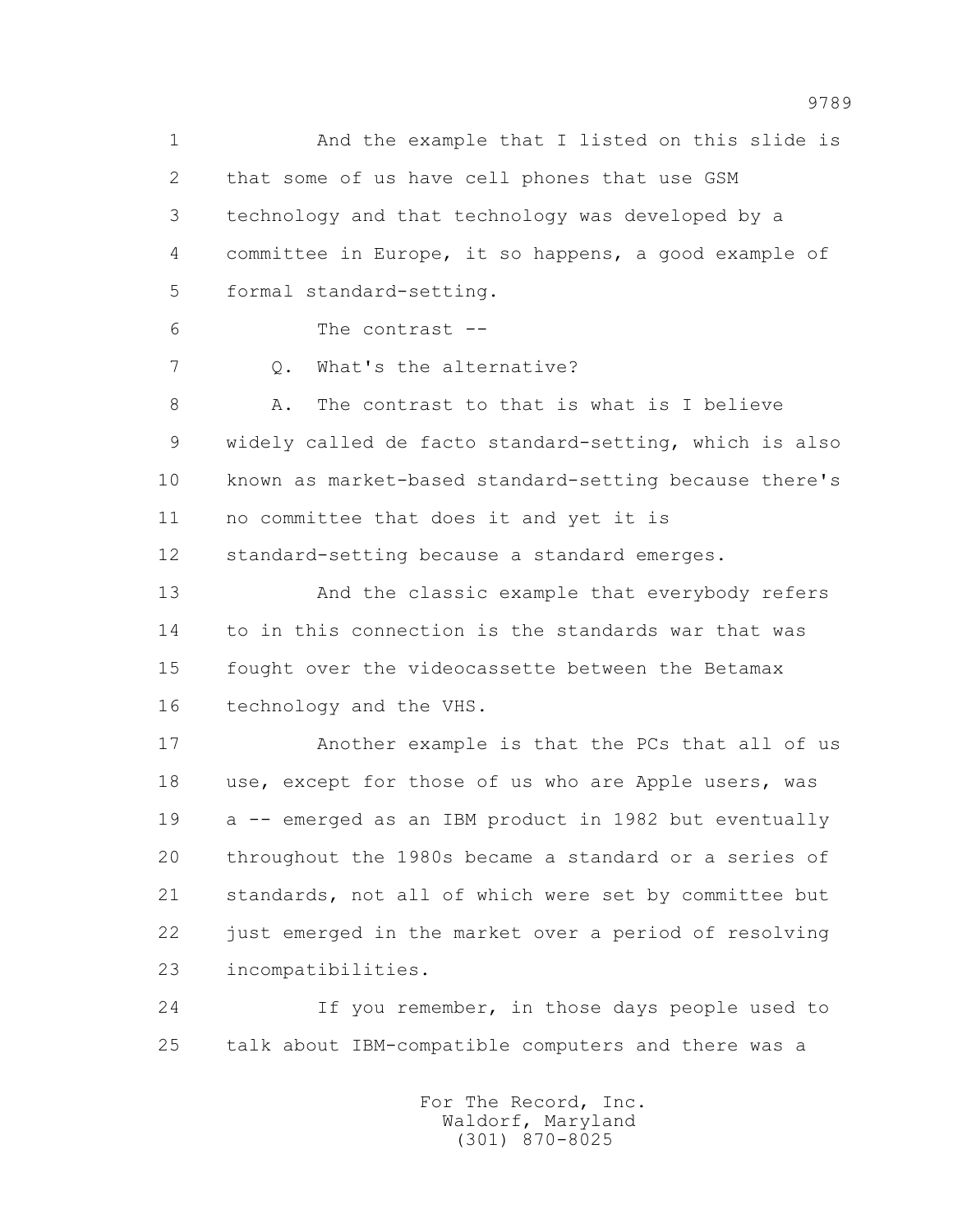1 period when you would worry about how compatible it 2 really was, and eventually the market, with some help 3 from standard-setting bodies to be sure, but the market 4 resolved that so that we all understand what a PC is 5 now.

 6 JUDGE McGUIRE: If I may interject, Mr. Stone. 7 MR. STONE: Yes, Your Honor, whenever you would 8 like.

 9 JUDGE McGUIRE: With these two types of I guess 10 standards that you've just testified exist in most 11 industries and markets, are you able to determine on 12 average, you know, what percentage of the standards in 13 any given market may be de facto as opposed to de jure? 14 Or is that just such a broad question you couldn't 15 possibly answer?

 16 THE WITNESS: I don't have the answer to that 17 question and I don't know that there is anything in the 18 literature about it. It's something that for an 19 individual industry I think could be knowable, but the 20 trouble is that a lot of de facto standard-setting just 21 happens; it's not obvious.

22 JUDGE McGUIRE: Okay.

23 THE WITNESS: I don't have a good answer.

24 JUDGE McGUIRE: I just thought I'd ask.

25 Go ahead, Mr. Stone.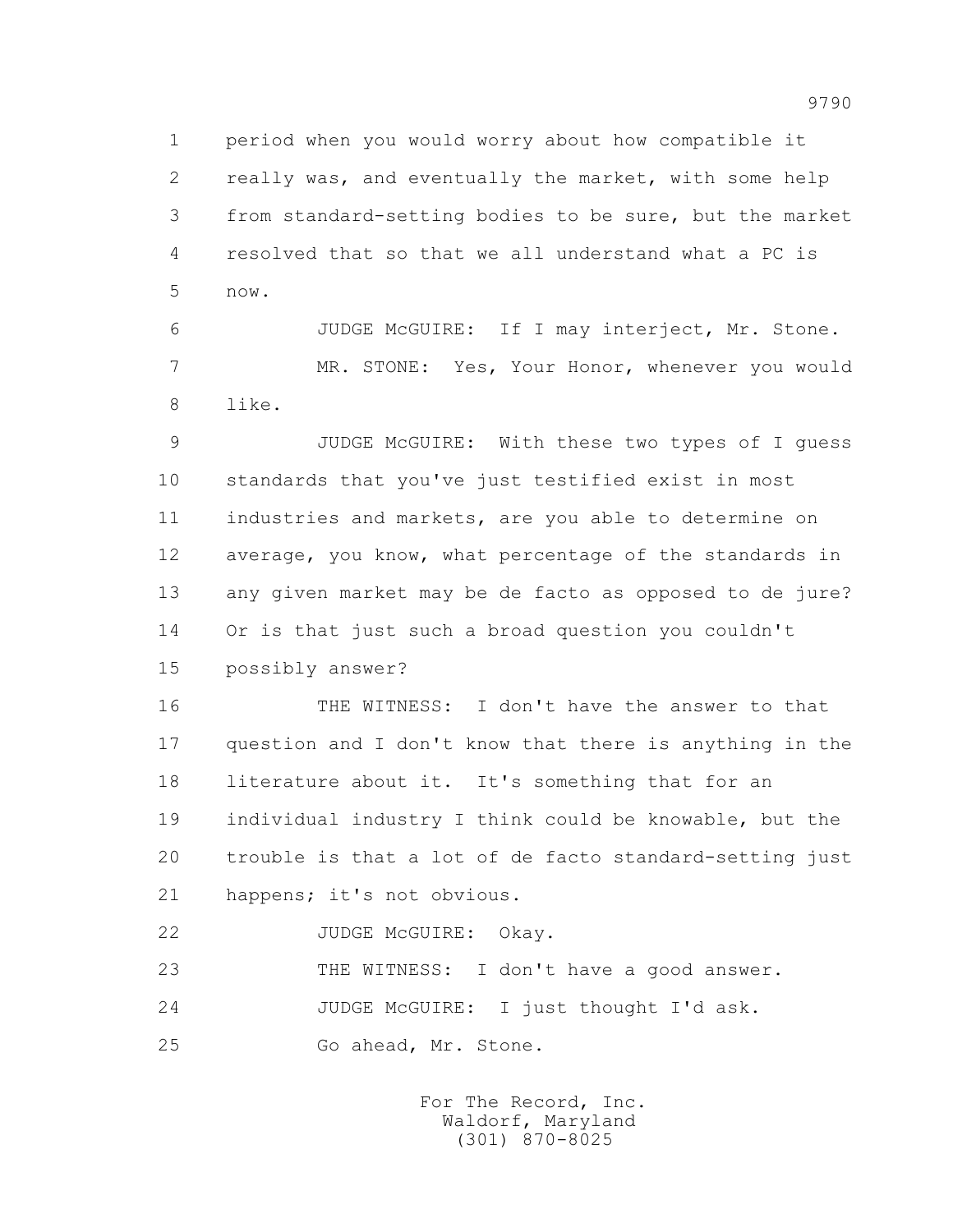1 BY MR. STONE:

 2 Q. Is it possible, Dr. Rapp, for there to be 3 multiple standards for a particular product?

4 A. The answer is sure.

 5 Q. Are there certain conditions or circumstances 6 under which multiple standards can coexist?

 7 A. The circumstances in which multiple 8 standards -- it has to do with these compatibility 9 requirements. Where compatibility requirements are 10 exceedingly high, where there is a requirement for 11 absolute precision, then -- and complementarity is also 12 high, then the likelihood is that the market -- either 13 the market or formal standard-setting will allow only 14 one standard to prevail.

 15 I think the alternative case, which may be the 16 more common, is that the compatibility requirements are 17 less than that, high, less than extreme, and in those 18 circumstances multiple standards can coexist.

 19 For example, when I spoke of cell phones 20 before, we live with a certain amount of inconvenience 21 in the fact that there are multiple standards. Not 22 everybody has a GSM phone. The way that manifests 23 itself is we can all talk to one another on our cell 24 phones, but we don't get the kind of coverage that we 25 might, and we live with that in order to have a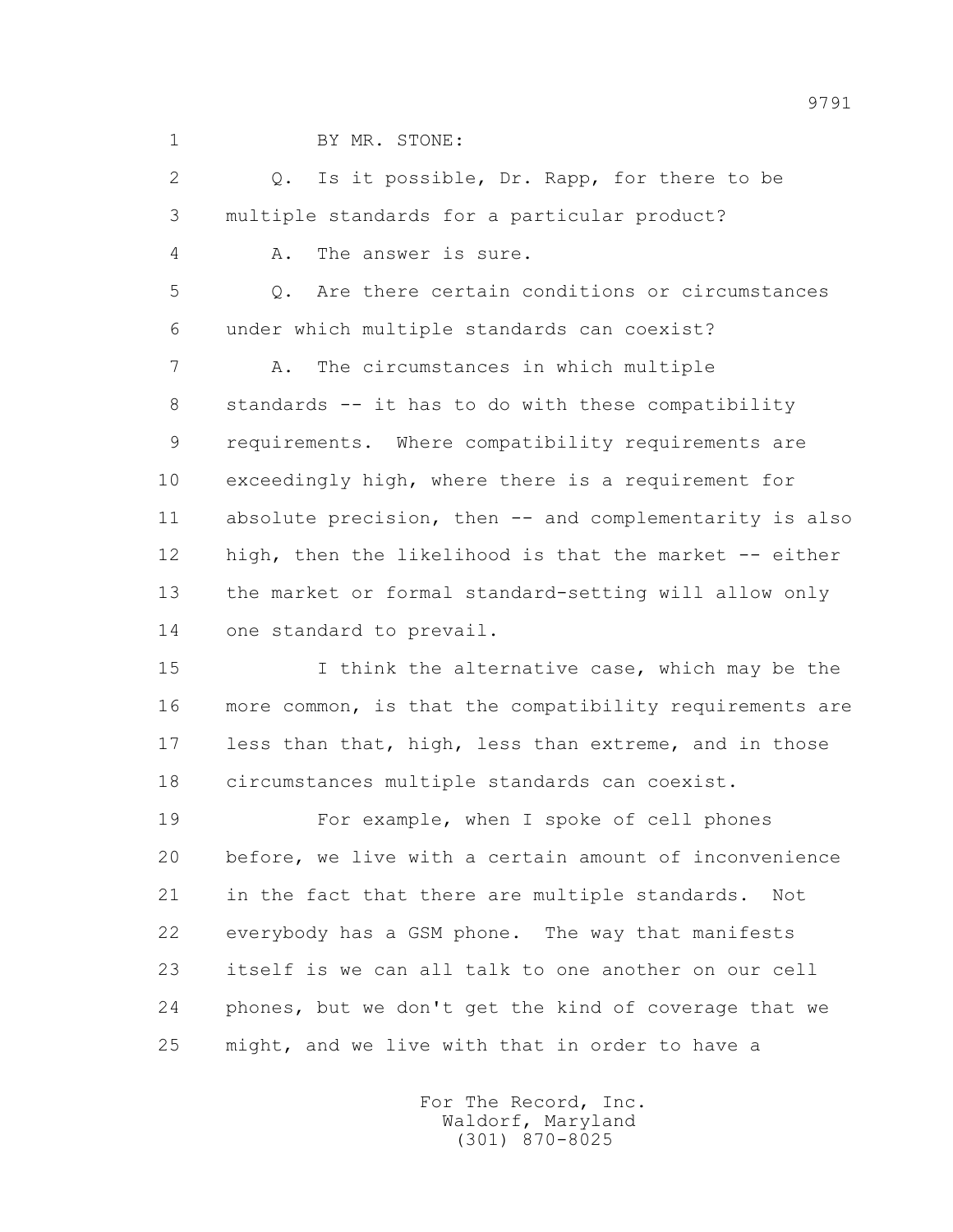1 variety.

| $\overline{2}$ | Okay. And let me ask you, when you talked<br>Q.           |
|----------------|-----------------------------------------------------------|
| 3              | about that we can all talk with each other, there's a     |
| 4              | concept that we've heard about in the course of this      |
| 5              | trial, network externalities?                             |
| 6              | Yes.<br>Α.                                                |
| 7              | Is that related to the issue of whether there<br>Q.       |
| 8              | can be multiple standards and what you just described     |
| 9              | about cell phones?                                        |
| 10             | Α.<br>Yes.                                                |
| 11             | Would you explain that to us.<br>$Q$ .                    |
| 12             | Network effects or network externalities are a<br>Α.      |
| 13             | special kind of compatibility requirement and a special   |
| 14             | kind of complementarity, and it has to do with systems    |
| 15             | being able to talk to one another, or another way of      |
| 16             | looking at it is it has to do with a set of               |
| 17             | circumstances in which the quality and value of my        |
| 18             | product depends upon how many other people are using      |
| 19             | it.                                                       |
| 20             | In other words, the typical example of a                  |
| 21             | network in a network effect is the fax machine. My fax    |
| 22             | machine would be worthless if nobody else had one.<br>The |
| 23             | more people that have them, the more valuable my fax      |
| 24             | machine was. At one time it was true of the -- when we    |
| 25             | talked about the telephone in those terms. Someday the    |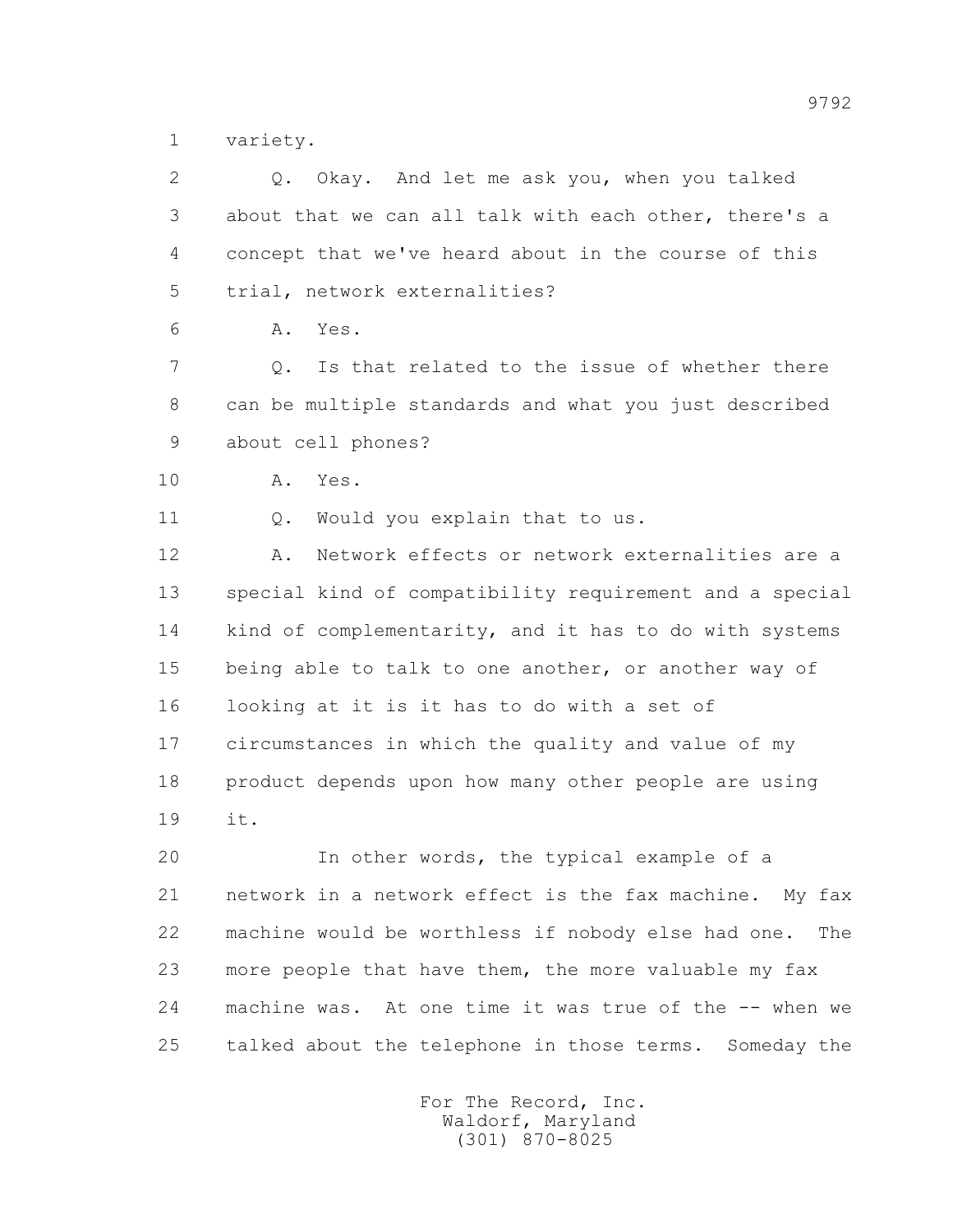1 fax machine will be an historical example, too, but 2 that's the essence of network effects.

 3 And the important thing about that, the reason 4 that it ought to come up in this circumstance, is that 5 those are a very powerful sort of compatibility 6 requirement. It is -- if my telephone -- if my 7 computer couldn't talk to your telephone -- to your 8 computer, the Internet couldn't function smoothly, and 9 so forth, so that aspect of it is -- that is a powerful 10 source of compatibility requirements. 11 Q. Have you looked, for purposes of your testimony 12 in this case, at the compatibility requirements for 13 DRAM? 14 A. Yes. 15 Q. And what have you concluded in that regard? 16 A. I have concluded that the compatibility 17 requirements for DRAM are not high in the sense that I 18 have been using the word. 19 I have to give you more than just a brief 20 answer to that because in one sense they are high, in 21 the sense that my computer wants a certain kind of 22 DRAM in it and there may be some flexibility about 23 that, but if I put the wrong DRAM or if there were an

25 Pentium III microprocessor, the computer wouldn't

24 offbrand of DRAM that was not compatible with my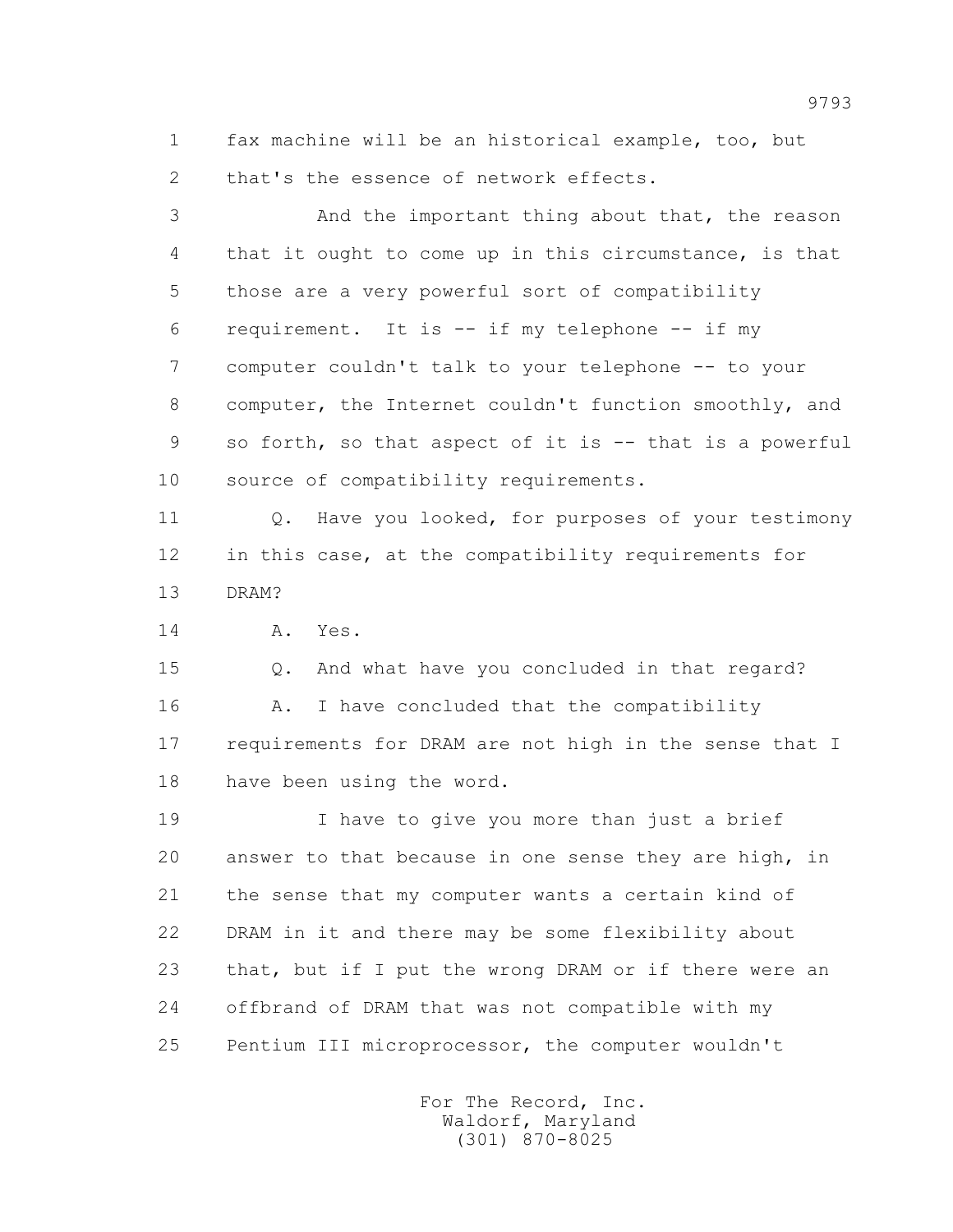1 function. And there's no argument about whether that's 2 so.

 3 But there are none of these network -- I 4 shouldn't say none of -- the network effects associated 5 with DRAM are weak, and consequently, my computer 6 doesn't care what your computer -- what DRAM you have 7 in your computer.

 8 And if I may, just to explain why I'm attaching 9 importance to that, that gets you to the question of 10 whether multiple standards can coexist in the DRAM 11 industry. And the weakness of the network 12 externalities, the network effects, simply means what 13 I've just said, that different DRAMs, different flavors 14 or different generations of DRAM can coexist in the 15 market.

 16 Q. Are there examples of that that you can point 17 to?

 18 A. Well, the example is the coexistence in the 19 market now of both different generations of DRAMs and 20 different alternative types of DRAM, RDRAM, SDRAM, DDR, 21 all unable to -- you can't plug them interchangeably 22 into a computer and that they all coexist in the 23 market.

 24 JUDGE McGUIRE: Does that comport with the 25 testimony we've heard in this proceeding regarding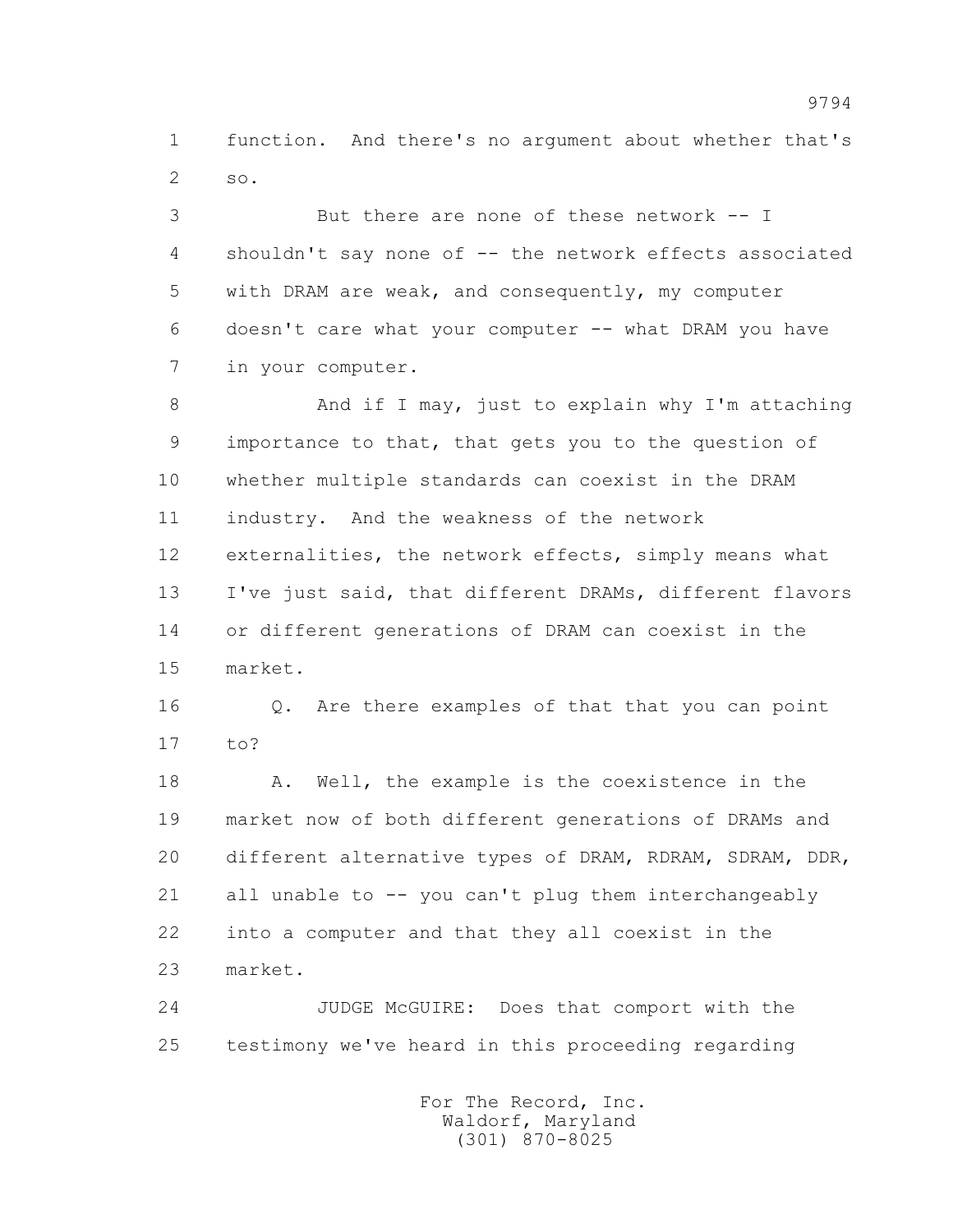1 what's called backward compatibility?

 2 THE WITNESS: Backward compatibility -- let me 3 fit that into context, and the way I keep on thinking 4 about these things is my computer versus your 5 computer.

 6 Backward compatibility means that if I have a 7 computer that runs on SDRAM, which my current laptop 8 does, the generation before SDRAM was EDO, and I can't 9 put -- I think this is right, but I'm -- this is an 10 example and not testimony for the engineering of it. 11 Backward compatibility means I can't put the previous 12 generation on my -- of my -- of DRAM into my computer.

13 It doesn't mean, however, that if you've got an 14 old computer that runs on EDO and I've got a newer 15 computer that runs on SDRAM that there's any problem 16 with the two of them talking to one another.

17 BY MR. STONE:

 18 Q. Okay. As part of your background, for purposes 19 of the opinions in this case, have you made some 20 factual assumptions with respect to whether or not all 21 of the different DRAM architectures have been adopted 22 as formal standards?

 23 A. It is my understanding, which is the way I'll 24 try and be scrupulous about what's fact, opinion or 25 just an assumption -- so when I say "understanding," I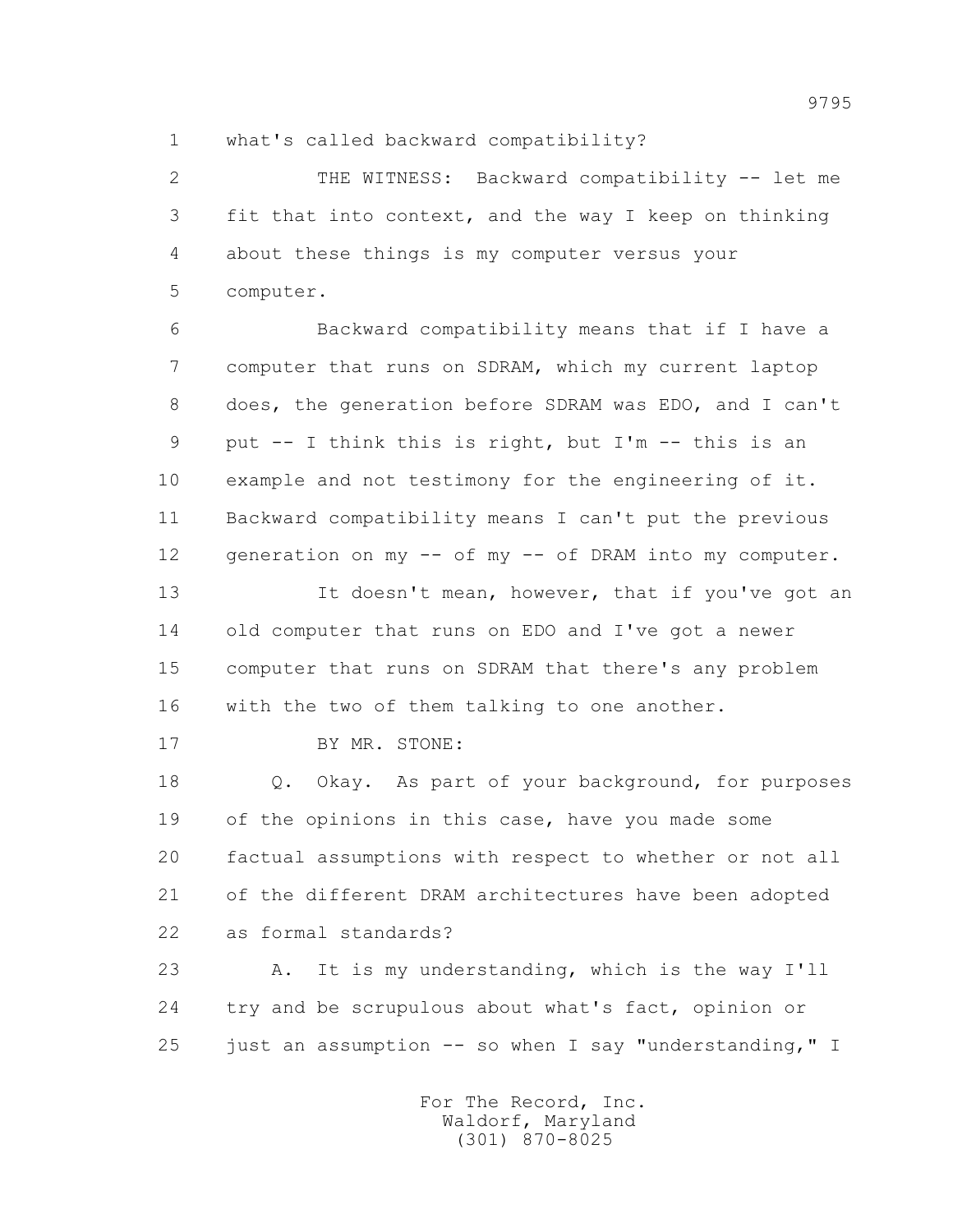1 mean assumption -- it is my understanding that RDRAM, 2 for example, was never formally standardized by JEDEC, 3 so that's an example of a nonstandardized DRAM that's 4 out in the market now.

 5 Q. And did you, for purposes of your assumptions, 6 did you consider that or assume that to be the only 7 one, or are there others?

 8 A. No. There has been I think testimony to that 9 effect, and I'm forgetting whether it is Mr. Kelley or 10 some -- I won't name who it is, but there's been 11 testimony that there are nonstandard DRAMs, certainly 12 DRAMs that -- well, I'll stop there.

 13 Q. Okay. And have you, for purposes of forming 14 the understanding you have to allow you to express the 15 opinions that you've summarized for us already, have 16 you formed any understanding as to whether all of the 17 SDRAMs and DDR SDRAMs have been built to formal 18 standards?

19 A. My understanding is that they haven't.

 20 Q. And could we look at the chart that we talked 21 about earlier at the beginning of the session before I 22 called you to the stand, which is DX-305.

 23 And this is a chart you prepared, Dr. Rapp? 24 A. Yes.

25 Q. And what did you prepare this chart to help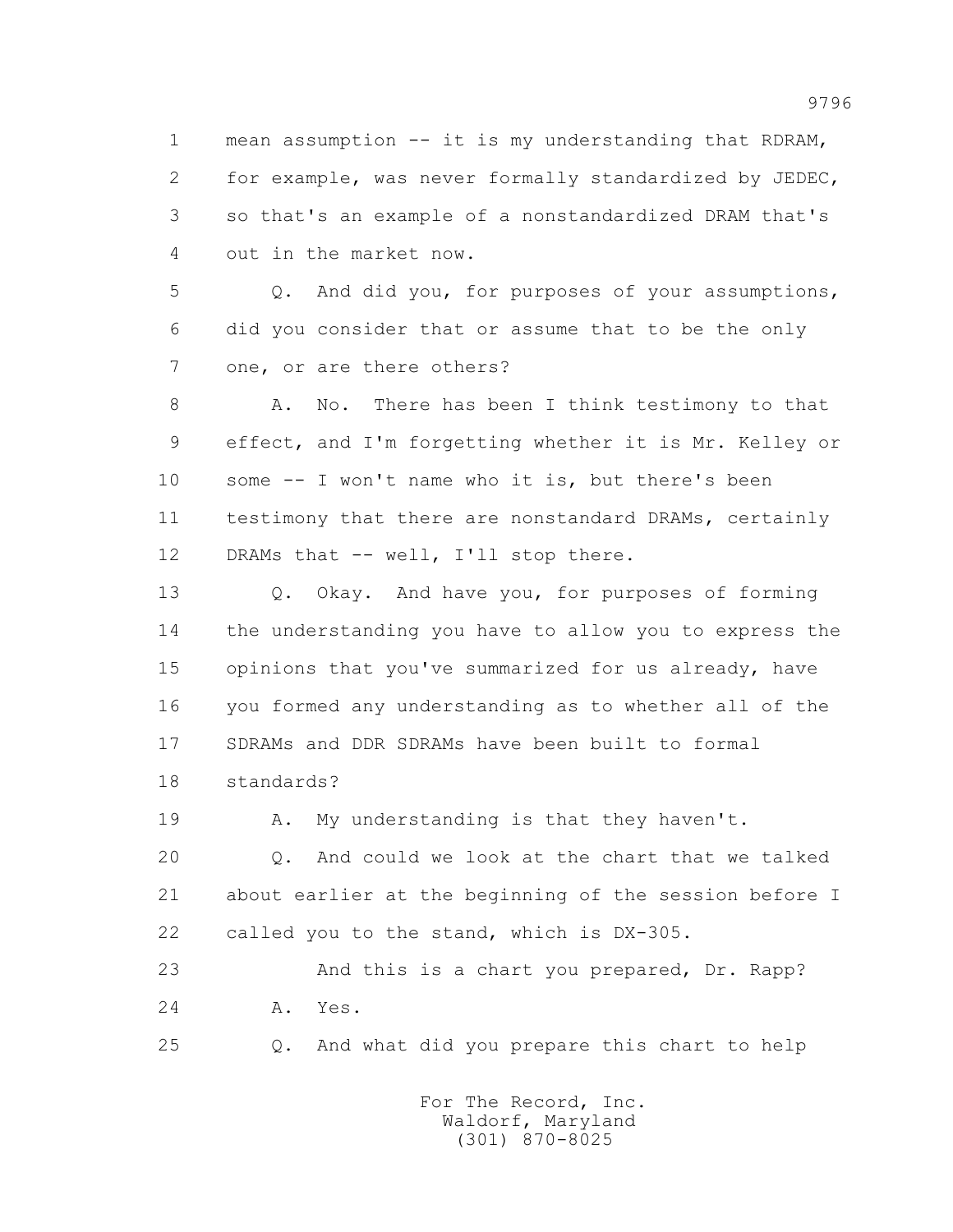1 convey in terms of your understanding?

 2 A. I wanted to describe the fact that although 3 JEDEC sets the standard for DRAM, that inside that 4 context that there are powerful forces that in a 5 de facto sense rather than a de jure sense affect the 6 standard, cause the standard to change and in some 7 sense are standard-setting themselves, and the 8 principal influence is Intel.

 9 We spoke about complementarity and 10 compatibility. The principal issue I understand in 11 DRAM and computer technology is the compatibility 12 between the microprocessor, and Intel is a major 13 manufacturer of microprocessors, and DRAM. That's my 14 understanding.

 15 So when Intel decides that either the DRAM 16 manufacturers or JEDEC haven't got the current 17 generation of DRAM quite right, they behave, Intel 18 behaves, in place of a standard-setting body and 19 creates a specification or a specification addendum, 20 and that in some sense overrides or modifies the 21 standard.

 22 The standard may then catch up with it, but 23 the point is that Intel, and possibly not only Intel, 24 is capable of creating flavors, is the sort of funny 25 way that people sometimes talk about it in this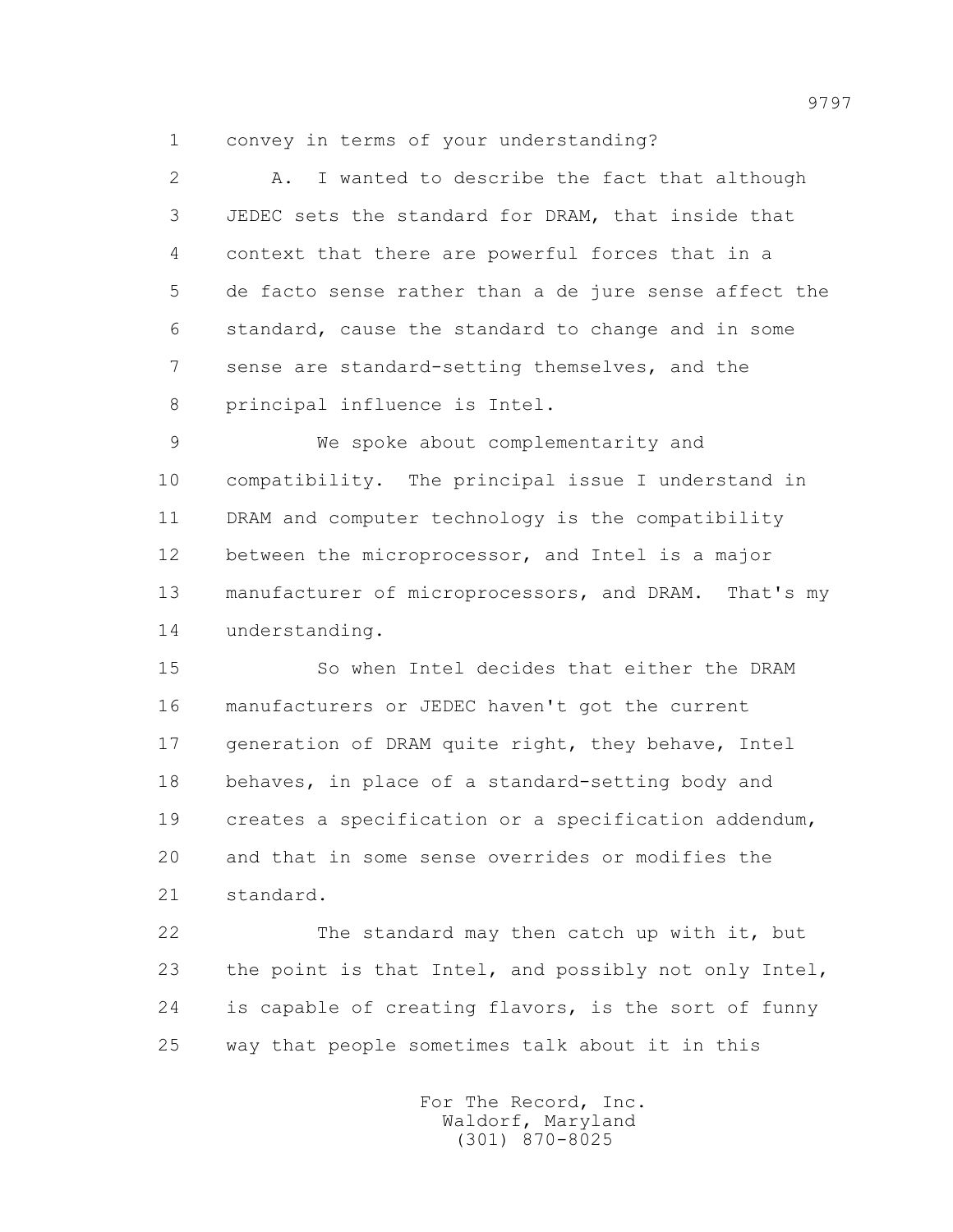1 industry.

| $\overline{2}$ | Let me see if I can ask you if you would to<br>Q.       |
|----------------|---------------------------------------------------------|
| 3              | explain whether or not the understanding you have just  |
| 4              | described for us is relevant to the question of         |
| 5              | whether a formal standard creates market power for a    |
| 6              | particular technology that is the subject of that       |
| 7              | standard.                                               |
| 8              | Well, it establishes that formal<br>Α.                  |
| 9              | standard-setting is not the only way in which a         |
| 10             | generation, or I don't want to say a generation, but an |
| 11             | iteration of some DRAM can become prominent. It also    |
| 12             | allows for the possibility, as I say -- and this is     |
| 13             | under -- this is based upon the underlying economics of |
| 14             | compatibility in this industry -- that there can be     |
| 15             | more than one standard that coexists, not to -- well,   |
| 16             | I'll stop there.                                        |
| 17             | JUDGE McGUIRE: I'm not sure that answers your           |
| 18             | question, though.                                       |
| 19             | MR. STONE: I'm going to try to restate my               |
| 20             | question, Your Honor.                                   |
| 21             | BY MR. STONE:                                           |
| 22             | Q. Is it sometimes the case that being chosen as        |
| 23             | a standard, as a formal standard, creates market        |
| 24             | power?                                                  |
| 25             | MR. ROYALL: I'll -- I'll let it go.                     |
|                |                                                         |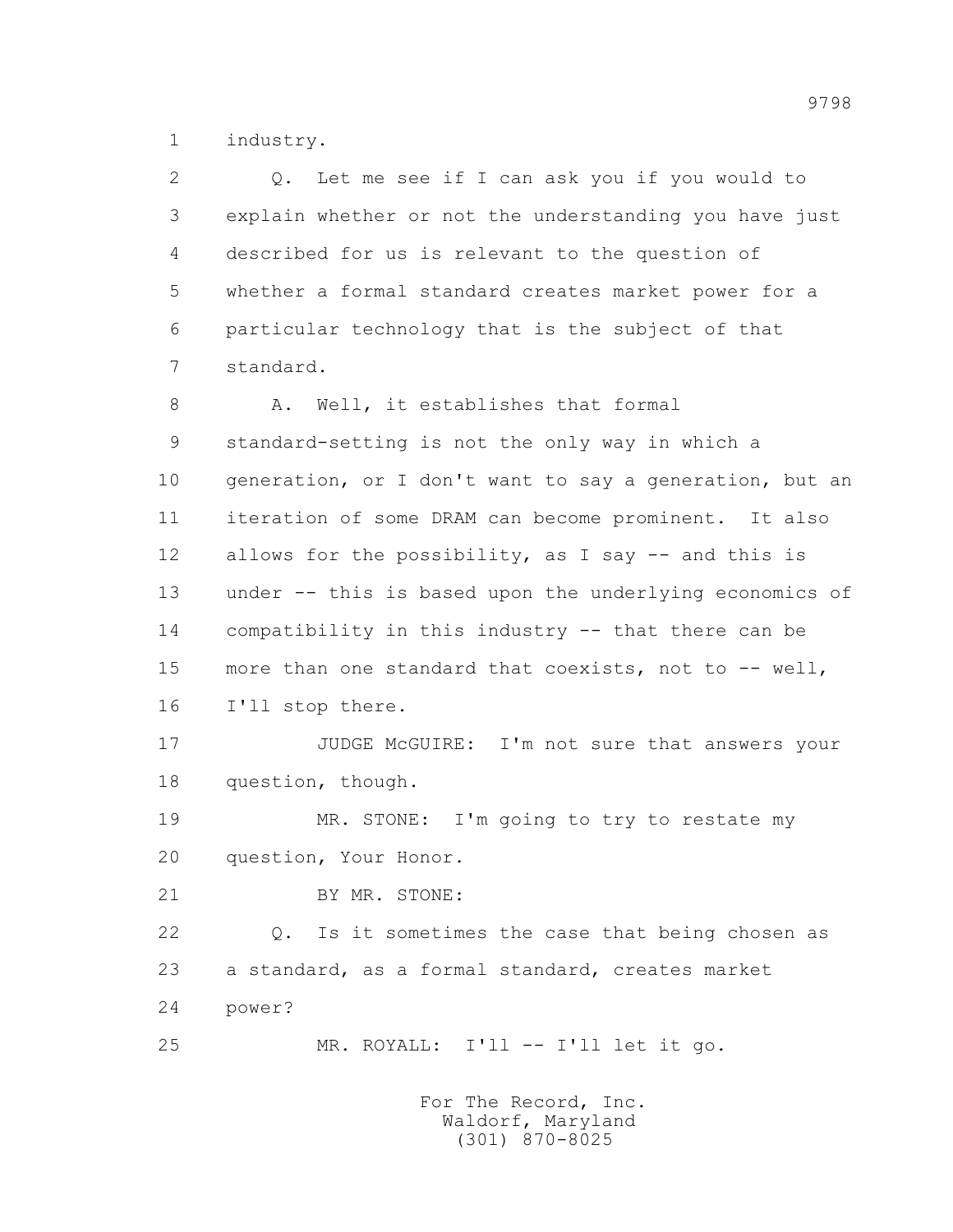1 THE WITNESS: It is sometimes -- yes, it is 2 sometimes the case that being chosen as a formal 3 standard creates market power, but not always.

4 BY MR. STONE:

 5 Q. And from an economist's perspective, what are 6 the circumstances or situations in which being selected 7 as a formal standard will create market power for a 8 particular technology?

 9 A. The circumstances in which the formal 10 standard-setting creates market power is when you -- 11 when the standard-setting body is faced with several 12 more or less equivalent technologies, equivalent in 13 cost-performance terms, and one of those 14 technologies -- and standard-setting elevates one of 15 those technologies above the other.

 16 In other words, there's nothing special about 17 any of them in cost-performance terms, then one of them 18 is judged to be the standard, and what that does in 19 market power terms is it suddenly makes all of the 20 other alternatives that were vesterday equivalent, it 21 makes all of them now inferior because they're 22 off-standard and only one of them is the standard. If 23 you start from that premise, then that is the setting 24 in which your standard-setting creates market power. 25 Q. And what's the role of compatibility in that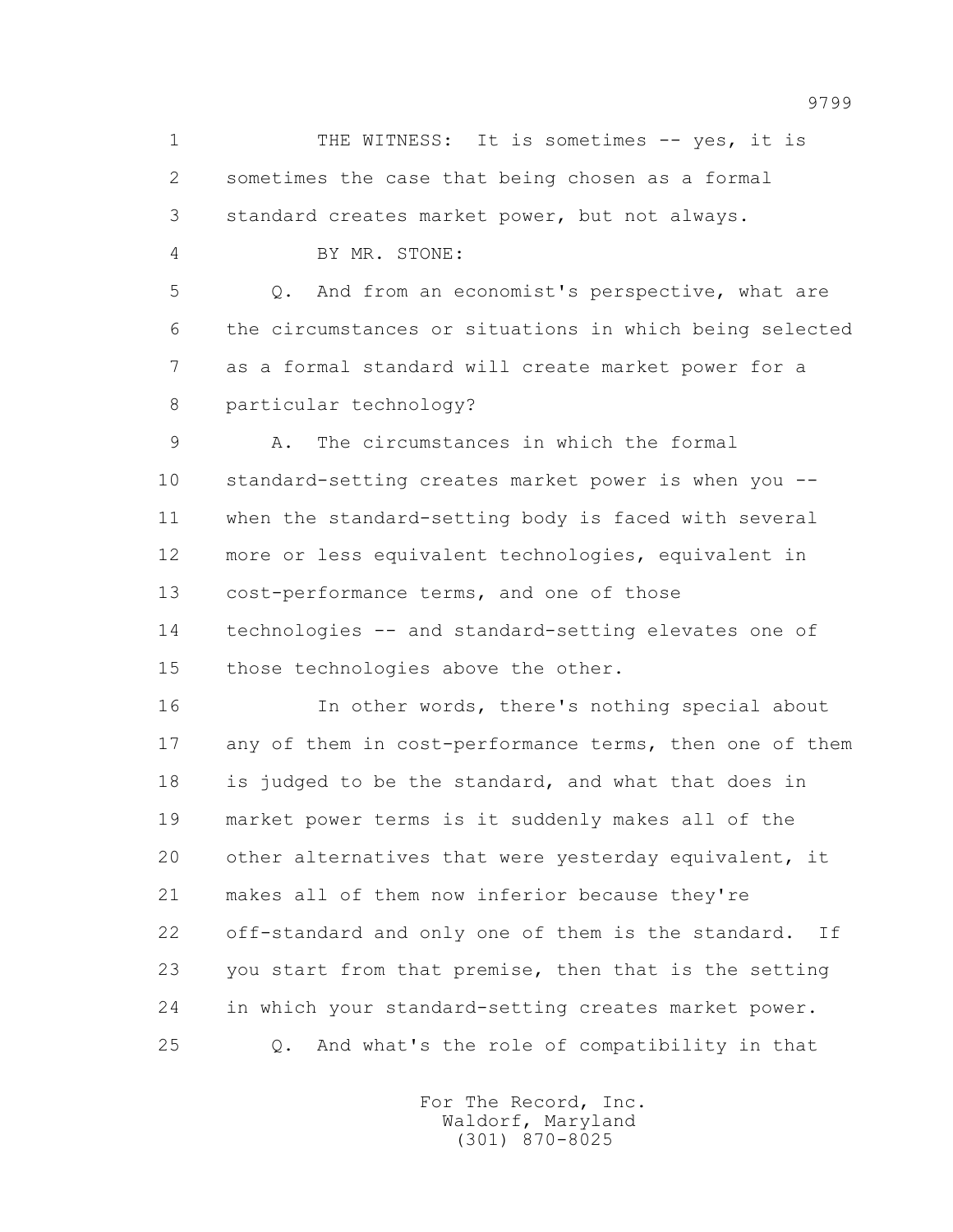1 context, if there is a role for it?

| $\overline{2}$ | The degree to which compatibility requirements<br>Α.        |
|----------------|-------------------------------------------------------------|
| 3              | are exceedingly high as a result of network                 |
| 4              | externalities or things like that, then that single         |
| 5              | standard, because there can only be one standard in         |
| 6              | that circumstance, then that market power is enduring.      |
| $\overline{7}$ | If you have the same situation that I                       |
| 8              | described, a lot of -- not a lot but several equivalent     |
| 9              | technologies in cost-performance terms, one of them         |
| 10             | becomes anointed the standard, the others become            |
| 11             | inferior alternatives because they're not the standard,     |
| 12             | but now wait a minute, you can have more than one           |
| 13             | standard because the compatibility requirements are not     |
| 14             | high, it may be that that will diminish the market          |
| 15             | power that might have been created by the                   |
| 16             | standard-setting.                                           |
| 17             | So it depends upon high compatibility.                      |
| 18             | Okay. Are there, by contrast, are there<br>Q.               |
| 19             | circumstances in which formal standard-setting creates      |
| 20             | little or no market power for a technology that is the      |
| 21             | subject of a standard?                                      |
| 22             | Yes.<br>Α.                                                  |
| 23             | And what are those circumstances, if you could<br>$\circ$ . |
| 24             | describe those?                                             |
| 25             | If you have an array of technologies where one<br>Α.        |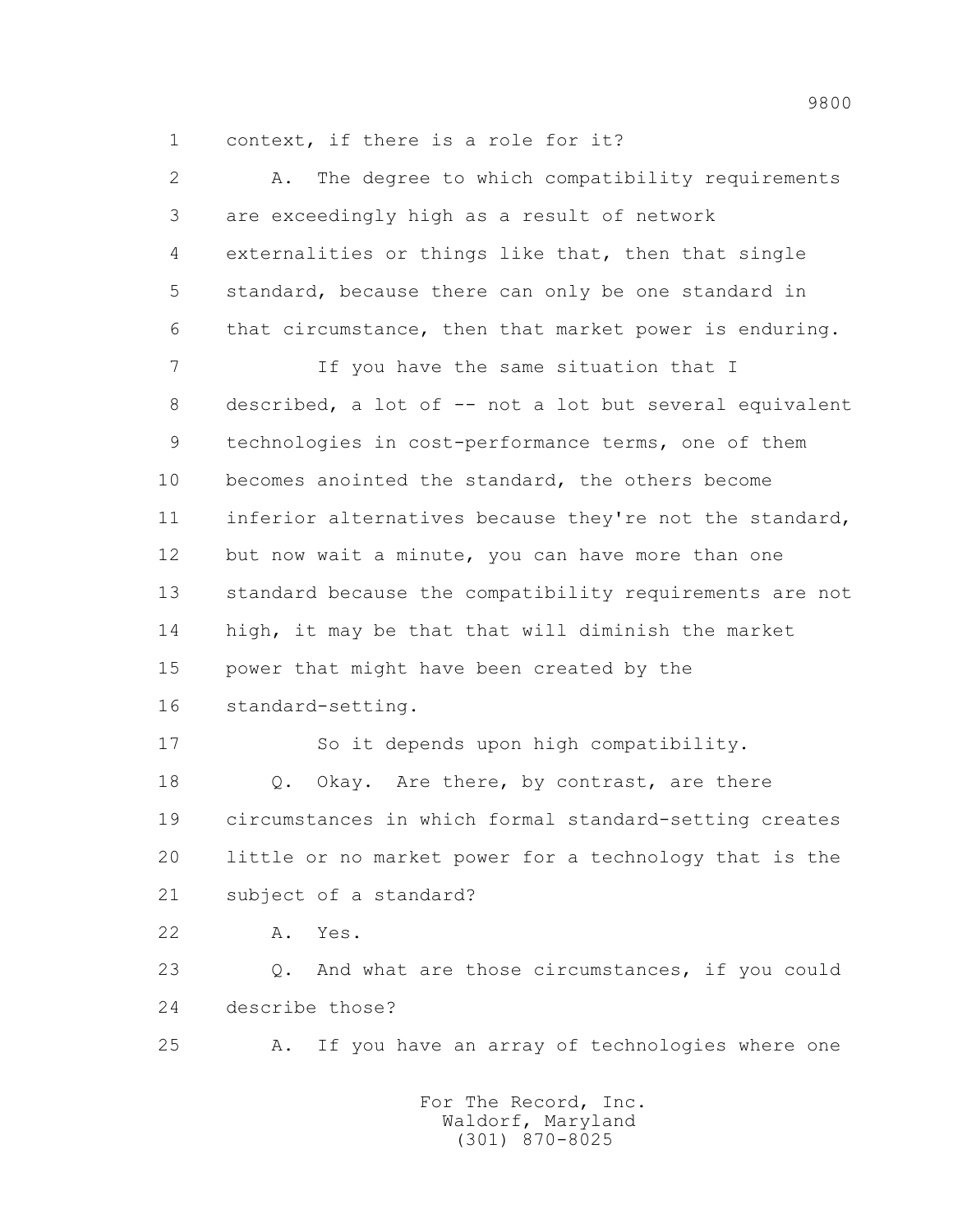1 of the technologies is superior to the others, then 2 that technology, if the market had been allowed to 3 operate, would become the standard anyway, would be a 4 de facto standard, and as a result, the fact of formal 5 standard-setting doesn't add anything to its market 6 power.

 7 In a certain sense it started with that market 8 power because that market power is the additional, in 9 price terms -- that market power in price terms is the 10 additional amount that one can charge for the 11 superiority relative to the next best alternative.

 12 Q. Are there situations in which technologies may 13 be adopted as formal standards and yet not turn out to 14 be valuable for any reason?

 15 A. Yes. That can happen and it has happened in 16 the history of the DRAM industry. I think burst EDO 17 was designated a JEDEC standard, but it failed in the 18 marketplace. Just because the standard is designated, 19 that doesn't guarantee success.

 20 MR. STONE: Your Honor, Mr. Royall and I are 21 consulting on breaks, if we might, and could we have a 22 short break at this point?

 23 JUDGE McGUIRE: Sure. Go ahead. Oh, you want 24 to take a short break?

25 MR. STONE: Yes.

 For The Record, Inc. Waldorf, Maryland (301) 870-8025

9801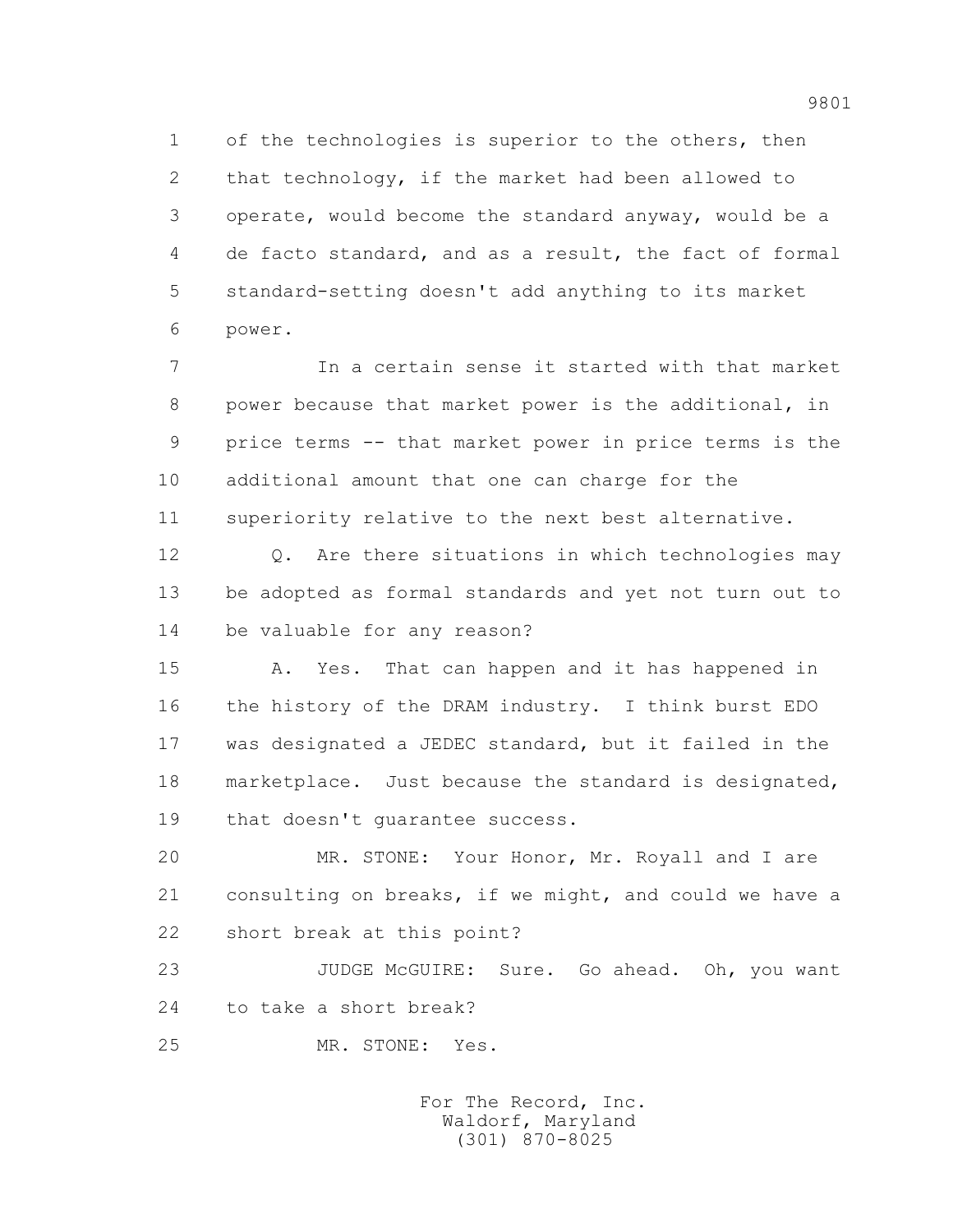1 JUDGE McGUIRE: All right. Let's go ahead and 2 take a short break. 3 (Recess) 4 JUDGE McGUIRE: Mr. Stone, you may proceed with 5 your inquiry. 6 MR. STONE: Thank you, Your Honor. 7 BY MR. STONE: 8 Q. Dr. Rapp, let me direct your attention now to 9 Rambus and JEDEC, if I might. 10 Have you formed an opinion as an economist as 11 to whether Rambus' alleged failure to disclose at 12 JEDEC additional information about its intellectual 13 property interests when complaint counsel say it 14 should have disclosed, have you formed an opinion as 15 to whether that resulted in an increase in market 16 power for any of the four technologies that are at 17 issue here? 18 A. Yes. 19 Q. And what is your view in that regard? 20 A. My opinion is that those alleged actions or 21 nondisclosures by Rambus did not create market power 22 in any of the four Rambus technologies at issue here. 23 Q. And why is that? 24 A. That is for the reason I gave in general terms 25 before the break, because Rambus' -- because those four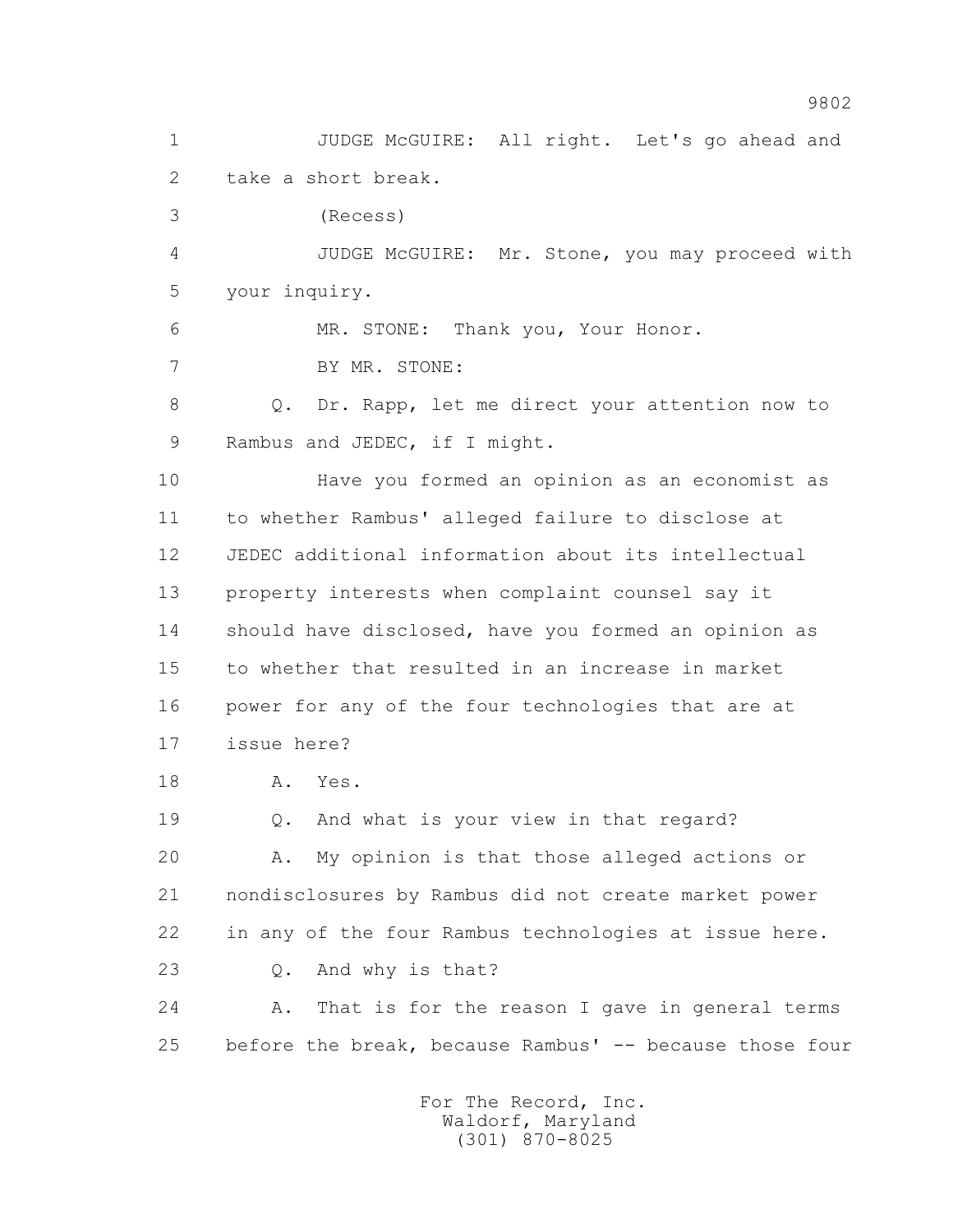1 technologies were superior to the alternatives that 2 were available and thus the fact of formal 3 standard-setting did not enhance their market power or 4 the market power of the patents or Rambus' market

5 power.

 6 Q. Could you explain to us the basis of that 7 conclusion and how you've reached it.

 8 A. Well, I think the place to start is with the 9 way that -- is observing the choices that the 10 manufacturers and JEDEC made and that when confronted 11 over time with opportunities to change the -- any one 12 of those technologies, they did not do so. In a 13 certain sense what I'm saying is by looking at what 14 they did and the fact that they remained with those 15 technologies not over a short period of time but over 16 generational changes in DRAM.

 17 Q. Is that something that is meaningful to 18 economists, that kind of analysis of decisions actually 19 made?

 20 A. Yes. Economists -- something that is very 21 basic and fundamental in economics is that we cannot 22 observe preferences. We have to look at the choices 23 that people actually make. And the equipment of 24 economics that enables us to draw inferences about 25 people's preferences from their choices is called the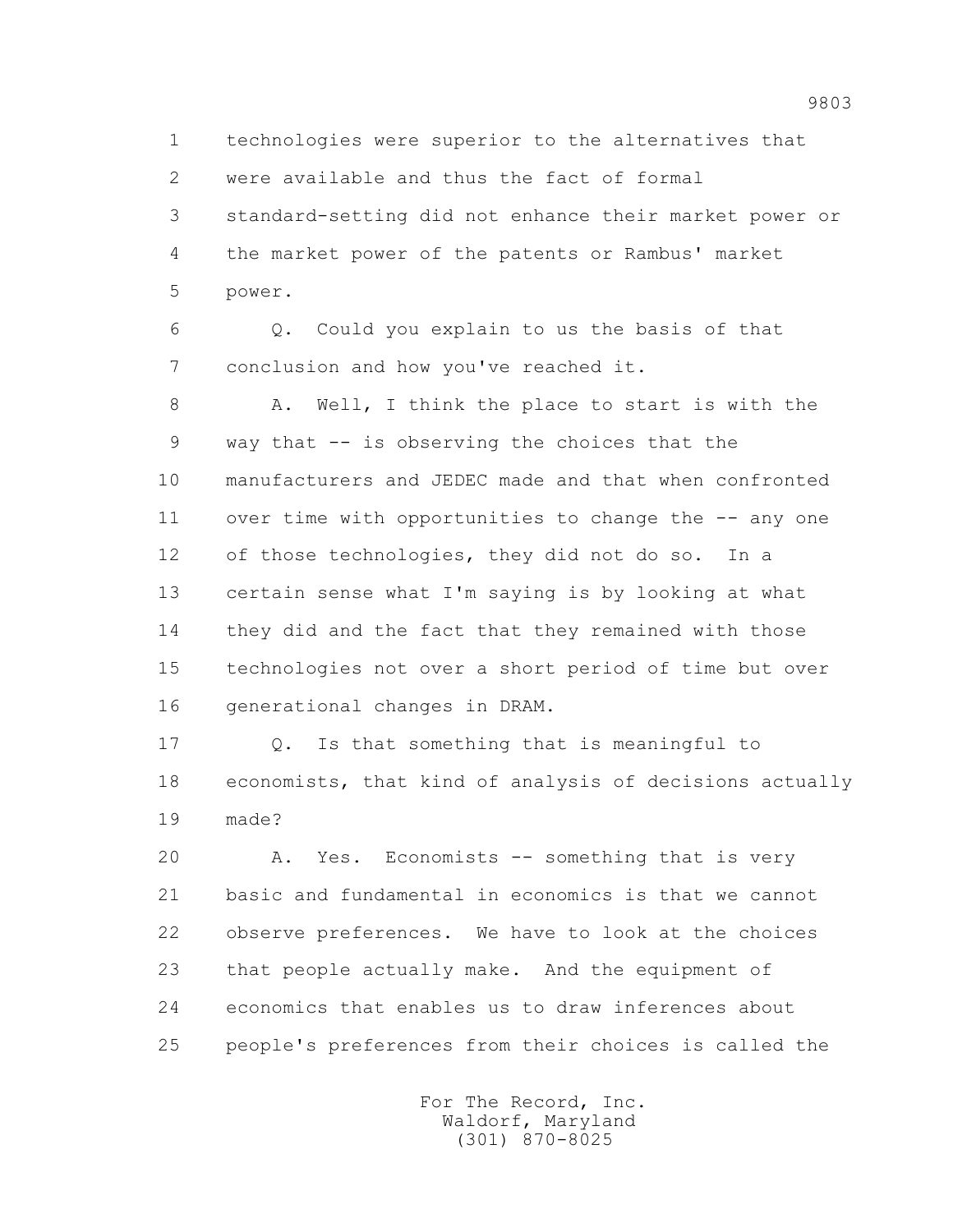1 theory of revealed preference.

 2 Q. What does that theory mean or how does it apply 3 in the context of the opinions that you are expressing 4 here today?

 5 A. It's actually quite complex, but it's very 6 simple and straightforward in its origins. What it 7 means is that you can learn about people's preferences 8 by observing their choices.

 9 The example is that if I go into the 10 supermarket and spend \$70 on a basketful of or a 11 shopping cart full of groceries, you can learn from 12 that that there isn't a combination of goods in that 13 supermarket, forgetting about whether -- assuming that 14 I'm looking at all the shelves equally -- that's worth 15 less than \$70 that I would prefer to that \$70 item.

 16 In other words, there is no combination of 17 goods for \$69 that's as good to me as that \$70 bundle 18 of goods, so I've got a lot of information about a lot 19 of -- about my preferences for a lot of goods just 20 embodied in the decisions that are on the register 21 tape.

 22 Q. Are there particular decisions that you've 23 looked at in connection with this case where the theory 24 of revealed preference has applicability? 25 A. Yes. It is the decisions that have happened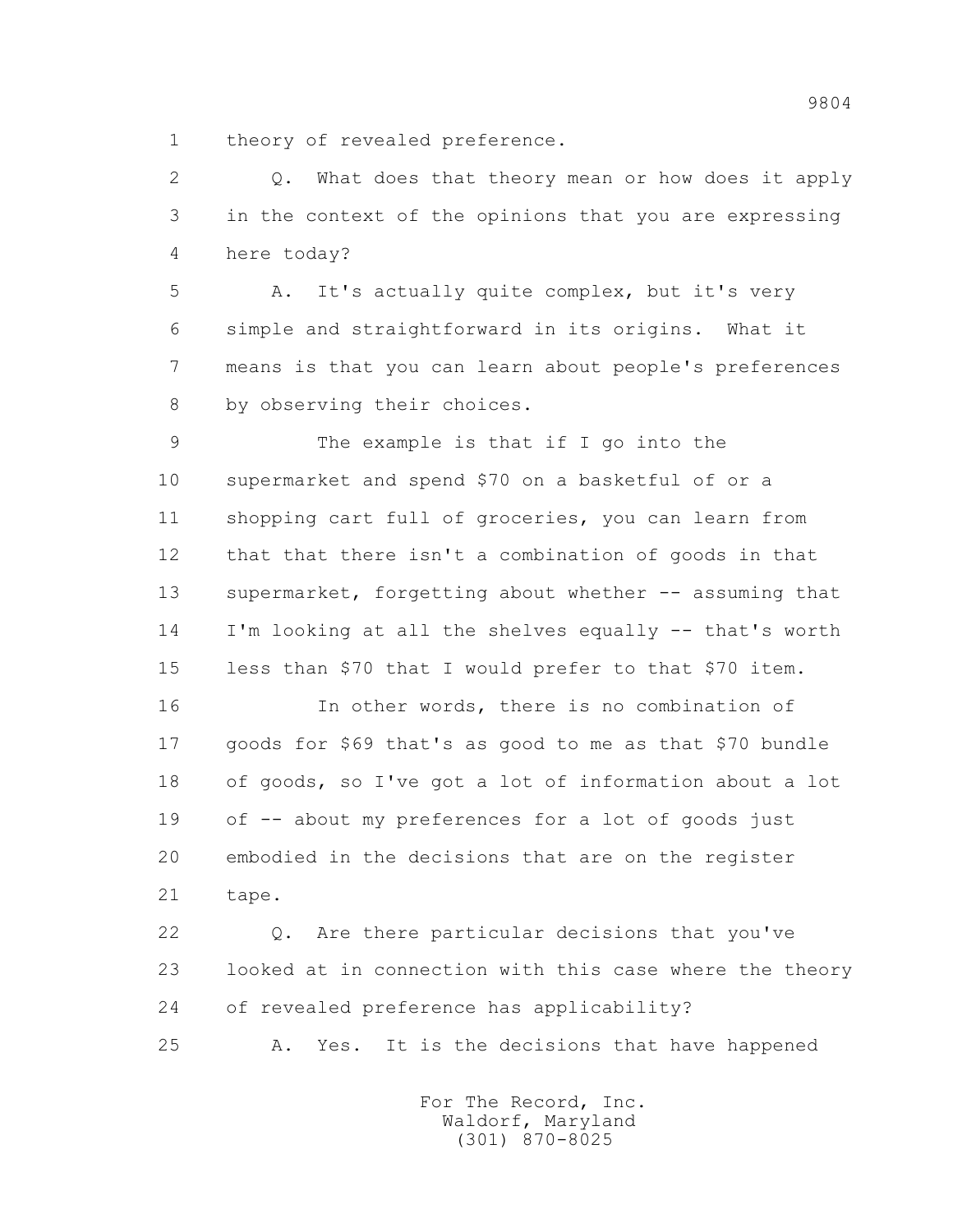1 inside JEDEC or outside but that have dictated the 2 course of DRAM design with respect to the features at 3 issue of this case across periods of time when changes 4 were possible. And the fact that changes did not 5 happen, by inference, using this theory but also I 6 think common sense, is that the manufacturers deemed 7 these technologies to be superior in cost-performance 8 terms, which is what counts, to the alternatives that 9 were available.

 10 Q. Are you familiar with testimony that 11 Professor McAfee gave earlier in this proceeding to the 12 effect that the theory of revealed preference is not 13 applicable here?

14 A. I think I heard that.

15 Q. Do you agree with that conclusion?

16 A. I don't agree with that conclusion. It's true 17 that the theory of revealed preference has its 18 complexities and that there are things about this 19 market that are special, but I think that the reason 20 that I just gave you is the right way to look at this 21 issue. That's my opinion.

 22 Q. As I recall, Professor McAfee mentioned the 23 concept called satisficing in his testimony?

24 A. Yes.

25 Q. Do you recall that?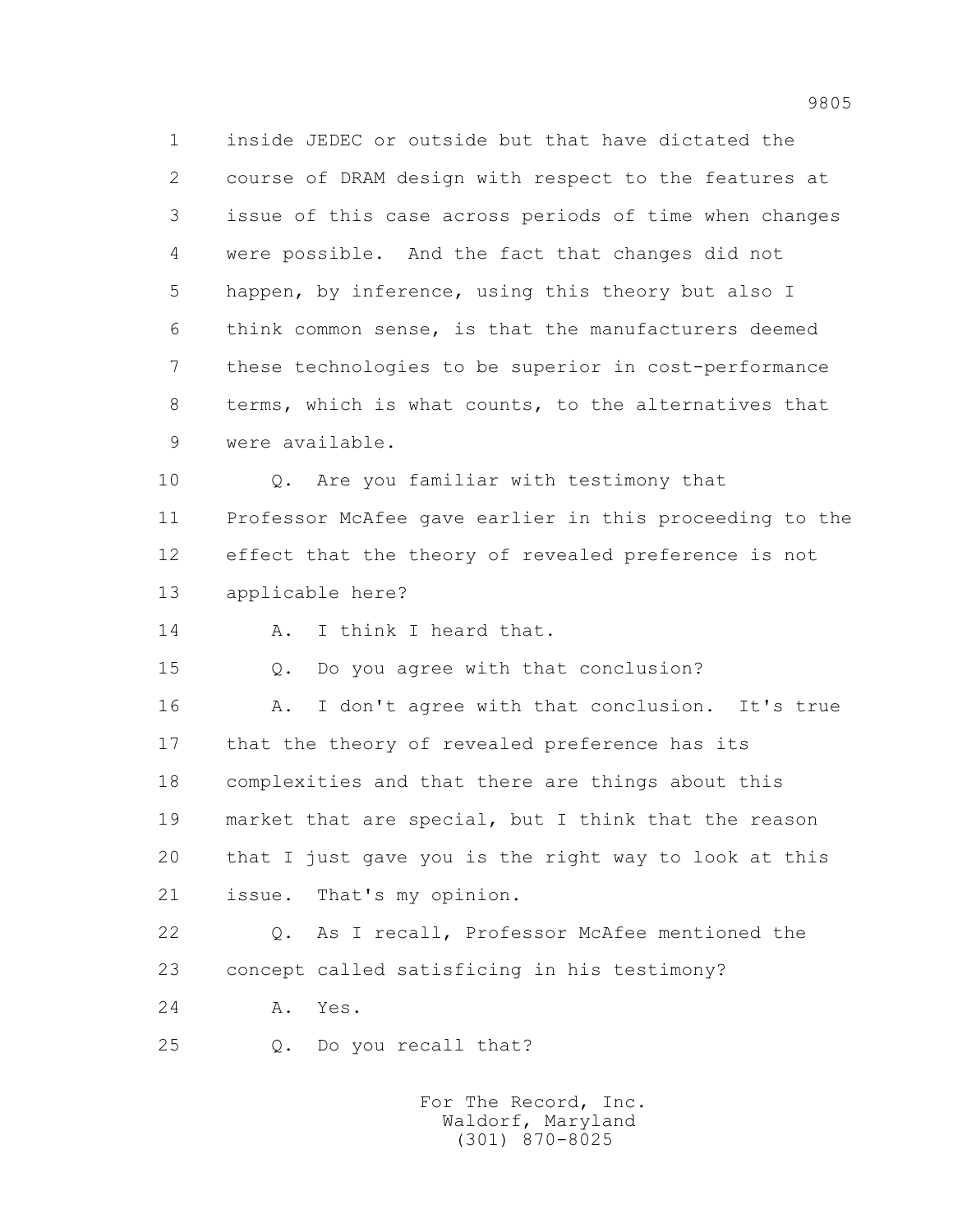1 A. Yes. And it's hard for me to know precisely 2 what he meant by that. I have a view of what 3 satisficing behavior means. It's a term in economics 4 that, as he pointed out and rightly, has a long 5 history, but it's a term with a certain amount of 6 wiggle room in it, and we may differ in our opinions 7 about it.

8 But if -- and I'm putting that conditionally -- 9 if what he meant was that the theory of revealed 10 preference doesn't work well here because manufacturers 11 weren't particularly interested in finding the best 12 solution in cost-performance terms, I guess I don't 13 understand that. And the reason that I don't 14 understand that is that it seems to me that that's what 15 manufacturers are up to in the normal course of 16 business generally, and we see decisions in JEDEC which 17 point to, you know, in the balloting process and so 18 forth, that point to the attempts to find the right 19 cost-performance solution, the best cost-performance 20 solution.

 21 Q. Let me ask you to take a look if you would at 22 one of Professor McAfee's slides, if we could bring up 23 DX-177.

 24 Do you recall this slide on commercial 25 viability considerations, the first bullet point of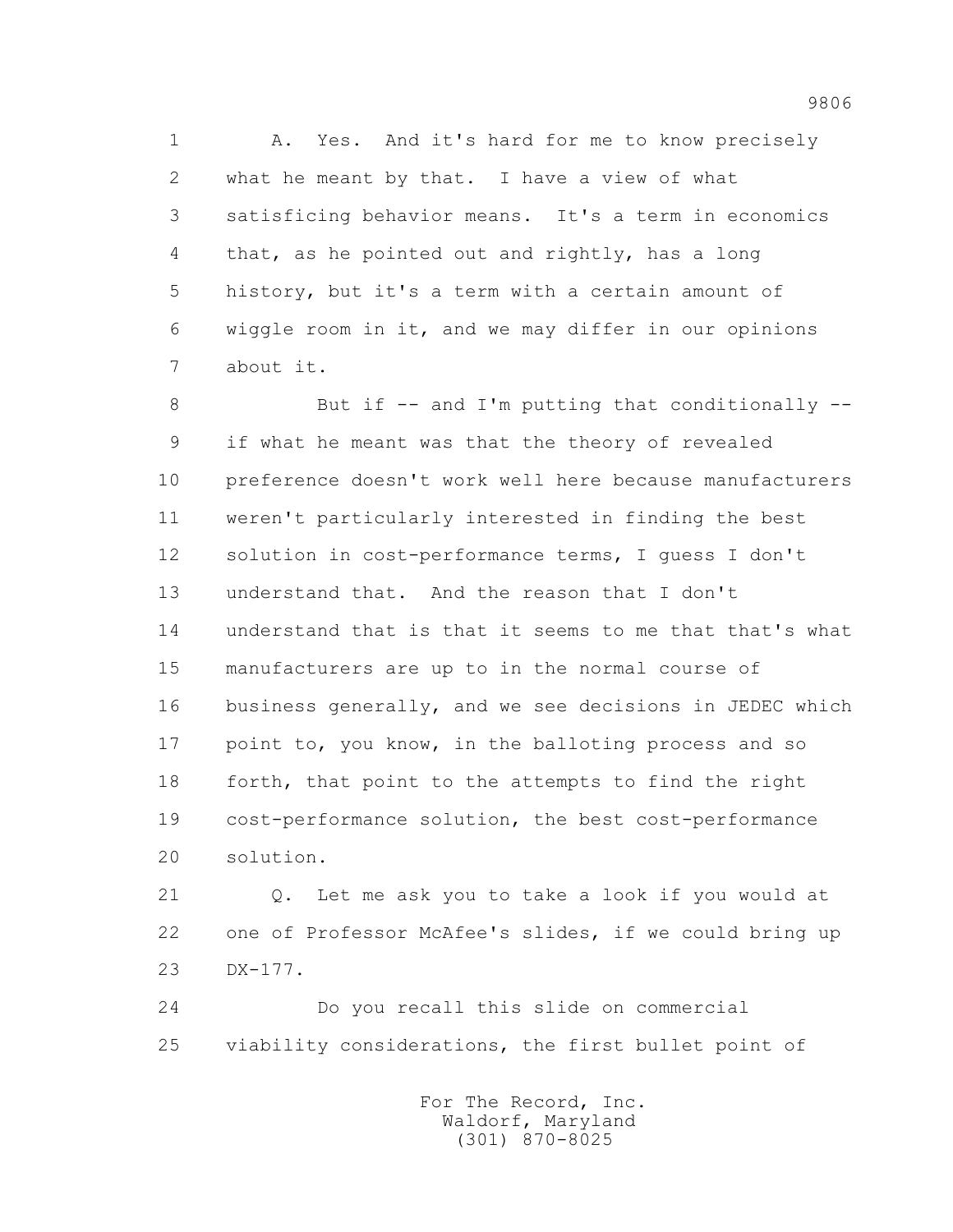1 which says, "Time to market critical for JEDEC DRAM 2 standards -- 'satisfice'"?

 3 A. Right. I understand what he means there. 4 Q. In that regard, is there some -- let me see if 5 I can frame it this way.

 6 What conclusions do you draw from the testimony 7 that Professor McAfee gave that time to market is 8 critical for JEDEC DRAM standards in terms of the 9 applicability of this concept of satisficing?

10 A. Well, if I may, I'll start by offering my 11 opinion about what I think he -- what I recall him 12 saying or my interpretation of that.

 13 Q. Let me ask you to do this. Why don't you just 14 tell us your understanding so we know what it is you're 15 addressing as opposed to --

16 JUDGE McGUIRE: Mr. Royall?

 17 MR. ROYALL: I do object to this line of 18 questioning because it does seem that this witness is 19 being asked not to offer expert conclusions of his own 20 but to interpret the testimony that was given by 21 another expert economist, and I think that's improper 22 and it runs afoul of the ground rules that have been 23 established here.

 24 JUDGE McGUIRE: That appears to be what's going 25 on, Mr. Stone.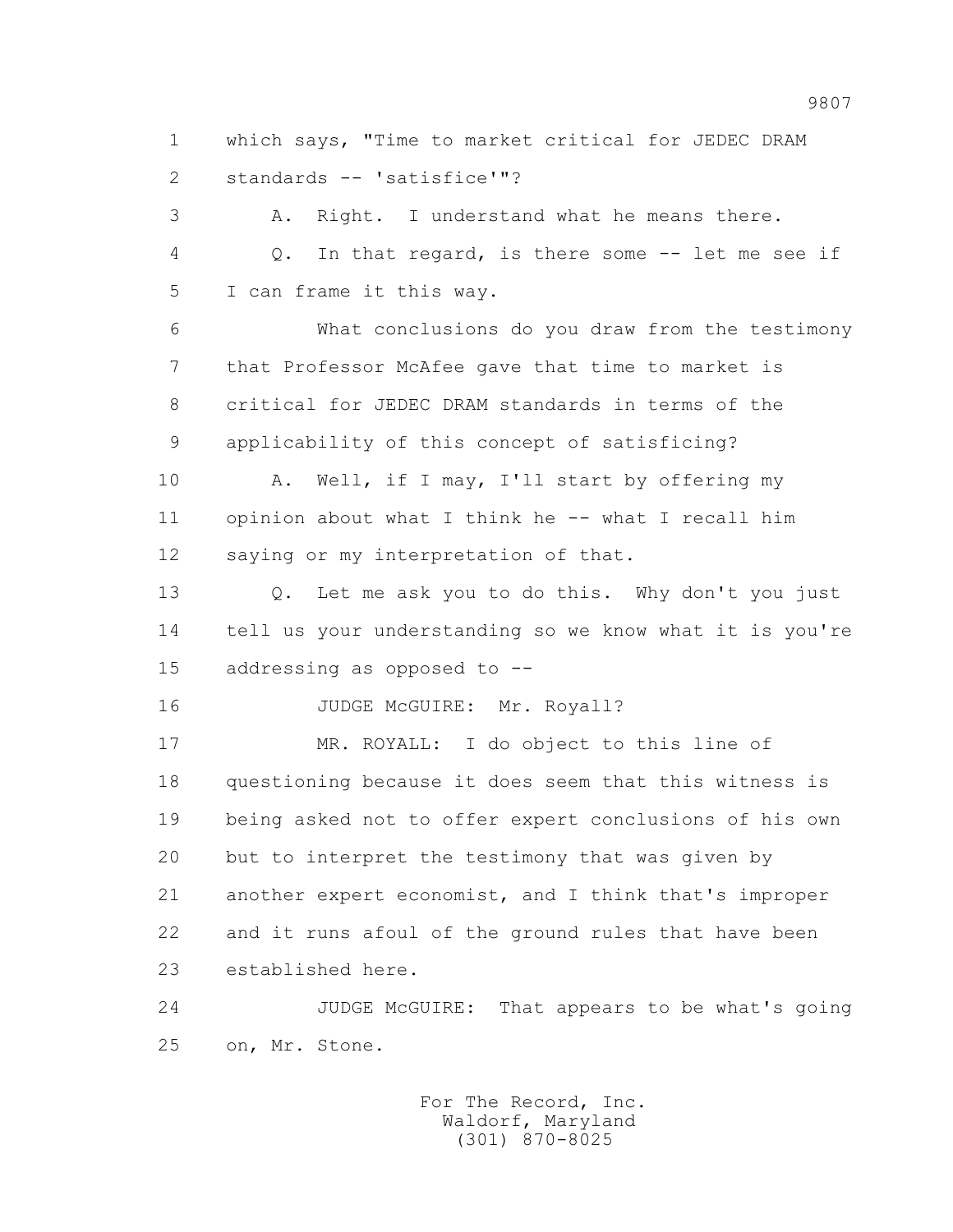1 MR. STONE: And I think what I'm trying to do, 2 Your Honor, is -- the witness, who has opinions that 3 certainly are from time to time different than the 4 opinions of Professor McAfee, is certainly entitled to 5 present his testimony as to his different opinions. 6 What I'm trying to elicit is for him to explain his 7 understanding of the opinion with which he disagrees so 8 the record is clear as to the opinion with which he is 9 disagreeing. 10 So in that sense I'm not asking him --

 11 Professor McAfee's testimony will stand on its 12 counts --

13 JUDGE McGUIRE: It will speak for itself, and 14 you perhaps could ask him what his opinion is, and that 15 will clarify the distinction, and it will be up to the 16 court to determine any differences in the testimony.

17 MR. STONE: That's fine.

18 JUDGE McGUIRE: All right.

19 MR. ROYALL: That's what I was going to

 20 suggest. I don't see the need -- obviously he can say 21 what --

22 JUDGE McGUIRE: I sustain the objection.

23 MR. ROYALL: Thank you.

24 BY MR. STONE:

25 Q. Let me ask it this way.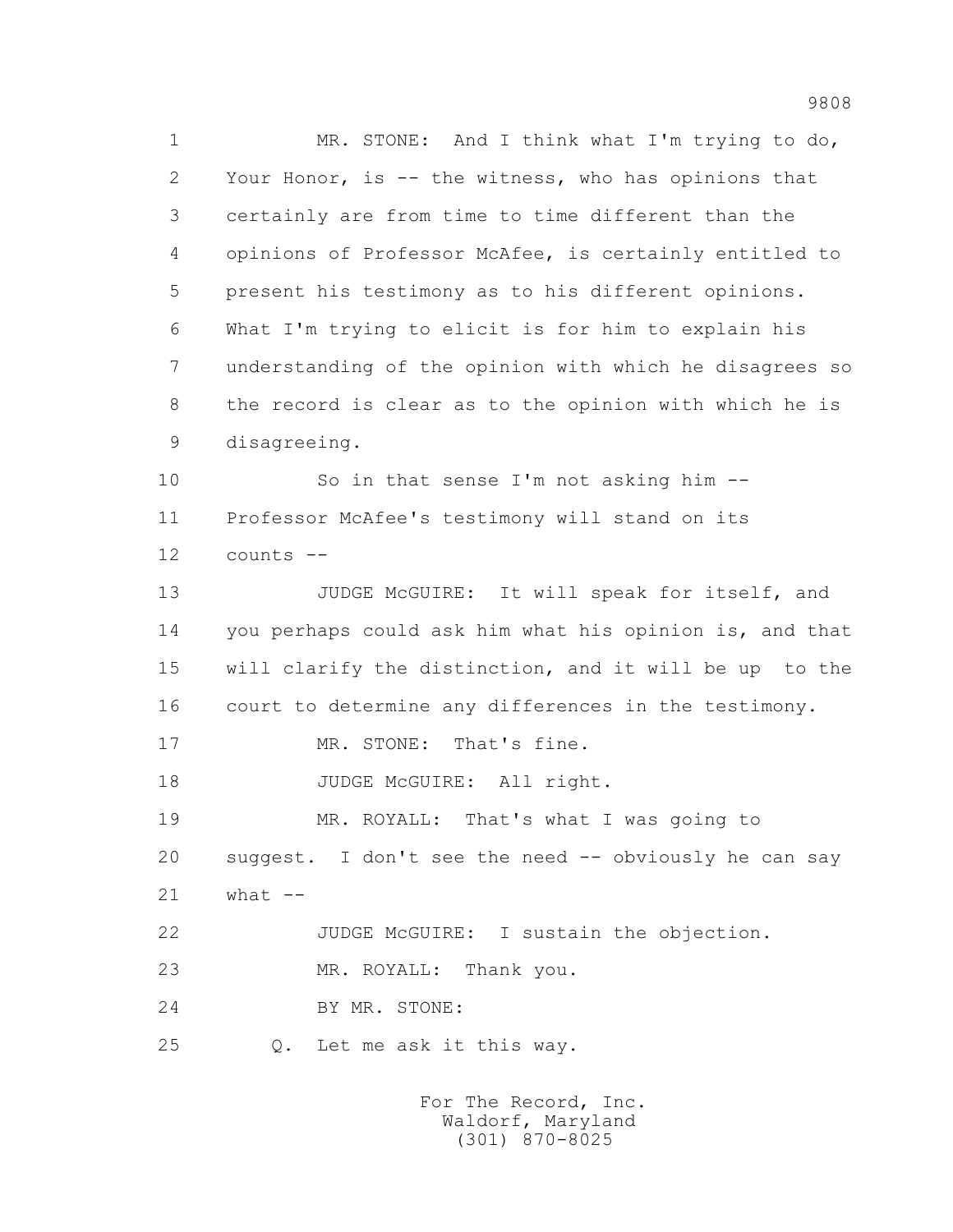1 If the time to market is in fact a critical 2 factor for purposes of JEDEC making its determination 3 as to what DRAM standard to adopt, would that be 4 consistent with an interpretation of satisficing that 5 said that JEDEC was content to settle for something 6 other than the best technology?

7 A. Not necessarily.

8 Q. Why not?

 9 A. Because it -- product choices or technology 10 choices have different dimensions. Time to market is 11 certainly one of the dimensions that ought to be taken 12 into account and I'm certain that manufacturers do take 13 into account because of the nature of the industry. 14 But it doesn't follow from that, in my opinion, that 15 there is a less than complete desire to try and find 16 the best technical solution in terms of 17 cost-performance, taking time to market into account.

 18 Q. Would taking time to market into account be 19 consistent with the theory of revealed preference that 20 you've described for us earlier?

21 A. Entirely consistent with it.

 22 Q. Okay. You earlier expressed a view about the 23 superiority of the four technologies at issue in this 24 case to alternatives. Do you recall that?

25 A. Yes.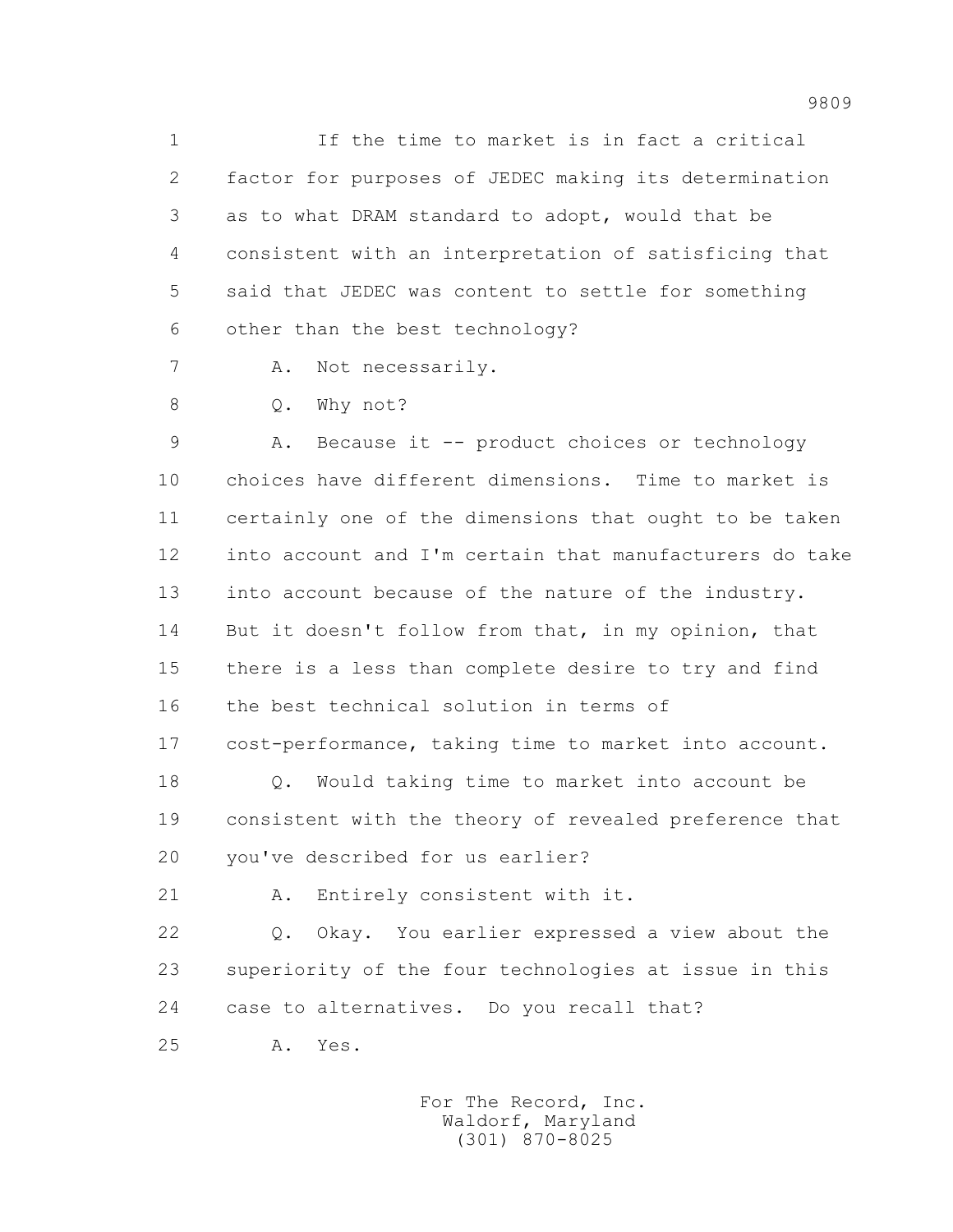1 Q. And did you do that based on reliance on work 2 done by others? 3 A. Yes. 4 Q. Which others did you rely on? 5 A. I relied principally on the conclusions of 6 Dr. Soderman and Mr. Geilhufe. There were additional 7 things on which I relied, pieces of trial testimony, 8 but mainly those of Mr. Geilhufe and Dr. Soderman. 9 Q. And did you prepare a chart prior to today that 10 summarized the different alternative technologies that 11 you considered? 12 A. I did. 13 Q. Let's bring up if we can DX-306. 14 Does this slide summarize alternatives that you 15 considered to the use of the two features present in 16 SDRAM that are at issue here, programmable CAS latency 17 and programmable burst length? 18 A. Yes. 19 Q. And could you tell us first how you selected 20 which alternatives to include on this chart. 21 A. Yes. These are the alternatives for each of 22 those two Rambus technologies in SDRAM that were deemed 23 by Professor McAfee to be commercially viable. 24 Q. And so what are the alternative technologies 25 that you considered as alternatives to programmable CAS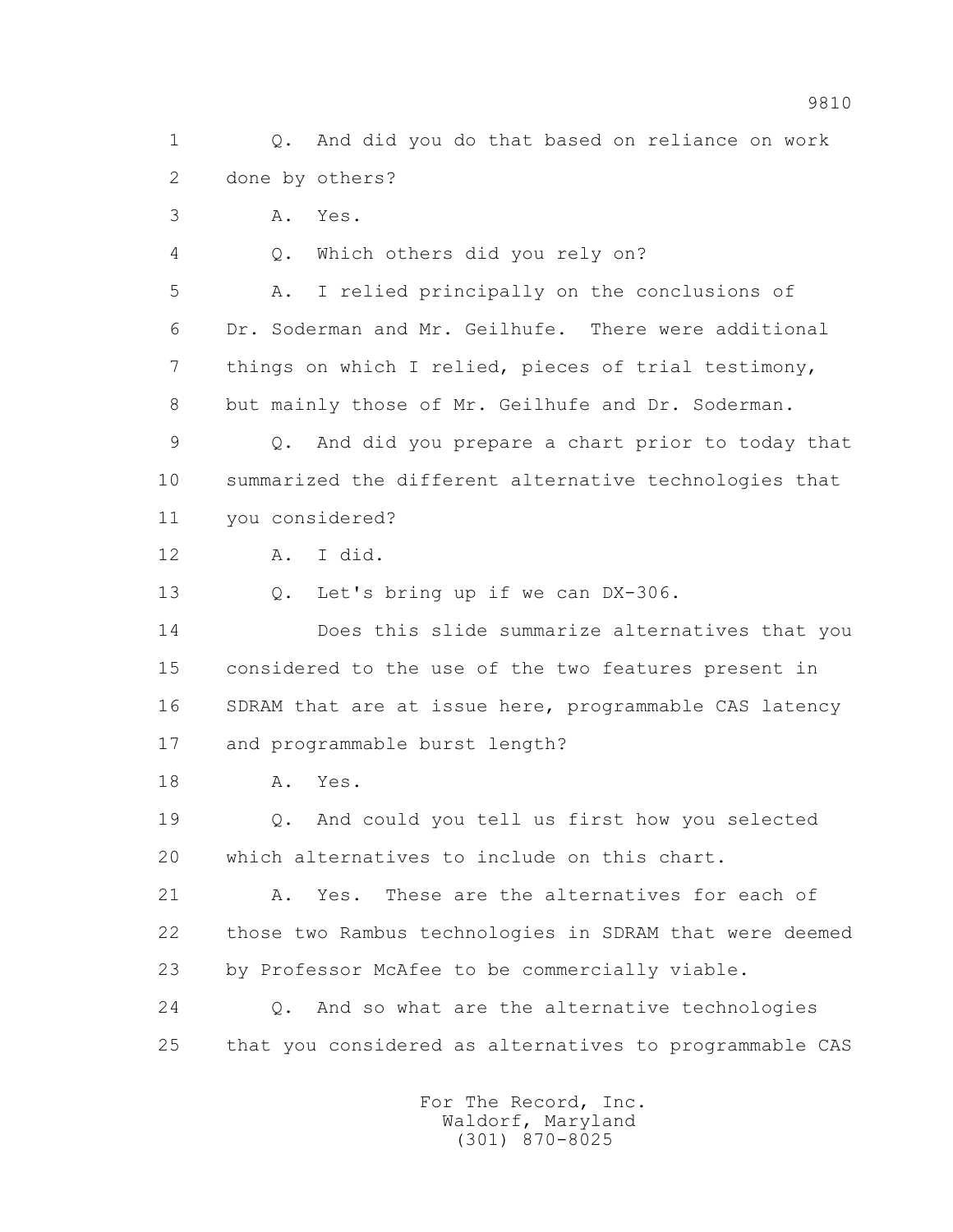1 latency?

| $\overline{2}$ | The alternatives to programmable CAS latency<br>Α.          |
|----------------|-------------------------------------------------------------|
| 3              | that I considered are fixed CAS latency, to explicitly      |
| 4              | identify latency in the read command, to program a          |
| 5              | latency value with fuses, and to use pins.                  |
| 6              | To set the latency?<br>$Q$ .                                |
| $\overline{7}$ | To set the latency.<br>Α.                                   |
| 8              | And what alternative technologies did you<br>$\mathsf{Q}$ . |
| 9              | consider to the technology of programmable or variable      |
| 10             | burst length?                                               |
| 11             | The alternatives that I considered were a<br>Α.             |
| 12             | fixed -- use of a fixed burst length, to explicitly         |
| 13             | identify burst length in a read command, to use burst       |
| 14             | terminate commands, and to use pins to fix the burst        |
| 15             | length.                                                     |
| 16             | And did you also create a chart that sets out<br>$Q$ .      |
| 17             | the cost data on which you relied for purposes of your      |
| 18             | comparison?                                                 |
| 19             | Several charts, yes.<br>Α.                                  |
| 20             | Q. Let's turn if we could to DX-307.                        |
| 21             | Is this one of the charts that you've prepared              |
| 22             | for purposes of your analysis?                              |
| 23             | Yes.<br>Α.                                                  |
| 24             | And could you tell us just in a general sense<br>Q.         |
| 25             | what's shown on this chart.                                 |
|                | For The Record, Inc.<br>Waldorf, Maryland                   |

(301) 870-8025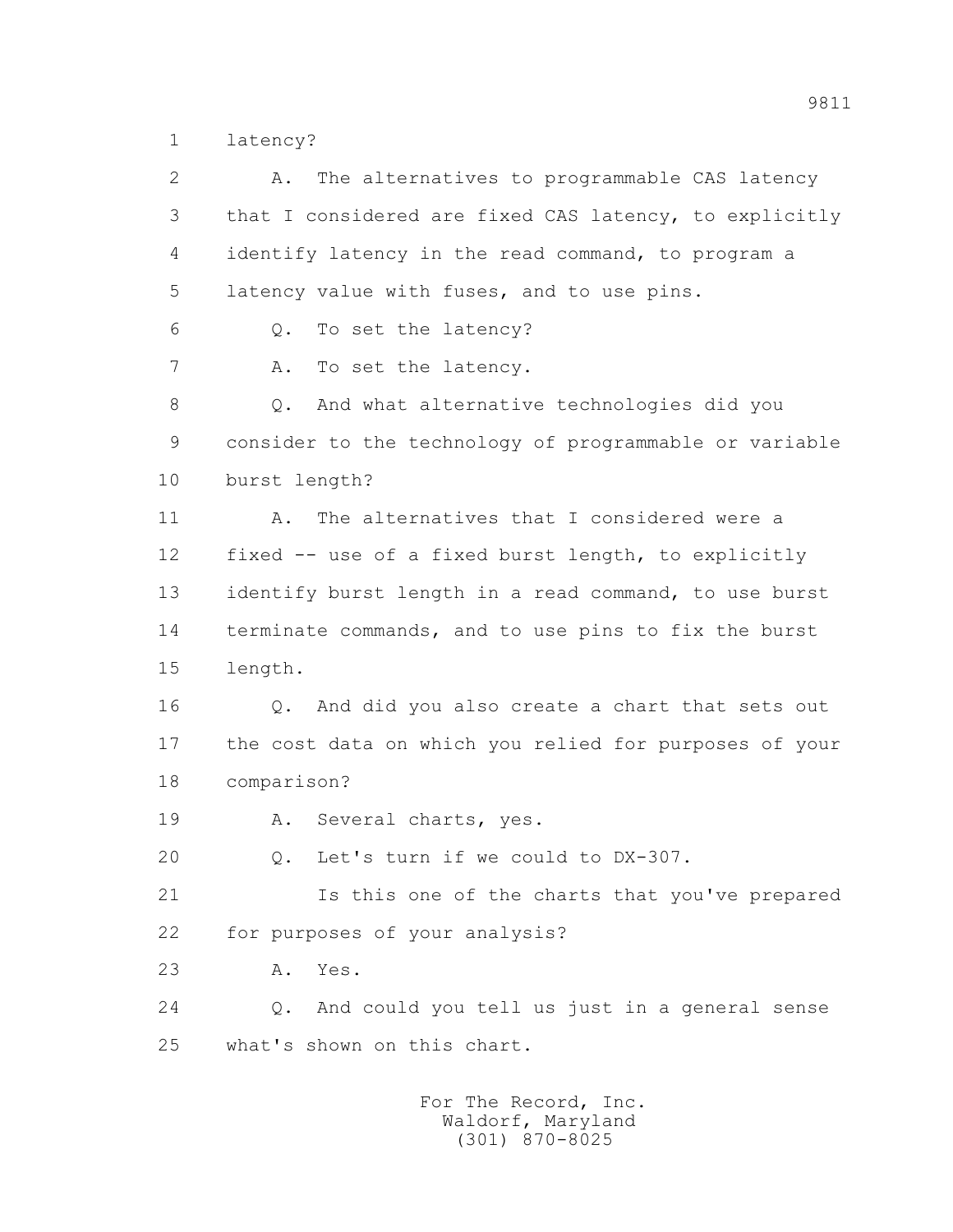1 A. This chart shows across the column headings the 2 alternatives, the four alternatives that I just named 3 to programmable CAS latency, and in the row headings 4 are elements of Mr. Geilhufe's cost analysis, and in 5 the cells in the body of the table are nothing other 6 than Mr. Geilhufe's cost numbers picked up from his 7 tables into this table.

 8 Q. Okay. So that we are clear that this is all 9 explained in the record as well as on the chart, could 10 you confirm that you have for each of the four 11 alternatives to programmable CAS latency that you 12 earlier identified, fixed CAS latency, explicitly 13 identifying the latency in the read command, 14 programming with fuses or using pins, that you 15 analyzed the various costs for each of those four 16 alternatives.

 17 Can you confirm that that's what you've done? 18 A. Yes.

19 Q. Okay.

20 A. That answer is yes.

 21 Q. And along the left-hand side under the heading 22 Variable Cost Element, you list costs for wafer sort, 23 good die yield, packaging, final test and good unit 24 yield, circuit board area, board complexity and 25 inventory; is that right?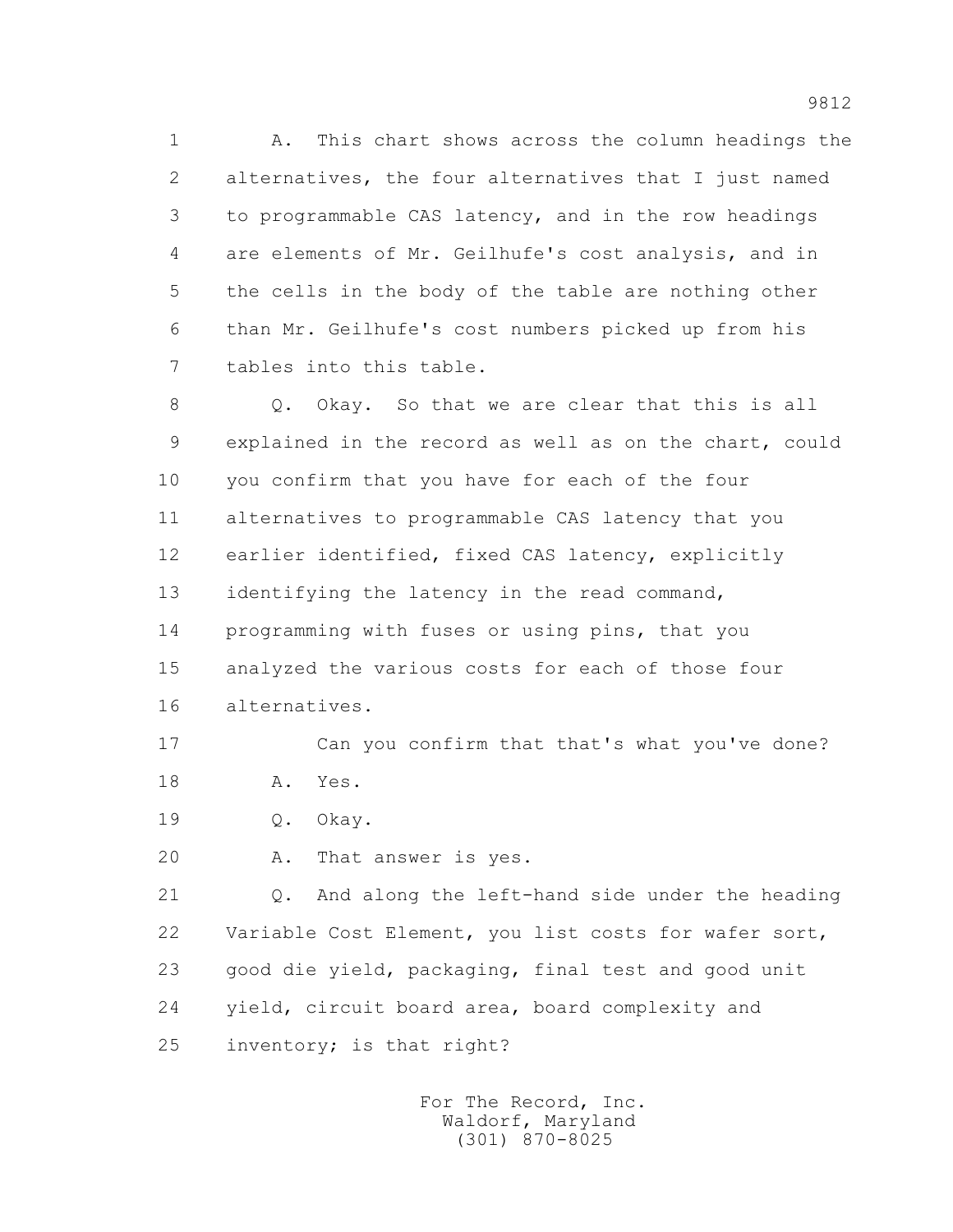1 A. Yes.

2 Q. And where do you get those costs from?

3 A. From Mr. Geilhufe's tables.

 4 Q. And are there any differences in some of the 5 numbers -- have you selected certain numbers presented 6 by Mr. Geilhufe to use here as opposed to other numbers 7 that he presented?

 8 A. Only the numbers that apply in each of these 9 areas, in other words, for each of the technologies. 10 If you see blank spaces there, it's because for a 11 particular technological alternative in Mr. Geilhufe's 12 table there is an empty space.

 13 Q. And did you make use of just what Mr. Geilhufe 14 described as variable costs?

 15 A. That's what I did. I have treated what he 16 calls fixed costs elsewhere. What I'm interested in 17 here in the cost elements -- sorry -- the cost elements 18 on the left are labeled "variable cost elements." 19 That's right. And that is because I am interested in 20 finding the incremental cost of using each of these 21 alternatives.

 22 Q. And what did you find, using his numbers as 23 you've organized the data here, what did you find to be 24 the incremental cost of using fixed CAS latency as 25 opposed to programmable CAS latency?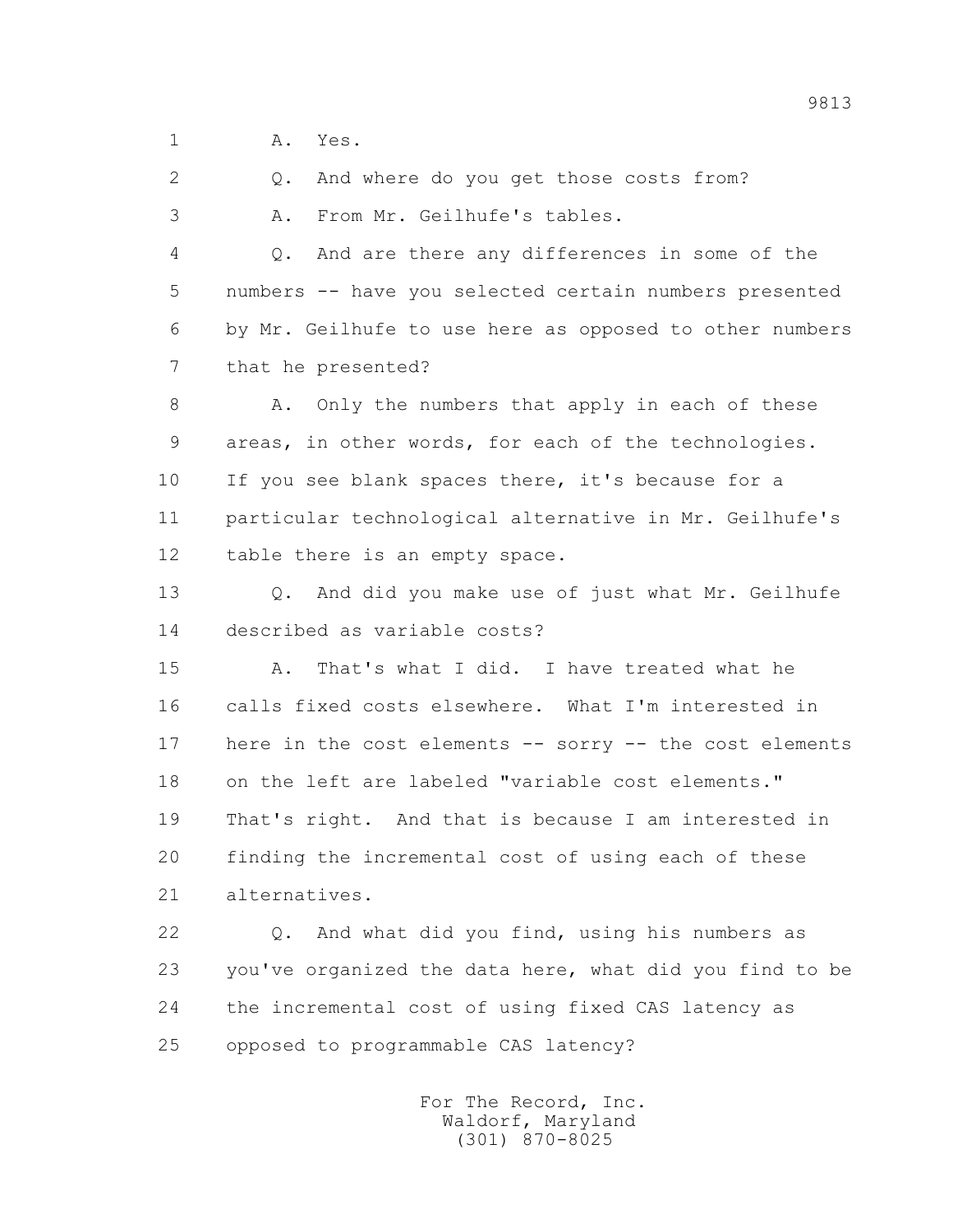1 A. The incremental costs for using fixed CAS 2 latency are as follows.

 3 There is actually a benefit rather than a cost 4 that Mr. Geilhufe related that has to do with reduced 5 testing at the wafer sort level, so there is a negative 6 cost or a benefit of a penny. There is a cost of three 7 cents in the good die yield cost element, and there is 8 a cost, an incremental cost of two cents -- an 9 increment cost of two cents in the inventory cost 10 element. 11 Those sum to four cents, which represented the 12 unit cost savings from not selecting this alternative 13 but using the Rambus technology instead. 14 Q. And just to make sure we're all clear, the four 15 cents would be the cost in addition to the costs of a 16 unit that used programmable CAS latency? 17 A. Yes. 18 Q. And maybe we can just focus on the line that 19 says "unit cost savings from licensing." 20 Did you conclude whether there was an 21 additional cost associated with the explicitly 22 identifying latency in the read command as compared to 23 programmable CAS latency? 24 A. Yes. 25 Q. What did you conclude?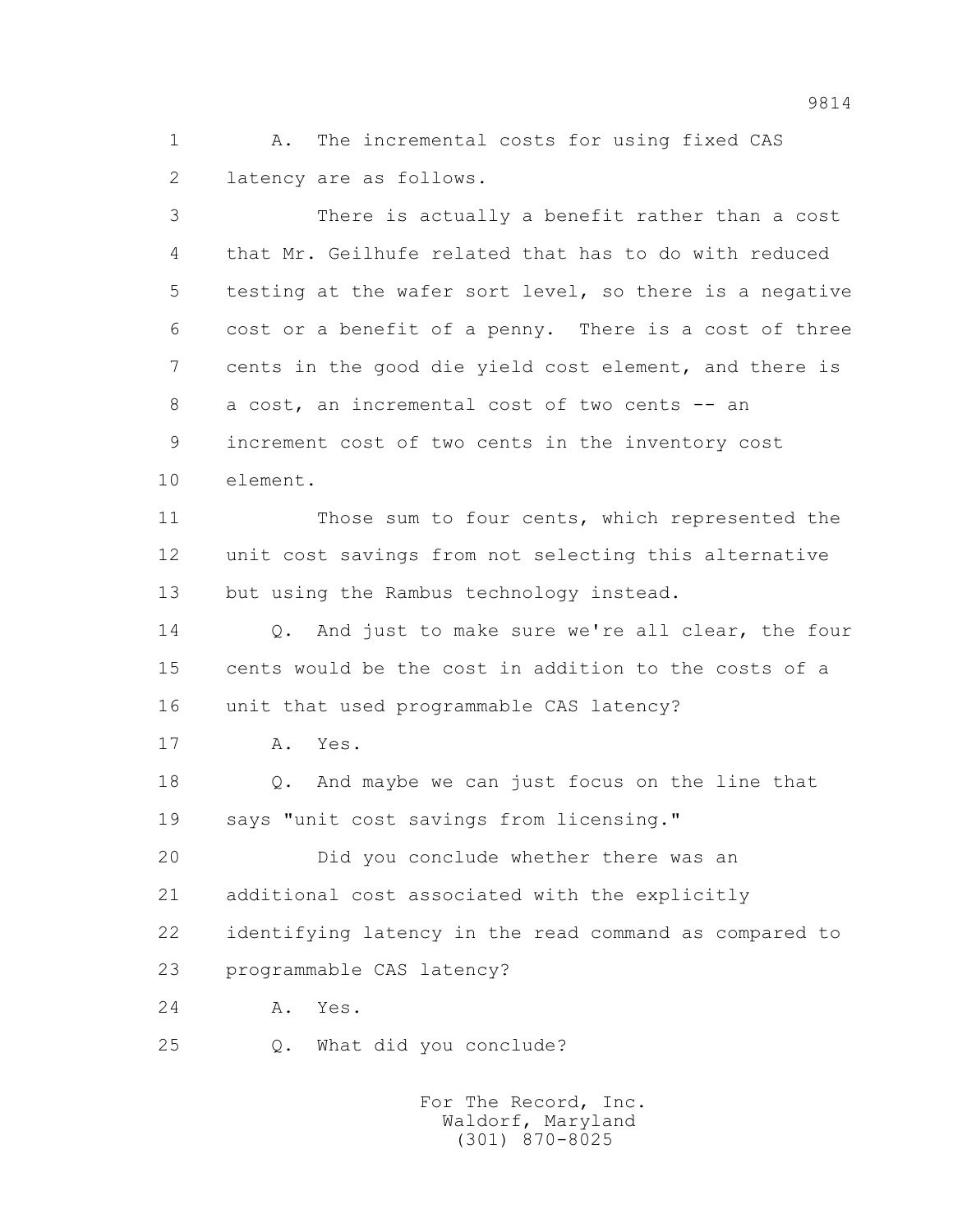1 A. That is that in Mr. Geilhufe's table that there 2 is a cost of a penny associated with packaging in this 3 respect. He actually said negligible or a penny, and 4 I've dropped the penny down to the total there and no 5 other additional costs.

 6 Q. And did you find there to be additional costs 7 associated with setting the CAS latency with fuses as 8 opposed to programmable CAS latency?

 9 A. Yes. Again, relying entirely on Mr. Geilhufe, 10 there is a penny that his tables show in the wafer sort 11 cost element, there is a three-cent additional cost -- 12 all of these costs are additional or incremental -- in 13 the good die yield and two cents additional in 14 inventory, in the inventory cost element, for a total 15 of six cents.

 16 Q. And did you find total additional costs of four 17 cents associated with using pins to set latency as 18 opposed to the use of programmable CAS latency?

19 A. Yes. And those are -- arise as a result of 20 increased packaging costs.

 21 Q. The last line on your chart, the last row is 22 labeled "increased cost as percentage of ASP."

23 Do you see that?

24 A. Yes.

25 Q. Could you tell us what that refers to.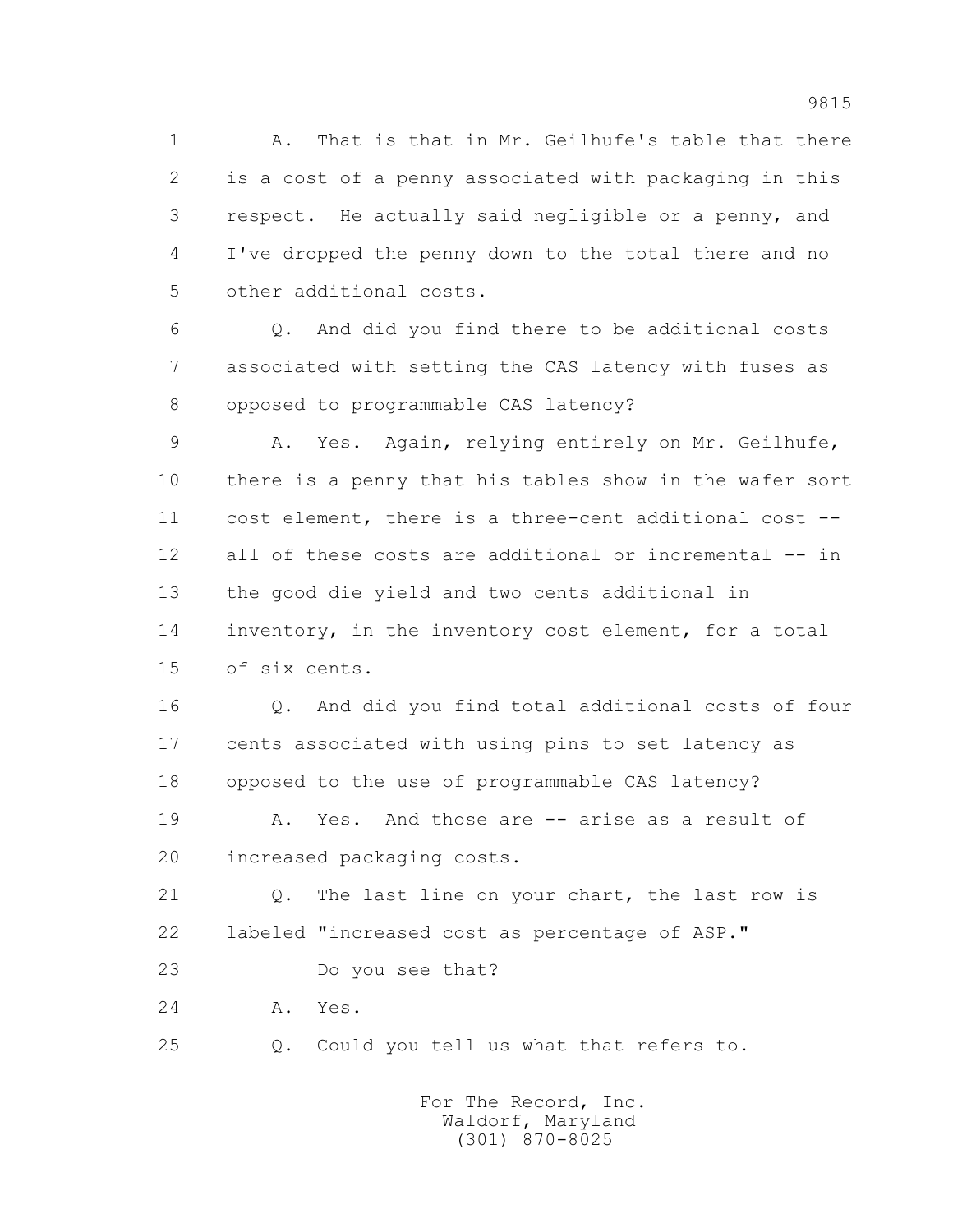1 A. ASP is the average selling price, and what I am 2 intending to do by that line is to represent these 3 incremental costs of using this alternative as a 4 percentage of selling price. For SDRAM, that average 5 selling price is \$4.87, and it is an average across the 6 expected life of the generation of chip.

 7 Q. How did you determine an average selling 8 price? What data or other information did you rely 9 on?

 10 A. It calls for two kinds of data. It calls for 11 price data, and that is both actual and forecast price 12 data, that for SDRAM runs from 1996 to 2006, so 13 obviously forecast into the future. These data, by the 14 way, come from InStat, which is a widely used and I 15 believe industry -- I don't want to say industry 16 standard but an industry source that's well-known.

 17 Q. Now, what did you calculate for fixed CAS 18 latency to be the percentage of the average selling 19 price that is associated with the additional costs you 20 attributed to that feature as compared to programmable 21 CAS latency?

 22 A. Could I -- I paused in my answer and didn't 23 give a complete one. I'm sorry. If I could just 24 finish that.

25 Q. I apologize for interrupting.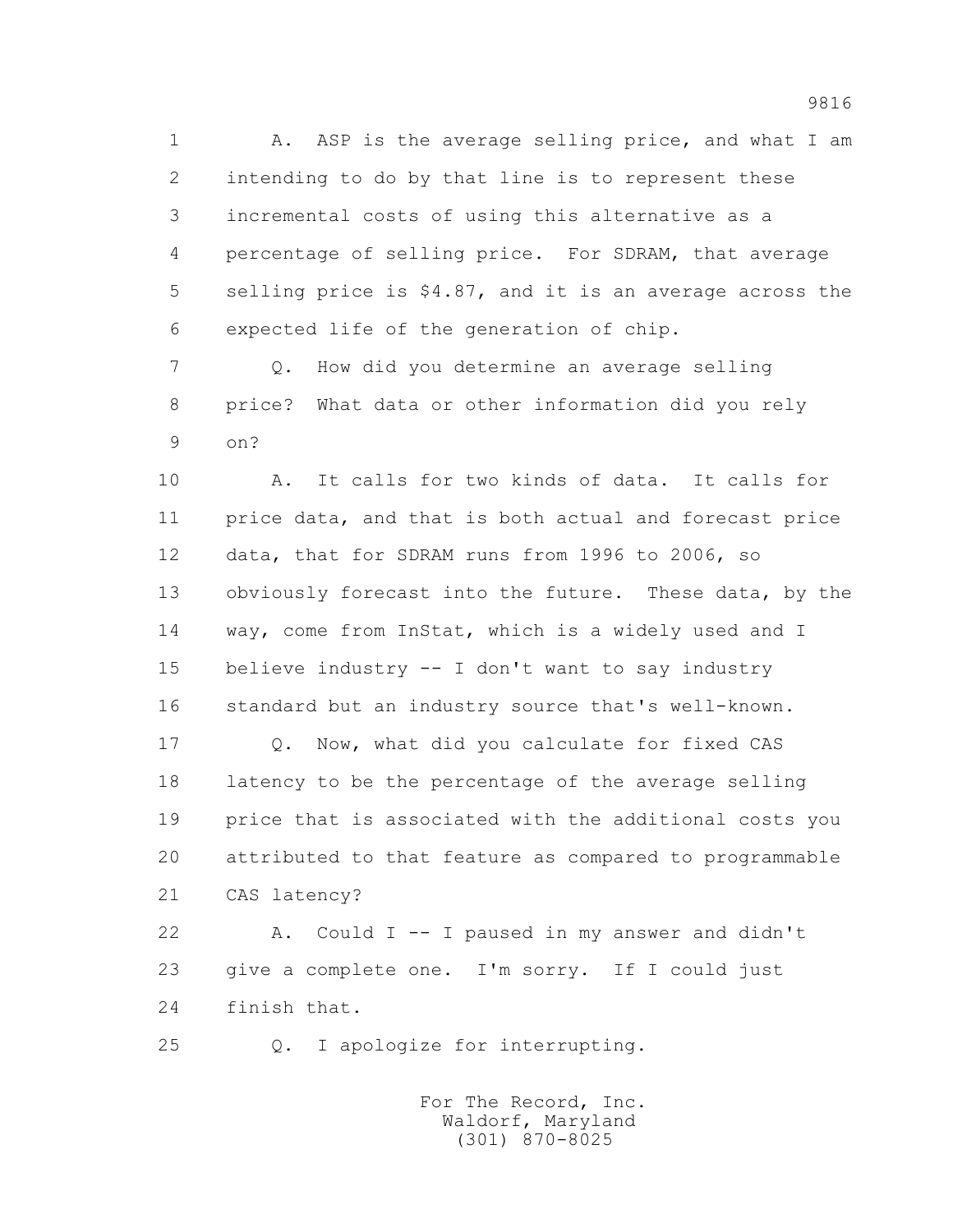1 A. It's my fault. I was breathing there for a 2 while.

3 Q. That's a good thing to do.

 4 A. The prices alone aren't enough. Shipment data 5 is required too, because what you want is a weighted 6 average price, and suffice it to say that the actual or 7 forecast price for each year across this product life 8 cycle for SDRAM is weighted by the shipments and the 9 average is \$4.87.

 10 Q. Okay. Could you indicate to us what you 11 concluded then, based on your computations that you've 12 just described, were the increased costs as a 13 percentage of average selling price associated with the 14 use of fixed CAS latency as compared to programmable 15 CAS latency.

 16 A. As a percentage of average selling price, that 17 four cents is about .82 percent of selling price.

 18 Q. And what is the increased cost as a percentage 19 of average selling price for the additional costs 20 associated with explicitly identifying latency in the 21 read command as opposed to programmable CAS latency?

22 A. .21 percent.

 23 Q. And with respect to programmable latency with 24 fuses, what did you conclude was the increased cost as 25 a percentage of average selling price as compared to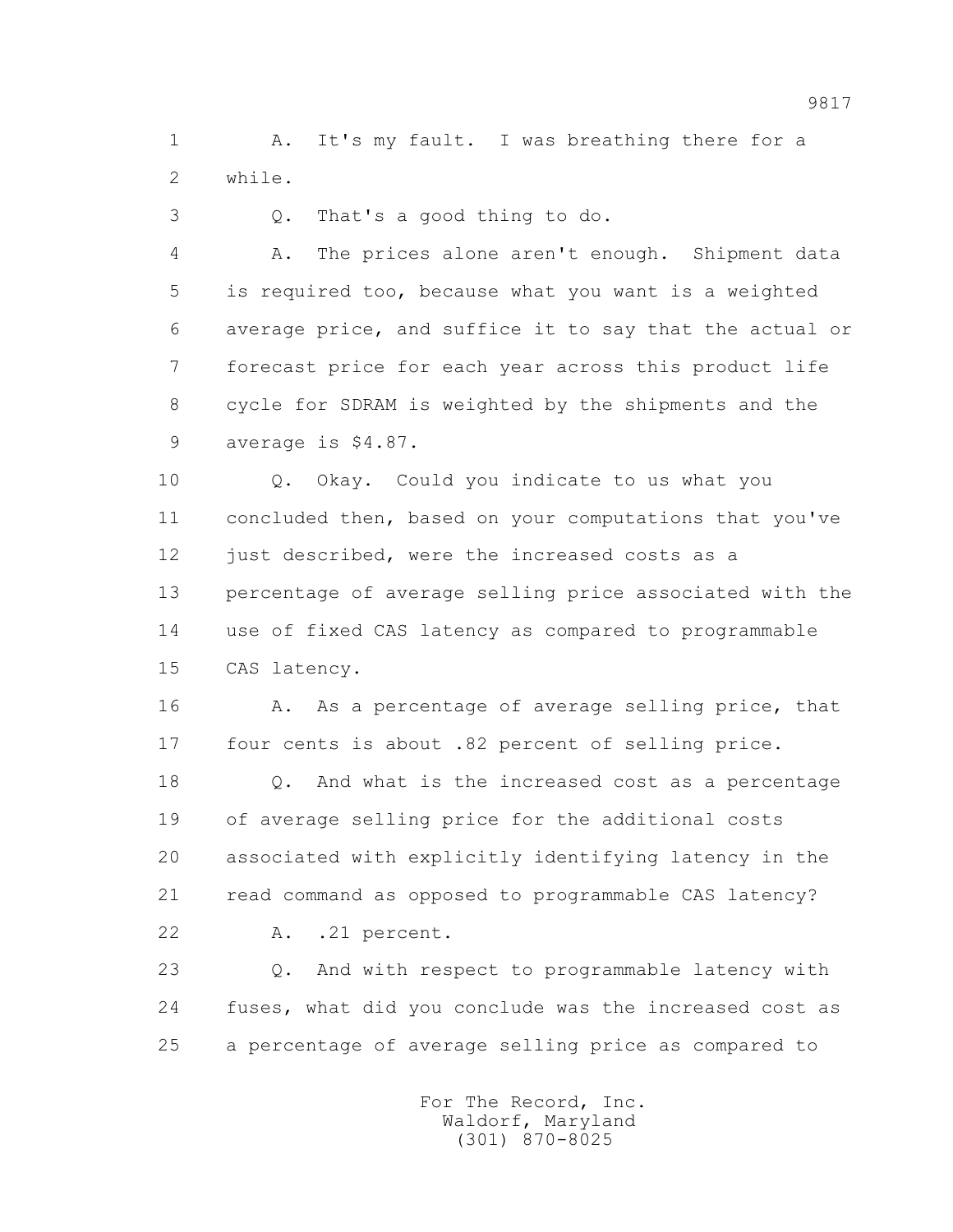1 programmable CAS latency?

2 A. 1.23 percent.

 3 Q. And finally, with respect to using pins to 4 establish the latency, what did you conclude was the 5 increased cost of that method of setting latency as 6 opposed to programmable CAS latency as a percentage of 7 average selling price?

8 A. .82 percent.

 9 Q. Now, I notice on this chart that you have 10 highlighted in orange the option of explicitly 11 identifying latency in the read command. Can you 12 explain to us why you did that?

 13 A. Yes. I have colored that in to indicate that 14 according to Dr. Soderman upon whom I rely that this is 15 a technology, although it is one of the ones that is 16 listed among Professor McAfee's commercially viable 17 alternatives, that according to Dr. Soderman is covered 18 by Rambus patents.

19 Q. So you've indicated that with orange?

20 A. Yes.

 21 Q. Okay. Have you, for purposes of your analysis 22 of the relative costs of these four alternatives to 23 programmable CAS latency, relied just on the testimony 24 of Mr. Geilhufe and Dr. Soderman or have you looked at 25 other sources of information as well?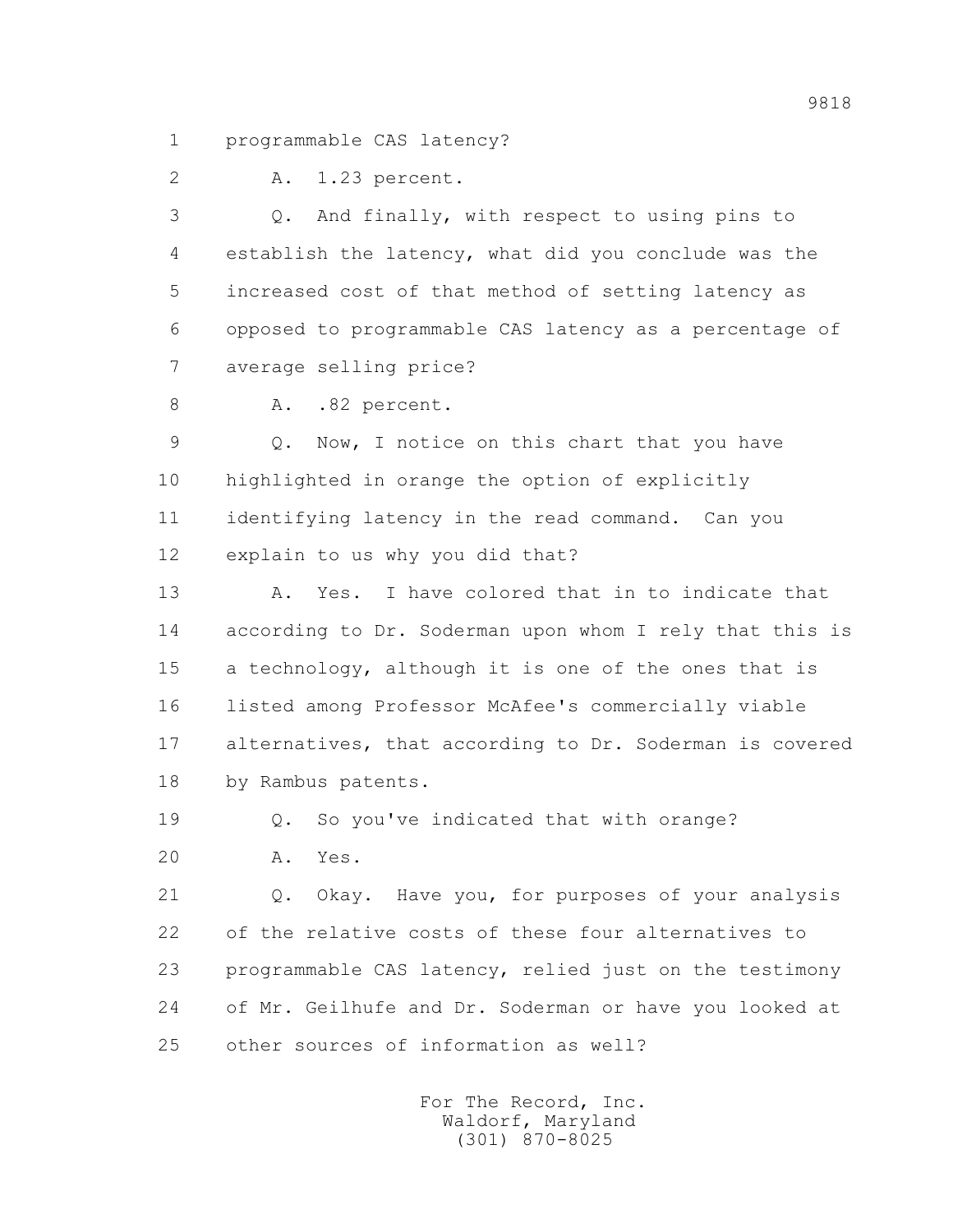1 A. No. I have looked at other sources of 2 information, and I have in mind particularly trial 3 testimony, which if I can mention it I'll do in 4 general. I won't mention the witnesses. 5 In other words, there were witnesses who 6 explained that there were advantages to programmable 7 CAS latency in its flexibility, and that created 8 reduced cost. If I'm permitted to name somebody in 9 that connection, I will. If not -- 10 Q. I don't think I want you to sort of restate 11 their testimony, but if there's witnesses whose 12 testimony you rely on for that, why don't you identify 13 their names. 14 A. I think it was Mr. Kelley principally. 15 Q. Let me ask you if you would then to -- let's 16 pull up DX-308. 17 And directing your attention to DX-308, can you 18 at the outset tell us what you are trying to convey 19 with this particular chart? 20 A. I've been using the term "cost-performance," 21 which has in mind the fact that both the cost of an 22 alternative and the performance of the alternative, 23 whether there is a benefit or a penalty to using the 24 alternative, both figure in the decisions that a 25 manufacturer or that JEDEC would make.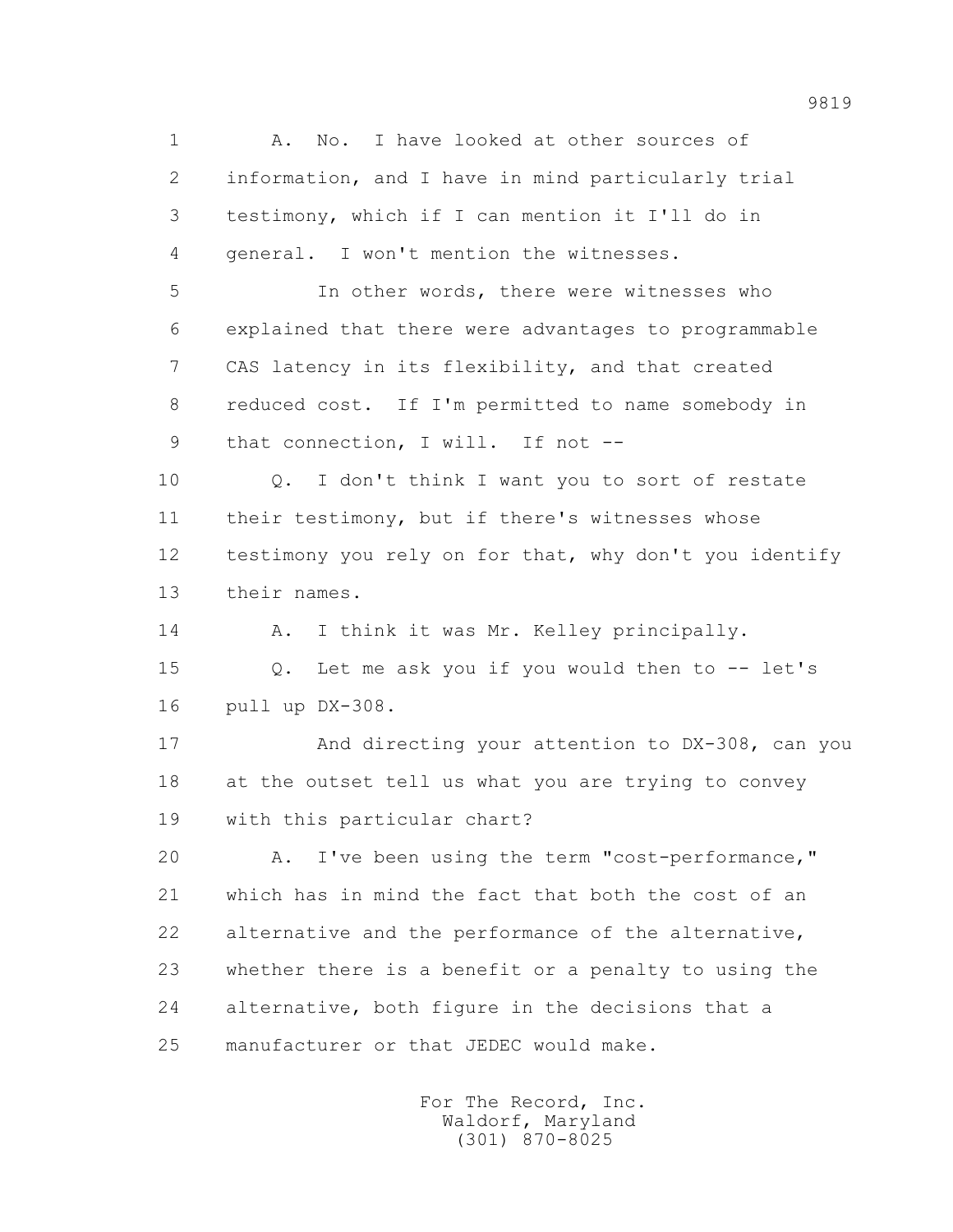1 Dr. Soderman testified about the performance 2 side of the story, and I have summarized his opinions 3 on the right-most column -- well -- sorry. That's not 4 a good description. 5 The general purpose of this is to capture both 6 information about cost, about whether or not the 7 product, in Dr. Soderman's opinion, or the technology 8 alternative is covered by a Rambus patent and whether 9 or not there were performance penalties, those three 10 things. 11 Q. So this chart summarizes your understanding of 12 each of those? 13 A. Correct. 14 Q. And in part, it summarizes your computations? 15 A. Yes. 16 Q. With respect to fixed latency, you indicate the 17 four-cent-per-unit additional cost that you mentioned 18 earlier? 19 A. Yes. 20 Q. And then in the far right-hand side for fixed 21 latency you've written on this chart "Multiple latency 22 values are required." 23 What do you understand in that regard to be the 24 issue and what do you mean as to your understanding 25 when you say "Multiple latency values are required"? For The Record, Inc.

 Waldorf, Maryland (301) 870-8025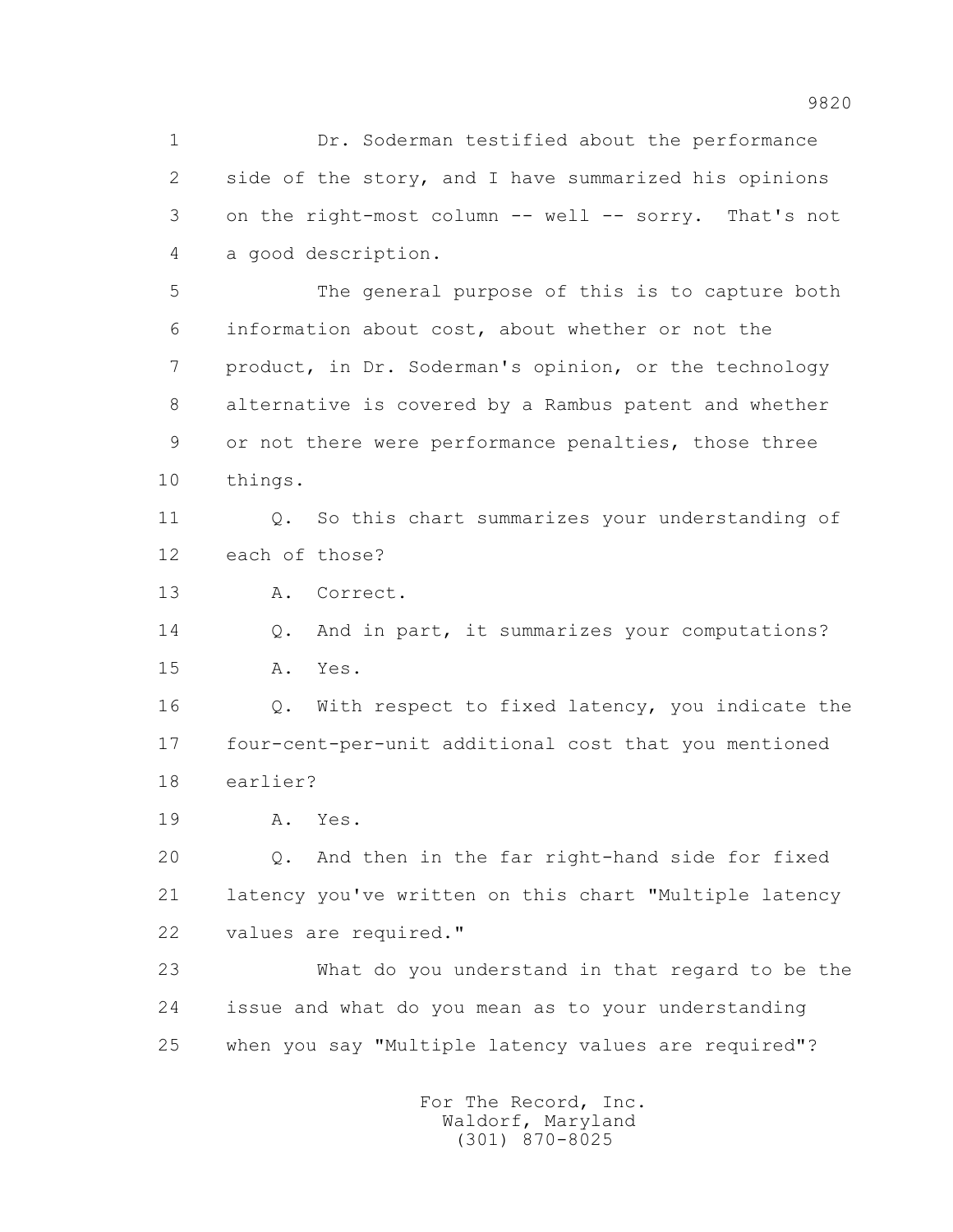1 A. I understand that -- I understand, relying 2 principally on Dr. Soderman, that different latency 3 values are used by different chip makers and those who 4 produce microprocessors and others, and the implication 5 of that is so long as multiple latency values are 6 valuable or useful in the market, it would require 7 multiple chips to satisfy that need if fixed latency 8 were the alternative.

 9 Q. Okay. Let me ask you about the second item 10 down, which says "use pins." And first I would note 11 you've put an asterisk next to "pins" and then 12 footnoted that to a statement: "Other alternatives 13 using pins covered by Rambus patents."

14 Do you see that reference there?

15 A. Yes.

16 Q. Can you explain to us why you did that?

 17 A. Yes. It comes from listening to Dr. Soderman 18 state his opinion, and I'm doing nothing more than just 19 relating my understanding of his opinion, that other 20 ways of using pins would be covered by Rambus patents, 21 so that the one that I list is the one that in his 22 opinion would not be infringing, for example, if it 23 were implemented.

 24 Q. And you've listed there in the far right 25 column three different bullet points. Can you explain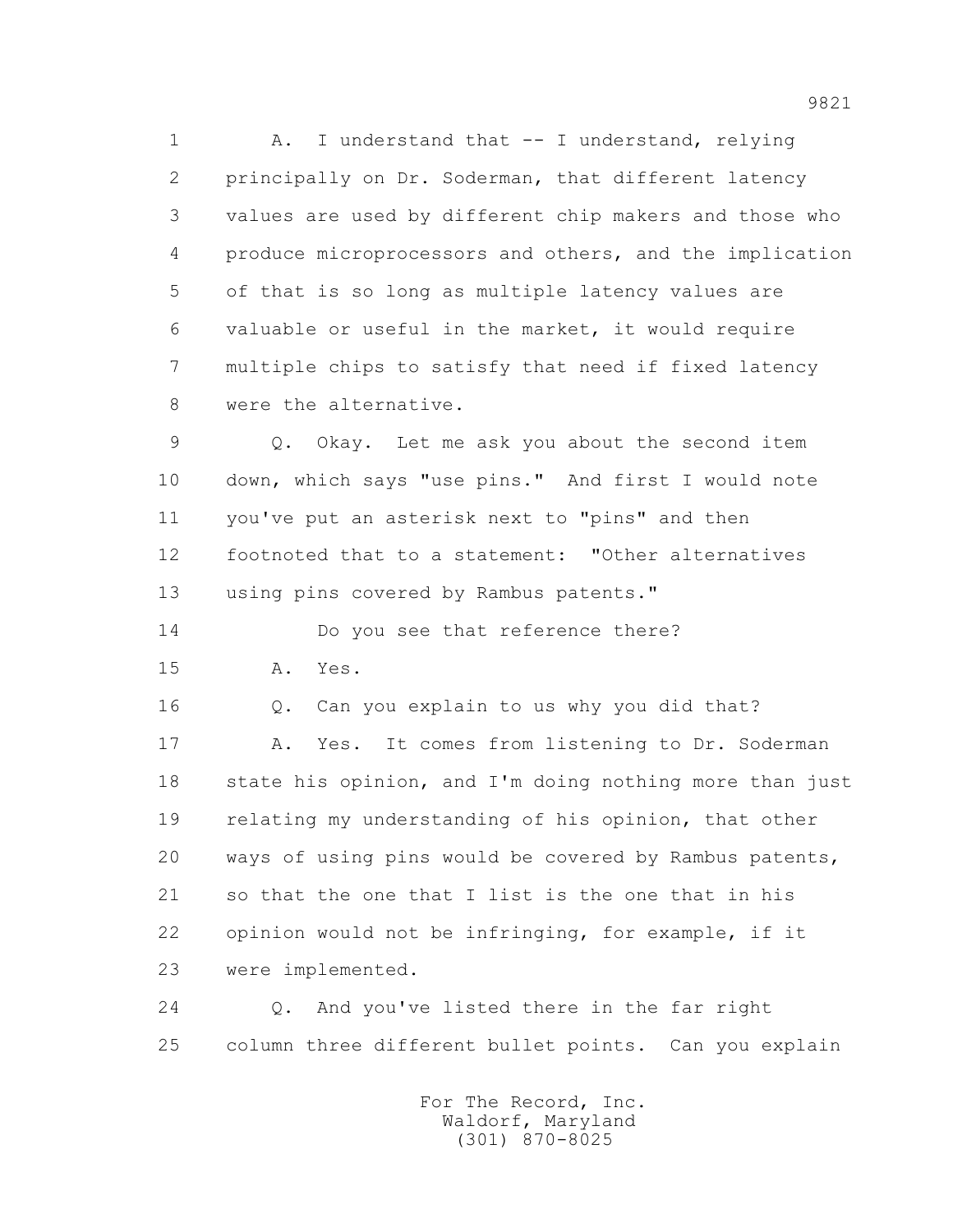1 to us your understanding as to those or why you listed 2 those?

 3 A. Again, this is a recounting of the testimony 4 of Dr. Soderman upon which I based my understanding of 5 the cost-performance hierarchy of alternatives or what 6 is preferable and what is not in cost-performance 7 terms.

8 And what those three bullet points say is, 9 first, not practical to use more than two voltage 10 levels on a pin, which I understand to be 11 Dr. Soderman's opinion. A consequence of that is that 12 multiple pins are required, and that is the second 13 bullet point. And the third bullet point is that the 14 use of pins reduces flexibility.

 15 Q. Finally, with respect to blowing fuses on the 16 DRAM to set latency, in the far right column you have 17 two bullet points. Could you explain what your 18 understanding is as it underlies those two bullet 19 points.

 20 A. Yes. My understanding is that Dr. Soderman's 21 opinion is that using blowing -- blowing fuses on the 22 DRAM as a means for fixing CAS latency produces in the 23 end a fixed latency part, and what that means is that 24 if it can -- if blowing pins is impractical for OEMs, 25 that is to say, for buyers or users of the part, that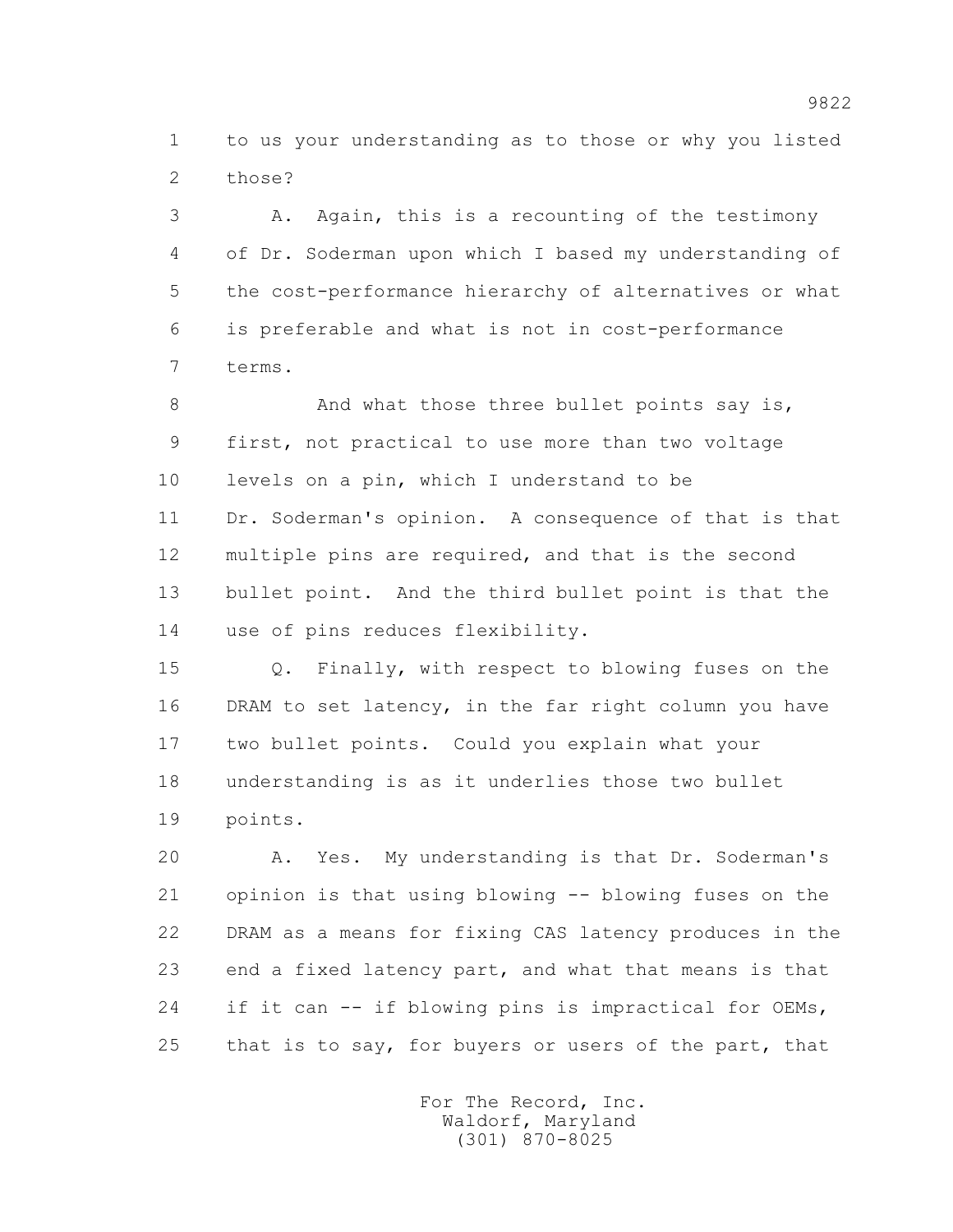1 it leaves you back where you started, with a 2 manufacturer having to create fixed parts either by -- 3 well, by blowing fuses, period.

 4 Q. And the final one, number 4, where you've 5 listed explicitly identify the latency in the read 6 command, is the description in the far right column a 7 description of your understanding as to why 8 Dr. Soderman concluded that that particular feature 9 would be covered by a Rambus patent?

 10 A. Yes. What it reads is: "Need a register" -- 11 maybe that should be "needs a register" -- "similar to 12 mode register to store latency information." And I 13 gather that Dr. Soderman's opinion is that that would 14 infringe if it were implemented.

 15 Q. Have you performed a similar analysis to the 16 analysis you've just described with respect to 17 programmable CAS latency for the feature of 18 programmable burst length?

19 A. Yes.

 20 Q. Let's bring up if we could -- and as I 21 continue, I'll search for a way, Your Honor, to make 22 sure we get this in the record as succinctly as we can. 23 I know it's a little tedious. I apologize.

24 Did we bring up DX-209?

25 Can you describe for us, Dr. Rapp, what is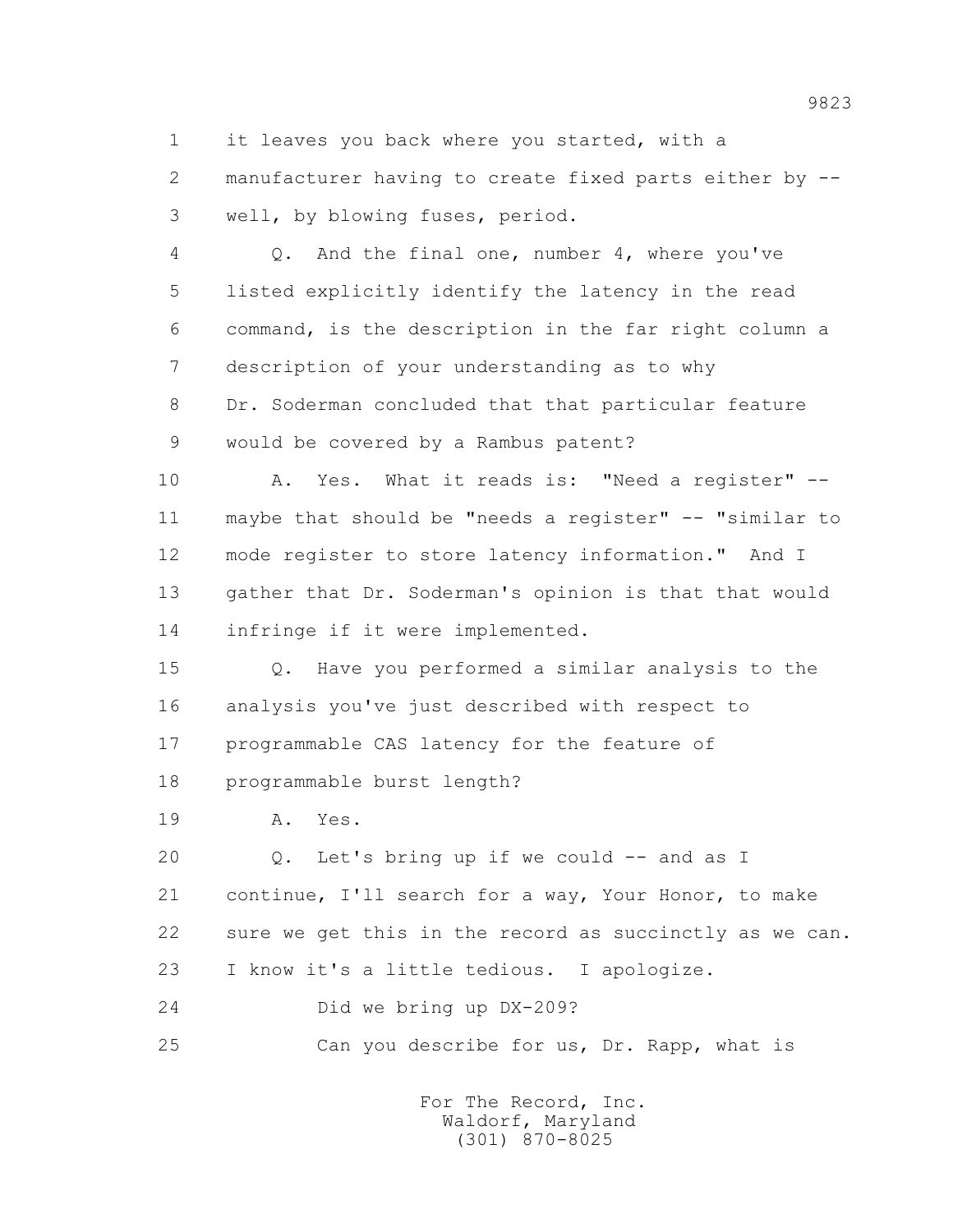1 shown in a general sense on DX-309?

| $\overline{2}$ | It is the cost calculation similar to the one<br>Α.     |
|----------------|---------------------------------------------------------|
| 3              | that I did for programmable CAS latency associated with |
| 4              | the alternatives to programmable burst length that are  |
| 5              | under consideration.                                    |
| 6              | Q. And these are the four alternatives that you         |
| 7              | described earlier and were shown on an earlier chart?   |
| 8              | Α.<br>Yes.                                              |
| 9              | Are the variable cost elements that you've<br>Q.        |
| 10             | considered for programmable burst length the same as    |
| 11             | the ones you considered for programmable CAS latency?   |
| 12             | You require me to have a look.<br>Α.                    |
| 13             | Okay.<br>$Q$ .                                          |
| 14             | It will just take a second.<br>Α.                       |
| 15             | Sure.<br>$Q$ .                                          |
| 16             | (Pause in the proceedings.)                             |
| 17             | Yes.<br>Α.                                              |
| 18             | Okay. Let me see if I can ask it this way.<br>Q.        |
| 19             | With respect to the alternative of fixed burst          |
| 20             | length as compared to the programmable burst length     |
| 21             | feature, did you conclude that there was an additional  |
| 22             | cost of using fixed burst length?                       |
| 23             | Yes.<br>Α.                                              |
| 24             | And what did you conclude that additional cost<br>$Q$ . |
| 25             | to be?                                                  |
|                |                                                         |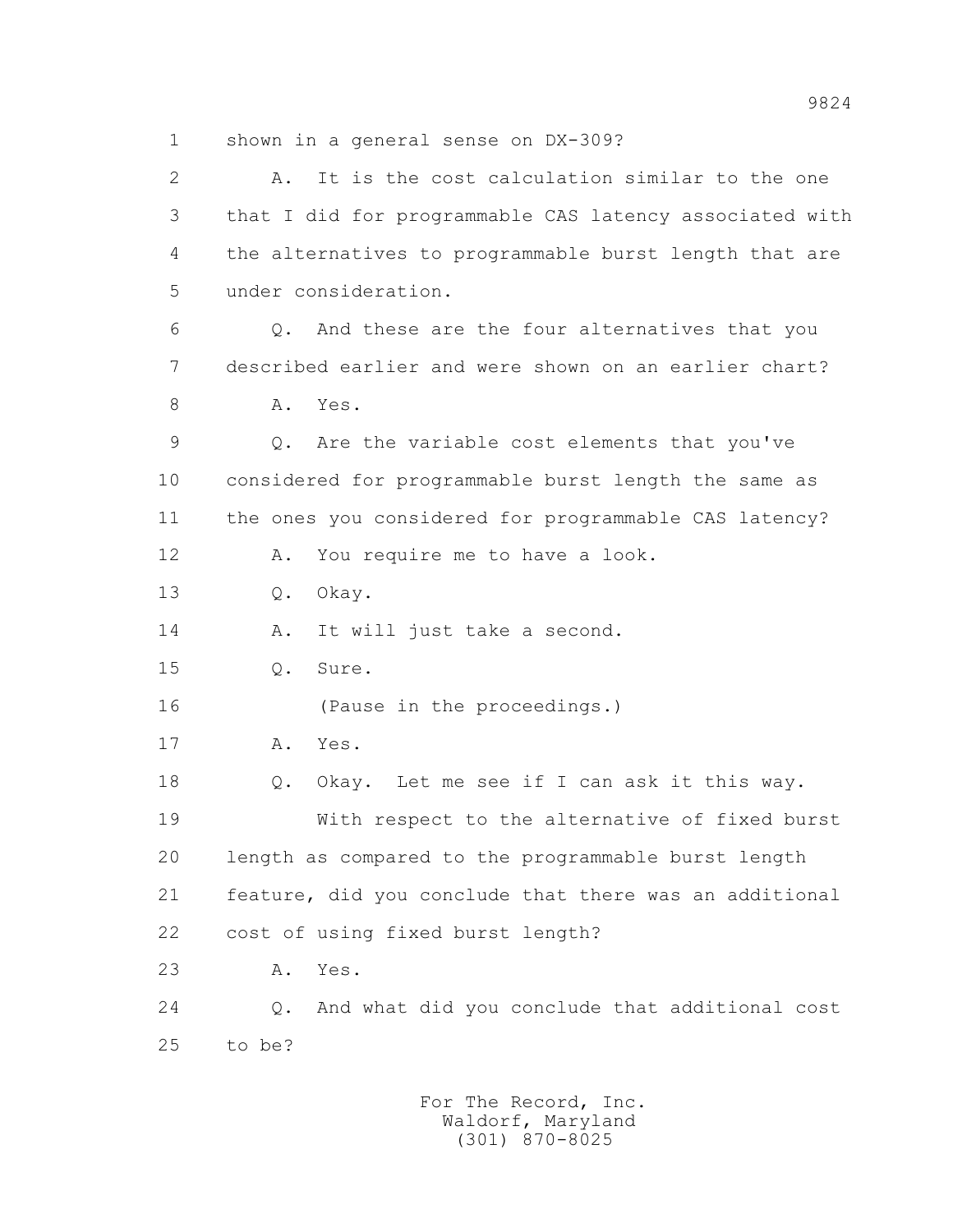1 A. That additional cost is two cents and it 2 consists of a benefit, rather than a cost, of a penny 3 associated with testing at the wafer sort stage and a 4 three-cent cost penalty associated with inventory in 5 fixed burst length parts.

 6 Q. And did you then convert that two-cent 7 additional cost into a percentage of the average 8 selling price?

9 A. Yes.

 10 Q. And what percentage of average selling price 11 did you calculate that to be?

12 A. .41 percent.

13 Q. Thank you.

 14 With respect to the alternative of explicitly 15 identifying the burst length in the read command, did 16 you compute an additional cost as compared to 17 programmable burst length?

18 A. Yes.

19 Q. And what did you compute that to be?

 20 A. I noted that in Mr. Geilhufe's table he 21 recorded that packaging costs in his opinion would 22 increase by somewhere from a negligible amount to a 23 penny a chip, and I used a penny a chip, and that is 24 the total -- the incremental cost for use of the read 25 command.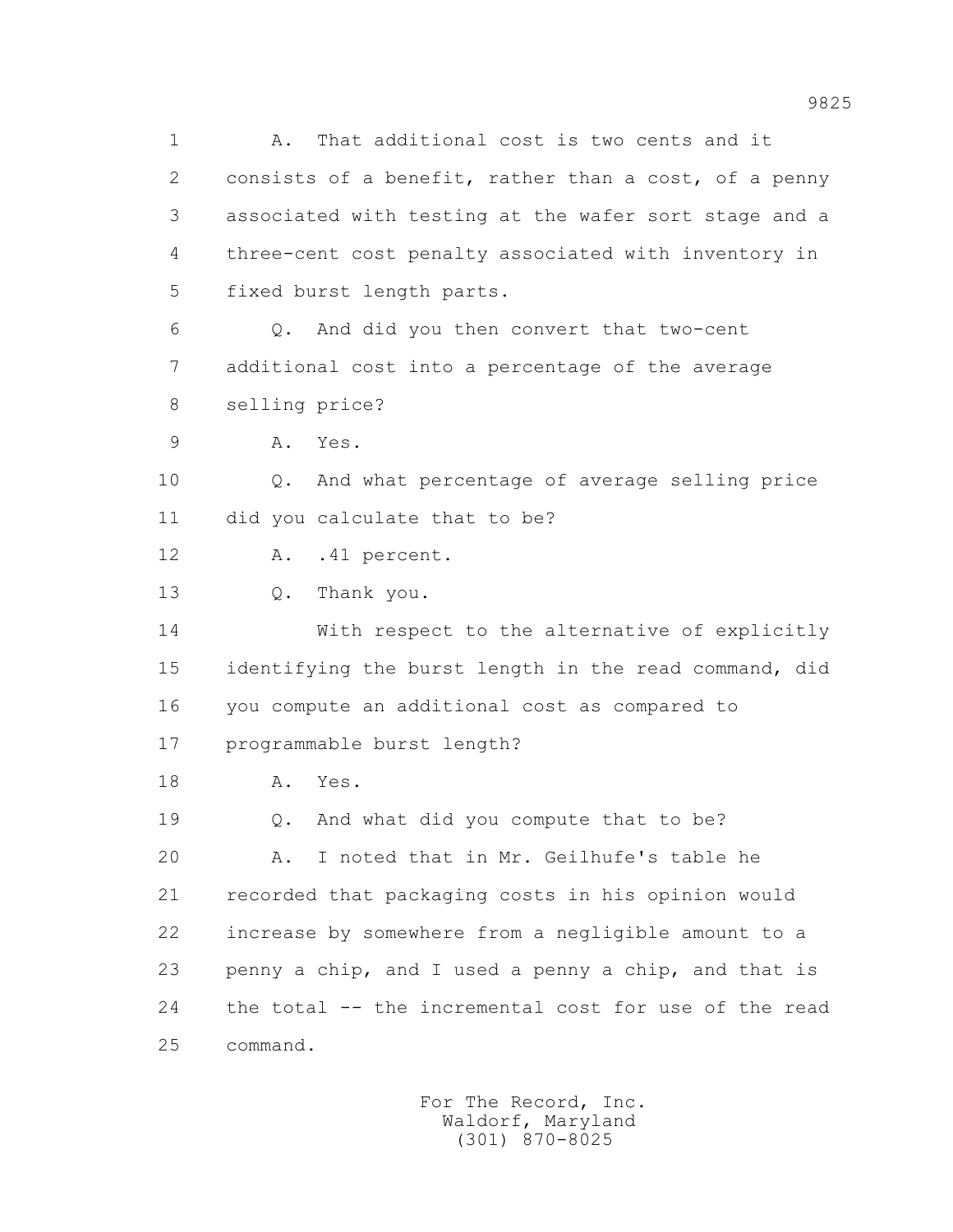1 Q. And did you compute what percentage of the 2 average selling price that additional cost would be 3 with respect to using the read command to set the burst 4 length as opposed to the use of programmable burst 5 length? 6 A. .21 percent. 7 Q. Did you also look at an alternative to set 8 burst length using a burst terminate command as 9 compared to programmable burst length? 10 A. Yes. 11 0. And what did you conclude in terms of any 12 additional costs there? 13 A. That there was none. 14 Q. And did you also look at the use of pins to set 15 burst length as opposed to the use of programmable 16 burst length? 17 A. Yes. 18 Q. And what did you conclude there with respect to 19 whether there are any additional costs? 20 A. I relied on Mr. Geilhufe who concluded that 21 there would be a two-cent incremental packaging cost 22 and that represents the total. 23 Q. And as a percentage of average selling price, 24 what did you conclude that to be? 25 A. .41 percent.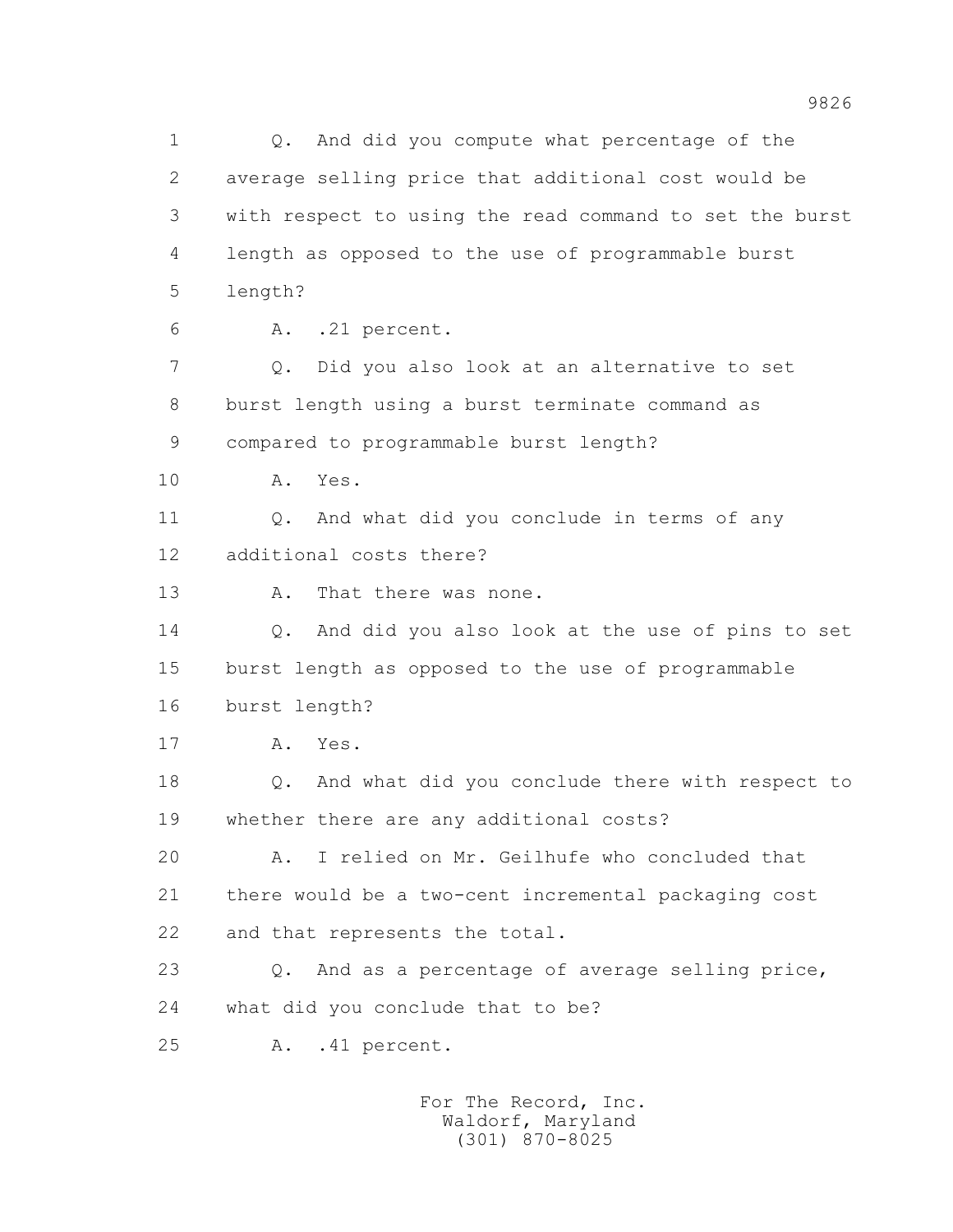1 Q. And of the alternatives to programmable burst 2 length that you have considered and have just testified 3 about, did you form an understanding as to whether any 4 of those were covered by Rambus patents?

 5 A. It is an understanding based on Dr. Soderman's 6 opinion that to explicitly identify burst length in 7 the read command would be covered by Rambus patents 8 and the use of pins would be covered by Rambus 9 patents.

 10 Q. Okay. Did you, with respect to programmable 11 burst length, rely on any testimony or information in 12 the record other than the cost data and other testimony 13 from Mr. Geilhufe and Dr. Soderman that you've just 14 talked about?

 15 A. Again, I believe there was trial testimony that 16 recounted the cost advantage of flexibility in burst 17 length.

 18 Q. Not to have you go into any of the specifics, 19 but among the witnesses whose testimony you reviewed 20 did you consider that of Mr. Polzin and Mr. Kellogg?

21 A. Yes.

 22 Q. Let me ask you if you also prepared sort of an 23 overall assessment of the alternatives to programmable 24 burst length and certain of their disadvantages as you 25 have done with programmable CAS latency.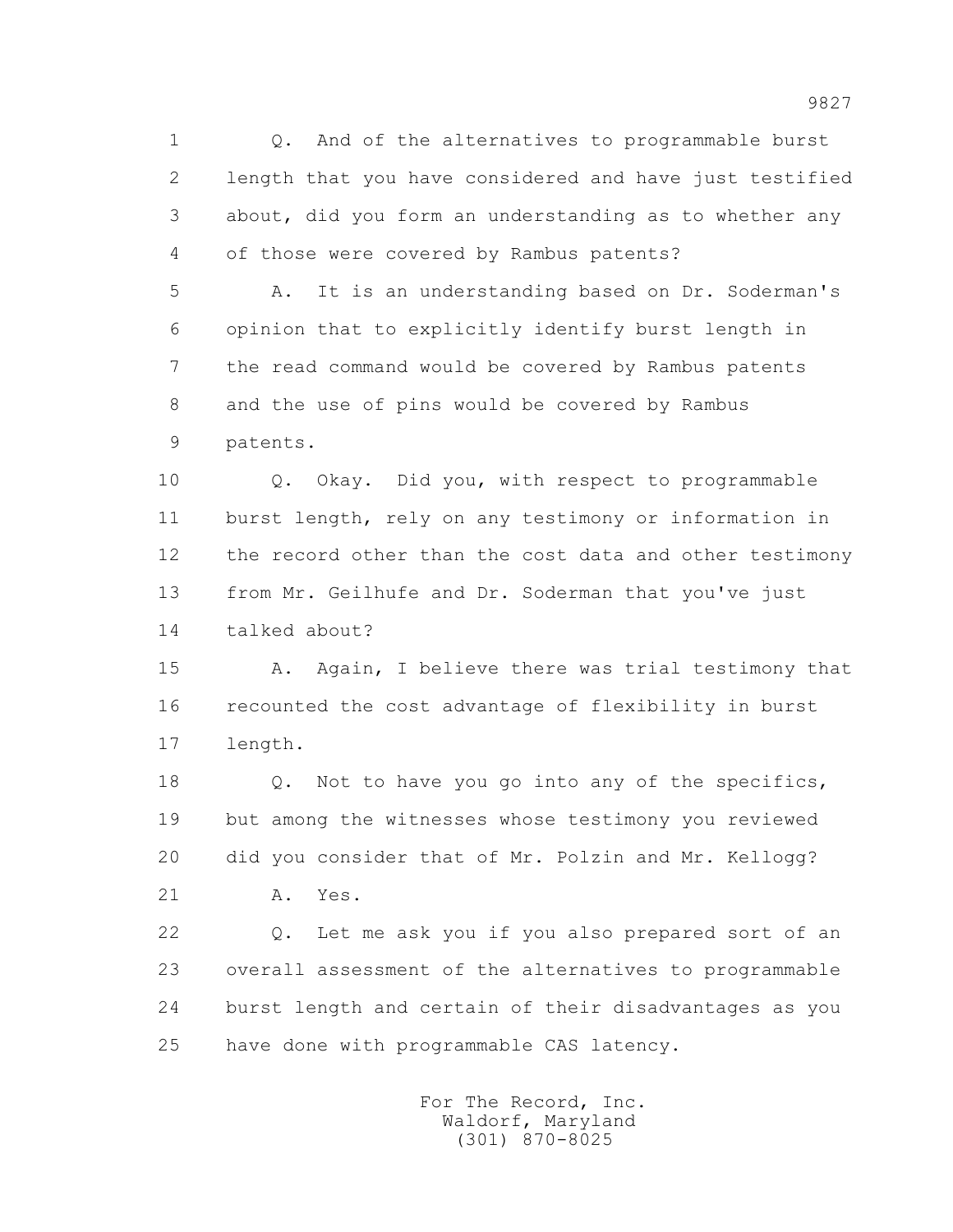1 A. Yes. 2 Q. Could we bring up DX-310. 3 Is this a chart that you prepared to show 4 disadvantages to proposed alternatives to programmable 5 burst length? 6 A. Yes. 7 Q. Does this list the same four alternatives that 8 we just spoke to? 9 A. Yes. 10 Q. Directing you first to one at the top of the 11 list, the use of burst terminate command, you have in 12 the right-hand side a notation which says "causes 13 problems with pipelining." 14 What is your understanding in that regard and 15 what did you mean by that? 16 A. This is I think disproportionately 17 significant. I understand from Dr. Soderman's 18 testimony that the use of a burst terminate command 19 would reduce the performance, the on-the-fly 20 performance of computers using this alternative to 21 programmable burst length. 22 Pipelining refers to, I believe or I 23 understand, efficiency of movement of information in 24 the bus between the memory controller and the memory, 25 the core memory array. And I understood, if I recall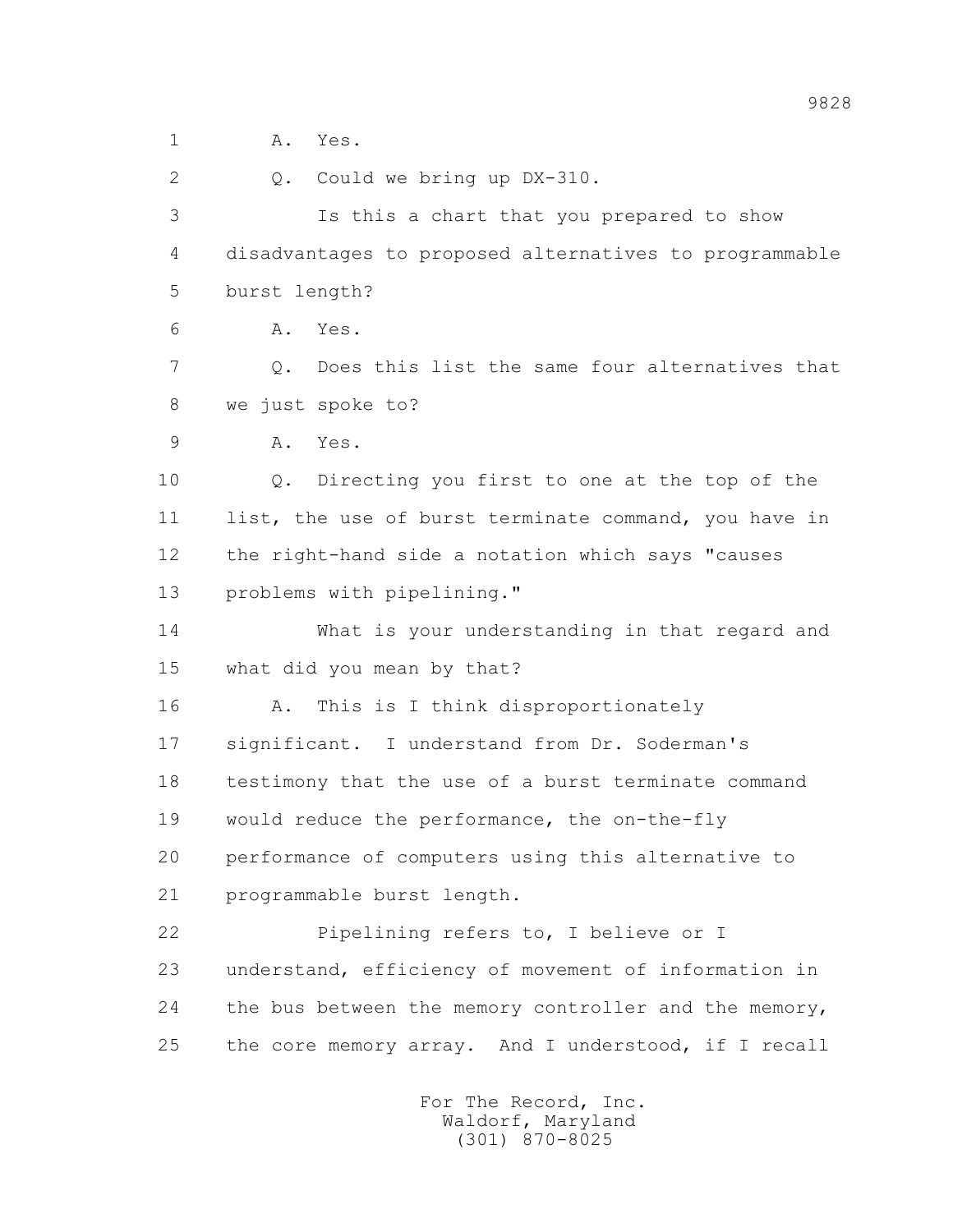1 correctly from Dr. Jacob's testimony, that the use of a 2 burst terminate command carries with it a significant 3 performance penalty, something on the order of 4 10 percent.

 5 Q. As to the second alternative, fixed burst 6 length, your notation there is: "Multiple burst 7 lengths are required."

 8 Can you explain what your understanding is in 9 that regard?

 10 A. It is simply that as long as more than one 11 burst length is required by DRAM technology, the use of 12 fixed burst length would call for multiple chips to be 13 manufactured, more than one flavor of DRAM chip with 14 respect to burst length to be manufactured.

 15 Q. And finally with respect to the fourth 16 alternative on this chart, DX-310, which is the use of 17 pins to set burst length -- is that right, it's the use 18 of pins?

19 A. Yes.

 20 Q. Your notation there says, "Similar concerns 21 regarding using pins for CAS latency."

 22 Can you tell us what your understanding is in 23 that regard?

 24 A. Yeah. It's recorded in that way because that 25 is the way Dr. Soderman expressed it, and referring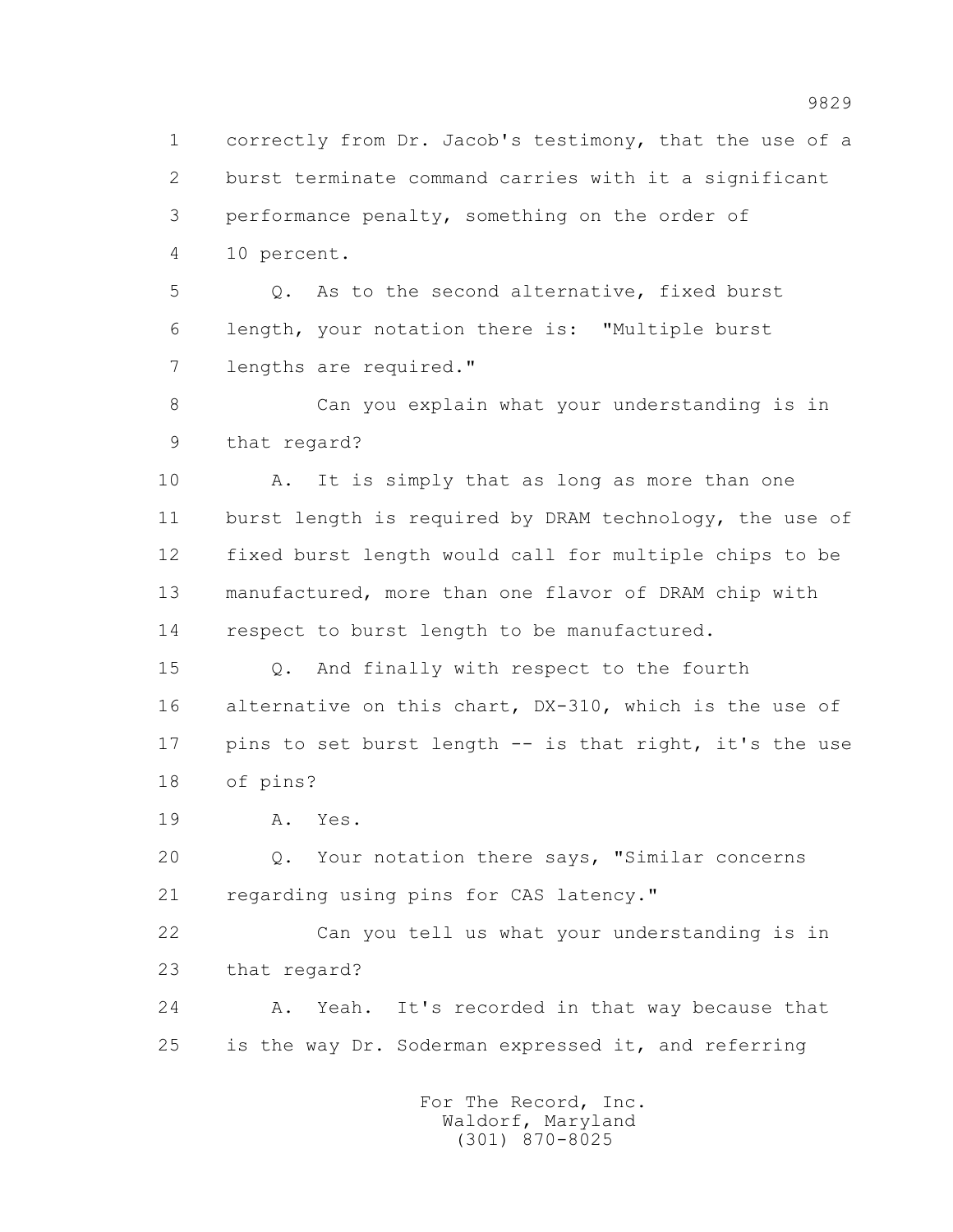1 back, without actually doing so, to the use of pins in 2 CAS latency, he refers to the fact that it reduces 3 flexibility and that there was some concern about which 4 way the pins could be used without infringing, multiple 5 voltages not being a functional alternative.

 6 Q. Let me ask you then, Dr. Rapp, whether you -- 7 without regard to the performance disadvantages you've 8 described but just focusing on sort of the dollars and 9 cents side of it, did you try to compare the costs of 10 the various alternatives that were proposed for 11 programmable CAS latency and programmable burst length 12 with the costs of using those two features in an 13 SDRAM?

 14 A. Forgive me. I'm just -- I just lost track of 15 the question.

 16 Q. The question was about as long as I could make 17 it, so let me see if I can do it differently.

 18 Did you sum up the costs, the increased costs 19 or additional costs of the various alternatives that 20 you have discussed, to determine an overall increased 21 cost for employing alternatives in an SDRAM to the two 22 features at issue here?

23 A. Yes.

 24 Q. Okay. Could we bring up DX-311. 25 What does this particular demonstrative,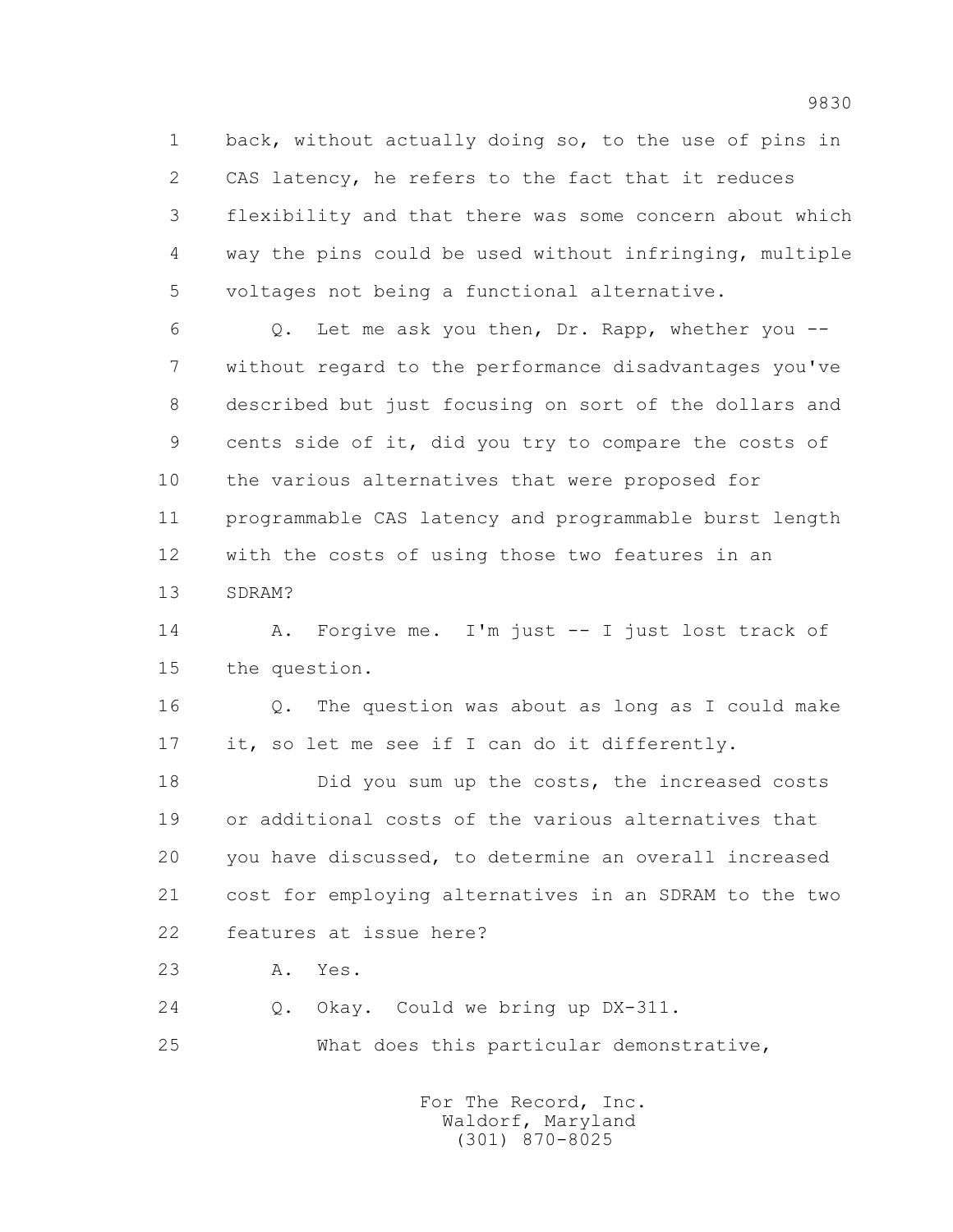1 DX-311, convey?

| $\overline{2}$ | It is for SDRAM what you said in the question,<br>Α.    |
|----------------|---------------------------------------------------------|
| 3              | but it is also the answer to another question. What     |
| 4              | this does is it adds up the additional costs of using   |
| 5              | alternatives, in the plural, for fixed -- I'm sorry --  |
| 6              | for the two Rambus technologies in SDRAM, and it in     |
| 7              | addition compares those additional costs with the       |
| 8              | royalty that I understand Rambus would charge for an    |
| 9              | SDRAM license.                                          |
| 10             | Q. Okay. You have a column labeled "Least Costly"       |
| 11             | and a column labeled "Most Costly."                     |
| 12             | How did you compute those two or why do you             |
| 13             | have those two columns?                                 |
| 14             | They represent the range among these<br>Α.              |
| 15             | alternatives, the ones that are not covered by Rambus   |
| 16             | patents I should add, from the least costly alternative |
| 17             | to the most for each of those two technologies as       |
| 18             | listed in the previous tables.                          |
| 19             | Q. And for the least costly, what are the               |
| 20             | alternative features that you included as opposed to    |
| 21             | programmable CAS latency and programmable burst         |
| 22             | length?                                                 |
| 23             | Fixed latency and the use of a burst terminate<br>Α.    |
| 24             | command to fix the burst length.                        |
| 25             | What did you compute to be the total additional<br>Q.   |
|                |                                                         |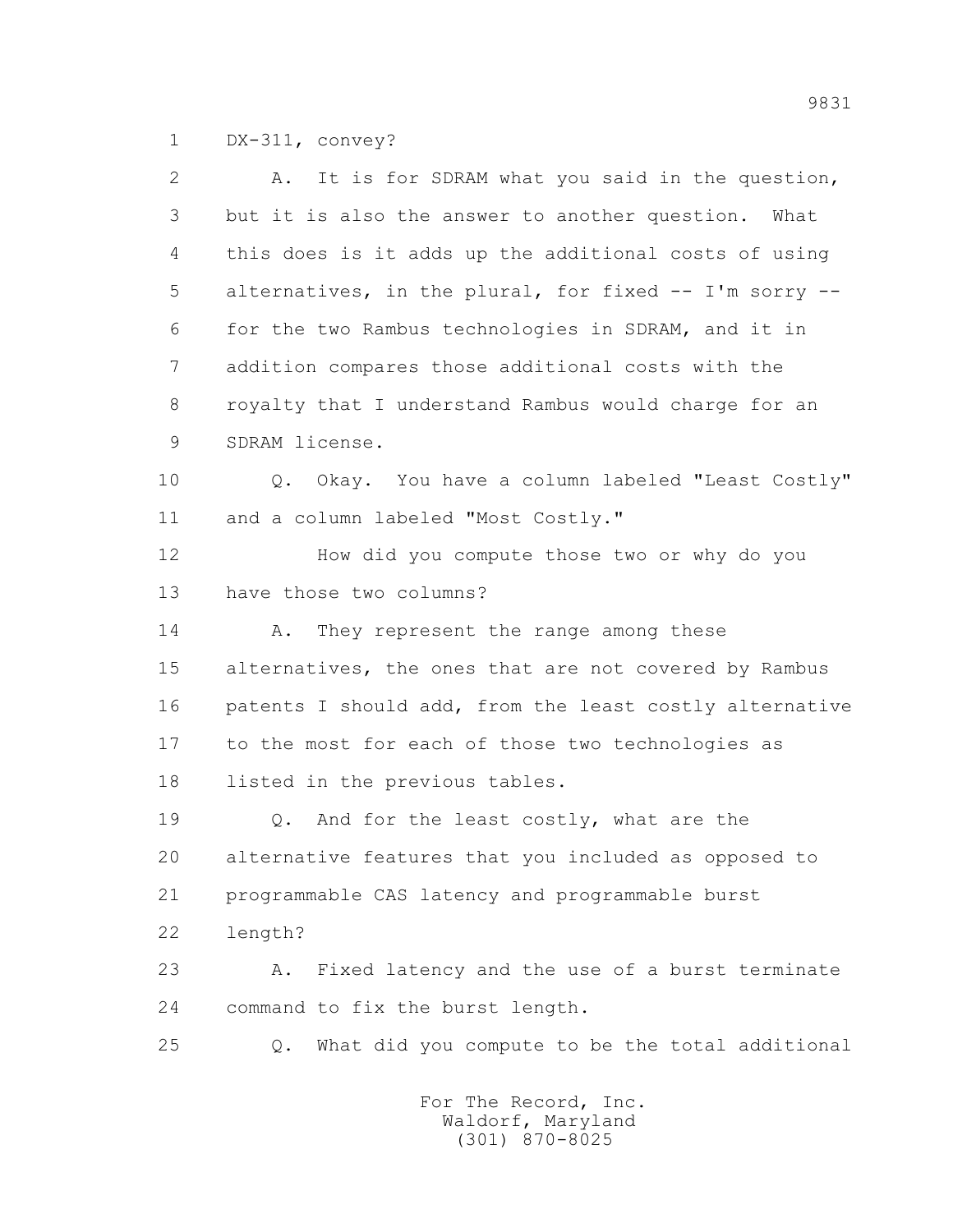1 cost of using those two alternatives as opposed to the 2 two features at issue here? 3 A. The sum of four cents for the fixed latency 4 additional cost and zero for the burst terminate 5 approach for a total of four cents additional cost. 6 Q. And as a percentage of average selling price, 7 what did you compute that to be? 8 A. .82 percent. 9 Q. And did you compare that then to a Rambus 10 royalty rate for SDRAMs? 11 A. Yes, I did. 12 Q. And for that you used what rate? 13 A. .75 percent. 14 Q. And what were the alternatives you considered 15 for the Most Costly column? 16 A. The use of fuses to fix the latency and a fixed 17 burst length. Those two being the more expensive of 18 the alternatives. 19 Q. And what did that give you as the total 20 additional cost of those alternatives over the use of 21 the two features at issue here? 22 A. It give me six cents for the fuses plus two 23 cents for the fixed burst length additional cost for a 24 total additional cost of eight cents or 1.64 percent of 25 average selling price.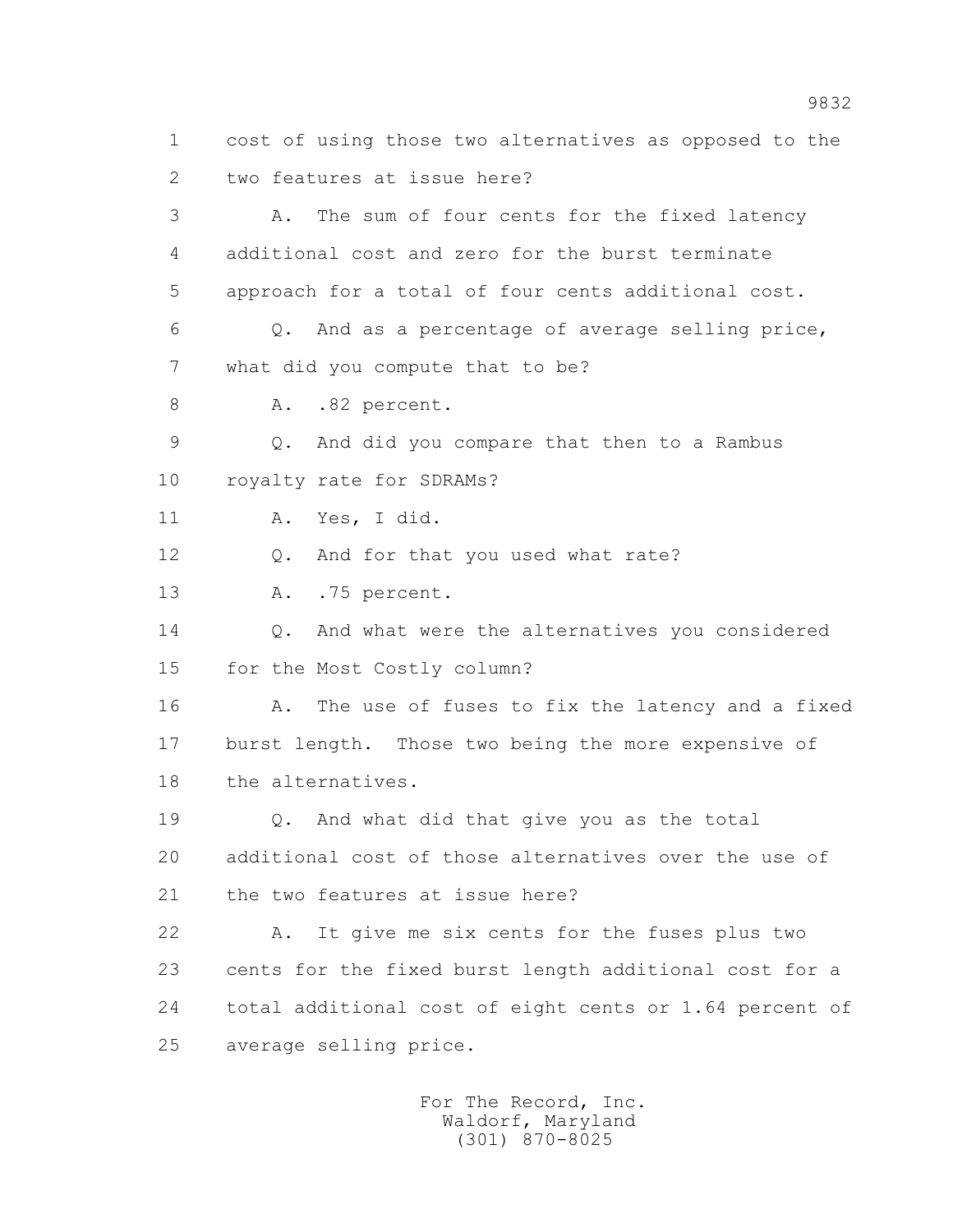1 0. What are the implications of the results you've 2 shown us on DX-311 for manufacturers and consumers of 3 SDRAM?

 4 A. The implication is that a rational manufacturer 5 or a rational collection of manufacturers in JEDEC that 6 saw its job to find the superior technology in 7 cost-performance terms would have chosen to take a 8 license from Rambus at .75 percent rather than incur a 9 higher cost by using the alternatives without regard to 10 the performance aspects of the issue, only on the basis 11 of costs.

 12 Q. And if they had taken the performance issues 13 into account as you have earlier described them, which 14 way would those performance considerations have cut?

 15 A. That would have reinforced the decision to 16 license rather than to substitute alternatives that 17 performed less well.

 18 Q. Is your conclusion valid even in the event that 19 use of the two features in question would require 20 paying a royalty to Rambus of .75 percent?

 21 A. Yes. That's what the calculation discloses or 22 reveals.

 23 Q. Okay. We can take that one down I think. 24 Let me ask you at this point to go back for a 25 moment to the concept we talked about earlier known as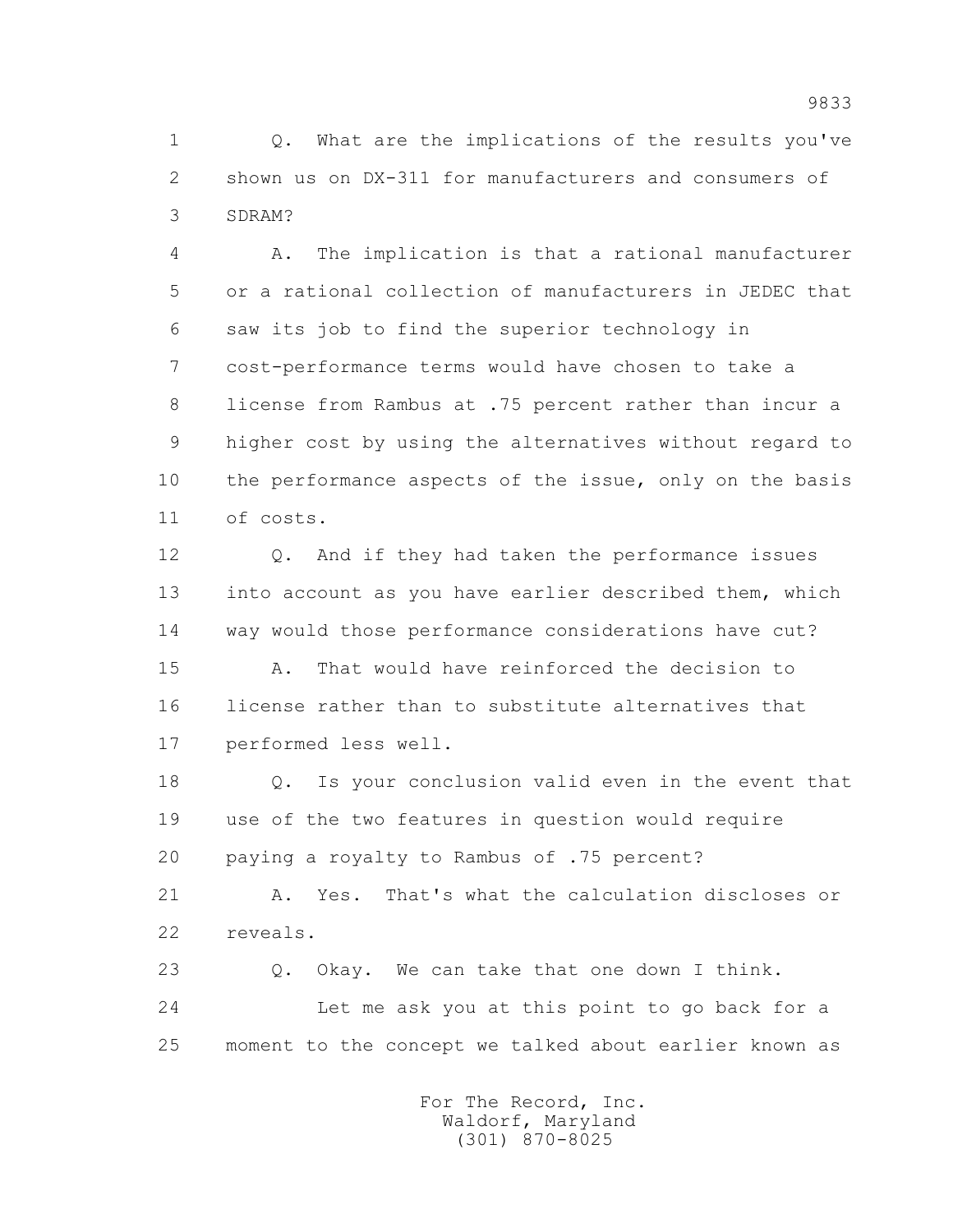1 satisficing. Can we do that?

2 A. Sure.

 3 Q. And what I want you to do is consider -- I just 4 want you to assume that Professor McAfee testified that 5 because JEDEC was only satisficing, and assuming that 6 JEDEC had known that Rambus had patent interests in 7 these two features but did not know precisely what 8 Rambus' royalties would be, JEDEC would have chosen 9 some other technology that did not involve use of any 10 technology covered by Rambus patents. Can you make 11 that assumption? 12 A. Sure. 13 Q. Do you agree with that assumption? 14 A. I'm just going to ask that it be read back. 15 Q. Certainly. Let me just rephrase it. 16 I just want you to assume that Professor McAfee 17 expressed that opinion. I'm trying to avoid asking you 18 for your understanding of Professor McAfee's testimony. 19 I just want you to assume that. 20 MR. ROYALL: Your Honor, if I could object 21 belatedly, I think it's improper to ask a hypothetical 22 question to the witness for him to assume what 23 Professor McAfee said. I think he doesn't need to 24 include Professor McAfee's name in this whatsoever. He 25 can simply ask, Can I ask you if you agree with this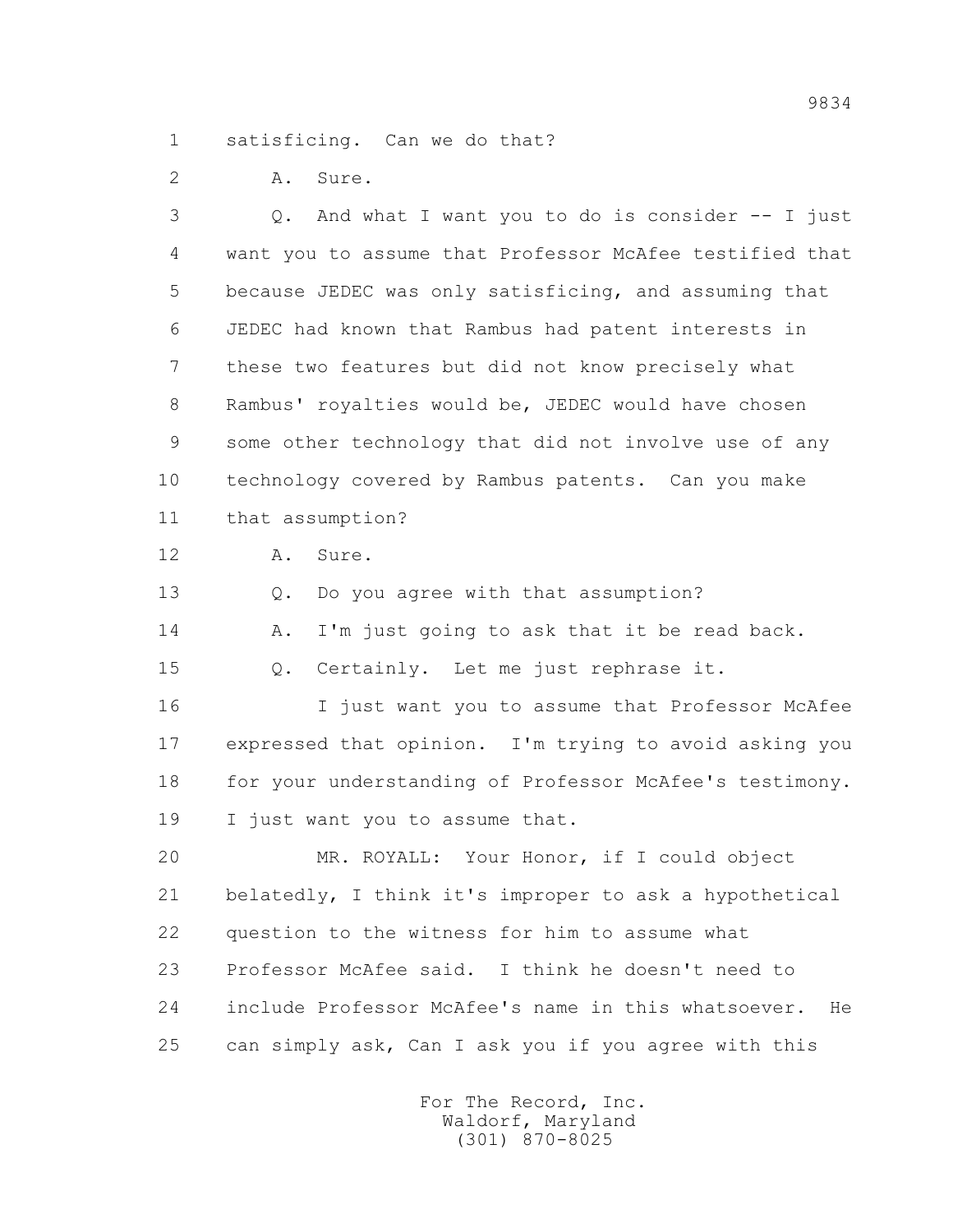1 proposition, and I think doing it in a way --

2 JUDGE McGUIRE: Sustained.

3 MR. ROYALL: Thank you.

4 BY MR. STONE:

5 Q. Let me ask you this way.

 6 Do you agree with the following proposition, 7 that JEDEC didn't distinguish among -- let me see how 8 to frame this.

 9 Do you agree that JEDEC would have chosen some 10 other technology than the two technologies it did 11 choose that are at issue here with respect to SDRAM if 12 it had assumed that Rambus had some patent interests on 13 those two technologies, if it did not know precisely 14 what Rambus' royalties would be, and if it was

15 interested in satisficing?

 16 MR. ROYALL: Your Honor, I object to this 17 question as, for one, it lacks foundation that the 18 witness has any basis to opine on what JEDEC would have 19 done.

20 JUDGE McGUIRE: Sustained.

 21 MR. STONE: Your Honor, may I be heard on 22 that?

23 JUDGE McGUIRE: Go ahead.

 24 MR. STONE: The only way we can get to the 25 but-for world is to ask these witnesses to assume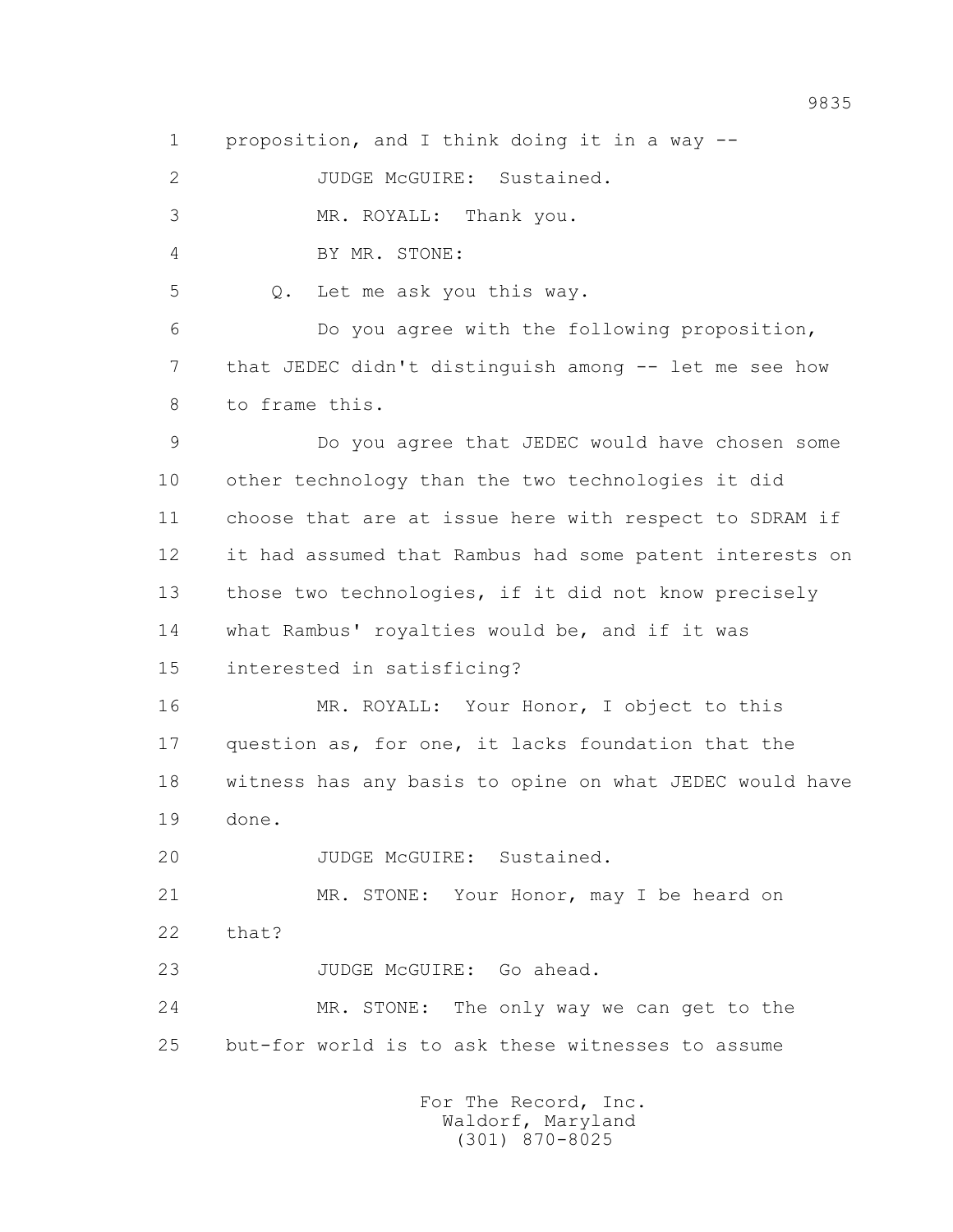1 certain things about the but-for world.

 2 JUDGE McGUIRE: Well, the "but-for" is one area 3 where I've allowed some speculation in this regard and 4 I think I've tried to do that with each side, 5 Mr. Royall, so if you want to expand on your objection 6 in that context, you can do so.

 7 MR. ROYALL: Well, I don't mind a hypothetical 8 question being asked about the but-for world from the 9 standpoint of eliciting his economic testimony, but to 10 ask a question of what JEDEC would have done, I'm not 11 sure that there's any foundation that he has any basis 12 even in terms of economic testimony to opine on what 13 JEDEC would have done.

14 JUDGE McGUIRE: Mr. Stone, do you want to 15 respond to that objection?

 16 MR. STONE: Well, I think this is exactly the 17 testimony that we heard from Professor McAfee, his 18 opining as to what JEDEC would have done in certain 19 situations, with exactly the same foundation as to 20 knowledge of JEDEC.

 21 So I think I'm simply trying to elicit from 22 this witness his views on the very same circumstances 23 that Professor McAfee testified to.

 24 MR. ROYALL: Well, I beg to differ with that. 25 The foundation with Professor McAfee --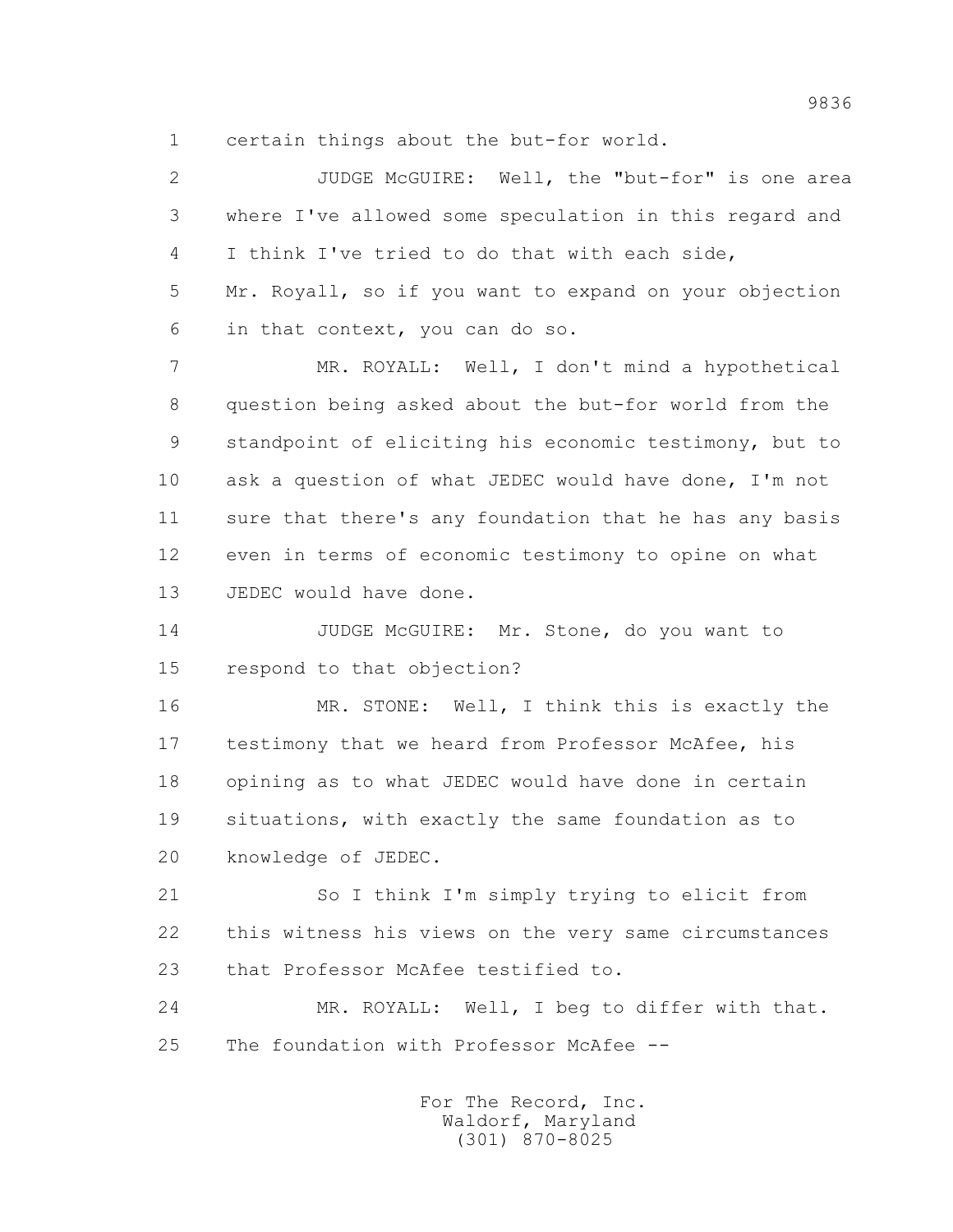1 Professor McAfee was making specific assumptions about 2 what JEDEC's rules provided, what the process provided 3 and how the process worked. They were assumptions, but 4 he was making assumptions nonetheless. 5 This witness has testified that he has not 6 familiarized himself with the process and he has made 7 no assumptions about how the process works, so I don't 8 think there is a foundation for that testimony. 9 JUDGE McGUIRE: All right. Sustained. I'm 10 going to uphold that objection, Mr. Stone. 11 MR. STONE: Okay. 12 BY MR. STONE: 13 Q. I want you to -- you were here for 14 Professor McAfee's testimony; correct? 15 A. Yes. 16 Q. Professor McAfee told us that he didn't know 17 what JEDEC's rules were, didn't he? 18 MR. ROYALL: Your Honor, I object to that 19 question. 20 JUDGE McGUIRE: Sustained. 21 BY MR. STONE: 22 Q. I want you to make the same assumptions that 23 Professor McAfee made about JEDEC. Can you do that? 24 MR. ROYALL: Your Honor, I object to that. 25 And one of the things I would say in this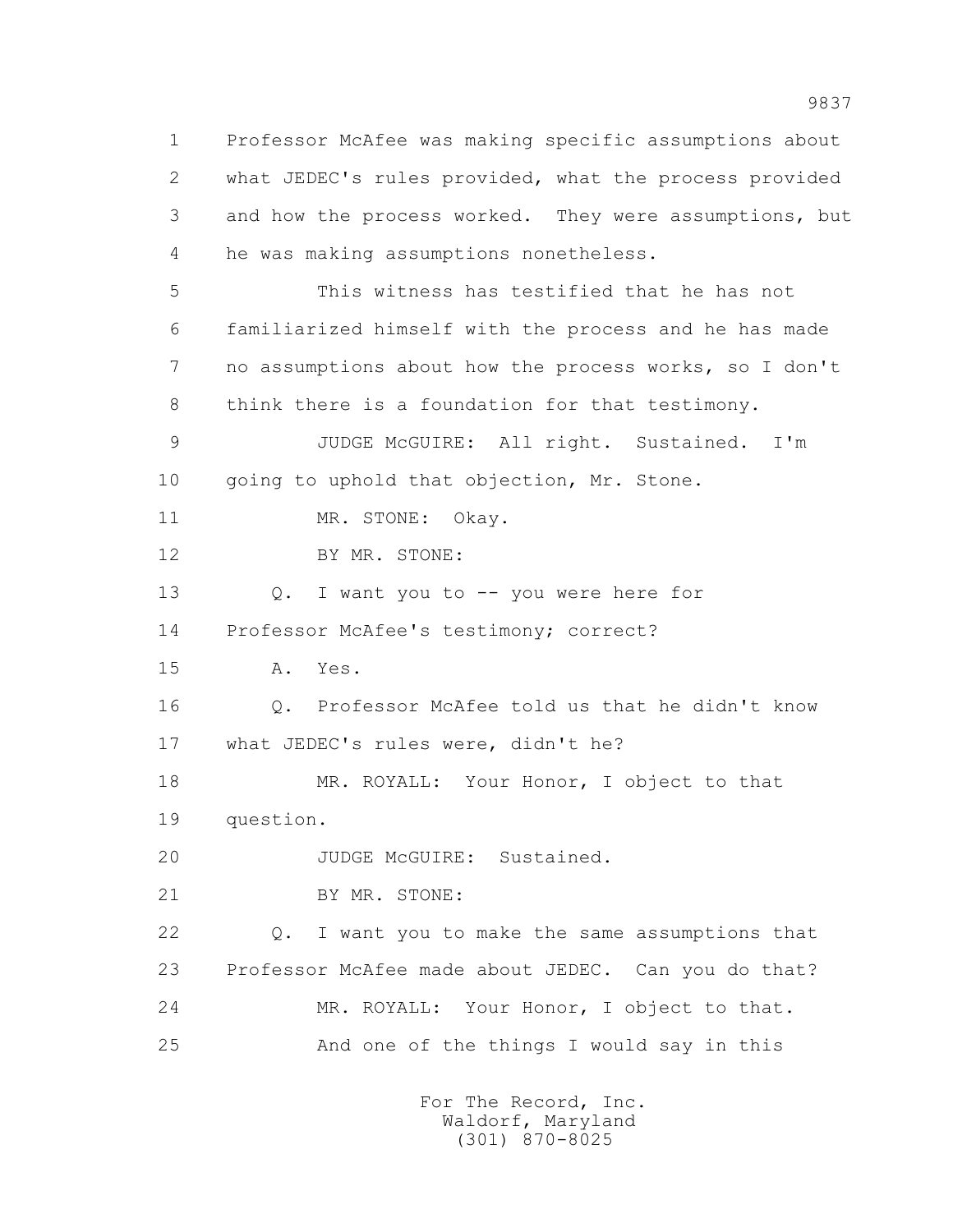1 regard is this is an attempt to broaden this witness' 2 testimony beyond the scope of what's in his expert 3 report, and it's very clear in his expert report and in 4 his deposition testimony that he has given no 5 consideration to the procedures and the process of 6 JEDEC, and I can point that out if you'd like. 7 JUDGE McGUIRE: Mr. Stone, if it's not in his 8 expert report, I don't want to go into it. 9 MR. STONE: I'm going to cover what's in his 10 expert report, Your Honor. 11 BY MR. STONE: 12 Q. Let me phrase it this way. 13 I want you to assume that a rational 14 standard-developing organization was trying to decide 15 which technologies to include in the SDRAM, and I want 16 you to further assume that it knew that Rambus had 17 patent interests in two of those technologies, 18 programmable burst length and programmable CAS latency, 19 and that the rational standard-developing organization 20 did not know precisely what Rambus' royalties for the 21 use of those two technologies would be. 22 Can you make those assumptions up to that 23 point? 24 A. Yes. Uh-huh. Yes. 25 Q. Okay. And given the cost analysis that you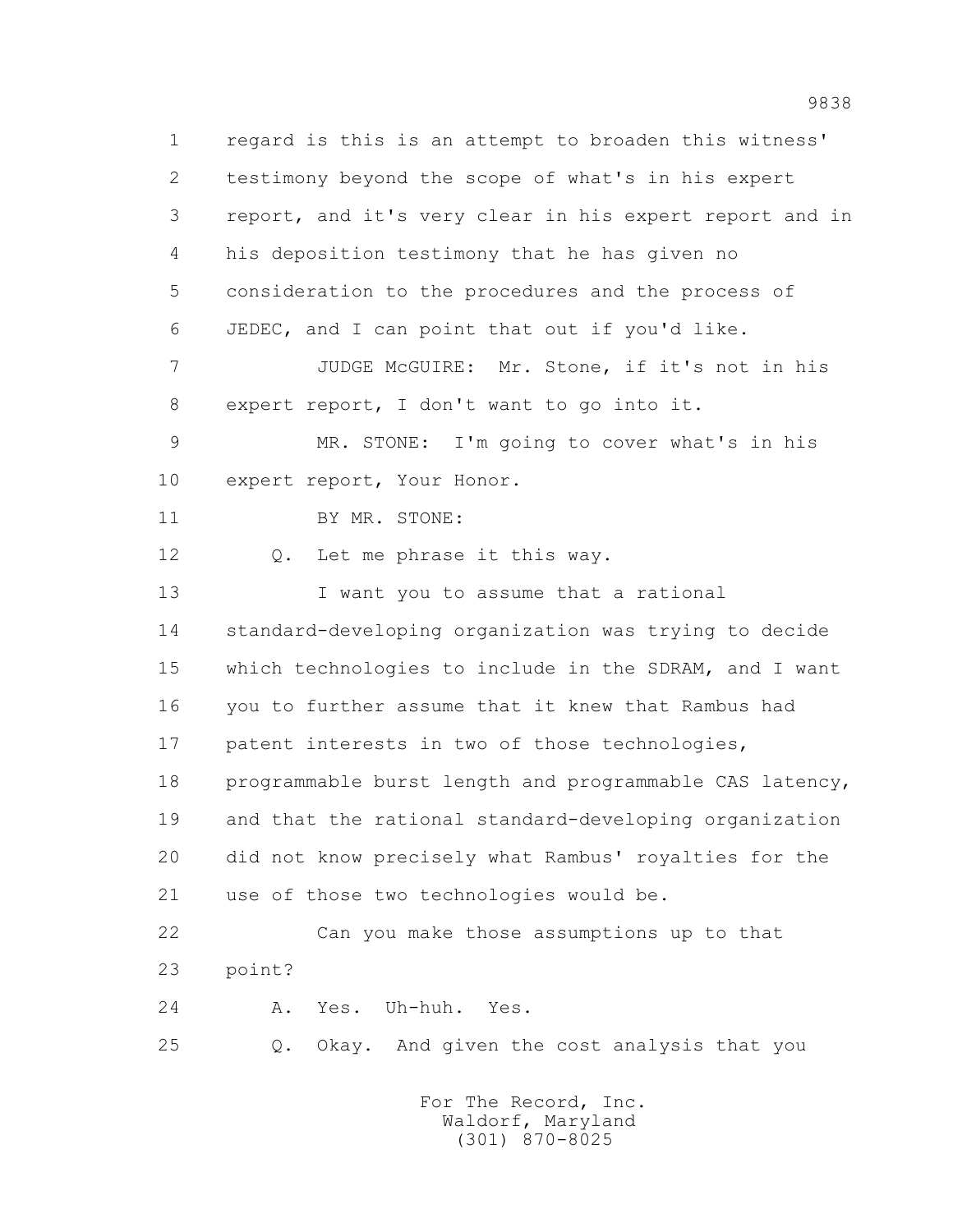1 have done so far, in your economic opinion, would a 2 rational standard-developing organization have selected 3 the two Rambus technologies at issue here or would they 4 have selected one of the alternatives?

 5 A. They would have selected the programmable 6 technologies, programmable CAS latency and programmable 7 burst length.

 8 Q. And is your conclusion in that regard in any 9 way inconsistent with applying the theory of 10 satisficing to the decision-making process of this 11 rational standard-developing organization?

 12 A. This has to do with the ambiguity of that word 13 "satisficing."

 14 A rational standard-setting body has good 15 reason to choose the preferred -- the best technology 16 in cost-performance terms. It would need -- 17 satisficing in some sense doesn't come -- if 18 satisficing behavior means that small cost differences 19 are overlooked, that it doesn't have to maximize, that 20 it can just satisfice, then the answer is that it would 21 be indifferent between a technology whose -- that is 22 slightly more or less -- that is slightly better or 23 worse in cost-performance terms, but then it would also 24 be indifferent to paying a royalty or not, and so 25 satisficing doesn't contribute anything to the analysis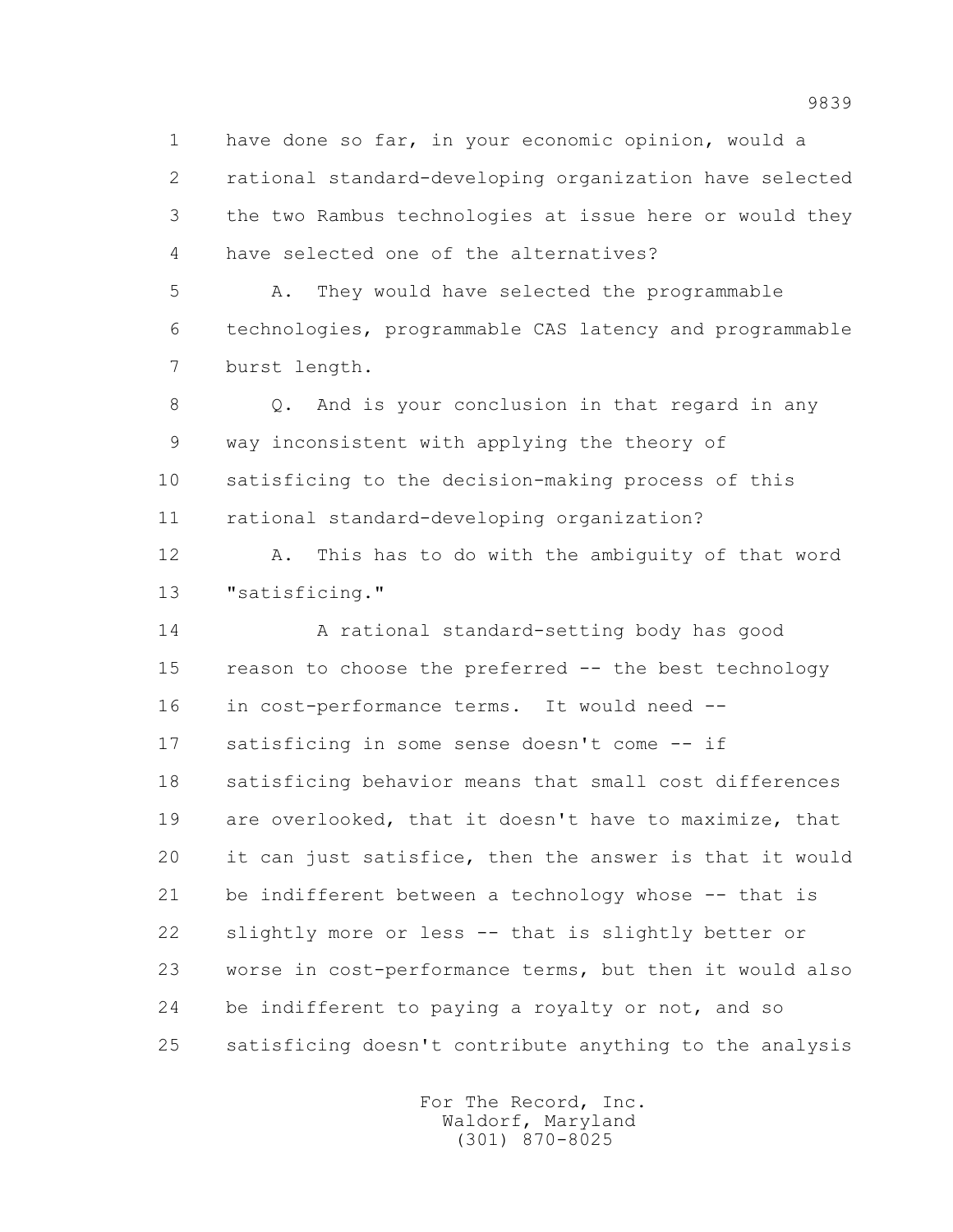1 of that situation.

 2 Q. Okay. Let me ask you now to turn to the 3 consideration of DDR SDRAM if I might. 4 Do you have an understanding, for purposes of 5 the opinions that you are expressing here today, as to 6 which of the four features or technologies at issue 7 here are used in DDR SDRAM? 8 A. Yes. 9 Q. And what are they? 10 A. My understanding is that the two technologies 11 we have just discussed, programmable CAS latency and 12 programmable burst, are used in DDR SDRAM. And in 13 addition, the use of a PLL/DLL on the chip and 14 dual-edged clocking are used, so four Rambus 15 technologies are used. 16 Q. And have you considered alternatives to each of 17 those four? 18 A. Yes. 19 Q. Could we bring up DX-312, please. 20 Does this demonstrative, Dr. Rapp, list the 21 various alternatives you have considered for purposes 22 of your analysis to each of the four technologies at 23 issue in this case? 24 A. Yes. 25 Q. And with respect to alternatives for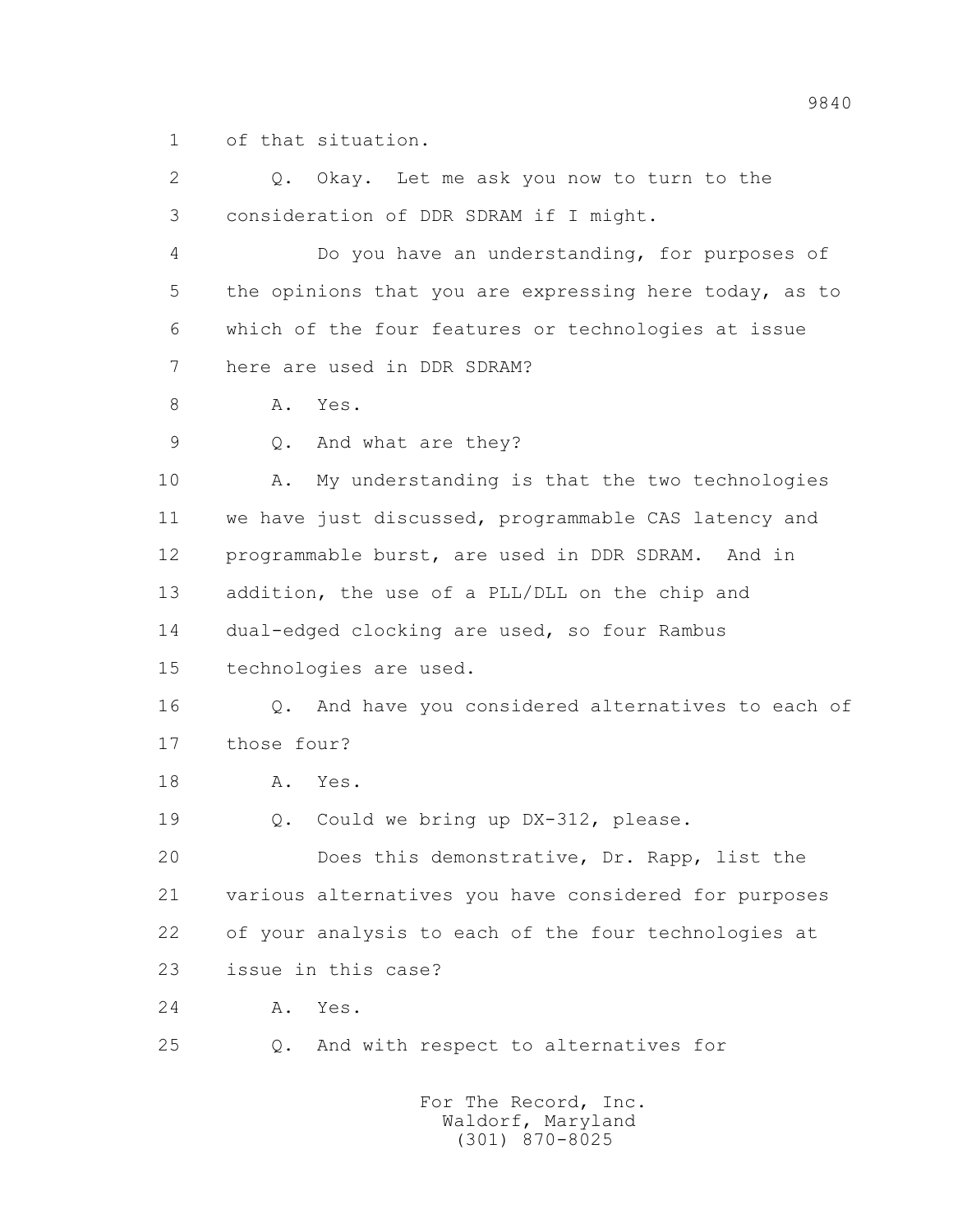1 programmable CAS latency and programmable burst length, 2 have you included the same alternatives that you 3 testified about earlier this morning? 4 A. Yes. 5 Q. And with respect to dual-edged clocking, can 6 you tell us, if you will, what alternatives you have 7 considered? 8 A. Again, the set of alternatives that I 9 considered are the ones that Professor McAfee 10 identified in his testimony as being commercially 11 viable and excluded others that have been discussed but 12 were not regarded by Professor McAfee as being 13 commercially viable. 14 What that left is three alternatives for dual 15 edge clocking, interleaving banks on the module, 16 doubling the clock frequency and the use of toggle 17 mode, which I identified on the demonstrative as an 18 asynchronous technology. 19 Shall I go on? 20 Q. No. 21 Let me then ask you, what technologies did you 22 consider as alternatives to the use of on-chip 23 PLL/DLL? 24 A. Four. 25 Q. What were they?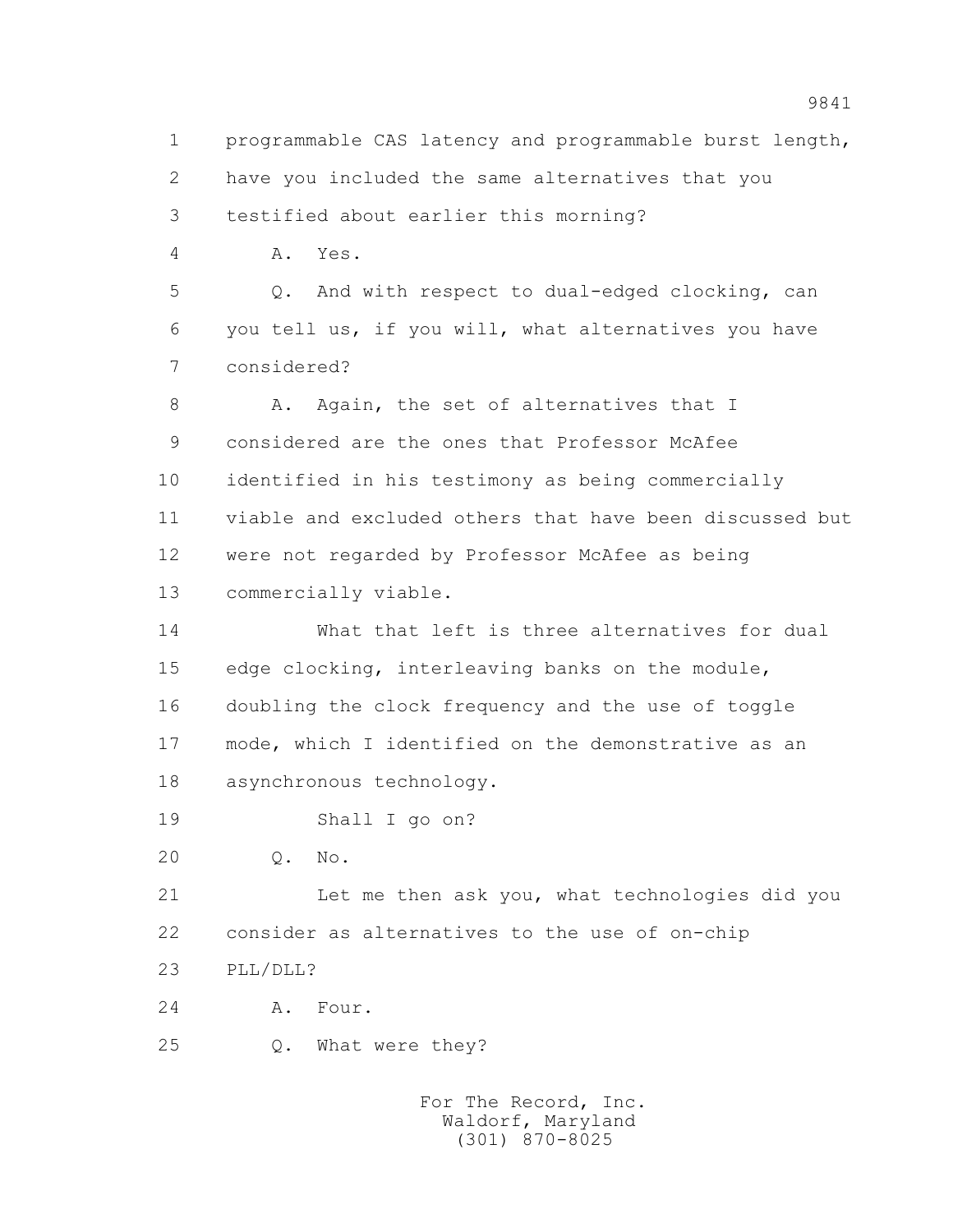1 A. The use of a vernier mechanism, the movement 2 of the DLL onto the controller, movement of the DLL 3 onto the DIMM or memory module, and reliance on DQS 4 strobe.

 5 Q. With respect to the alternatives for each of 6 these four technologies, did you perform a cost 7 analysis as you described earlier in connection with 8 the SDRAM?

9 A. Yes.

 10 Q. And if I can try to summarize it in this 11 fashion, did your cost analysis with respect to the 12 alternatives to programmable CAS latency and 13 programmable burst length lead you to the same 14 computations for those two features as it did in the 15 context of SDRAM?

16 A. Yes. The tables that I produced are parallel 17 to the ones that I did for SDRAM.

 18 Q. And were the other disadvantages that you 19 described with respect to alternatives for those two 20 features in the context of SDRAM the same disadvantages 21 that you identified if those two features were needed 22 and alternatives were employed in connection with 23 DDR SDRAM?

 24 A. I'm sorry. I didn't understand. 25 Q. That's fine.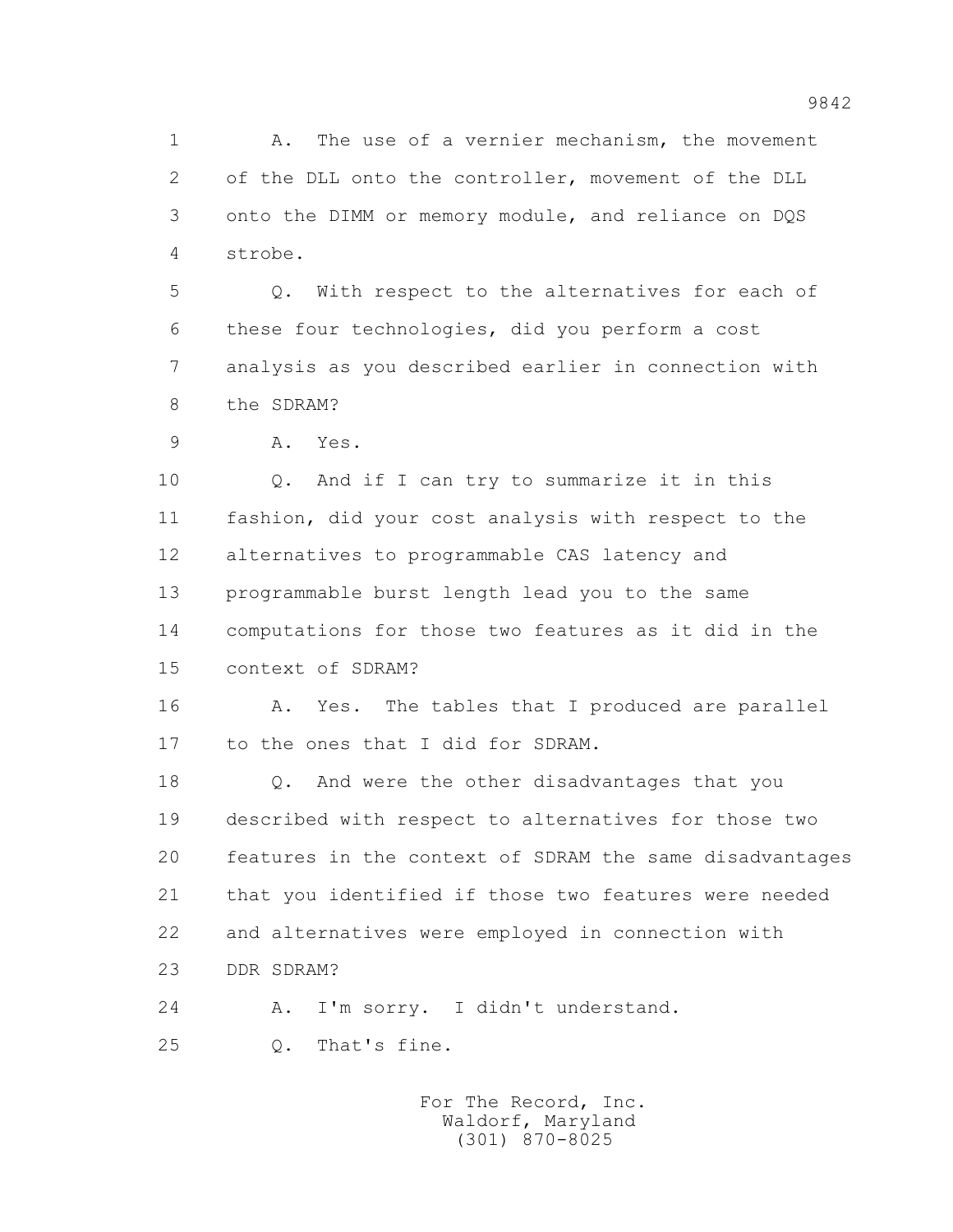1 You had a couple of charts earlier that listed 2 some disadvantages in a performance or feasibility 3 sense?

4 A. Yes.

 5 Q. And did you find those same disadvantages 6 applicable for those alternatives if they were used in 7 DDR SDRAM as you concluded they were present for 8 SDRAM?

 9 A. Yes. For -- speaking now just of CAS latency 10 and burst length alternatives.

11 Q. Yes, sir.

12 A. The answer is yes. There's nothing that 13 changes about Dr. Soderman's opinions upon which I 14 rely concerning the performance characteristics of 15 those two technologies when they're picked up into 16 DDR DRAM.

 17 Q. Then I'm not going to repeat the early 18 testimony as to those features. And instead, let me 19 ask you -- I'm going to pull up, if we could, DX-313.

 20 And can you describe for us generally what is 21 shown on this chart?

 22 A. These are the alternatives for dual-edge 23 clocking for which I have cost numbers.

 24 Q. And you do not include on this particular chart 25 the toggle mode or the asynchronous technology that you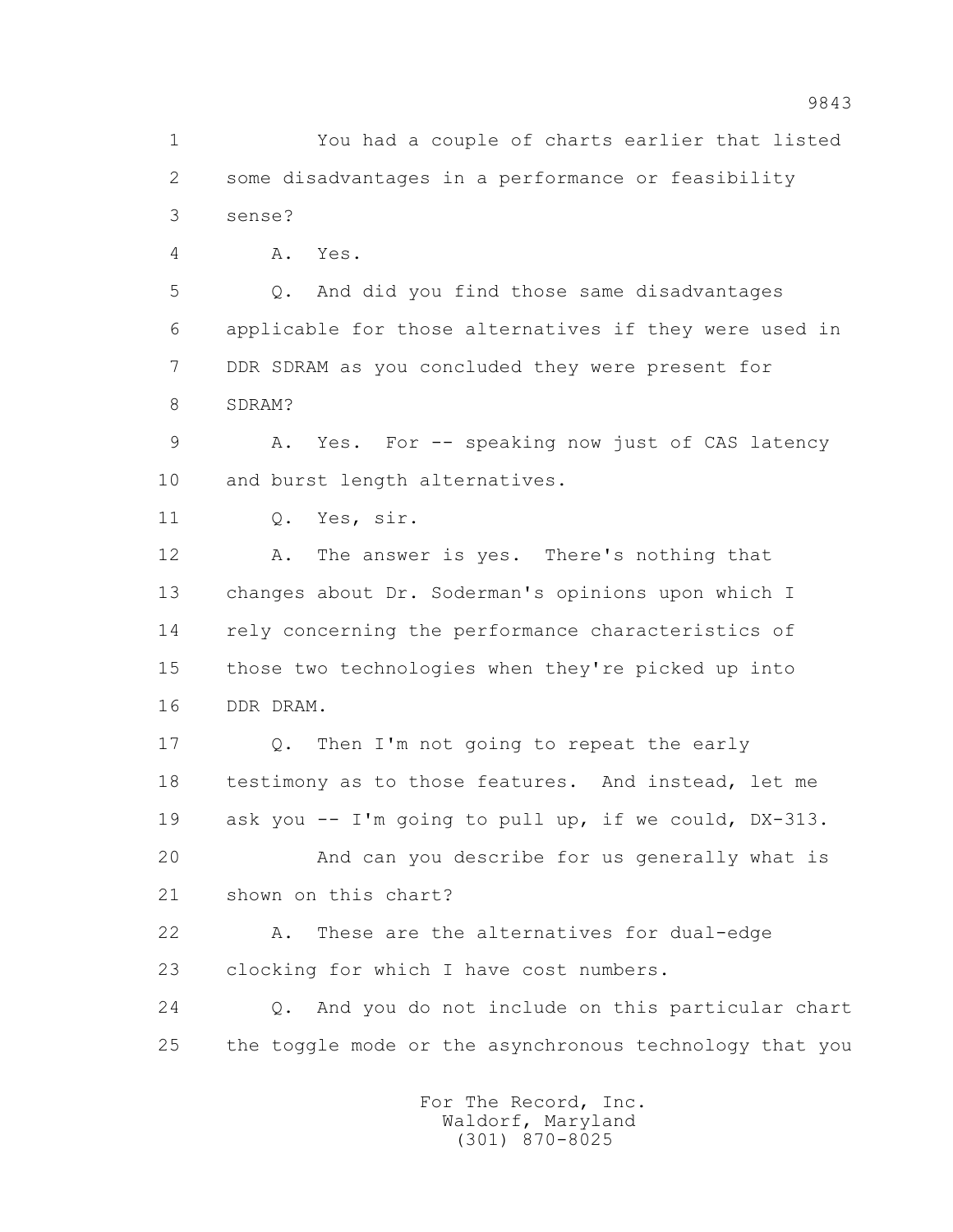1 mentioned earlier; is that right?

2 A. Right.

3 Q. And will you talk about that later?

4 A. Yes.

 5 Q. So with respect to the two alternatives then to 6 dual-edge clocking that are listed on this chart, 7 interleaving the banks on the module and doubling the 8 clock frequency, did you calculate what additional 9 costs there would be, if any, in using those 10 technologies as opposed to dual-edge clocking? 11 A. Yes.

12 Q. And was that based on testimony from

13 Mr. Geilhufe?

14 A. Yes.

 15 Q. What conclusion did you reach with respect to 16 additional costs associated with interleaving the banks 17 on the module as compared to dual-edge clocking?

 18 A. Relying on Mr. Geilhufe's estimate that there 19 would be a 25-cent additional cost in board complexity 20 to that technology, that's what I used -- and no other 21 additional cost, that was the additional cost for 22 interleaving banks on the module.

 23 Q. And did you compute that to be a percentage of 24 the average selling price?

25 A. Yes. Here the average selling price is \$5.13,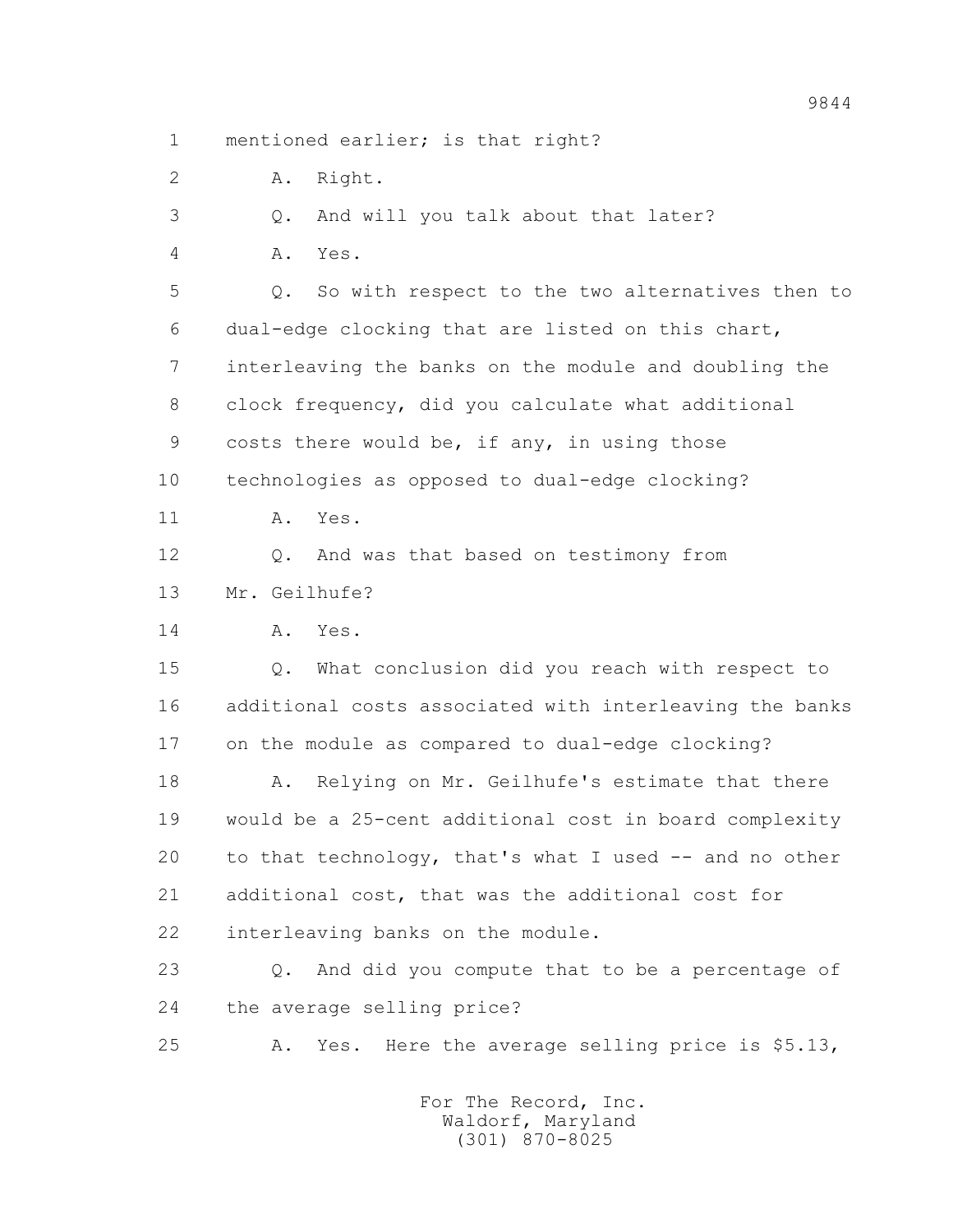1 and a 25-cent cost, extra cost associated with

 2 interleaving banks on the module, equals 4.88 percent 3 of the average selling price.

 4 Q. Did you calculate an average selling price for 5 DDR SDRAM following the same methodology as you 6 described for us earlier?

7 Let me ask it this way.

 8 Tell us if you can how you computed the average 9 selling price for DDR SDRAM --

10 A. Oh, I'm sorry.

11 0. -- that you used in your computations.

12 A. Sure. I used the same methodology. The dates 13 are different. It begins -- production began in the 14 year 2000, so it's from there going forward, fewer 15 years of data, mostly estimate, \$5.13, same

16 methodology.

 17 Q. Okay. And did you, using that computation as 18 to the average selling price and the data provided by 19 Mr. Geilhufe, did you also compute any additional costs 20 associated with the use of doubling the clock frequency 21 as opposed to using dual-edged clocking?

22 A. Yes.

 23 Q. And what are your computations -- what do your 24 computations show in that regard?

25 A. They -- relying on Mr. Geilhufe, they show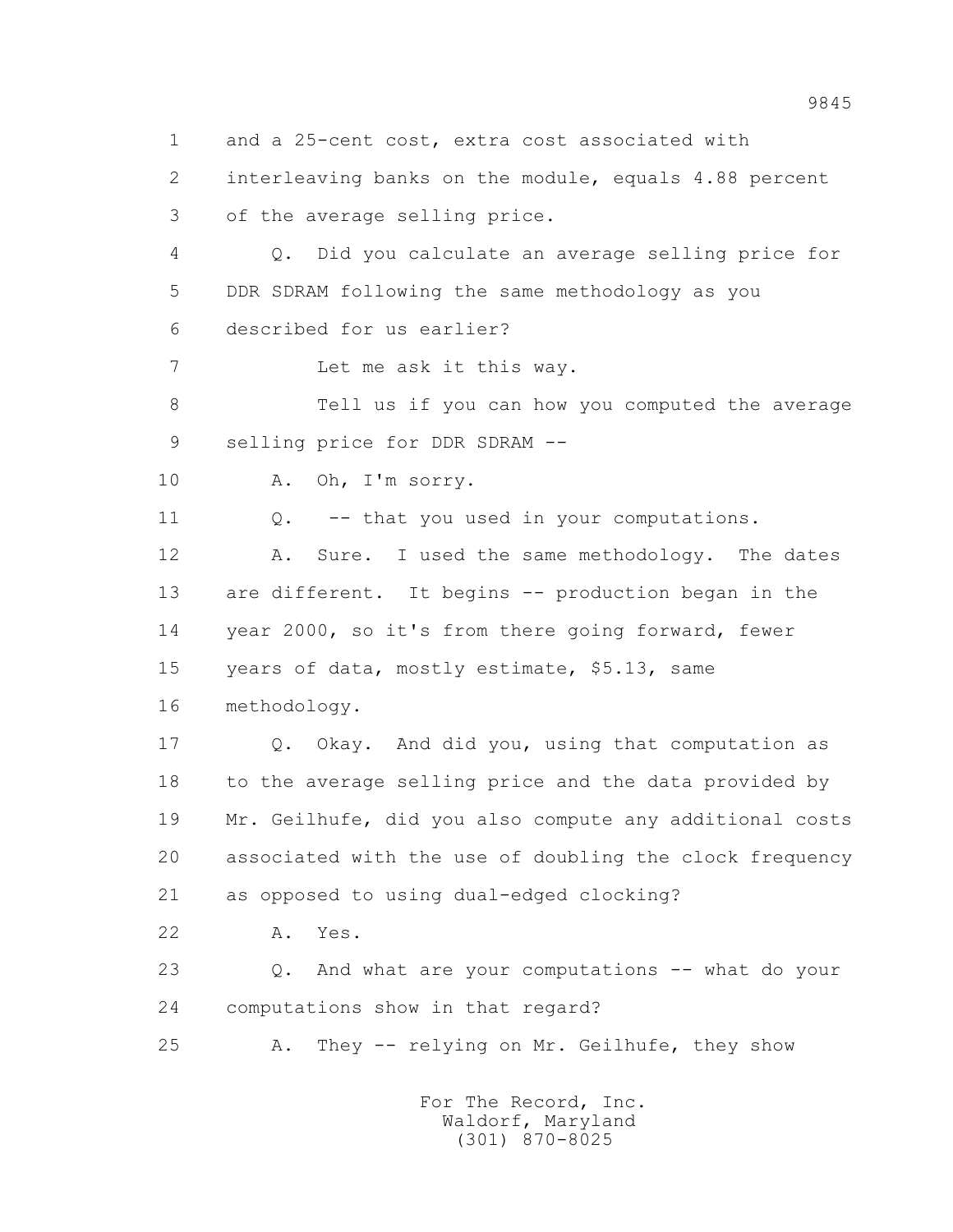1 4 cents additional cost for final test and good unit 2 yield and 24 cents for a circuit board area penalty, 3 for a total of 28 cents or 5.46 percent of average 4 selling price.

 5 Q. Okay. Did you also assess, based on the 6 testimony of other witnesses, disadvantages associated 7 with the use of these alternatives to dual-edged 8 clocking?

9 A. I do not recall.

10 Q. Let me just show you DX-314 if I can.

 11 Directing your attention to this particular 12 demonstrative, can you just tell us what you were 13 conveying through this demonstrative?

 14 A. This again is a summary of both cost and 15 performance and also coverage by Rambus patents. The 16 only thing that is additional to what I've already 17 testified to about these two technologies is the 18 opinions of Dr. Soderman that are listed in the 19 right-most part of the chart.

 20 Q. And as to the alternative of interleaving banks 21 on the module, directing your attention to the 22 right-hand column, what was your understanding as to 23 the disadvantages associated with that alternative 24 based on the testimony you heard?

25 A. That that technology, that alternative,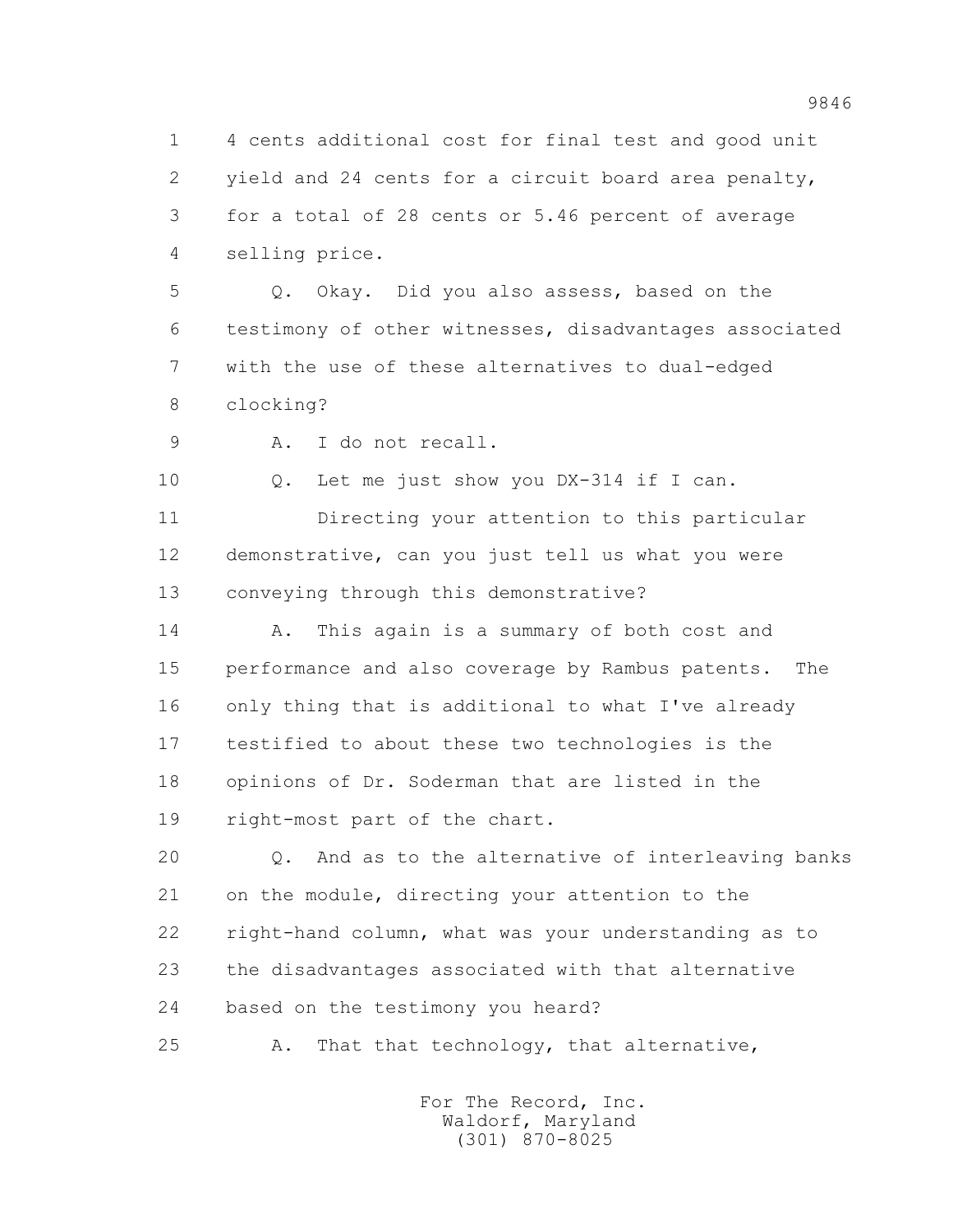1 requires an addition of high-speed switches and other 2 hardware to the module and that there is a less -- 3 there is less flexibility in the way that memory can be 4 mounted, and for those applications that don't use 5 modules, the technique doesn't work.

 6 I'm paraphrasing. If you'd like me to state 7 them exactly as they are here, that would be fine. 8 Q. Your paraphrasing is quite fine. I have no 9 problem.

 10 If you would look at the second alternative, 11 the doubling the clock frequency, and again I'll 12 direct you to the right-hand column, if you could just 13 explain your understanding for purposes of the 14 analysis you performed of disadvantages associated 15 with that alternative as compared to dual-edged 16 clocking.

 17 A. According to Dr. Soderman, there are clock 18 distribution problems, it is difficult to operate 19 internal circuitry twice as fast, and there is 20 increased electromagnetic radiation arising from the 21 higher clock frequency.

 22 Q. Okay. Did you, Dr. Rapp, perform a similar 23 analysis for various alternatives to the use of on-chip 24 PLL/DLL?

25 A. Yes. In the respect of having produced a table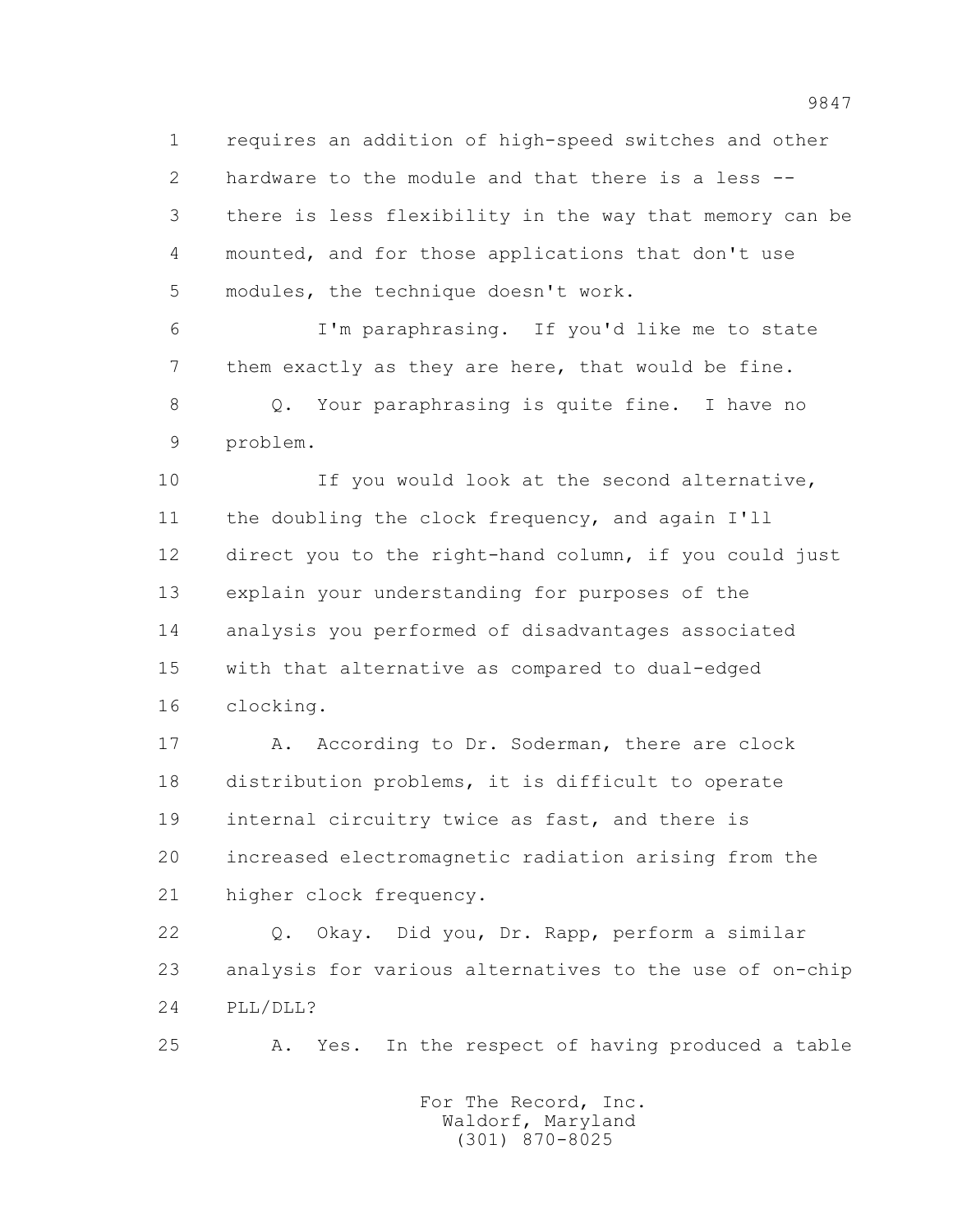1 like this.

 2 Q. Did you do a cost analysis with respect to 3 alternatives for on-chip PLL/DLL?

 4 A. I was not able to, except with one of the, 5 however many, four alternatives and it seemed sensible, 6 rather than to present that paucity, that essentially 7 lack of information, for me to simply assume there 8 would be no cost penalty for purposes of my subsequent 9 calculations, so you won't find the table for on-chip 10 PLL/DLL like the cost tables that I've done for the 11 other three technologies.

 12 Q. And is, in your mind, is assuming the cost of 13 the alternatives to the use of on-chip PLL/DLL to be 14 zero, is making that assumption one that you think is 15 reasonable in these circumstances?

 16 A. Yes. I think it's sure to be an understatement 17 of what the actual costs are, the actual additional 18 costs are.

 19 Q. Well, let me show you if we can what we've 20 marked as DX-315, if we could bring that chart up.

 21 And can you just tell us in a general sense 22 what is conveyed by this chart?

 23 A. It is really a synopsis of Dr. Soderman's 24 opinions upon which I'm relying for my opinions on the 25 cost-performance characteristics of these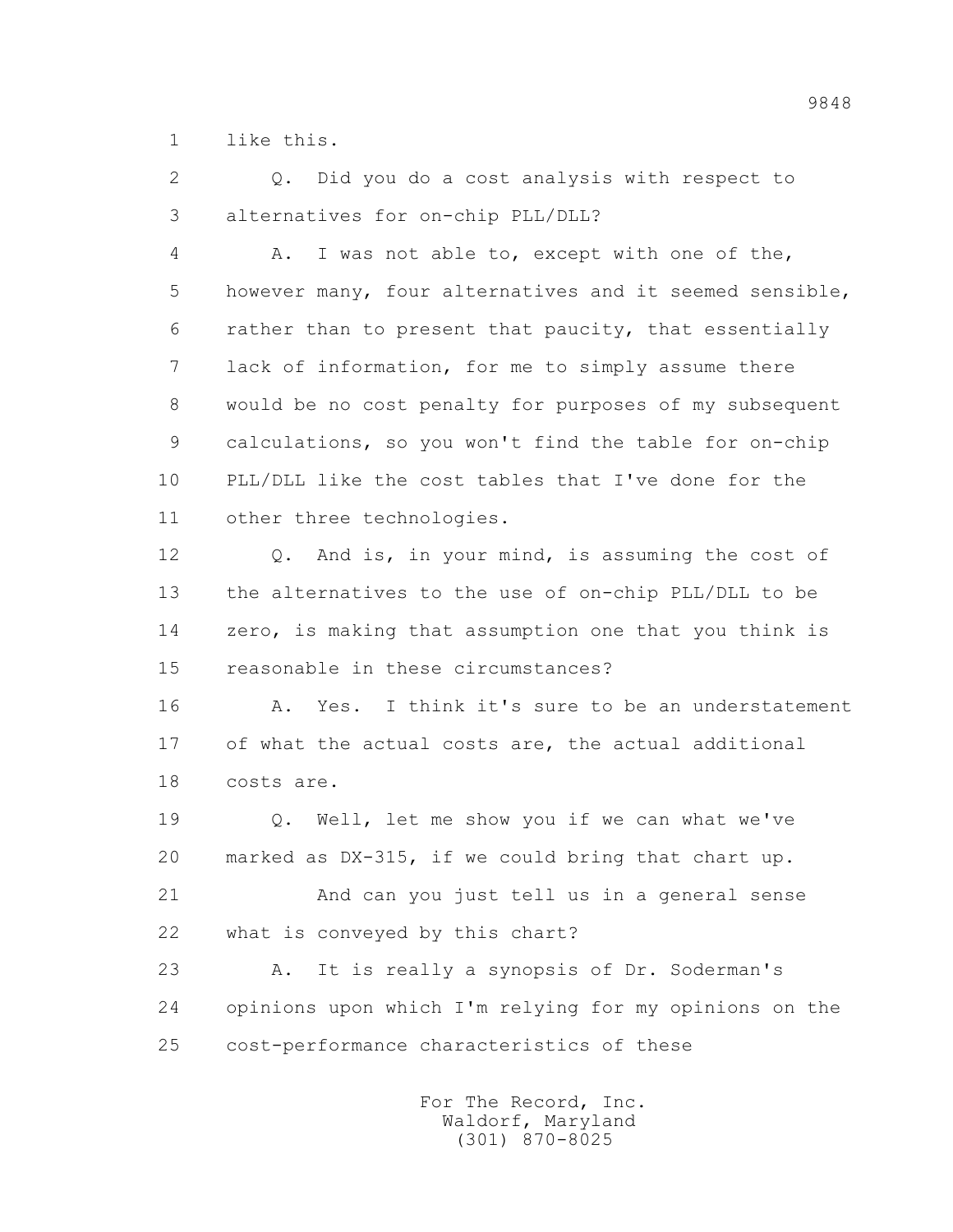1 alternatives. For the four alternatives to on-chip 2 PLL/DLL.

 3 Q. Okay. Let me ask you with respect to the first 4 one, moving the DLL onto the DIMM or the module, what 5 is your understanding, as summarized in the right-hand 6 column, of disadvantages associated with that 7 alternative?

8 A. I understand that a single DLL would not 9 address timing differences between DRAMs and that an 10 additional chip would be required.

11 0. And with respect to the use of a vernier 12 mechanism as opposed to the use of on-chip PLL/DLL, 13 what's your understanding as to disadvantages 14 associated with that alternative?

 15 A. My understanding is that according to 16 Dr. Soderman, that static delay will not account for 17 temperature and voltage variations on the DRAM and that 18 recalibration of the vernier is not sufficiently 19 precise and consumes bandwidth.

 20 Q. With respect to the third alternative, moving 21 the DLL onto the controller, what's your 22 understanding, as summarized in the right-hand column 23 of DX-315, of disadvantages associated with that 24 alternative?

25 A. I understand that it's Dr. Soderman's opinion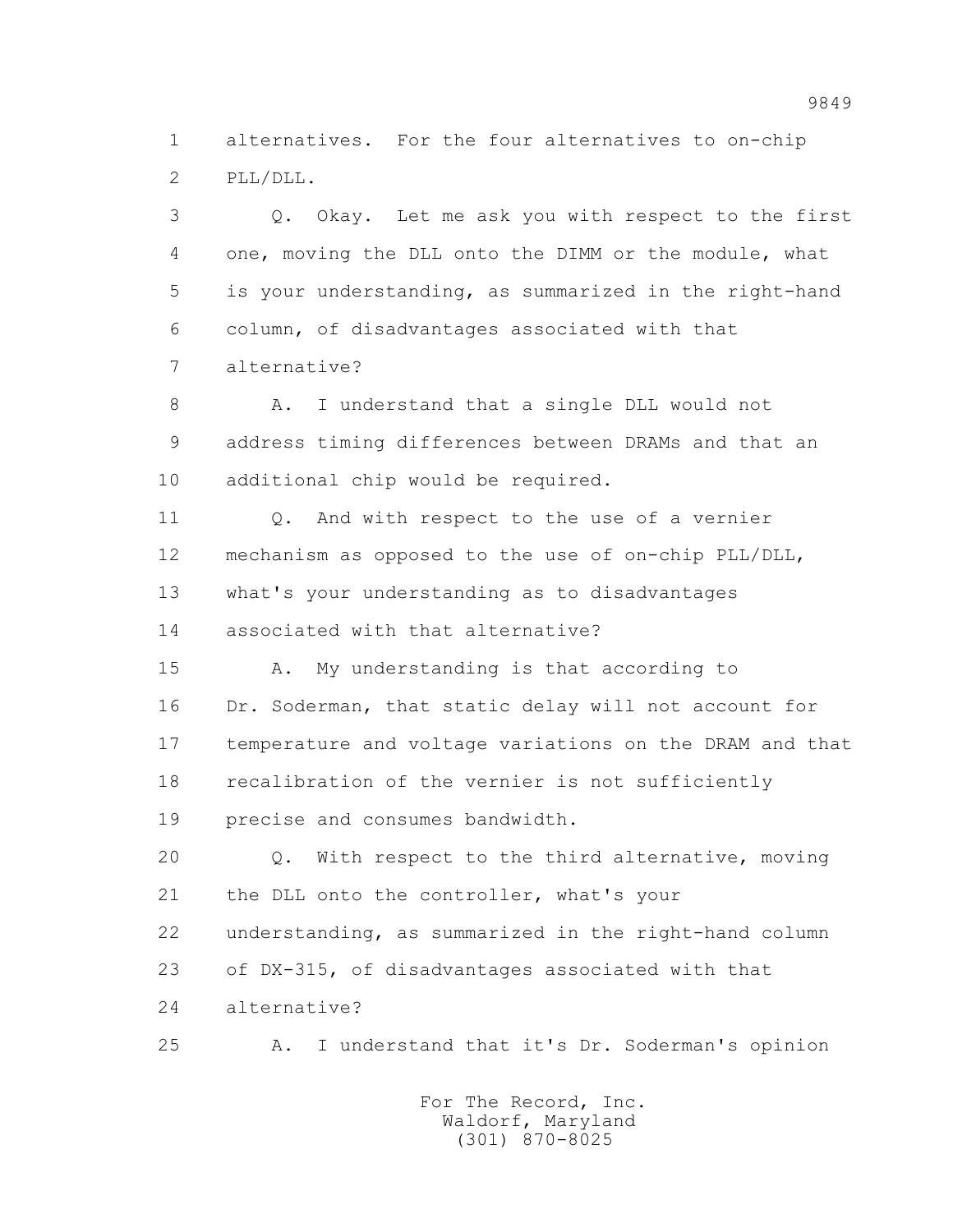1 that a single DLL would not address timing differences 2 between DRAM and that an additional chip would be 3 required.

 4 Q. Finally, as to the fourth alternative, relying 5 on the DQS data strobe as opposed to the use of on-chip 6 PLL/DLL, what's your understanding as to any 7 disadvantages associated with that alternative?

8 A. I understand from Dr. Soderman that using a DQS 9 without a DLL is not sufficient for high-speed 10 performance and that DDR SDRAMs use both a DQS data 11 strobe and a DLL anyway.

 12 Q. Okay. Now, did you perform a cost calculation 13 independent of any consideration of the disadvantages 14 where you considered additional costs of these 15 alternatives to the use of the four features in a 16 DDR SDRAM?

17 A. Yes.

 18 Q. And let's bring up if we could DX-316. 19 Does DX-316 summarize the cost computation you 20 did for the use of alternatives in a DDR SDRAM?

21 A. Yes.

 22 Q. And this is independent of any consideration to 23 disadvantages in performance?

24 A. Correct.

25 Q. Again, did you pick a least costly alternative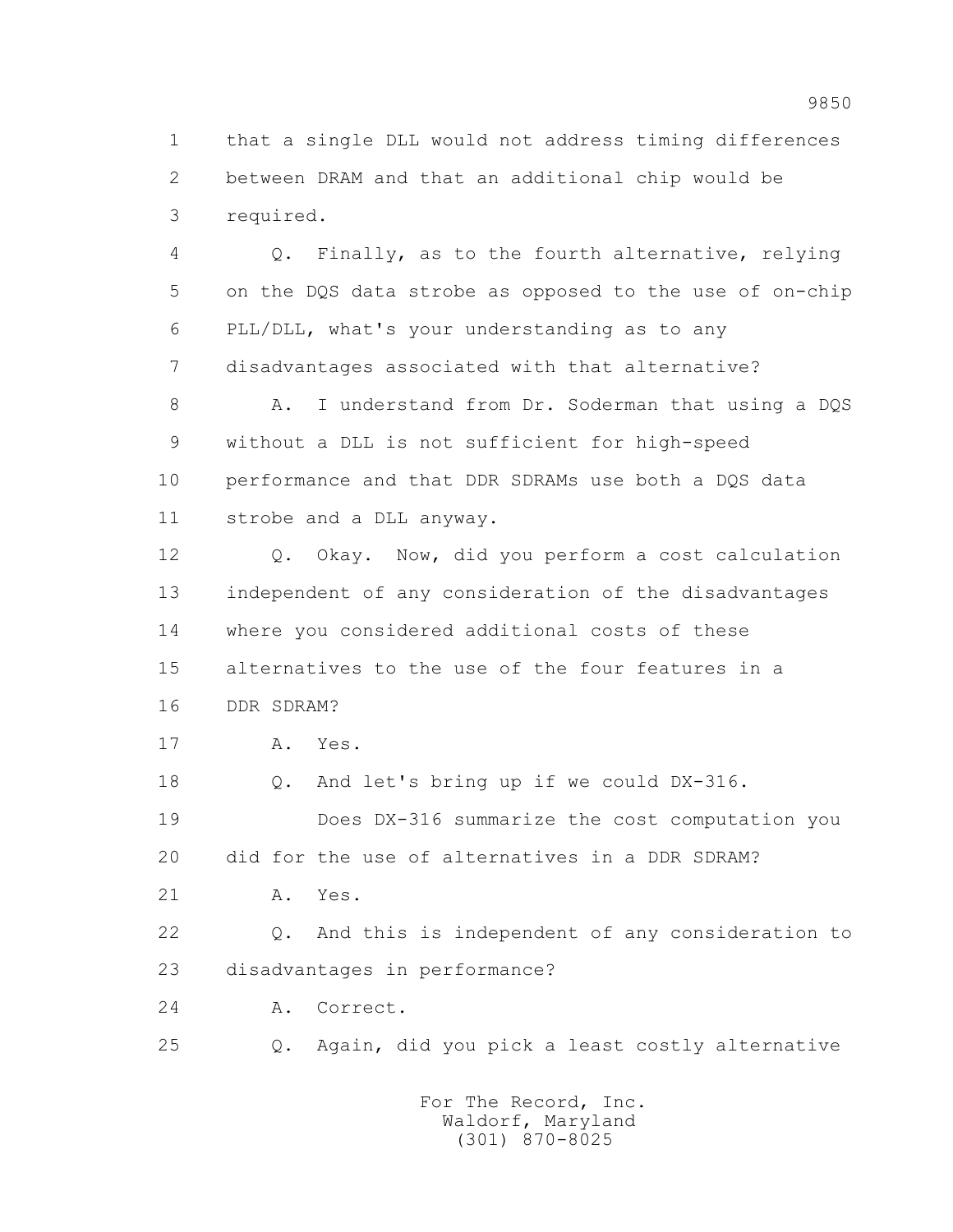1 for each of the four features and a most costly

2 alternative?

3 A. Yes.

 4 Q. And for the first two features, CAS latency and 5 burst length, did you select the same alternatives at 6 the same costs as you did in your earlier testimony 7 about SDRAM?

8 A. Yes. They're identical.

 9 Q. Okay. And if I might just summarize so it's 10 clear on the record, does that show for the least 11 costly alternative four cents due to the use of fixed 12 latency for CAS latency and no additional costs for the 13 use of burst terminate?

14 A. Yes.

 15 Q. And then for the most costly alternative, which 16 is the use of fuses for latency and fixed burst, do you 17 come up with six cents for the first and two cents for 18 the second?

19 A. Yes.

 20 Q. And continuing on down there, for alternatives 21 for on-chip PLL/DLL what did you do for purposes of 22 this cost table?

23 A. For purposes of the cost data, it is -- I have 24 assumed it to be zero. The reason there are dashed 25 lines there rather than zero is that the zero that you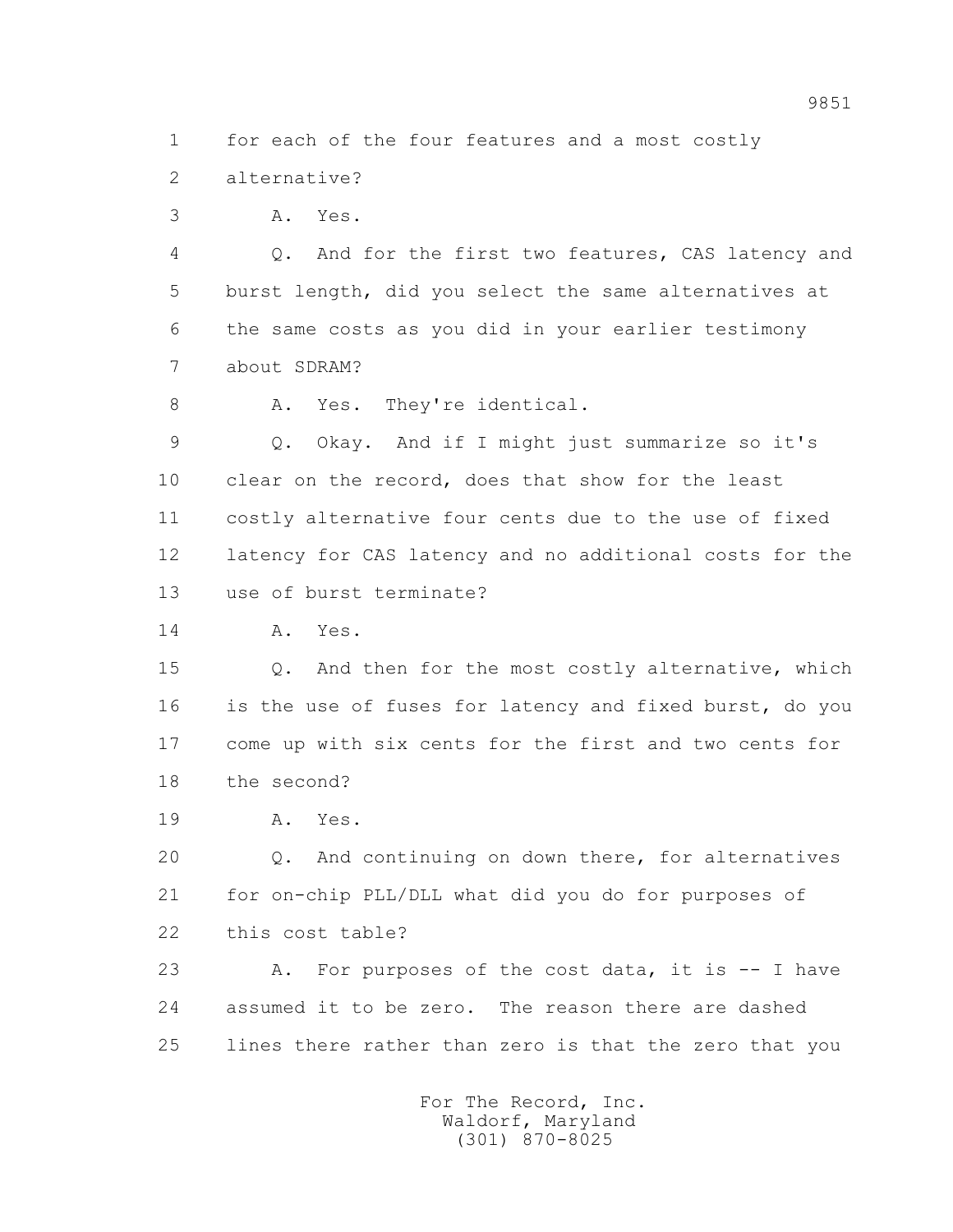1 see for burst terminate is Dr. Soderman's actual 2 estimate of the cost. Here I'm just leaving a place, 3 but obviously there's no cost associated with it.

 4 Q. And for alternatives to dual-edged clocking, 5 what did you do for purposes of your cost computation?

 6 A. I assumed that interleave -- sorry. I read in 7 Mr. Geilhufe's cost numbers that interleaving banks on 8 the module, summing his costs to my total, is the least 9 costly alternative and that I recorded it as 25 cents 10 as appears on the previous table, and for the most 11 costly alternative it is doubling the clock frequency 12 and my cost number is 28 cents.

 13 Q. And then did you compute a total cost, total 14 additional cost, for the least costly alternatives to 15 the use of the four features at issue here?

16 A. Yes. Just by summing the four -- actually 17 three numbers, 24 plus 25 is the least costly. The sum 18 of the additional costs for the least costly

19 alternative to these four technologies.

20 Q. And that's 29 cents?

21 A. 29 cents.

 22 And the most costly alternatives to these four 23 technologies adds up to 36 cents.

 24 Q. And then did you calculate the percentage of 25 average selling price for DDR SDRAM that would be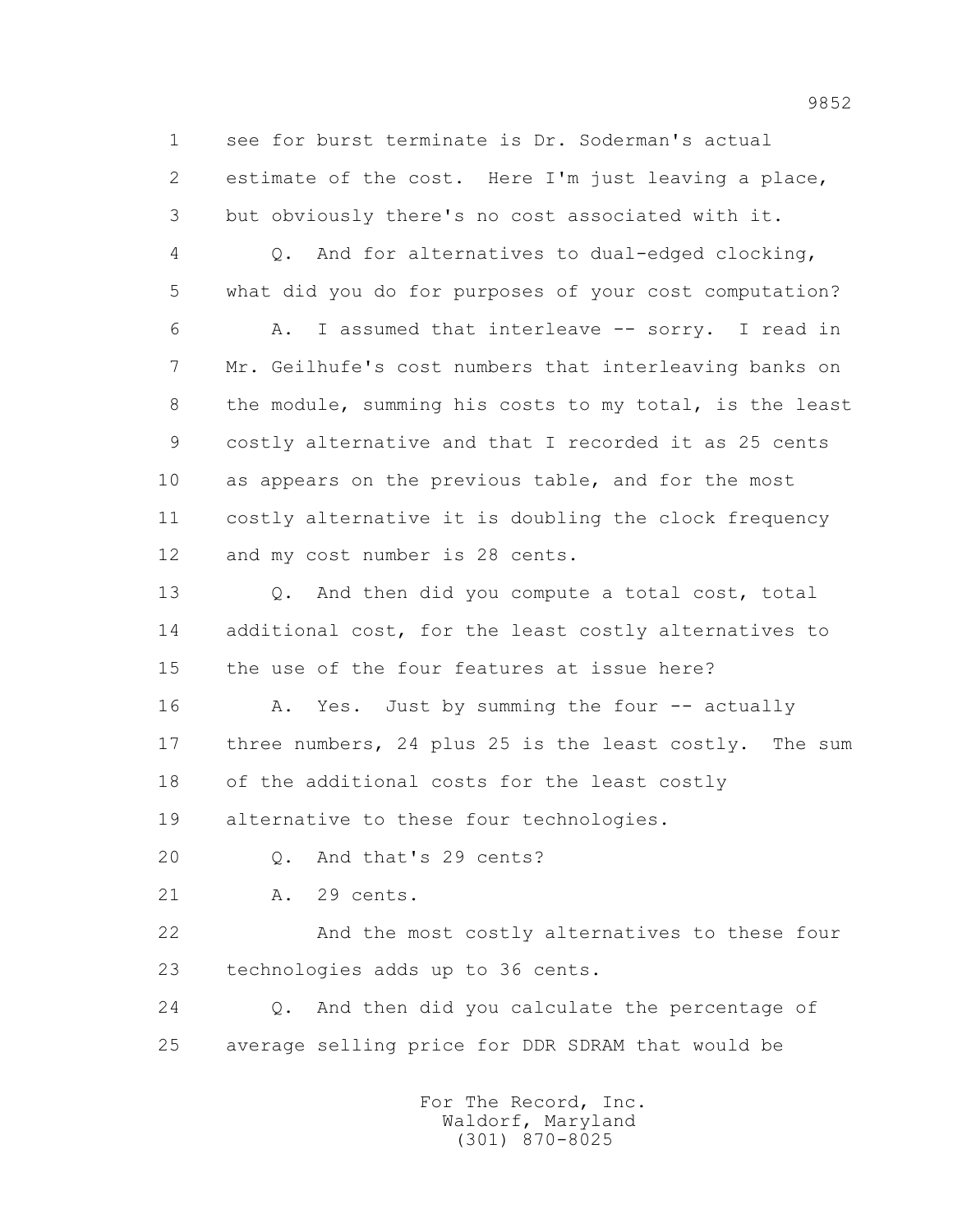1 reflected by additional costs in each of these

2 amounts?

3 A. Yes.

 4 Q. And what's the percentage of average selling 5 price for the costs associated with your least costly 6 set of alternatives?

 7 A. As a percentage of average selling price, the 8 29-cent additional cost equals 5.65 percent of average 9 selling price.

 10 Q. And what is the percentage of average selling 11 price for the costs associated with the most costly 12 alternative?

13 A. 7.02 percent.

 14 Q. And then did you compare this to a particular 15 Rambus royalty rate?

 16 A. Yes. I assumed a royalty rate of 3.5 percent. 17 Q. And what did this comparison lead you to 18 conclude?

 19 A. The comparison shows that there are sizeable 20 differences in those two numbers, the Rambus royalty 21 rate being the low-cost solution to the set of 22 technologies, the low-cost technology.

23 O. So even using the least costly set of 24 alternatives, paying the royalty to Rambus would still 25 be cheaper?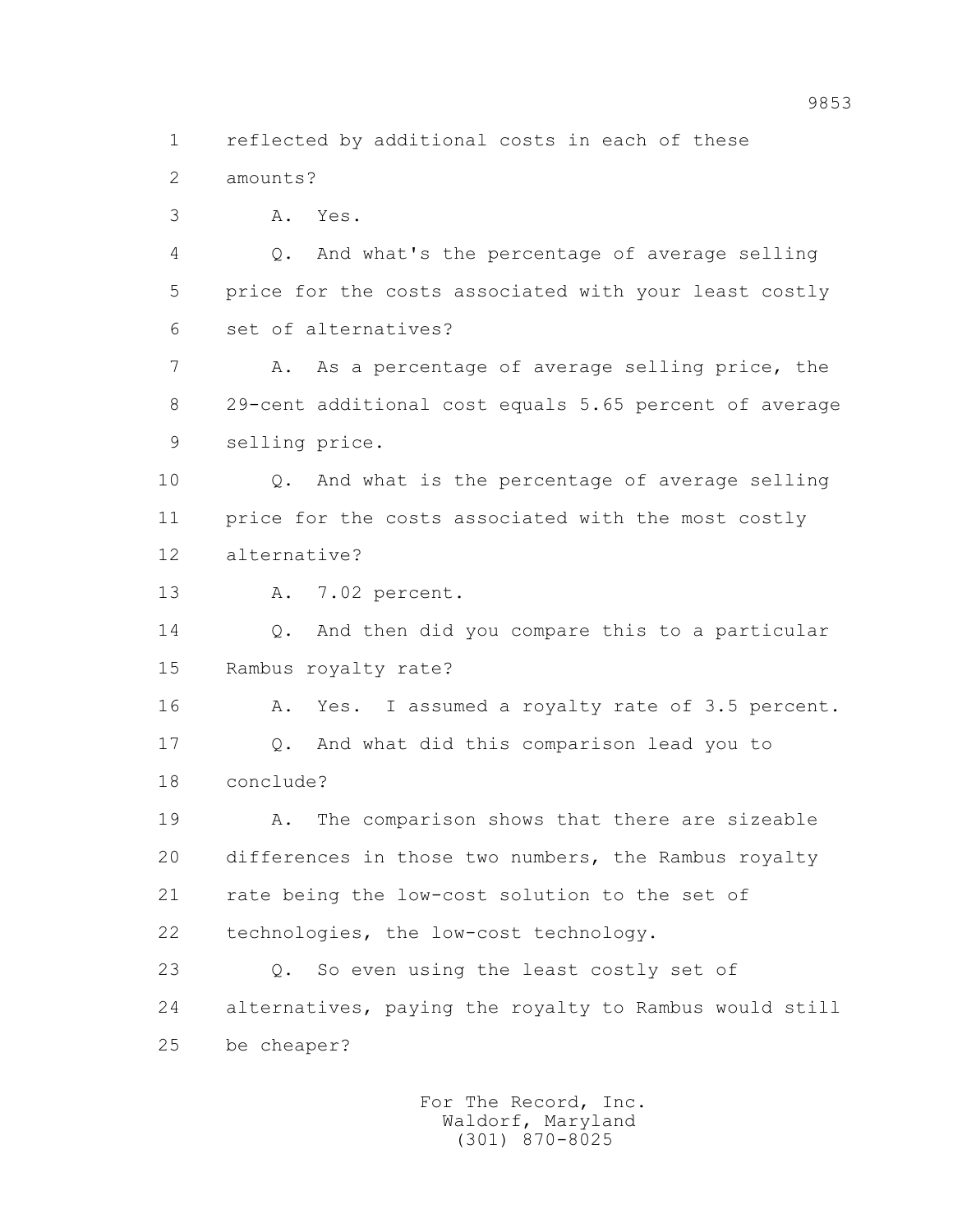1 A. By a substantial margin.

 2 Q. Dr. Rapp, I want to ask you a few more 3 questions about some of these cost numbers before we 4 leave them, and let me ask you first whether you have 5 an understanding as to whether DRAM manufacturing costs 6 are in general constant over the life of a particular 7 architecture or specification.

8 A. They are not.

 9 Q. What is your understanding in that regard? 10 A. My understanding is that the DRAM manufacturing 11 costs decline steeply over a product life cycle of a 12 particular DRAM architecture.

 13 Q. Does your understanding in that regard cause 14 you to question at all the usefulness, for purposes of 15 your analysis, of Mr. Geilhufe's cost estimates?

- 16 A. No.
- 17 0. Why not?

18 A. Because Mr. Geilhufe was specific about the 19 fact that he produced his cost estimates on the basis 20 of a mature product. That means one that in his terms 21 and in the terms of the industry has gone down the 22 learning curve and experienced cost reductions.

 23 Q. And is it your understanding that all of the 24 different costs in question here would be ones that 25 would be reduced over time or are some ones that do not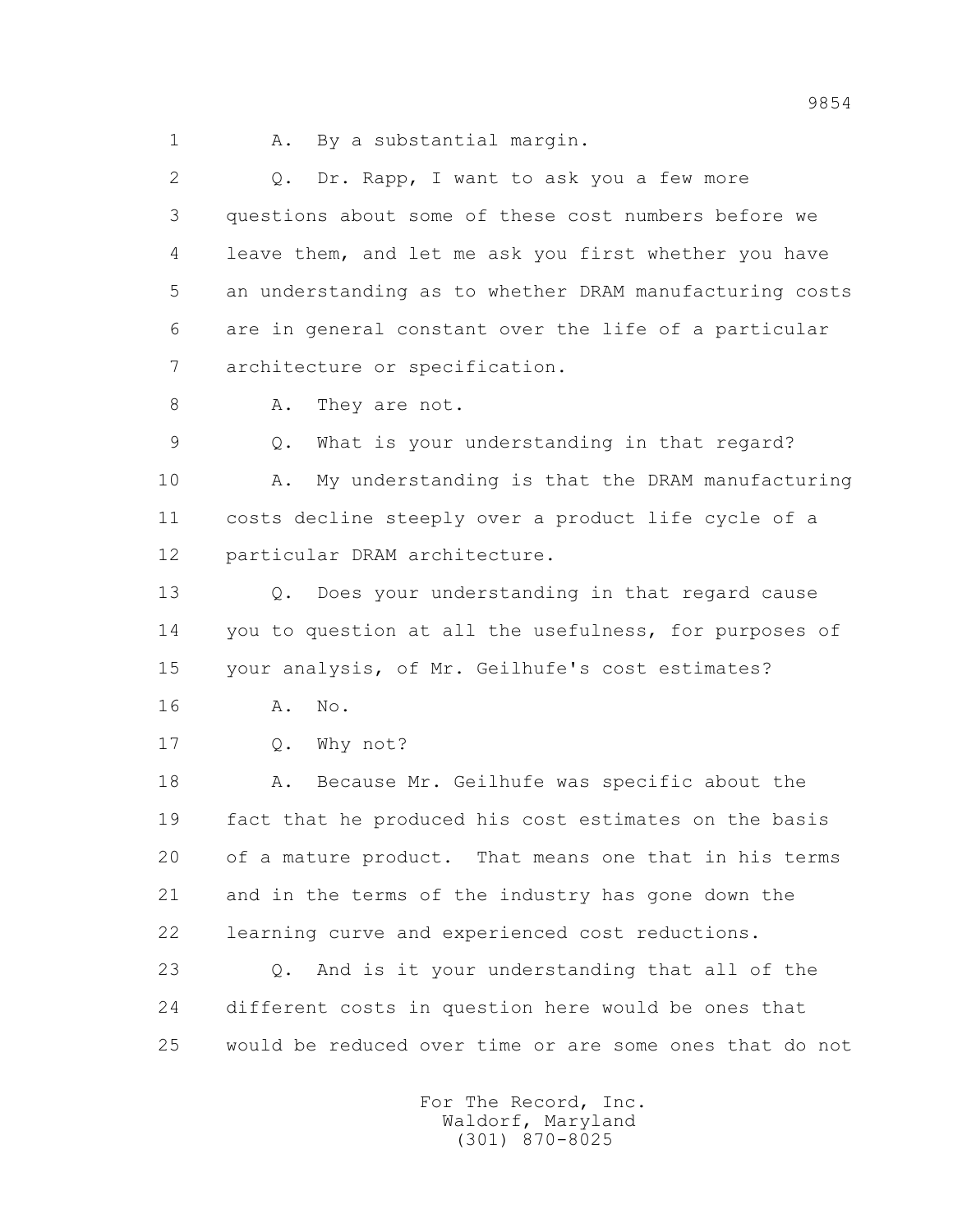1 experience that change?

| $\overline{2}$ | That's a second reason for not being<br>No.<br>Α.       |
|----------------|---------------------------------------------------------|
| 3              | concerned about these life-cycle cost declines. Things  |
| 4              | like inventory costs, for example, aren't subject to    |
| 5              | those declines. Those declines come from yield          |
| 6              | improvement and things -- and improvement in            |
| 7              | manufacturing technology.                               |
| 8              | Q. Dr. Rapp, were you in court to hear the              |
| 9              | testimony of Dr. Jacob on various alternatives?         |
| 10             | Α.<br>Yes.                                              |
| 11             | And did you take his testimony into account in<br>Q.    |
| 12             | forming your opinions?                                  |
| 13             | Α.<br>Yes.                                              |
| 14             | Did his testimony on any of these issues that<br>Q.     |
| 15             | we've -- the issue of alternatives that we've been      |
| 16             | talking about today cause you to modify in any way your |
| 17             | analysis of the relative costs of alternatives?         |
| 18             | No, they did not. The way that Dr. Jacob's<br>Α.        |
| 19             | testimony influenced my opinion most directly had to do |
| 20             | with his testimony on the burst terminate command which |
| 21             | I've mentioned in other respects. He didn't have -- I   |
| 22             | guess he spoke in vague terms about cost. I don't mean  |
| 23             | to characterize it, but I mean that there were no cost  |
| 24             | numbers in his testimony. He didn't -- he wasn't        |
| 25             | speaking to costs in ways that are susceptible to       |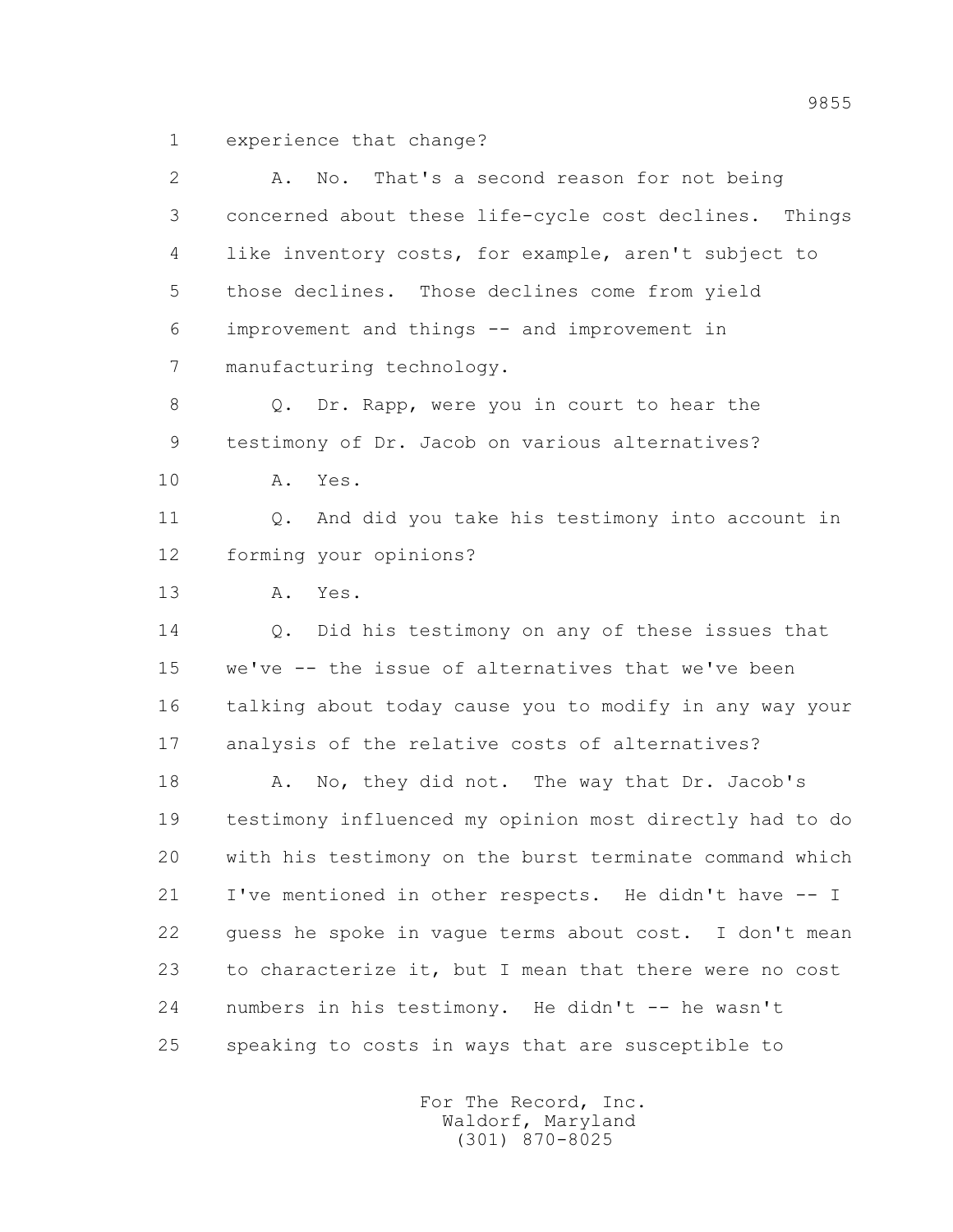1 arithmetic.

 2 Q. In your opinion, can you make useful statements 3 about cost comparisons without doing some sort of a 4 numerical calculation or comparison? 5 A. No. 6 Q. Let me take you back to an issue we had left 7 earlier. 8 All of the alternatives that you have talked 9 about so far today in detail in terms of the cost sense 10 have been the synchronous alternatives; correct? 11 A. Yes. 12 Q. And earlier you mentioned that there was an 13 asynchronous alternative, toggle mode, to the 14 dual-edged clocking. Do you recall that? 15 A. Yes. 16 Q. Have you formed an understanding as to whether 17 or not the use of an asynchronous architecture would be 18 a plausible alternative to the use of the four 19 technologies at issue here? 20 A. I have. It is an understanding. It's an 21 assumption. It's not a technology conclusion on my 22 part. But I did read testimony that relates to the -- 23 that -- that I could summarize by saying that 24 asynchronous technology, as I understand it, would not 25 be useful above certain clock speeds, that there is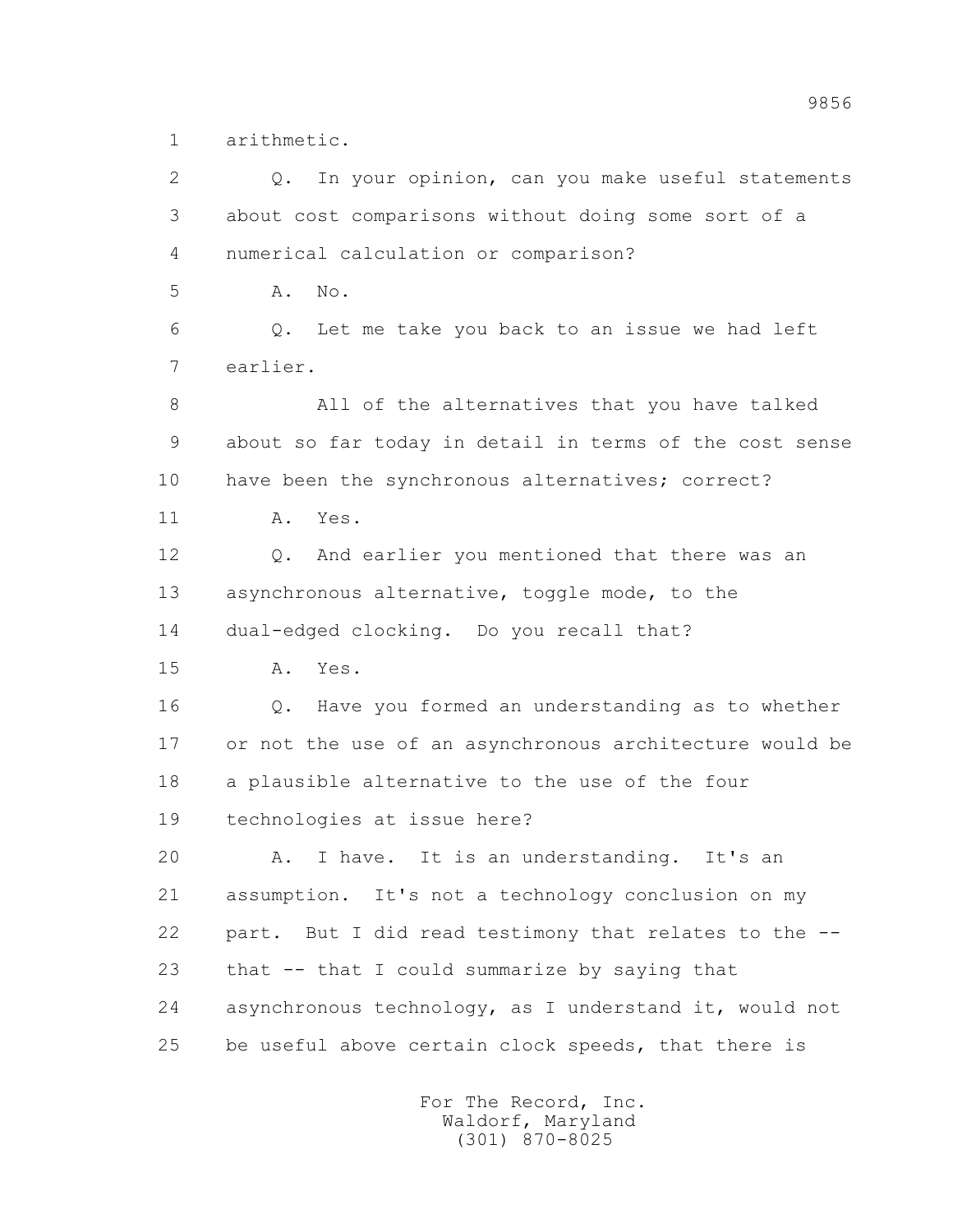1 insufficient headroom once you get above about

 2 200 megahertz, according to the witnesses that I recall 3 reading.

 4 Q. Okay. Is that an understanding that has been 5 useful to you in deciding whether and to what extent to 6 consider asynchronous technologies as alternatives?

7 A. I've rejected it on those grounds.

 8 Q. And did you try to confirm your understanding 9 by reviewing various of the trial testimony in evidence 10 in this case?

11 A. Yes. It is from that testimony that my 12 understanding arrives.

 13 Q. In light of the testimony you've just given us 14 and the calculations and computations you have done, 15 have you formed a conclusion about whether Rambus' 16 actions at JEDEC resulted in an increase in the value 17 or the market power of Rambus' patents?

18 A. Yes.

19 Q. And what's your conclusion in that regard?

 20 A. My conclusion is that Rambus' actions in JEDEC 21 did not do so.

22 Q. Why is that?

 23 A. That is because the -- my calculations and 24 the -- and consideration of performance as well as 25 cost lead me to the opinion that Rambus' -- well, lead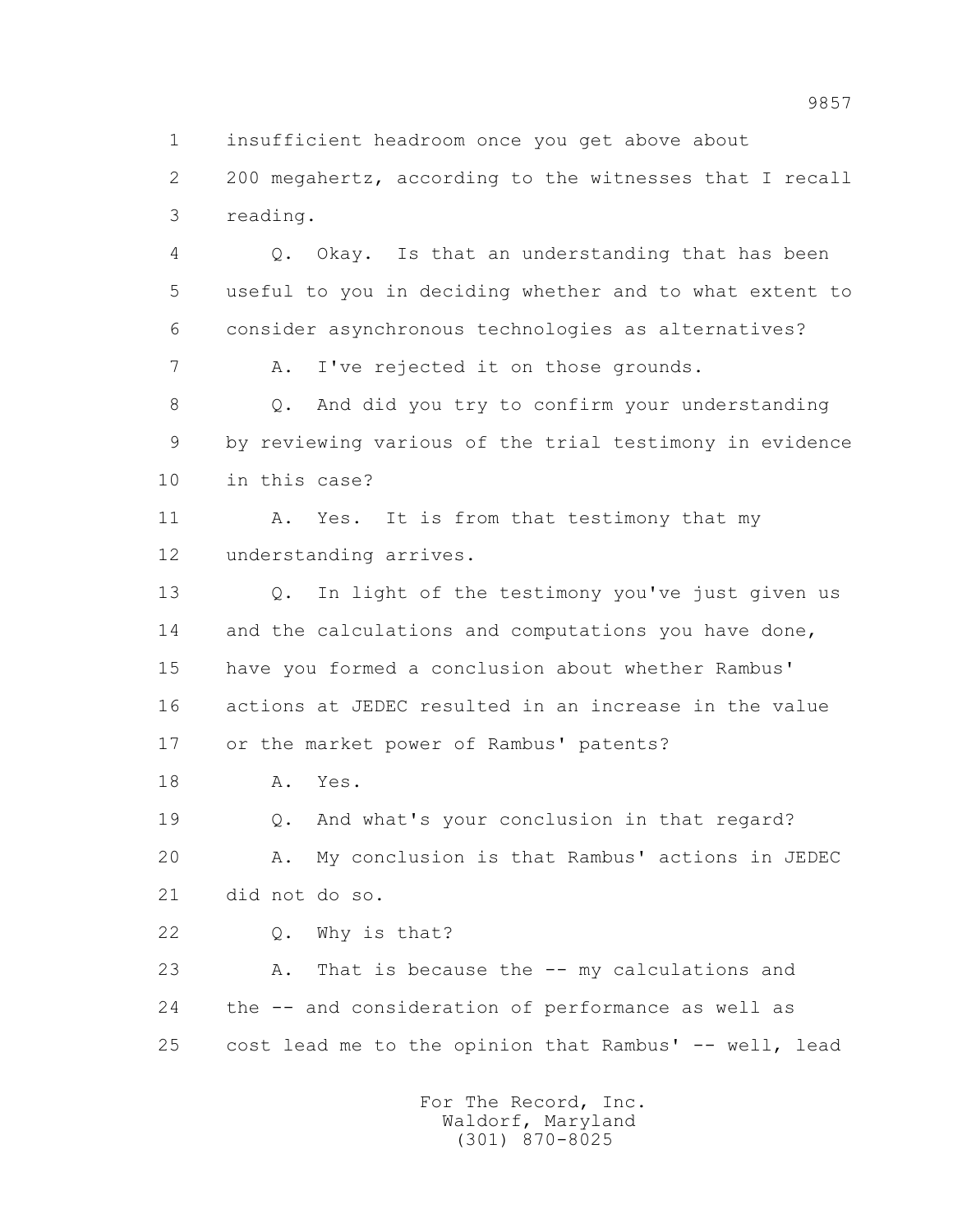1 me to the understanding that Rambus' technology was a 2 superior technology to the others, both -- with 3 respect to all four of the particular features at 4 issue in this case, and consequently, formal 5 standard-setting did not elevate Rambus above 6 equivalent cost-performance alternatives. On the 7 contrary, Rambus technology was already the superior 8 alternative, and formal standard-setting ratified what 9 only what the market otherwise would have chosen of 10 its own.

 11 Q. Have you formed an opinion as to what a 12 rational standard-developing organization would have 13 done had additional disclosures regarding intellectual 14 property been made as complaint counsel contend they 15 should have been made to that organization with respect 16 to the features at issue in this case?

17 A. Yes. My opinion, based upon my understanding 18 about the relative merits of the technologies, is that 19 a rational standard-setting body would have elected to 20 adopt the four Rambus technologies in preference to any 21 of the alternatives.

 22 Q. Have you as an economist considered whether 23 manufacturers and consumers are better off than they -- 24 by selecting the four features at issue here that you 25 refer to as Rambus technologies than by selecting any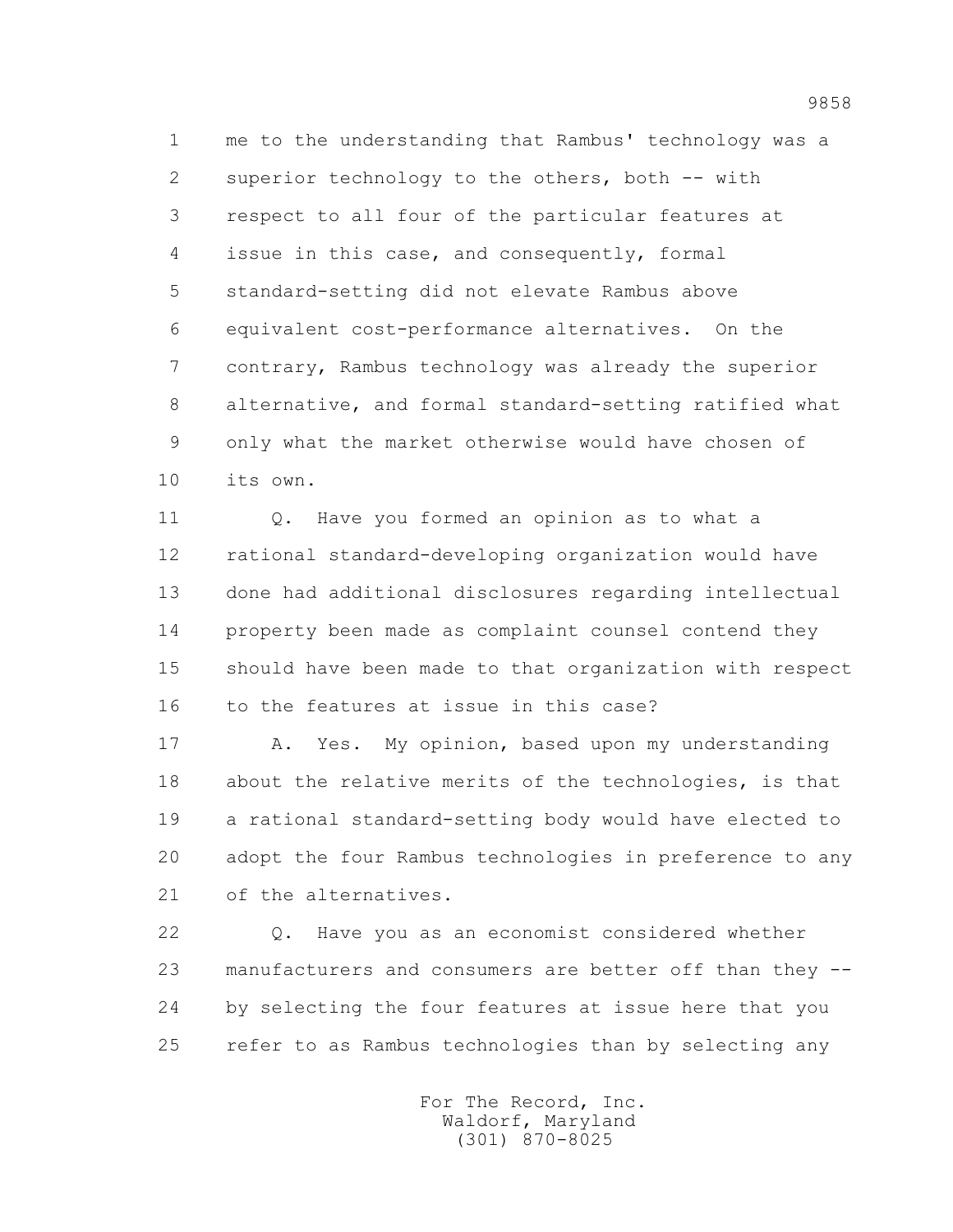1 of the alternatives?

 2 A. Yes. The -- in choices of technology, just 3 like choices of inputs to manufacturing, the best 4 solution in cost-performance terms for manufacturers is 5 going to produce the lowest-cost and best products down 6 the line and consumers will benefit from that as well 7 as manufacturers. 8 Q. Let me ask you in this regard, Dr. Rapp, to 9 take a look at one of Professor McAfee's demonstratives 10 if we might. 11 If we could bring up DX-176. 12 Do you recall seeing this demonstrative 13 entitled Commercial Viability before? 14 A. Yes. 15 Q. Have you taken into account in the opinions 16 that you've expressed already today the various 17 alternatives that are described by Professor McAfee as 18 being commercially viable? 19 A. Those are the technologies that I analyzed. 20 0. Okay. Now, with respect to the commercially 21 viable technologies as he describes them on this 22 demonstrative, technologies that constrain the price of 23 chosen technology, do you see that reference? 24 A. Yes. 25 Q. Is that definition one that is useful to you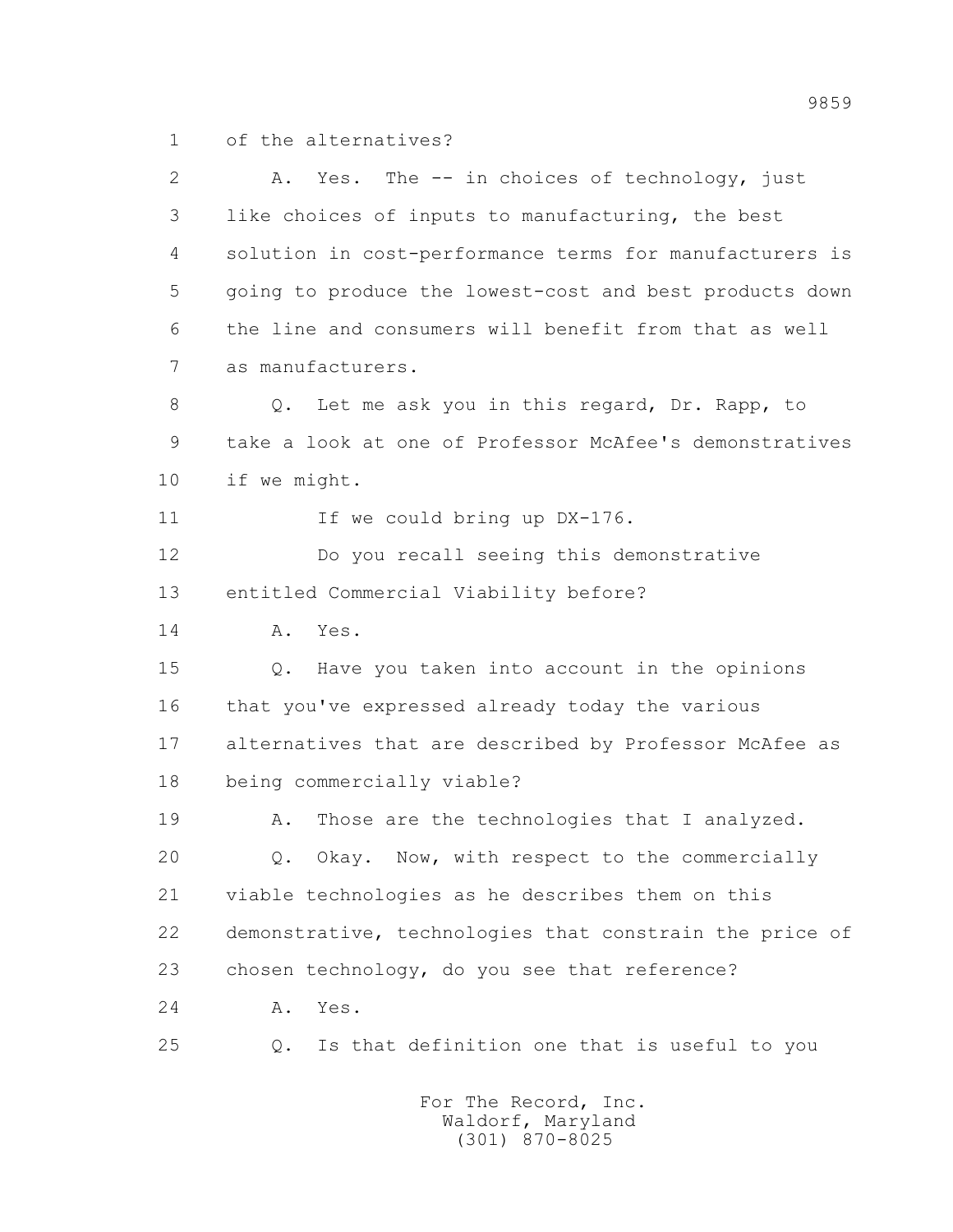1 and appropriate in your view in considering

 2 alternatives for purposes of calculating whether or not 3 there's increases in market power?

4 A. No. It --

5 Q. Tell us why or why not.

 6 A. It is a definition that doesn't get you there. 7 To speak solely of commercial viability or of 8 constraining prices -- let me put it this way.

 9 I disagree with Professor McAfee and with this 10 slide about the usefulness of those terms. He speaks 11 of it as parallel to a SSNIP test, which is a small but 12 significant price increase test.

 13 I find that "commercial viability" is a vague 14 term. I mean, we understand what it means, but it's 15 not a very clear one. And "constraining prices" is 16 also vague in the sense that even weak substitutes can 17 be said to constrain the price of a good whose market 18 power is in question.

 19 Q. Earlier today both I asked you some questions 20 and the court I think asked you a question or two 21 about the concept of a substitute. Did you recall 22 that?

23 A. Yes.

 24 Q. And for purposes of your analysis, have you 25 analyzed and made informed opinions about whether there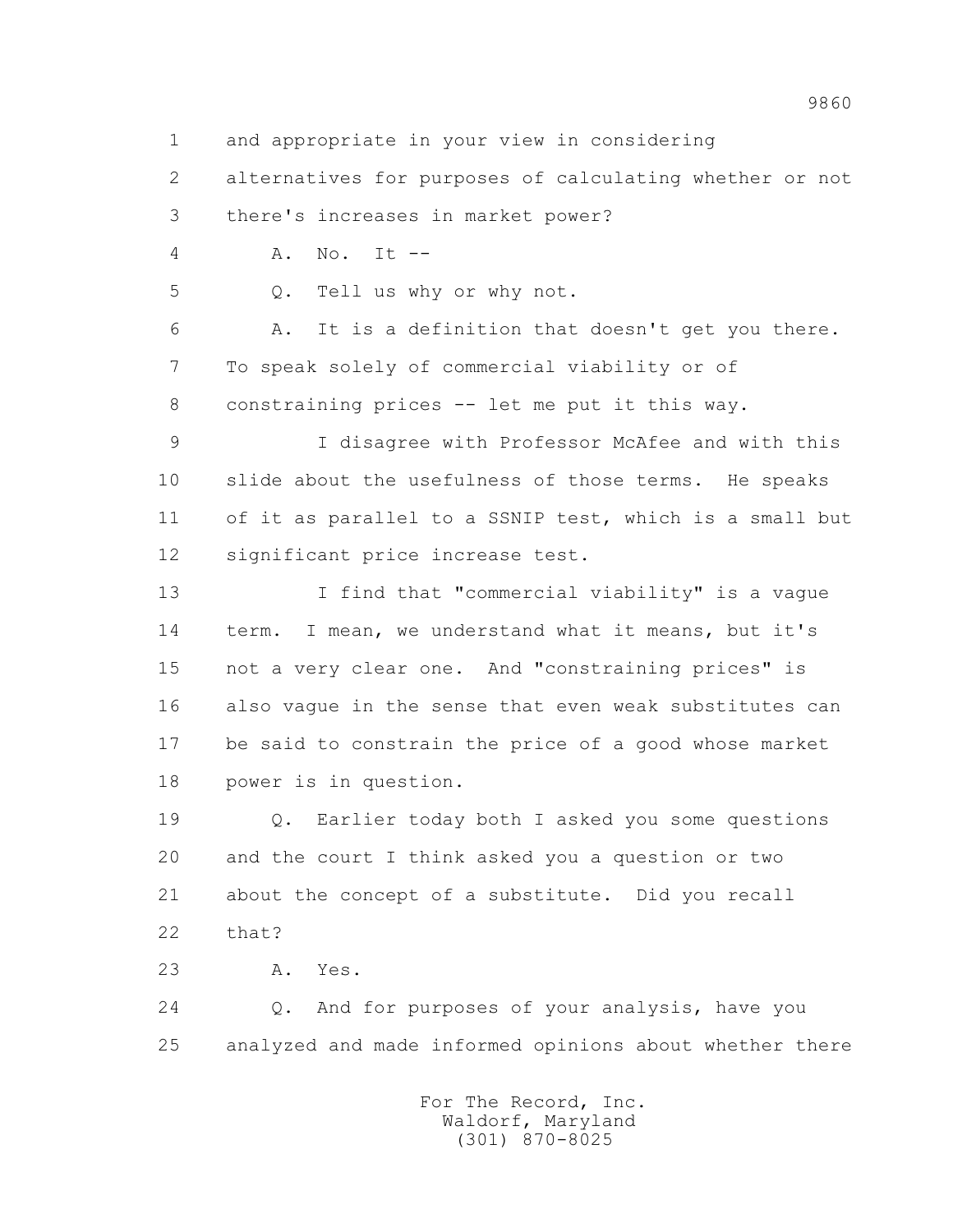1 are substitutes to the four technologies in question 2 here?

 3 A. The answer is that I have not addressed that 4 question in a formal economic way associated with 5 market definition. I've been talking about the term 6 "alternatives" and perhaps used the term "substitute" 7 in that regard, and I've been -- I've been speaking 8 without reference to formal relevant market 9 definition.

 10 Q. And have you used -- have you considered the 11 concept of whether alternatives are close substitutes 12 for purposes of assessing their viability?

 13 Let me take out the "for purposes of assessing 14 their viability," which probably doesn't mean much as I 15 phrased it, and let me ask you this way.

 16 Have you considered alternatives as to whether 17 or not they are close substitutes?

 18 A. I haven't made a particular judgment about 19 whether the four -- about whether the technologies that 20 Professor McAfee identifies as commercially viable are 21 in fact close substitutes.

 22 Indeed, the conclusion that I draw -- maybe 23 this is the way to answer your question -- the 24 conclusion that I draw carries with it the implication 25 that they are not close substitutes, that in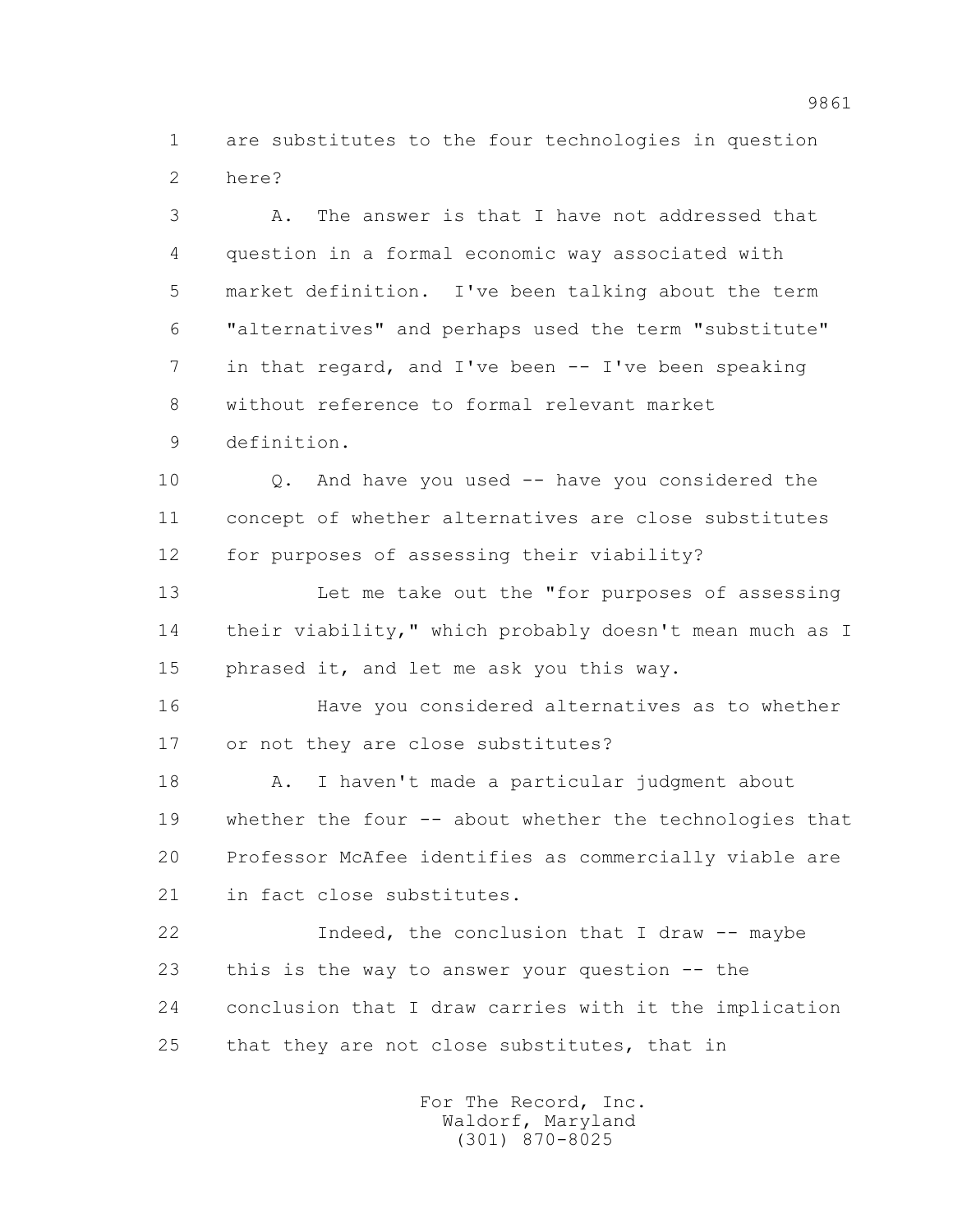1 cost-performance terms, while they might in some sense 2 be price-constraining -- and I would be hard-pressed 3 to -- well, I could answer how, if need be -- that the 4 cost-performance distance between those alternatives 5 that have been proposed and Rambus technologies means 6 that they are not close substitutes. That's a 7 conclusion I can draw, yes.

 8 Q. Let me ask you about the time aspect of any 9 comparison that is made.

 10 Have you made a comparison for purposes of the 11 opinions you've expressed earlier as to whether these 12 cost and performance comparisons would be made at a 13 particular point in time, either before a standard, 14 after a standard, for example, or some other point in 15 time?

16 A. Well, at the relevant time, in other words, I 17 have assumed that decisions -- that cost comparisons 18 get made at the time of decisions, and what that means 19 is either before a standard is chosen or within the 20 time frame that would enable a revision, a change -- a 21 redesign, and that doesn't necessarily mean a new 22 standard. The time frame that I think about in that 23 regard is 18 months or less, somewhere between 6 and 24 18 months. And that's based upon -- that is an 25 understanding of mine based upon the testimony of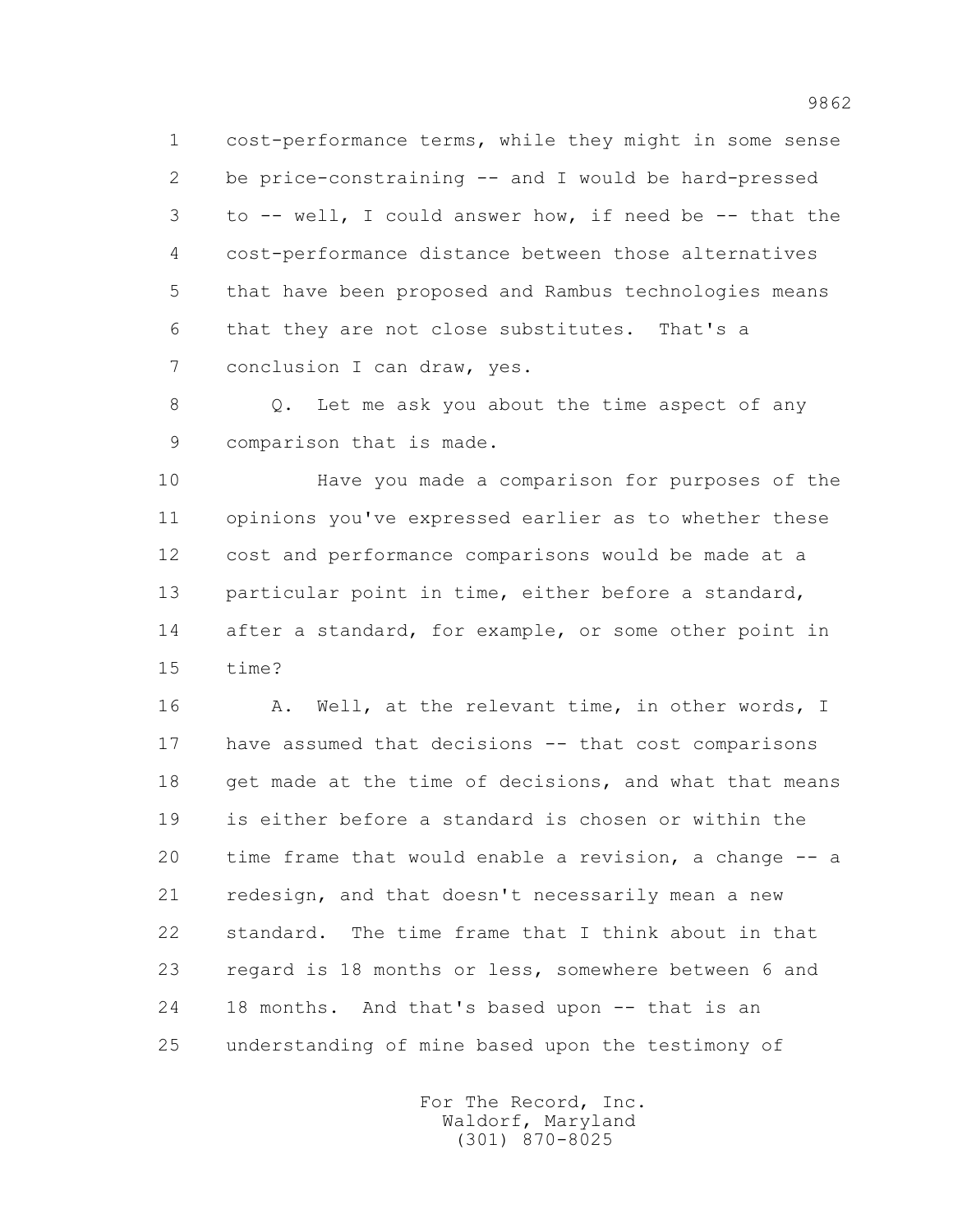1 others.

| $\overline{2}$ | I want you to assume that, for purposes of this<br>Q.   |
|----------------|---------------------------------------------------------|
| 3              | question, that if Rambus had never been a member of     |
| 4              | JEDEC, JEDEC still would have selected the same four    |
| 5              | technologies with respect to the four features in       |
| 6              | question. Can you make that assumption?                 |
| 7              | A. Yes.                                                 |
| 8              | Does that assumed fact have significance with<br>Q.     |
| 9              | respect to your opinions?                               |
| 10             | It does. It's a consequence of the opinions<br>Α.       |
| 11             | that I've already given that if JEDEC were a rational   |
| 12             | manufacturer, it would have selected these technologies |
| 13             | anyway. And the consequence of that for my opinion is   |
| 14             | that it ratifies the proposition that standardization   |
| 15             | doesn't add market power because the actual and the     |
| 16             | but-for world are the same.                             |
| 17             | JUDGE McGUIRE: Is that opinion -- does it take          |
| 18             | into account the time frame that all this would have    |
| 19             | occurred in JEDEC, that is, incorporate those four      |
| 20             | technologies?                                           |
| 21             | THE WITNESS: I think so, if I understand your           |
| 22             | question. Sorry.                                        |
| 23             | JUDGE McGUIRE: Well, what you've just                   |
| 24             | testified to is that you feel that at some point JEDEC  |
| 25             | would have incorporated these four technologies as      |
|                |                                                         |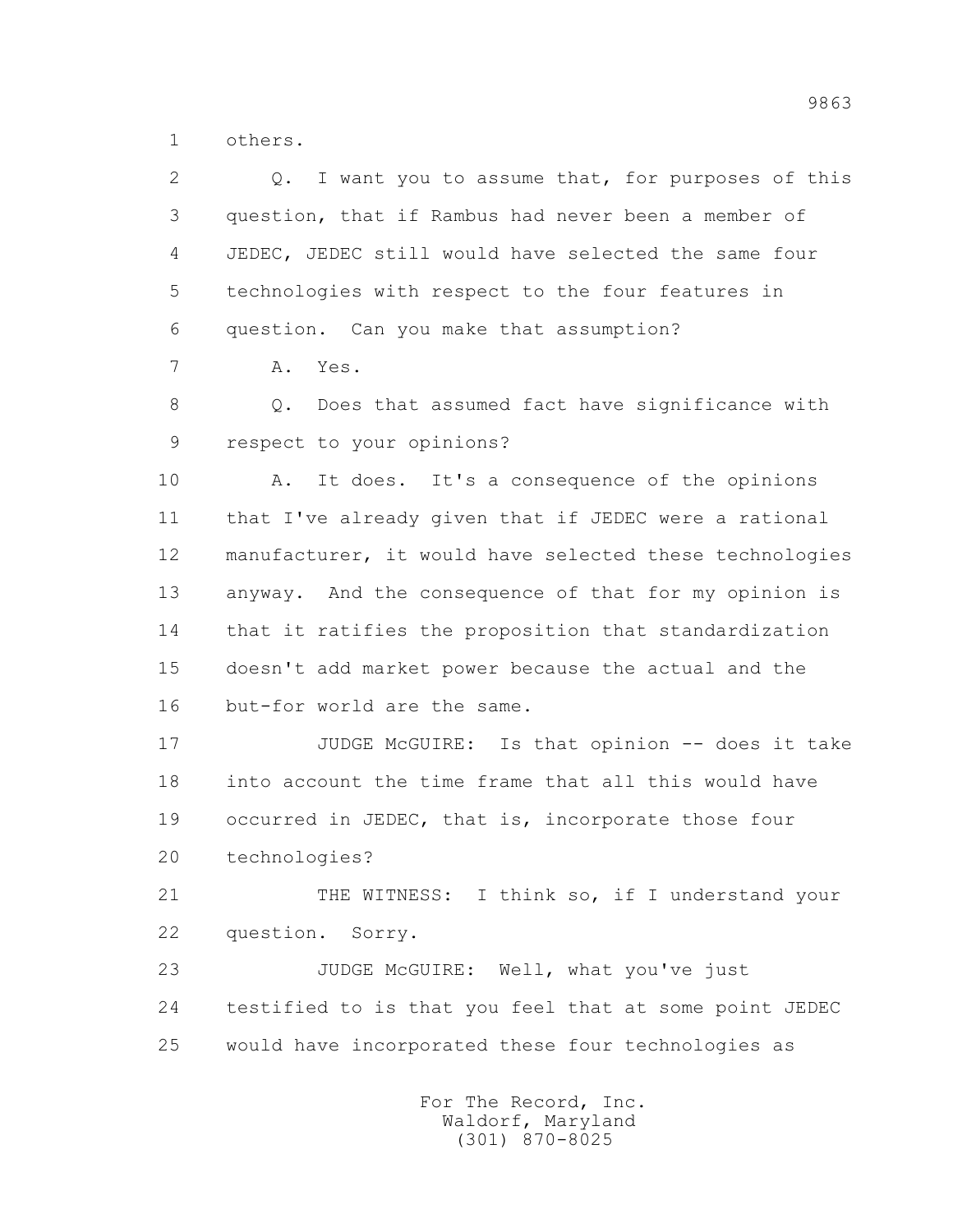1 standards.

2 THE WITNESS: Yes. 3 JUDGE McGUIRE: I guess what I'm asking you is: 4 In coming to that conclusion, have you determined a 5 time frame under which that would have occurred? 6 THE WITNESS: Yes. In other words, the 7 particular circumstance for that time frame is before 8 1993 in the case of SDRAM and before 1999 in the -- 9 1996 in the case of DDR. 10 And I ought to -- but I have to say it goes a 11 little beyond that. It has to do with the fact that if 12 at some intermediate point in time there was -- it 13 became desirable to make the change, I'm assuming also 14 that a change could have been made within a standard 15 during the course of the redesign. 16 **JUDGE McGUIRE:** Would there have been any 17 impact on the market in the interim, you know, before 18 they adopted these four technologies, in your mind? 19 I mean, I'm trying to -- what I'm trying to 20 understand is how does the time that they disclose or 21 they haven't disclosed affect the ultimate impact on 22 the market. I'm trying -- and I know that question is 23 not real clear. 24 THE WITNESS: No. 25 JUDGE McGUIRE: I'm trying to understand what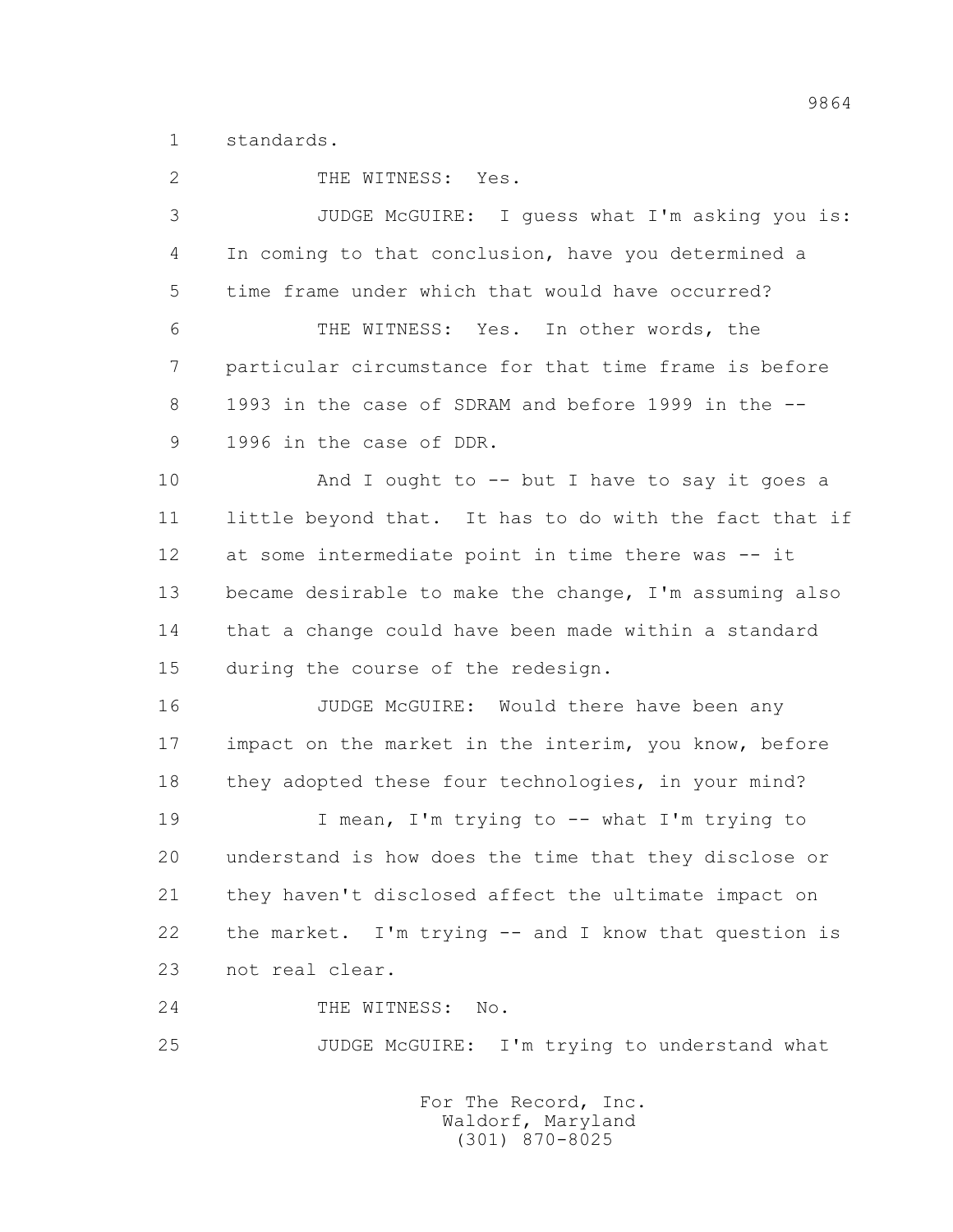1 is the importance of the time frame if under your 2 testimony JEDEC would have ultimately incorporated 3 these four technologies, is there any impact there on 4 the time frame under which that would have occurred to 5 the market.

 6 THE WITNESS: If I understand your question, 7 Your Honor, I think the answer is no. My view of 8 this -- I try to solve problems like this by looking at 9 two states of the world, actual and but-for. The 10 actual world, JEDEC standardizes SDRAM at one point and 11 DDR in another.

 12 What my testimony speaks to is the proposition 13 that if they had the disclosure at their disposal that 14 the time frame -- I have no reason to think the time 15 frame would be different. I think the outcome would 16 have been the same in the same time frame.

 17 JUDGE McGUIRE: So it would have been the same 18 whether it took them, you know, eight months to 19 incorporate these technologies or four or five years?

 20 I mean, it seems to me there ought to be some 21 kind of an economic impact somewhere depending on the 22 time that JEDEC ultimately incorporates these four 23 technologies, and I don't know how much time that would 24 have taken them, but is there some kind of an economic 25 impact to the market depending on the time frame it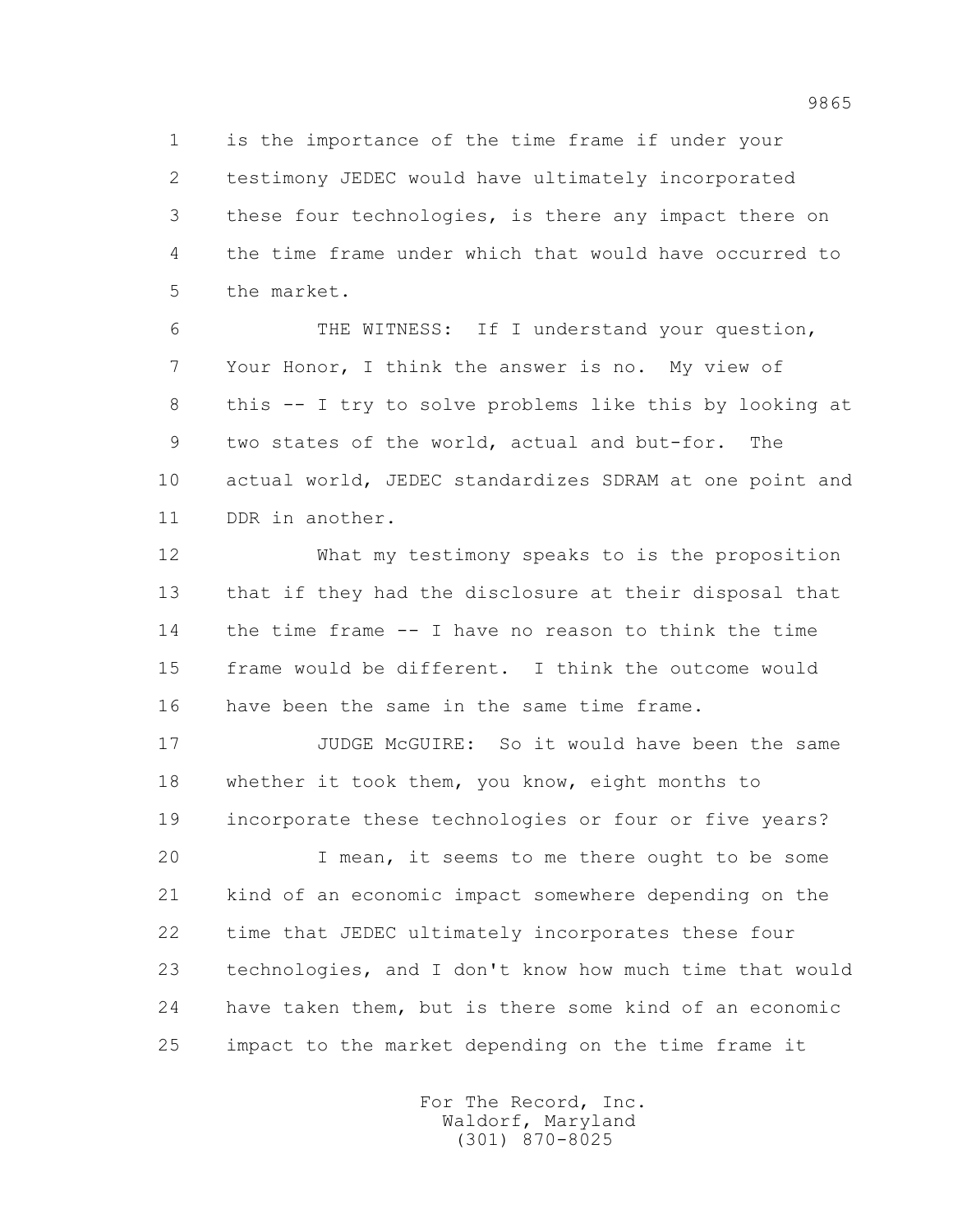1 would have taken JEDEC to incorporate these four 2 technologies?

 3 THE WITNESS: Let me tell you what your 4 question raises in my mind and see if it's helpful at 5 all.

 6 A reason that I can think of why the timing 7 would be different if the disclosures had taken place 8 is if there were some discussions that happened or a 9 negotiation, but I don't think that's plausible. I 10 think that what happens when there is a disclosure is 11 not something that's very time-consuming -- it's just 12 based on understanding -- a request for a RAND letter, 13 and so forth.

14 I don't -- there are no lags that are built 15 into my analysis about what would have happened. The 16 timing of events in the actual world and the but-for 17 world with disclosures is the same.

18 JUDGE McGUIRE: Well, that may answer my 19 question.

20 Go ahead, Mr. Royall.

 21 MR. ROYALL: Your Honor, I obviously 22 appreciate your interest in asking questions. The 23 last answer, though, I would object to and move to 24 strike in that it -- the witness referenced his 25 understanding of internal procedures in JEDEC,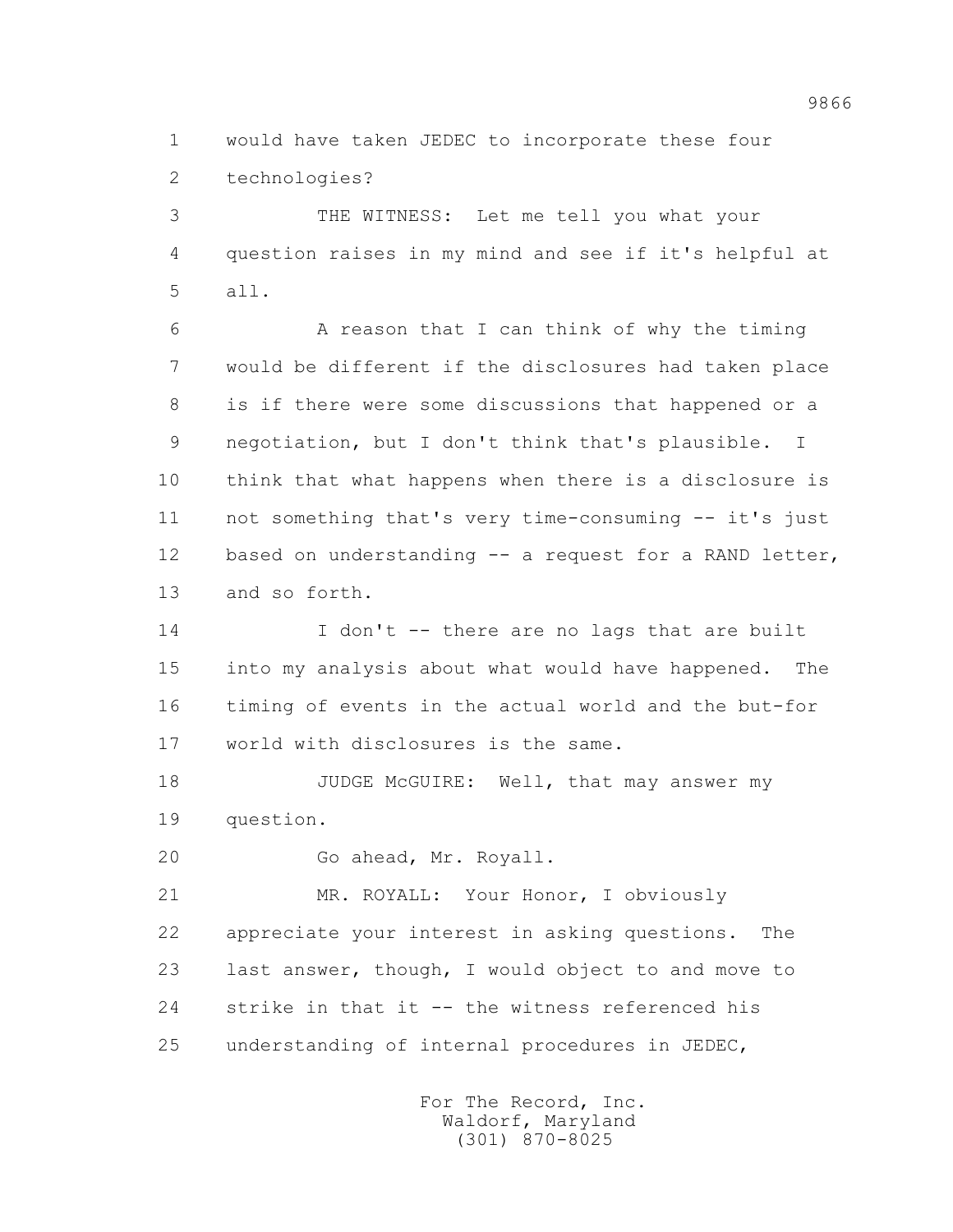1 including RAND letters.

| $\overline{2}$ | And again, I'm happy to point this out, but             |
|----------------|---------------------------------------------------------|
| 3              | the record makes it very clear that this witness has    |
| 4              | given no consideration in forming the opinions that are |
| 5              | set forth in his expert report to the internal          |
| 6              | procedures of JEDEC, including whether or not there is  |
| 7              | any requirement of a RAND letter. That's not something  |
| 8              | he's considered at all in forming his opinions that are |
| 9              | set forth in his expert report.                         |
| 10             | JUDGE McGUIRE: That, I'll take note of that             |
| 11             | point, but I'm going to overrule the objection.         |
| 12             | MR. ROYALL: Thank you, Your Honor.                      |
| 13             | JUDGE McGUIRE: So when I go back through this           |
| 14             | transcript, I'll keep that in mind, but I'm clearly     |
| 15             | aware through prior testimony that that's part of the   |
| 16             | internal processes at JEDEC.                            |
| 17             | MR. ROYALL: I understand. Thank you.                    |
| 18             | JUDGE McGUIRE: All right, Mr. Stone.                    |
| 19             | Thank you, Your Honor.<br>MR. STONE:                    |
| 20             | BY MR. STONE:                                           |
| 21             | Q. Dr. Rapp, let me see if I can follow up on           |
| 22             | these questions.                                        |
| 23             | Have you assumed that the -- for purposes of            |
| 24             | your opinions, have you assumed that whatever           |
| 25             | complaint counsel contends Rambus should have           |
|                | For The Record, Inc.                                    |

Waldorf, Maryland (301) 870-8025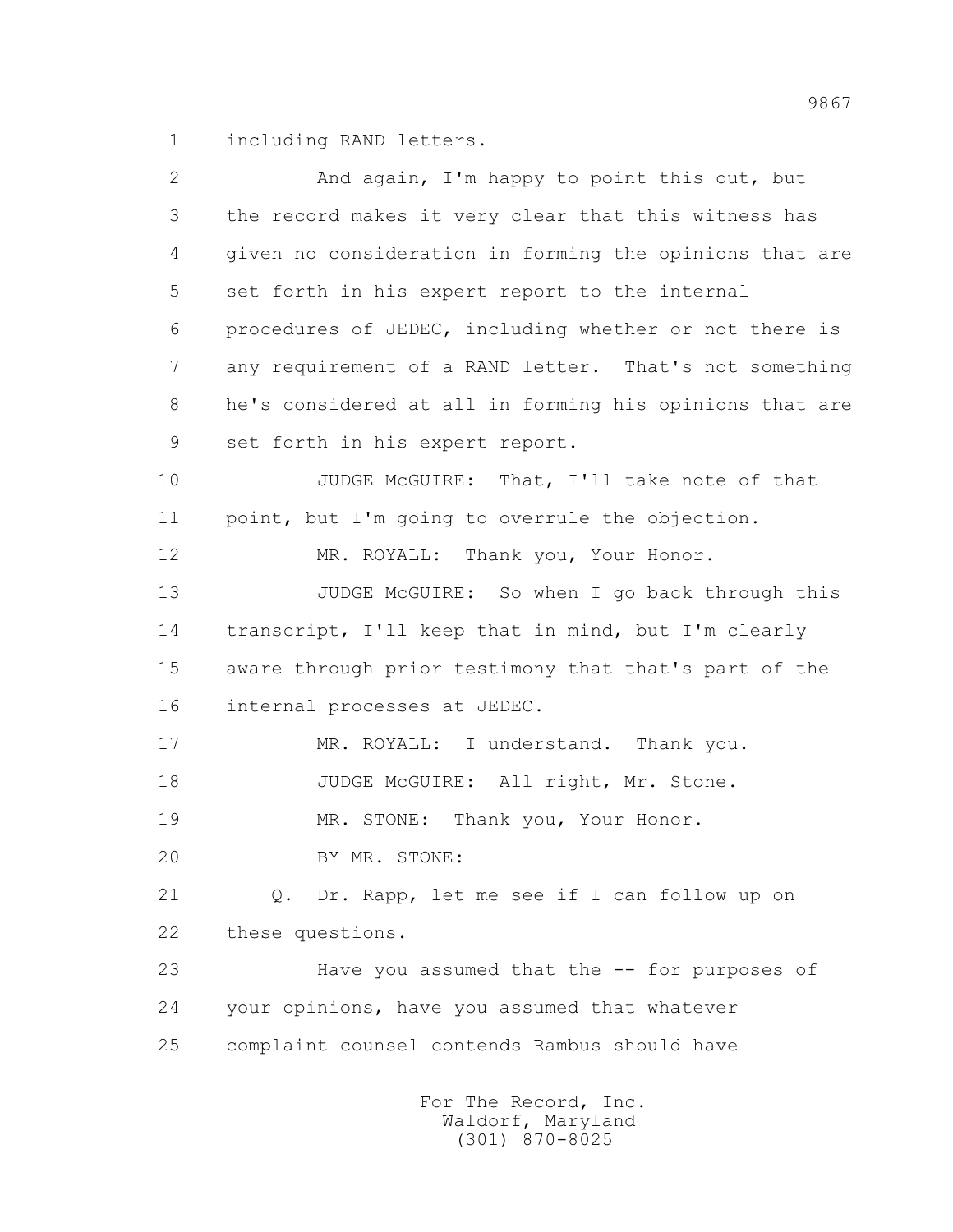1 disclosed was disclosed at the earliest point in time 2 that it's been contended that they should have 3 disclosed? 4 A. Sure. 5 Q. And with that assumption as to facts, have you 6 formed a view as to whether a rational 7 standard-developing organization would still have 8 adopted the four technologies in issue here that are 9 covered by Rambus patents? 10 A. Yes. 11 0. And what's your conclusion if the disclosure 12 had been made at that earliest possible time? 13 A. The same. That they would have. 14 0. And if disclosure had been made at later points 15 in time, does that cause you to think that this 16 rational standard-developing organization would have 17 changed its opinions as to which technologies to use? 18 A. I don't believe so. I think that the 19 cost-performance hierarchy remains the same. 20 MR. STONE: Your Honor, I'm about to switch to 21 a new topic, if you wanted to break now. I know it's a 22 few minutes earlier than you'd indicated, but -- 23 JUDGE McGUIRE: It's up to you, Mr. Stone. We 24 could go another ten minutes, but if you would prefer 25 to break, I don't know how much time this next topic is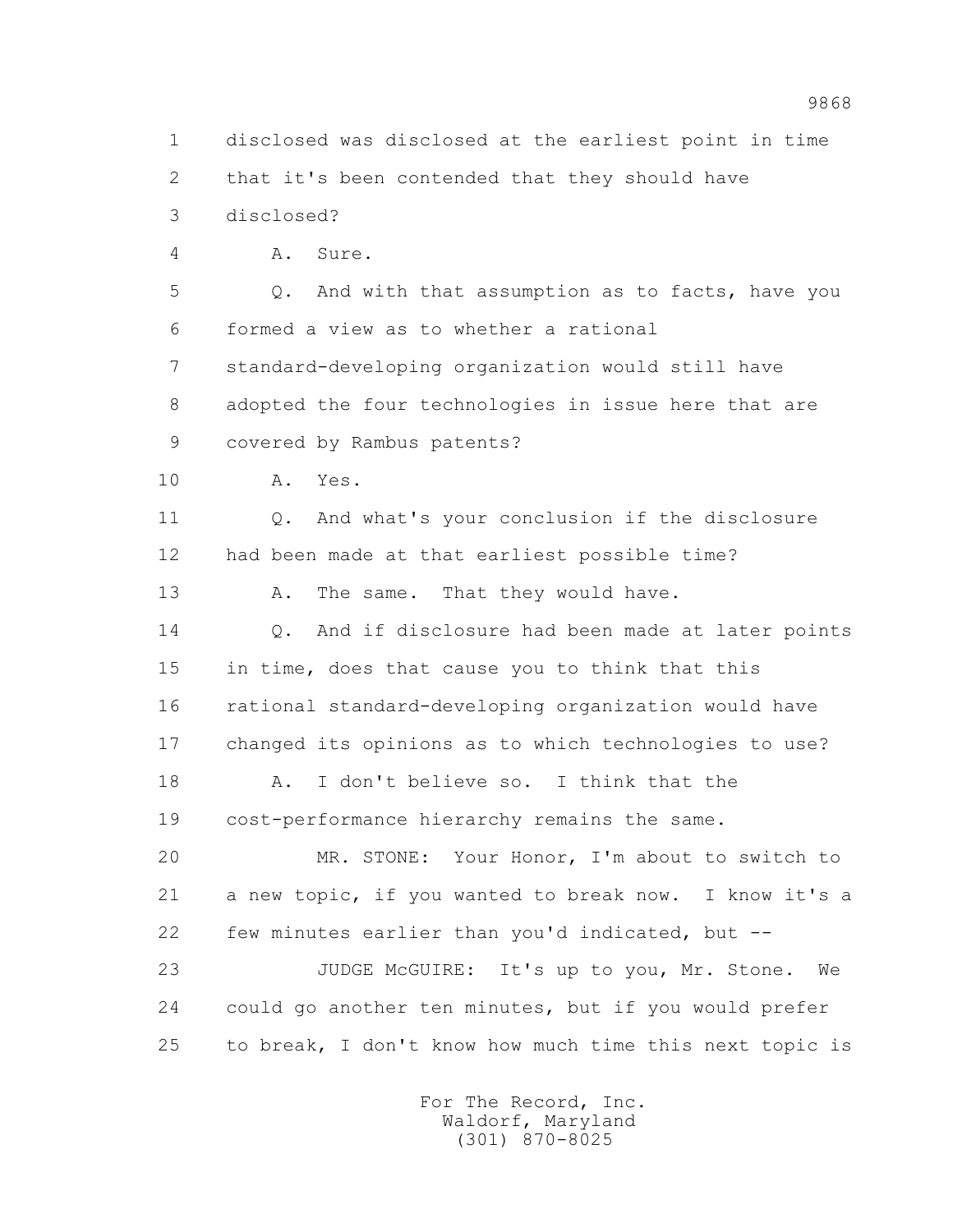1 going to take.

 2 MR. STONE: It will take more than the ten 3 minutes. 4 JUDGE McGUIRE: Then why don't we go ahead and 5 break and we'll adjourn to 1:45. Okay? 6 MR. STONE: Thank you, Your Honor. 7 JUDGE McGUIRE: Hearing in recess. 8 (Whereupon, at 12:15 p.m., a lunch recess was 9 taken.) 10 11 12 13 14 15 16 17 18 19 20 21 22 23 24 25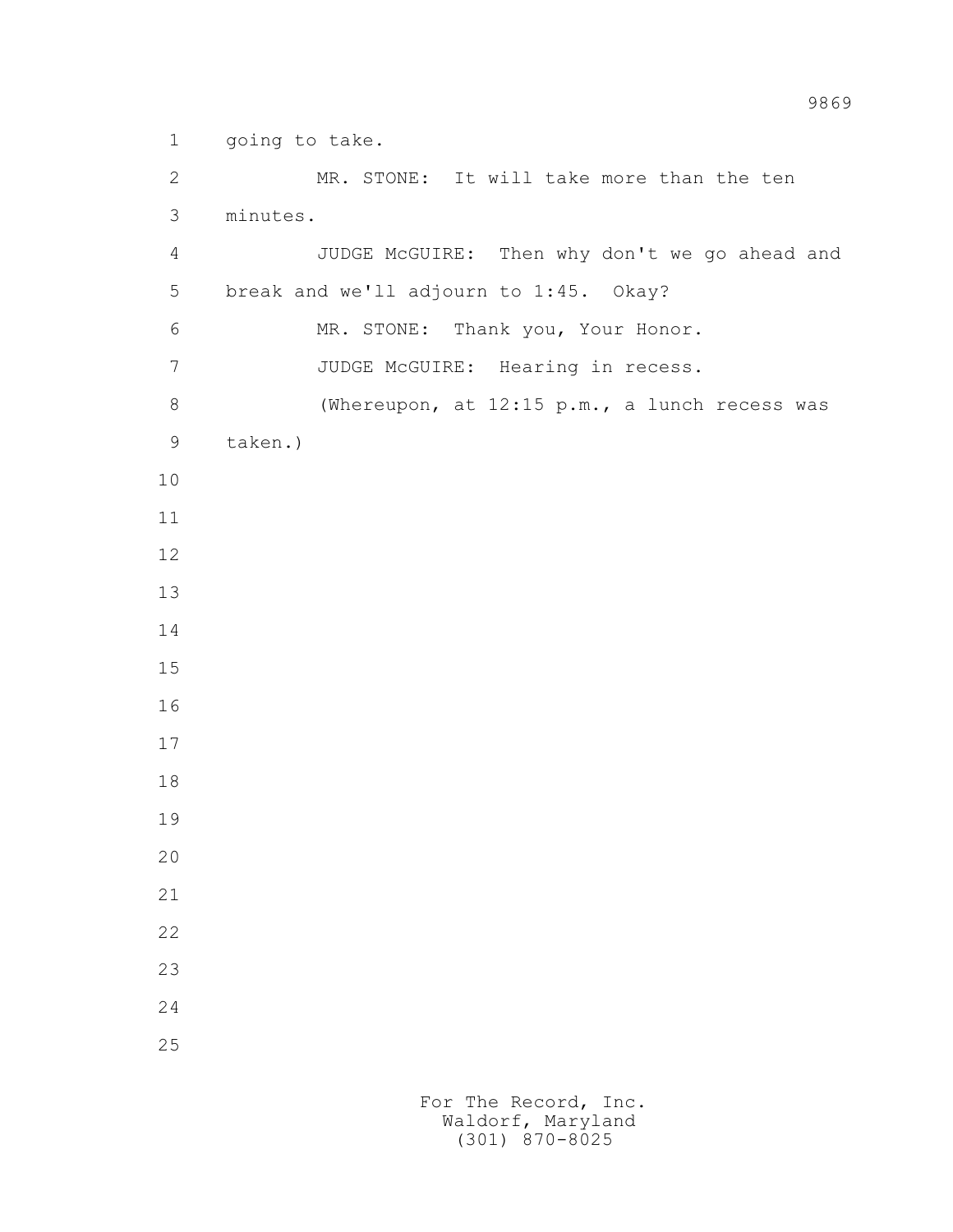1 A F T E R N O O N S E S S I O N 2 (1:48 p.m.) 3 JUDGE McGUIRE: Mr. Royall? 4 MR. ROYALL: Before we continue, just one 5 thing. 6 Earlier this morning, Mr. Stone asked Dr. Rapp 7 if he was familiar with the testimony that 8 Professor McAfee had given on the theory of revealed 9 preference, and there was some back and forth on that. 10 We searched the trial record and we saw no 11 reference to the theory of revealed preference in 12 Professor McAfee's testimony. It's possible that we 13 missed it, but I'm concerned that the way the record 14 stands -- we can double-check this, but the way the 15 record stands, that if our search is correct, that the 16 questioning of Dr. Rapp today may have misrepresented 17 that Professor McAfee testified to something in trial 18 that he in fact didn't testify to. 19 But again, I don't want to suggest that I'm 20 entirely confident. I'm certainly not suggesting to 21 you that anything intentional happened here. 22 JUDGE McGUIRE: Right. 23 MR. ROYALL: But I would ask that respondent's 24 counsel look into that, because I wouldn't -- if I'm 25 right about that, I would want that clarified for the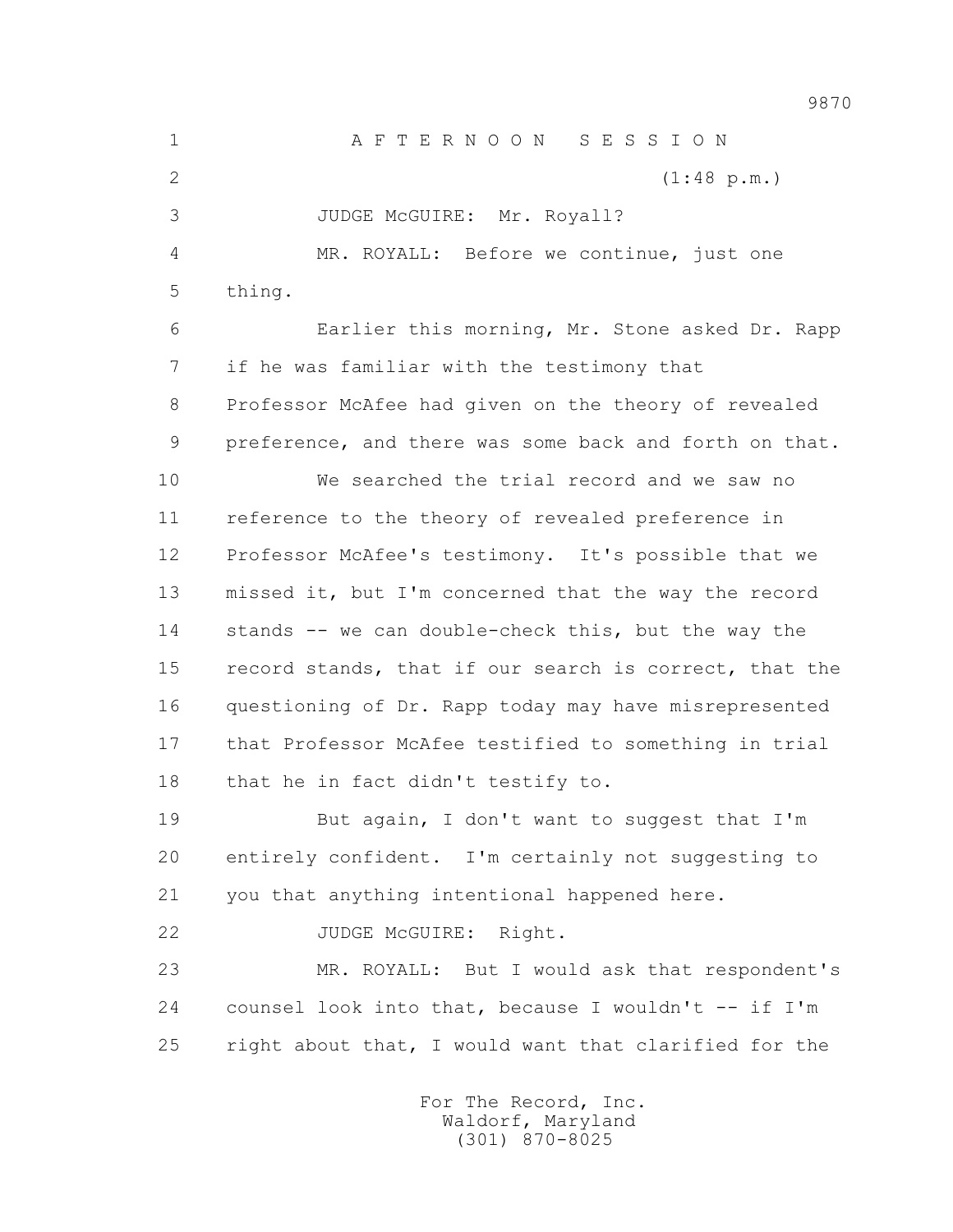1 record.

 2 JUDGE McGUIRE: Mr. Stone, maybe you can do 3 that.

 4 MR. STONE: Yeah, we'll certainly look into it, 5 and I think I should clarify it perhaps with the 6 witness as well so that the record is clear because I 7 don't want the witness to have been put by me in an 8 awkward position with respect to that. And we will 9 look into that.

 10 JUDGE McGUIRE: Why don't you take that up and 11 we'll talk about this in the morning. Does that offer 12 you enough time?

13 MR. STONE: That's fine.

 14 JUDGE McGUIRE: And if complaint counsel will 15 take this up again with us in the morning before we 16 start, we'll get that resolved.

17 MR. ROYALL: Okay.

18 MR. STONE: Okay.

19 JUDGE McGUIRE: All right. Mr. Stone, you may 20 proceed.

21 MR. STONE: Thank you.

22 BY MR. STONE:

 23 Q. With respect to the colloquy, Dr. Rapp, that 24 you just heard, let me just say, would your testimony 25 with respect to the theory of revealed preference that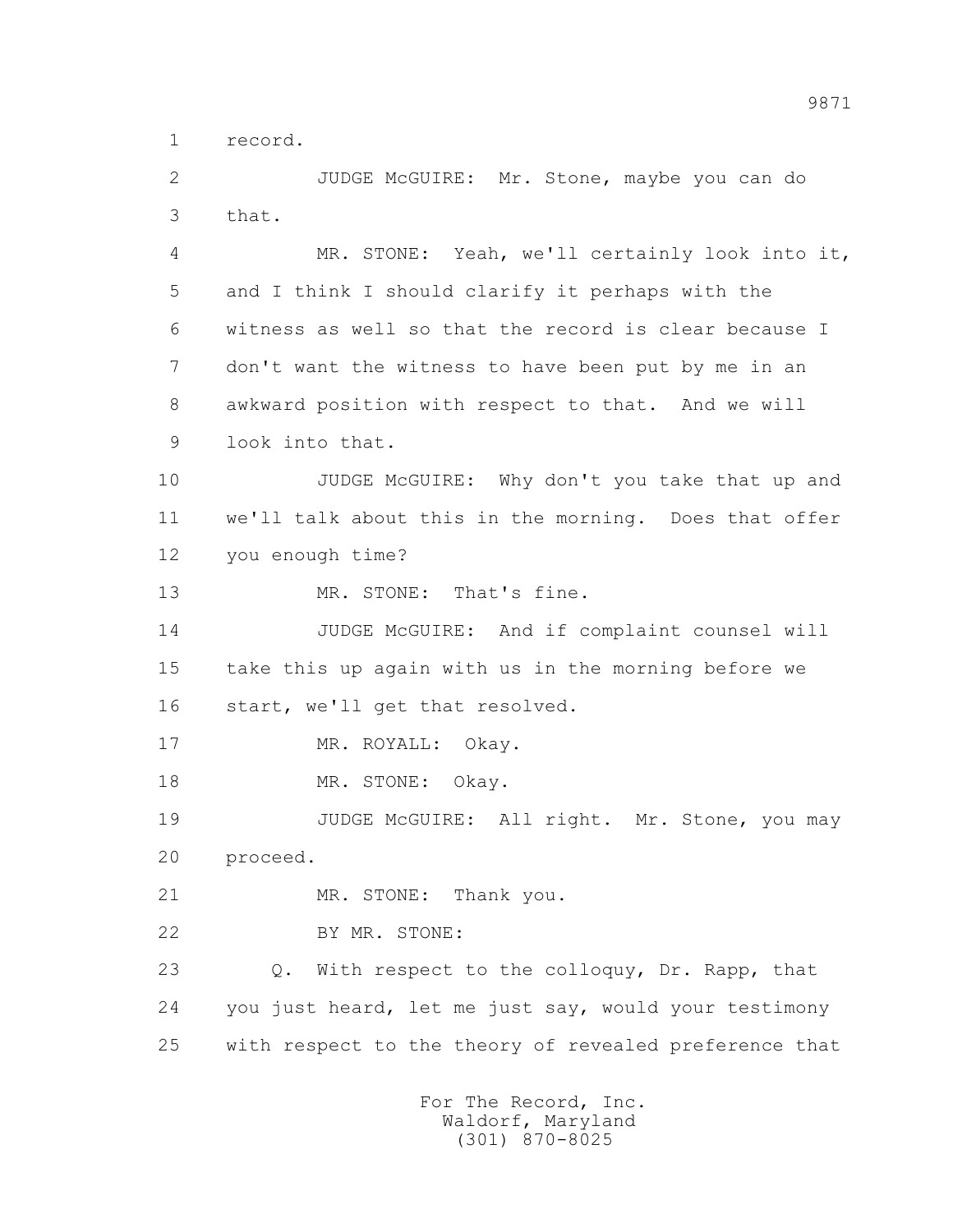1 you gave earlier today have been any different whether 2 that testimony was directly in response to something 3 Professor McAfee said or whether it was based on a 4 general understanding and set of questions?

 5 A. The latter. It was based on my general opinion 6 about the theory of revealed preference and its 7 application in this setting.

8 Q. Okay. Thank you.

 9 Right before we took the lunch break we were 10 talking about your opinions as to what a rational 11 standard-developing organization would have done if 12 Rambus had made disclosure at various points in time. 13 Do you recall that?

14 A. Yes.

 15 Q. And I believe you expressed the opinion that a 16 rational standard-developing organization would have 17 stuck with, stayed with the four technologies 18 regardless of what point in time disclosure had been 19 made?

20 A. Yes.

21 Q. What I want to ask you to assume, though, is 22 that let's suppose that rational standard-developing 23 organization wanted to switch at some point from the 24 four technologies to alternative technologies. Can you 25 assume that?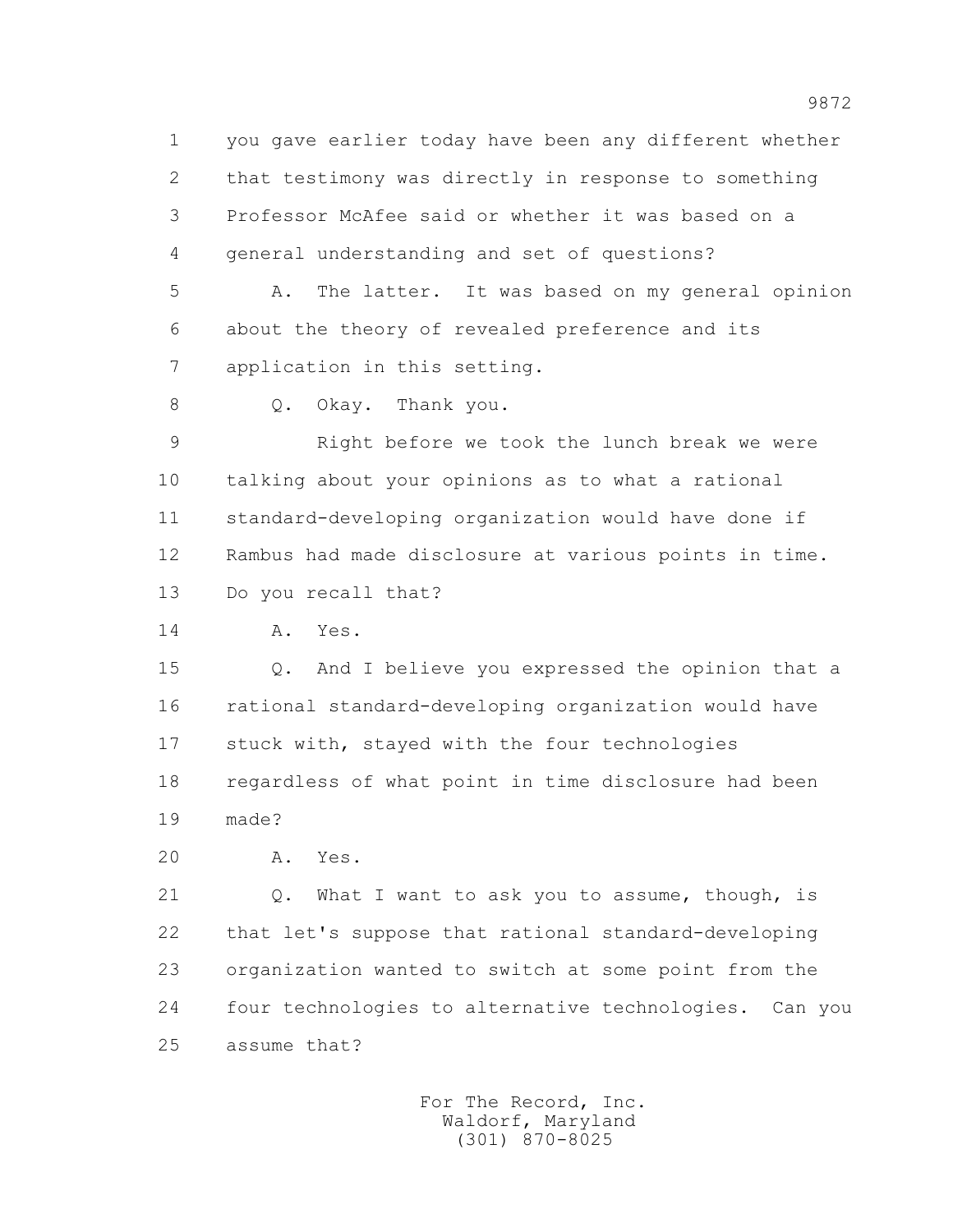1 A. Sure. 2 Q. Is there a concept of lock-in that you would 3 take into account in deciding whether such an 4 organization could switch? 5 A. Yes. 6 Q. Okay. Let me ask you about that. 7 Is that a term, "lock-in," a term of art in 8 economics? 9 A. It is. It's a term that is frequently used in 10 economics when studying the economics of different 11 industries. 12 Q. Can you explain what it means? 13 A. Well, it means -- this is one of those cases 14 where the economic jargon and everyday meaning of the 15 word are the same, which means you can switch. 16 JUDGE McGUIRE: How refreshing. 17 THE WITNESS: It's amazing, I know. 18 It means you can switch. And so the crucial 19 concept that goes with the notion of lock-in is 20 switching costs. 21 BY MR. STONE: 22 Q. And what are switching costs? 23 A. Switching costs, again, are the costs of 24 switching. There's no magic about this one either. 25 Q. And what's the relationship then, just so we're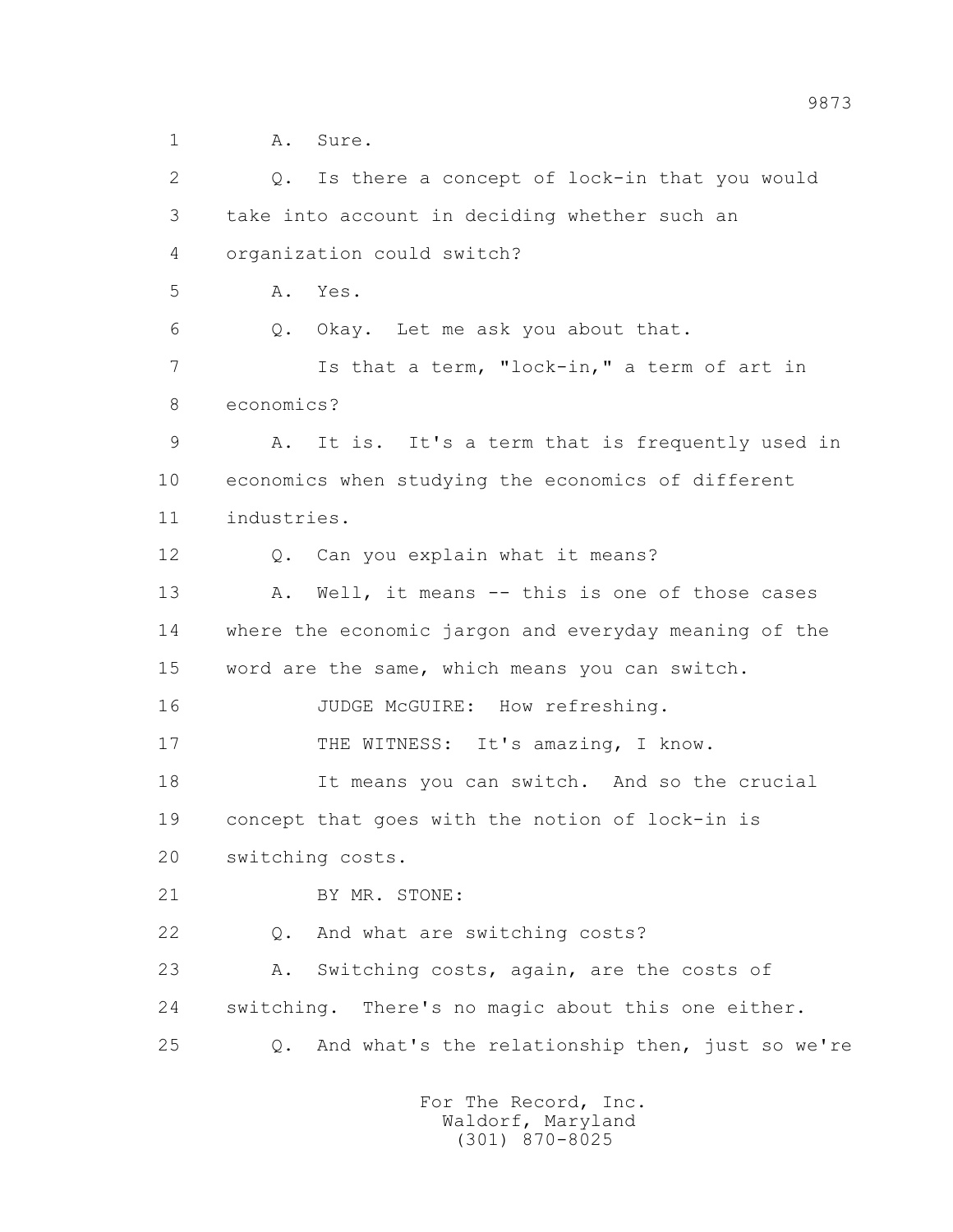1 clear -- it's probably obvious -- but what is the 2 relationship between switching costs and lock-in?

 3 A. If switching costs are high, then buyers or 4 consumers can be said to be locked in. And I can 5 explain easier by example if that's all right.

6 Q. If you would.

 7 A. I referred earlier to photocopiers as my 8 favorite lock-in -- or an example of something 9 actually. That may not have been in reference to 10 lock-in. But it is a good example for that.

 11 People buy certain models of -- by release 12 certain models of photocopiers. Toner is specific to 13 most models. It's not interchangeable. And the notion 14 is that if a manufacturer wanted to, subject to a 15 certain set of conditions and assumptions, if the 16 manufacturer had a large installed base of users of a 17 particular model who are all dependent upon its toner, 18 then conceivably it could raise the price of the toner, 19 exploit those consumers, and thus switching costs might 20 be high, because in order to get around it, according 21 to this example, you'd have to buy a new photocopier, 22 an expensive piece of hardware.

 23 That's what we mean by "switching costs," the 24 costs of moving from one set of circumstances -- from 25 one technology to another.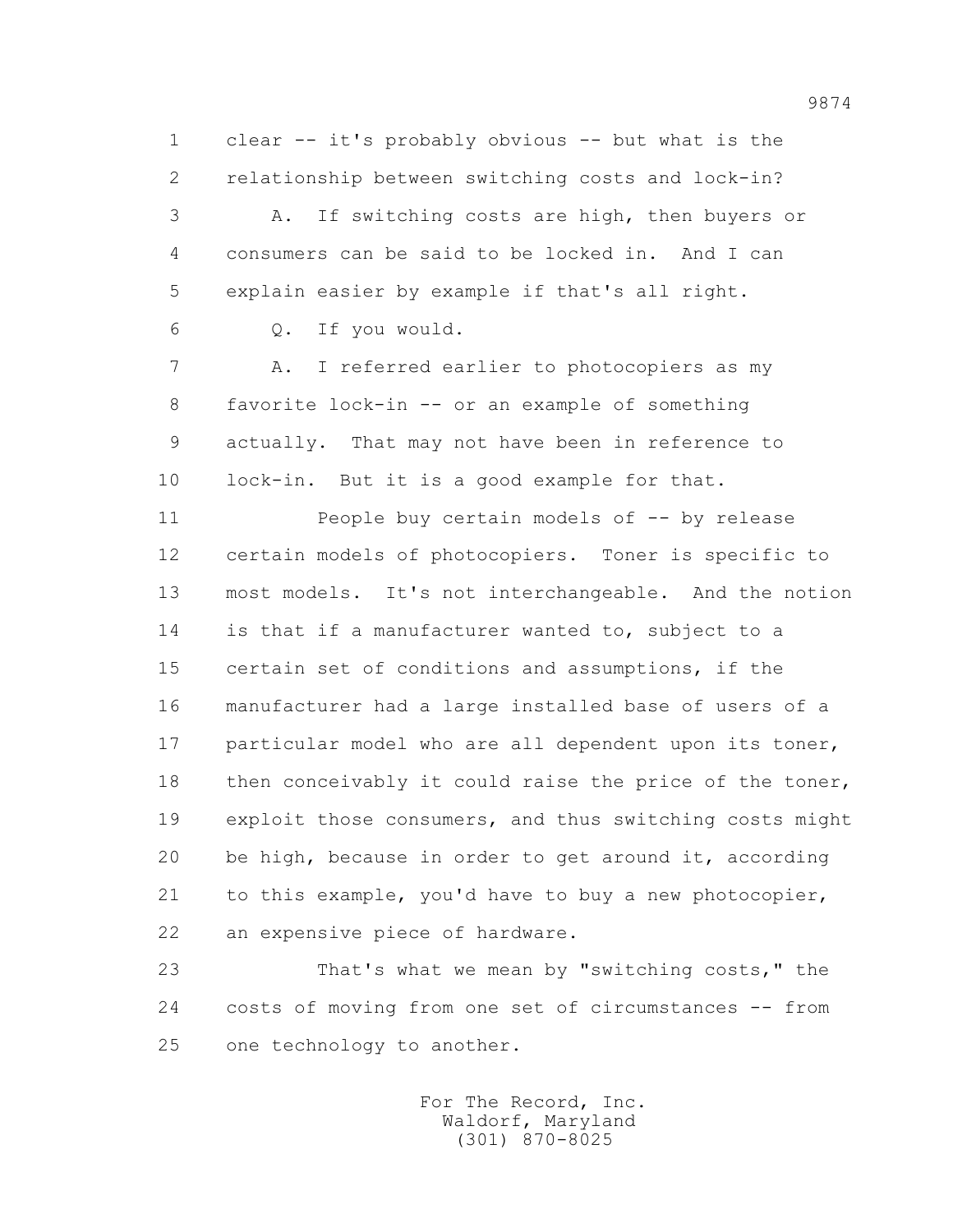1 0. Okay. And it's those switching costs that I 2 want to ask you about for a moment. 3 Have you heard the phrase "specific 4 investments" referred to in the context of this trial? 5 A. Yes. 6 Q. And is there a correlation between what you 7 have heard and understood to be specific investments 8 and switching costs? 9 A. Yes. But it's a -- it is an incomplete, 10 imperfect relationship. It is not simple and 11 straightforward. 12 And if I may, I'll shift the example to one 13 that we heard earlier in the courtroom. Let me know 14 whether this is in or out of bounds. I'd like to talk 15 about coal plants at the mining mouth. 16 0. I think that's within bounds. 17 A. Okay. An example of a specific investment is a 18 coal plant that is built at a mine mouth, a coal-fired 19 electricity plant that is built at a mine mouth to take 20 advantage of nearness of the power source, of the coal, 21 and then the notion is if the mine operator was able 22 because of imperfect contracting to raise the price of 23 coal, the story goes, there would be -- it would be a 24 case of hold-up because the plant owner, having 25 situated an expensive plant there, let's say a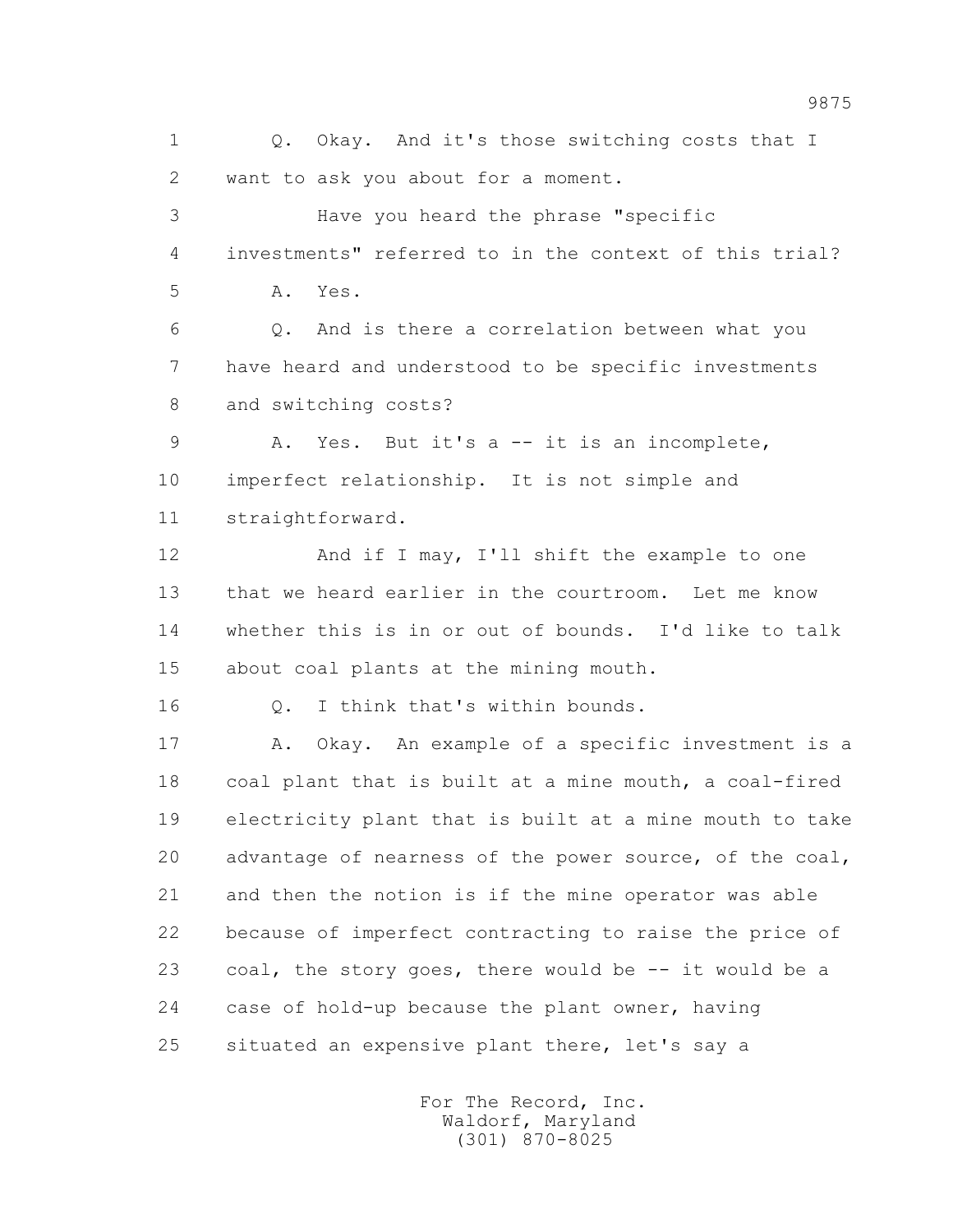1 \$100 million plant, would be locked into that location 2 and to that coal.

 3 That's the story of specific investments and 4 lock-in. What I wish to say about that, the reason 5 that I say that that's an imperfect story is because it 6 doesn't really focus on what's important. It's got all 7 the preconditions right, but it doesn't focus on what's 8 important.

 9 What's important are not the sunk investments, 10 not the plant that's sitting there on the ground. 11 That's a piece of history. What's important is what it 12 would take to get around that contract, that 13 high-priced coal.

 14 If the answer is that you have to build a new 15 plant, by the way, abandon the old plant, but the more 16 important fact is build a new plant somewhere else and 17 that new plant costs a hundred million dollars, then 18 it's fair to say that the switching costs are a 19 hundred million dollars, and that's my definition of 20 very high.

 21 But there are other stories that go with that 22 example. Imagine for sake of argument that there is a 23 gas pipeline that runs nearby and that for \$5 million 24 it's possible to run a line to the electricity plant 25 that's still sitting at that mine mouth and imagine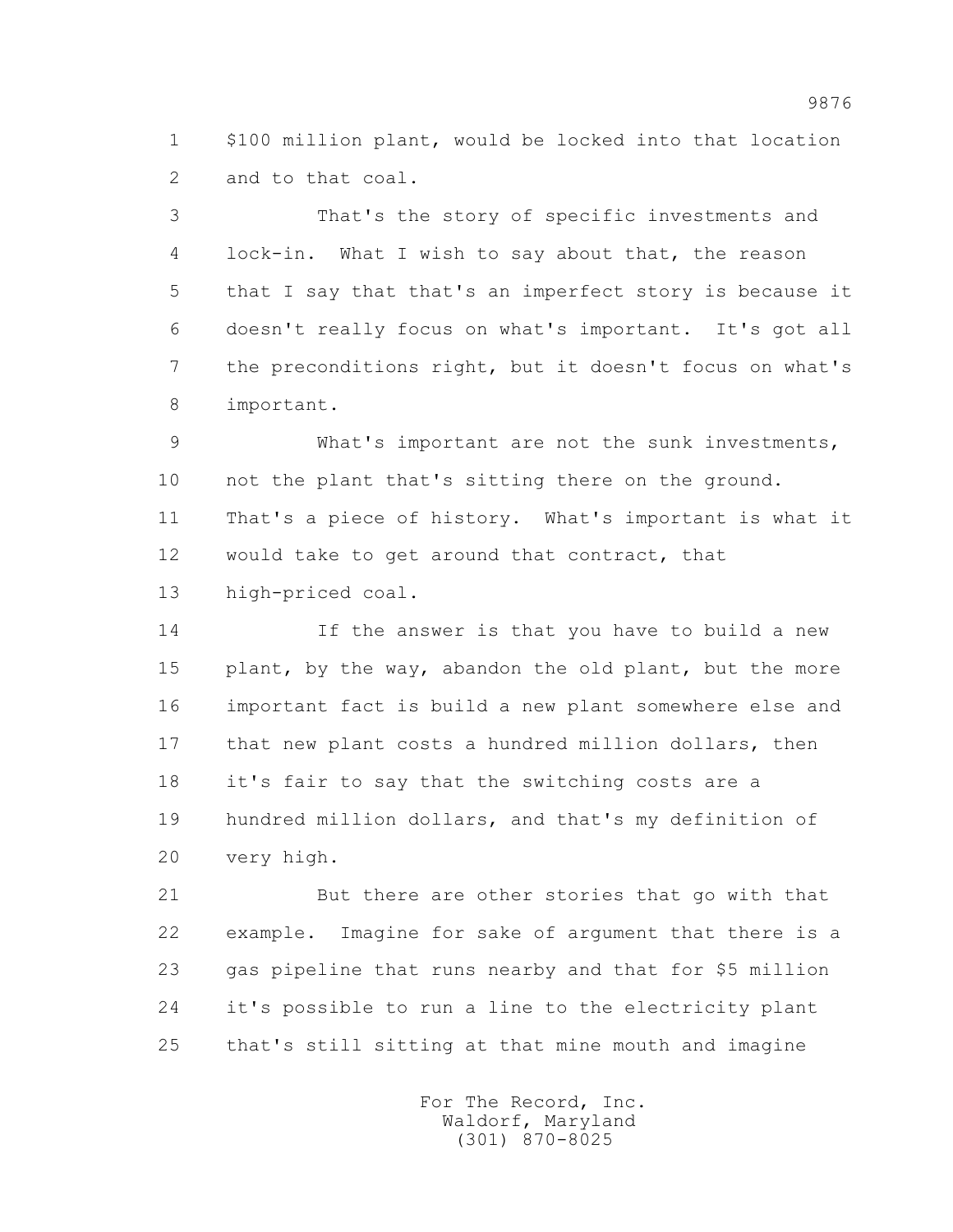1 another \$5 million will buy you a conversion. I'm 2 making all this up. I don't even know whether it's 3 possible technologically, but imagine another 4 \$5 million will turn your coal-fired plant into a gas 5 fired plant. Okay?

 6 In that case the specific investment is exactly 7 the same. It's that original \$100 million plant, but 8 it's neither here nor there. What matters is the 9 forward-looking switching costs, \$5 million for a 10 pipeline, \$5 million for a conversion cost, the 11 switching costs. The real switching costs are 12 \$10 million, and to the extent that anybody is locked 13 into that coal price, it is only to the tune of that 14 \$10 million in the second example.

 15 Q. And let me bring you now from that example if I 16 might, Dr. Rapp, to an issue in this case.

 17 The cost of fabricating plants you would agree 18 is quite high?

19 A. Yes.

 20 Q. Are the costs of constructing and equipping a 21 fabricating plant switching costs?

 22 A. My understanding is that they are not. Well, 23 let me say that my conclusion, my opinion, is they are 24 not based upon an understanding of the way in which 25 changes in technology may happen without having to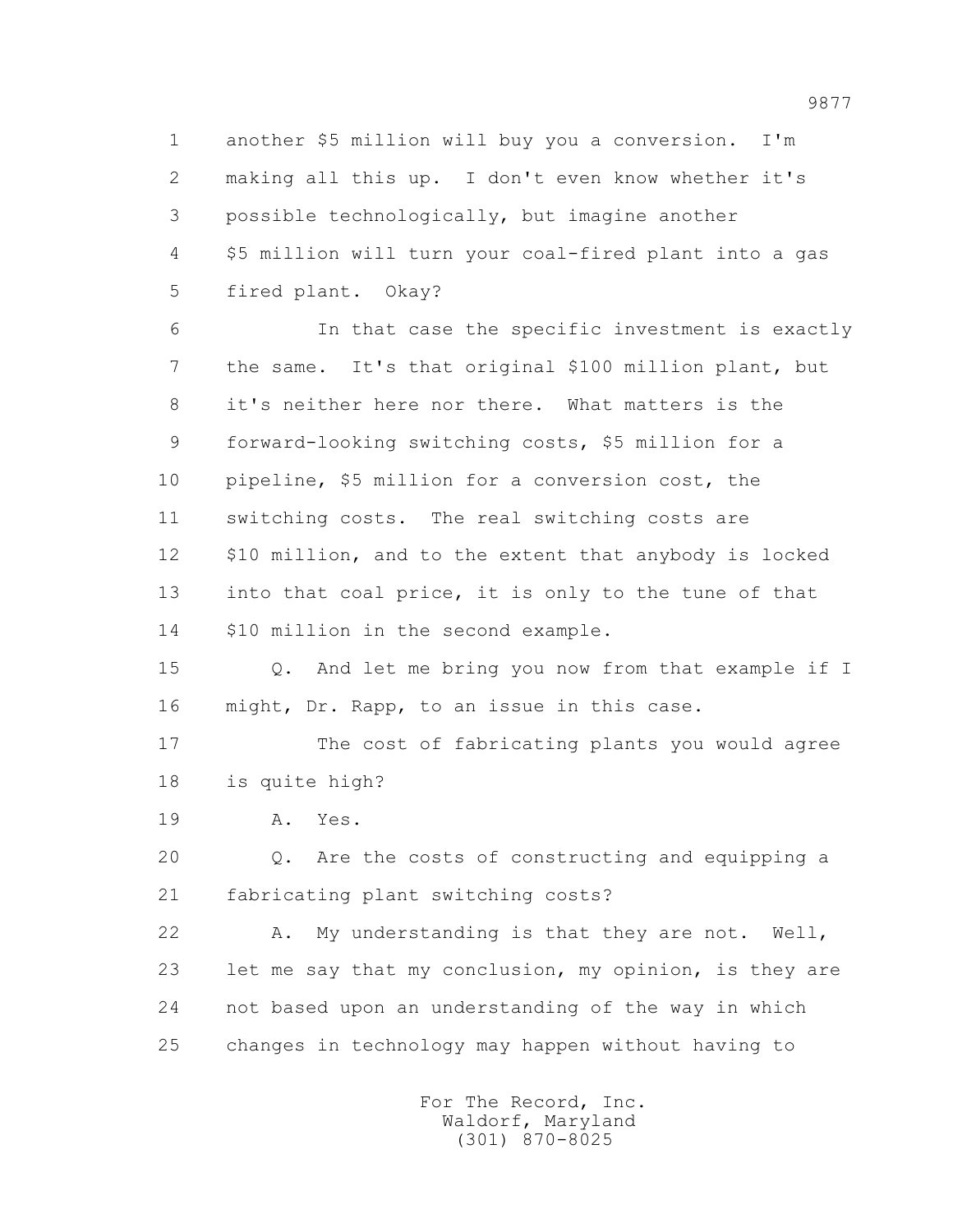1 build a new fabrication plant.

| 2             | Let me ask you, have you formed an opinion in<br>Q.          |
|---------------|--------------------------------------------------------------|
| 3             | this case as to whether in 1993 -- and assume that           |
| 4             | that's when the SDRAM standard was adopted and assume        |
| 5             | that manufacturers had begun to make some specific           |
| 6             | investments in SDRAM -- were DRAM manufacturers at that      |
| 7             | point in time locked into using the four features at         |
| 8             | issue in this case?                                          |
| $\mathcal{G}$ | Α.<br>No.                                                    |
| 10            | Have you formed an opinion as to whether the<br>Q.           |
| 11            | manufacturers of DRAMs were locked into using the four       |
| 12            | features at any subsequent time?                             |
| 13            | Α.<br>I have.                                                |
| 14            | What's that opinion?<br>Q.                                   |
| 15            | And my opinion is that they were not locked<br>Α.            |
| 16            | in.                                                          |
| 17            | And what's the basis for your opinion?<br>Q.                 |
| 18            | The basis for my opinion is that the switching<br>Α.         |
| 19            | costs associated with shifting to alternative                |
| 20            | technologies if those alternative technologies were          |
| 21            | worth switching to were relatively low by comparison to      |
| 22            | the expenses associated with manufacturing DRAMs in          |
| 23            | general, so they could have switched at any point.           |
| 24            | Have you in forming this opinion taken into<br>$Q_{\bullet}$ |
| 25            | account testimony by Professor Jacob on the costs of         |
|               |                                                              |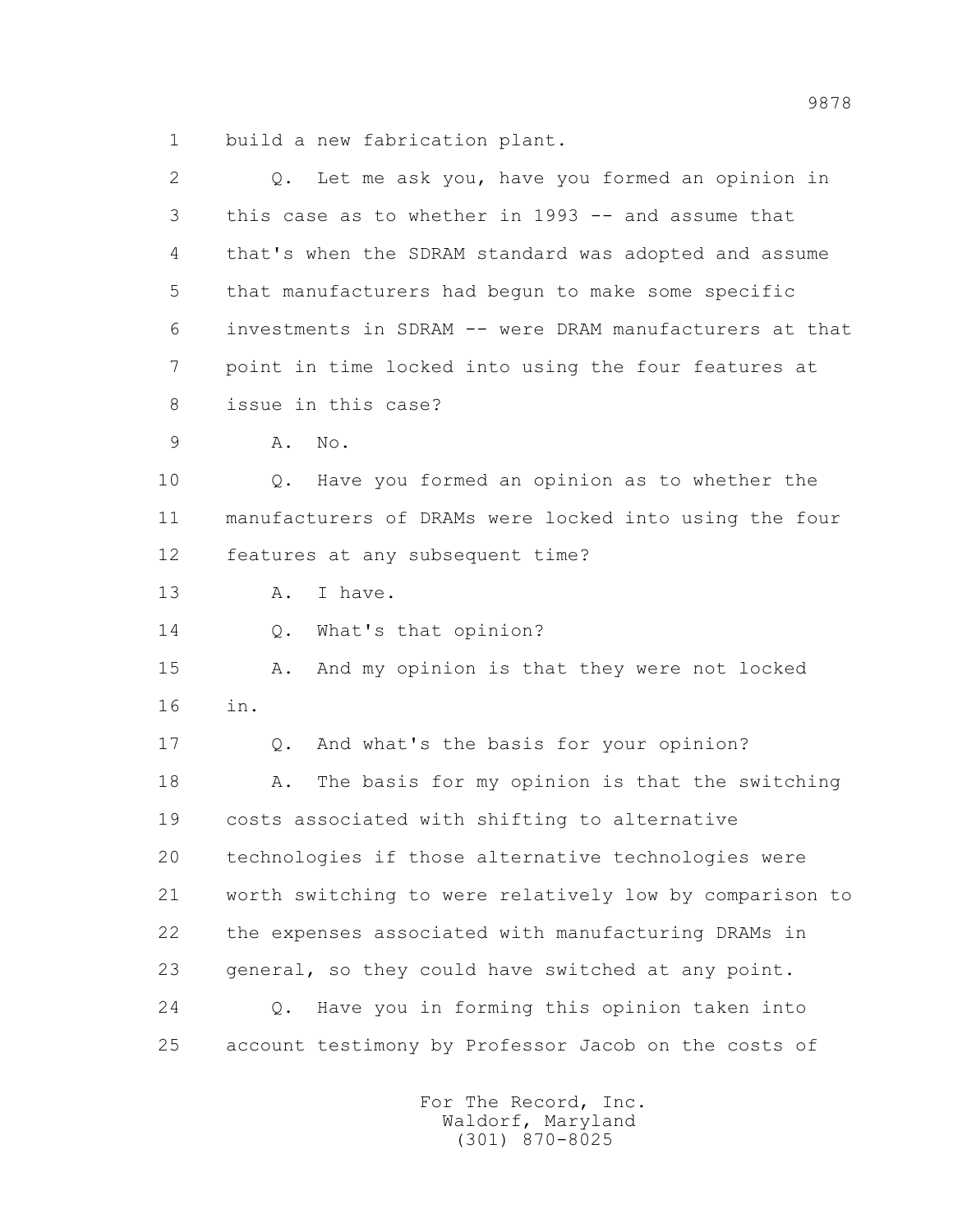1 what he referred to I think as a redesign today? 2 A. Yes. That is what -- it is the redesign that I 3 have in mind as among the opportunities for -- that 4 present themselves for switching from one technology to 5 another without having to rebuild the plant or anything 6 like that because circuits get redesigned periodically 7 and within those opportunities shifts to alternative 8 technology are possible, not at no cost but at low 9 cost. 10 Q. Have you also taken into account testimony by 11 Professor McAfee on this same subject? 12 A. Yes. 13 Q. Have either -- have you seen any quantification 14 of switching costs that was presented in the testimony 15 of either of those individuals? 16 A. I have not. There were no -- again, speaking 17 of costs, costs require numbers, as far as I'm 18 concerned, to make meaningful statements about them, 19 and I have not seen numbers associated with testimony 20 about switching costs until this point. 21 Q. I want you to assume in this regard that the 22 DRAM industry might be characterized as having high 23 fixed costs and low marginal costs. Can you assume 24 that?

25 A. I can assume that, and I agree with the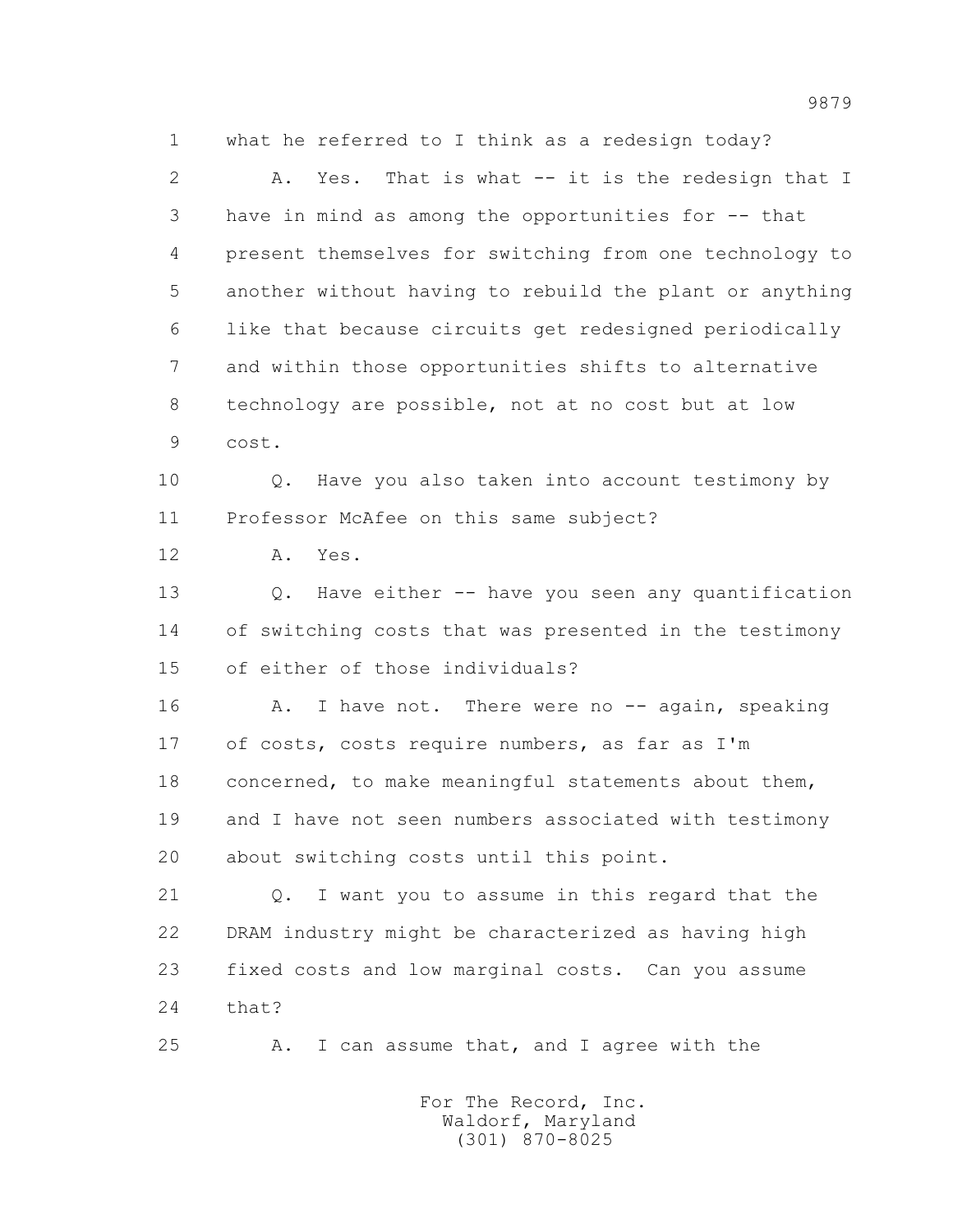1 assumption.

 2 Q. Okay. And if you make that assumption, does 3 that allow you to form any conclusions about what 4 switching costs would be? 5 A. No, not of itself. The fact of high fixed 6 costs and low marginal costs doesn't say anything about 7 switching costs. 8 Q. Well, let me ask you to address specifically an 9 argument that it would be difficult for manufacturers 10 to switch from the four technologies at issue here and 11 to substitute alternate technologies because there are 12 high fixed costs and low marginal costs in the DRAM 13 industry. 14 Can you address that argument and tell us 15 whether you agree or disagree with it? 16 A. The second part of the argument doesn't follow 17 from the first. 18 Q. Why is that? 19 A. Well, because you can have high fixed costs and 20 low marginal costs and there is nothing about that set 21 of circumstances that prevents switching at low cost, 22 unless what you're saying is that those fixed costs 23 need to be replicated in their entirety every time a 24 switch of some particular technology is made, which we 25 know is not true.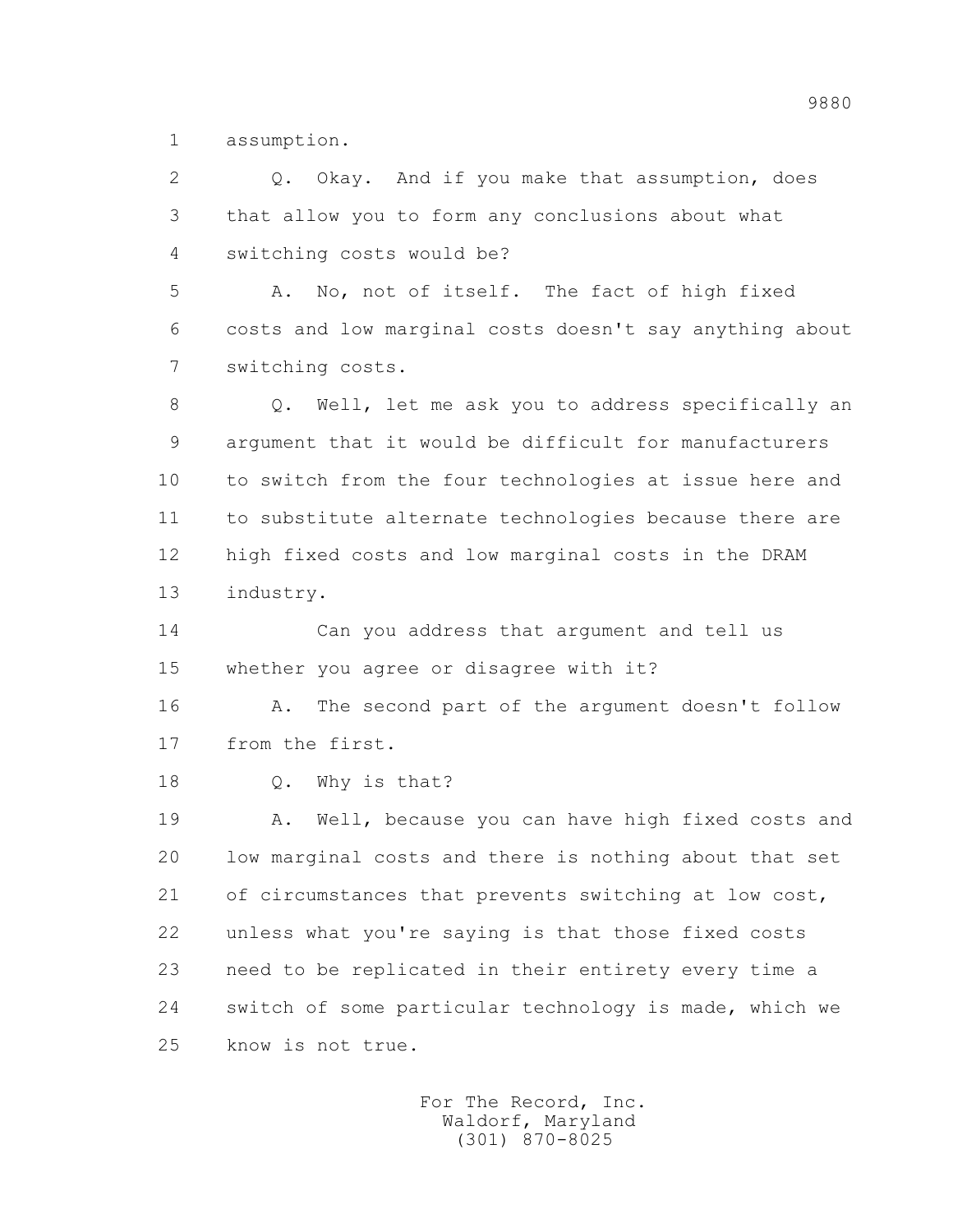1 0. Have you, in assessing those questions that I 2 just posed to you, have you taken into account 3 testimony of witnesses such as Mr. Becker from Infineon 4 who testified here?

 5 A. Yes. I remember the -- again, this is just a 6 recollection and in the nature of a basis for my 7 opinion -- that Mr. Becker spoke of the frequency of 8 redesigns at the Infineon Richmond plant.

 9 Q. Let me see if I can ask it this way so as to be 10 consistent with rulings we've had.

 11 Have you formed an understanding in that regard 12 about the frequency of redesigns of DRAMs?

13 A. Yes.

 14 Q. And what is your understanding in that regard? 15 A. My understanding is that redesigns of one sort 16 or another occur, generally speaking, in this industry 17 with a frequency of about 12 to 18 months.

 18 Q. In your opinion, Dr. Rapp, is it possible for 19 an economist to make a sound economic judgment about 20 switching costs being sufficiently large to create 21 lock-in without doing some sort of quantification of 22 those costs?

23 A. It is not.

24 Q. Do you have an understanding -- and again, I'm 25 asking you for an understanding, not your opinion -- as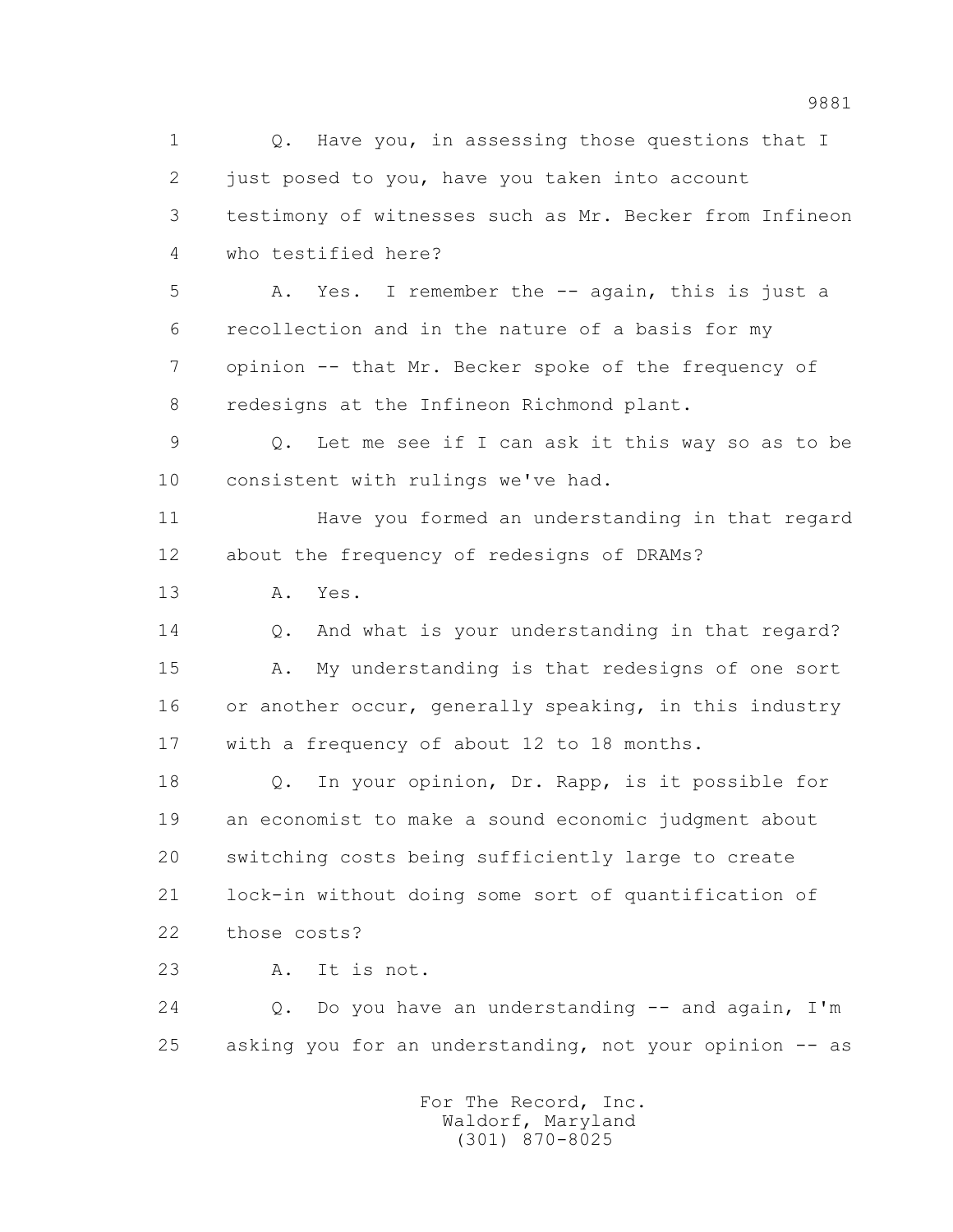1 to whether there have been changes in the technology of 2 SDRAMs that would have made it easier or harder for the 3 manufacturers to switch away from the four technologies 4 at issue here?

 5 A. Yes. I have an opinion that there have been 6 changes in the technology, and it is not the specific 7 technology that is the basis for my opinion but simply 8 the fact that changes in the speed of DRAMs within 9 generations and the need for periodic design creates an 10 opportunity for changing the circuitry of DRAM, again 11 without having to -- in the normal course of business. 12 Let's put it that way.

 13 Q. Have you made an effort to quantify the 14 switching costs associated with switching away from the 15 four technologies at issue here in an effort to 16 determine whether or not there's lock-in?

17 A. Yes.

18 Q. Could we bring up DX-317.

 19 Does this chart summarize the quantification 20 work that you've done?

21 A. Yes.

 22 Q. What did you consider as your scenario for the 23 new technologies or the alternative technologies that 24 would be switched to when there was a switching away 25 from the four at issue?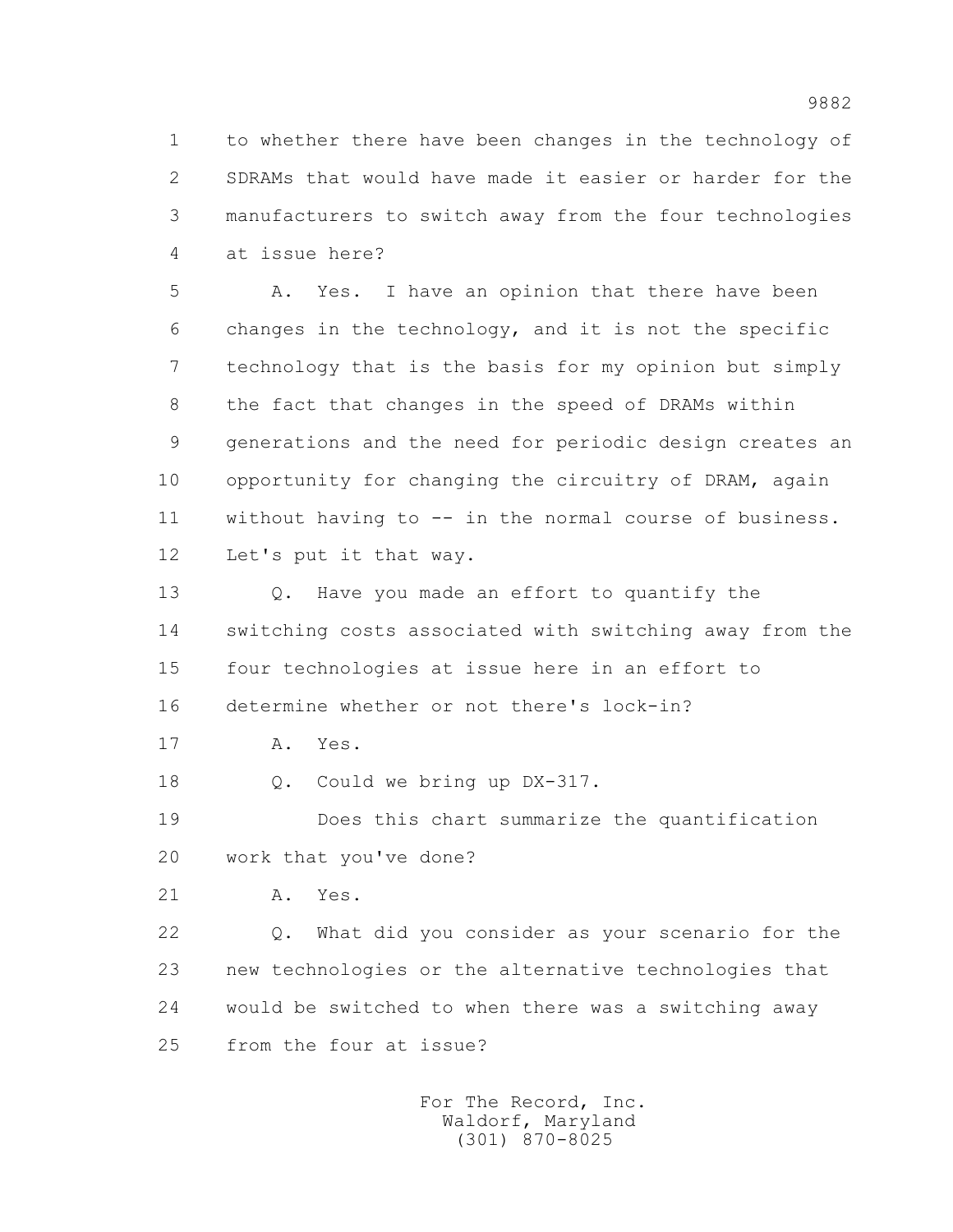1 A. This is a DRAM example -- an SDRAM example. It 2 doesn't deal with two -- with the third and fourth of 3 the four technologies. It deals with a shift from 4 programmable CAS latency and programmable burst length 5 to fixed latency and fixed burst length.

 6 Q. Okay. And does that then assume -- and I'm in 7 some sense reading this off your chart -- does that 8 assume that if you move to three fixed CAS latencies 9 and four fixed burst lengths that you end up with the 10 cost of switching to a manufacturer of four different 11 parts to replace the one?

 12 A. I'm sorry. I didn't -- I wasn't following the 13 question.

14 Q. Sure.

 15 In your chart you talk about twelve different 16 part types in total?

17 A. Right.

18 Q. How do you get to that?

19 A. The twelve different part types are a 20 multiplication of the various combinations of three 21 different CAS latencies times four different burst 22 lengths, so whereas before you had one part which was 23 programmable in any of these directions, now you have 24 twelve parts.

25 Q. Okay. And what is the source of the dollar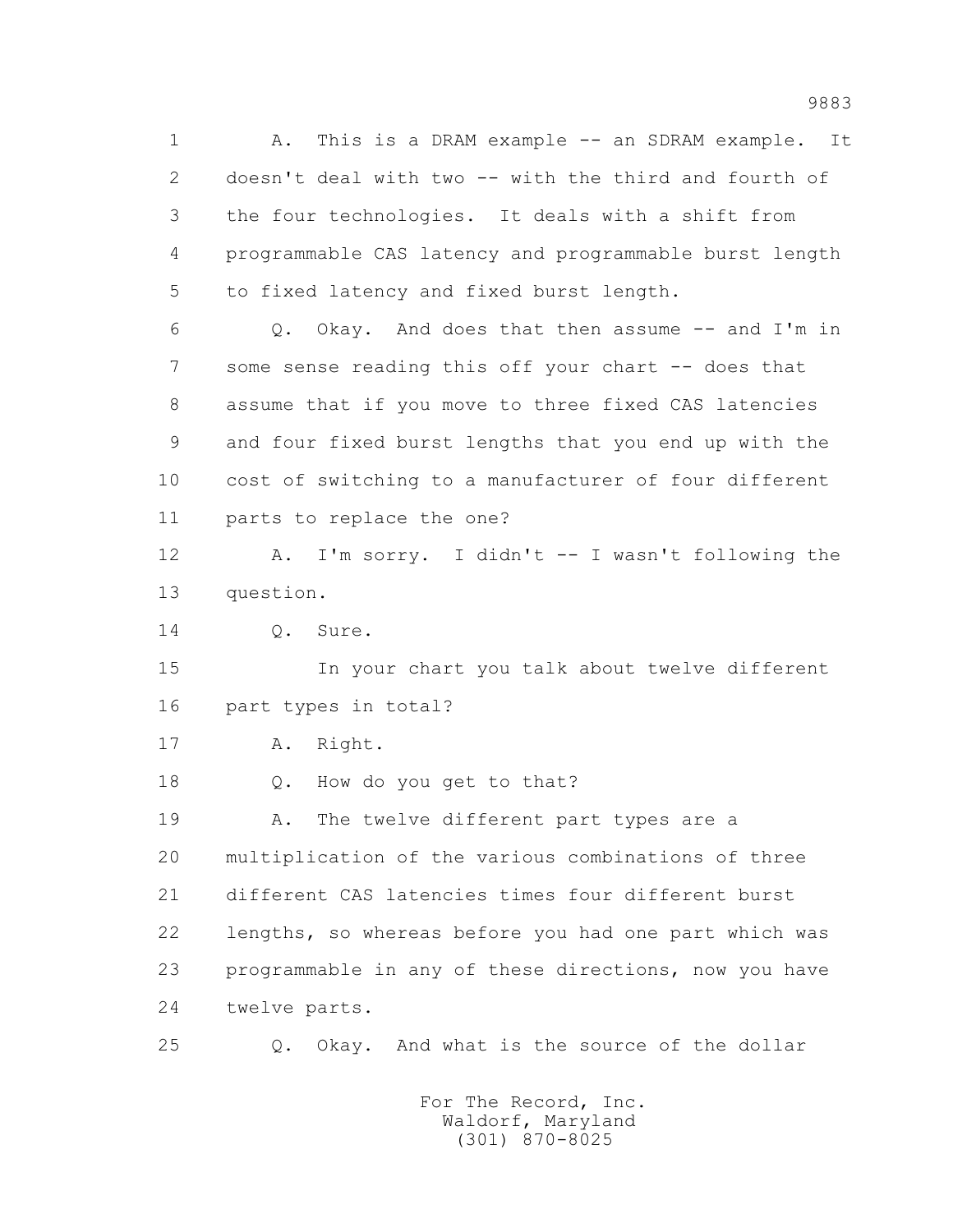1 figures that you've set forth on DX-317?

 2 A. You remember earlier in the day when we spoke 3 about Mr. Geilhufe's numbers being divided into fixed 4 costs and variable costs, these are the fixed costs -- 5 and I want to come back to the definition of that 6 word -- these are the fixed costs associated with the 7 substitution of the alternatives that Mr. Geilhufe 8 analyzed in this connection. 9 Q. Okay. And in that regard, what is important to 10 you about the definition of fixed costs? 11 A. What's important is that it's a definition that 12 pertains particularly to this change. It's not fixed 13 costs in the way that building a plant is a fixed cost. 14 That is, too, by some standard. But this is the 15 analysis of an episode. 16 The episode is to change programmable latency 17 and burst into fixed burst and fixed latency, and 18 certain of the costs that Mr. Geilhufe named are 19 one-time-only costs associated with design or 20 qualification, something like that. 21 So those are fixed in the sense that they don't 22 recur with each chip produced. The variable costs are 23 each chip produced create -- has additional -- bears 24 additional cost. These are one-time-only costs

25 associated with this project.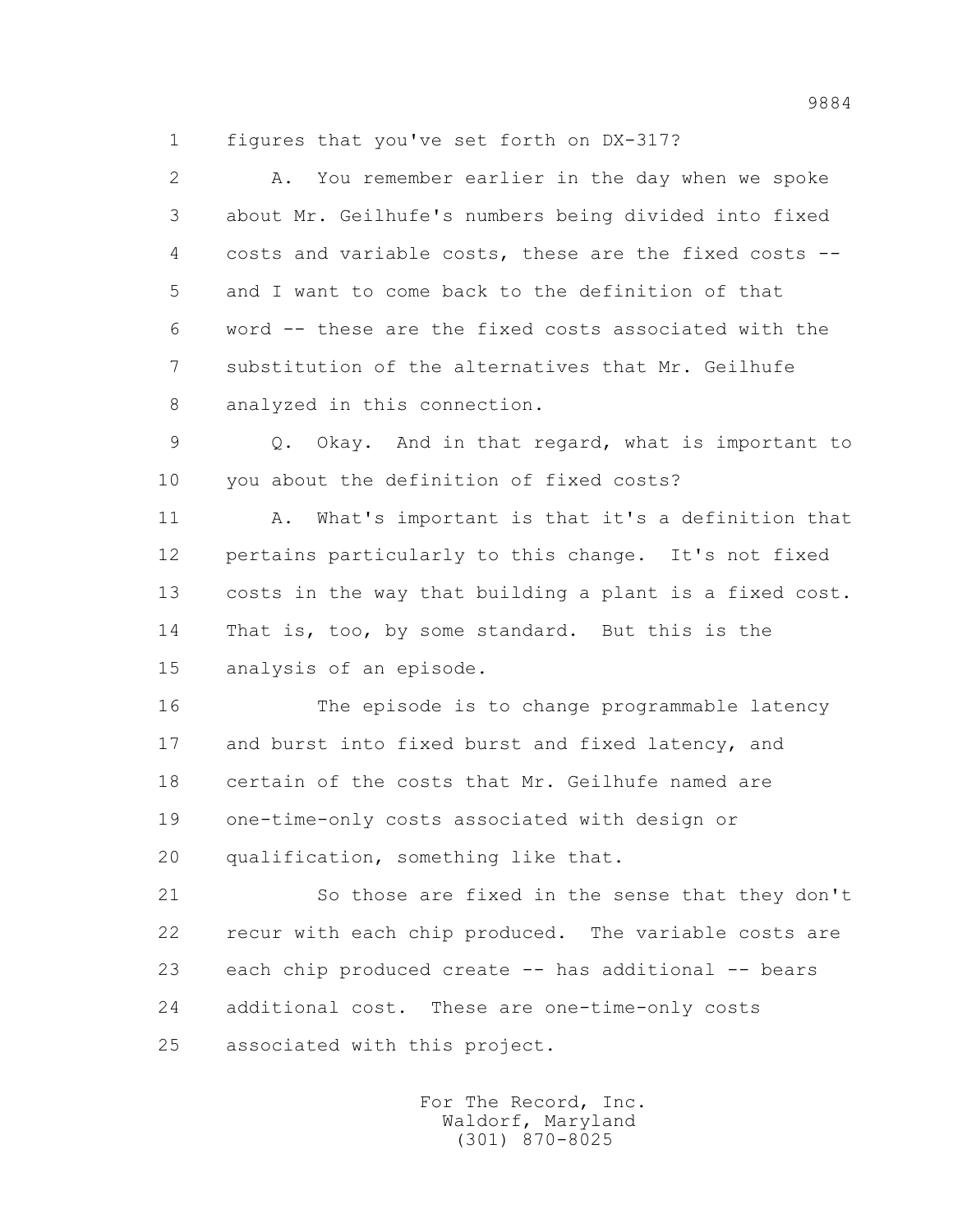1 0. Can you walk us through, if you would, your 2 calculation of switching costs based on Mr. Geilhufe's 3 data for the scenario you've just described?

 4 A. Yes. There were design costs named in 5 different cost categories by Mr. Geilhufe for fixed CAS 6 latency that added up to  $$300,000$  and  $-$  sorry  $-$  a 7 hundred thousand dollars per chip times three chips, 8 and the hundred thousand dollars per chip times four 9 burst length chips, individualized, and you see them 10 summed on the first row of this chart labeled "design 11 costs." So that is \$700,000.

12 Shall I continue?

 13 Q. Yes. Then what are the qualification costs 14 that you've included in your calculation?

 15 A. Mr. Geilhufe named qualification costs of 16 \$250,000 per chip, and that would be multiplied by 12 17 for the 12 chips that come out of this project.

 18 Q. And what about for -- another cost element was 19 phototooling costs. What does that refer to?

 20 A. The last of these one-time-only project-related 21 costs was \$50,000 per chip for phototooling, and that 22 gets multiplied by 12. And after the summation and the 23 multiplications, the product of this is \$4.3 million in 24 switching costs, that is to say, in the costs 25 associated with moving from the -- a programmable CAS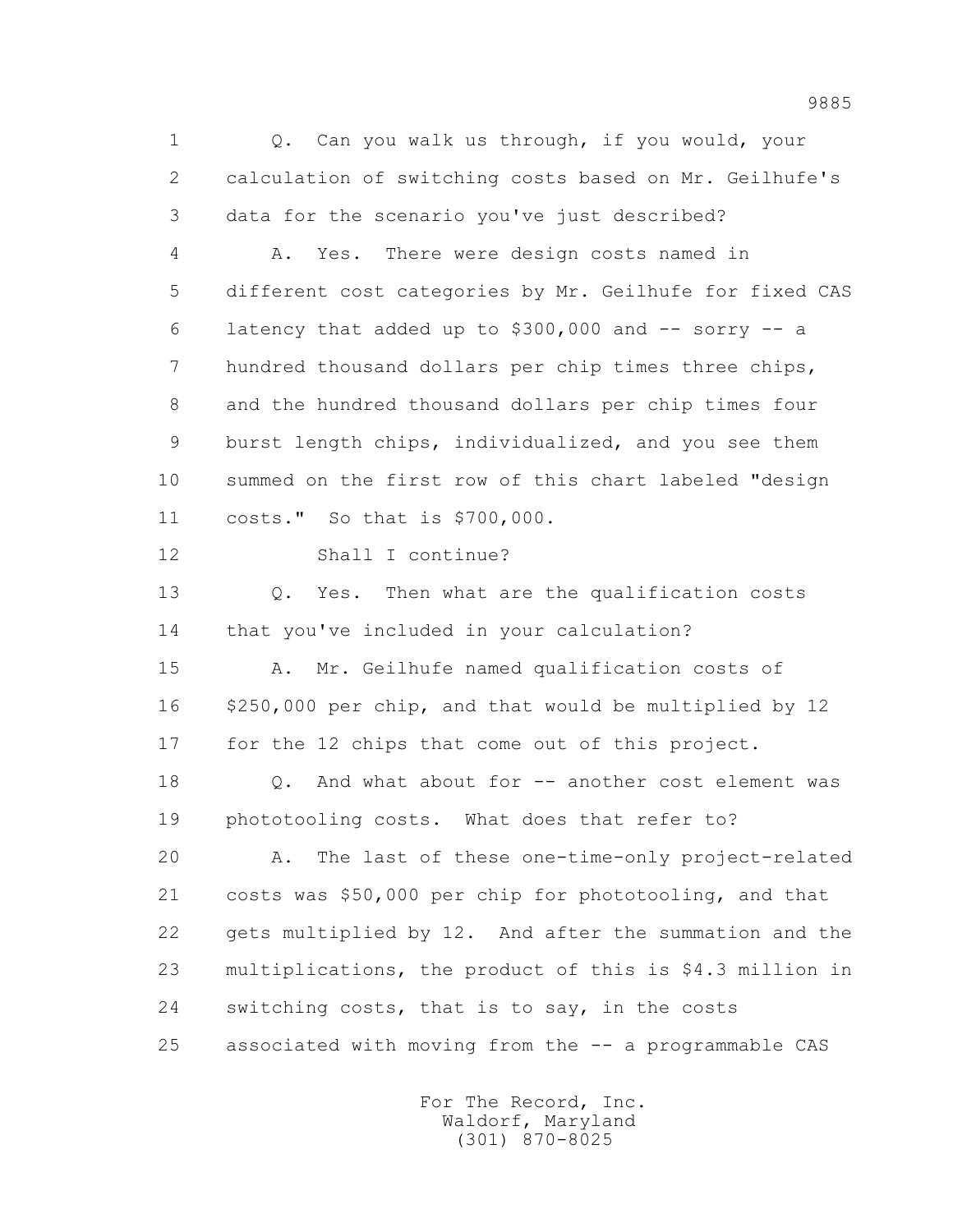1 latency and programmable burst to fixed latency and 2 burst length.

 3 Q. And how does this calculation inform your 4 opinion about whether or not there would be lock-in? 5 A. Well, I don't think \$4.3 million is a small 6 amount of money by my standards, but by the standards 7 of DRAM production costs in general, it is a modest 8 amount, and the conclusion that I draw from it is that 9 if fixed latency and burst were a good alternative in 10 terms of -- in cost-performance terms, then the cost of 11 switching from programmable to fixed would be about 12 \$4.3 million. 13 0. How does that number compare to the royalties 14 at issue in this case with respect to simply SDRAM? 15 MR. ROYALL: For clarification -- 16 MR. STONE: Let me rephrase. Let me withdraw 17 and rephrase. 18 BY MR. STONE: 19 Q. You talked earlier about comparing the 20 additional costs of various alternatives to a royalty 21 of .75 percent charged by Rambus? 22 A. Yes. 23 Q. And if a rational standard-developing 24 organization felt that they could avoid, in some 25 fashion rationally avoid the payment of royalties to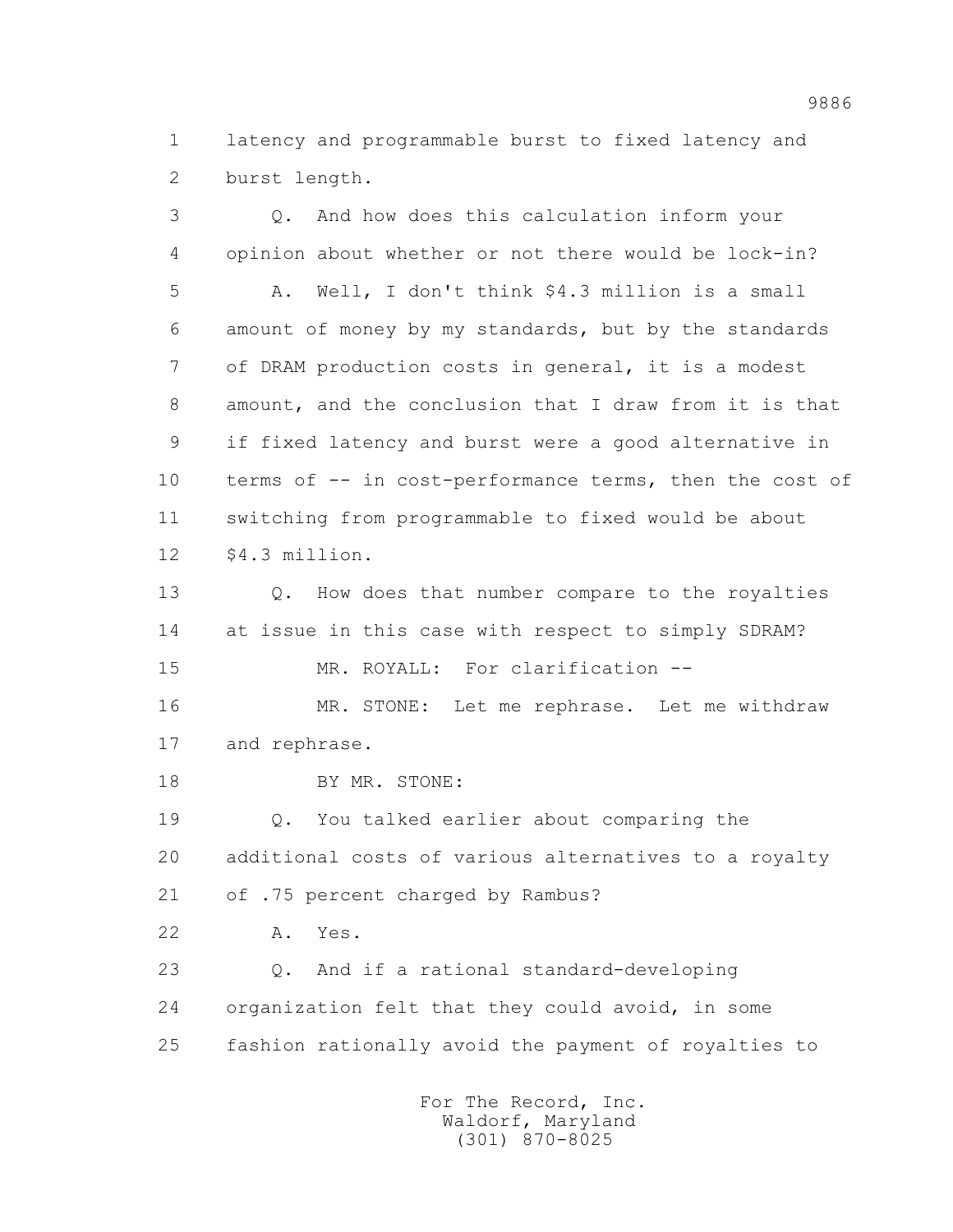1 Rambus at that rate of .75 percent, do you have an 2 understanding as to how those royalty numbers compare 3 to the switching costs?

 4 A. This \$4.3 million is small in relation to the 5 royalties that are being charged.

 6 So if, for example, a royalty -- if, for 7 example, the manufacturers were using royalty-bearing 8 technology, like programmable latency and burst, and 9 fixed latency and fixed burst were equivalent in 10 cost-performance terms, then they could make that 11 switch for \$4.3 million, approximately -- it's just an 12 estimate -- and save the royalties and that would -- 13 and it would be a small price to pay.

 14 Q. Do you have an understanding as to how long it 15 would take to implement a change from the programmable 16 CAS latency and programmable burst length to the use of 17 fixed CAS latency and fixed burst length?

 18 A. I'm relying here entirely on Mr. Geilhufe, and 19 I believe his testimony was something like from six 20 months to a year, in other words, within that redesign 21 interval of less than 18 months.

 22 Q. In computing the switching costs, have you 23 taken into account the opportunity cost of engineers? 24 A. Yes. Not explicitly, but it's there. 25 Q. And tell us -- first tell us what you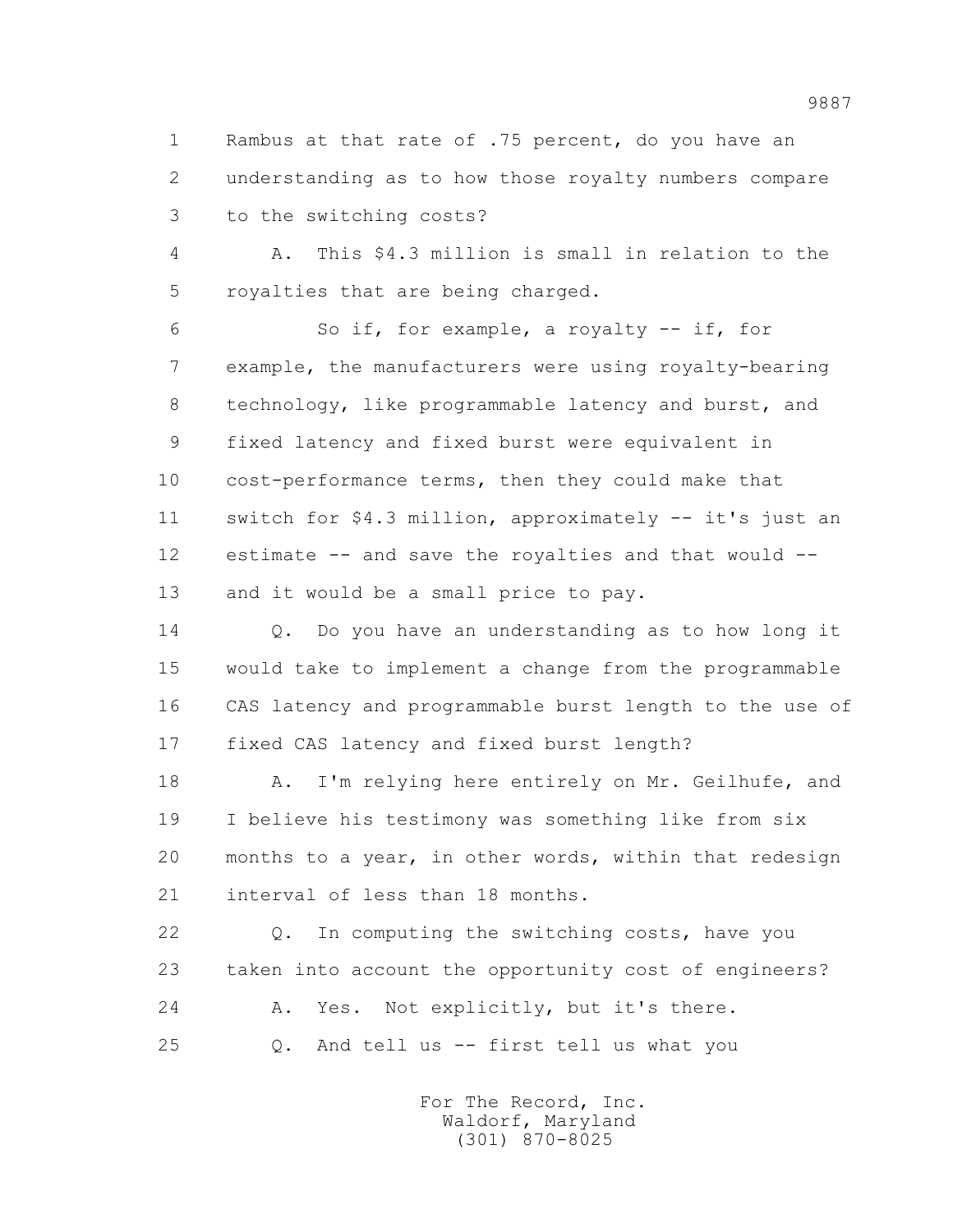1 understand the phrase "opportunity cost of engineers" 2 to refer to.

 3 A. Opportunity cost is another way of saying 4 economic cost. It's the cost that economists think of 5 first and foremost, and what it means is the cost of -- 6 what it means is that the cost of employing somebody, 7 in this instance, is really the cost of taking them 8 away from the next best alternative. It doesn't show 9 up that way in accounting records, but that's the real 10 cost of using somebody's time.

11 0. And how are those opportunity costs taken into 12 account in your computation?

 13 A. Well, Mr. Geilhufe based his calculations on 14 his estimate of engineers' wages and those wages are a 15 measure of opportunity cost.

 16 So it's not as if opportunity costs would come 17 into it again or twice over. When you speak of the 18 opportunity cost of an individual, generally by 19 assumption, although things sometimes get out of whack, 20 what you're referring to is that, the person's wage in 21 the marketplace.

 22 Q. Have you considered whether coordination 23 problems involving DRAM manufacturers and the maker of 24 complementary goods would prevent switching from the 25 two technologies we're talking about, programmable CAS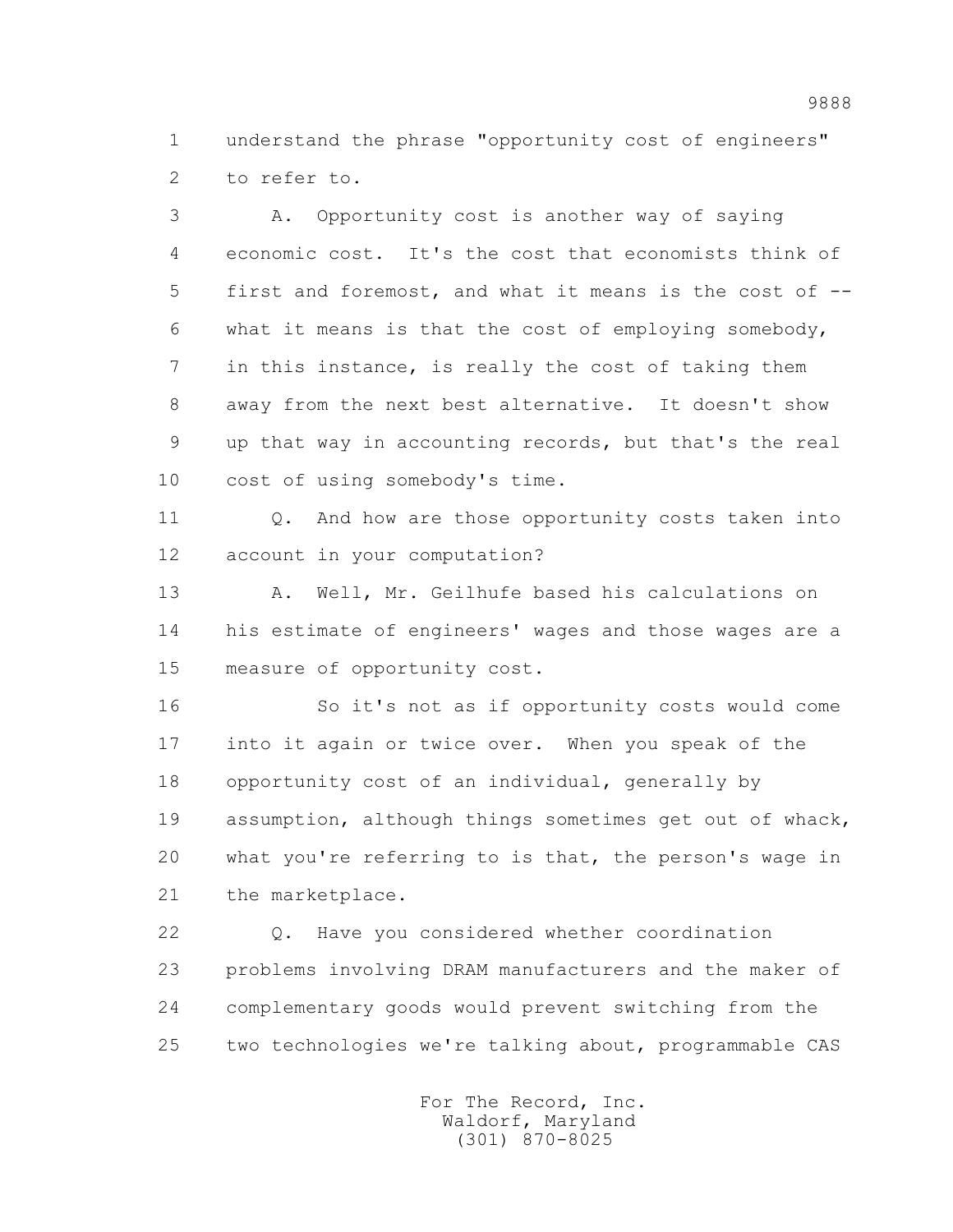1 latency and programmable burst length, to the

2 alternatives that you've considered?

3 A. Yes.

 4 Q. And in that regard, just remind us if you would 5 what the complementary goods are that you would 6 consider.

7 A. The complementary goods are memory controller, 8 modules, the microprocessor first and foremost, the 9 sockets and motherboard.

 10 Q. In your opinion, Dr. Rapp, would any 11 coordination issues with the manufacturers of those 12 complementary goods and the DRAM manufacturers prevent 13 such a switch in technology from occurring?

14 A. It would not.

15 Q. Why not?

 16 A. My answer is that the resolution -- that 17 coordination happens all the time in this industry, 18 that that is what JEDEC is about, that coordination 19 happens among manufacturers outside of JEDEC all the 20 time, and there's no evidence that I could identify 21 that suggests that coordination problems of the sort 22 that are posed by this are not solved again in the 23 normal course of business.

 24 Q. Did you look in the record to see whether you 25 find evidence of such coordination problems having been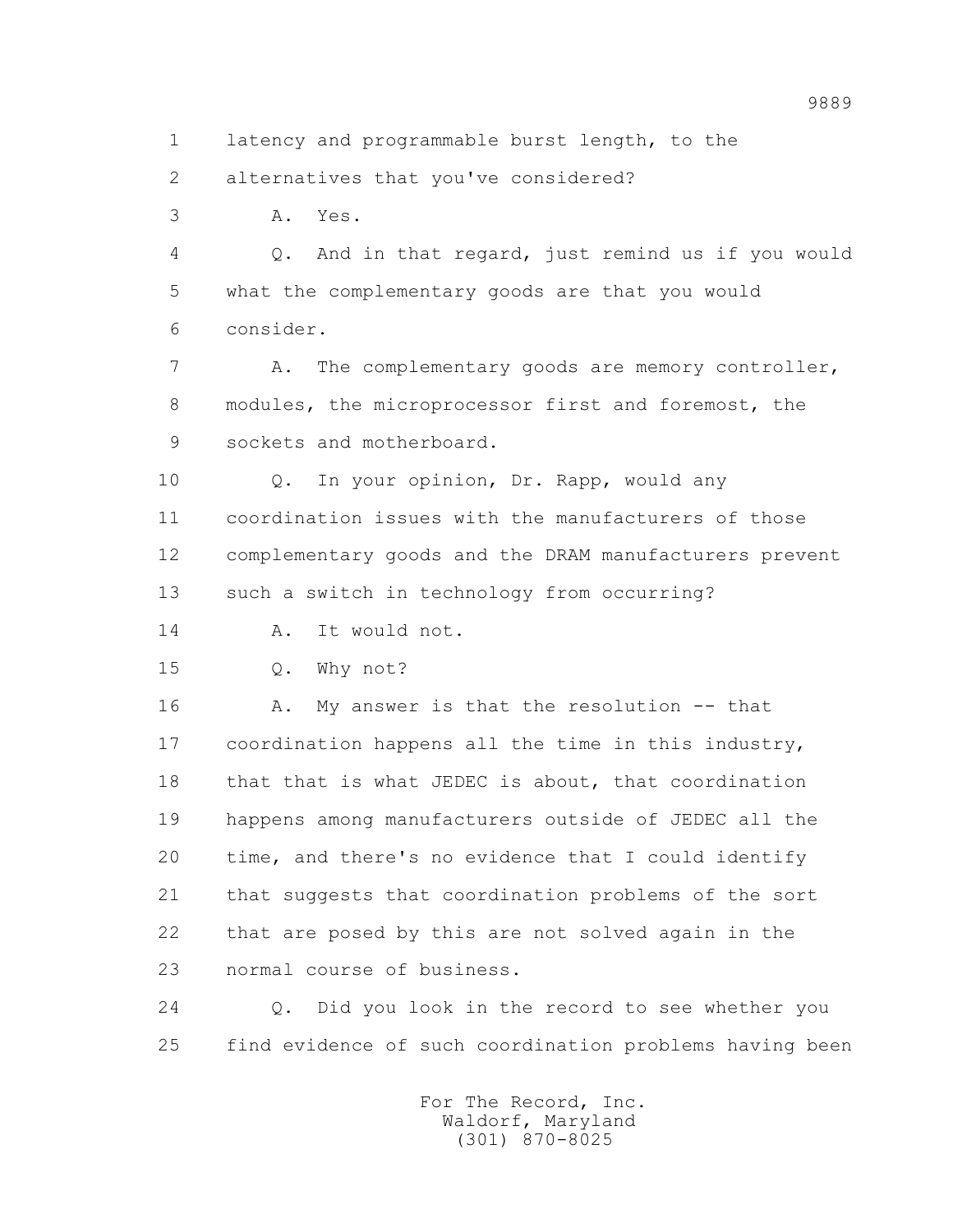- 1 an obstacle to switching in the past?
- 2 A. Yes.

3 Q. And did you find any such evidence?

4 A. No.

 5 Q. Did you also consider the possibility that once 6 the DRAM industry had made some investments in using 7 some or all of the four technologies at issue here that 8 it would after that be harder to get an agreement 9 amongst them and to coordinate on the change to some 10 other technologies?

 11 A. I understand the proposition. I think that the 12 situation is no different from -- I mean, it's harder 13 in the sense that there's an existing technology and 14 it's not as if they're starting from scratch, but it's 15 no -- but the industry hasn't started from scratch for 16 a long period of time, so I don't think the 17 coordination problems when faced with finding an 18 alternative to these Rambus technologies, if that were 19 to have paid off, would be any harder here than in 20 other situations that the industry routinely faces.

 21 Q. Have you considered the possible argument that 22 users of specific features might have different 23 incentives that might interfere with coordination, such 24 as one manufacturer that might prefer a burst length of 25 8, for example, and one that might prefer a burst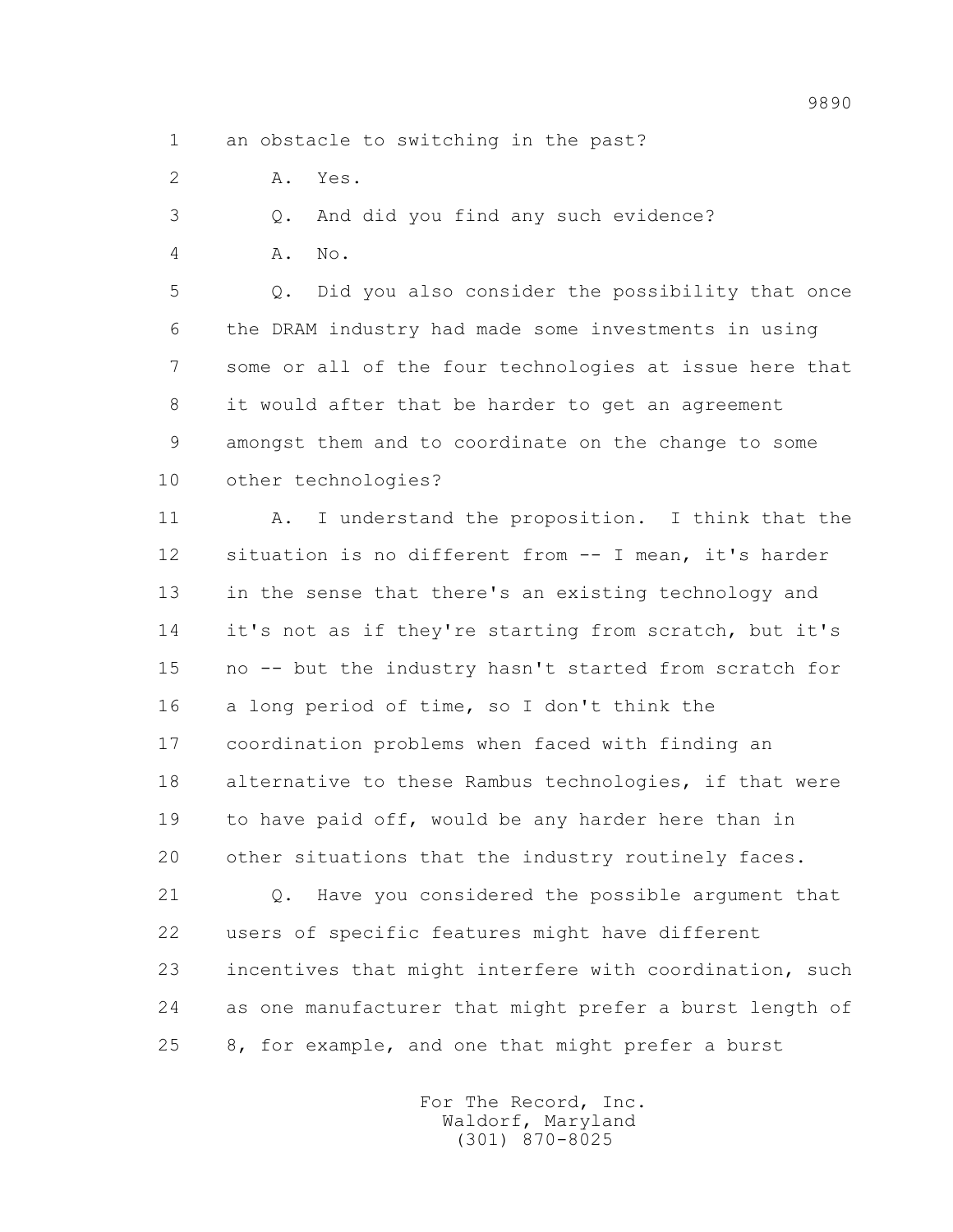1 length of 4?

2 A. Yes.

 3 Q. And has that caused you in any way to rethink 4 or change your opinion?

 5 A. No. The same answer that I gave earlier 6 applies. But in a certain sense the experiment has 7 been performed in history in this case because there 8 was such a deliberation, as I understand it, with 9 respect to the DDR-II standard. There were differences 10 of opinion about that and interests were divergent at 11 the outset and a resolution was achieved. In this case 12 the resolution was to preserve programmability, but 13 nevertheless it was a coordination problem the likes of 14 which we're talking about.

 15 Q. I want you to assume if you can, Dr. Rapp, that 16 let's say roughly 50 percent of the manufacturing 17 capacity today is licensed by Rambus to make use of the 18 four technologies in question and that 50 percent of 19 the market in terms of capacity roughly is not. Can 20 you make that assumption?

21 A. Sure.

 22 Q. Have you considered the argument that, because 23 some of the manufacturers are licensed and some are 24 unlicensed, they have different incentives with respect 25 to these coordination problems that would make it more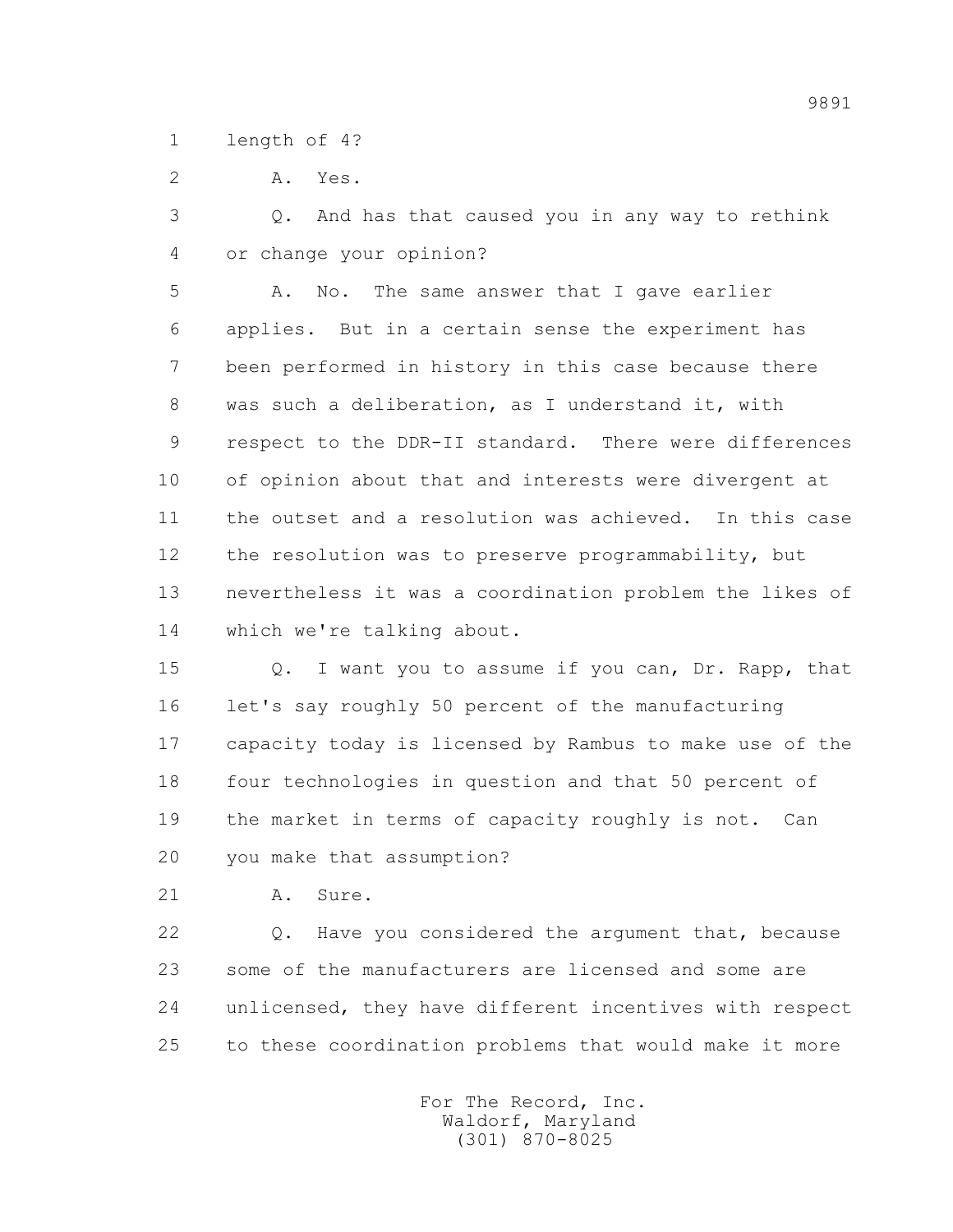1 difficult for them to switch?

2 A. I have considered that.

 3 Q. And what is your opinion regarding that 4 argument or that possibility?

 5 A. I don't think that it is a strong argument, and 6 the reason that I don't think it's a strong argument or 7 even a plausible argument is that the incentives are 8 not all that divergent. All manufacturers, all other 9 things being equal, have an -- I'm sorry. Let me start 10 that again.

 11 All manufacturers have an interest in the 12 availability of alternative technology at low cost in 13 cost-performance terms, so I don't recognize how the 14 assumption that you gave me about licensure should 15 affect the ability of manufacturers to achieve whatever 16 standardization is necessary.

 17 Q. Let me ask you a couple other arguments I want 18 you to consider and respond to if you would.

 19 Have you considered whether the need to 20 achieve economies of scale and production volume might 21 cause the DRAM industry or manufacturers to sort of 22 home in on a single standard at any given point in 23 time?

24 A. Yes.

25 Q. And is that a factor that impacts the issues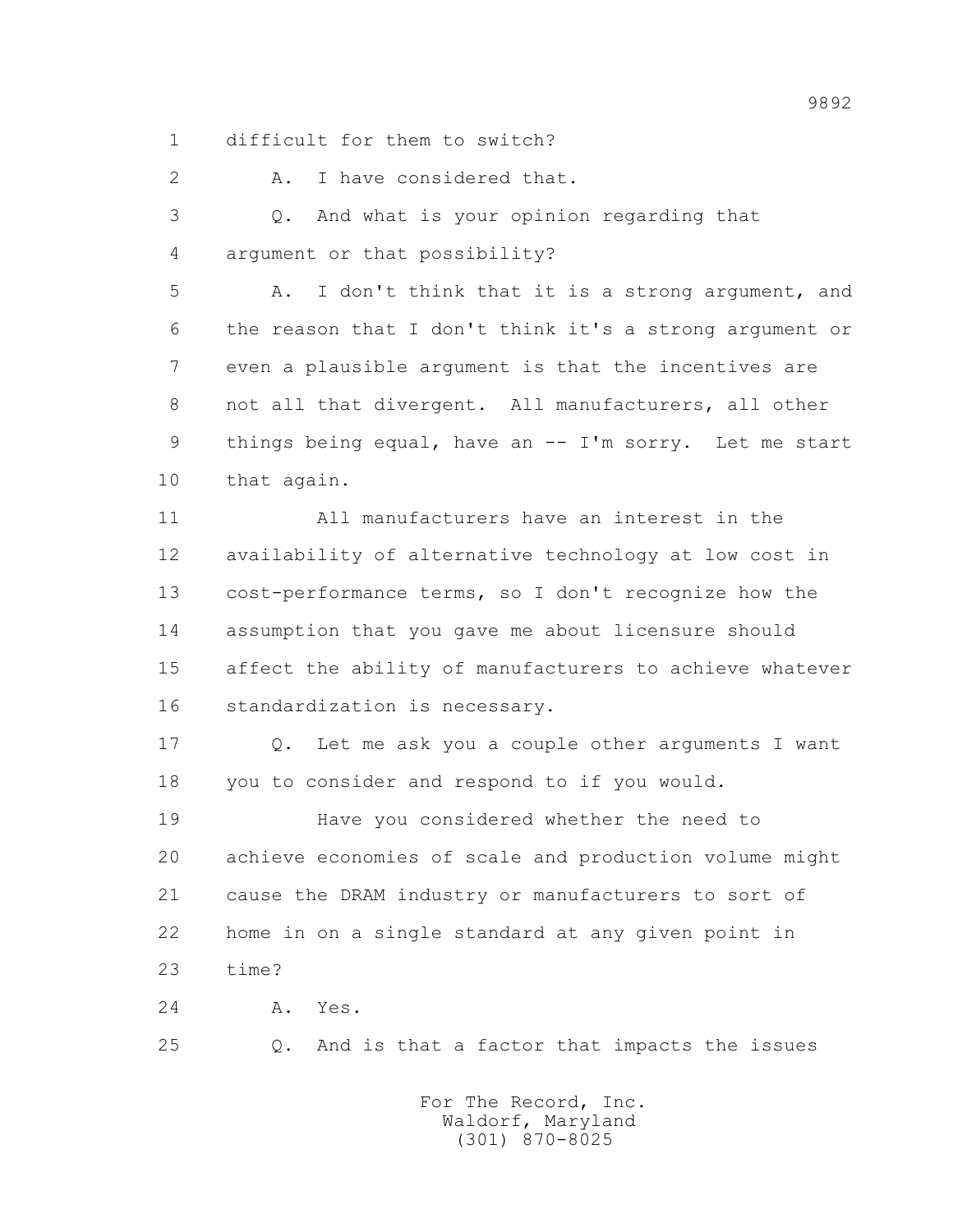1 we're discussing now?

 2 A. It does impact it, and unlike some of the 3 arguments that we've addressed, it's not something to 4 be dismissed out of hand. Economies of scale and 5 economies of cumulative volume are very, very important 6 forces in the DRAM industry, but they do not compel a 7 single standard.

 8 Economies of scale happen at the plant level. 9 We observe in the marketplace that there are variations 10 in chips, sometimes produced out of a single plant, 11 different speeds, different DRAM technologies, so 12 acknowledging that economies of scale matters, as I do, 13 is not to say that economies of scale would drive the 14 industry to require a single standard.

 15 I'm not saying that you could have a half a 16 dozen or a dozen standards. That's not my opinion. My 17 opinion is that one standard is not dictated by the 18 economics and the technology of the industry.

 19 Q. And do you have an understanding as to whether 20 at any given point in time during the period 1990 up 21 through today multiple standards have existed in the 22 DRAM industry?

 23 A. Yes. Multiple standards in the following 24 sense. First, multiple technologies have existed, some 25 major, some minor. And I'm talking about the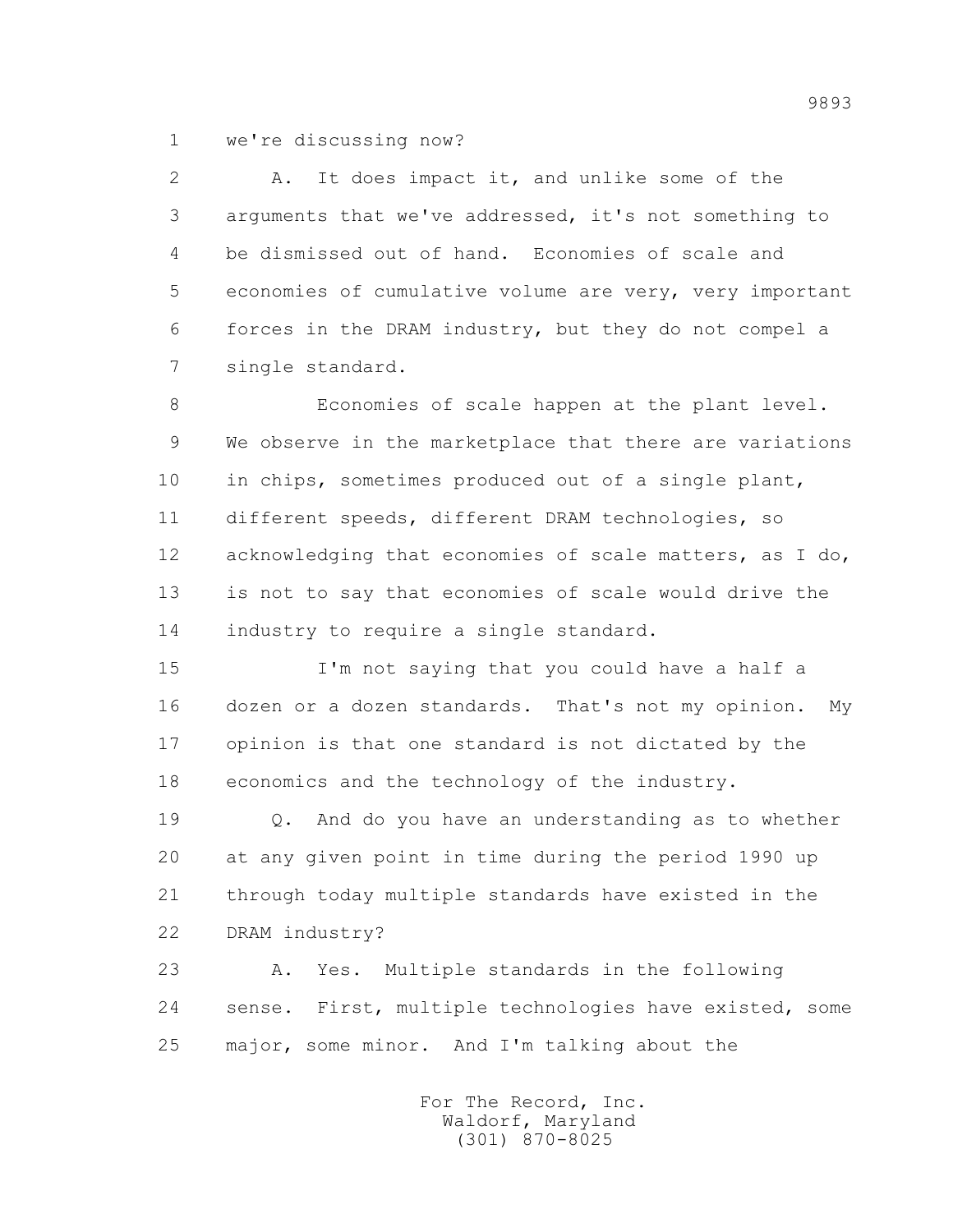1 coexistence of RDRAM and SDRAM and DDR DRAM.

 2 RDRAM is not a JEDEC standard and it hasn't 3 achieved a very high market share, but it's an 4 interesting example in this regard anyway, particularly 5 because those who follow the semiconductor industry at 6 a point in the not too distant past were uncertain 7 about whether RDRAM would take over at least a large 8 share of the market or whether DDR would, and the 9 forecasts from that era envisioned the market being 10 divided up between those two, and nobody -- and that 11 seemed a plausible outcome.

12 In addition, as I've said, we have different 13 generations coexisting and we have different, let's 14 call them, designs or flavors, different speeds 15 coexisting, so you have my answer.

 16 Q. Okay. And does your understanding in the 17 regard you've just explained it to us inform your 18 decision with respect to whether or not there's 19 lock-in?

 20 A. Yes. It reduces the -- in other words -- 21 what -- what that tells me, what that history tells 22 me, is that in addition to whatever I've said about 23 the cost side that lock-in is not likely to happen in 24 this industry because of the -- because scale 25 economies are not so powerful that they drive the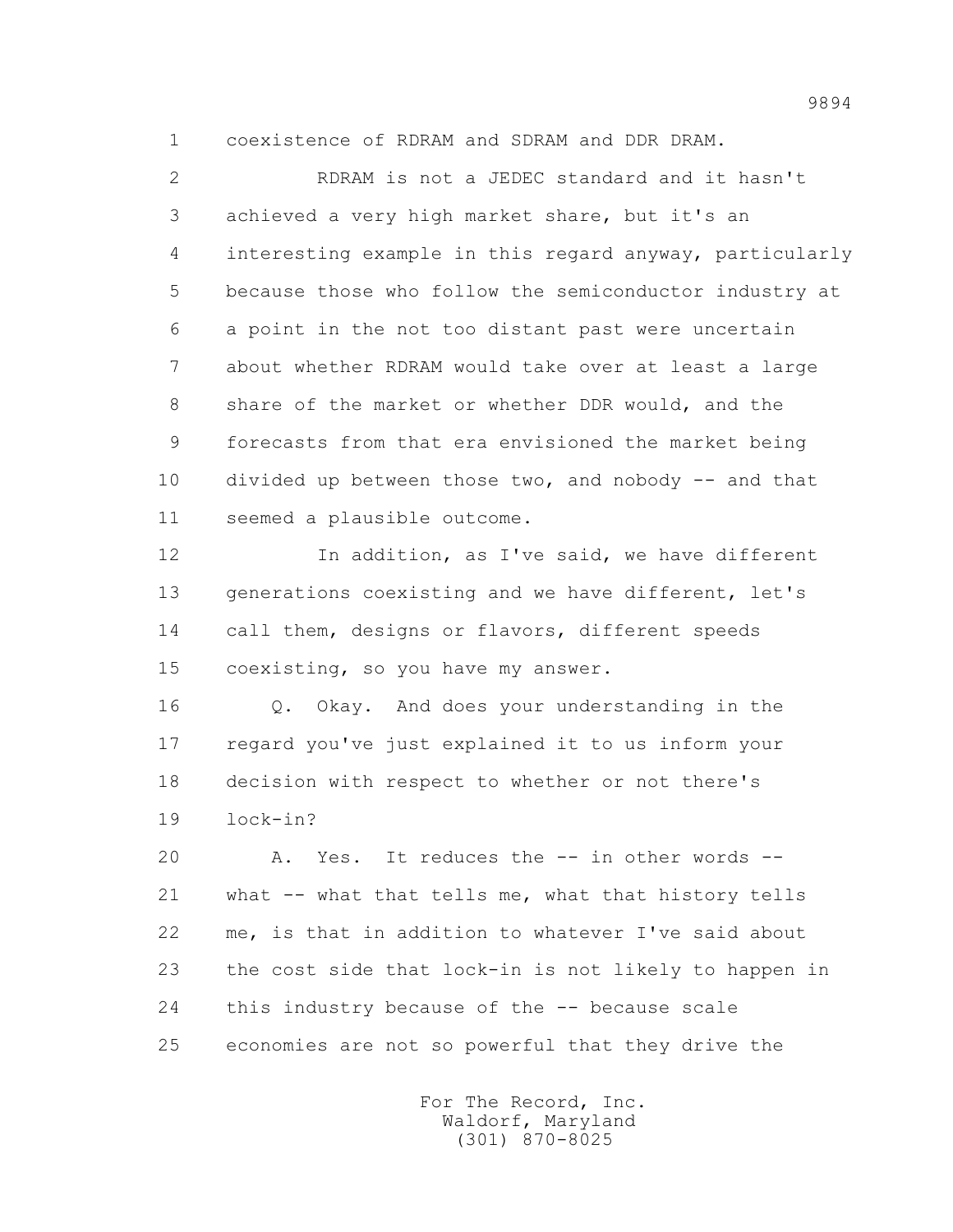1 industry necessarily to a single technology at any one 2 time.

 3 Q. Have you also considered the possible argument 4 that network effects or network externalities make it 5 impractical for any firm or even a group of firms to 6 depart from the standard and create an alternative? 7 A. Yes. 8 Q. And do you accept or reject that argument? 9 A. I reject it. 10 Q. Why is that? 11 A. For much the same reason. Network 12 externality -- the implication of network 13 externalities is that the compatibility requirements 14 of the industry's users is so high that only one 15 standard can exist, and if the industry is in that 16 standard, then presumably it is locked into that 17 standard. 18 Just like a -- well, never mind the examples. 19 And I find that not to be true. 20 Q. Do you have an opinion based on the 21 understandings you've described in your own economic 22 analysis as to whether numerous versions of DRAM could 23 successfully coexist in the marketplace? 24 A. My opinion is that numerous versions if you 25 mean numerous competing standards is too many to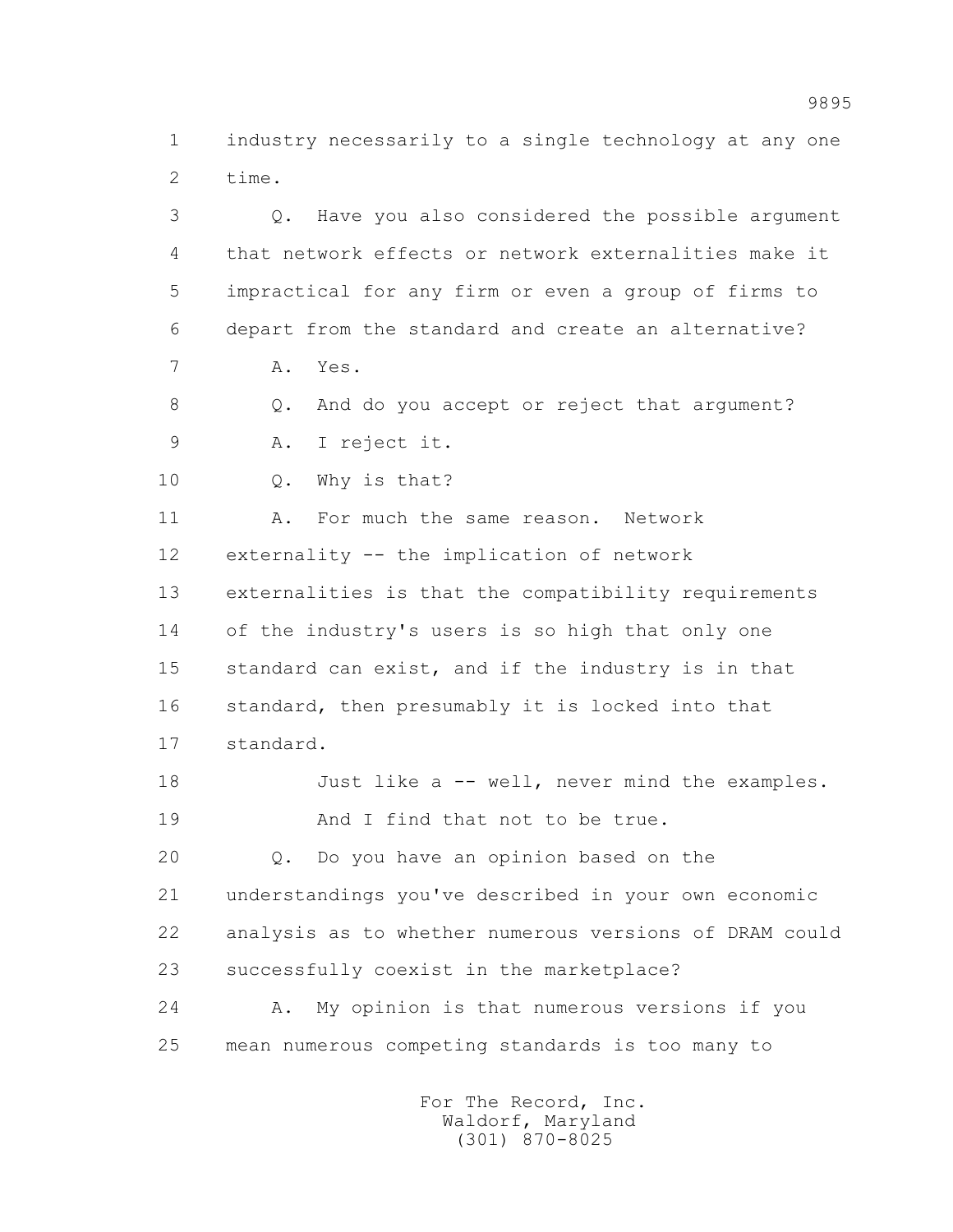1 coexist.

 2 Q. And what is your view as to what would be 3 reasonable to expect in this industry? 4 A. I'm a little reluctant to go beyond saying 5 more than one or a few, and that is necessarily 6 imprecise. There's no analysis. It's based upon my 7 reading of the history without any more precise 8 analysis than that. 9 I think the facts that I've spoken of earlier 10 suggest that coexistence like that is possible, but I 11 want to -- I want to qualify the answer. 12 Q. In your opinion, Dr. Rapp, were DRAM 13 manufacturers at any point in time from 1990 up until 14 today locked into using the four technologies at issue 15 in this case because of switching costs? 16 A. In my opinion, they were not. 17 Q. And have you explained to us in your prior 18 answers the bases for that opinion? 19 A. Completely. 20 Q. Okay. If then it was not due to lock-in, do 21 you have an explanation as to why these four 22 technologies were carried forward from SDRAM to 23 DDR SDRAM, and so on? 24 A. Sure. I think it was because they were the 25 superior technologies in cost-performance terms along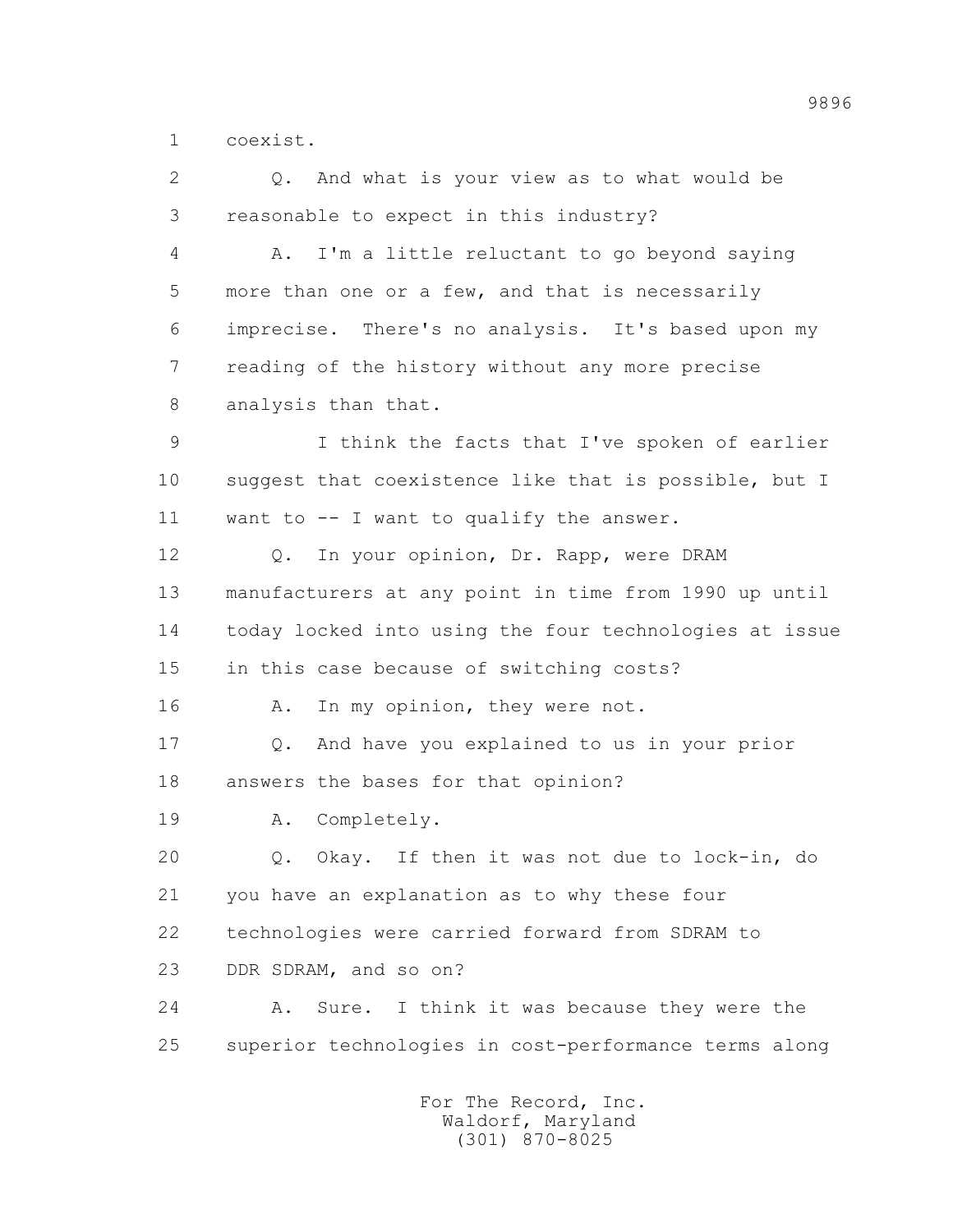1 the lines of which I described this morning.

 2 Q. And would that opinion be true as well with 3 respect to the inclusion of these four technologies in 4 DDR-II? 5 A. Yes. 6 MR. ROYALL: Your Honor, I -- I'm sorry. I 7 just want to interrupt because I think there is 8 something that's inaccurate on the record, and I think 9 it's probably not intentional. I'm sure it wasn't 10 intentional. 11 But the question earlier was whether -- if I 12 followed it, it was whether he had an opinion as to 13 why the four technologies were carried forward from 14 SDRAM to DDR? Was that -- I think that was the 15 question. 16 MR. STONE: I misspoke. 17 BY MR. STONE: 18 Q. Let me go back to that question. 19 A. Uh-huh. 20 Q. Let me get my understanding clear and see if it 21 comports with yours. 22 Of the four technologies at issue here, two of 23 them were included in SDRAM? 24 A. Yes. 25 Q. And all four were included in DDR? For The Record, Inc.

 Waldorf, Maryland (301) 870-8025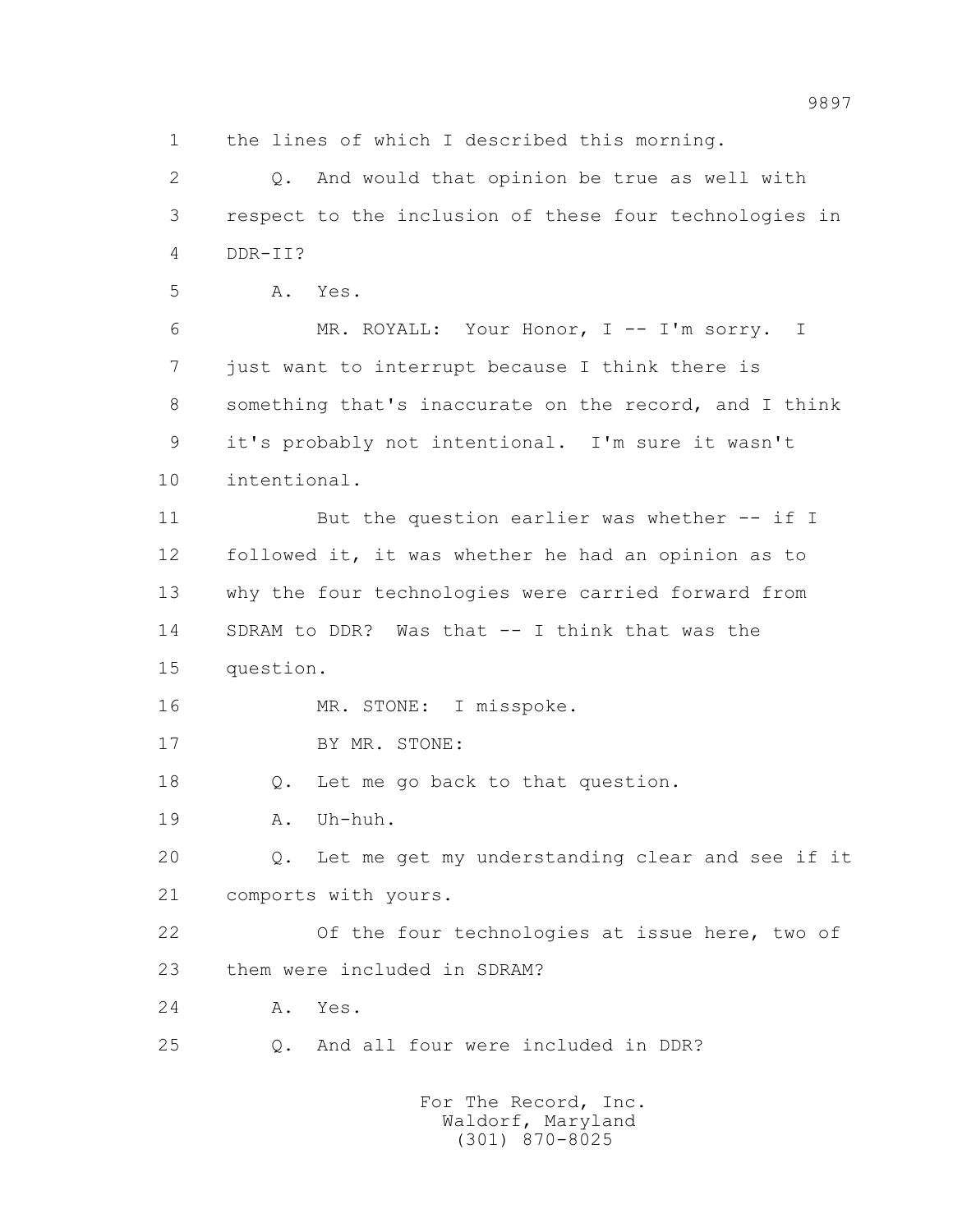1 A. Right. And subsequently standardized into 2 DDR-II, just to jump ahead.

 3 Q. Okay. And have you formed an opinion as to 4 whether the initial selection of the two in any way 5 mandated through application of the theory of lock-in 6 the later selection of the four?

 7 A. My opinion is they do not, and for this let me 8 see if I can be clear. I do not think lock-in accounts 9 for any either carryover, in other words, carryover of 10 the two into DDR, or man -- nor do I think that lock-in 11 mandated the adoption of the other two, PLL and DLL on 12 a chip and dual-edged clocking.

 13 So lock-in has no part in any of it is my 14 opinion.

 15 Q. And have you considered as part of your 16 understanding base, if you will, the decisions to 17 include these features in DDR-II?

18 A. Yes.

 19 Q. And how has that informed your opinions, if at 20 all?

 21 A. Well, it strengthens my opinions because this 22 is in the history that we're relating across 23 essentially the 1990s. This comes late in the game, 24 DDR-II. There have been multiple design changes across 25 the decade. There is now a new standard being formed.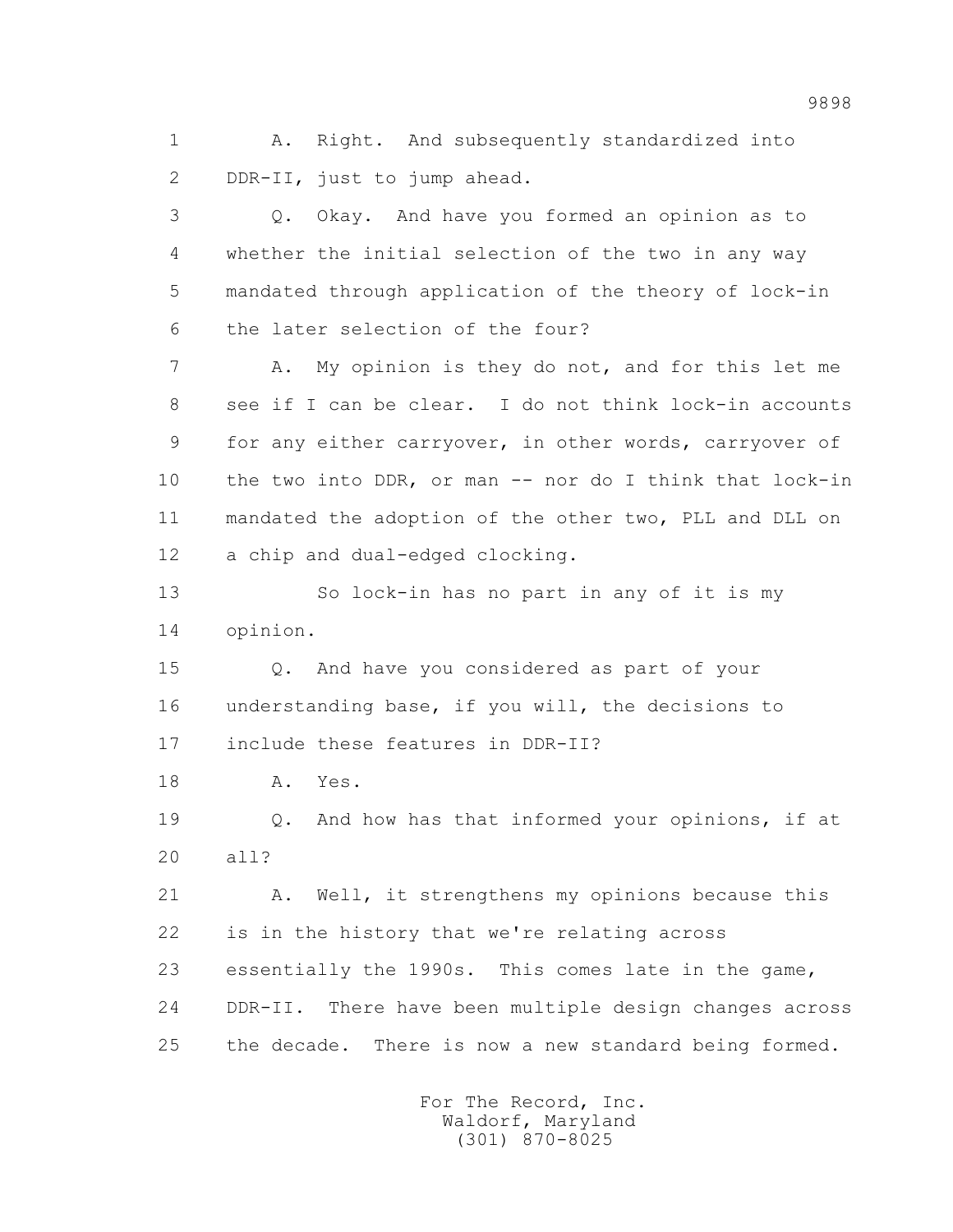1 It's one that's being formed in years when the

 2 licensing intentions of Rambus are clear for the 3 industry -- unarguably clear for the industry to see 4 there has been litigation, and so forth, by that time, 5 and yet the industry chose to standardize on the four 6 technologies.

 7 Q. And in your opinion, was the decision after 8 that additional information was available, was it due 9 at all to lock-in?

10 A. In my opinion, it was not.

 11 Q. Are there implications from your opinions 12 regarding the absence of any lock-in and the 13 possibility that Rambus has achieved any additional 14 market power through its alleged conduct at JEDEC?

 15 A. The conclusion that lock-in is not a feature of 16 technology in this industry carries with it the 17 explicit implication that it is not a source of the 18 acquisition or maintenance of market power.

 19 Q. Let me ask if we could bring up a slide you 20 prepared, DX-318.

 21 And this might be helpful at this point in the 22 questioning, Dr. Rapp.

 23 Can you tell us what this slide is intended to 24 convey?

25 A. Sure. I want to employ language that has been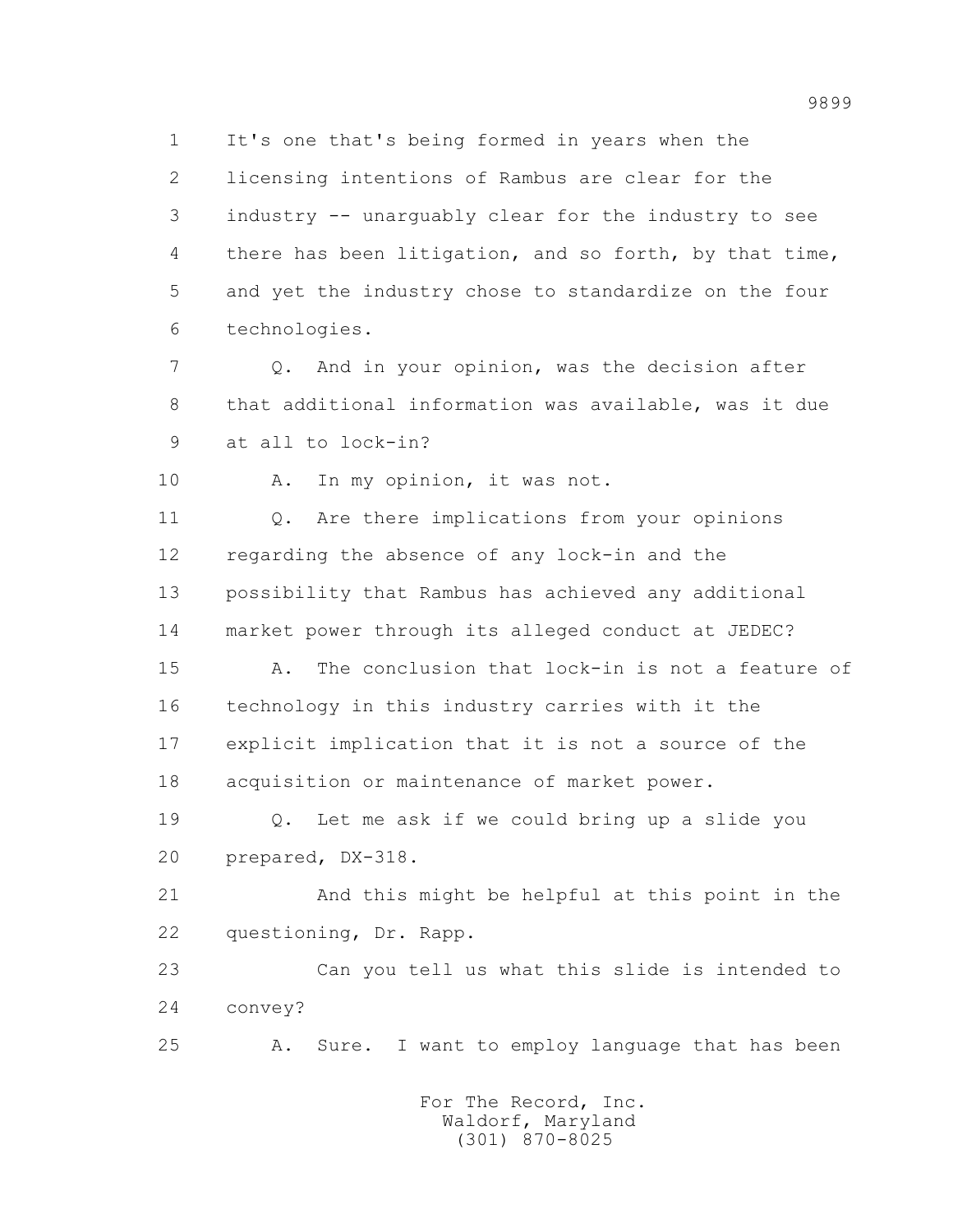1 used -- I want to explain my opinions about market 2 power using the language that was used by 3 Professor McAfee I believe earlier in the trial, and 4 that is the distinction to use -- to employ the 5 distinction between ex ante and ex post.

 6 Q. And why don't you start by explaining those two 7 terms if you would as you use them.

8 A. All right. Not translating from the Latin, but 9 just talking about what we mean by that in this 10 context.

11 0. Please.

 12 A. We mean before and after a standardization 13 decision, so when we are thinking about SDRAM, in my 14 way of thinking, ex ante means before 1993 and the 15 standard was fixed, and ex post means after 1993. And 16 if we were speaking explicitly about DDR, we'd pick a 17 later year.

 18 Q. And the heading on your chart, Rambus Has 19 Acquired No Additional Market Power, let me take you to 20 that first.

21 I think you said earlier today, you're not 22 saying that Rambus by virtue of its technology and its 23 patents has no market power, are you?

24 A. That's correct.

25 Q. And so when you address additional market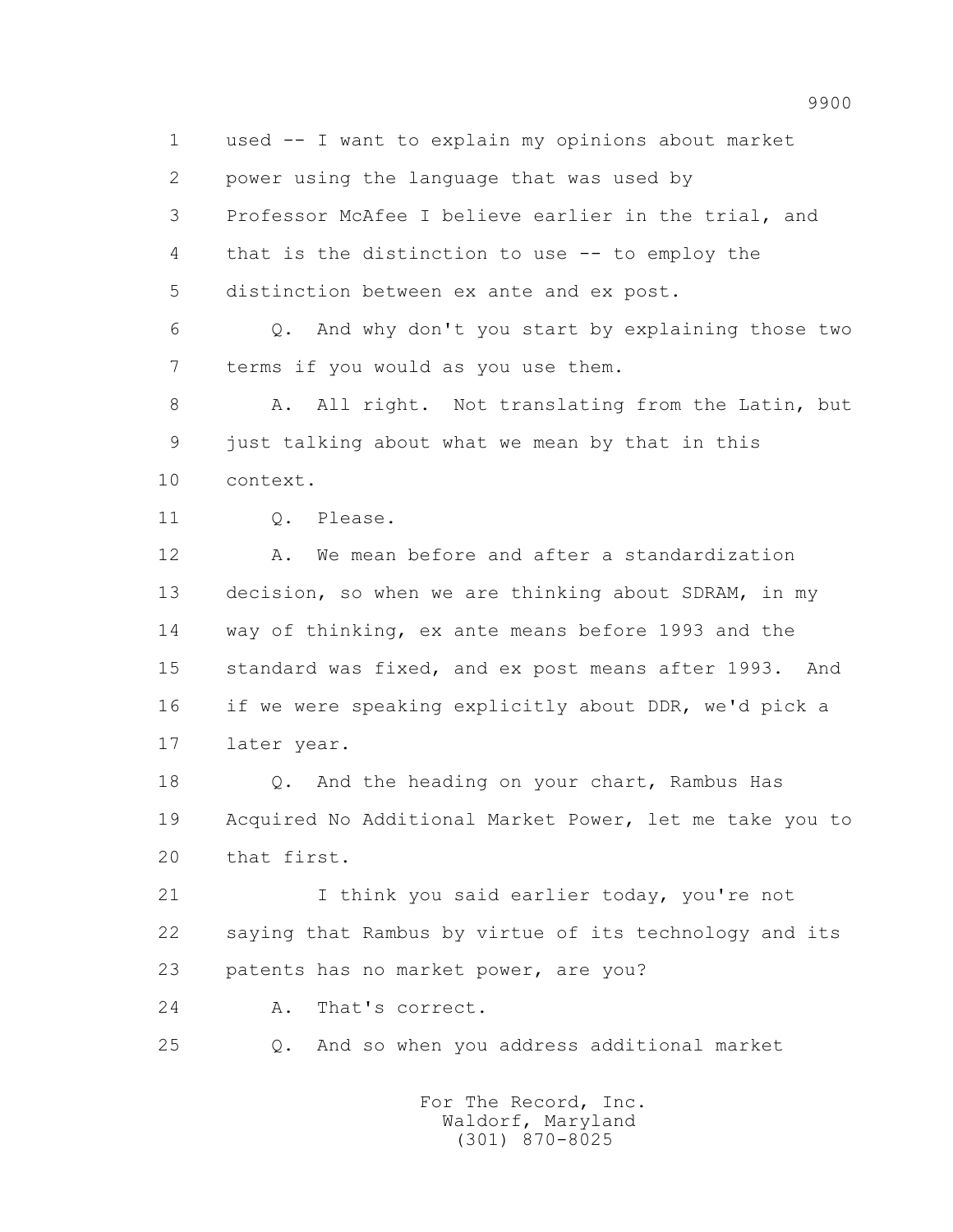1 power, what do you mean to be addressing by that?

 2 A. I'm referring to market power that is alleged 3 to have been acquired by Rambus as a result of its 4 actions in JEDEC, in other words, as a result of its 5 alleged failure to disclose whatever intellectual 6 property interests complaint counsel believes it should 7 have disclosed.

 8 Q. And when we talk in your testimony and in 9 connection with this chart about ex ante and ex post, 10 are those the time periods in which you're assuming 11 that whatever it is alleged Rambus should have 12 disclosed was in fact made known?

13 A. I am talking about before and after 14 standardization.

15 Q. Right.

16 A. Before and after standardization is fixed.

 17 Q. And for these purposes, do you mean to look at 18 whether before standardization the disclosure was made 19 that in some fashion that is alleged Rambus should have 20 made and then after standardization you assume the 21 disclosure is made after as well?

22 A. Yes.

 23 Q. Okay. What is your conclusion regarding 24 whether or not Rambus acquired any additional market 25 power ex ante, that is, as a result of not making the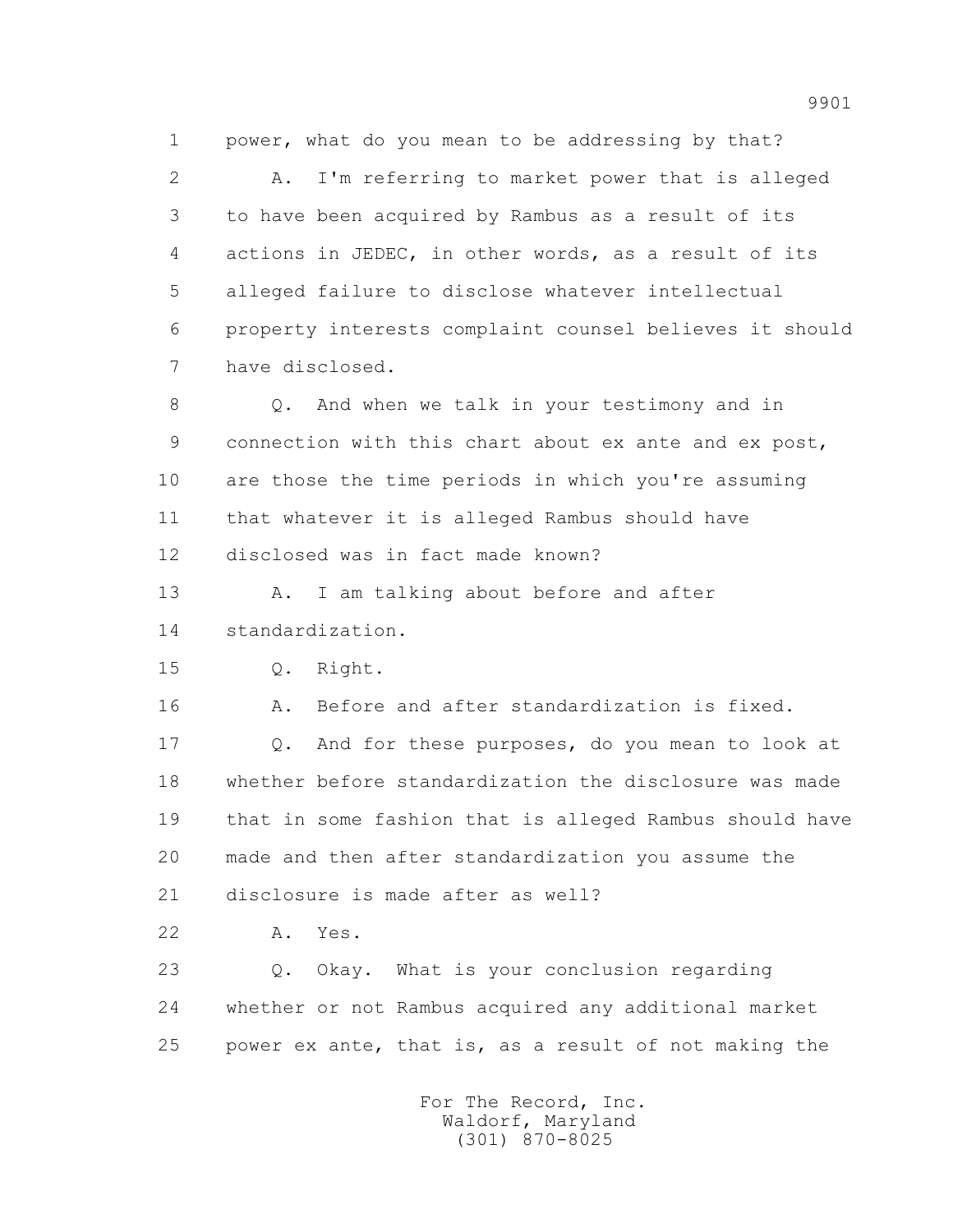1 alleged required disclosure known prior to that time?

 2 A. My conclusion is that Rambus acquired no 3 additional market power ex ante, and the reason for 4 that, as I've described throughout the day, is because 5 the technology was superior to begin with and, in 6 addition, because compatibility requirements were not 7 so strong that alternatives, if they were available, 8 couldn't have been employed.

 9 As a result of that, I don't believe that 10 formal standard-setting reduced the uncertainty -- 11 sorry -- reduced the substitution possibilities of 12 alternatives. They just weren't as good. And Rambus' 13 market power was unchanged by formal standard-setting. 14 That is the -- that's the story up to formal 15 standard-setting ex ante.

 16 Q. Let me ask you about the ex post situation. 17 Just assume that there was some required 18 disclosure that was not made by Rambus and the 19 information did not become known until after the 20 standards had been developed and investment had been 21 made in the manufacture of those products.

 22 Is that a reasonable description of the ex post 23 scenario?

24 A. Sure.

25 Q. In the ex post scenario, have you formed an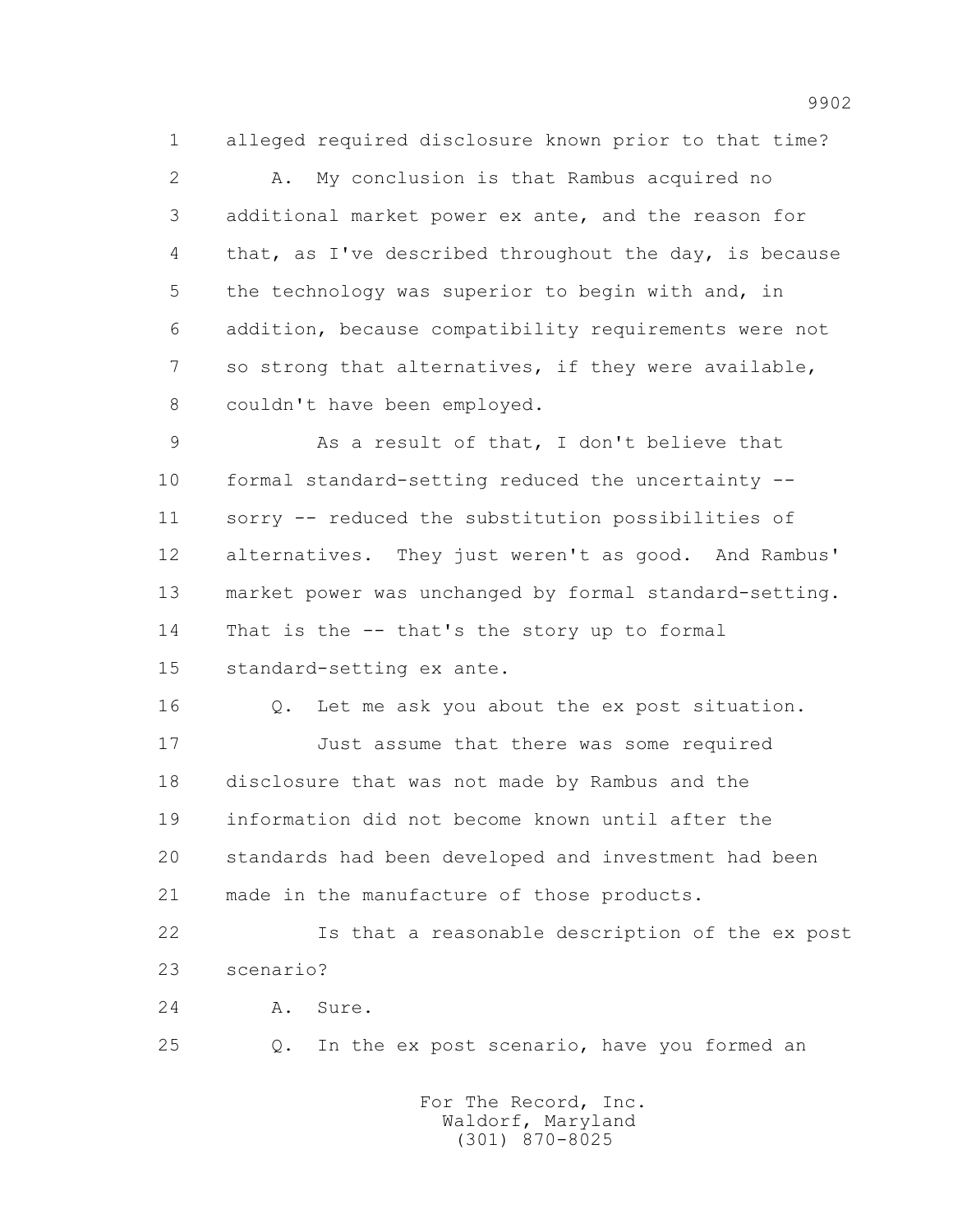1 opinion as to whether Rambus acquired any additional 2 market power as the result of the conduct in which it 3 has been alleged to have engaged?

 4 A. Yes. And I would put it this way. I would say 5 that it neither acquired market power nor was it able 6 to sustain excess market power, if you will, or 7 additional market power. And the reason for that is 8 because even after standardization, after disclosure, 9 the opportunity -- if substitutes were available -- 10 that's always with an "if" -- if substitutes were 11 available that were just as good or were better, 12 switching was possible because switching costs weren't 13 high.

 14 Q. Based upon the analyses you've described for us 15 earlier today, did you also form an opinion as to what 16 technology would have been selected regardless of what 17 time period the alleged disclosures were made?

18 A. Yes. My opinion is that the four Rambus 19 technologies were the technology of choice throughout 20 this period and that a rational manufacturer or a 21 rational JEDEC, that is, choosing the best alternative 22 in cost-performance terms would have selected the 23 Rambus technologies.

 24 Q. Okay. We can bring that slide down if you 25 wouldn't mind.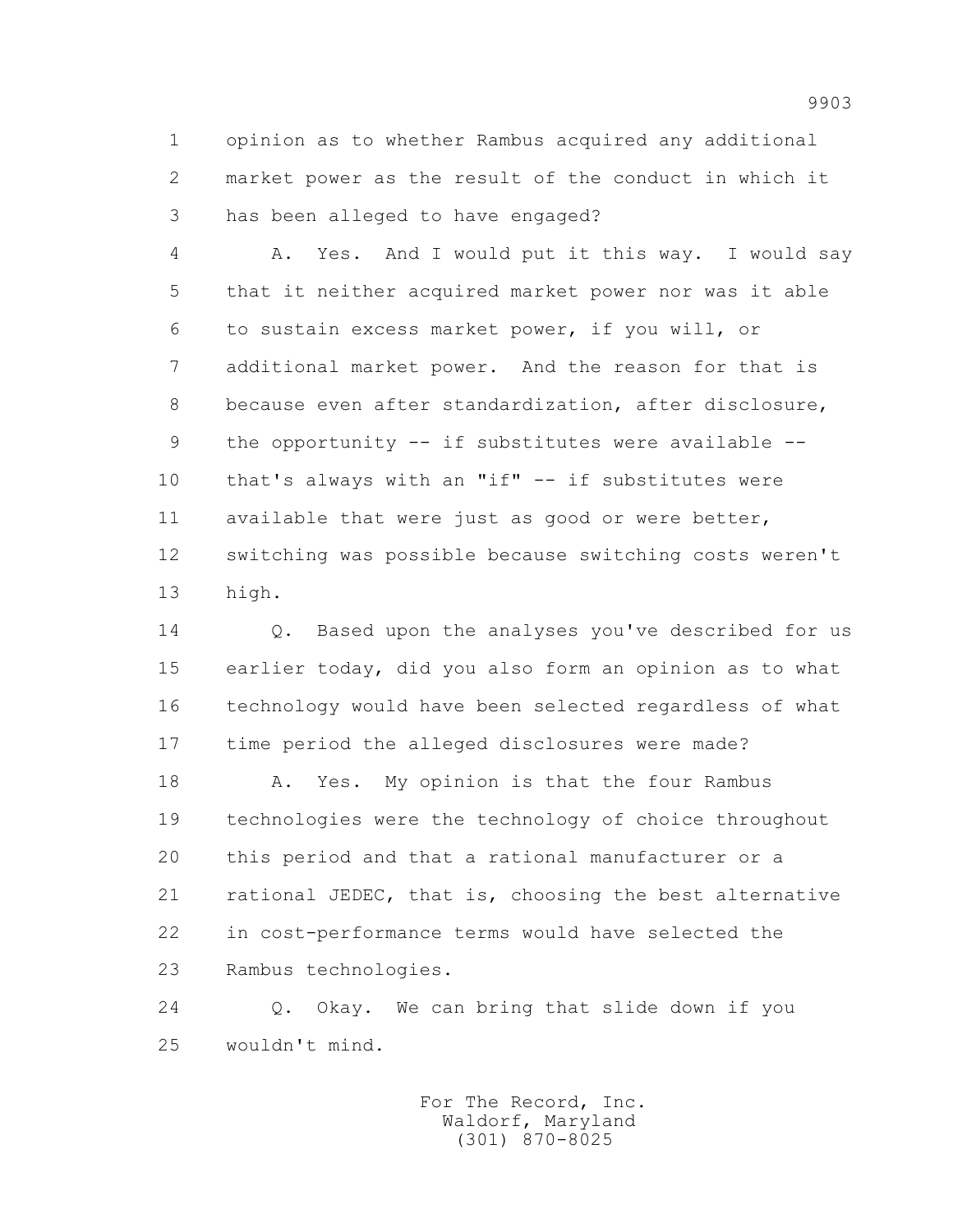1 And let me ask you about a slightly -- let me 2 ask about a different term.

 3 Does the discussion we've just been having 4 about switching costs and lock-in have a bearing on the 5 issue of entry barriers?

 6 A. It's not so much that it has a bearing -- well, 7 yes. I mean, they're one and the same thing or very 8 close to one another.

 9 Q. Well, if you would, first tell us sort of how 10 an economist thinks of entry barriers.

 11 A. An entry barrier is -- we're picking all the 12 examples that are real plain-language ones. It's 13 something that impedes the entry of a new competitor. 14 Usually we're talking about product markets. Now, in a 15 technology market, it means something that impedes the 16 entry of a new technology.

17 JUDGE McGUIRE: Mr. Royall?

18 MR. ROYALL: Yes, Your Honor. I'm not sure 19 how far down this line Mr. Stone intends to go, but my 20 concern is that I do not recall any discussion of 21 entry barriers in Dr. Rapp's report, and it could be 22 that --

 23 MR. STONE: Where I want to go, Your Honor, is 24 to demonstrate that as Dr. Rapp analyzed this question, 25 entry barriers and switching costs and lock-in are one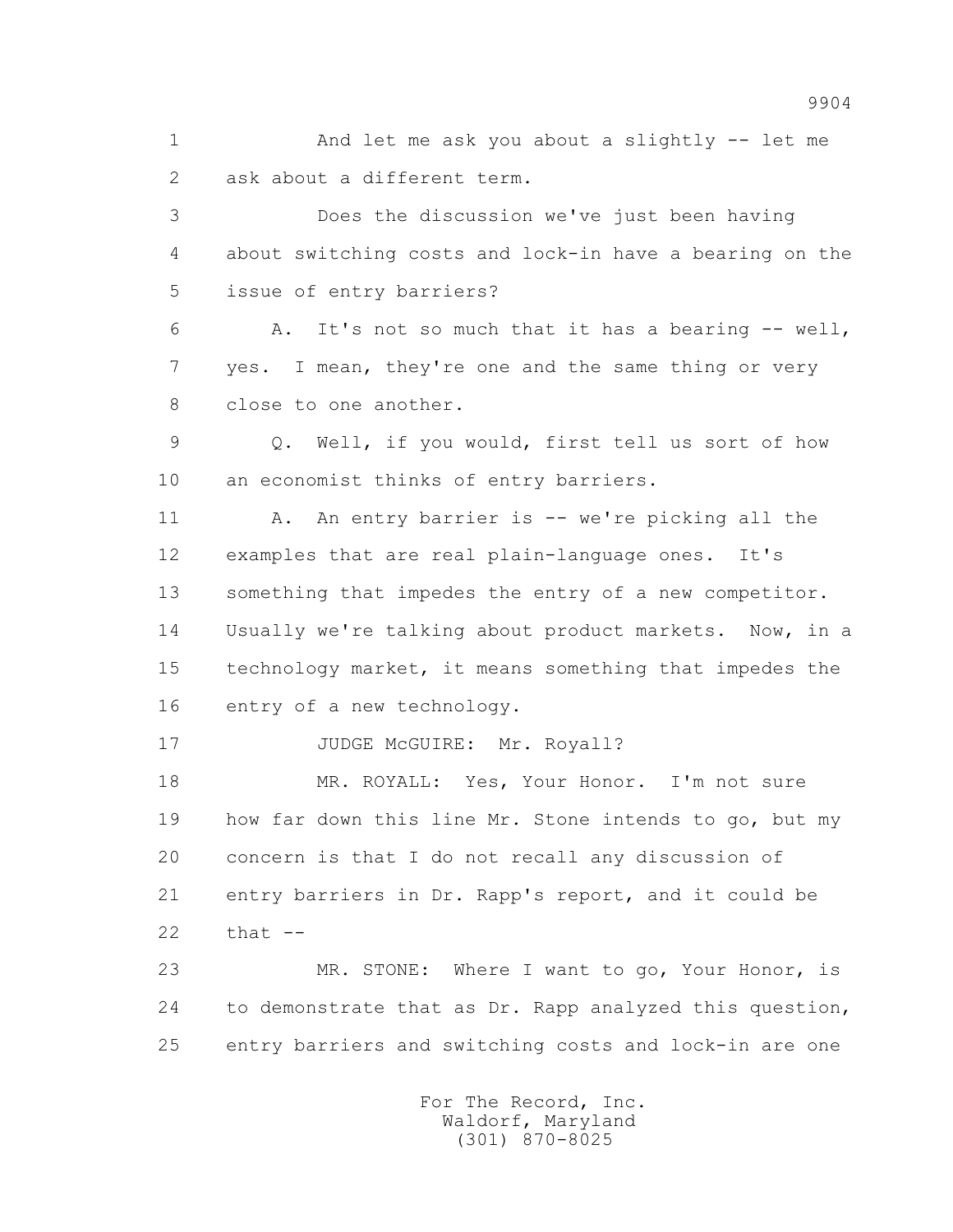1 and the same, just to show that that's the common 2 thread between them so that his discussion of switching 3 costs and lock-in is in his mind exactly the same thing 4 as discussion of entry barrier. 5 JUDGE McGUIRE: Mr. Royall? 6 MR. ROYALL: My concern, Your Honor, is that 7 no such connection was made in his report, and as far 8 as I can recall, and I could stand to be corrected, 9 but there's no discussion of entry barriers in his 10 report. 11 JUDGE McGUIRE: If it's not in his report, 12 Mr. Stone, I'm not going to hear it. 13 MR. STONE: Your Honor, two comments to that. 14 One, I think all that was necessary to be 15 disclosed in the report was the factual basis for his 16 opinions, which was. 17 And my recollection is that Professor McAfee's 18 testimony on entry barriers was something we also heard 19 for the first time here in trial, and this is really in 20 response to that testimony. 21 MR. ROYALL: Well, I think that statement is 22 incorrect as a factual matter, and I'd be happy to show

 24 of entry barriers explicitly. I'd be happy to show 25 that.

23 that Professor McAfee's report did include a discussion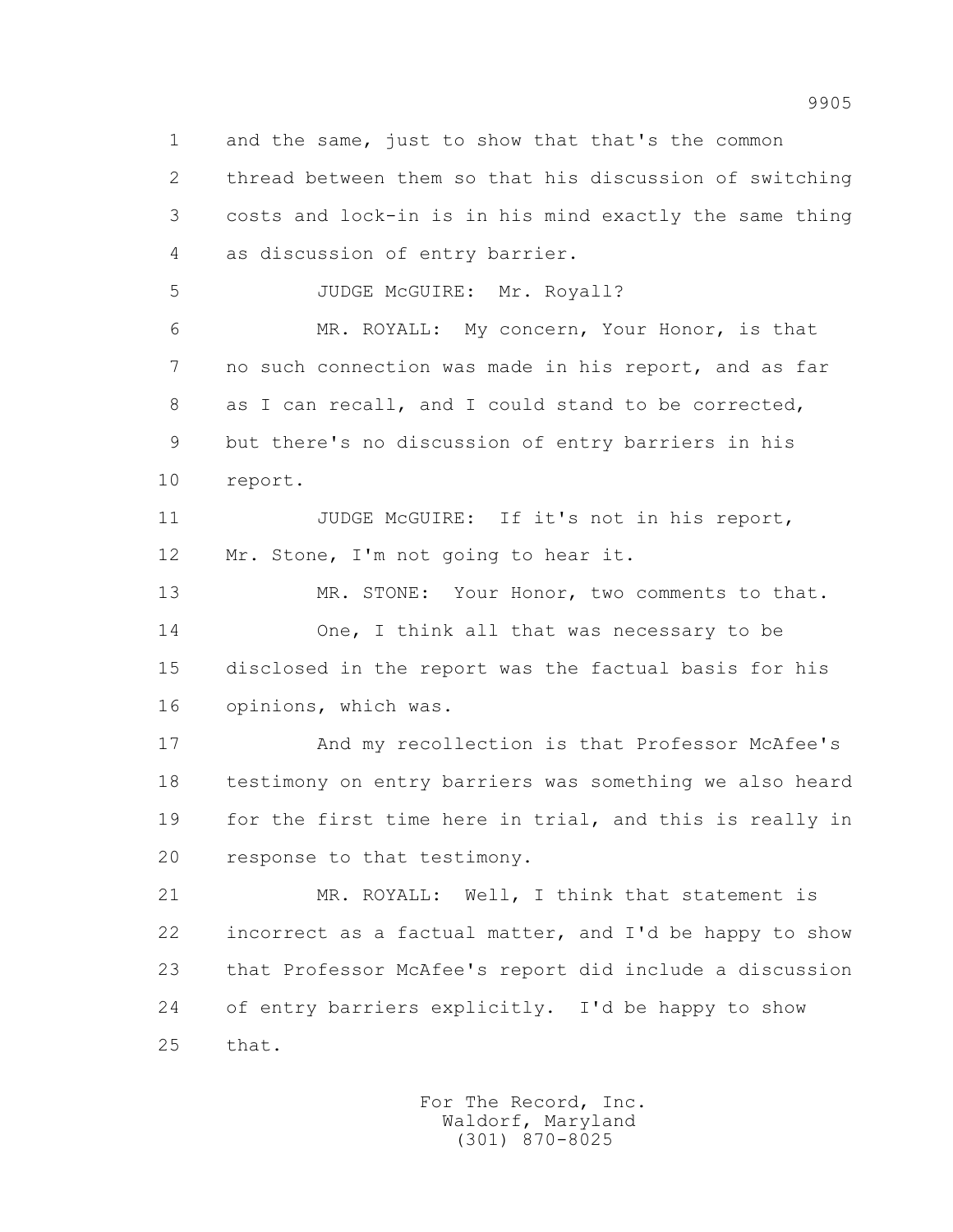1 JUDGE McGUIRE: Is that in his expert report? 2 MR. ROYALL: It is in Professor McAfee's expert 3 report. 4 The second thing I would say is that the 5 statement -- the other statement was incorrect, that

 6 the report is not required merely to show the factual 7 basis. It's required to state the conclusions, and 8 that conclusion wasn't stated.

9 JUDGE McGUIRE: That's correct.

10 BY MR. STONE:

11 0. Let me rephrase it this way.

 12 Have you -- is it your opinion that there are 13 no -- is it your opinion as to -- let me frame it this 14 way.

 15 Are there any economic impediments, in your 16 opinion, to switching from the use of the four 17 technologies at issue here to alternative 18 technologies?

19 A. There are not, for the reasons that I gave. 20 Q. Okay. Did your analysis and opinions earlier 21 expressed lead you to a conclusion as to whether or not 22 there has been any harm to competition as a result of 23 Rambus' alleged failure not to disclose certain 24 information to JEDEC?

25 A. Yes.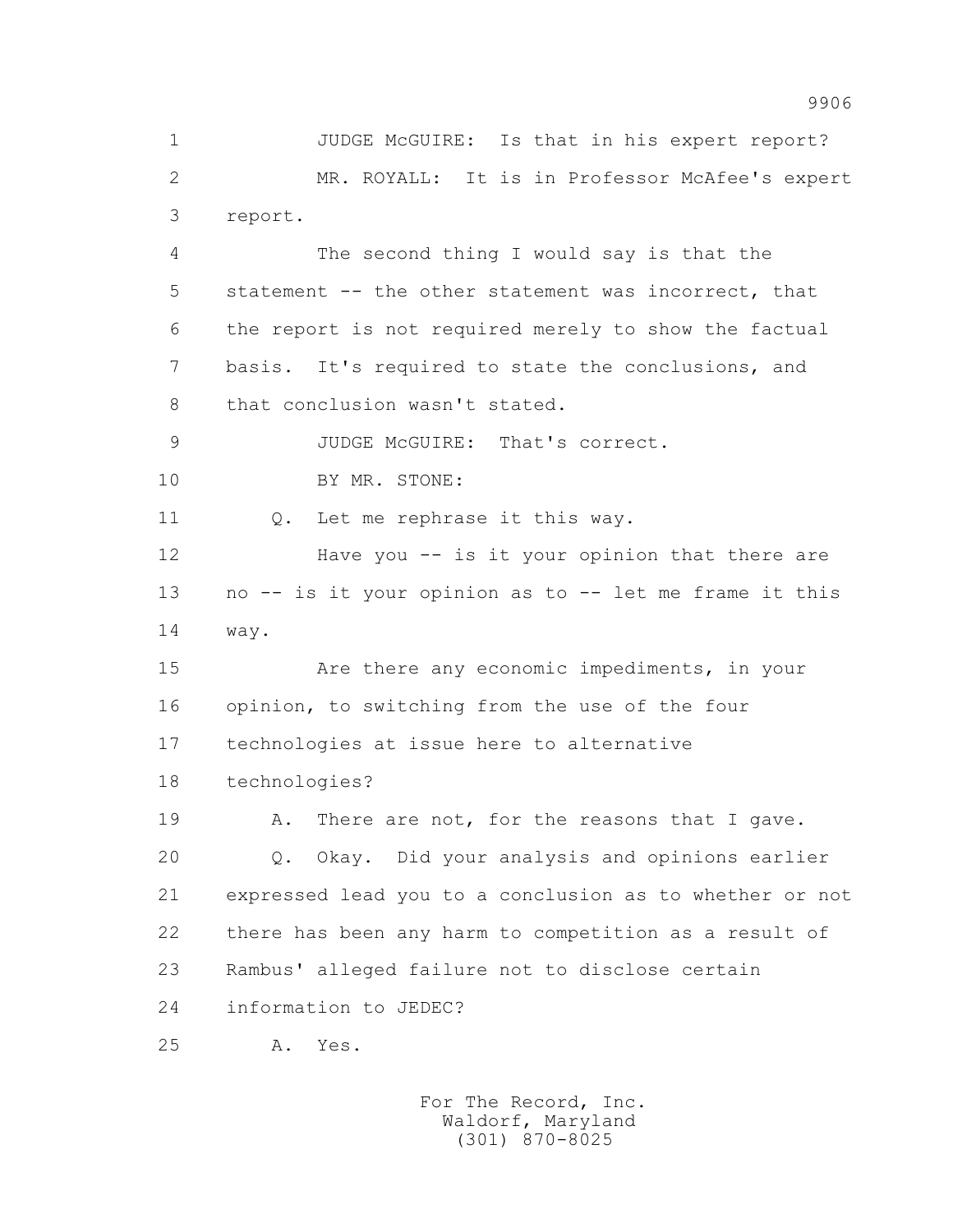1 Q. And what is your opinion in that regard? 2 A. My opinion is that the alleged JEDEC -- the 3 alleged Rambus actions in JEDEC did not cause harm to 4 competition. 5 Q. Have you prepared a slide to summarize your 6 conclusion in that regard? 7 A. Yes. 8 Q. Let's bring up DX-319 if we might. 9 Is DX-319 a slide you prepared? 10 A. Yes. 11 0. And does it outline the basis for your opinion 12 that there was no harm to competition -- 13 A. Yes. 14 Q. -- as a result of any alleged failure to 15 disclose on Rambus' part? 16 A. Yes. 17 Q. When you say on this slide "Disclosure would 18 not have affected the outcome because there are no 19 cost-performance equivalent technologies to Rambus' 20 technologies," are you referring in the phrase 21 "Rambus' technologies" to the four features at issue 22 here? 23 A. I am, yes. 24 Q. And does that statement with that clarification 25 accurately describe your opinion? For The Record, Inc.

 Waldorf, Maryland (301) 870-8025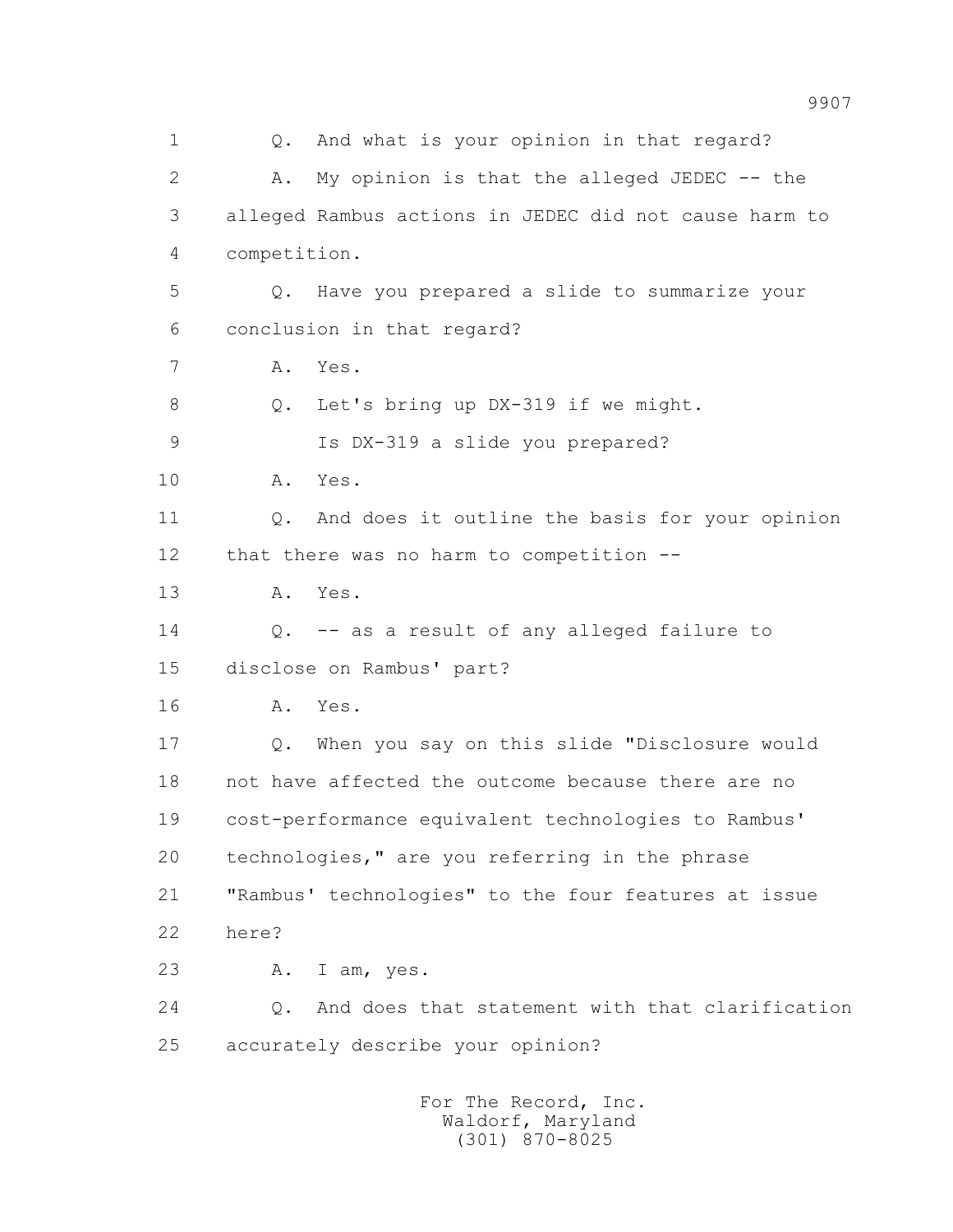1 A. It does.

 2 Q. At the bottom of this demonstrative that you've 3 prepared it says "in complaint counsel's hypothetical 4 but-for world." 5 Do you see that? 6 A. Yes. 7 Q. Let me ask you about that. 8 In this context, what do you understand to be 9 the characteristics that are relevant of complaint 10 counsel's hypothetical but-for world? 11 A. That everything about the real world is the 12 same in this hypothetical but-for world except that the 13 disclosures that complaint counsel alleges should have 14 been made were in fact made. 15 Q. And in that but-for world where those 16 disclosures were made, have you formed an opinion as to 17 what rational manufacturers or rational 18 standard-developing organizations would have done? 19 A. Yes. 20 Q. And what is that? 21 A. The actual world and the but-for world would be 22 identical with respect to that choice. And the 23 conclusion is that if -- given the disclosure, if the 24 disclosures had been made, the economics of the choice 25 is as I have described it and the Rambus technology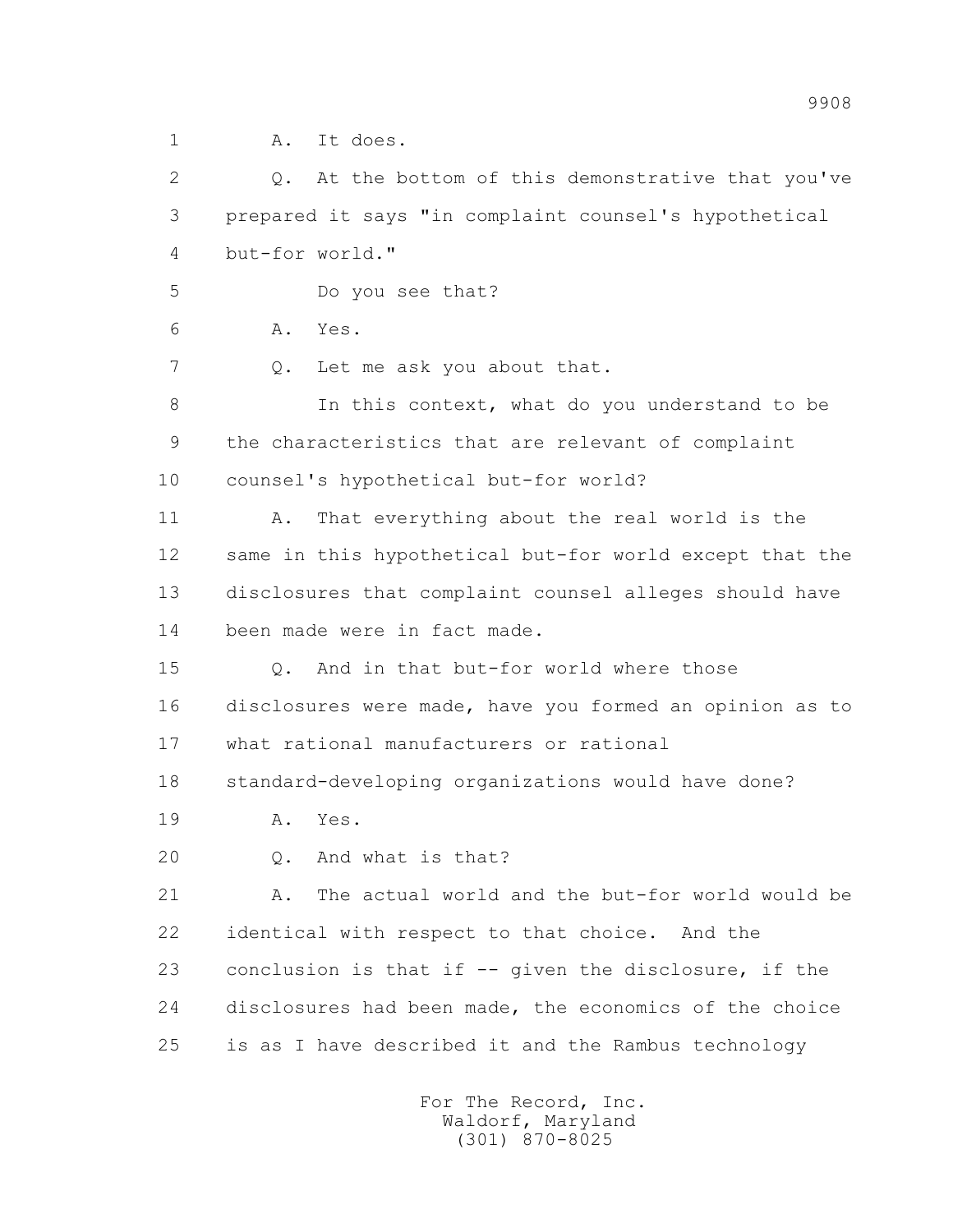1 would have been chosen, then it follows that

 2 competition is not adversely affected by the alleged 3 failure to disclose.

4 Q. Thank you.

 5 Let me switch you to a slightly different topic 6 if I might, Dr. Rapp. And by way of background, let me 7 ask, if you would, to simply explain what an economist 8 means or how they use the terms "predation" and 9 "predatory conduct."

10 A. The shorthand way that I speak about this and I 11 think that it is a common usage or consistent with the 12 way economists think about it generally is that 13 predatory or exclusionary conduct is an investment in 14 the destruction of a rival.

 15 Q. Let me ask you -- I think you have a chart 16 that might help all the rest of us follow along with 17 you.

18 Let's bring up if we could DX-320.

19 And is this another chart you prepared?

20 A. Yes.

 21 Q. And on definition there where you said 22 "investment in the destruction of a rival," is that 23 what you meant by the testimony you just gave? 24 A. Yes.

25 Q. Okay. And if you would, I asked you about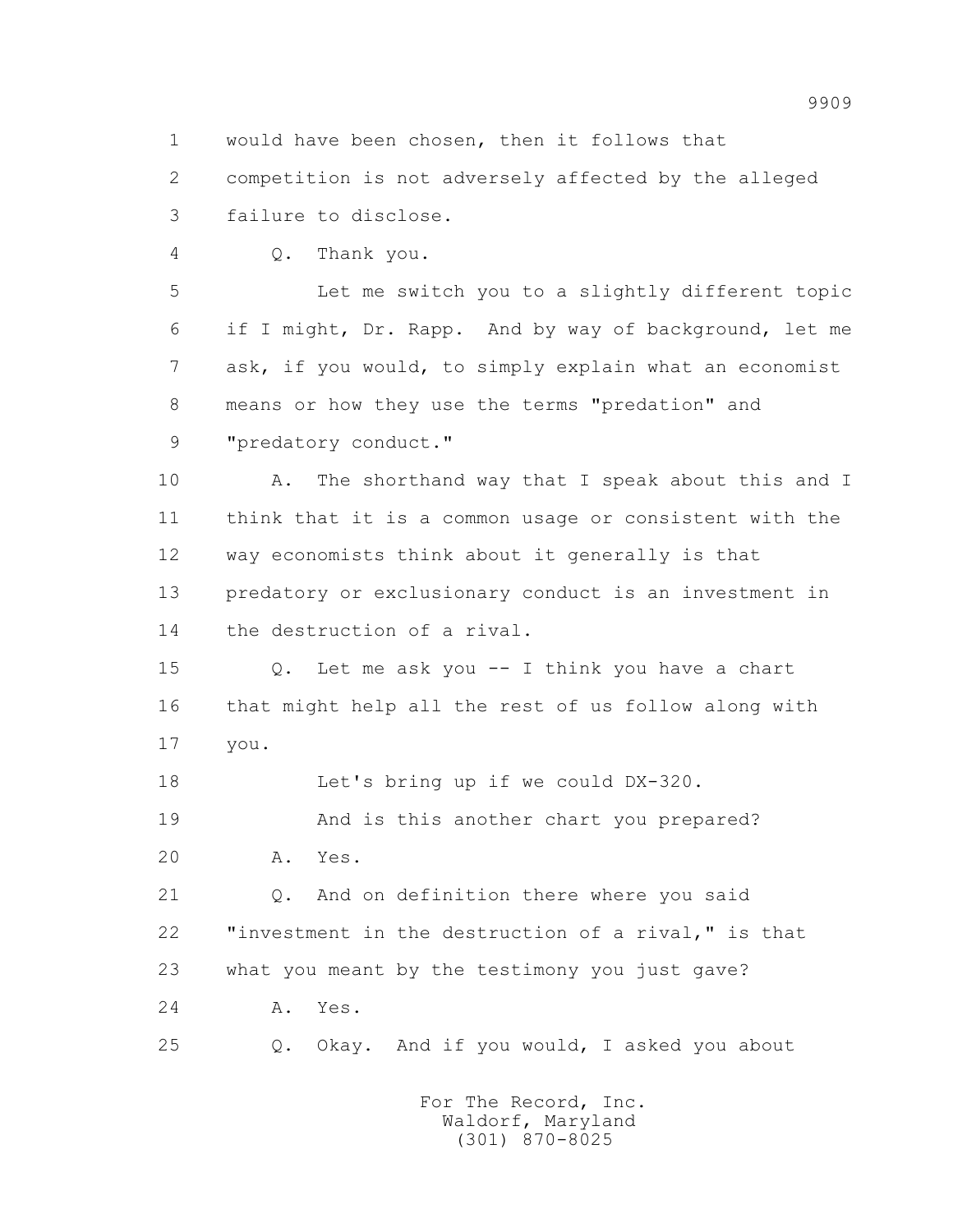1 predation, and let me ask you before we move on

 2 whether that's a term that means essentially the same 3 as the term we sometimes hear for exclusionary 4 conduct.

 5 A. Yes. More or less. There are subtle 6 differences between the two, but the economist's test 7 is the same.

 8 Q. Now, I think it's probably a matter of economic 9 knowledge and common knowledge that a lot of companies 10 would like to see their competitors not do so well in 11 the marketplace.

12 A. Right.

 13 Q. And is every time you do something in an effort 14 to seek advantage over a rival, does that qualify as 15 investment in the destruction of a rival as you use it 16 here?

17 A. Just the opposite. We call that competition. 18 Q. Okay. So what are the -- you have here the 19 word "hallmarks."

 20 What are the hallmarks that we would look for 21 for predatory or exclusionary conduct?

 22 A. Well, it is the key off the word "investment." 23 If you think about the way investment works, you 24 disgorge a certain amount of money up front and then 25 you have to wait until the investment pays off, and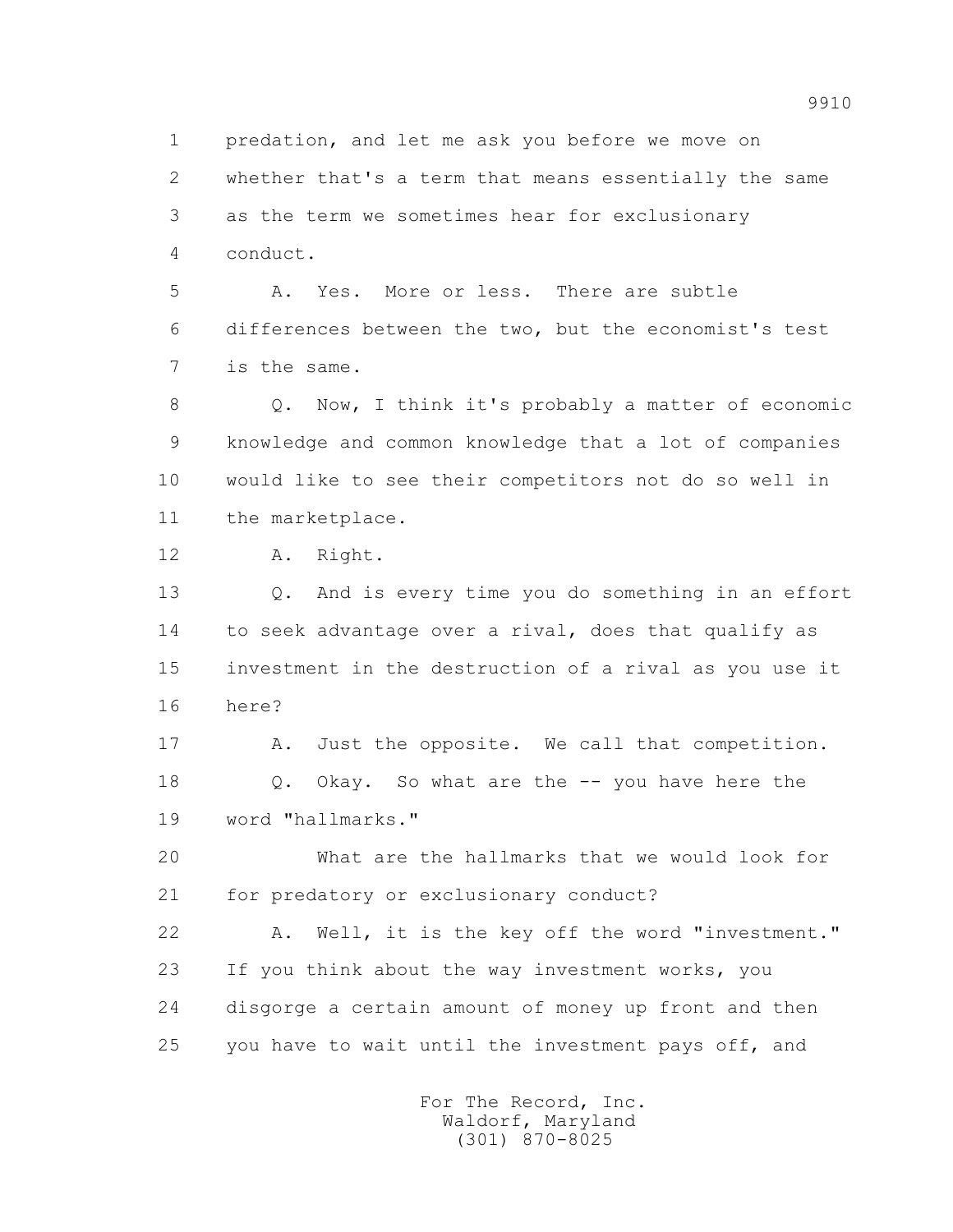1 that is in the nature of predation or exclusion as 2 well.

 3 So there are two parts to it. What we're 4 talking about here or the test that economists use is a 5 conduct test, the way firms behave in the marketplace, 6 and the first part of that conduct consists of the 7 investment part and that is short-run actions that 8 don't make sense except in terms of their adverse 9 impact on a competitor.

 10 So it is short-run actions without an 11 independent business justification.

 12 Q. And then that in the second period of time they 13 hope to recover that short-term investment?

14 A. Right. After the investment period comes the 15 return period, and the return is that you knock a rival 16 out of business and the opportunity to exercise market 17 power, monopoly power, then presents itself.

 18 Q. Can you give us an example of conduct that is 19 predatory or exclusionary?

 20 A. Sure. The most frequent example is a case of 21 pricing below cost, but not just below any cost, below 22 average variable cost. And the reason that pricing 23 below average variable cost is a perfect paradigm for 24 predation is because there's no good reason for doing 25 it, with a few examples, a little footnote for things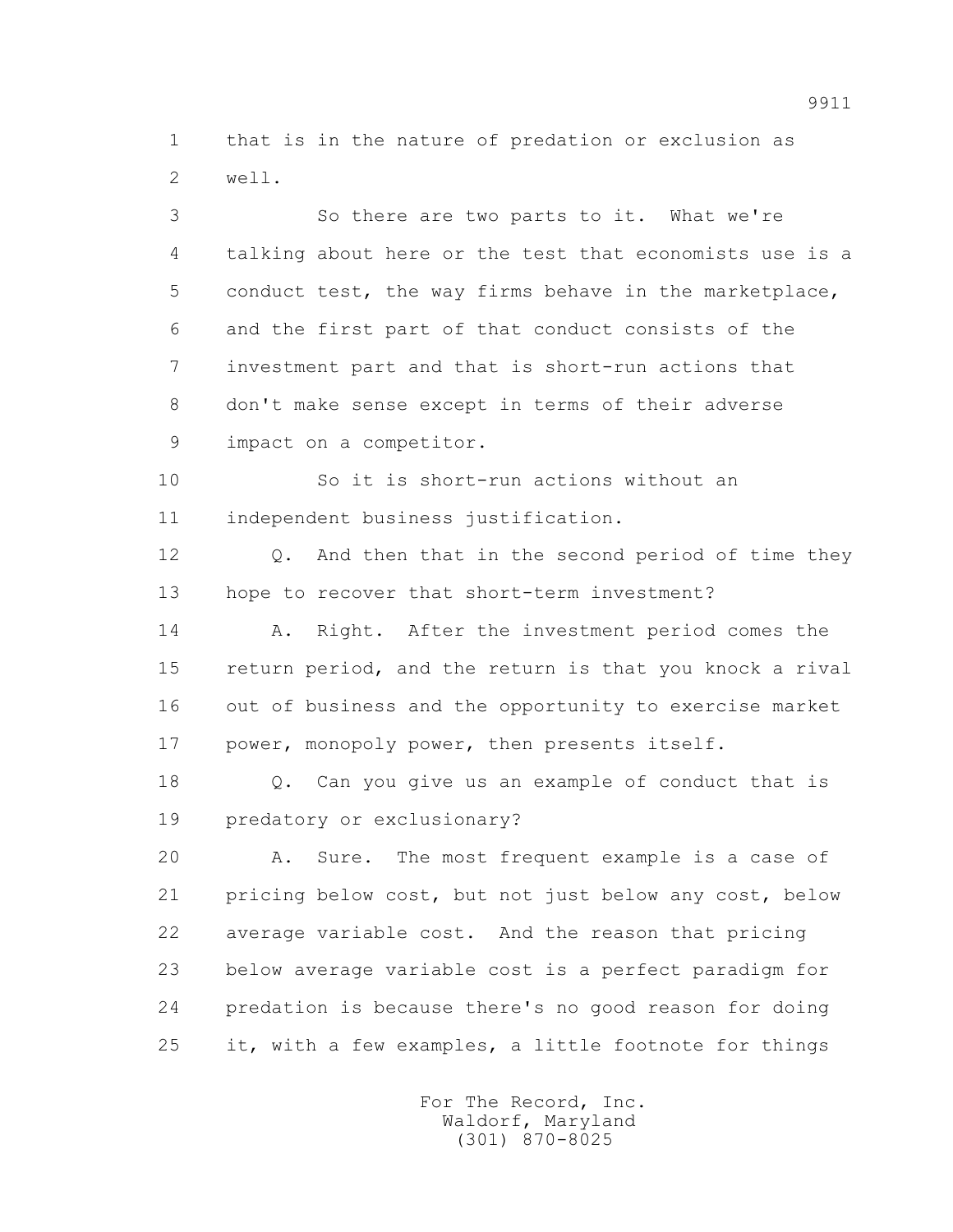1 that aren't worth discussing here. There are 2 exceptions to every rule.

 3 But by and large, what pricing below average 4 variable cost means is that every time you make an 5 extra sale, you lose more money, and you don't want to 6 do that in the normal course of business. You'd 7 rather stop producing that product or even go out of 8 business rather than purposefully increasing your 9 losses.

 10 So there's no business justification for that. 11 The only reason to do that, barring the footnotes, is 12 if it's going to pay off sometime later.

13 0. Now, can you give us an example of similar 14 low-pricing conduct that might have an adverse effect 15 on competitors but that would not be classified as 16 predatory or exclusionary by economists?

 17 A. Sure. There are some kind of below-cost 18 pricing that is procompetitive and economists applaud 19 that. And that is pricing below total cost where in 20 some sense you're reducing your margins or even running 21 losses for a while, but not intensifying your loss with 22 every sale that you make.

 23 And there are good reasons for doing that, for 24 pricing below cost, and it hurts competitors, 25 particularly if they are -- if they're less efficient

> For The Record, Inc. Waldorf, Maryland (301) 870-8025

9912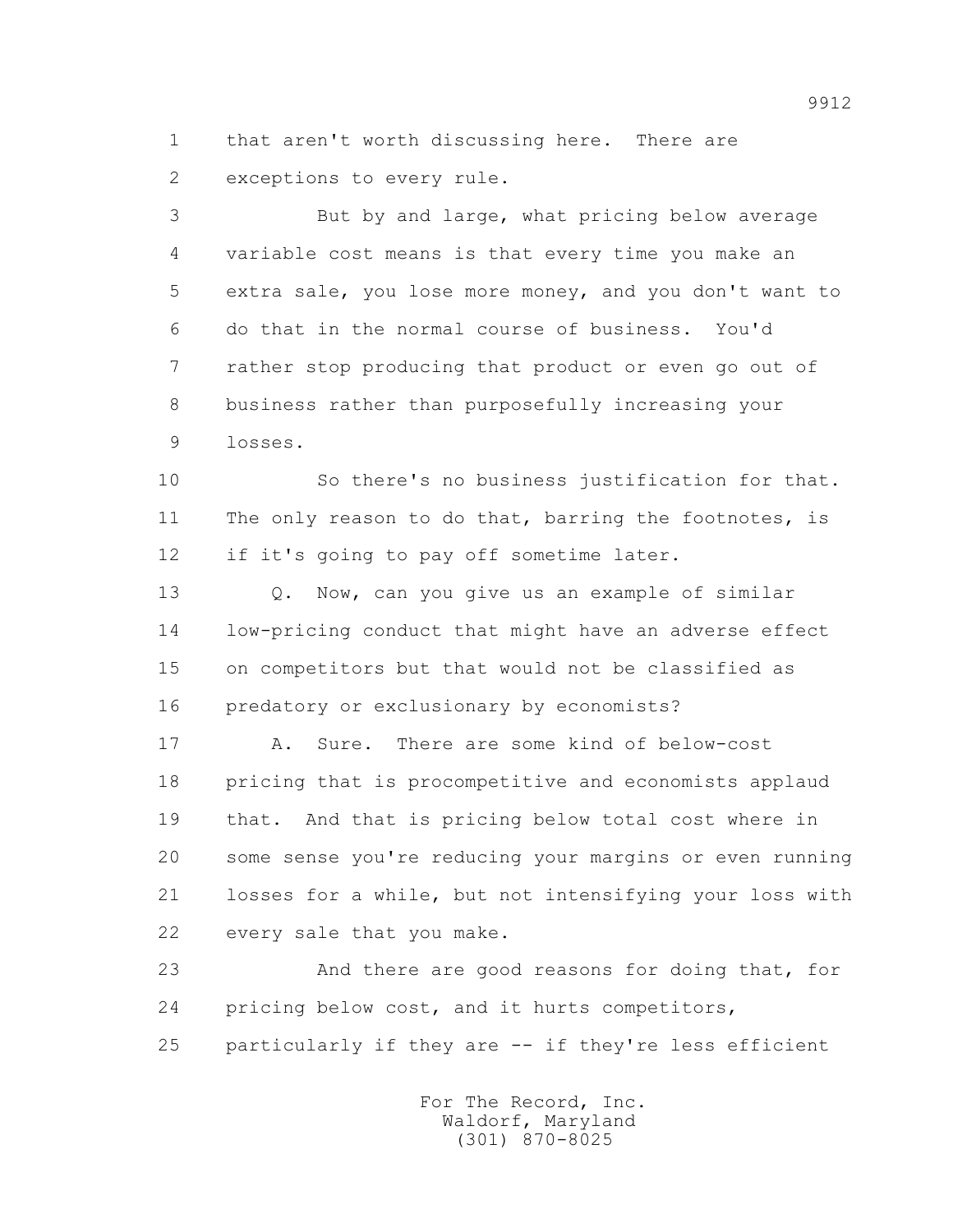1 than you. But even if they're not, it drives them into 2 a loss-naming situation also.

 3 So it's no fun to be in a market like that 4 unless you're a consumer. If you're a consumer, you're 5 better off as a result of that. And in the end, 6 there's nothing bizarre about it, and therefore it 7 passes the predation test.

 8 Q. Are there examples involving intellectual 9 property where conduct may have an adverse effect on 10 competitors but where that conduct would not be 11 classified as predatory or exclusionary by economists?

 12 A. Sure. Just the opposite. Invent a terrific, 13 new, cost-saving technology. Suddenly -- and it's 14 proprietary. It's a trade secret or you patent it. 15 Your costs are lower than everybody else. It drives 16 them out of business. Either that or you can get much 17 higher margins, but your strategy is to drive them out 18 of business.

 19 That's part of a process that economists call 20 creative destruction, and it's what makes competition 21 work. Even though it's hard on the business that fails 22 and it's hard on their employees, too, it's what 23 creates productivity in the economy. There's nothing 24 exclusionary or predatory about that despite the fact 25 that in the normal sense of the word competitors are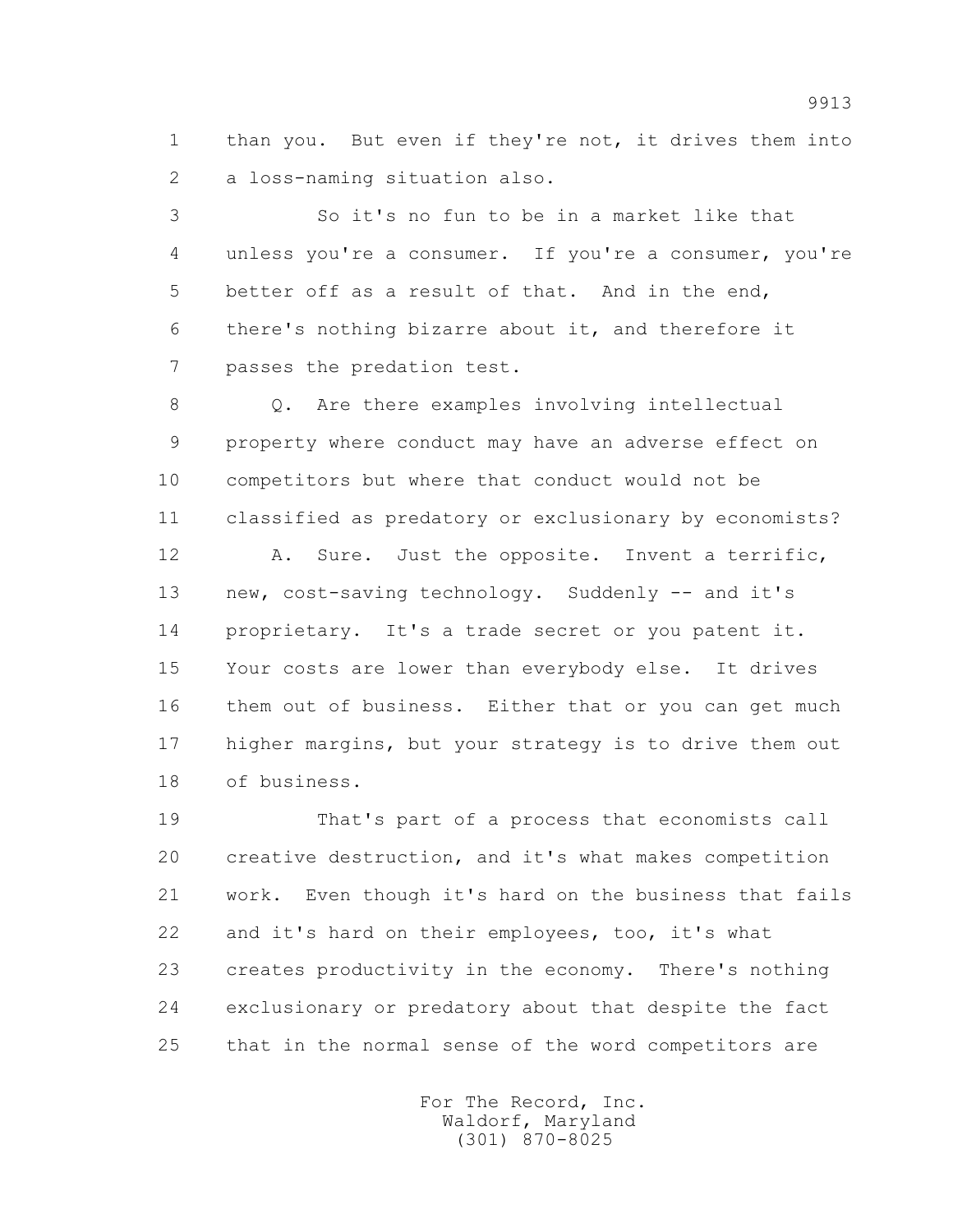1 excluded.

| $\overline{2}$ | Is there a part of this analysis as to whether<br>Q.    |
|----------------|---------------------------------------------------------|
| 3              | conduct is predatory or exclusionary that requires you  |
| 4              | to determine whether there was a valid efficiency       |
| 5              | rationale for a company acting in a particular way?     |
| 6              | Yes, it's part of the analysis.<br>Α.                   |
| 7              | Okay.<br>Q.                                             |
| 8              | If there is a valid efficiency rationale, it<br>Α.      |
| 9              | tells me that the conduct is not exclusionary.          |
| 10             | Q. And have you -- have you been asked to assume        |
| 11             | that Rambus did not disclose information to JEDEC that, |
| 12             | let's say, as complaint counsel contended should have   |
| 13             | disclosed to JEDEC, have you been asked to consider     |
| 14             | that scenario and whether there would be a valid        |
| 15             | efficiency or business justification for not having     |
| 16             | done so?                                                |
| 17             | Yes.<br>Α.                                              |
| 18             | And is that a test that economists would<br>$Q$ .       |
| 19             | normally apply in determining whether conduct was       |
| 20             | predatory conduct?                                      |
| 21             | Yes. The search for a business justification<br>Α.      |
| 22             | is a part of that test.                                 |
| 23             | Let me ask if we could bring up DX-321.<br>Q.           |
| 24             | Is this a chart that you prepared, Dr. Rapp?            |
| 25             | Yes.<br>Α.                                              |
|                |                                                         |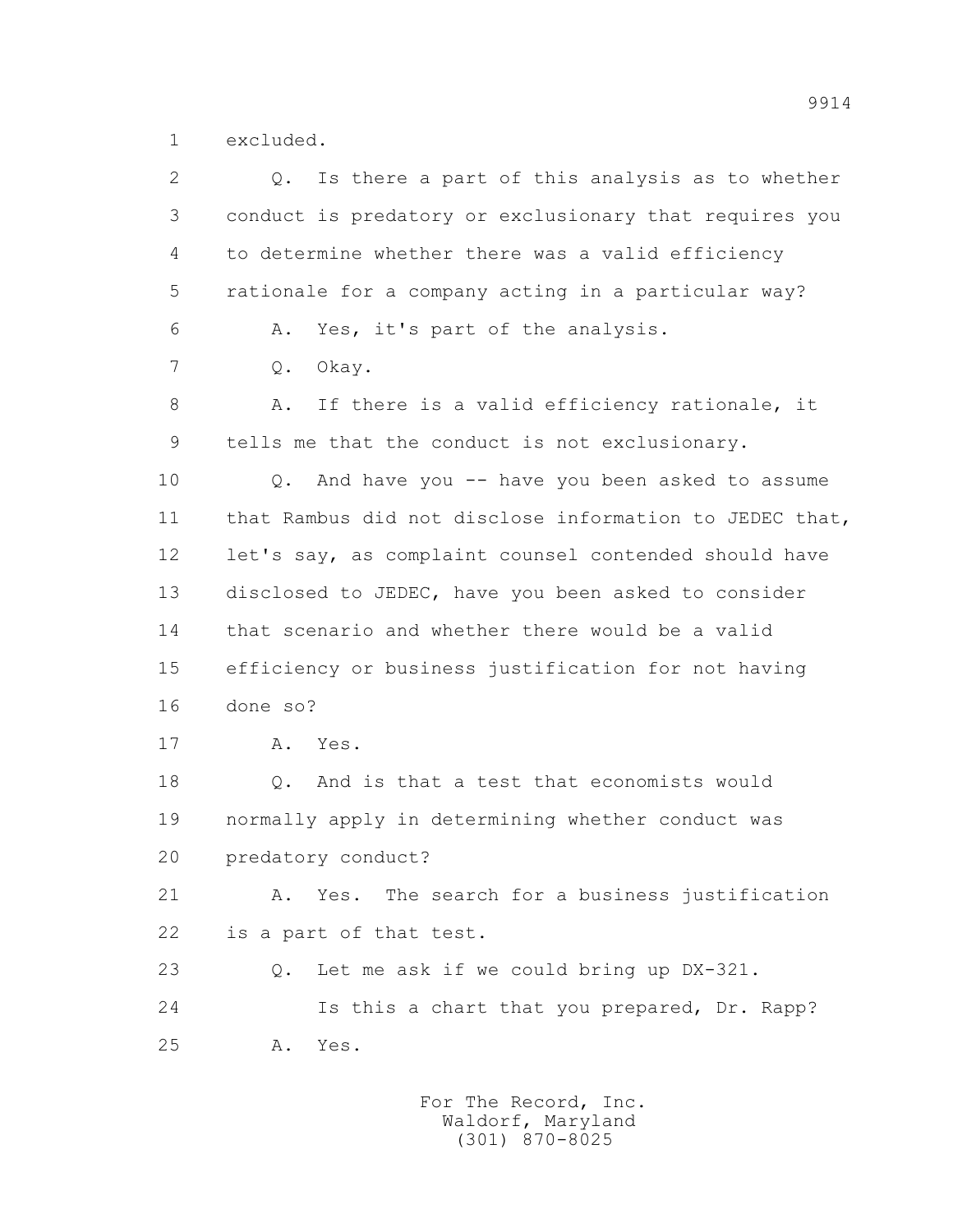1 Q. And is this intended to help us understand your 2 testimony regarding whether there was a valid 3 efficiency or business reason for not disclosing 4 certain information? 5 A. Yes. 6 Q. Okay. Can you tell us in your opinion what 7 reasons there are, what valid business reasons there 8 would be for not disclosing additional information 9 regarding intellectual property? 10 A. Yes. The reason that comes directly to mind is 11 the protection of trade secrecy, and in this case the 12 trade secrets that are at issue are the disclosures not 13 about the technology per se but about Rambus' 14 intentions, so -- 15 JUDGE McGUIRE: Now, I assume in that regard 16 you're testifying regarding only patent applications as 17 opposed to issued patents? 18 THE WITNESS: That is correct. Issued patents 19 are out in the world, as I understand it, so there's no 20 secrecy there. 21 BY MR. STONE: 22 Q. And let me try to -- would your analysis -- let 23 me ask it this way. 24 Would your analysis apply to patent 25 applications that had been filed as well as to For The Record, Inc.

 Waldorf, Maryland (301) 870-8025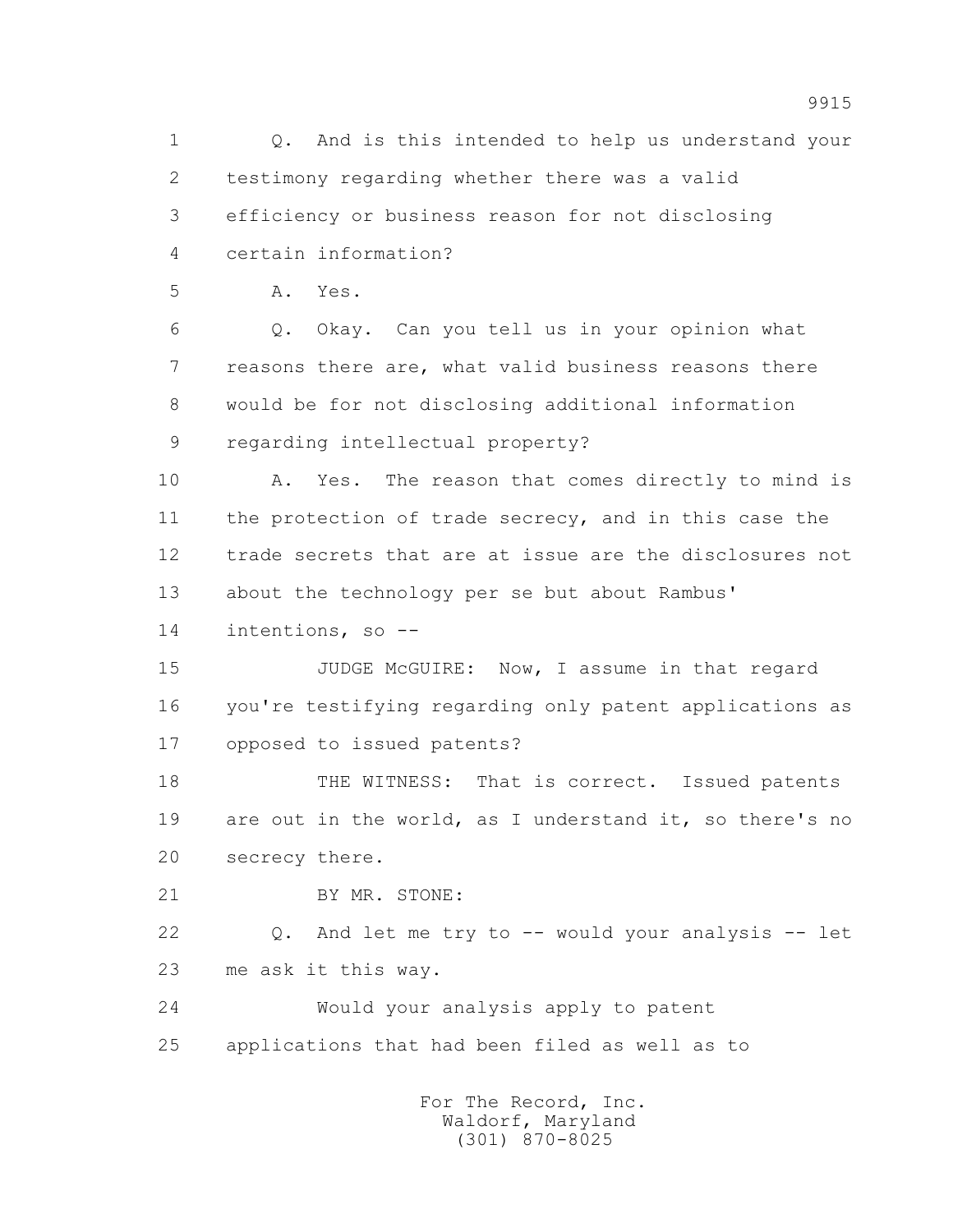1 someone's beliefs or intentions regarding filing patent 2 applications in the future?

 3 A. Yes. Or intentions about claims that might be 4 filed in the future, yes.

 5 Q. Okay. And by "claims that might be filed in 6 the future" do you include within that amending 7 applications to add new claims or change them?

8 A. Yes. Exactly that's what I had in mind.

 9 Q. Okay. In this chart -- and maybe it's a useful 10 way to walk through some of the questions I have on 11 this -- DX-321, you mention, "If Rambus had made the 12 additional disclosures that complaint counsel said it 13 should have made, Rambus would have," and your first 14 point is "jeopardized patent claims."

 15 Can you tell us what you mean by that point? 16 A. Yes. And I'm relying to some degree on my 17 background -- we've established that I'm not a lawyer, 18 but I have some acquaintance with intellectual property 19 protection, the institutions of intellectual property 20 protection, but I'm also relying upon the trial 21 transcript of Mr. Fleisler who I believe addressed -- 22 who does address these issues.

 23 And what this says is that one of the ways -- 24 one of the reasons for wanting to protect applications 25 and intentions and treat them as a trade secret is that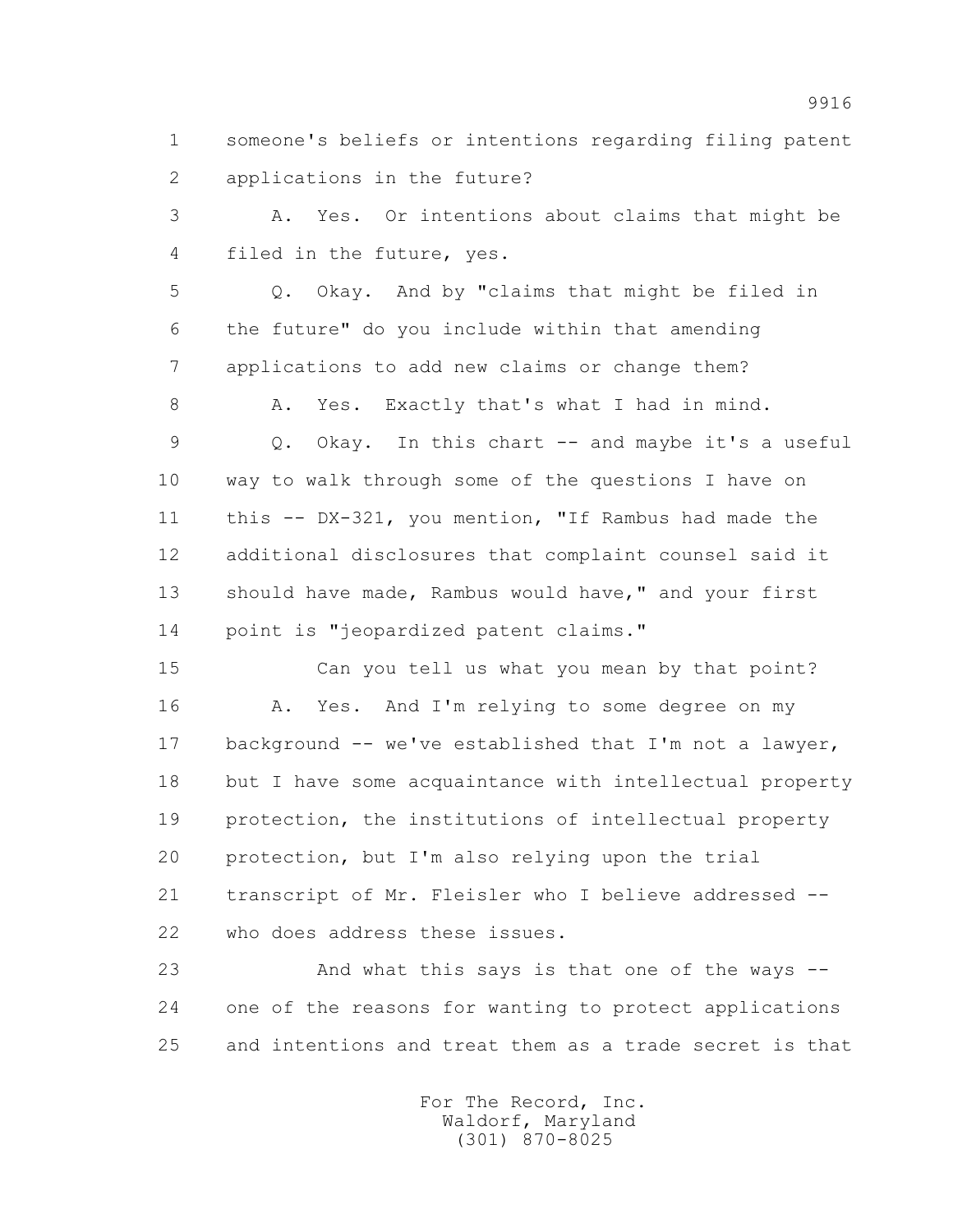1 to do otherwise runs certain risks of losing 2 protection, and the risks that you lose are making 3 available information that will enable technology 4 competitors to go to our Patent and Trademark Office in 5 the United States and file interferences and you make 6 information available -- and it would -- the 7 disclosures would make information available that would 8 enable firms to get to the patent offices of other 9 patent authorities that use a first-to-file rather than 10 a first-to-invent patent regime, so you run a certain 11 amount of risk that your patent protection could be 12 weakened.

13 0. When you say on this chart, DX-321, that if 14 these additional disclosures had been made, Rambus 15 would have lost competitive advantages, and then you 16 have two bullet points, induce work-around efforts and 17 disclosure of R&D focus, what do you mean to refer to 18 there, if you could explain?

 19 A. There I'm talking more about giving up 20 strategic advantage, not the loss of formal patent 21 protection but the fact that disclosing applications 22 and intentions enables competitors to know what you're 23 up to in your R&D efforts and enables them to begin 24 work-around efforts earlier and enables them to know 25 what you're up to in some general sense.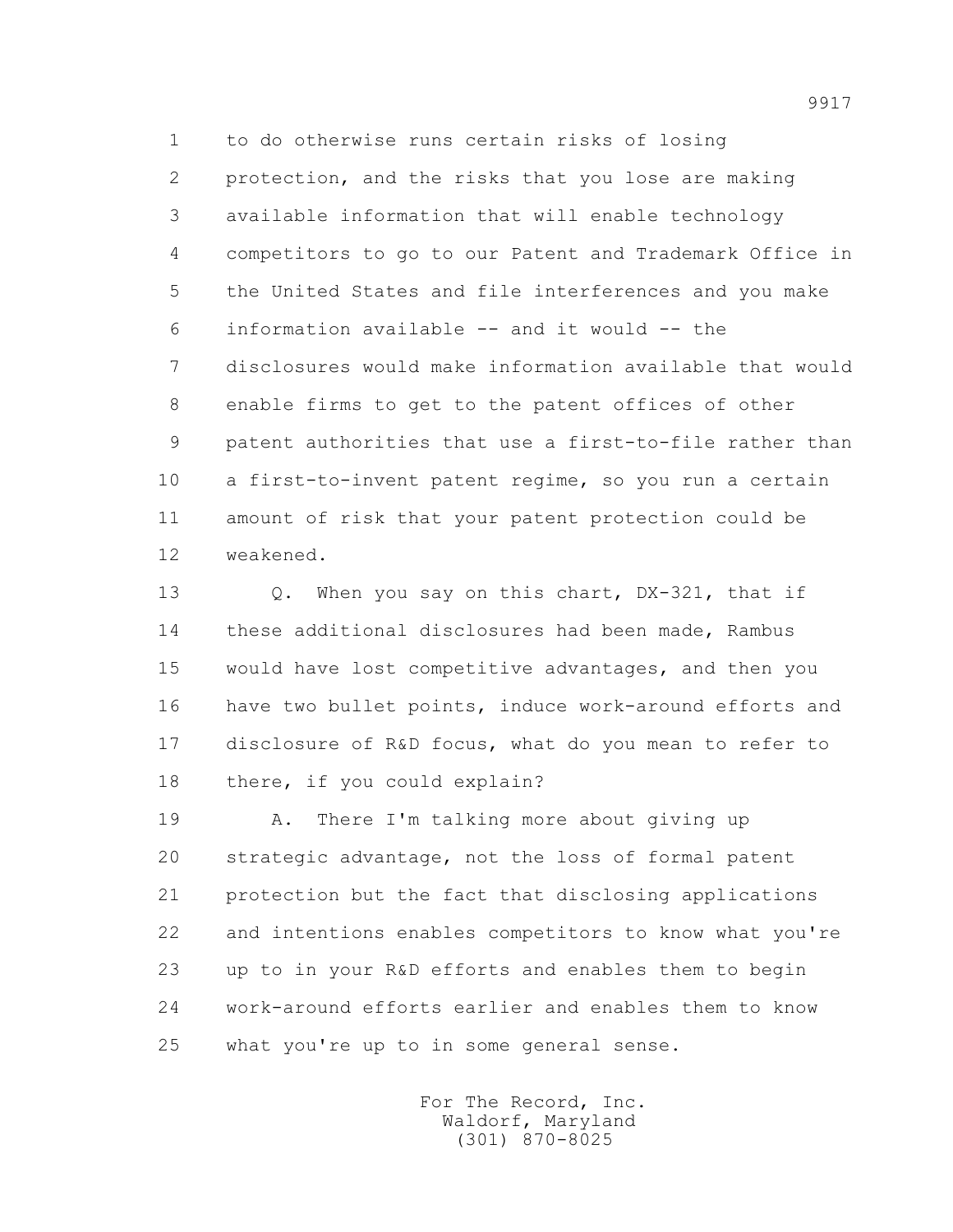1 For the same reason that trade secrets are 2 normally the subject of protection, and you know, when 3 business plans, for example, come into litigation, they 4 get stamped "confidential" because people want to have 5 their business intentions and strategies kept private, 6 this is something that loses that advantage when it is 7 disclosed.

 8 Q. In your opinion, Dr. Rapp, can keeping 9 information about pending or future patent applications 10 confidential be procompetitive?

11 A. Yes. For the same reasons that I just 12 mentioned, we keep trade secrets of various sorts, 13 including not just technology but strategic trade 14 secrets, what we're going to do next, we keep them 15 under our hat, and it's procompetitive to do that.

16 0. And from an economist's point of view, can 17 nondisclosure of information about pending or future 18 patent claims serve to enhance consumer welfare?

19 A. Again, for the same reason, the answer is yes, 20 and to the extent that it makes better competitors of 21 firms that protect their intellectual and commercial 22 property, the answer is that they are better able to 23 compete, and that competition produces more output, 24 lower prices and consumer welfare in the economy. 25 Q. And do you consider in coming to that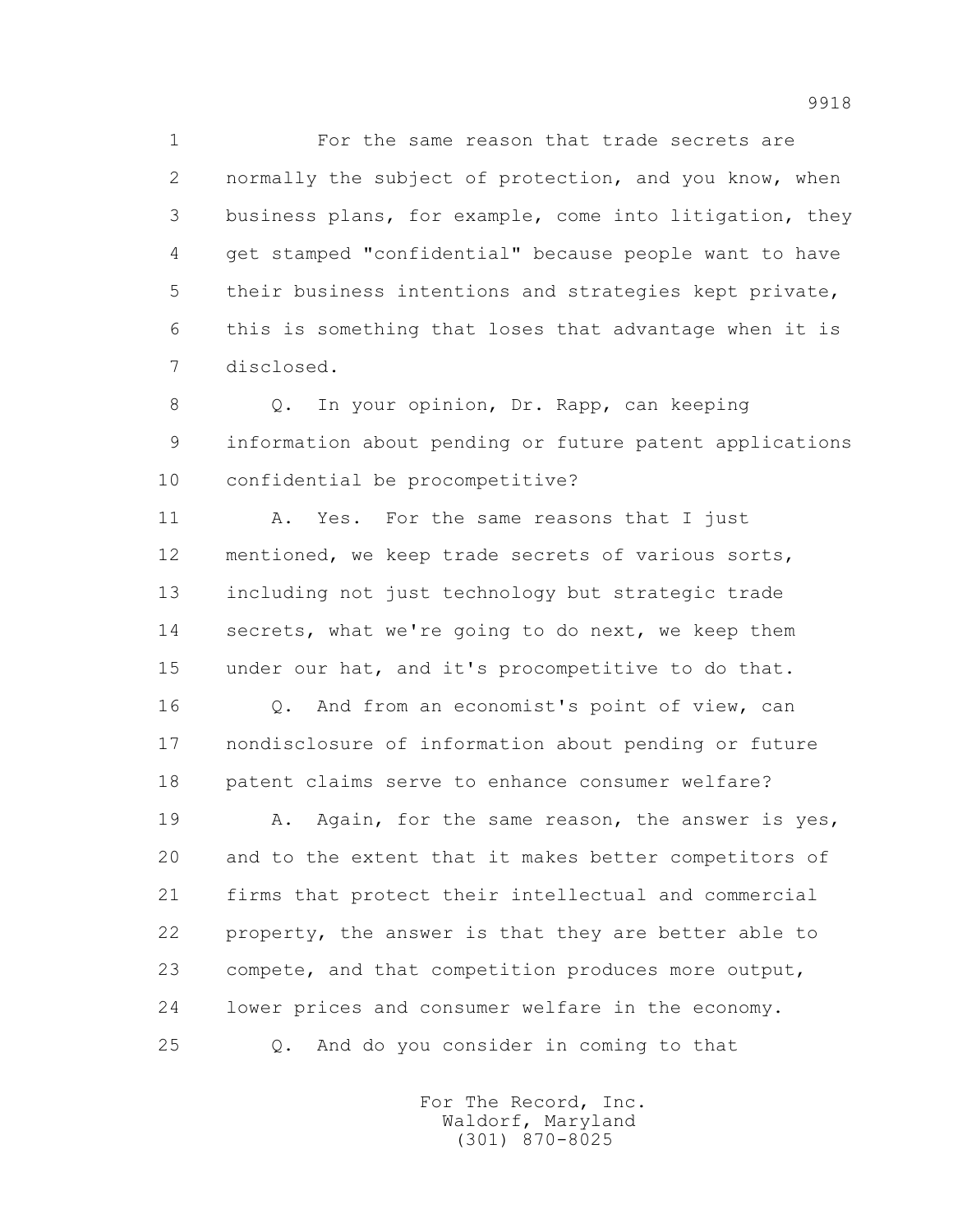1 conclusion whether there's any effects on innovation 2 from this nondisclosure?

 3 A. That's probably the most powerful force. 4 Innovation is a very, very important engine for 5 productivity and economic growth in the United States, 6 and it depends -- and innovation depends upon the 7 preservation of incentives to innovate, and that 8 includes being able to control your -- not only the 9 research but the development of your intellectual 10 property, which includes patent policy -- obtaining 11 patent rights. 12 Q. Let me ask you -- focus you on a specific 13 question here if I might. 14 Can a company that is a member of a 15 standard-developing organization -- let me start that 16 over. 17 Can a company that is a member of a 18 standard-developing organization benefit from not 19 disclosing information to that organization without 20 regard to what standard that organization may or may 21 not ultimately hand out? 22 A. Yes. And -- 23 Q. And so what I want you to assume for that is 24 that the member may or may not get any benefits out of

25 what standards are ultimately developed. My question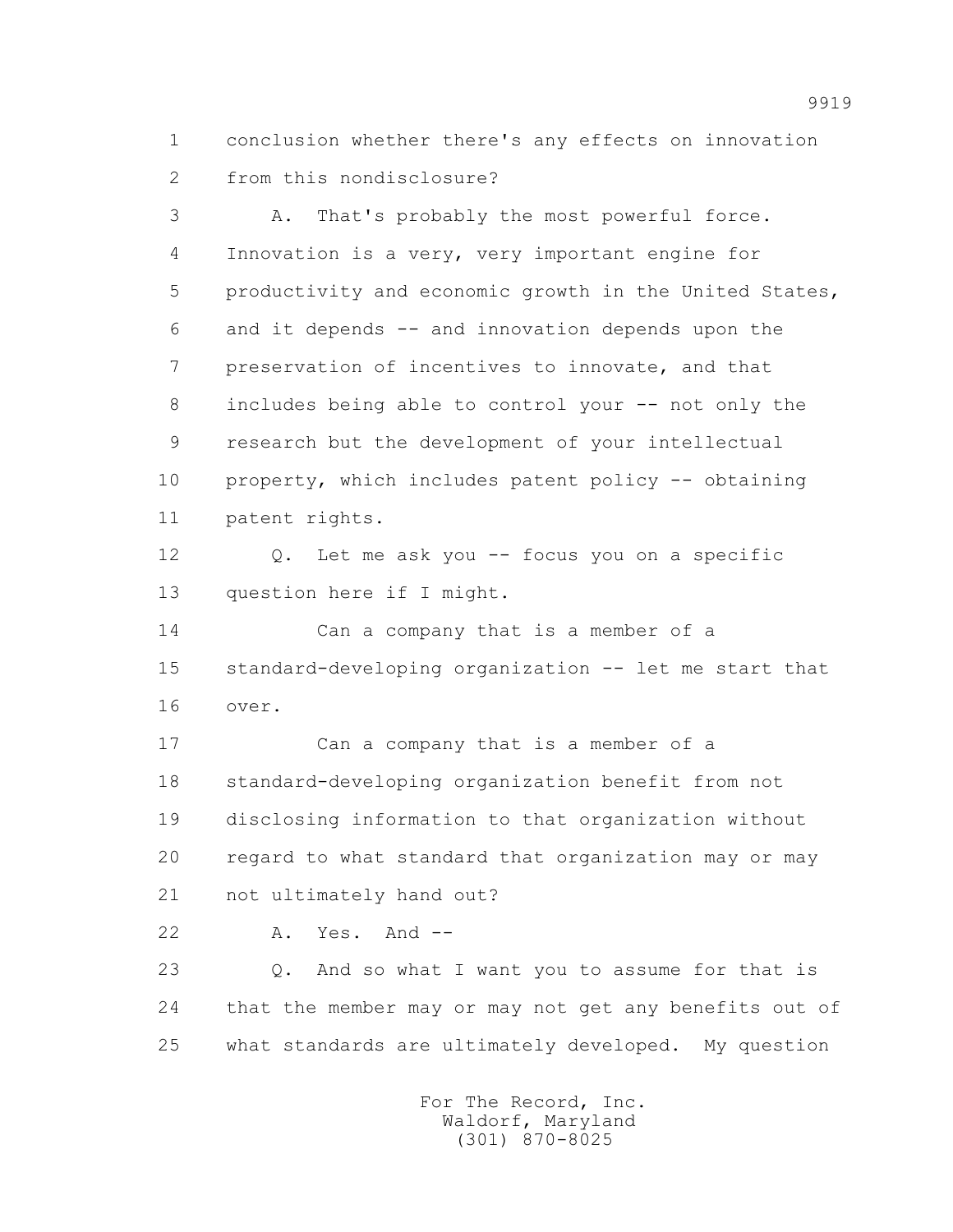1 is whether -- are there benefits to that member of not 2 disclosing to the organization separate and apart from 3 the standards that are developed?

4 A. Yes.

5 Q. And how is that or why is that?

 6 A. Well, the benefits that I just named, I was 7 talking about society as a whole a minute ago, but the 8 benefits on a firm to keeping control of its own 9 development and intellectual property protection 10 strategy are benefits that are not dependent on which 11 standard is chosen or the -- or any of the outcomes in 12 the standard-setting organization. It's independent of 13 those. It has to do with maximizing its ability to be 14 a -- to operate competitively.

 15 Q. And now I want to be clear about a couple of 16 things, especially in light of a ruling on an in limine 17 motion regarding what you will and will not testify 18 about.

 19 Am I correct that you're not expressing an 20 opinion here today about whether Rambus was for any 21 reason free from liability or sanction if it violated 22 rules that it should not have violated? Is that 23 correct?

24 A. Correct.

25 Q. Okay. Are you looking at the questions that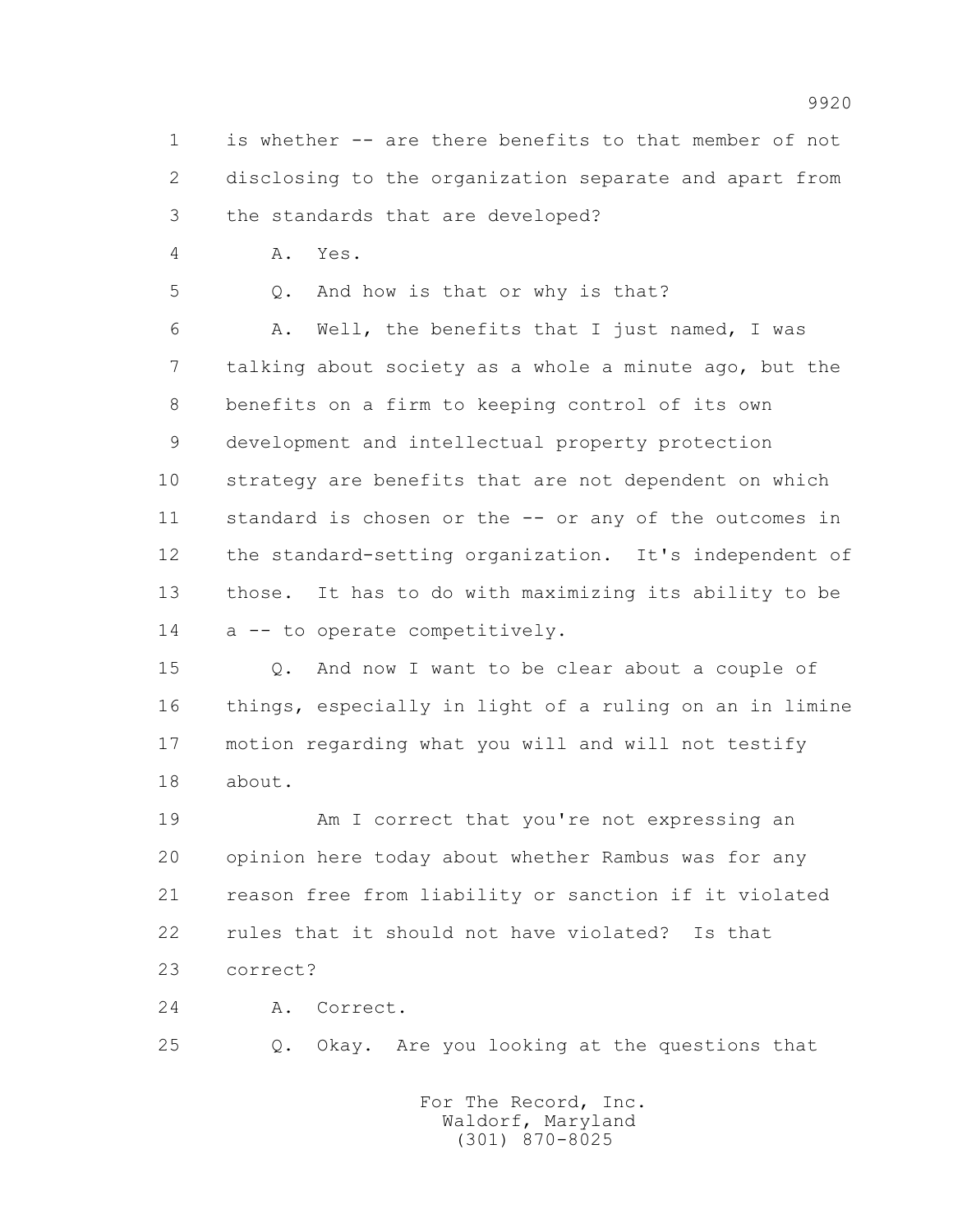1 I'm putting to you about these questions of business 2 justifications for nondisclosure from the perspective 3 of antitrust economics?

4 A. Yes.

 5 Q. Okay. And I want you to stay focused on this 6 as a question of antitrust economics if you can as we 7 go forward, but I want you to assume from that 8 perspective that Rambus did not disclose some 9 information about pending or future patent applications 10 that it was required to disclose.

 11 And so setting aside whatever JEDEC or other 12 groups might do in response to that failure to 13 disclose, do you have an opinion as to whether such 14 conduct would be exclusionary or predatory from the 15 perspective of antitrust economics?

16 A. It would only be exclusionary from the 17 perspective of antitrust economics if there were no 18 business justification for it. And as we move from the 19 general to the particular, in this instance I believe 20 that not to be the case. In other words, I believe 21 that there were business justifications.

 22 Q. Okay. Have you considered, for purposes of the 23 opinions you've formed, the possibility that Rambus 24 made a conscious decision to jeopardize the 25 enforceability of its intellectual property by not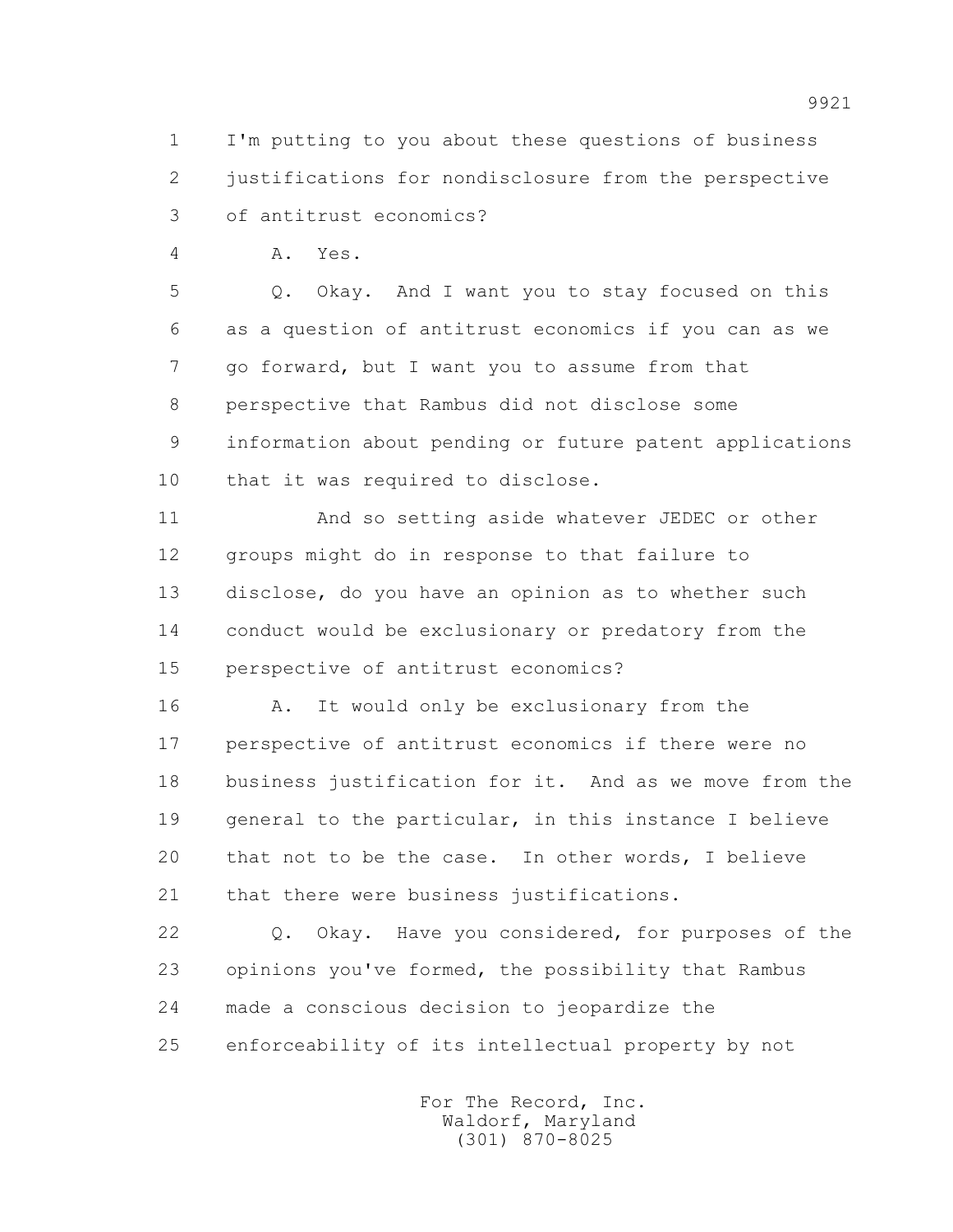1 making certain disclosures?

 2 A. I made no assumptions about what goes on in 3 anybody's consciousness. As an economist, I'm able to 4 look at incentives and choices, but I can't -- I can't 5 make readings of people's minds.

 6 Q. And did you look at the record in this case to 7 determine from the perspective of conduct and choices 8 whether there was any evidence that you could find that 9 Rambus had intentionally jeopardized any of its 10 patents?

 11 MR. ROYALL: Your Honor, I would object to this 12 question as going beyond the scope of the expert's 13 report. The issue that is being raised here is an 14 issue that was raised in Professor McAfee's report. 15 The witness had an opportunity to respond to that in 16 his report, and he did not, and for that reason I would 17 object to this line of questioning.

18 JUDGE McGUIRE: Mr. Stone?

19 MR. STONE: I don't think that correctly 20 summarizes the factual predicate of where we find 21 ourselves today. I think in fact that this witness is 22 entitled to respond to testimony that to a significant 23 extent we heard here for the first time in trial. 24 You'll recall that counsel put up on the

25 screen a quote from the deposition of Mr. Davidow and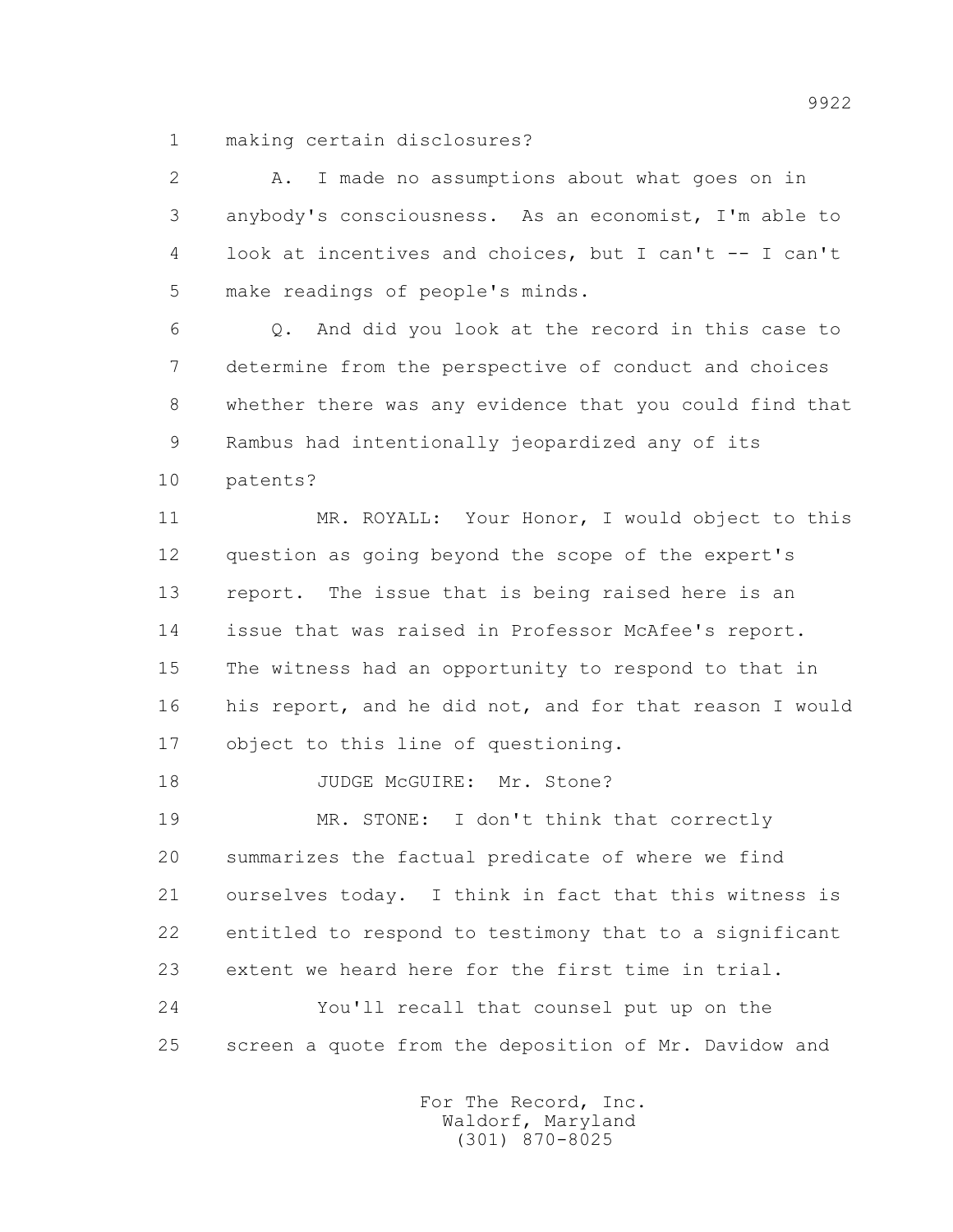1 asked Mr. McAfee or Professor McAfee about it, and 2 it's that particular issue that I was trying to drive 3 to with this question, which I don't think this 4 witness could have anticipated until we got to the 5 point in the trial where we were that Professor McAfee 6 testified.

 7 MR. ROYALL: Mr. Stone was careful in his 8 wording of that answer I think by saying that he was 9 responding to an issue that had been raised in 10 significant part at trial.

 11 The fact of the matter is this issue was raised 12 directly in Professor McAfee's report, and that report 13 was available to this witness a month before he wrote 14 his report. He did not respond to that issue in his 15 report. And if you like, I can point you to a 16 stipulation that we entered into after that report was 17 written which was designed -- it was something that I 18 asked for. It was designed to make sure that 19 respondents acknowledged that they were limited to what 20 conclusions that were set forth in that report. And 21 the fact that this same issue came up at trial is not a 22 justification for going beyond the scope of the 23 witness' expert report.

 24 JUDGE McGUIRE: Objection sustained. 25 Objection sustained.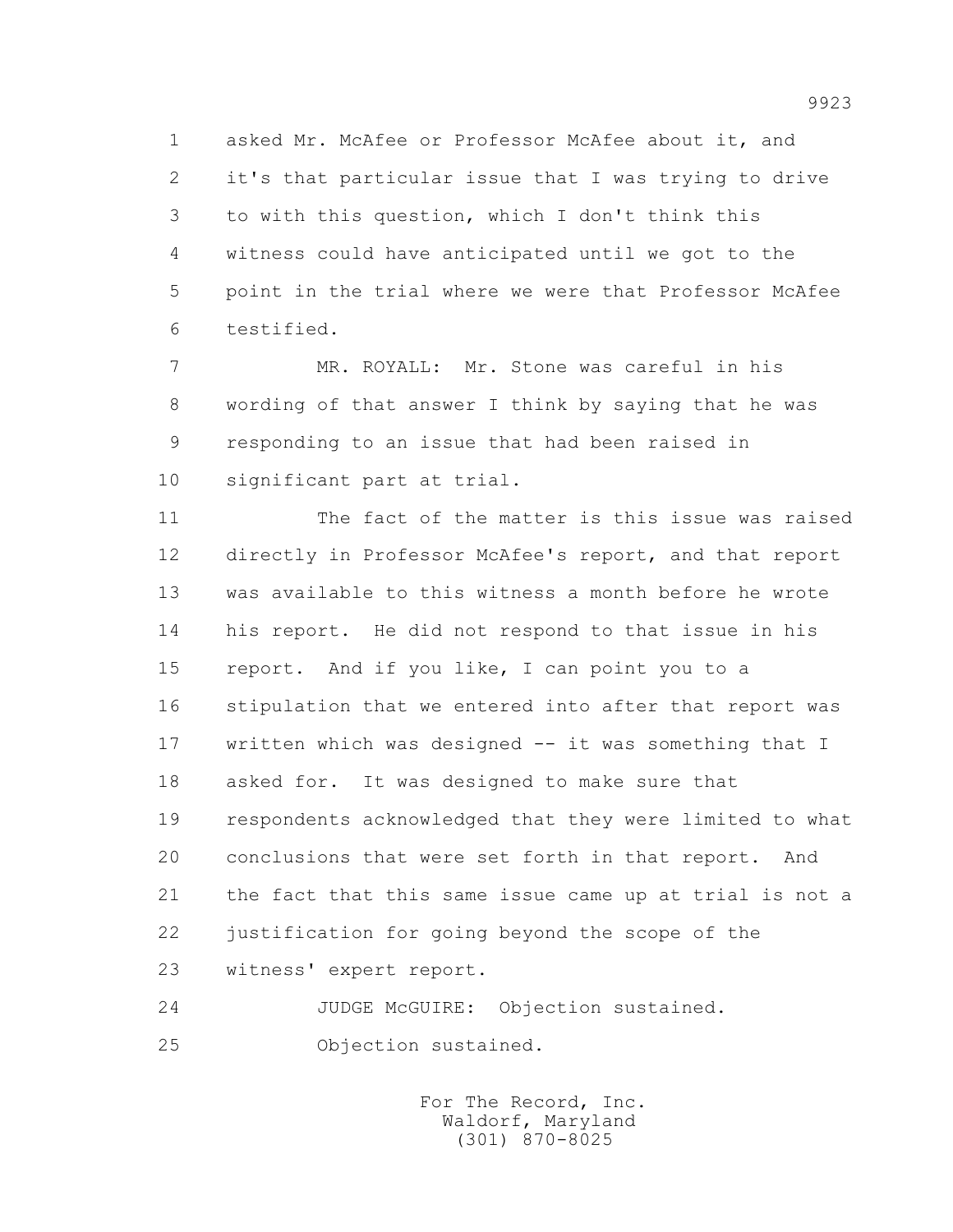1 BY MR. STONE:

 2 Q. Dr. Rapp, let me frame my question this way if 3 I might.

 4 In considering whether or not there was any 5 conduct that would be classified as predatory or 6 exclusionary, have you considered -- in addition to the 7 procompetitive or business justifications for 8 nondisclosure, have you given consideration to economic 9 incentives that Rambus faced at the time?

10 A. Yes. Particularly with respect to the 11 short-run element of the predation test having to do 12 with whether there were -- whether there were 13 sacrifices made.

 14 Q. And what is your conclusion in that regard? 15 A. My conclusion in that regard was that I was 16 unable, in the course of arriving at a conclusion about 17 the subject of exclusionary conduct, I was unable to 18 find evidence that Rambus expended costs or took risks 19 that were -- that were only compensable by the 20 exclusion of another technology, that, in other words, 21 did not have a proper business justification. And my 22 finding was that no such risks were borne.

 23 Q. Earlier in your answer today you mentioned one 24 of the procompetitive issues or one of the business 25 justifications to be the protection or preservation of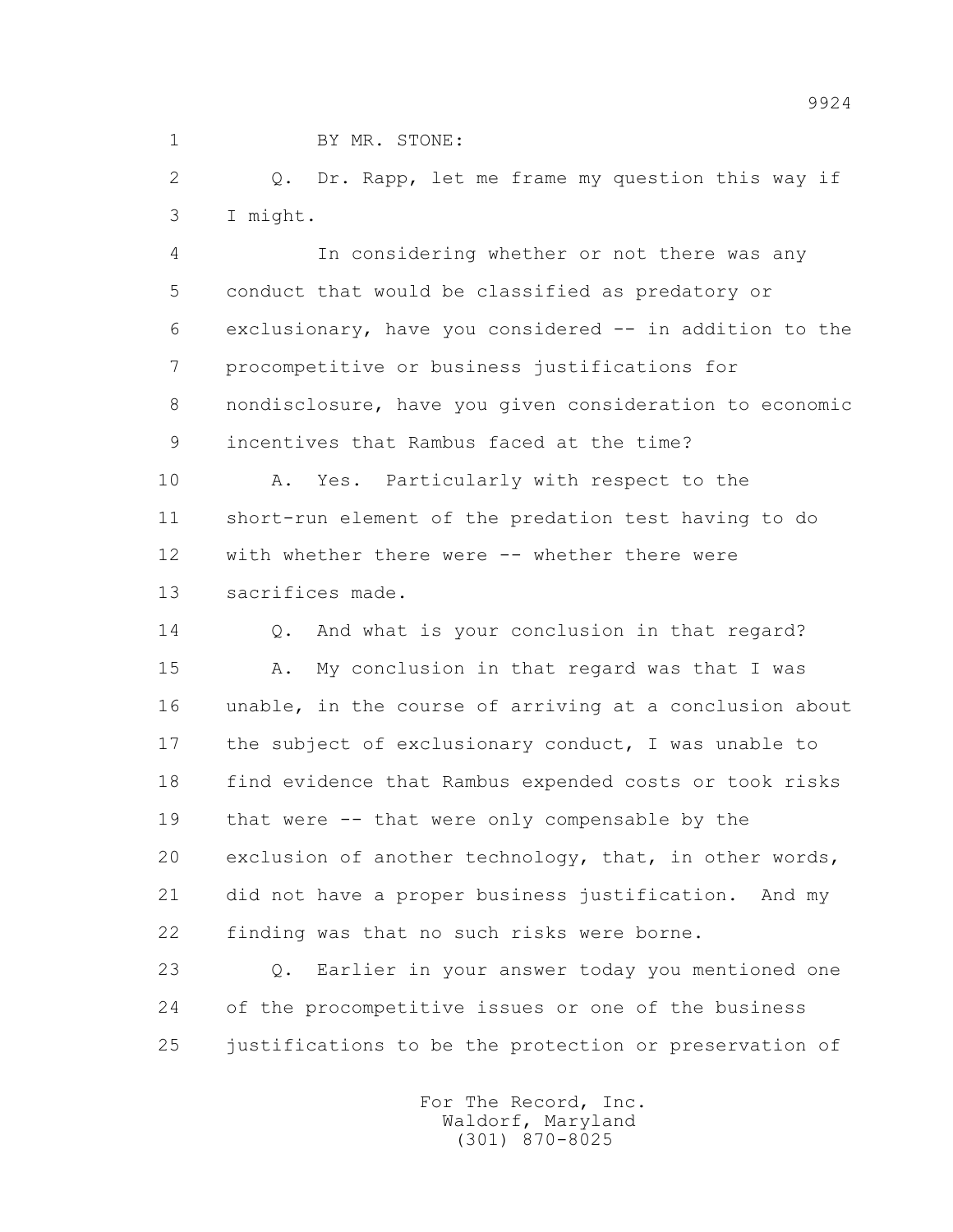1 trade secrets. Do you recall that?

2 A. Yes.

 3 Q. And I want to ask you, at a point in time when 4 a patent application has become known -- well, let me 5 ask it this way.

 6 Let me just ask you to assume that Rambus' 7 original patent application became known to various 8 people in the industry as the result of the publication 9 of an international or European version of that 10 application or in some other fashion. Can you assume  $11 + hat?$ 

12 A. Sure.

13 Q. Once that application was known, were there, in 14 your opinion, any trade secrets to be protected by the 15 nondisclosure of other patent applications that were 16 related?

 17 MR. ROYALL: Your Honor, I object. The 18 question calls for a legal conclusion.

 19 MR. STONE: It does not, Your Honor. It goes 20 to his understanding previously testified to based on 21 testimony he's heard and his own experiences as to 22 whether there's value in patent --

23 JUDGE McGUIRE: Overruled.

 24 THE WITNESS: I just need to have it back 25 again. I lost the thread.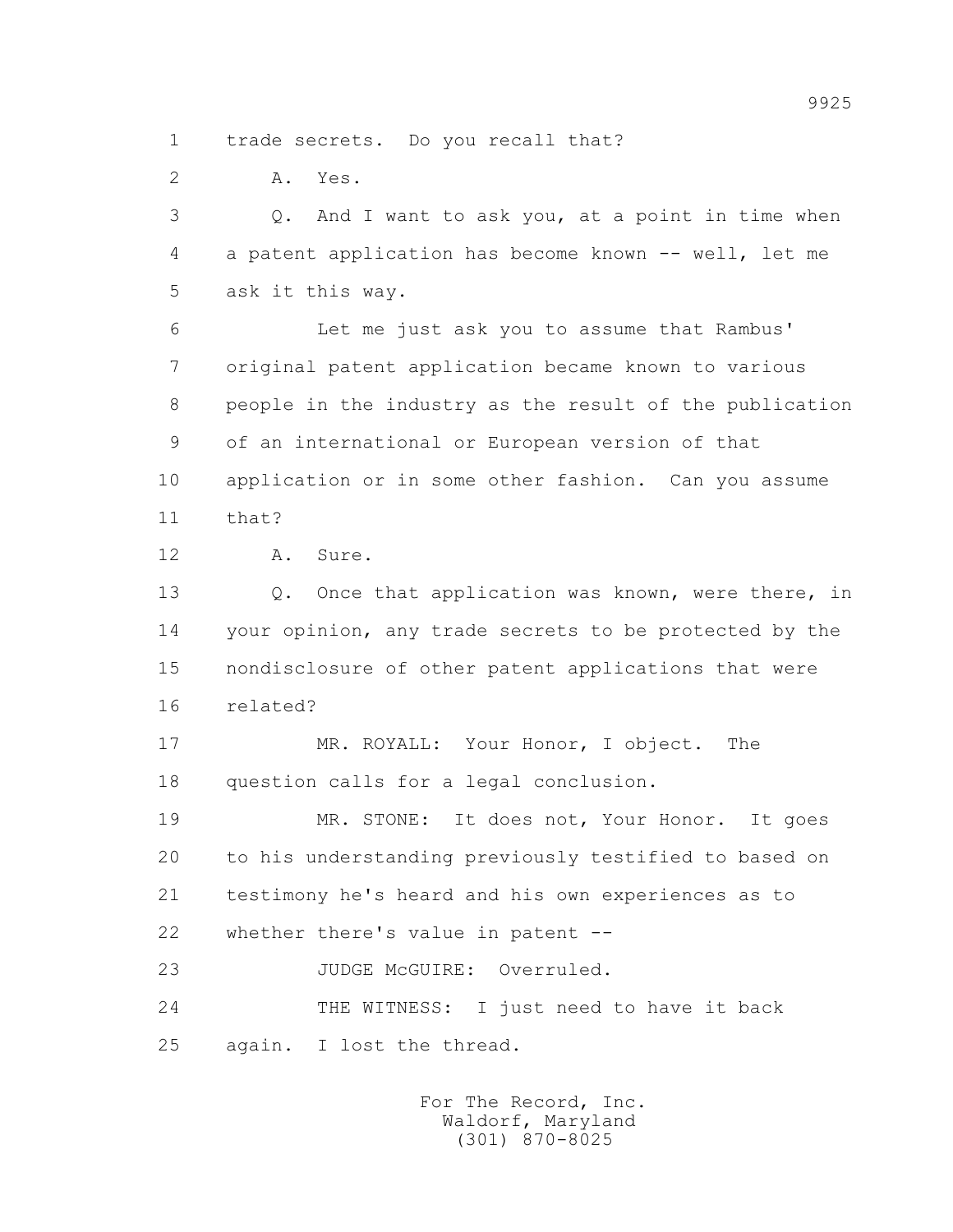1 BY MR. STONE:

 2 Q. Okay. Let me try to restate it, and I'll try 3 not to create a question that leads to another 4 objection. 5 A. If it could be read back, that's all I need. I 6 understood it. I just lost the thread. 7 Q. Let me just try it. 8 Assuming that the original '898 application of 9 Rambus' had been disclosed, was there after that 10 disclosure any trade secrets that you have had in mind 11 that Rambus would have reason to keep confidential that 12 related to other patent applications or the further 13 prosecution of that '898 application? 14 A. Yes. 15 Q. And what are they? 16 A. They are the additional applications, 17 intentions to file additional applications or to modify 18 claims. 19 Q. If one were to say that conduct is predatory or 20 exclusionary if it involves concealing information, 21 would that be a sufficient definition to meet the 22 economist test for predation or exclusionary conduct? 23 A. No. 24 Q. If you added to that question an additional 25 condition that it would have some harm on competition,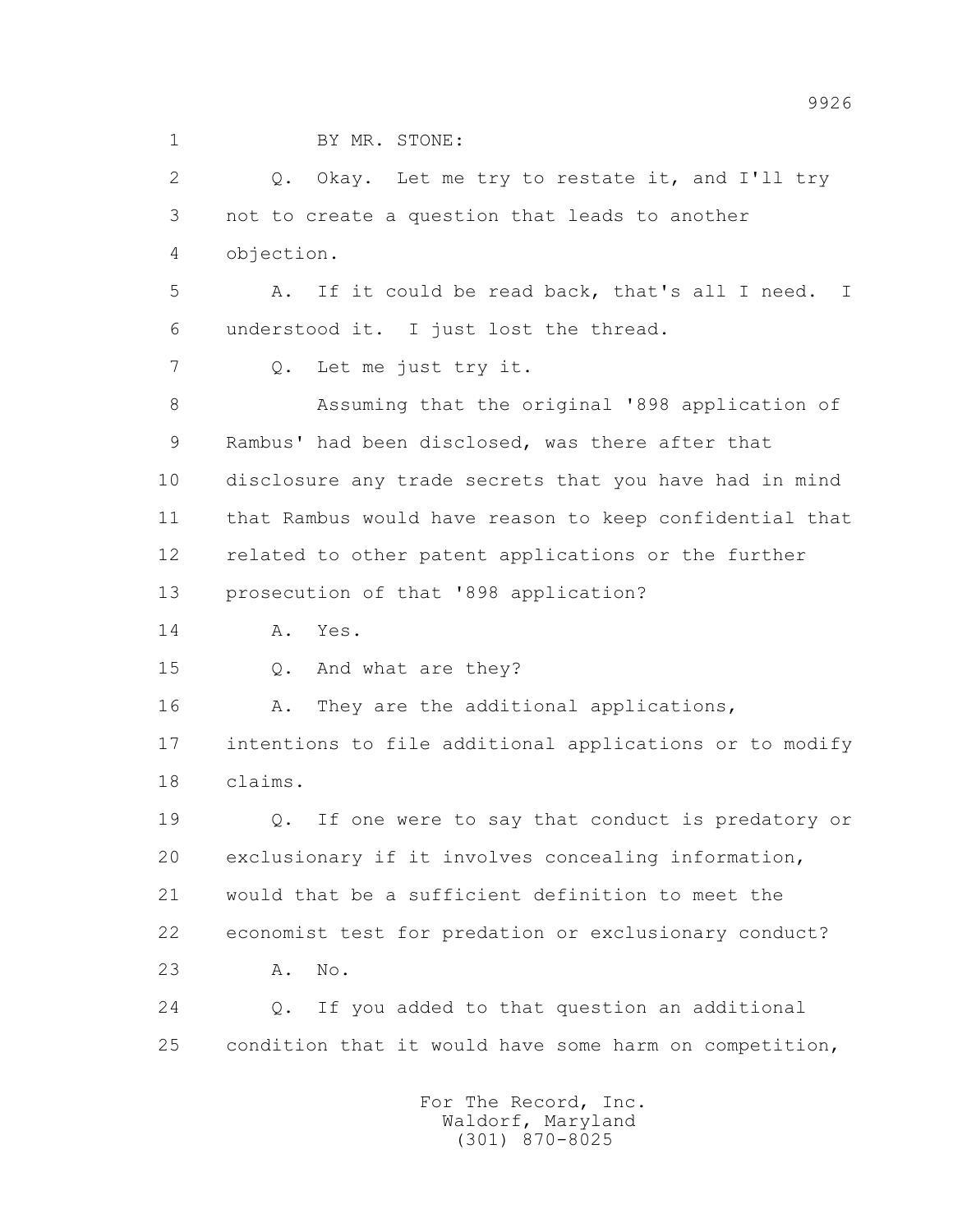1 would that again be sufficient to meet the economist's 2 definition of predation or exclusionary conduct?

3 A. No.

 4 Q. Have you considered the arguments that Rambus' 5 conduct excluded commercially viable alternatives in 6 coming to your conclusions that Rambus' conduct was not 7 predatory or exclusionary?

8 A. Yes.

 9 Q. And does that affect your opinions or cause you 10 to change them in any way?

 11 A. It does not. I believe that the test that I 12 outline, the two-part investment test, is the way that 13 antitrust economics virtually requires that you 14 consider the subject of predation or exclusion. In any 15 event, I think it's the best way to look at it. And 16 other statements don't get you there.

 17 Q. And let me ask you about one other statement 18 if I might and see if this in any way changes your 19 views.

 20 If the perceived relative cost of alternatives 21 was raised, in addition to the other elements I just 22 stated, would that be sufficient to make conduct 23 predatory or exclusionary?

24 A. No.

25 Q. Is your view as to the proper definition of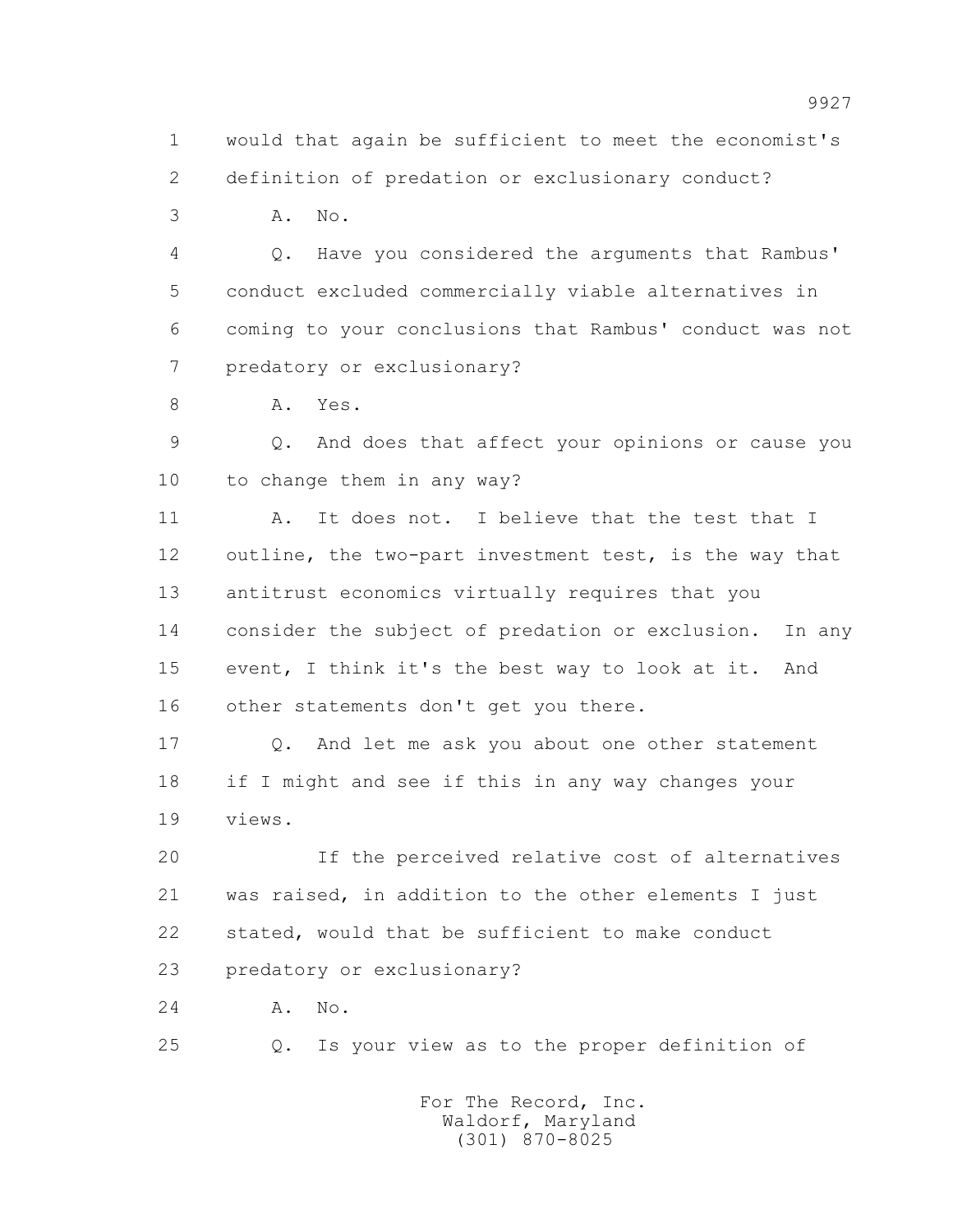1 exclusionary conduct or predatory conduct one that's 2 commonly accepted within the field of economics?

 3 A. Yes. I believe it's widely accepted. 4 Q. Did you hear -- strike that. Let me just leave 5 it where we are.

 6 The elements that I just related to you in my 7 questions, excluding efficient or superior 8 alternatives, excluding commercially viable 9 alternatives, raising the relative cost of 10 alternatives, and having an effect on competition, 11 taking those four into account, are those four 12 together sufficient to define exclusionary or 13 predatory conduct?

14 A. They are not. They're all result-related. The 15 way that antitrust economics goes about analyzing 16 predation or exclusion is by means of assessing the 17 conduct, and if you take those four together -- I have 18 to -- either three of the four or all four of them 19 speak to the outcome, so there is a circularity about 20 them that disqualifies them as an adequate test by 21 themselves for predation or exclusion.

 22 Q. Are there procompetitive acts or 23 procompetitive conduct that could lead to the same 24 four results?

25 A. To answer that question I need -- because I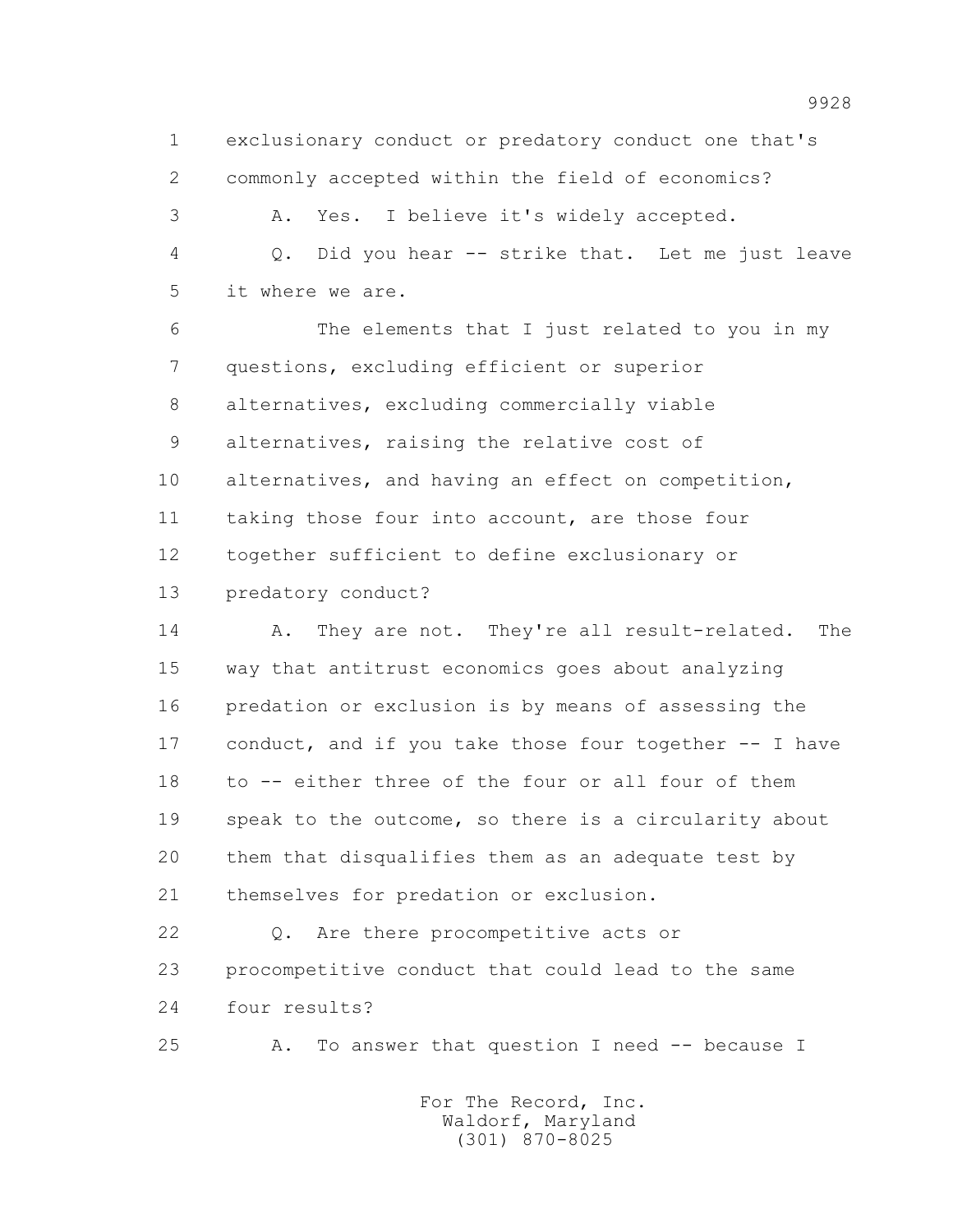1 don't have the four --

 2 Q. Let me ask it a little differently, Dr. Rapp. 3 A. Okay. But forgive me. I'll need the four in 4 order to give you a proper answer, just to save time. 5 Q. Let me ask it in a slightly different way. 6 Could exercising intellectual property rights 7 to exclude a competitor in the market, would that by 8 itself be exclusionary? 9 A. Certainly not. 10 Q. Could that be procompetitive? 11 A. Absolutely. That's what patents are about, 12 excluding others. 13 Q. And could exercising one's intellectual 14 property rights to charge royalties which might raise 15 the costs of rivals, would that necessarily be 16 predatory or exclusionary? 17 A. On the contrary. 18 Q. Could it be procompetitive? 19 A. Yes. 20 JUDGE McGUIRE: You said, you know, "on the 21 contrary." Would you expand on that and explain to the 22 court why as to the contrary. 23 THE WITNESS: Again, just because I'm having 24 trouble hanging, we're talking about royalties being 25 raised.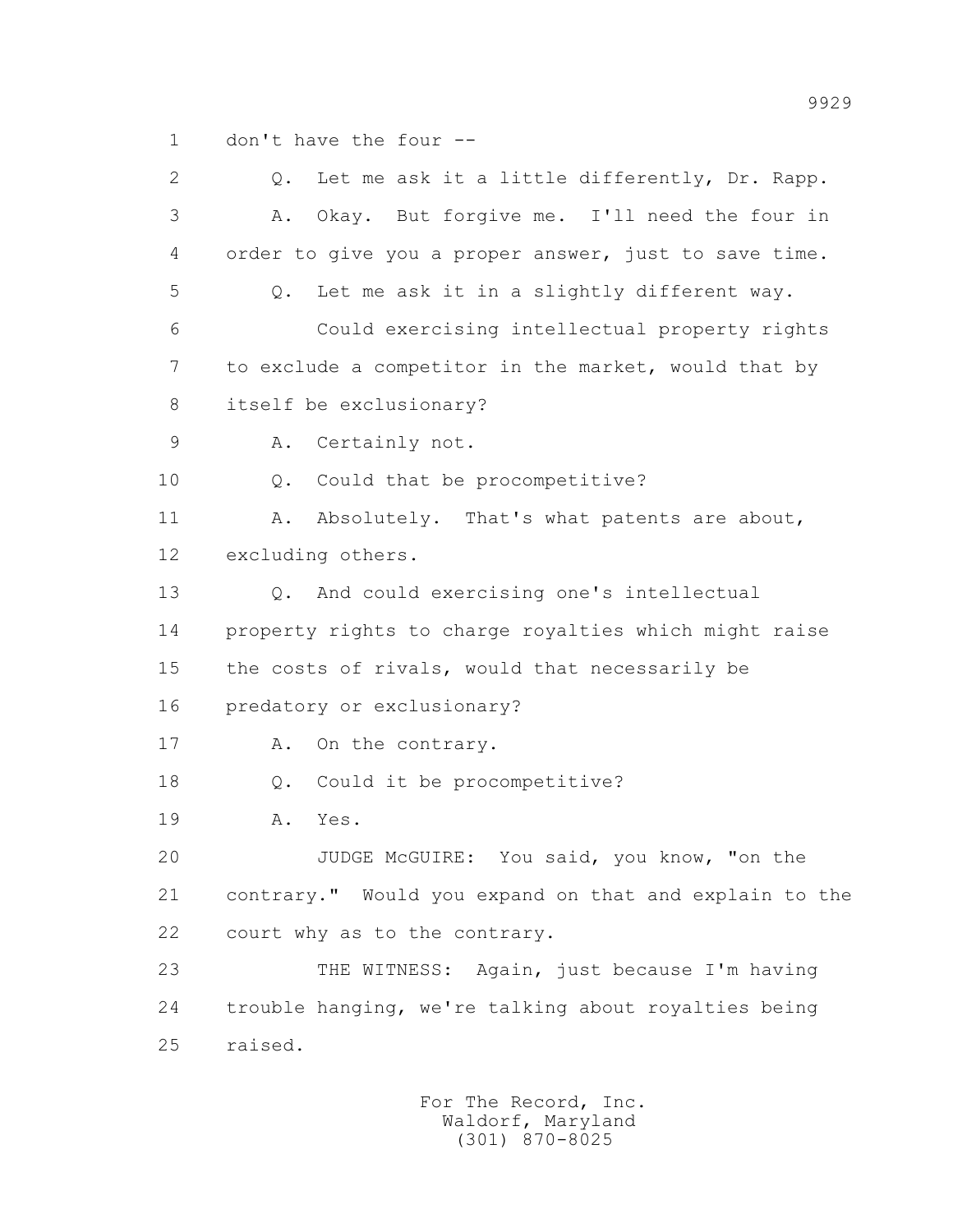1 JUDGE McGUIRE: On competitors.

2 THE WITNESS: Sure. A patent grants -- as you 3 know, Your Honor, a patent is a deal between an 4 inventor and society, and the royalty is part of that 5 deal. It comes with a grant of exclusivity and you 6 can -- the way the patent laws are structured are you 7 can charge the moon if you want or you can just simply 8 say I'm not charging a royalty altogether. It is the 9 reward for having produced something novel and useful 10 and it's -- and even though the effect on a competitor 11 is adverse, society wins in that trade-off. 12 MR. STONE: Thank you, Your Honor. 13 BY MR. STONE: 14 Q. Let me ask you now about protecting trade 15 secrets. 16 If a company protects its trade secrets and 17 prevents their use by other companies, is that 18 necessarily predatory or exclusionary or can that be 19 procompetitive? 20 A. No. It could be procompetitive. That's why 21 trade secret laws are there, to protect trade secrecy. 22 Q. Is there anything about the taking of risk, 23 incurring risk, that would necessarily make conduct 24 either predatory or exclusionary? 25 A. Certainly not.

> For The Record, Inc. Waldorf, Maryland (301) 870-8025

9930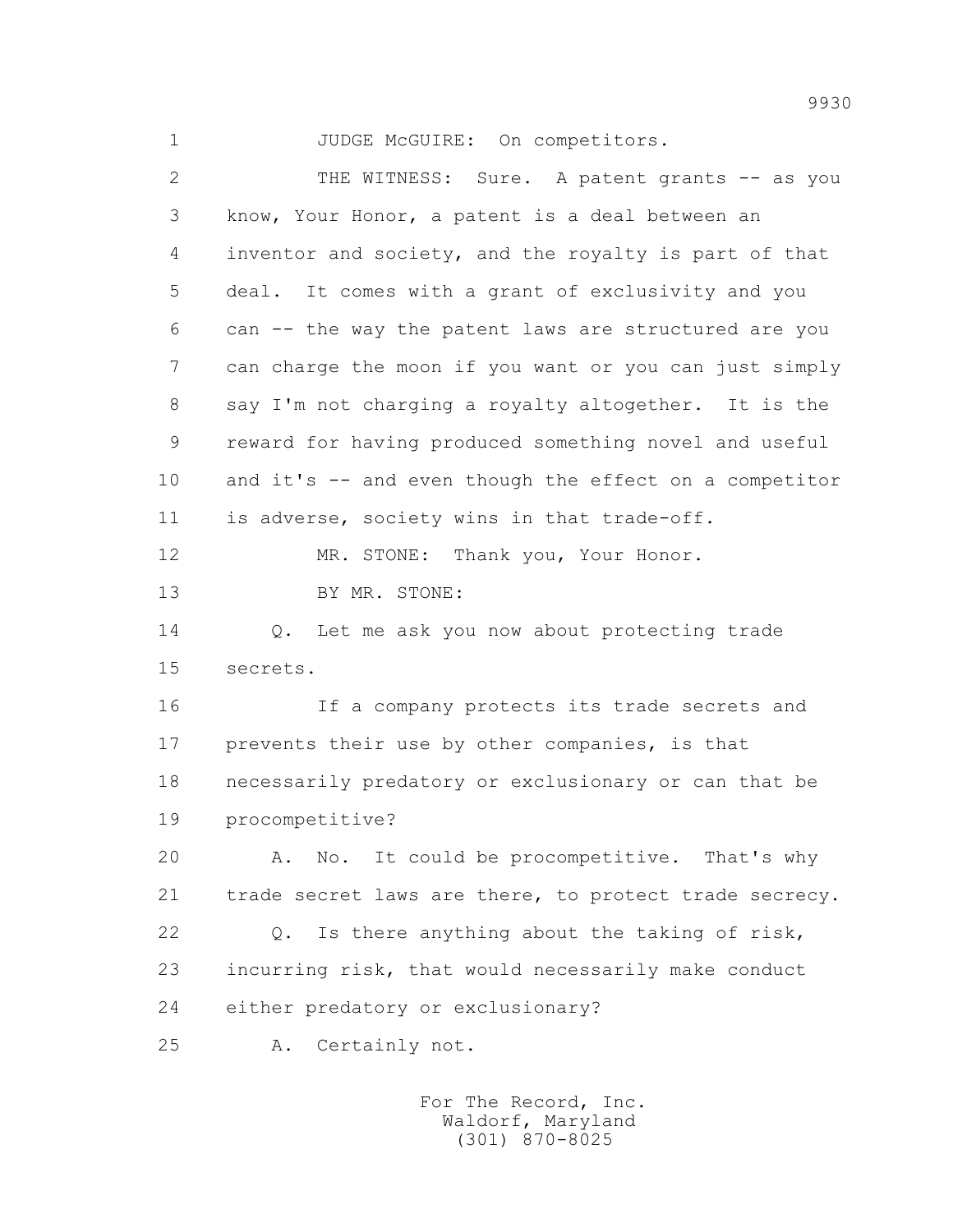1 0. Why not?

 2 A. There are two reasons. First, businesses and 3 individuals take risks all the time. It goes without 4 saying. So to say that risks are being taken explains 5 nothing about predatory or exclusionary. That's reason 6 number one.

 7 Reason number two is that to talk about -- 8 people and businesses take risks in order to get gains, 9 if they take those risks, the risks deliberately. So 10 to assess their -- to speak of risks without speaking 11 of the gains that go along with the risks is telling 12 one-half of the story. It's misleading and it doesn't 13 get you anywhere and therefore is unrelated to the 14 analysis of exclusion.

 15 Q. In coming to your conclusions that the opinion 16 that you've expressed earlier that Rambus' conduct was 17 not predatory or exclusionary, did you take into 18 account the testimony of Professor McAfee?

19 In other words, were you here to hear him --20 no. That's a very bad question.

 21 Were you present in the courtroom when he 22 testified?

23 A. Yes.

 24 Q. And did you consider the arguments that you 25 heard him express with respect to whether Rambus'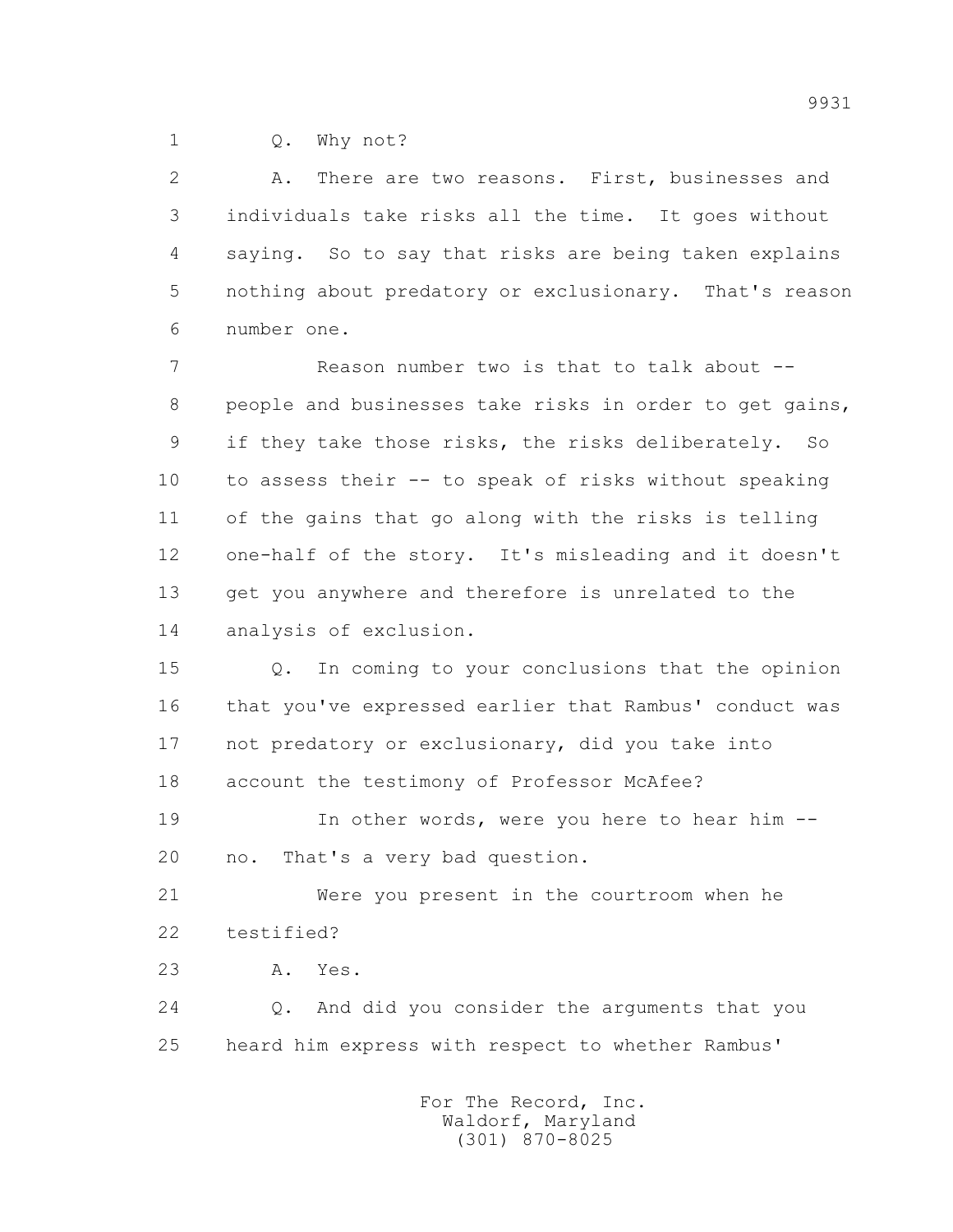1 conduct was predatory or exclusionary?

2 A. Yes.

 3 Q. And did any of the arguments you heard him 4 express cause you to change or modify your opinions? 5 A. No. They hardened my heart. 6 Q. Said with a smile? 7 A. Yes. 8 Q. Thank you. 9 I want to move to a different topic, Dr. Rapp. 10 JUDGE McGUIRE: Okay. I want to inquire, 11 Mr. Stone, before you move on to your next topic. 12 And I think, Doctor, you just testified as to 13 why you felt it made economic sense for a company to 14 avoid disclosure of unprotected IP. 15 THE WITNESS: Yes. 16 JUDGE McGUIRE: Would it then -- would there be 17 any other incentive for such a company to participate 18 in an industry group that determines standards if in 19 fact that group required them to disclose unprotected 20 IP? And if the answer to that is no, then what would 21 that say from an economic point of view about the 22 future of such groups in an industry? 23 THE WITNESS: There are good reasons why a firm 24 would wish to preserve its intellectual property and 25 still be a member of a standard-setting group or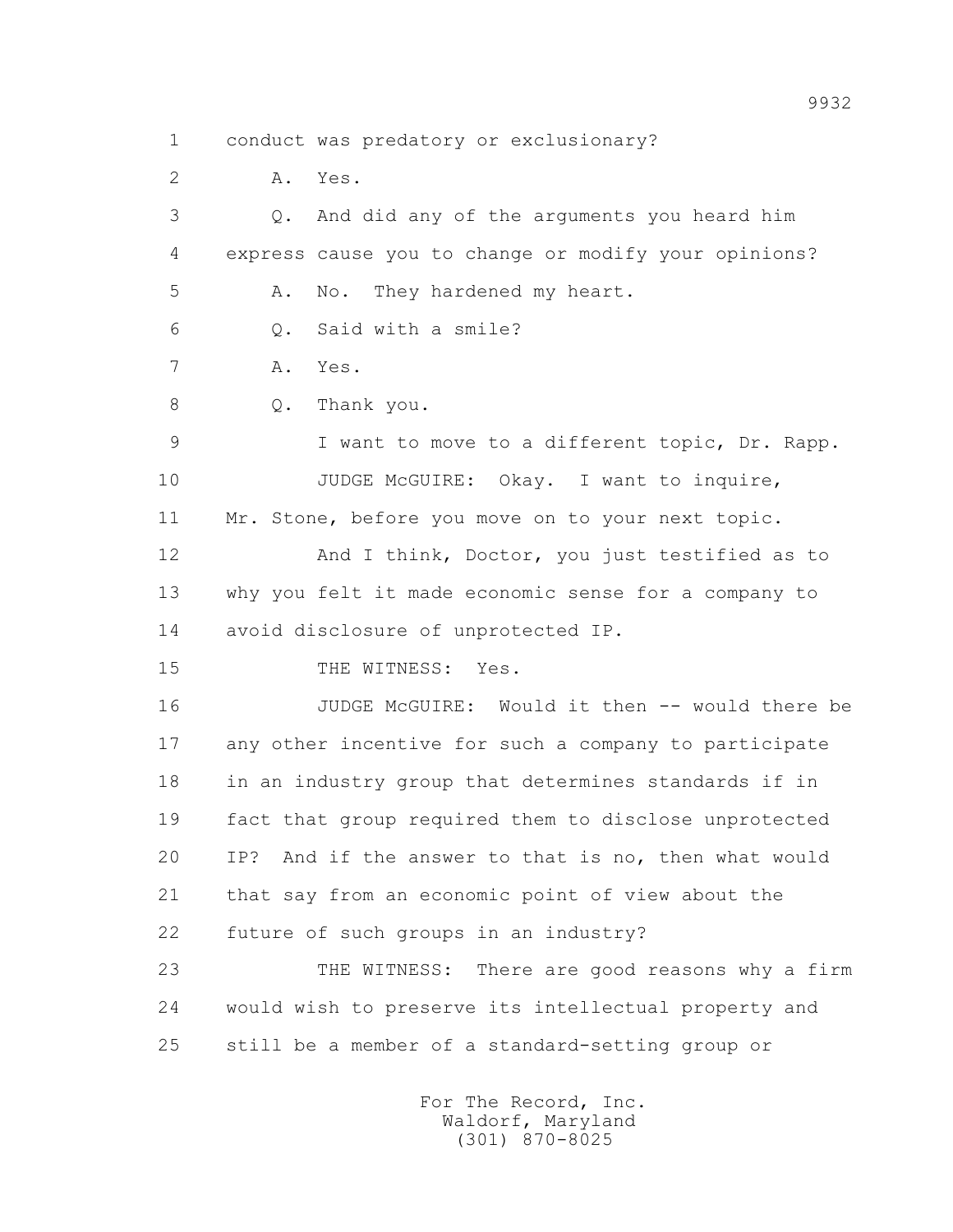1 another group that required disclosure. There's one 2 subject that we'll have to put aside to -- that I'll 3 have to put aside in answering your question, and that 4 has to do with the clarity or the ambiguity of those 5 rules.

6 So for the purposes --

 7 JUDGE McGUIRE: We're not talking about any 8 ambiguity. We're talking about in my hypothetical an 9 organization that clearly required early disclosure of 10 patent applications or unprotected IP.

 11 THE WITNESS: Right. There are still reasons 12 why a firm would wish to be a member of that group 13 rather than be excluded from doing business altogether 14 and despite the requirement that they disclose.

 15 What that says about the future of this, of the 16 organization, is that there is an ambiguity that needs 17 to be resolved.

18 In other words, it says it is -- there is a 19 degree of disequilibrium or disharmony whereby a 20 participant in that group has -- let me expand a little 21 on your hypothetical.

 22 Let's say a procompetitive reason for wanting 23 to be a member of that group, to make its technology 24 available to the group, and yet at the same time has to 25 endure the cost of disclosure. It is a problem for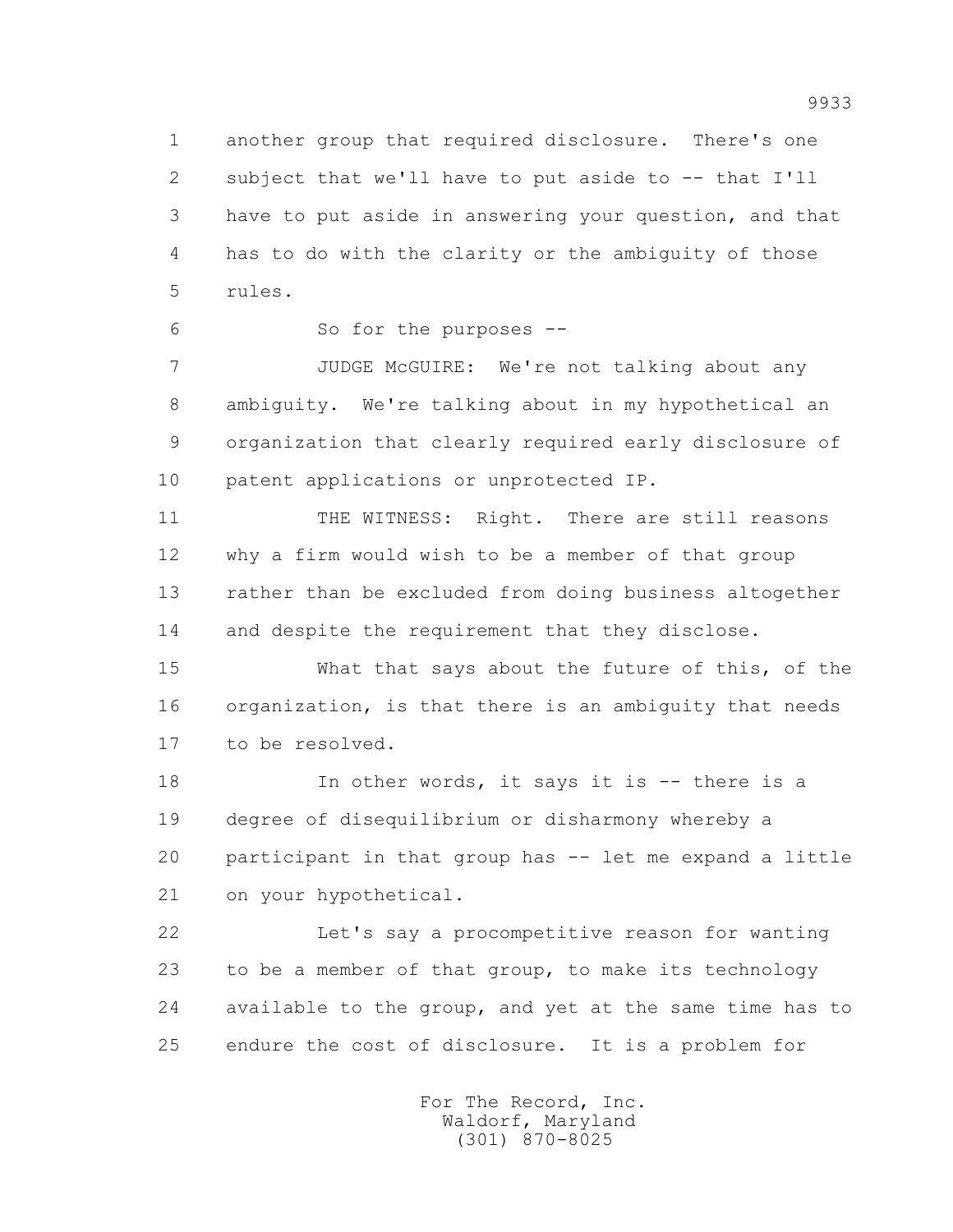1 that group and, Your Honor, it's a problem for

 2 standard-setting in this country. It's something that 3 people who are in that line of business have to cope 4 with. It's a trade-off. But for the individual firm, 5 assuming clarity about the rules, it's still a choice 6 that they may make for procompetitive reasons.

 7 I'm answering you as an antitrust economist. I 8 don't get to decide, and I'm grateful for that, about, 9 you know, what's right or wrong in the world of 10 standard-setting.

11 JUDGE McGUIRE: I'm not asking you that. 12 THE WITNESS: But from the standpoint of 13 antitrust economics, we want contributors of technology 14 to participate in standard-setting groups. It's very 15 important that they not be excluded from doing so. And 16 to the extent that they have to live with trouble 17 because of disclosure rules, it poses problems for them 18 and for the future of standard-setting.

 19 JUDGE McGUIRE: So in my hypothetical, 20 ultimately it's up to that individual company to decide 21 to involve themselves in a group that does require 22 early disclosure of unprotected IP.

23 THE WITNESS: Absolutely.

24 BY MR. STONE:

25 Q. May I just follow up on this topic.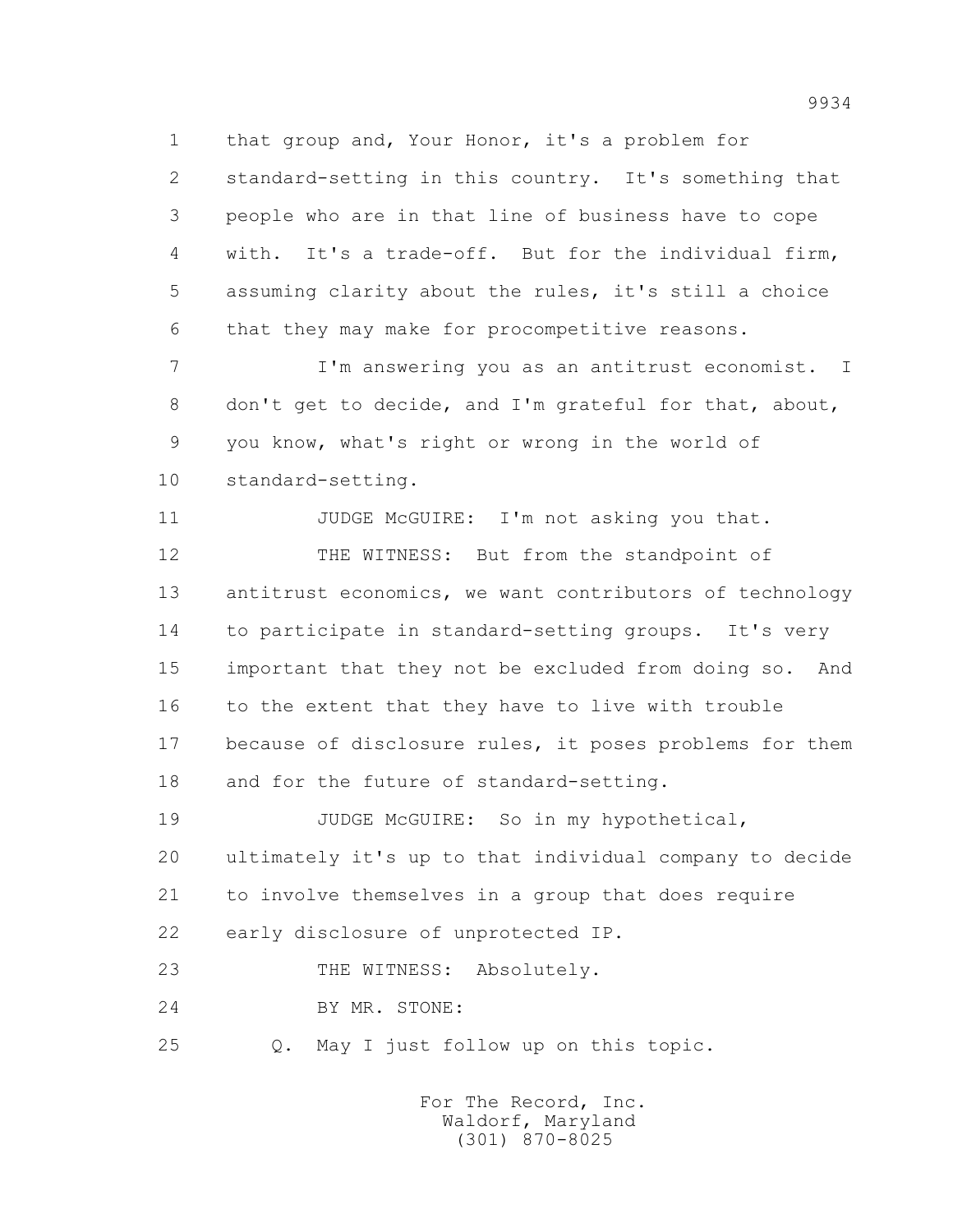1 Dr. Rapp, I would just like to follow up on the 2 court's questions.

3 A. Sure.

 4 Q. And just assuming clarity so we don't have to 5 deal with that issue, assuming clarity and no 6 ambiguity, would you expect in your experience that 7 different companies might make different decisions to 8 participate or not participate depending on their own 9 analysis or calculus of the costs and benefits?

 10 A. Yes. But from my standpoint as an antitrust 11 economist, I would say that the hoped-for outcome from 12 the standpoint of efficiency and consumer welfare is 13 that firms that can make contributions to technology 14 are not deterred from participation in standard-setting 15 by disclosure rules.

 16 Q. Okay. Let me move to a different topic now if 17 I might, Dr. Rapp.

 18 Would you characterize -- let me ask you this 19 way.

 20 Have you heard the DRAM industry characterized 21 as one that is resistant to radical change?

22 A. I have.

 23 Q. Do you agree for purposes of your economic 24 analysis with that characterization?

25 MR. ROYALL: Your Honor, that's -- that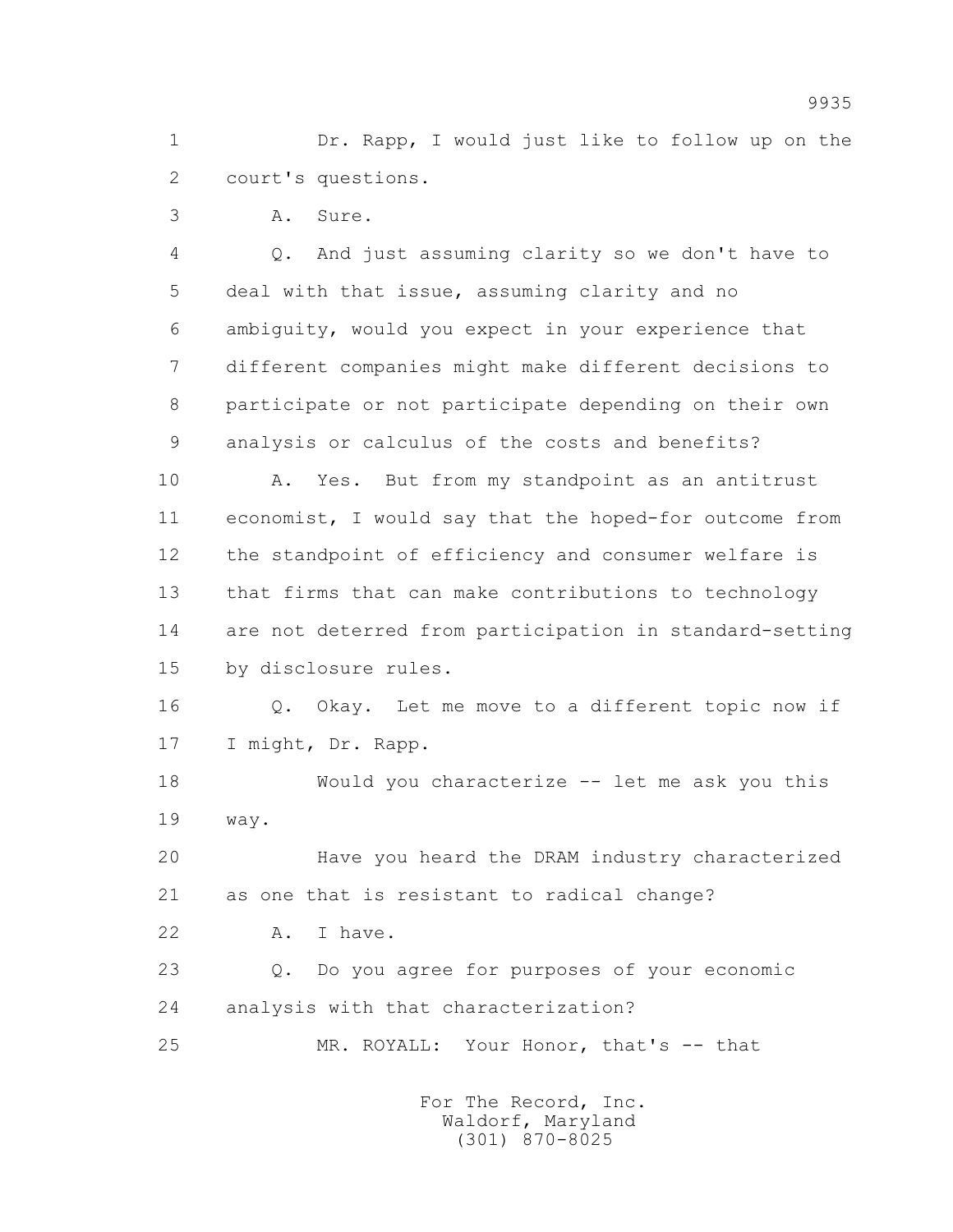1 question is asking him to -- whether he agrees with 2 a -- with a factual issue relating to what is true or 3 may be true of this industry.

 4 MR. STONE: Let me ask it differently. I'll 5 withdraw that question.

6 BY MR. STONE:

 7 Q. Can I ask you to assume for purposes of your 8 testimony here today that the manufacturing of DRAM is 9 a competitive market?

10 A. Yes.

 11 Q. And I'm not asking you your opinion whether it 12 is or it isn't. Just assume that for me if you would. 13 13 In a competitive market, would an economist 14 expect to see an industry that is resistant to radical 15 change?

16 A. No.

17 0. Why not?

18 A. We would expect to see the opposite, and that 19 applies to its input markets and technology markets, 20 generally speaking. Because competition compels firms 21 to seek competitive advantage. Even if there's 22 coordination about compatibility issues, competitive 23 advantage is what competitive industries are all about. 24 And that means if opportunities arise to capture 25 competitive advantage by making radical changes, then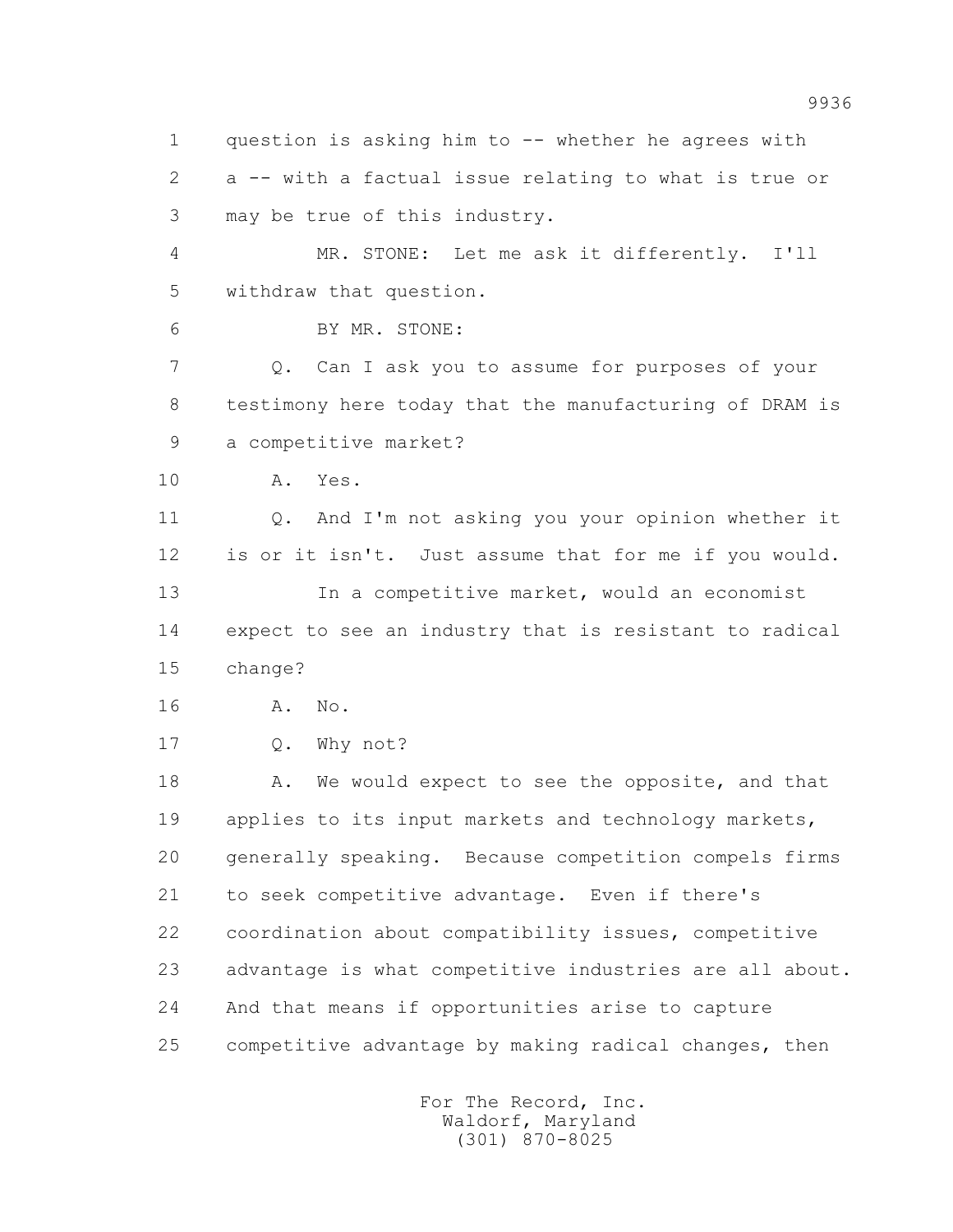1 even though it's uncomfortable, we expect it to happen 2 in competition.

 3 Part of me has to say, the part that is a 4 manager of my own -- not my own business but a firm 5 that I'm a member of, that nobody really loves radical 6 change. If you have to make massive investments or put 7 up with upheaval, on the whole you'd rather live a 8 quieter life than that, but competition requires it. 9 And it is only in the circumstance where you 10 have undue coordination, kind of cartel-like behavior, 11 where the -- where firms can collectively get away with 12 a quiet life. Otherwise, preference is to the 13 contrary; change is compelled by competition. 14 Q. Does the process of standardization create a 15 situation in which the standard-setting organization 16 and its members control the progress of technology? 17 Does that question make sense? 18 A. In very general terms? 19 Q. Let me see if I can reframe this. 20 I'm struggling a bit, Your Honor, because I'm 21 trying to avoid referring back to any of 22 Professor McAfee's testimony, if you'll give me just a 23 second. 24 JUDGE McGUIRE: Take your time. 25 (Pause in the proceedings.)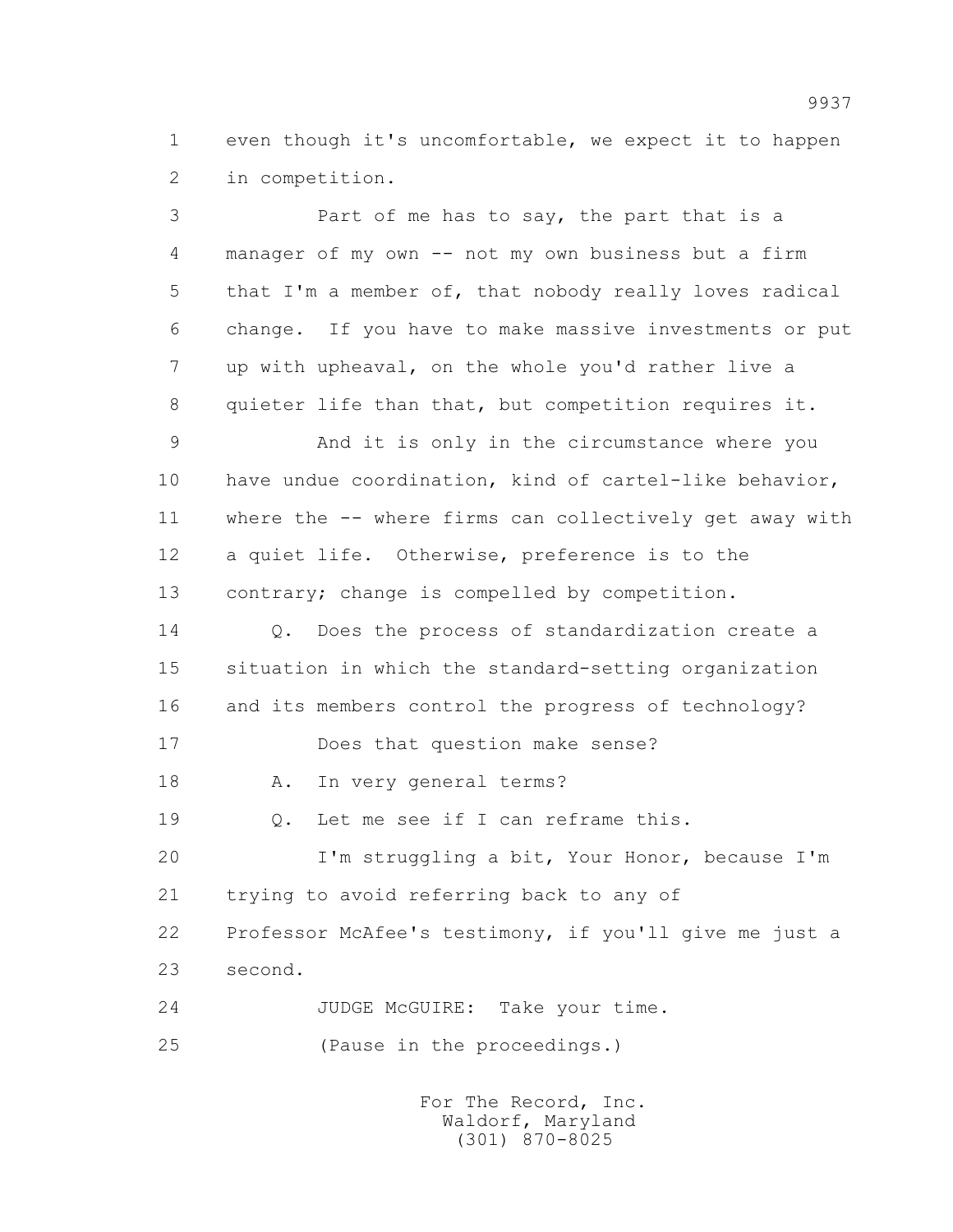1 MR. ROYALL: Your Honor, while we're taking 2 this time, let me say that I'm concerned that we're 3 getting very close here to an area of testimony that 4 was walled off by virtue of the motion in limine that 5 was granted, and that earlier answer in which the 6 witness referred to cartel-like behavior, I'm very 7 concerned that that runs quite close to running afoul 8 of Your Honor's ruling on the efficient breach theory 9 motion.

10 JUDGE McGUIRE: Yes.

 11 MR. STONE: And I'm trying to very much avoid 12 that, Your Honor, as I indicated earlier. I don't 13 think that's where I'm headed with this at all. I 14 don't intend to be headed there in any manner. Let me 15 say that.

16 BY MR. STONE:

 17 Q. Let me ask you a general question this way, 18 Dr. Rapp.

 19 Does the need for standardization that you've 20 described earlier which arises in certain 21 circumstances, does that need create a situation where 22 manufacturers will in fact get together to act in 23 concert to control the progression of technology? 24 In other words, do they have to do that in 25 order to standardize?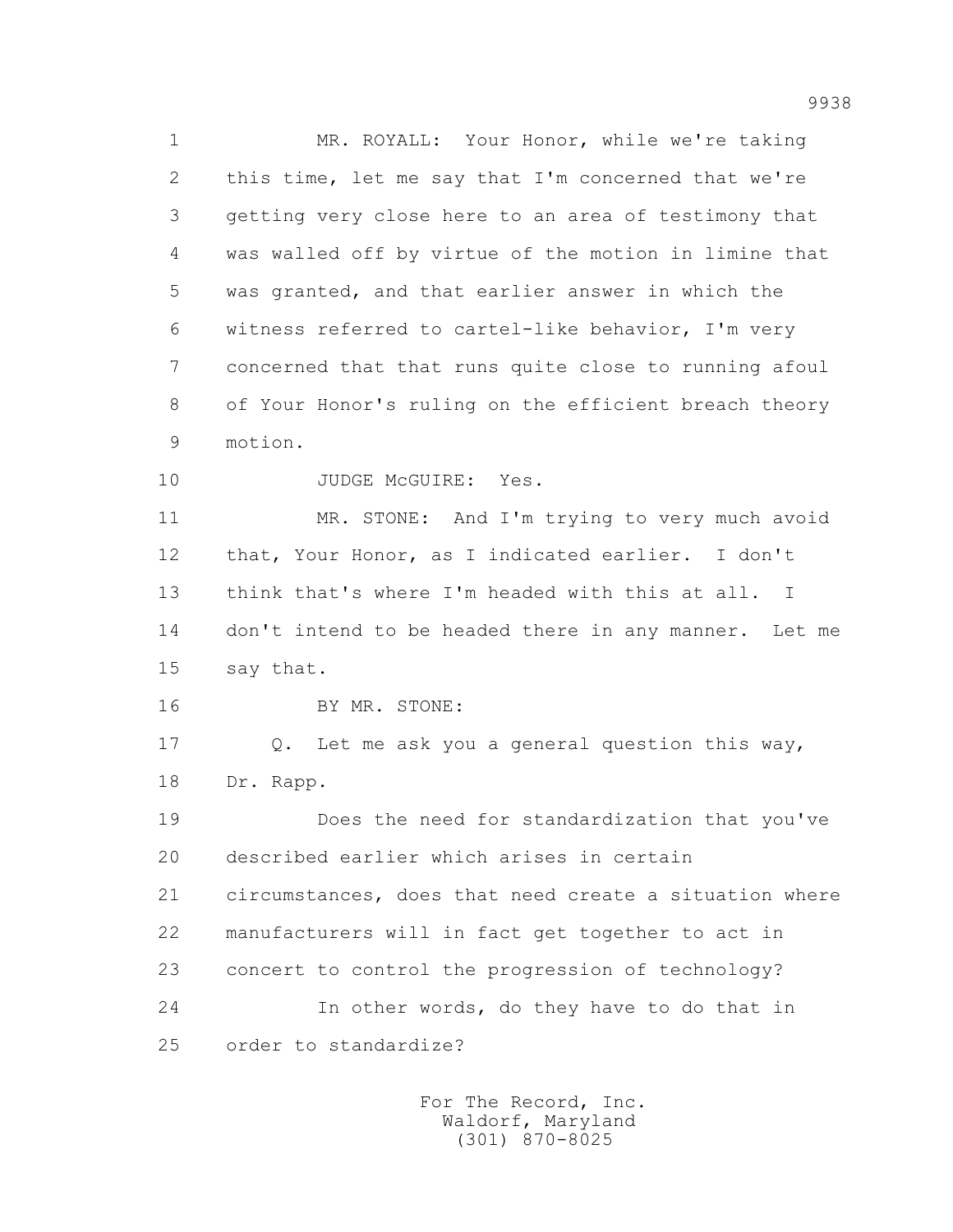1 A. No. What they have to do in order to 2 standardize is to solve compatibility requirements, not 3 to control the direction of technology.

 4 Q. Okay. Have you also heard an argument that the 5 DRAM industry, maybe not unlike other industries, is -- 6 resists the payment of royalties to others?

7 A. Yes.

 8 Q. And is it -- when you take that into account, 9 that people may not want to pay royalties, does taking 10 that into account, does that in any way change your 11 opinions about whether in a competitive market 12 royalties might well be paid?

13 A. It doesn't -- well, taking it into account 14 leaves me with the opinion that in a competitive 15 market, if the best solution taking account of 16 licensing arrangements is one that involves payments of 17 royalties, then competition dictates that royalties 18 will be paid.

 19 To speak of an aversion to royalties or a 20 dislike for paying royalties is -- it may be the 21 private sentiments of business executives, but it's 22 something that competition watches over.

 23 Executives in the automotive industry probably 24 hate paying healthcare costs for their workers that add 25 up to such high a proportion of the cost of an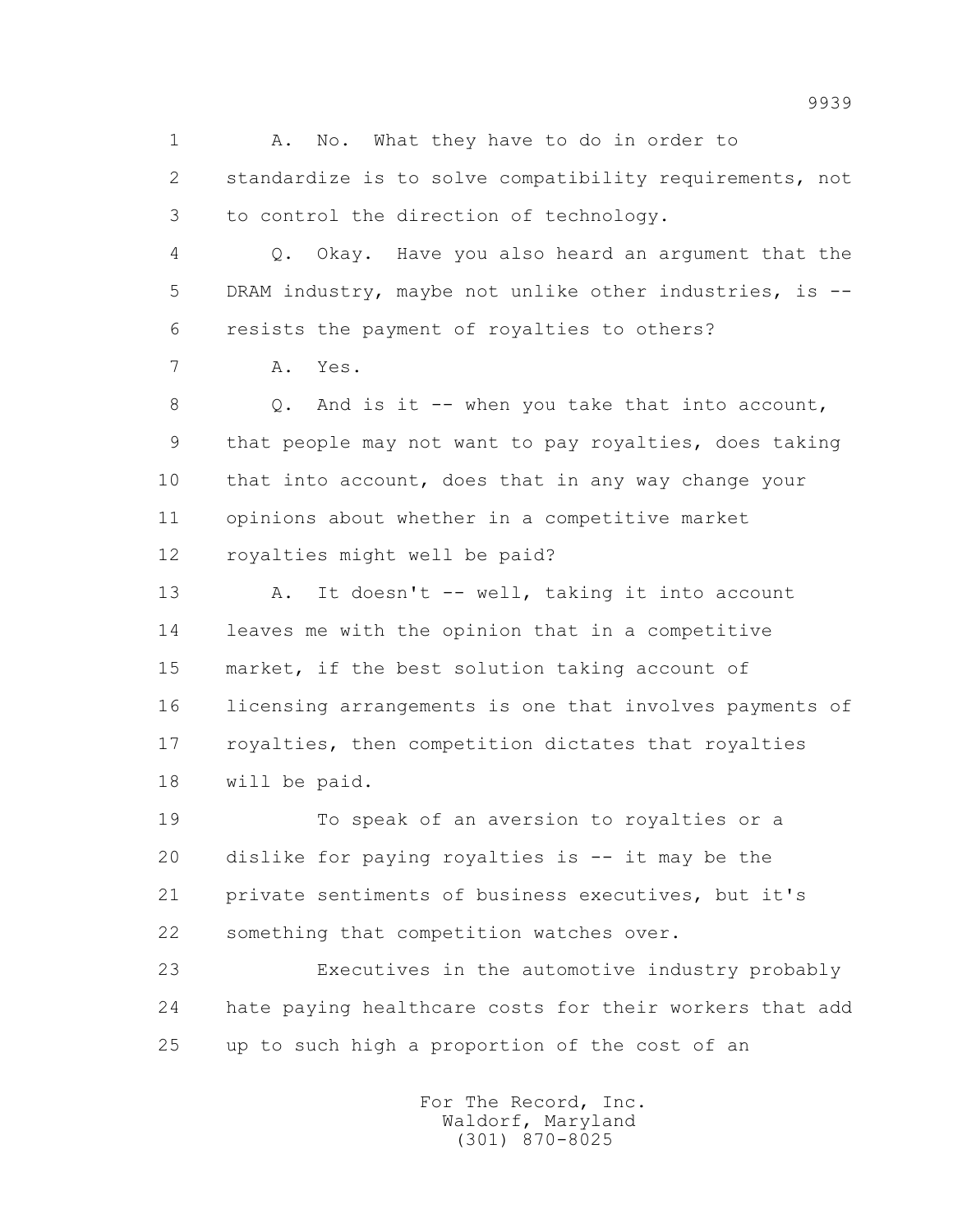1 automobile, but they don't have any choice. In order 2 to get the workers on the assembly line, they have to 3 pay a competitive wage which includes those benefits. 4 And the same thing applies to technology inputs. 5 Nobody likes paying for lots of things, but competition 6 requires them to do it.

 7 Q. Let me ask you then to bring up if we could 8 DX-322.

 9 And in that regard, if the -- following up on 10 your last answer maybe -- if in cost-performance terms 11 the four technologies in question here were superior to 12 any of the alternative technologies, even assuming the 13 payment of a royalty to Rambus, would you then consider 14 as an economist that in a competitive market that there 15 would or would not be a willingness to pay those 16 royalties?

 17 A. The royalty would be paid in a competitive 18 market.

 19 Q. Okay. Let me ask you about DX-322. This is 20 the same chart we looked at earlier at the commencement 21 of your testimony today I believe, and let me ask you 22 whether you have now stated the bases for your 23 conclusion as stated on this document that there's no 24 good economic substitute for the four technologies or 25 features that are at issue in this case.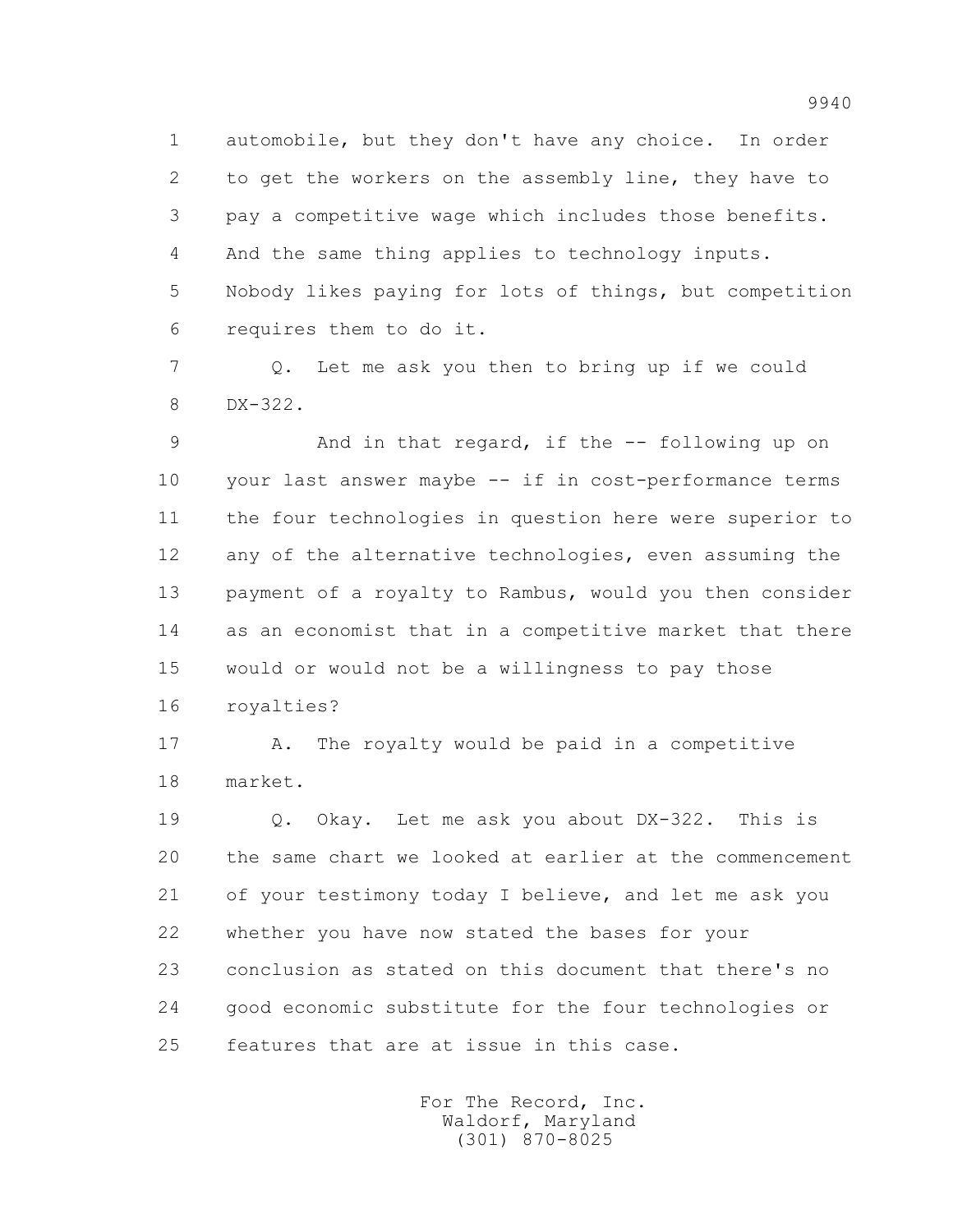1 A. Thave.

 2 Q. Have you also shared with us the basis for your 3 view that Rambus did not gain any market power from its 4 alleged failure to disclose in JEDEC?

5 A. Yes.

 6 Q. Have you expressed the bases for your view that 7 manufacturers at JEDEC were not locked into the four 8 technologies at issue?

9 A. Yes.

 10 And I have also -- I'm just -- you may be 11 anticipating this, but I want to make sure that my 12 conclusions include the conclusion about harm also, so 13 allow me to say that even though there is not a bullet 14 point here, that I've also given you the -- given the 15 court the basis for my opinion that no harm to 16 competition has arisen from Rambus' alleged actions in 17 JEDEC, if I may.

 18 Q. Okay. And finally, using the economist's 19 definitions of "predatory" or "exclusionary," were the 20 actions or inactions by Rambus in JEDEC as alleged by 21 complaint counsel ones that would be properly 22 characterized as predatory or exclusionary?

23 A. My conclusion is that they were not, and I've 24 given you the basis for them.

25 MR. STONE: Thank you. I have no further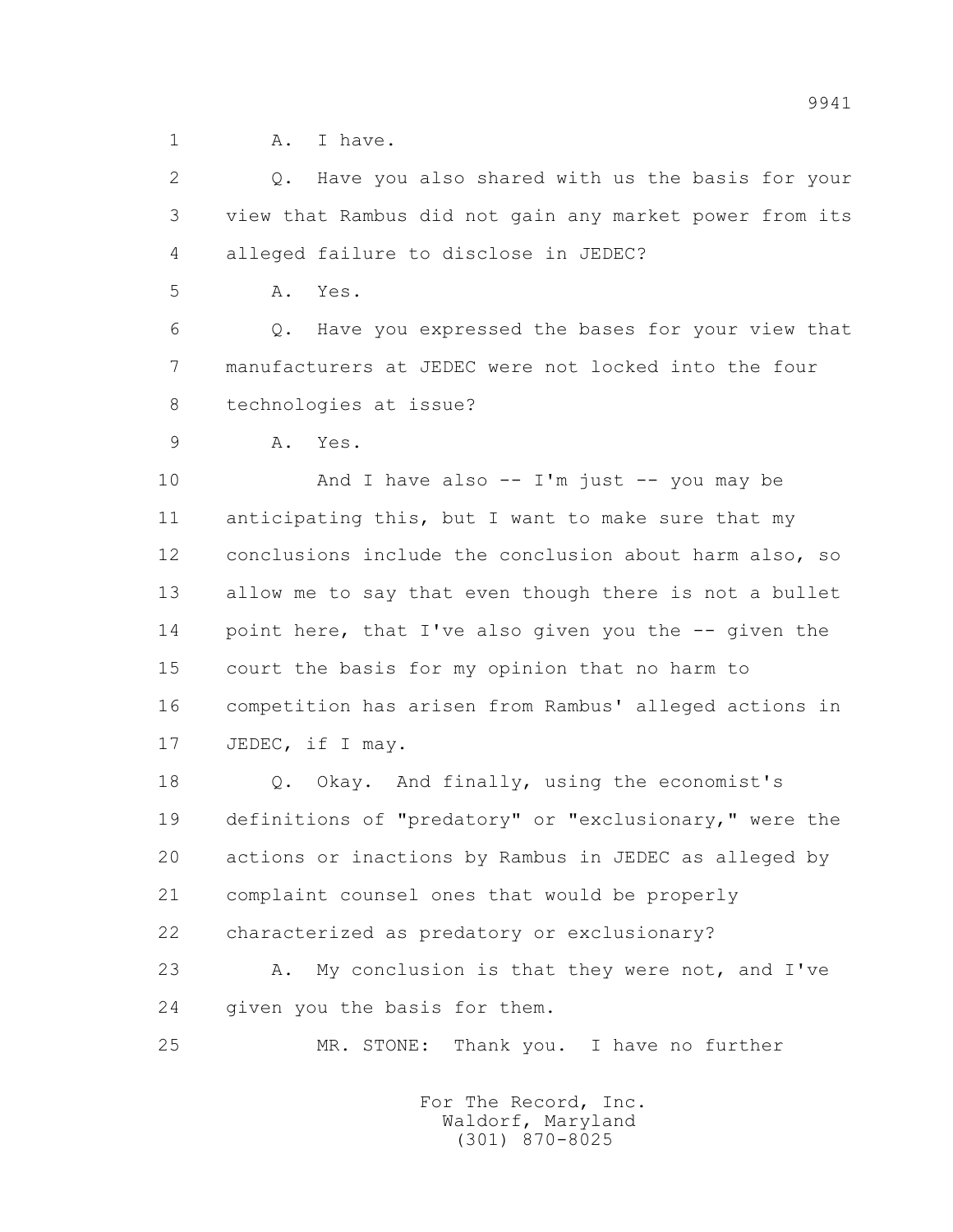1 questions.

 2 JUDGE McGUIRE: Thank you. We'll take a 3 ten-minute break and be back with cross-examination. 4 Hearing in recess. 5 (Recess) 6 JUDGE McGUIRE: At this time we'll hear the 7 cross-examination of the witness. Mr. Royall? 8 CROSS-EXAMINATION 9 BY MR. ROYALL: 10 Q. Good afternoon, Dr. Rapp. 11 A. Good afternoon. 12 Q. Am I right that you were retained in this case 13 sometime very shortly after the commission voted out 14 its complaint against Rambus in June or July 2002? 15 A. Yes. 16 Q. Is that right? 17 And that was not your first assignment for 18 Rambus; correct? 19 A. Correct. 20 Q. At the time you were retained in this case, you 21 had been doing work on behalf of Rambus for at least a 22 couple of years; right? 23 A. Yes. 24 Q. You were retained by Rambus to serve as an 25 expert in the Infineon litigation; is that right? For The Record, Inc. Waldorf, Maryland

(301) 870-8025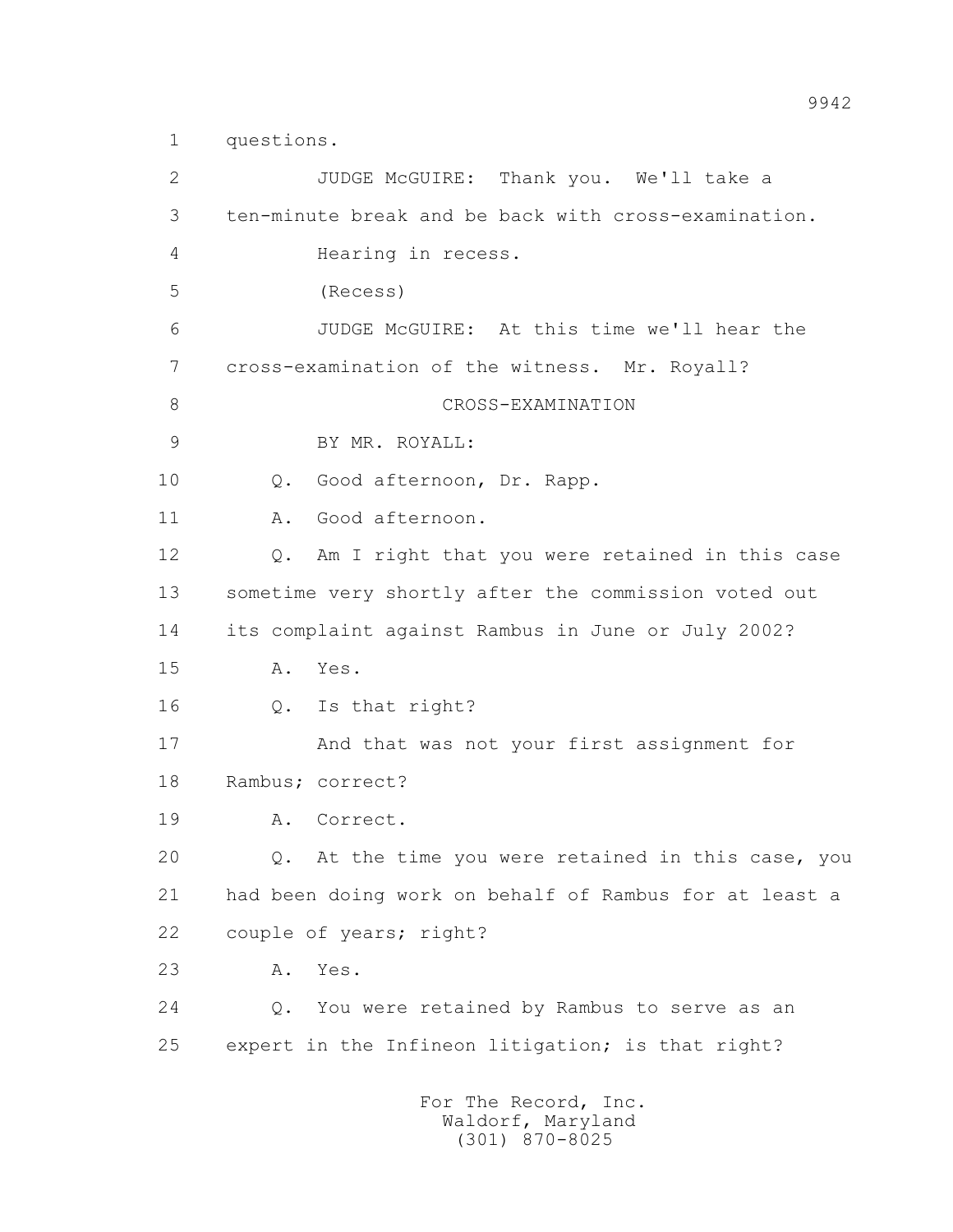1 A. That's so.

 2 Q. And you submitted an expert report, in fact I 3 think two expert reports in that case? 4 A. Yes. 5 Q. And you were deposed? 6 A. Yes. 7 Q. And you said earlier in response to Mr. Stone's 8 questions that you ultimately didn't testify at trial 9 in the antitrust claim in that case because the 10 antitrust claim was dismissed? 11 A. So far as I understand it, that's what 12 happened. 13 0. And you understand, don't you, that the basis 14 for the dismissal of that claim had to do with the 15 narrow issue of market -- geographic market 16 definition? 17 A. It did, yes. 18 Q. There's no other issue that you understood that 19 was the basis for the dismissal of that claim in that 20 case? 21 A. Did you say no other issue? 22 Q. Yeah. You don't understand that there was some 23 other issue in addition to the question of geographic 24 market definition that was cited as a basis for the 25 dismissal of that claim?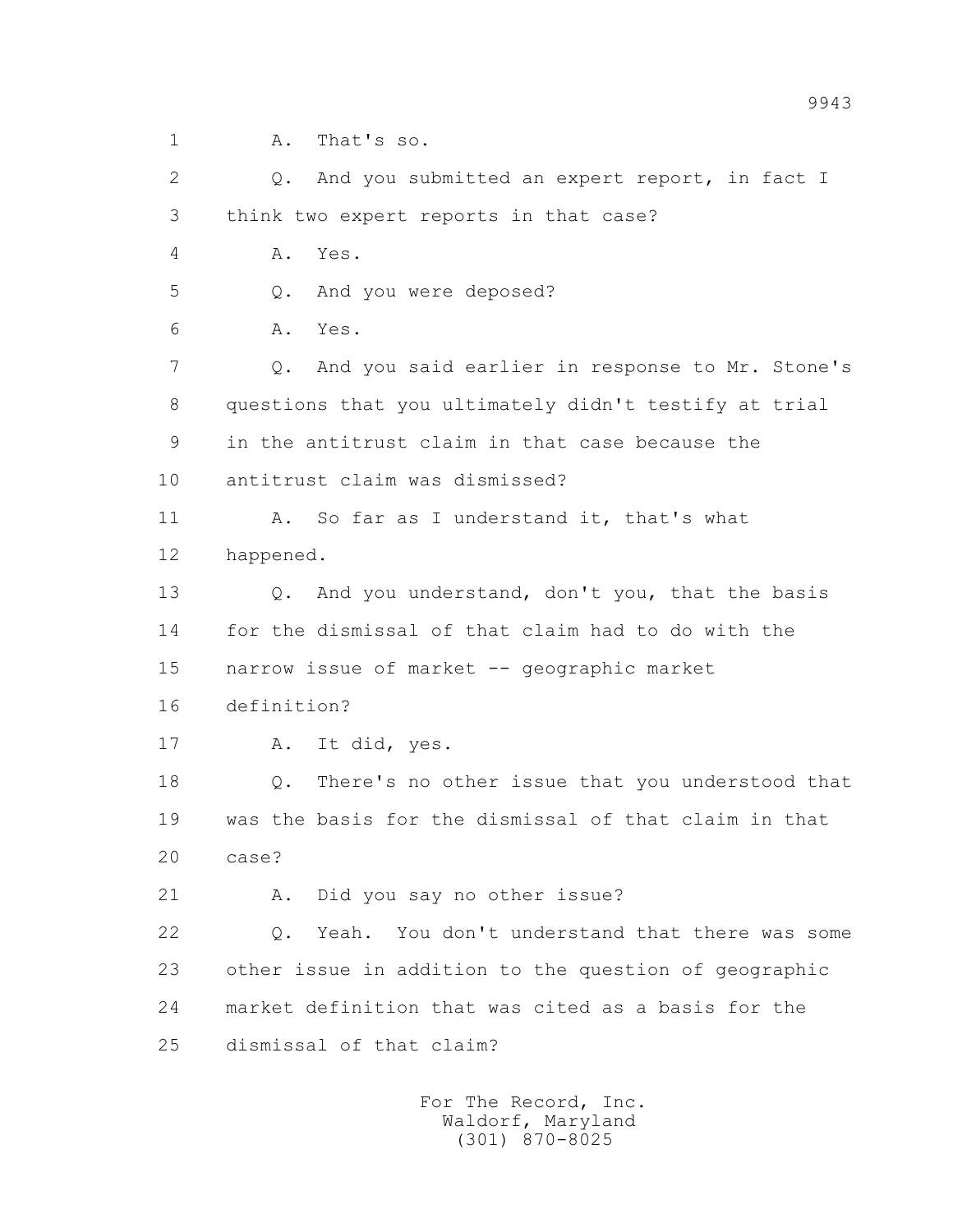1 A. On the basis of what I heard in the courtroom, 2 I agree. That's not a complete understanding, but 3 that's what I heard to be the case. 4 Q. And did you have any disagreement with the 5 Infineon expert in that case on the subject of 6 geographic market definition? 7 A. I did not. I mean, there was -- either I had 8 no opinion at all or I was willing to live with his. 9 The answer is no. 10 Q. So the basis -- the issue on which you 11 understand the claim in that case -- the antitrust 12 claim in that case was dismissed was not an issue on 13 which you were disagreeing with the other side? 14 A. That's right. 15 Q. And you were also retained by Rambus to serve 16 as an expert in the Micron litigation; is that right? 17 A. Yes. 18 Q. And you also submitted two expert reports in 19 that case? 20 A. I believe so. 21 Q. And you were also deposed? 22 A. I was. 23 Q. Now, before the commission voted out its 24 complaint in this case in June of 2002, you made 25 appearances before the commission and the commission For The Record, Inc.

 Waldorf, Maryland (301) 870-8025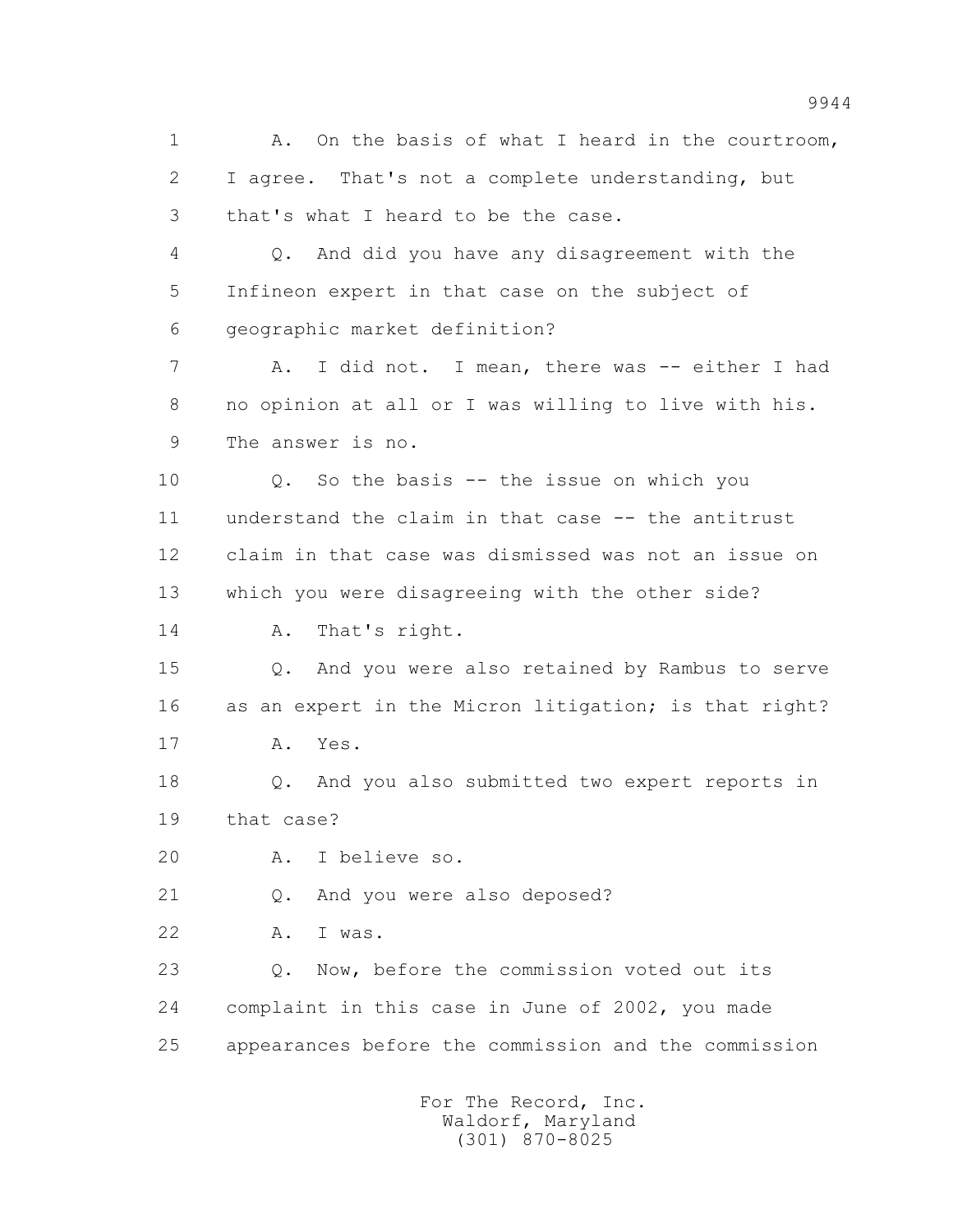1 staff on behalf of Rambus; is that right?

2 A. I did.

 3 Q. And the purposes -- or the purpose of those 4 appearances was to persuade the commission not to 5 pursue litigation against Rambus; right? 6 A. That was the purpose of the delegation and of 7 the visits. My purpose was to prevent -- was to 8 present economic reasoning about the case, and the 9 answer is yes, it was to that effect. 10 MR. ROYALL: May I approach, Your Honor? 11 JUDGE McGUIRE: Yes. 12 BY MR. ROYALL: 13 0. Now, do you recognize this document that I've 14 just presented to you, Dr. Rapp? 15 A. Yes. 16 Q. And this is a copy of a May 28, 2002, what we 17 would call here at the commission a white paper, that 18 you coauthored with Dr. Lauren Stiroh; is that right? 19 A. That's correct. 20 Q. And Dr. Stiroh is an economist on the staff at 21 NERA; is that right? 22 A. Yes. 23 Q. And in this white paper you and Dr. Stiroh 24 argue that Rambus' challenged actions or inactions, as 25 you understood them, while a member of JEDEC caused no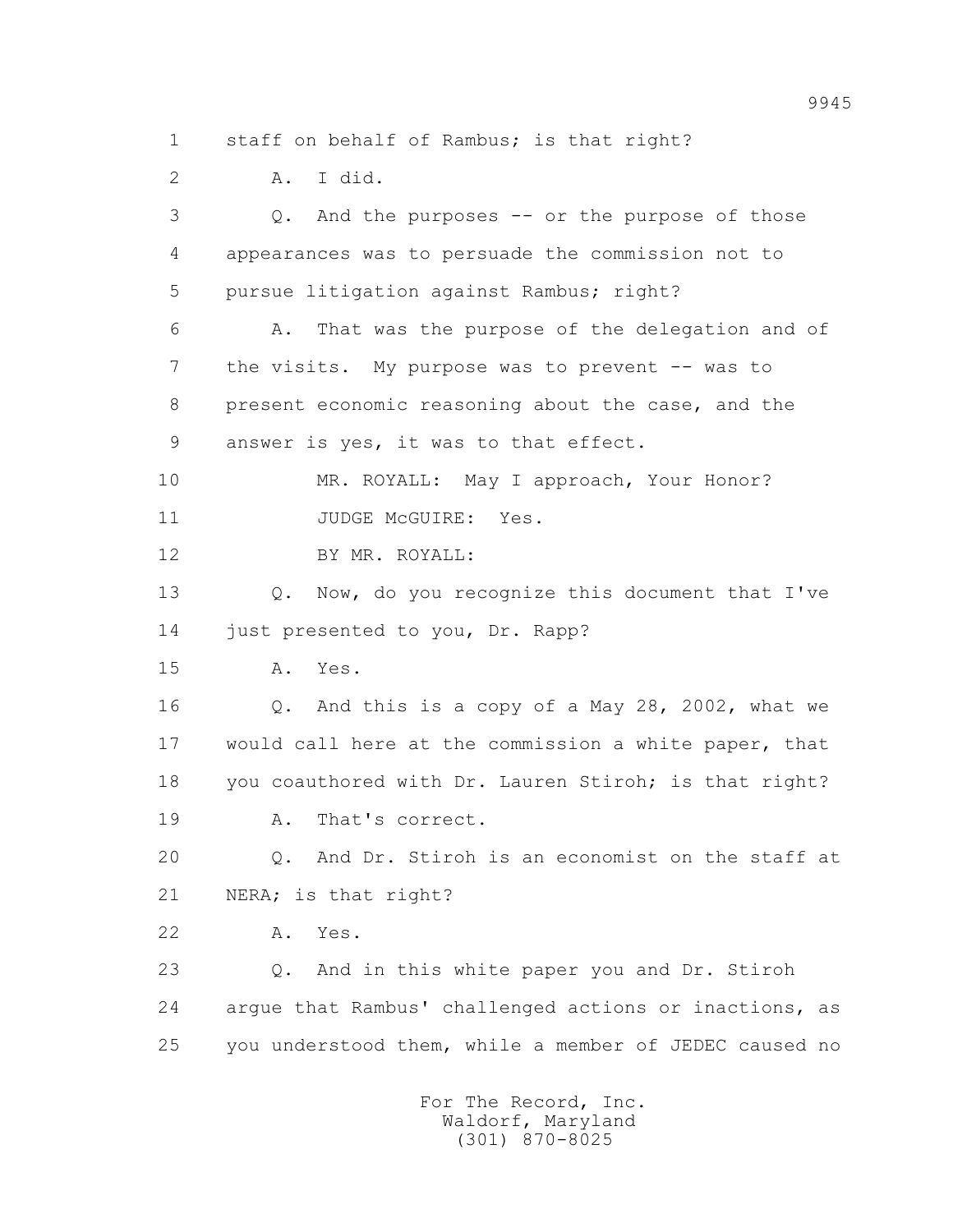1 harm to competition or consumers?

2 A. Yes.

3 Q. Do you recall that?

4 A. Right.

 5 Q. And this white paper is not the only written 6 submission that you made to the commission in advance 7 of the complaint in this case being voted out; is that 8 what you recall, that there were others?

 9 A. The other thing that I recall was a set of 10 what we might call paper slides. If there was another 11 prose document, I don't recall, but there may well 12 have been.

 13 Q. Well, just to refresh your recollection on 14 that, let me see if I can point your attention to 15 page 3 of this document and the first footnote which is 16 identified not with a number but with an asterisk at 17 the bottom of page 3.

 18 Your Honor, I apologize. I didn't give you a 19 copy. I guess you do have this on the screen.

 20 JUDGE McGUIRE: I can see it on the screen. 21 BY MR. ROYALL:

 22 Q. Okay. And do you see in that footnote on 23 page 3 of this white paper --

24 A. Yes, yes.

25 Q. -- there's a reference to previous submissions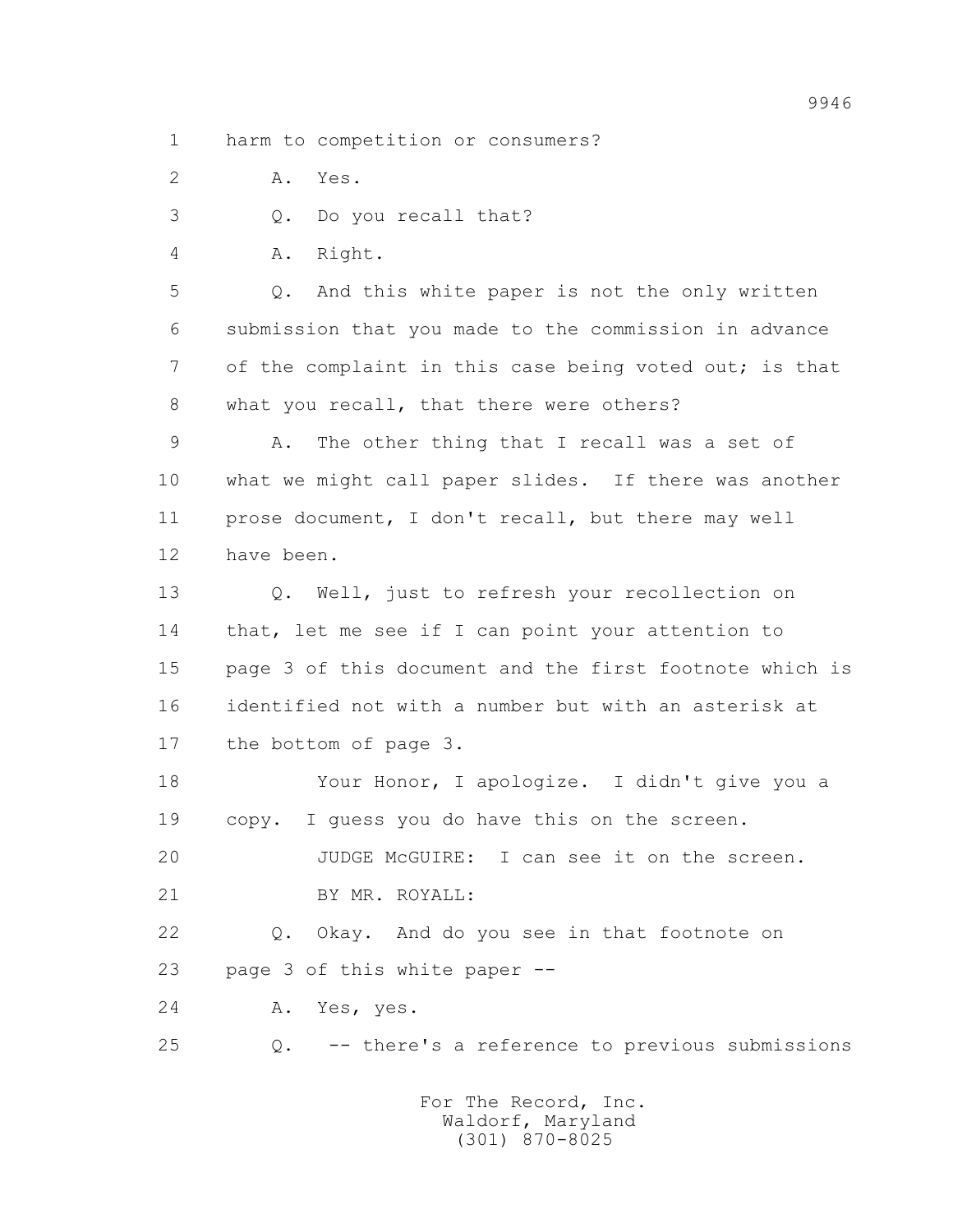1 on November 5, 2001?

2 Do you see that?

3 A. Yes.

 4 Q. And then there's another reference to one dated 5 April 12, 2002?

6 A. Quite right.

 7 Q. So does that refresh your recollection that 8 there were other narrative submissions --

9 A. Yes.

10 Q. -- prior to this?

11 Now, is it fair to say, Dr. Rapp, that even 12 before you were officially retained in this matter, 13 that is, in connection with the complaint that was 14 ultimately issued by the commission, you had already 15 concluded that the conduct at issue here, the basic 16 conduct challenged here, had caused no harm to 17 competition?

18 A. Yes, it's fair to state that. And although I 19 don't remember the particulars of my opinions in the 20 Infineon and Micron cases, the research that I had 21 done there was parallel to much of what we've done, so 22 sure.

 23 Q. So on that issue even before you were retained 24 in this case your mind was already made up? 25 A. My mind was made up after about two years of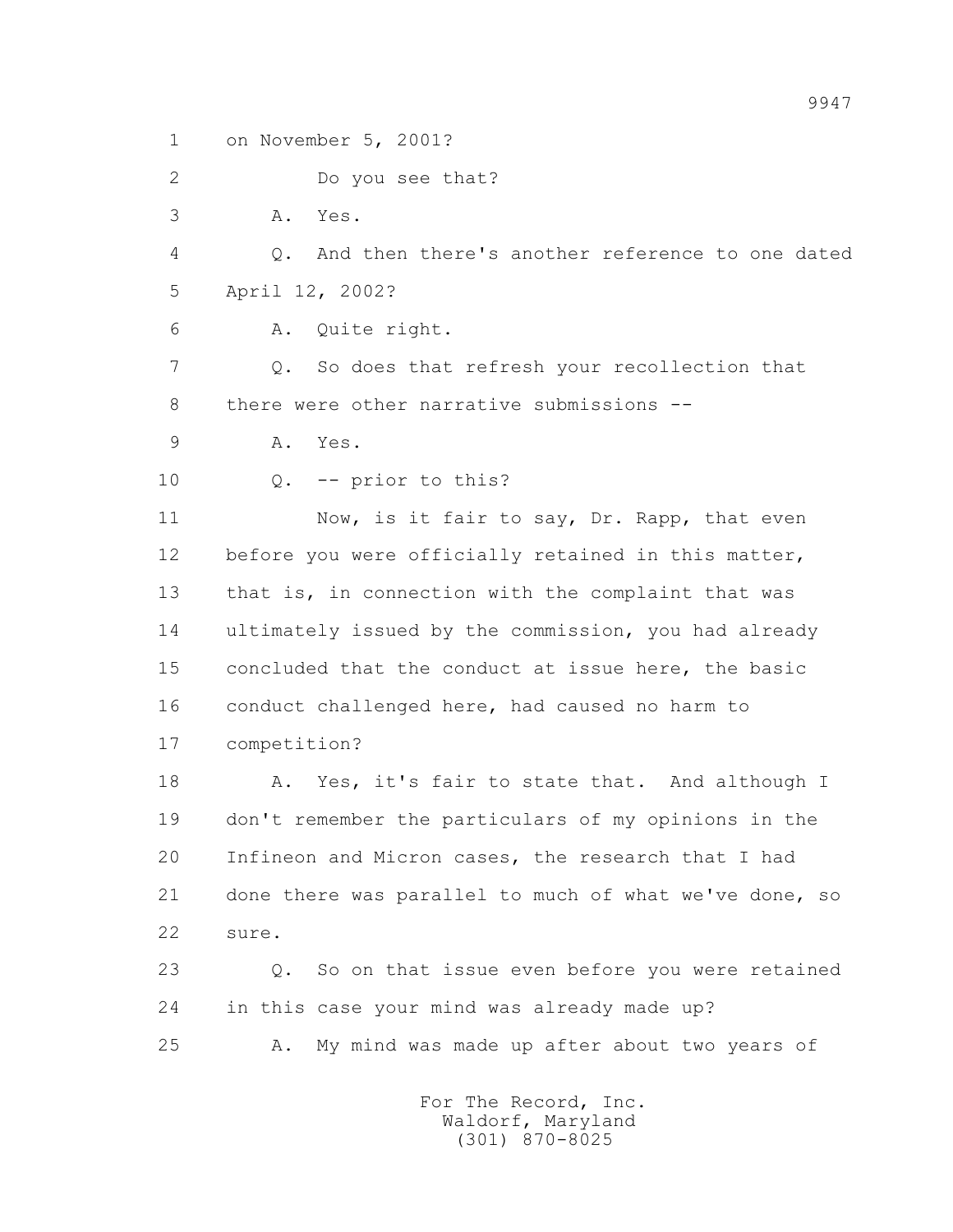1 research on the subject, and my mind, I hasten to say, 2 wasn't made up on every aspect of things because this 3 has been a more thorough discovery for my purposes from 4 the standpoint of the economics than even the 5 District Court cases, so there were certain aspects of 6 what I have concluded that have changed as a result of 7 my work here, but so far as the basic conclusion about 8 harm to competition, that's correct.

 9 Q. And do you recall that between the dates of the 10 latter of the two narrative submissions that we saw 11 referenced in that footnote, which was April 12, 2002, 12 between the date of that submission and this 13 submission, the May 28, 2002 submission that I've 14 actually presented to you, between the dates of those 15 two submissions, do you recall that you testified 16 before a joint FTC-DOJ hearing on competition and 17 intellectual property?

18 A. I do.

 19 MR. ROYALL: May I approach, Your Honor? 20 JUDGE McGUIRE: Yes.

 21 MR. STONE: Your Honor, I note the documents 22 being used now are not marked with exhibit numbers. I 23 don't think they're on the exhibit list. I could be 24 wrong. But they're not marked with exhibit numbers and 25 haven't been identified as such and I don't understand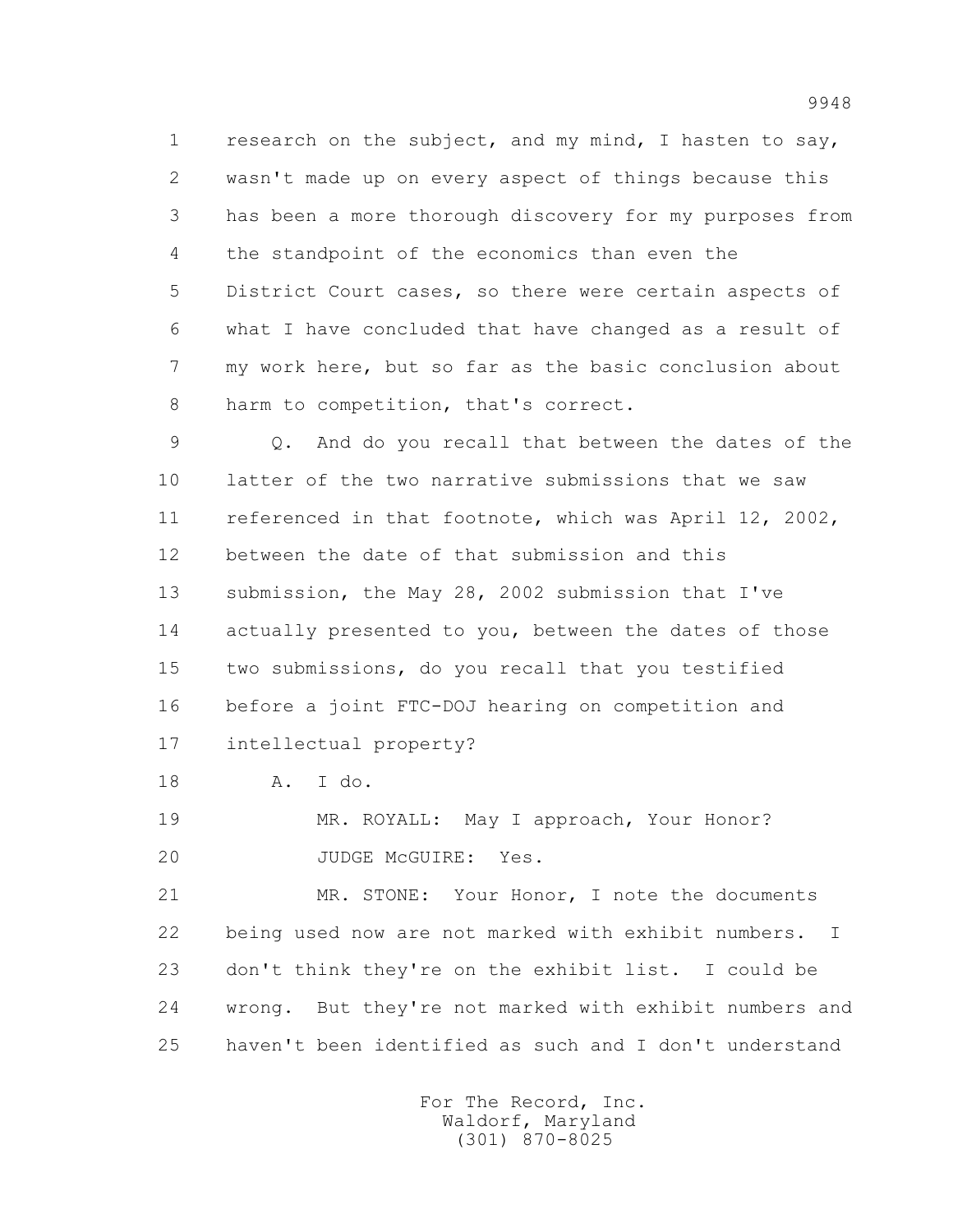1 them to be being used at the moment for impeachment, so 2 I'm not sure there's any proper basis for the use of 3 documents which are not on the exhibit list, at least 4 at this time, that he's shown -- 5 JUDGE McGUIRE: Mr. Royall? 6 MR. ROYALL: Yes, Your Honor. These two 7 documents are not on the exhibit list. 8 It's my understanding that within the 9 cross-examination certainly of an expert, if not in the 10 direct examination of an expert, in this case as in -- 11 as is typically the truth, that the written submissions 12 of the expert are matters that are -- that is 13 relevant -- or written submissions are relevant matters 14 that can be covered with the expert. 15 And I would note in that regard that 16 Professor McAfee's book, if you recall, which was a 17 written submission of Professor McAfee, I used that in 18 the direct examination of Professor McAfee and 19 Mr. Stone used it in the cross-examination. That also 20 was not on the exhibit list, and there was no objection 21 to the use of that document.

 22 And given that these are the relevant written 23 submissions of this expert, it's no different than if 24 he had written an article and published it in the law 25 review. I see absolutely no basis to object to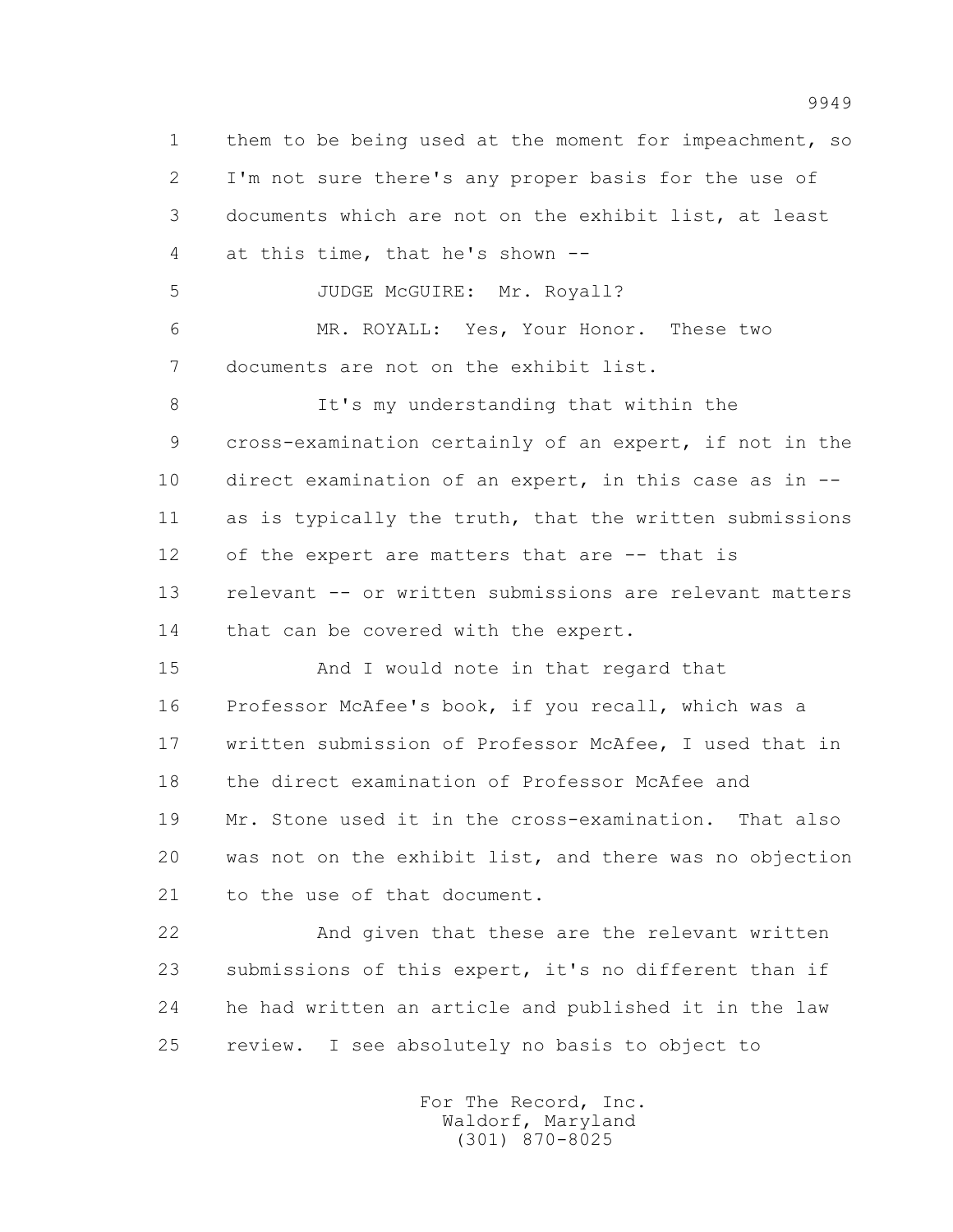1 questions about them. I don't plan to offer them in 2 evidence. And certainly from that standpoint --

 3 JUDGE McGUIRE: Are they going to be used for 4 impeachment purposes or -- I'm trying to understand 5 what purpose you are going to use them for.

 6 MR. ROYALL: Well, one of the purposes would be 7 to establish the views that this expert had relating to 8 these matters before he was retained in this case, and 9 I think that's -- that's relevant if not for 10 impeachment certainly for bias or should I say 11 predisposition of the witness on the views as they 12 relate to this case.

13 JUDGE McGUIRE: All right. Mr. Stone, one last 14 comment.

 15 MR. STONE: Yes, Your Honor. I think just 16 going back to the book, for example, I did use it to 17 impeach. I don't recall Mr. Royall used it at all in 18 his examination except to show the cover on a slide 19 because I recall that when I used it for impeachment 20 Mr. Royall didn't have his copy available and I 21 remember sharing mine.

 22 So I think the use of a prior writing is 23 permissible for impeachment, not otherwise, and I don't 24 think it's being used here for impeachment. The fact 25 that this witness has had views on this subject before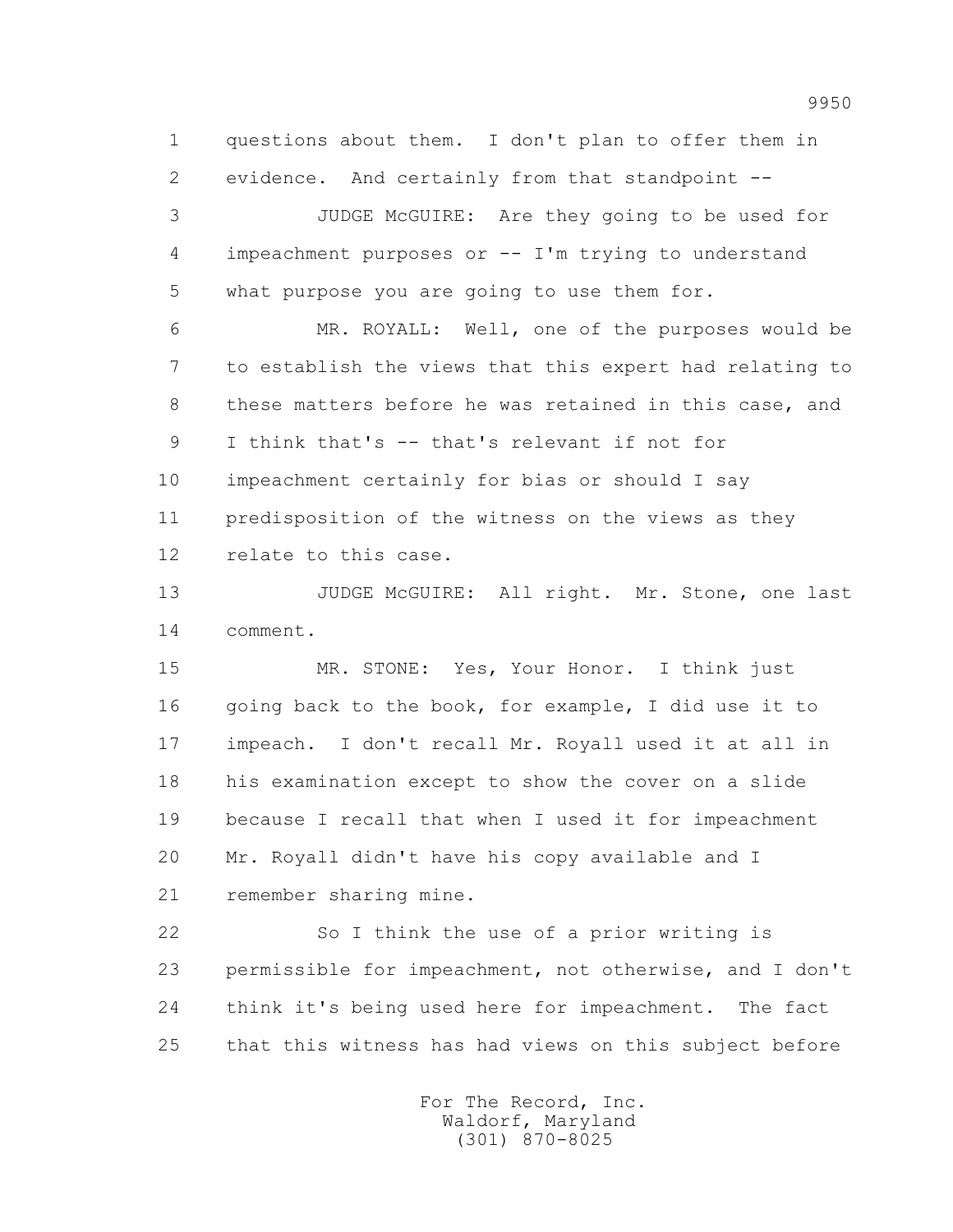1 he testified here today I think he acknowledges

2 readily. He's not being impeached with that.

 3 I also have a concern that at least as to the 4 white paper -- I don't think it applies to the other 5 paper -- the white paper I believe is a nonpublic 6 document and entitled to be treated as a nonpublic 7 document in accordance with what I think is the usual 8 practice within the commission.

 9 But I do think it should be limited to the use 10 of these documents for impeachment, and he's not being 11 impeached.

12 JUDGE McGUIRE: To the extent that it might 13 show some prior predisposition or bias, I'm going to 14 entertain this line of inquiry, but I'm going to keep 15 an eye on you on this, Mr. Royall.

 16 MR. ROYALL: I understand, Your Honor. And I 17 don't plan to go through in excruciating detail

18 these --

19 JUDGE McGUIRE: All right.

20 MR. ROYALL: Thank you.

21 BY MR. ROYALL:

 22 Q. Now, what I've handed you, Dr. Rapp, do you 23 recognize this --

24 A. I do.

25 Q. -- this document?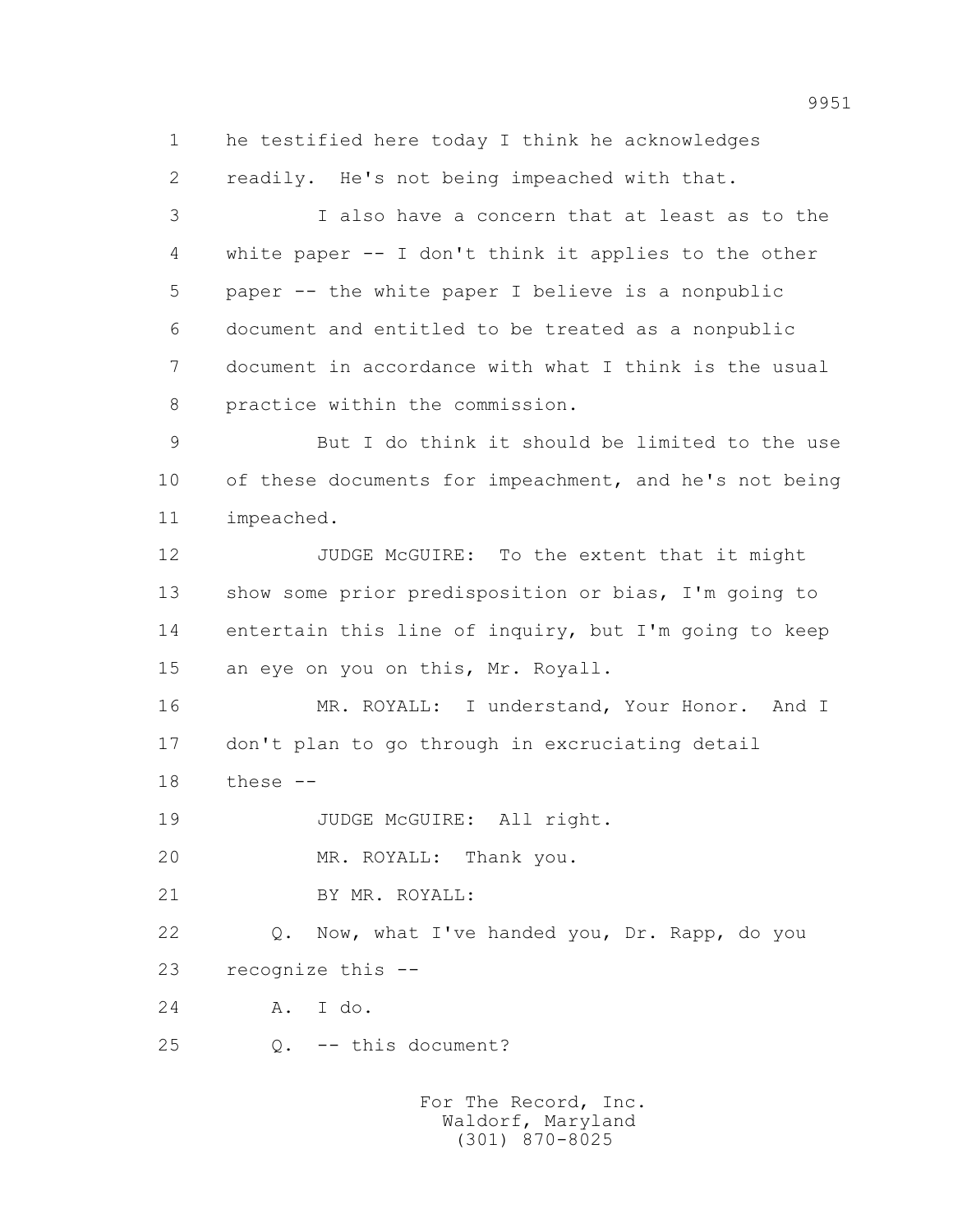1 And am I right that this was a written 2 submission that you made, again coauthored with 3 Dr. Stiroh, in connection with your testimony at that 4 joint FTC-DOJ hearing? 5 A. Yes. 6 Q. And that was hearing testimony that you gave at 7 a time you were a paid consultant to Rambus; is that 8 right? 9 A. I was a paid consultant to Rambus, but I wasn't 10 paid for -- Rambus was not billed for my work in 11 connection with preparing this paper. Dr. Stiroh and I 12 did that on our own account. 13 Q. All right. Fair enough. 14 Now -- but referring to other work that you 15 have done on a paid basis for Rambus -- well, actually 16 strike that. 17 You said earlier I believe on direct that if -- 18 unless I misunderstood you, did you spend about -- 19 presently you spend about two-thirds of your time in 20 NERA on managerial-related responsibilities; is that 21 right? 22 A. Between half and two-thirds. It varies over 23 the course of a year. 24 Q. Does that include financial matters relating to 25 NERA's business?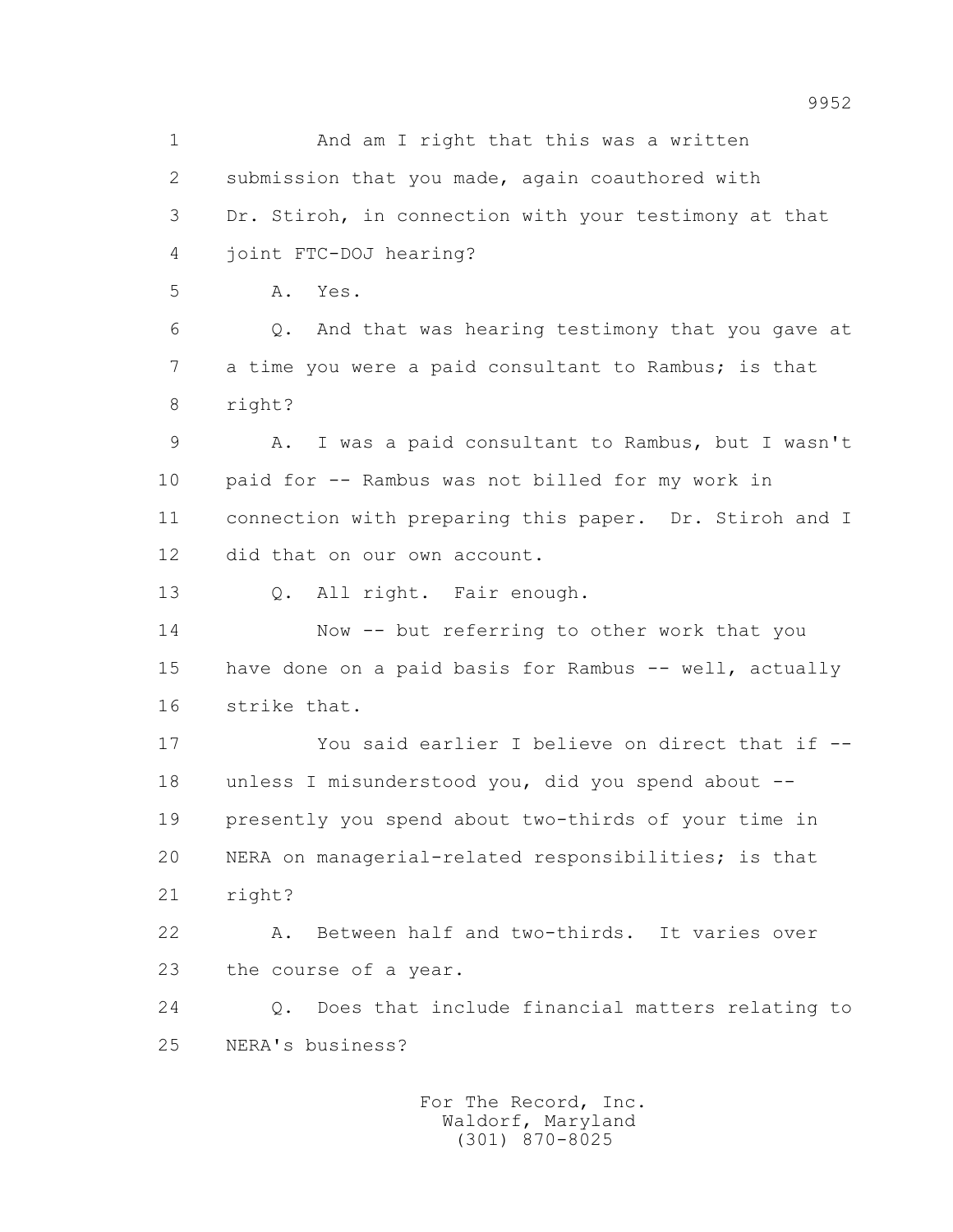1 A. Yes. 2 Q. Since you first started working for Rambus 3 several years ago, do you have an estimate of how much 4 in total NERA has billed to Rambus? 5 A. I do not. 6 Q. Is it more than a million dollars? 7 A. Very likely. 8 0. Is it more than \$3 million? 9 A. I doubt it. 10 Q. Somewhere in that range? 11 A. That's a broad range, but I quess that answer 12 is yes. 13 Q. Let me turn now to the expert report that you 14 submitted in this case. 15 May I approach, Your Honor? 16 JUDGE McGUIRE: Yes. 17 BY MR. ROYALL: 18 Q. Now, do you recognize the document that I've 19 presented you with to be a copy of your expert report 20 in this case? 21 A. Yes. 22 Q. And it has the date January 9, 2003. Is that 23 the date that it was finalized or was it finalized 24 shortly prior to that date? 25 A. Sure.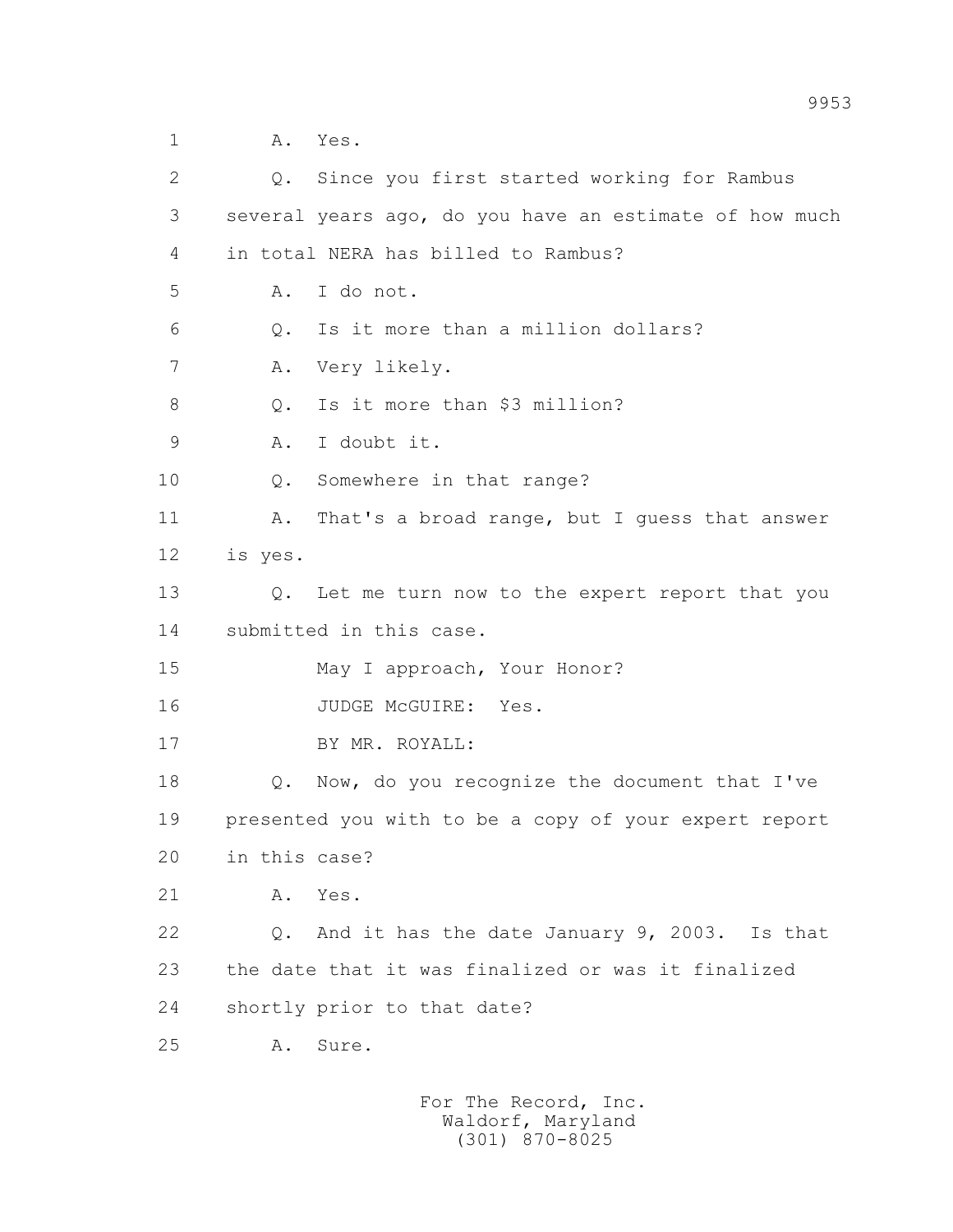1 0. And you wrote this report with the help of 2 members of your staff at NERA, including Dr. Stiroh; is 3 that right?

4 A. That's right.

 5 Q. Let me ask you to turn to page 5 of your 6 report.

7 **And on this page, carrying over to the next**  8 page, you outline the nature of your assignment in this 9 case or, that is, the issues that you were asked to 10 address, that Rambus asked you to address; is that 11 right?

12 A. Yes.

 13 Q. So without going through and reading all of the 14 narrative here, am I right that you were asked to 15 develop an expert opinion regarding whether Rambus' 16 challenged conduct could have enhanced the value or 17 market power of Rambus' SDRAM or DDR SDRAM-related 18 patents?

19 A. Yes.

 20 Q. And you were asked to develop an expert opinion 21 regarding whether the DRAM market is locked into the 22 use of Rambus' technology; right?

23 A. Yes.

 24 Q. And you were asked to develop an expert opinion 25 regarding whether Rambus is able to charge higher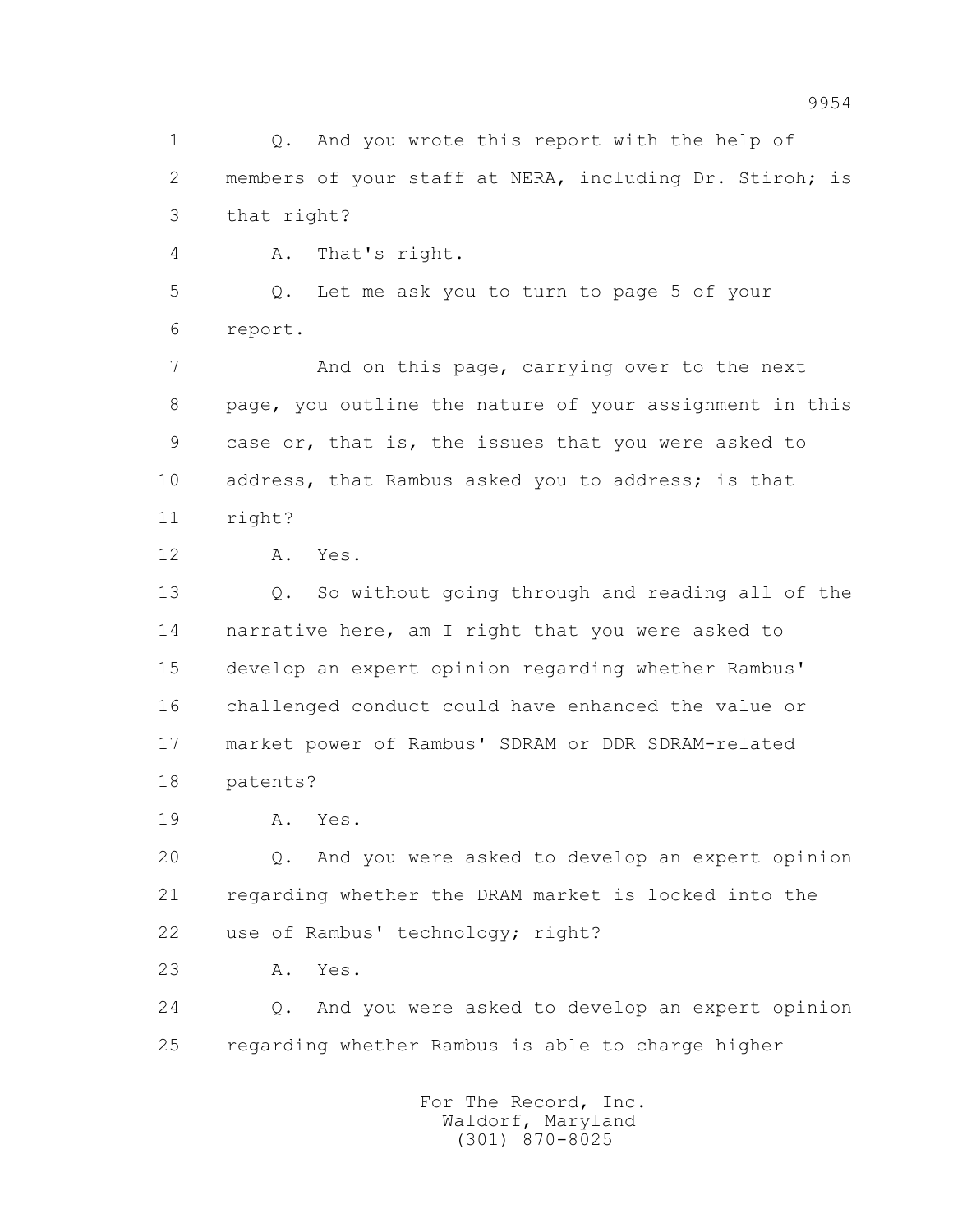1 royalties due to nondisclosure of patent-related 2 information to JEDEC; right? 3 A. Yes. 4 Q. And you were also asked to develop an expert 5 opinion regarding whether there were legitimate 6 business reasons for Rambus' conduct -- 7 A. Right. 8 Q. -- is that right? 9 And am I right that the only other thing that 10 you were asked to address as part of your assignment in 11 this case is you were asked to offer comments in 12 response to the expert opinions expressed by 13 Professor McAfee? 14 A. Correct. 15 Q. Now, let me, if I could, present you with 16 another document. 17 May I approach, Your Honor? 18 JUDGE McGUIRE: Yes. 19 BY MR. ROYALL: 20 Q. Do you recognize, Dr. Rapp, the document that 21 I've placed before you to be a copy of 22 Professor McAfee's provisional report in this case? 23 A. Yes. Without even looking at the title I 24 recognize it. 25 Q. Okay.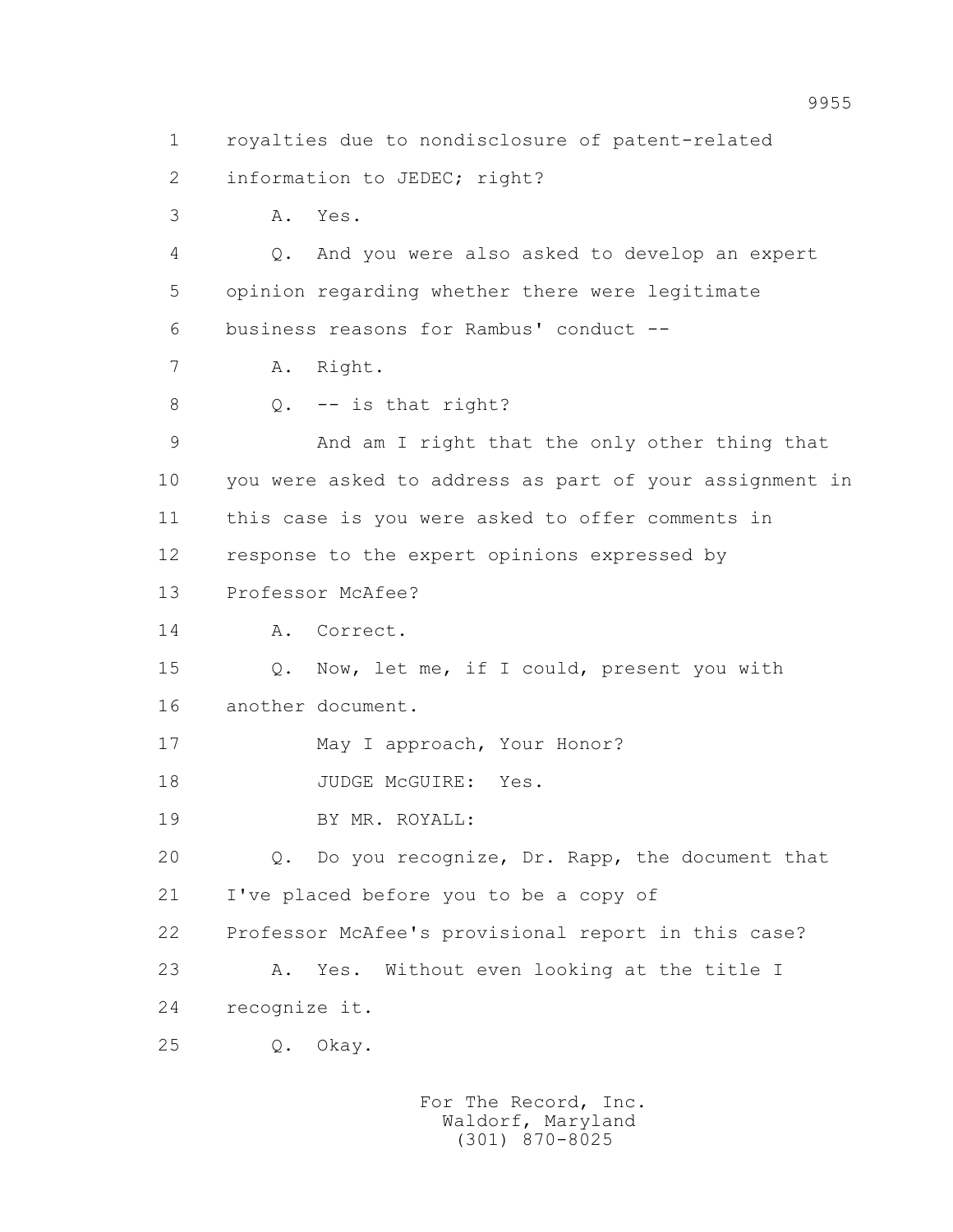1 JUDGE McGUIRE: I won't ask by how you

2 recognize it.

3 BY MR. ROYALL:

 4 Q. It makes an impression; you'll agree to that. 5 I'll withdraw that.

 6 You received a copy of this report, am I right, 7 on or shortly after the date on the cover page, 8 December 10, 2002?

9 A. Yes.

 10 Q. And so you had this report available to you, 11 let's say, several weeks before you finalized your own 12 report on January 9?

13 A. Yes.

 14 Q. And your expert report, am I right, contains a 15 complete statement of all of the expert opinions and 16 conclusions that you've developed relating to this case 17 generally? Let me ask that question first.

18 A. That is -- that's not right. I -- it reflects 19 the sum of my opinions and conclusions and the basis 20 for them up to January 9, and that includes a review of 21 Professor McAfee's report, but as I've testified, I've 22 read -- discovery continued and trial ensued up to this 23 morning and I wasn't immune from the influences of 24 reading -- that's a silly way of putting it.

25 I read the material subsequent to that.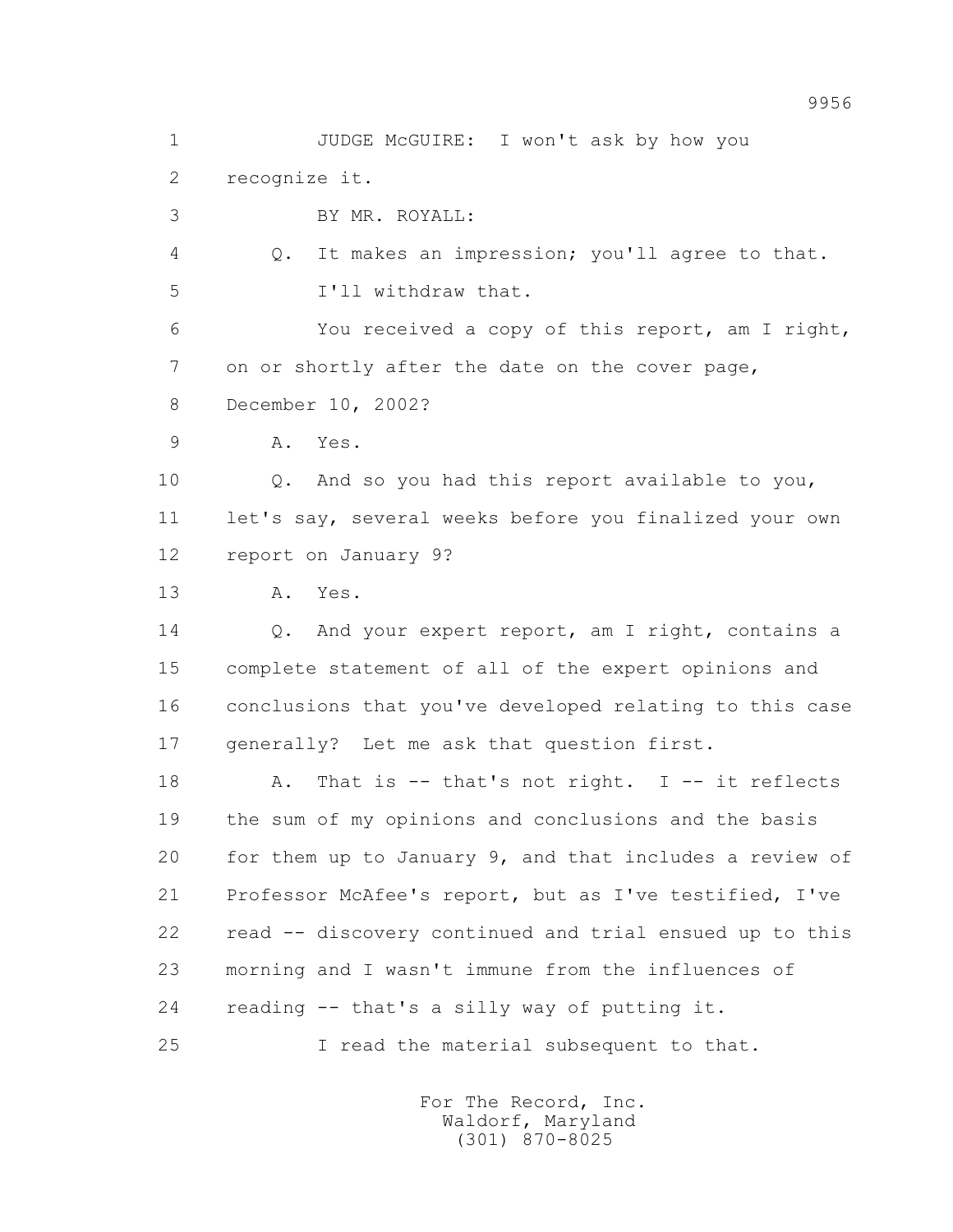1 0. Are you saying that after completing your 2 January 9 expert report that you developed additional 3 opinions and conclusions?

 4 A. I'm saying not that there are novel 5 conclusions, things unaddressed in the expert report, 6 but I was -- I allowed myself -- in fact I insisted on 7 being informed by what relevant -- information relevant 8 to me was -- came out of the trial.

 9 Q. Are there any particular opinions and 10 conclusions that you can think of that you've 11 expressed today that were not your opinions and 12 conclusions at the time that you finalized your expert 13 report?

14 A. No. No.

 15 Q. And am I right that your expert report provides 16 a complete statement of your analysis or criticism of 17 Professor McAfee's original expert report, the document 18 that I've placed before you?

 19 A. To the extent that I was able to do it in the 20 space of time that I had, yes.

 21 Q. Now, if we could go back to the May 2002 white 22 paper, and if I could ask you to turn to page 10 of 23 that document.

 24 Do you see the -- there's -- a principal 25 heading there is: Standard-setting Did Not Enhance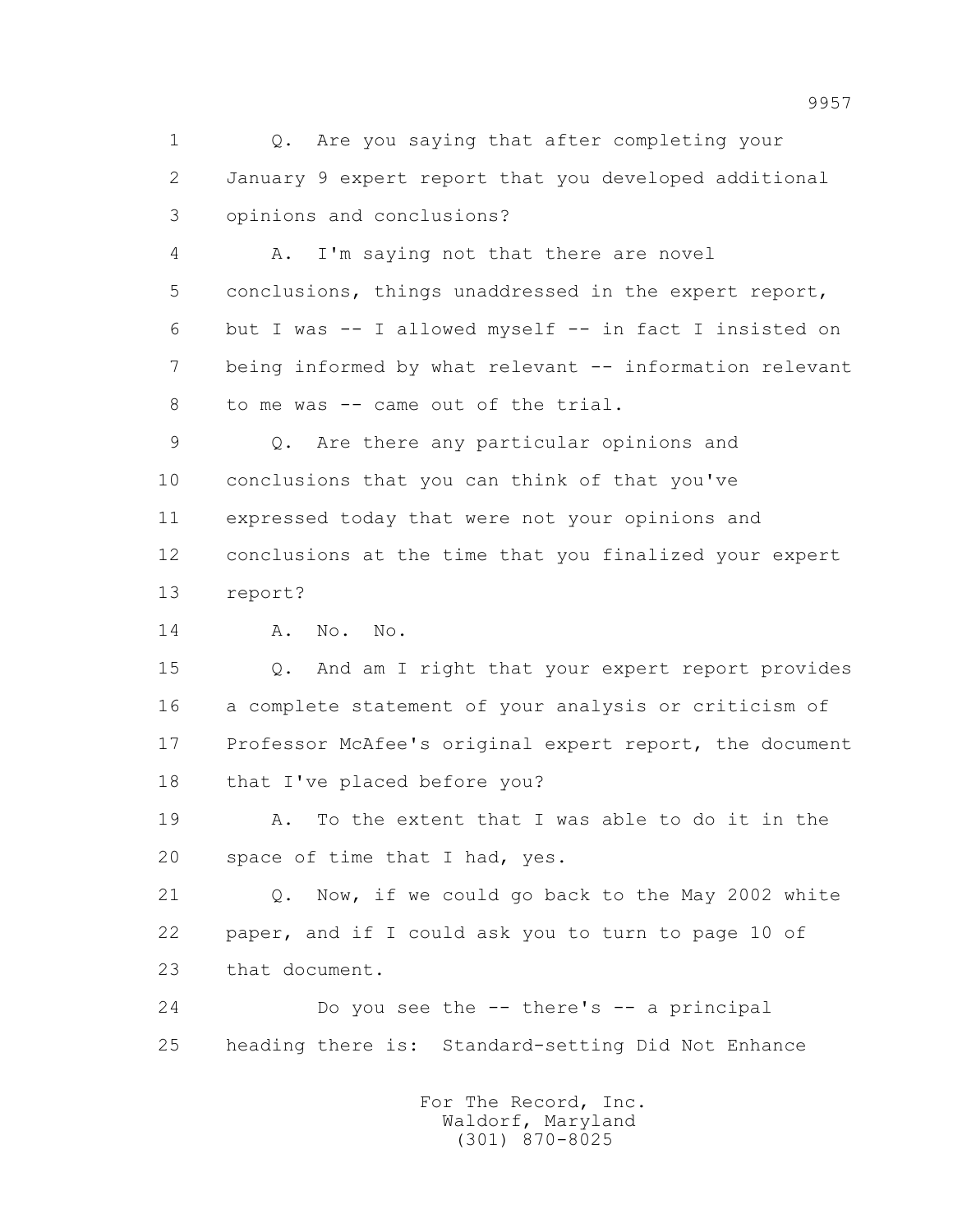1 Rambus' Market Power? Do you see that?

2 A. Yes.

 3 Q. And then there are two subheadings below that, 4 and then the first text of -- the first sentence of 5 text states, "A fact widely known to students of 6 intellectual property economics but not to many others 7 is that most inventions, despite being novel enough and 8 useful enough to have earned a patent for their 9 inventors, are worth very little." 10 Do you see that? 11 A. Yes. 12 Q. And you regard that to be a true statement? 13 A. I absolutely do. 14 MR. STONE: Your Honor, I am concerned that the 15 white paper, as I mentioned earlier, is a document that 16 I believe was submitted in confidence and is generally 17 maintained by the commission in confidence. 18 Since this was not on the exhibit list, we were 19 never given notice of its use in connection with this 20 proceeding and there's been no opportunity for there to 21 be any consideration given to whether or not it's 22 entitled to in camera status, so in that regard I think 23 we do have an issue. 24 The particular paragraph that is up, I have no 25 problem with this particular paragraph, but I do have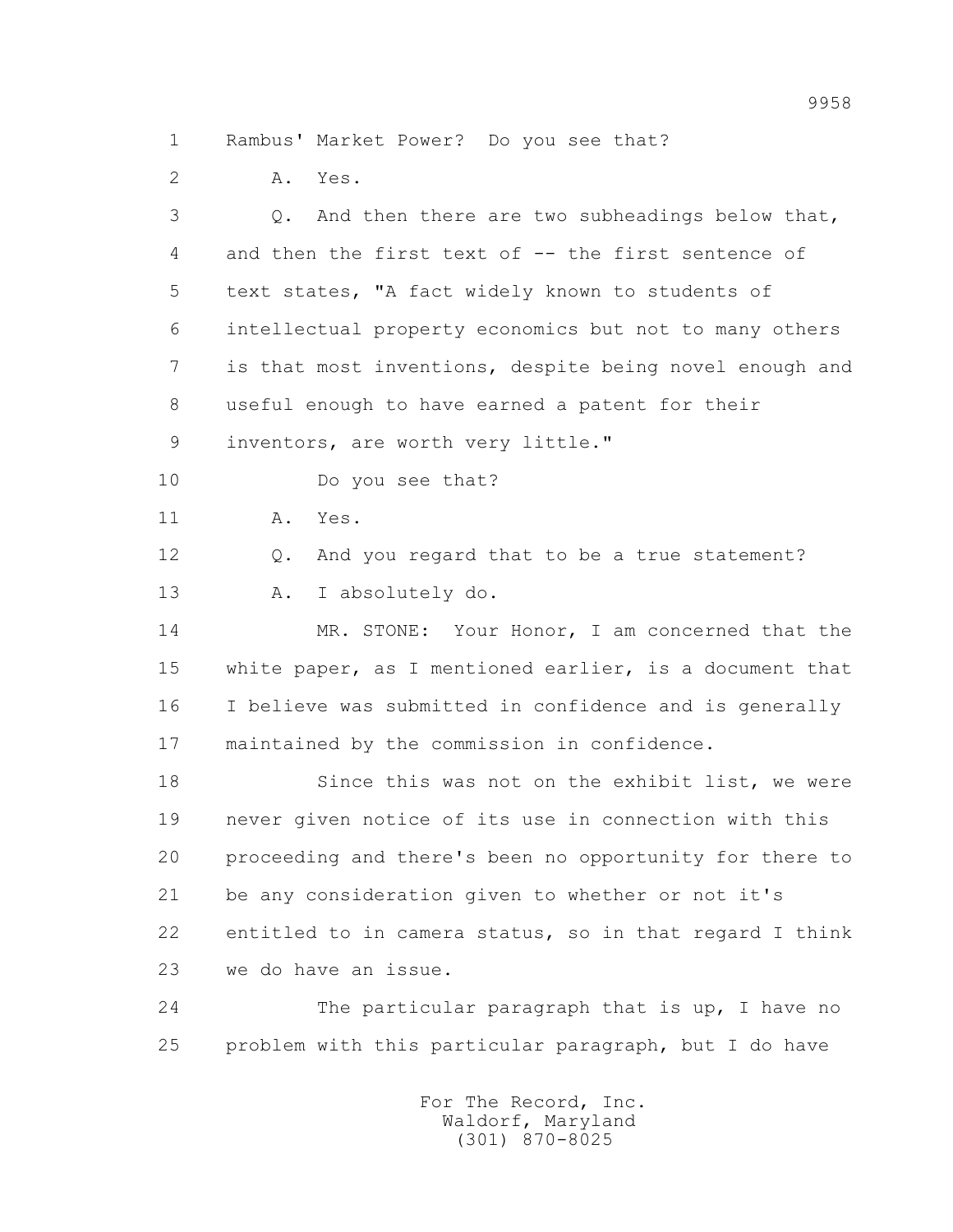1 concerns about my not having any chance in advance to 2 consider what might be shown.

 3 JUDGE McGUIRE: Mr. Royall, have you 4 contemplated this issue?

 5 MR. ROYALL: Your Honor, I don't believe that 6 any of the language that I have intended to focus on in 7 this document is anything of even remotely of an 8 in camera nature. It's all in the form of -- really 9 it's theoretical propositions, and that was -- my 10 purpose again, as I said, going into this is what was 11 the predisposition of the witness in terms of the 12 theoretical propositions that would apply to this type 13 of analysis.

14 JUDGE McGUIRE: Then, Mr. Stone, would you like 15 to take a few minutes and confer with the witness and 16 ascertain whether he feels this should be accorded any 17 sort of in camera treatment?

18 MR. STONE: We can do that, Your Honor. 19 JUDGE McGUIRE: All right. How much time do 20 you need?

 21 MR. STONE: Two minutes, three minutes. 22 JUDGE McGUIRE: All right. Let's go off the 23 record and you can confer with Mr. Stone.

24 (Discussion off the record.)

25 JUDGE McGUIRE: Mr. Stone, have you had a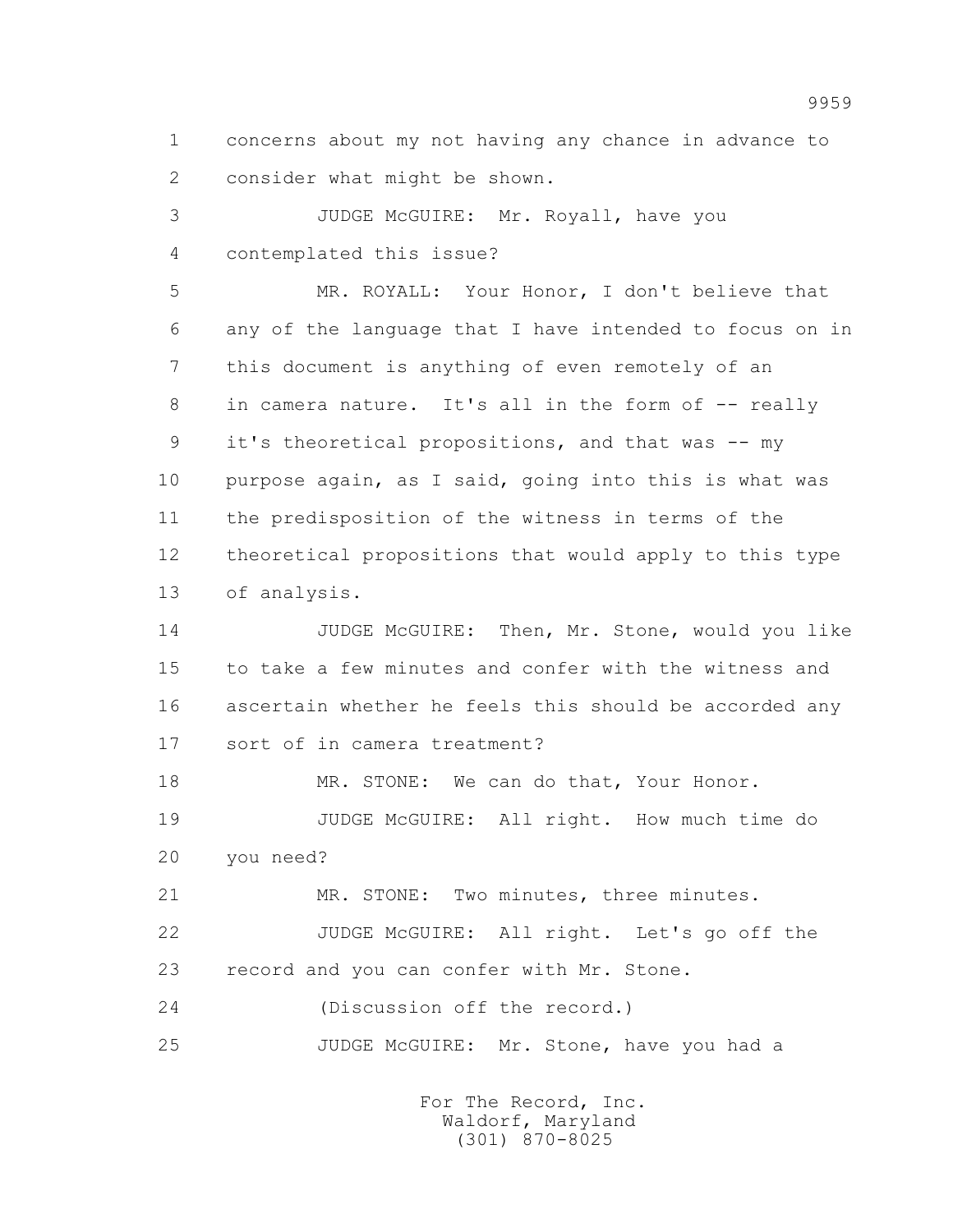1 chance to confer with Dr. Rapp?

| $\overline{2}$ | MR. STONE: I have, Your Honor. And reviewing            |
|----------------|---------------------------------------------------------|
| 3              | the document reveals that it does contain information   |
| 4              | which has previously been afforded in camera status,    |
| 5              | including summaries of certain license agreements,      |
| 6              | up-front royalty payments, and so on, that is the type  |
| 7              | of information that has been afforded in camera         |
| 8              | treatment in the past.                                  |
| 9              | JUDGE McGUIRE: Because it involves other                |
| 10             | information that has been accorded in camera treatment  |
| 11             | or in and of itself it contains information of his firm |
| 12             | that $might$ $--$                                       |
| 13             | MR. STONE: No. It contains information of               |
| 14             | Rambus' which has been accorded in camera treatment in  |
| 15             | the past.                                               |
| 16             | It may be -- I don't mean to interfere with             |
| 17             | Mr. Royall's use of it. It may be that Mr. Royall is    |
| 18             | sensitive enough and confident that he can avoid the    |
| 19             | use of that information, but I do note that the         |
| 20             | document does in places contain information --          |
| 21             | JUDGE McGUIRE: Okay. Mr. Royall, are you                |
| 22             | confident and sensitive enough to avoid that or should  |
| 23             | I call for in camera closed session?                    |
| 24             | MR. ROYALL: Well, let me say a couple of                |
| 25             | things.                                                 |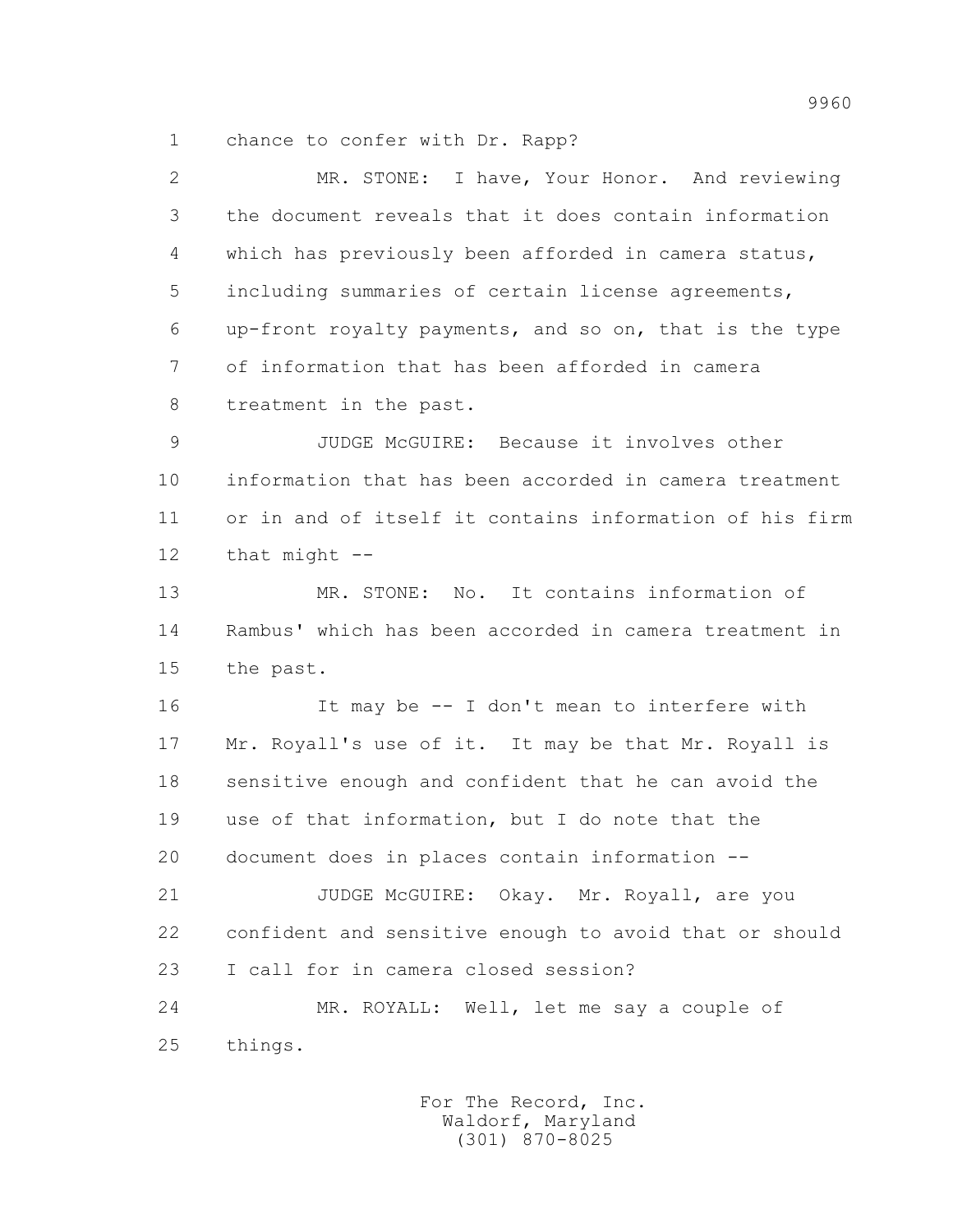1 First of all, I certainly at all times have 2 sought to be sensitive to all in camera issues. The 3 issue -- I can't imagine that any of the paragraphs 4 that I would have in mind to ask about would raise any 5 remote issue.

 6 But the other thing I would say is that we 7 earlier in this case had attached some Rambus white 8 papers to a filing that we made that was not given 9 in camera status, and I'm forgetting which filing it 10 was. There was a concern raised on Rambus' part that 11 there might be an in camera issue.

 12 The understanding that we had from the Office 13 of General Counsel here is that white papers that are 14 submitted to the commission voluntarily, not pursuant 15 to subpoena, are not, cannot, simply cannot be held in 16 confidence because they're subject to FOIA requests, 17 and so I don't believe that there is even a 18 possibility, regardless of what is in this file or 19 this document, and not that I would get into it, 20 there's no possibility that there could be an in camera 21 statement. 22 But in any event, I think it's a moot issue in

 23 that I don't plan to get into any factual material at 24 all.

25 JUDGE McGUIRE: I was under the impression that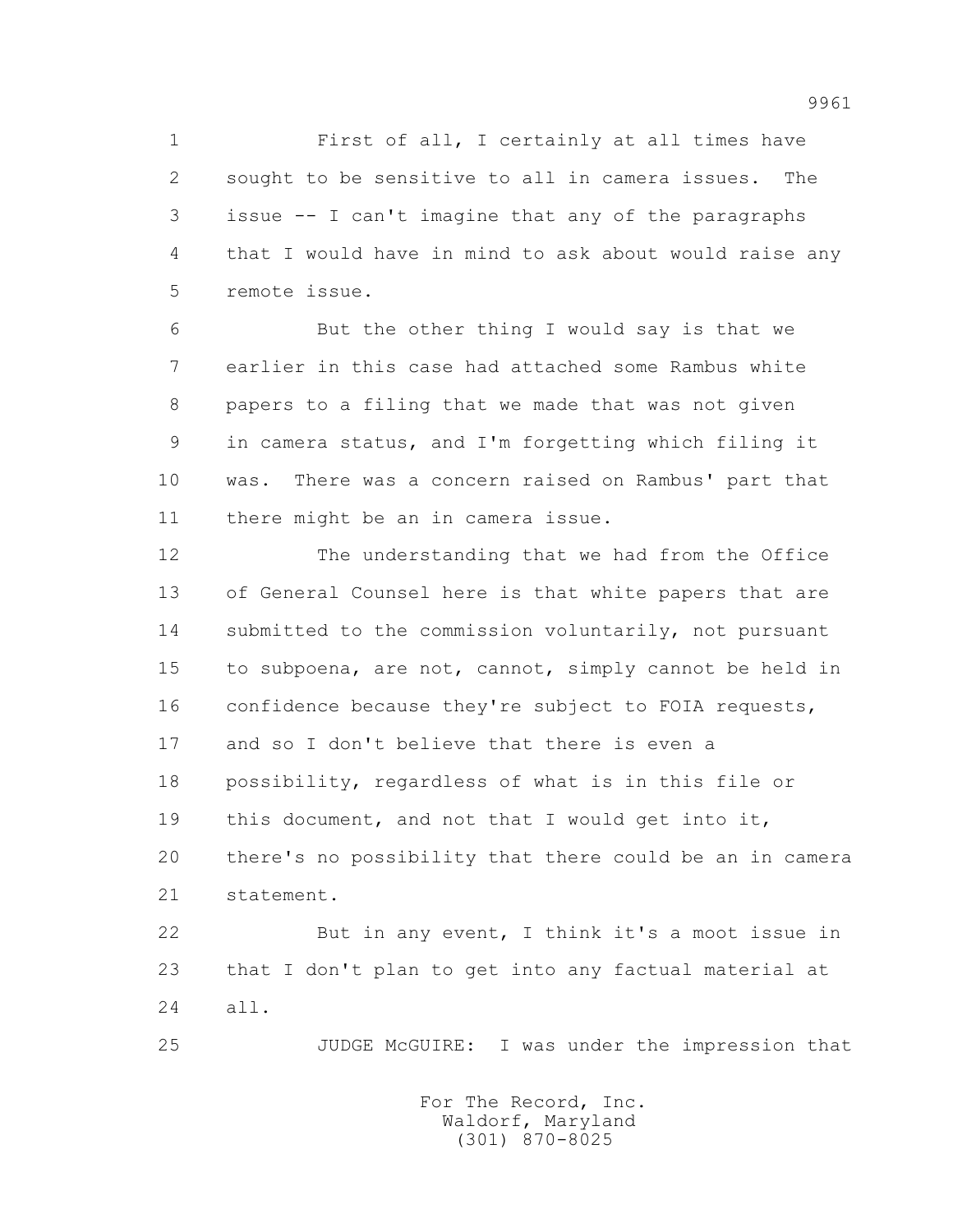1 this kind of information would be held in confidence if 2 the party asked so that it would encourage this sort of 3 involvement with the FTC prior to the time of issuance 4 of a complaint. 5 Would you like to talk to this issue, 6 Mr. Melamed? 7 MR. MELAMED: I would ask if I could have ten 8 seconds to talk to -- 9 JUDGE McGUIRE: Go ahead. 10 (Pause in the proceedings.) 11 MR. ROYALL: What Mr. Melamed and I were just 12 discussing is just the broader question of policy as to 13 white papers. I don't think we need to get into that 14 and I don't think my comments need to be taken as any 15 statement of policy on that. 16 But I really do think the issue is moot in the 17 sense that I only intend to ask about a few theoretical 18 propositions. 19 JUDGE McGUIRE: That's fine as long as you 20 don't get into anything that's already been accorded 21 in camera treatment. If you do, I'll be real upset. 22 MR. ROYALL: No. I promise, Your Honor, I have 23 no intention of doing that. 24 JUDGE McGUIRE: All right. Proceed. 25 MR. ROYALL: Thank you.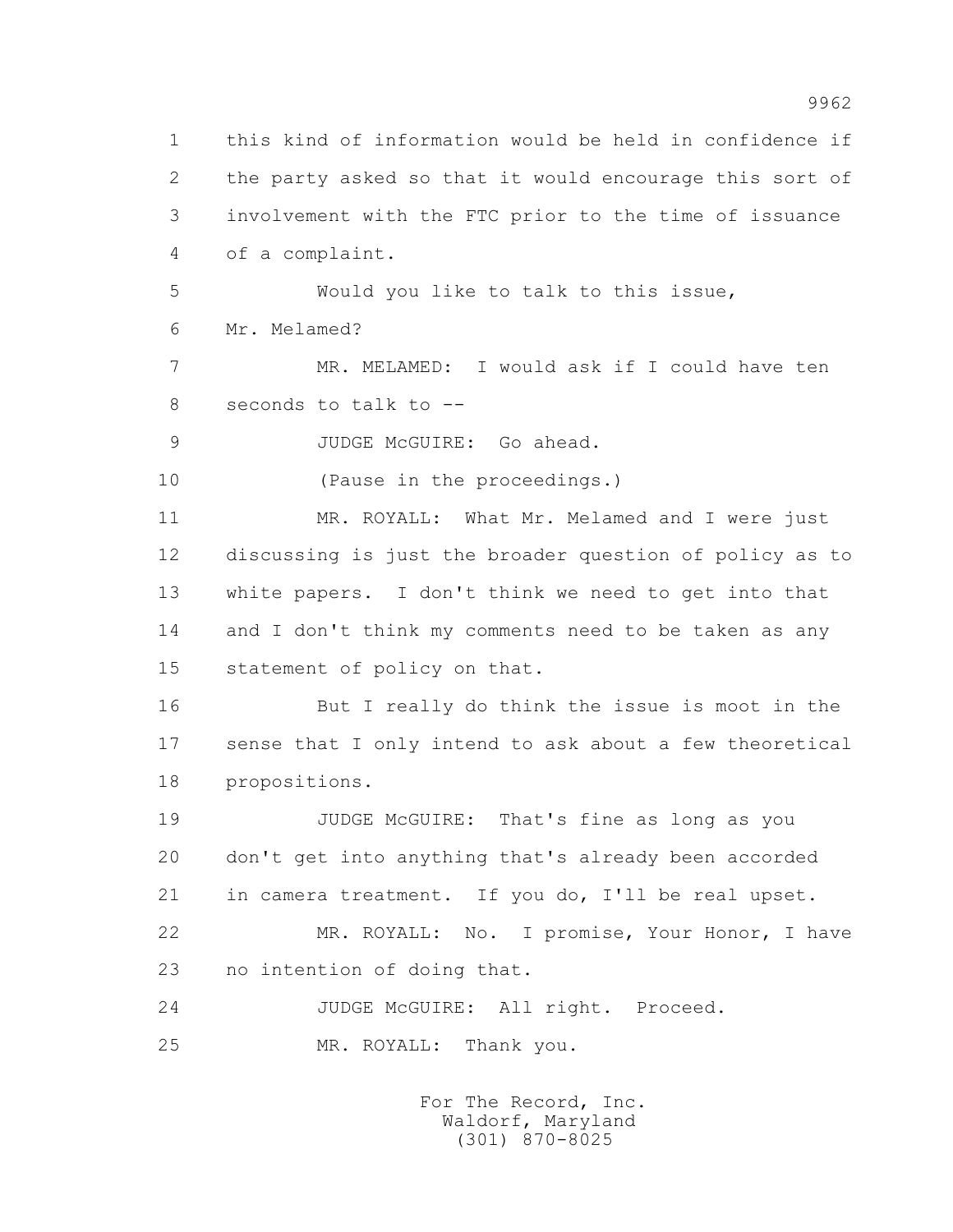1 BY MR. ROYALL:

 2 Q. Now, I believe where we were, Dr. Rapp, was on 3 page 10.

4 A. Right.

 5 Q. And I focused your attention on the first 6 sentence of text, which I can -- let me just go ahead 7 and read it again -- on page 10: "A fact widely known 8 to students of intellectual property economics but not 9 to many others is that most inventions, despite being 10 novel enough and useful enough to have earned a patent 11 for their inventors, are worth very little."

12 Do you see that?

13 A. Yes.

 14 Q. And you regard that to be a true statement? 15 A. Sure. It's true, if I may, just for clarity 16 sake, because while a patent grants -- is granted for 17 something that is novel as well as useful, a novel 18 technology can have a lot of economic substitutes even 19 though they're technically different enough so that the 20 technology gets a patent.

 21 As a result, economists, intellectual property 22 economists who have studied this subject, find that 23 many, many patents, the vast majority of them, are 24 worth very little in the marketplace, but there are 25 relatively few that are quite valuable.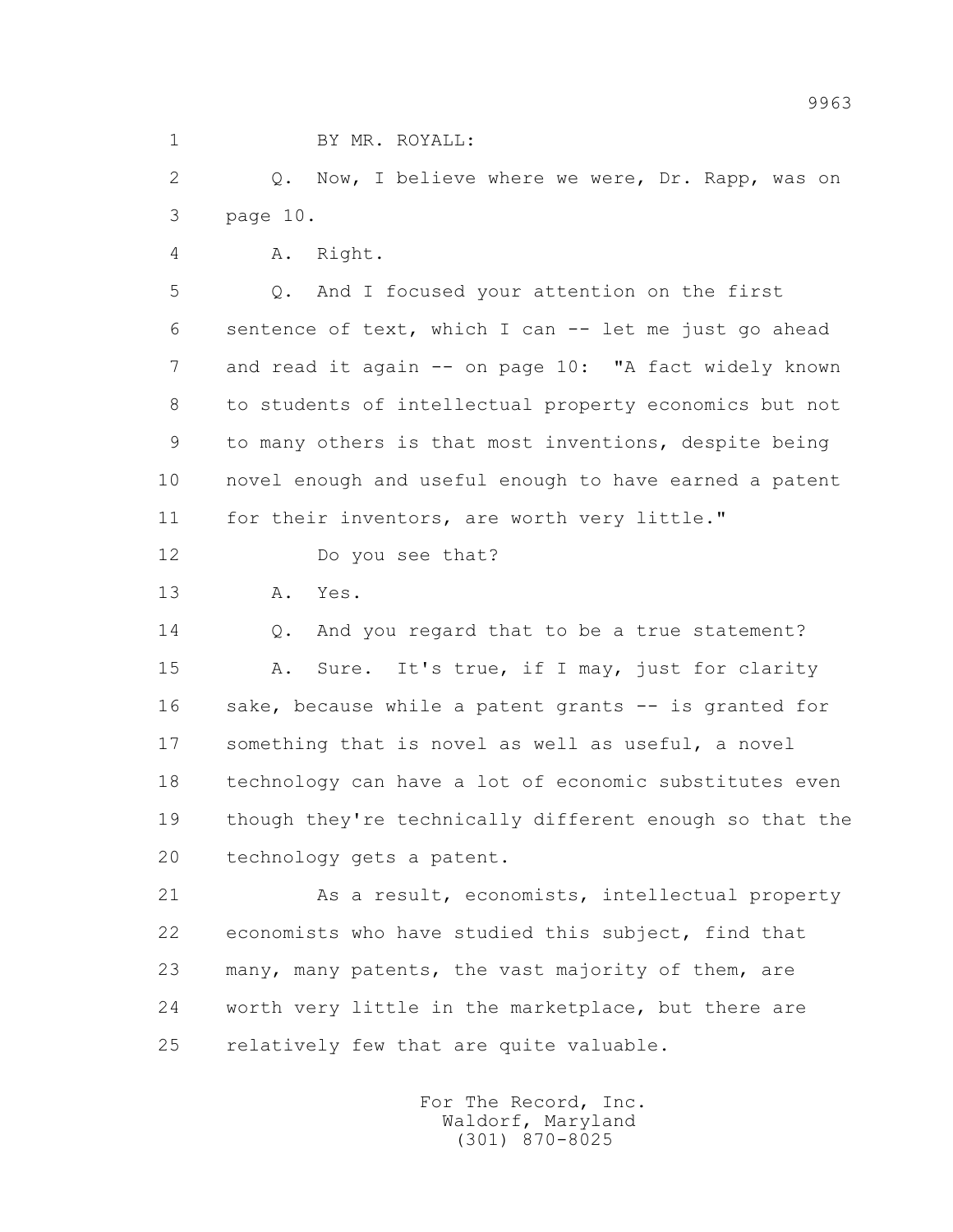1 Q. So in your opinion, ownership of a patent by 2 itself does not automatically confer market power? 3 Would you agree with that? 4 A. That is correct. Yes, I do. 5 Q. You would agree, though, that while ownership 6 of a patent does not automatically confer market 7 power, a patent nearly always does confer market power 8 when it protects the right of a technology that is 9 selected as the standard technology either by a 10 standard-setting body or in a de facto sense by the 11 marketplace? 12 A. Yes. 13 Q. Now, going back to this same paragraph on 14 page 10, you go on to say: "The value of an invention 15 is determined by how much of an improvement the 16 invention is over the next closest alternative. A new 17 technology that is a solution to a problem that has 18 other older but still satisfactory solutions will have 19 a low market value no matter how technically novel it 20 may be." 21 Do you see that? 22 A. Yes. 23 Q. And you regard that also to be a true 24 statement; is that right?

25 A. Yes. Right.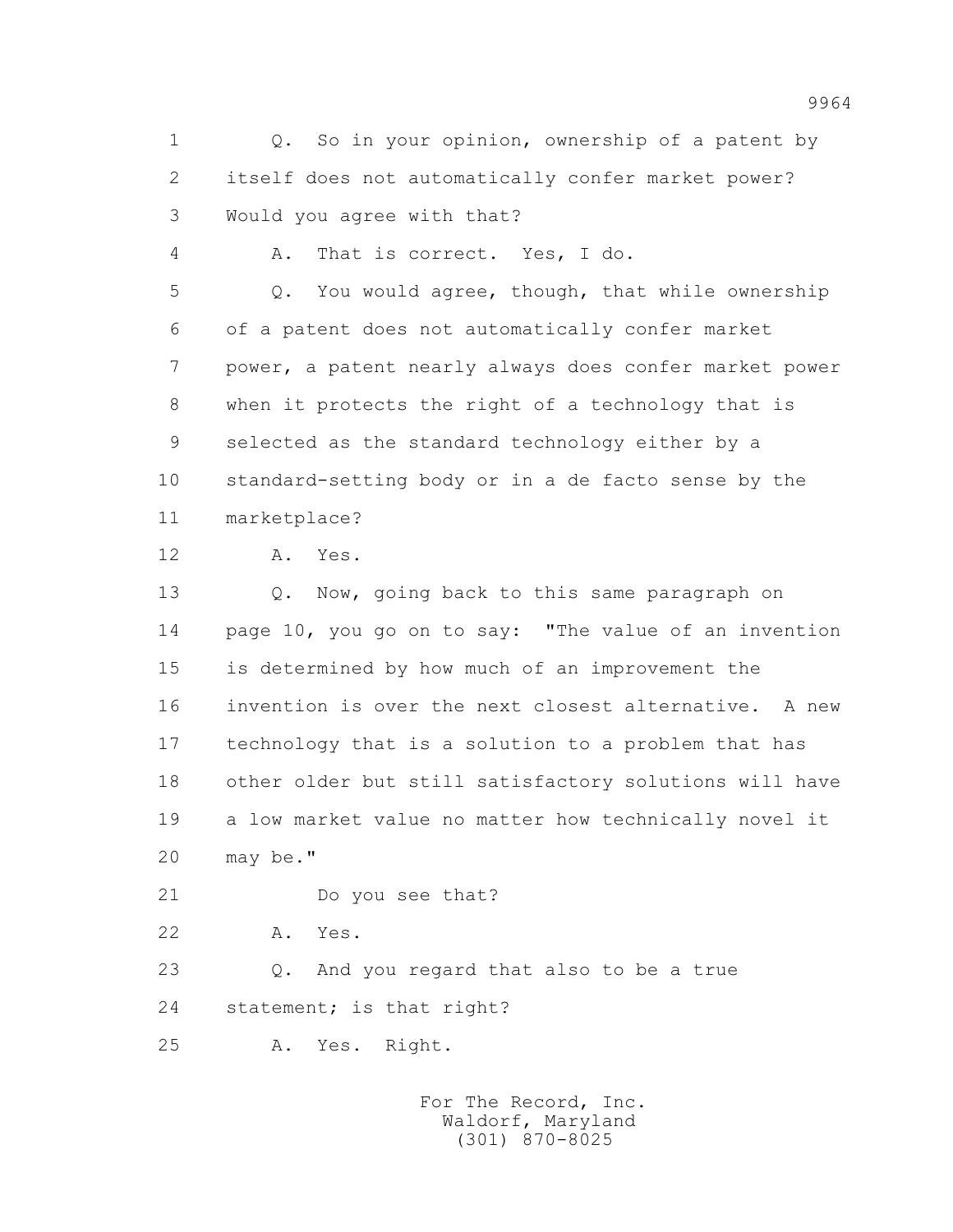1 0. Now, am I right that one of the points that you 2 made, theoretical points that you made in this white 3 paper to the commission is that standardization of a 4 technology can in certain circumstances enhance the 5 value or the market power of a technology and 6 simultaneously reduce the value of alternative 7 technologies?

 8 A. Yes. As I testified this morning, at least to 9 most of that.

 10 Q. And let me ask you to turn to page 11 of this 11 white paper.

 12 Under -- or in the second paragraph under 13 heading 2, you state: "The presence and quality of 14 substitutes is an important determinant of value in 15 both product markets and technology markets. We can 16 readily see, therefore, that the act of 17 standard-setting either by markets de facto or by 18 governments or standard-setting agencies de jure may

 19 enhance the value of the chosen technology and reduce 20 the value of the alternatives."

21 Do you see that?

 22 A. Right. The word "may" is important because it 23 distinguishes -- I'm distinguishing may from must, but 24 the answer is as I've testified, sure.

25 Q. So with that understanding, you agree that's a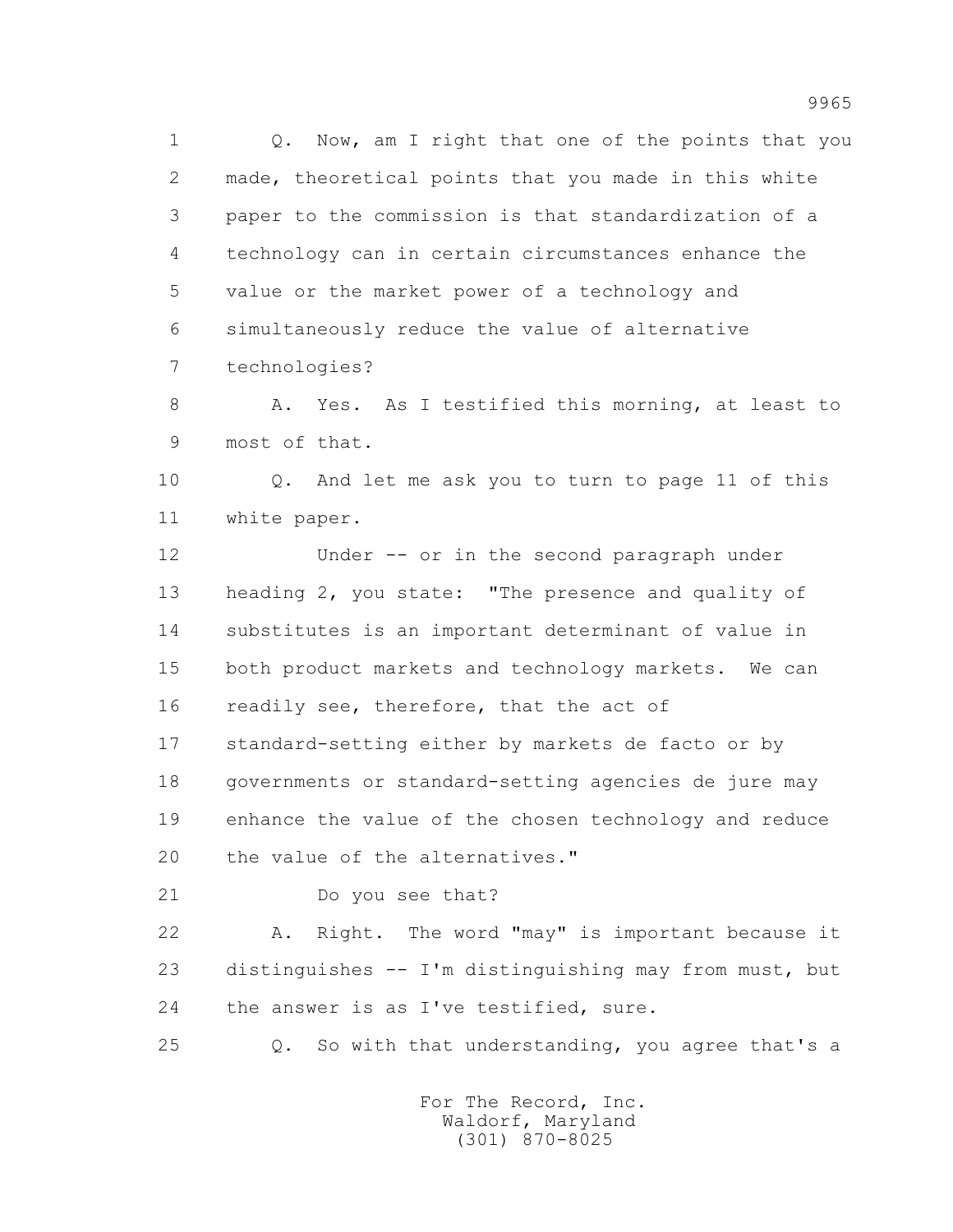1 true statement, from the standpoint of economic

2 theory?

3 A. Absolutely.

 4 Q. Now, focusing on the next paragraph, you 5 state, "Standard-setting has the potential to enhance 6 value by reducing the number of comparable 7 substitutes."

8 Do you see that?

9 A. Yes.

 10 Q. And then in the last sentence, if I could ask 11 you to look at the last sentence in that paragraph, 12 you state, "In settings where compatibility 13 requirements are high, standards competition may be 14 very important as the choice of a standard may 15 virtually eliminate, not merely disadvantage, 16 competing technologies."

17 Do you see that?

18 A. Yes.

 19 Q. And in those circumstances, in the 20 circumstances that you're referring to here where 21 compatibility requirements are high, you regard that 22 proposition to be a valid proposition from the 23 standpoint of economics?

 24 A. Right. Where compatibility requirements are 25 high and we have competing alternative standards that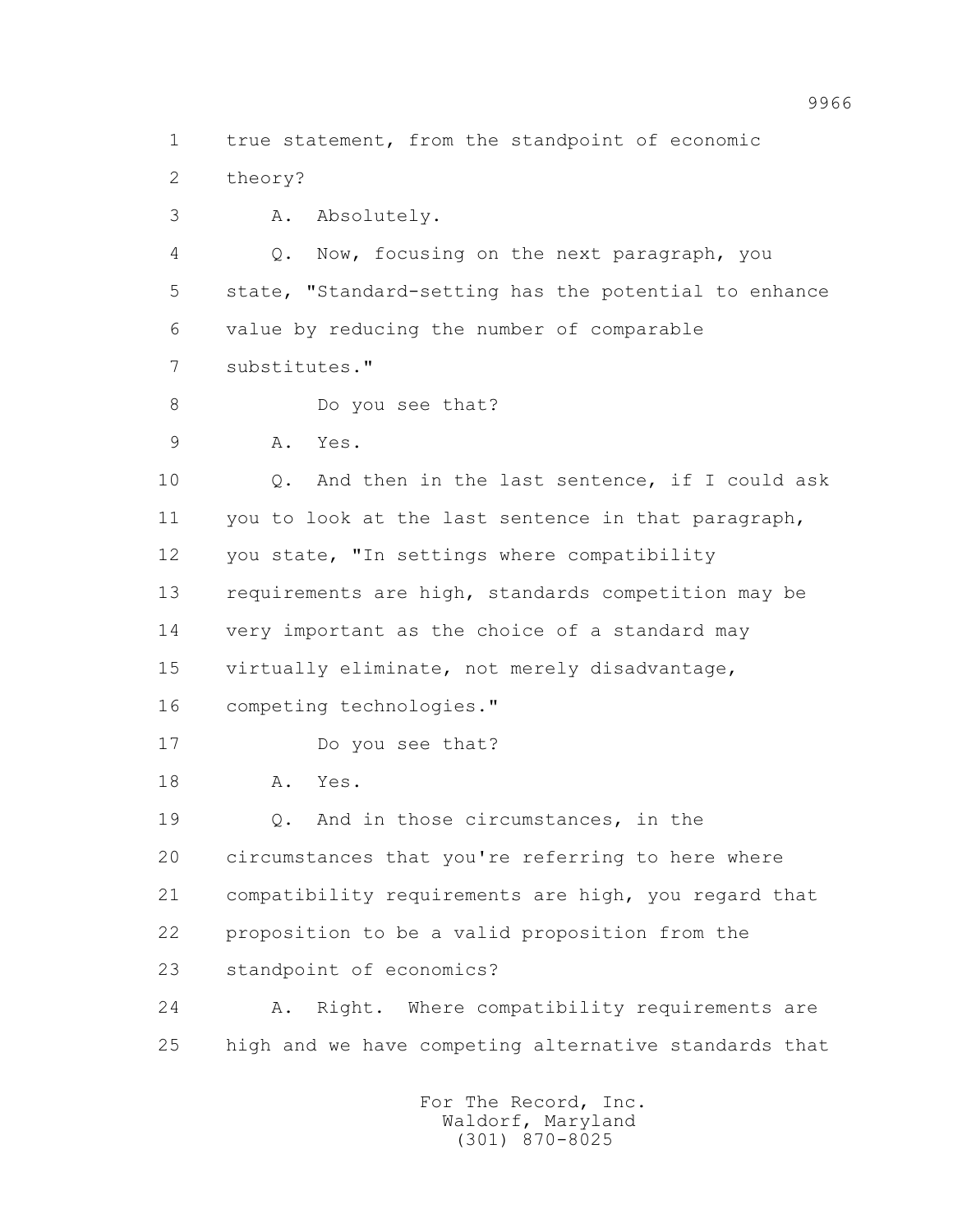1 are more or less equivalent -- sorry -- competing 2 technologies that are more or less equivalent.

 3 Q. And you're aware, are you not, that 4 Professor McAfee has testified that what you describe 5 in that paragraph in terms of the effect, that is, the 6 effect of eliminating alternatives, that that is what 7 essentially has happened in this case?

 8 A. I am aware that that is his opinion, and the 9 differences between our opinions I think are very clear 10 in the record about why he and I differ. It has to do 11 with the nature of the substitution, the quality of the 12 alternatives.

 13 Q. You talked some earlier today about your 14 opinions relating to the issue of harm to competition. 15 Let me ask you quickly before we leave this white 16 paper a couple of questions about statements on that 17 subject.

18 In that regard, let me ask you to turn to 19 page 18.

20 A. Uh-huh.

 21 Q. Now, am I right that under heading Roman 22 numeral IV on page 18 and particularly the heading A 23 below that you discuss what you believe must be shown 24 in order to demonstrate harm to competition arising 25 from Rambus' challenged conduct in this case?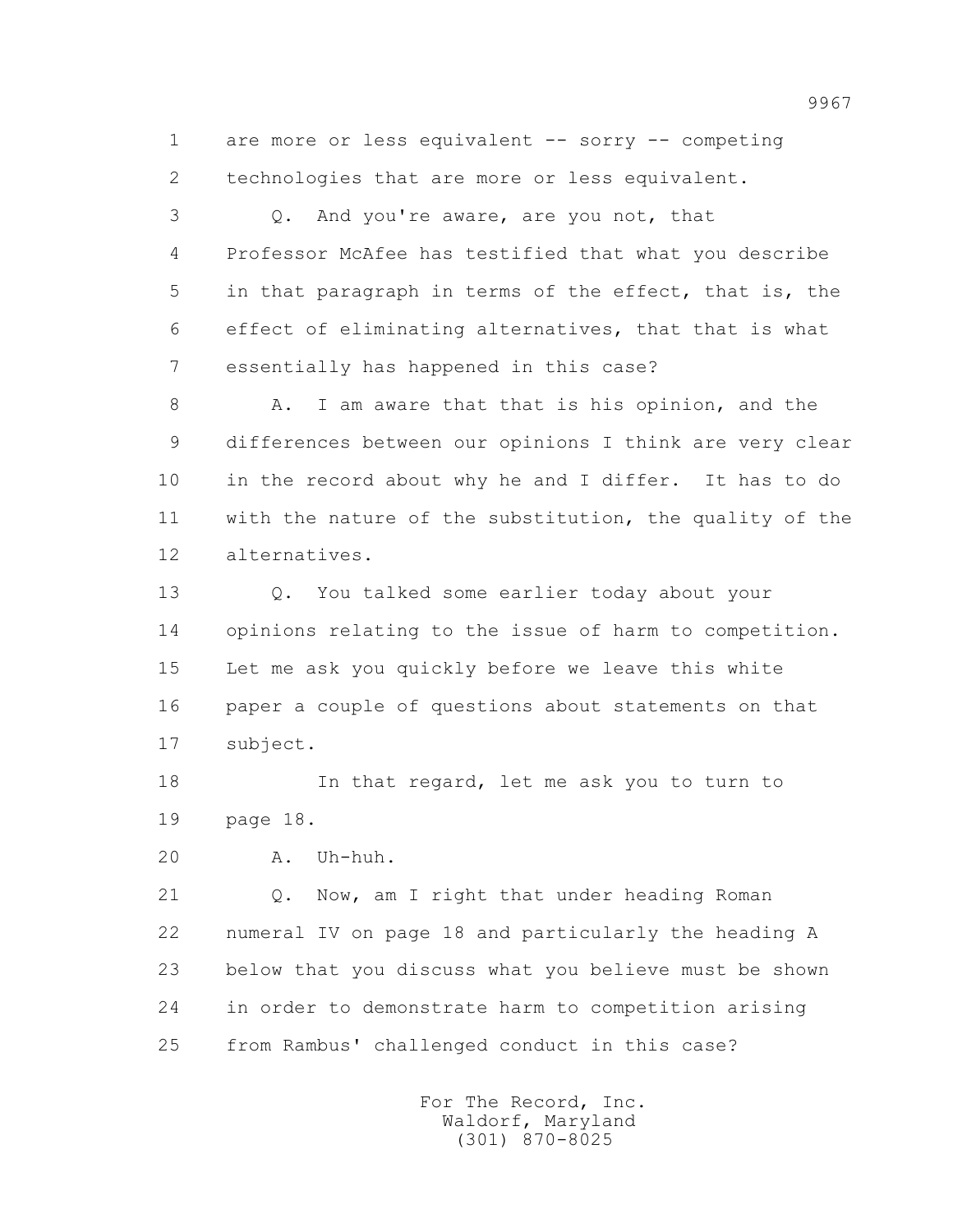1 A. Yes.

 2 Q. And you say here, if I could focus on the top 3 of page 19, you say here that demonstrating harm to 4 competition in the context of this case can be done in 5 one of two ways, which you outline on the top of 6 page 19; is that right? 7 A. Uh-huh. 8 Q. And in both cases what you're referring to, 9 generally speaking, is proof of or proof that the world 10 would be different today if Rambus had disclosed to 11 JEDEC the patent-related information that complaint 12 counsel contends Rambus improperly failed to disclose; 13 is that right? 14 A. Exactly right. That's what it would take to 15 prove that, right. 16 Q. And so both of these alternatives that you 17 outline at the top of page 19 involve proof of what 18 would have happened in the so-called but-for world in 19 which hypothetically Rambus had disclosed to JEDEC 20 everything that complaint counsel contends should have 21 been disclosed but was not? 22 A. Right. 23 Q. And you told the commission that proof of 24 either one of these but-for-world scenarios in your

25 view would be sufficient to establish harm to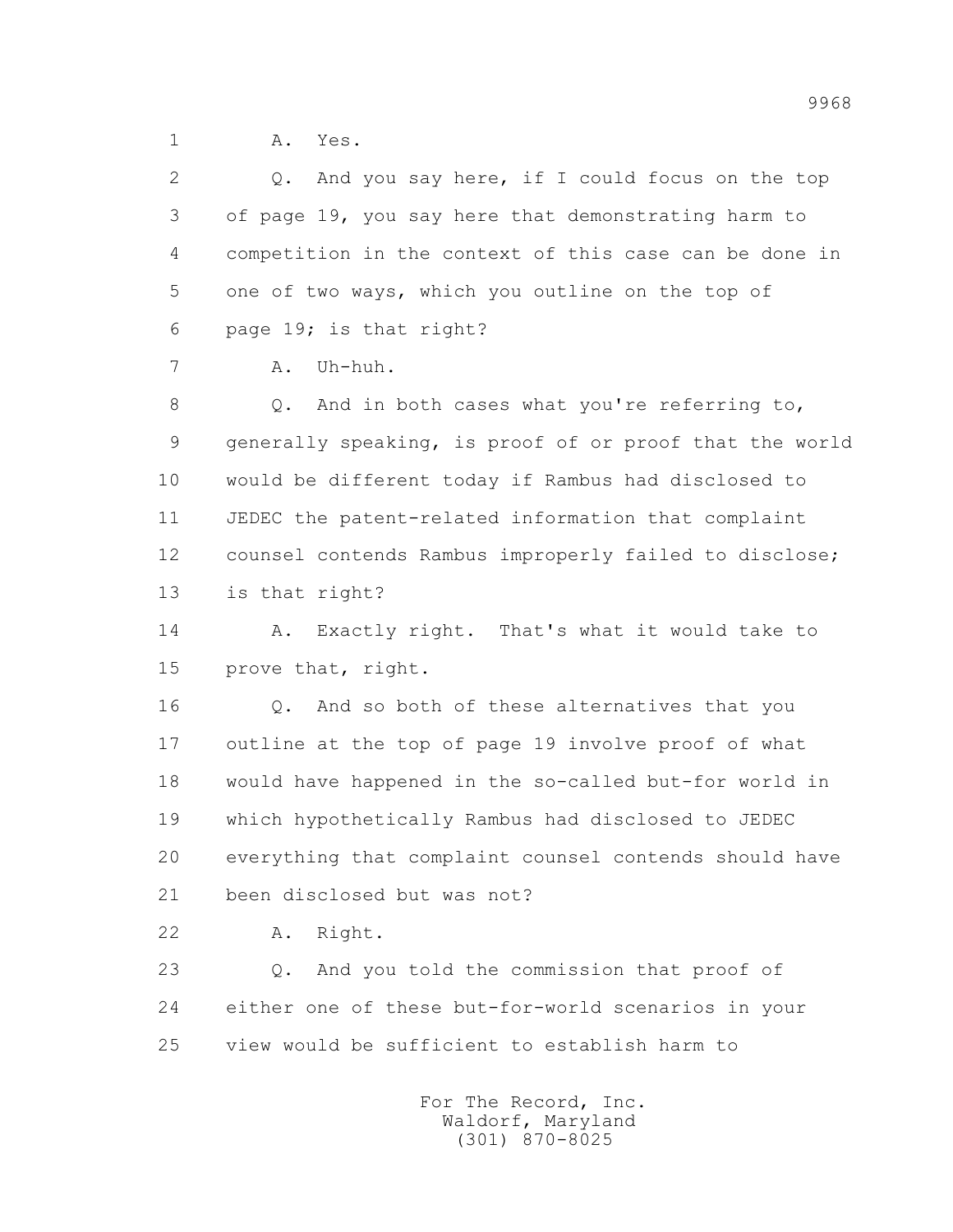1 competition provided there was also evidence of 2 lock-in; is that right? 3 A. Just bear with me while I review what I said. 4 It sounds right, but let me just check. 5 (Pause in the proceedings.) 6 Yes. 7 Q. And just for clarification, I'd ask you to 8 focus on the second of these two alternatives at the 9 top of page 19, which refers to the price of SDRAM to 10 consumers would have been lower because the royalty 11 claimed by Rambus would have been lower. 12 Do you see that? 13 A. Yes. 14 Q. When you referred to consumers here, you agree 15 that from the standpoint of this case the relevant 16 consumers are DRAM manufacturers? 17 A. In this sentence that's so. We would probably 18 also agree that we don't want to disregard the 19 interests of end users should the question arise, but 20 when I speak of the price of DRAMs to consumers, I'm 21 talking about OEMs and the like. 22 Q. And I believe you said earlier in response to 23 Mr. Stone's questions that we're focused here on the 24 technology market and in that market the relevant 25 consumers are DRAM manufacturers?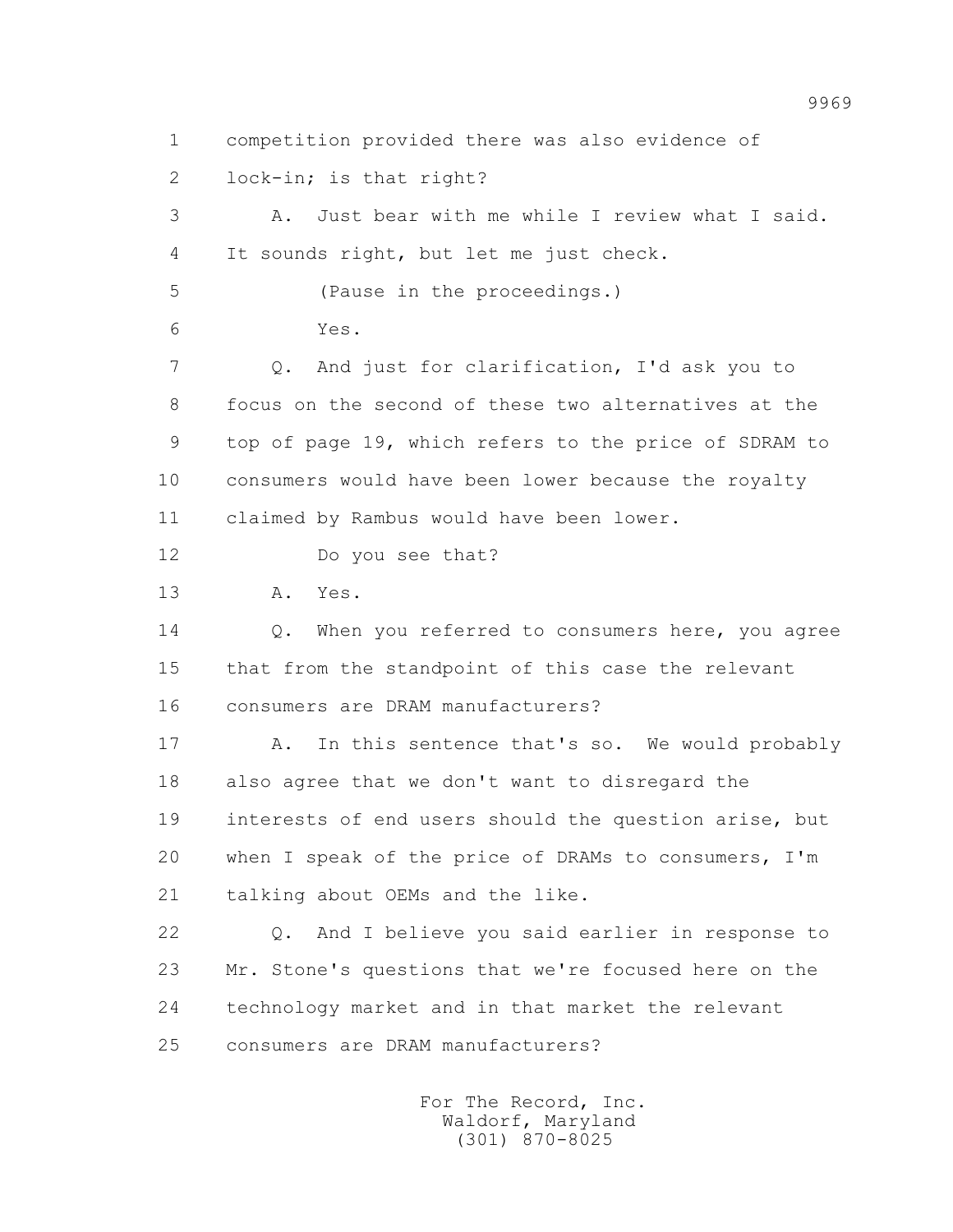1 A. Yes. That's right.

 2 Q. And when you refer to price here, what you're 3 talking about is the price of technology used by DRAM 4 manufacturers in making SDRAM; is that right? 5 A. Actually here I mean there is a -- the literal 6 reading of this sentence, and I think it's what I 7 intended, too -- it's not terribly -- one derives from 8 the other, but when I say the price of SDRAM, that 9 means how many dollars of chip costs. I don't see any 10 other way of reading that. It's my own language. And 11 that is dependent upon -- to some degree upon the 12 royalty. 13 So there are two prices in that sentence, the 14 royalty and the price of SDRAM. 15 Q. Well, you're not saying, are you, that in order 16 to prove harm to competition by a but-for world 17 analysis that complaint counsel in your view would have 18 to prove a price effect on the downstream DRAM market? 19 You're not saying that, are you? 20 A. It is what this sentence implies, but I -- I'm 21 not sure I ought to be -- but -- I am uncertain without 22 sitting down and thinking about it and -- about whether 23 this is a necessary condition for proof of harm to 24 competition.

25 I think if we're operating in technology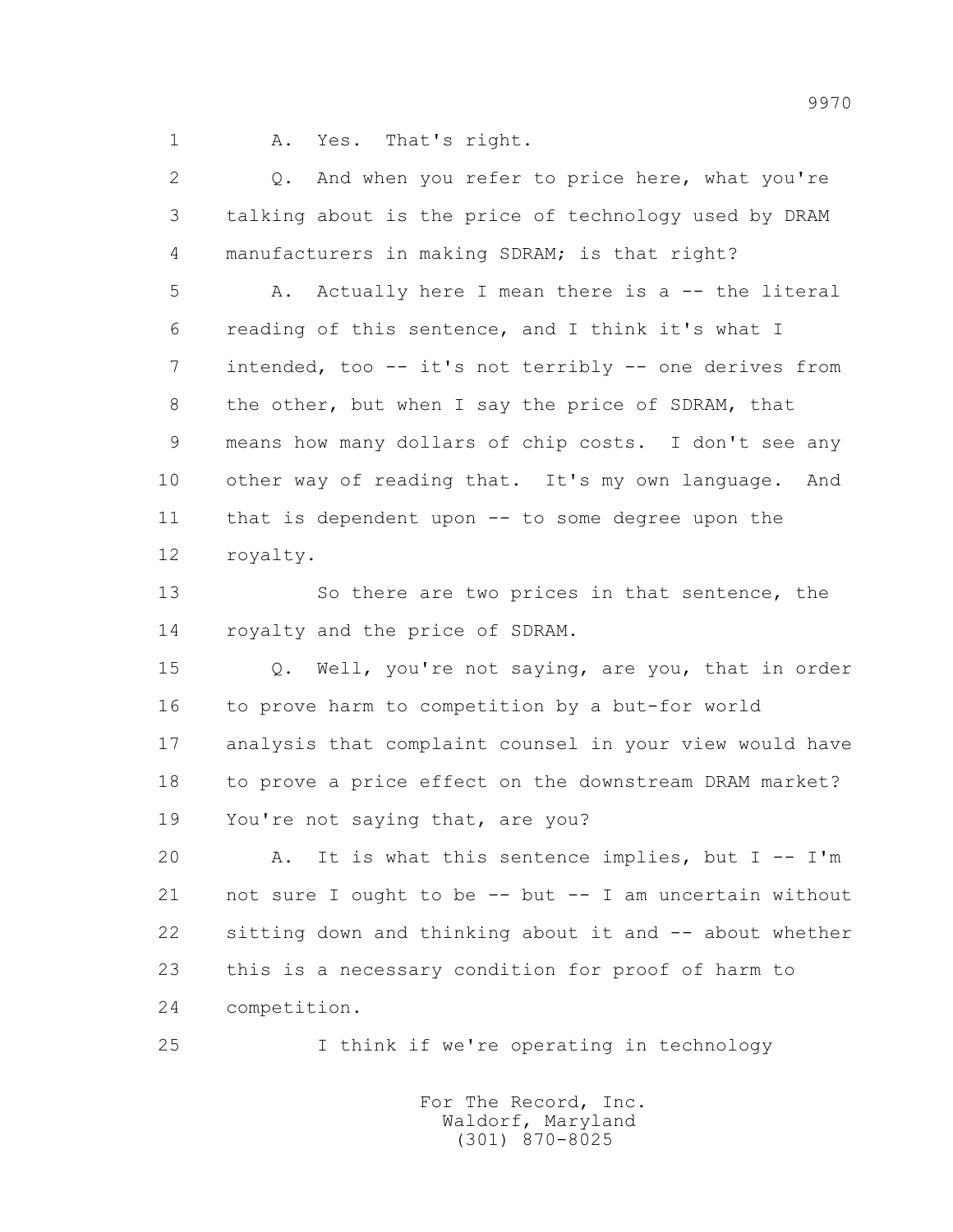1 markets that it may be that the royalty is the relevant 2 price all by itself, but I'm not inclined to answer the 3 question in an unqualified way.

 4 Q. You're an expert in intellectual property 5 economics?

6 A. Yes.

 7 Q. And you can't say whether from the standpoint 8 of proving harm to competition in the context of a 9 technology market proof that the royalty would be lower 10 in a but-for world would be meaningful from the 11 standpoint of harm to competition?

12 A. And that's not -- the only reason I'm 13 hesitating is because you cast the question in terms of 14 what complaint counsel has to prove, and there's more 15 to that than what antitrust economics has to say. 16 That's all.

 17 Q. I'm not -- I'm honestly not asking you for any 18 legal opinions. I'm just asking for the opinions from 19 your standpoint of your expert testimony.

 20 A. Why don't you ask the question all over again, 21 and maybe I can give you a more clear answer.

 22 Q. Would you agree, in the context in which you 23 were discussing economic proof of harm to competition 24 in this white paper, would you agree that proof that in 25 a but-for world in which these disclosures occurred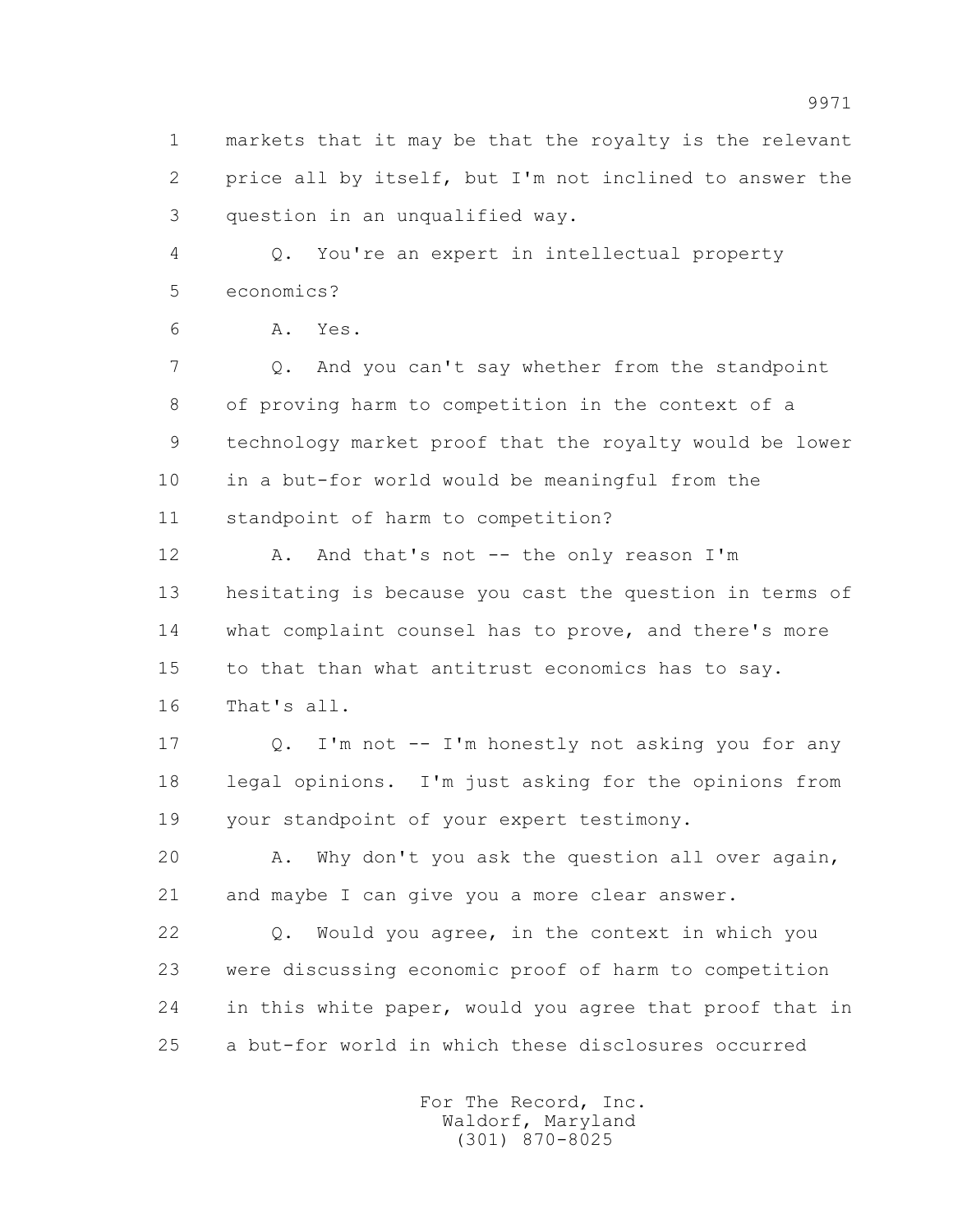1 that Rambus' royalties would be lower, would you agree 2 that that combined with proof of lock-in effects would 3 satisfy what you were articulating to the commission in 4 this white paper would need to be shown to establish 5 harm to competition? 6 A. Yes, in that market, in the technology market. 7 Q. Now, you may set that aside. I don't have any 8 more questions about the document. 9 I would like to ask you a couple questions 10 about the paper that you submitted in conjunction with 11 your testimony at the joint FTC-DOJ hearings. 12 A. Uh-huh. 13 Q. And if I could ask you to turn to page 4 of 14 that. 15 Now, on page 4, in the first full paragraph in 16 that paragraph you state, "Standard-setting can create 17 market power by making otherwise close substitutes 18 inferior and thereby increasing the royalty rate 19 (price) a technology can command." 20 Do you see that? 21 A. Yep. 22 Q. And you regard that to be a true statement from 23 the standpoint of economic theory? 24 A. Right. Along with the following sentence that 25 speaks of the reverse, the opposite.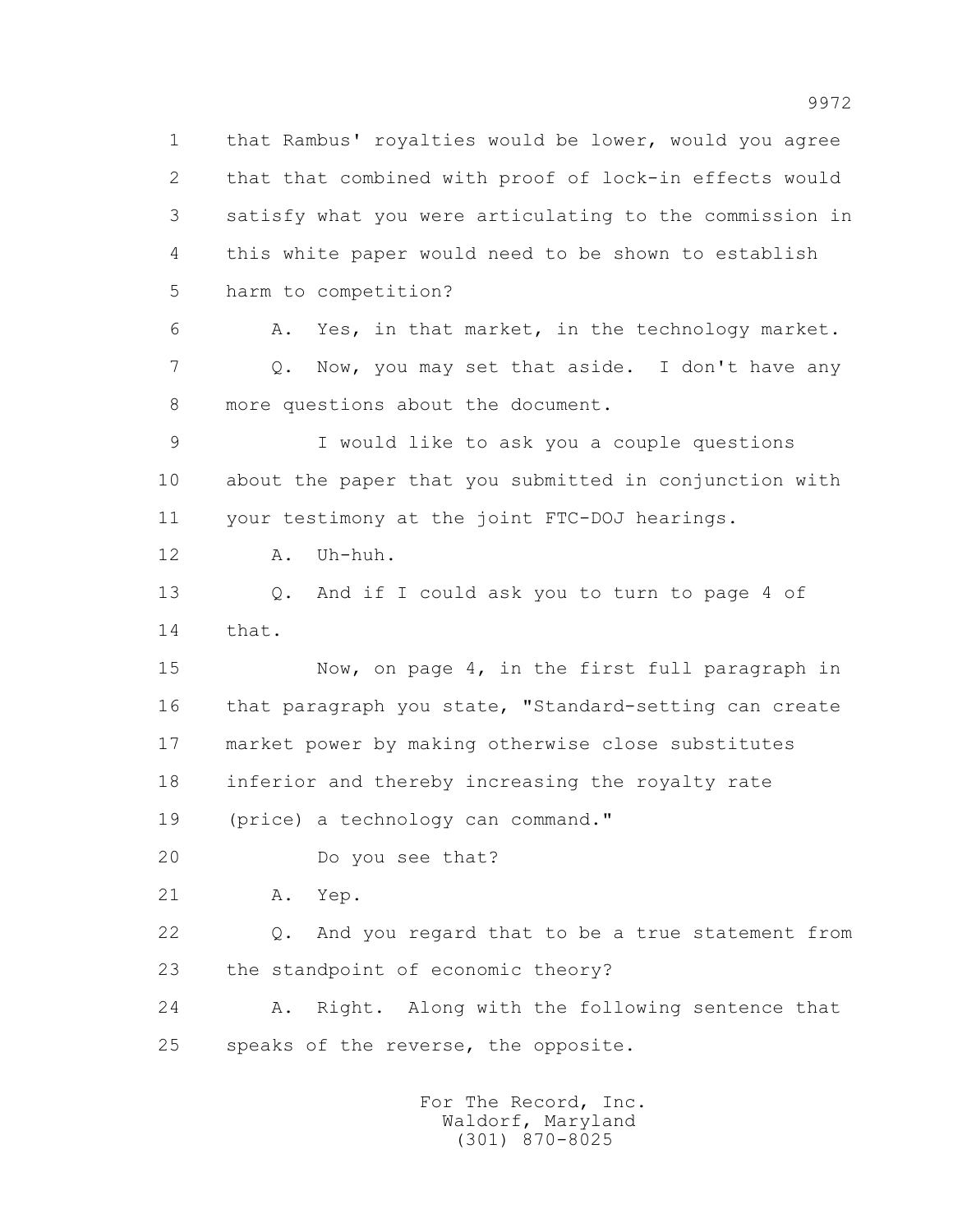1 Q. Okay. In going to the next paragraph on 2 page 4, you state there: "One of the goals of 3 standard-setting organizations (SSOs) is to choose a 4 technology as the standard that will yield the best 5 performance at the lowest possible cost. The 6 technology that offers the best performance is not 7 necessarily the first choice if the cost of that 8 technology exceeds its performance advantage."

9 Do you see that?

10 A. Yes.

11 0. And what you're describing there, am I right 12 that that's your general understanding, putting aside 13 JEDEC or any specific organization, but that's your 14 general understanding of how SSOs operate in selecting 15 among competing alternatives?

16 A. That's correct. And that's why I use 17 throughout my testimony this odd cost-performance usage 18 that you don't often come across.

 19 Q. Now, picking up in that same paragraph, you 20 state, "A predicament facing the SSOs in trying to 21 choose the technology with the best price-performance 22 trade-off is that price of the chosen technology can 23 change after the standard is determined if the 24 technology owner attempts to extract the value added by 25 the standardization process in royalty fees for the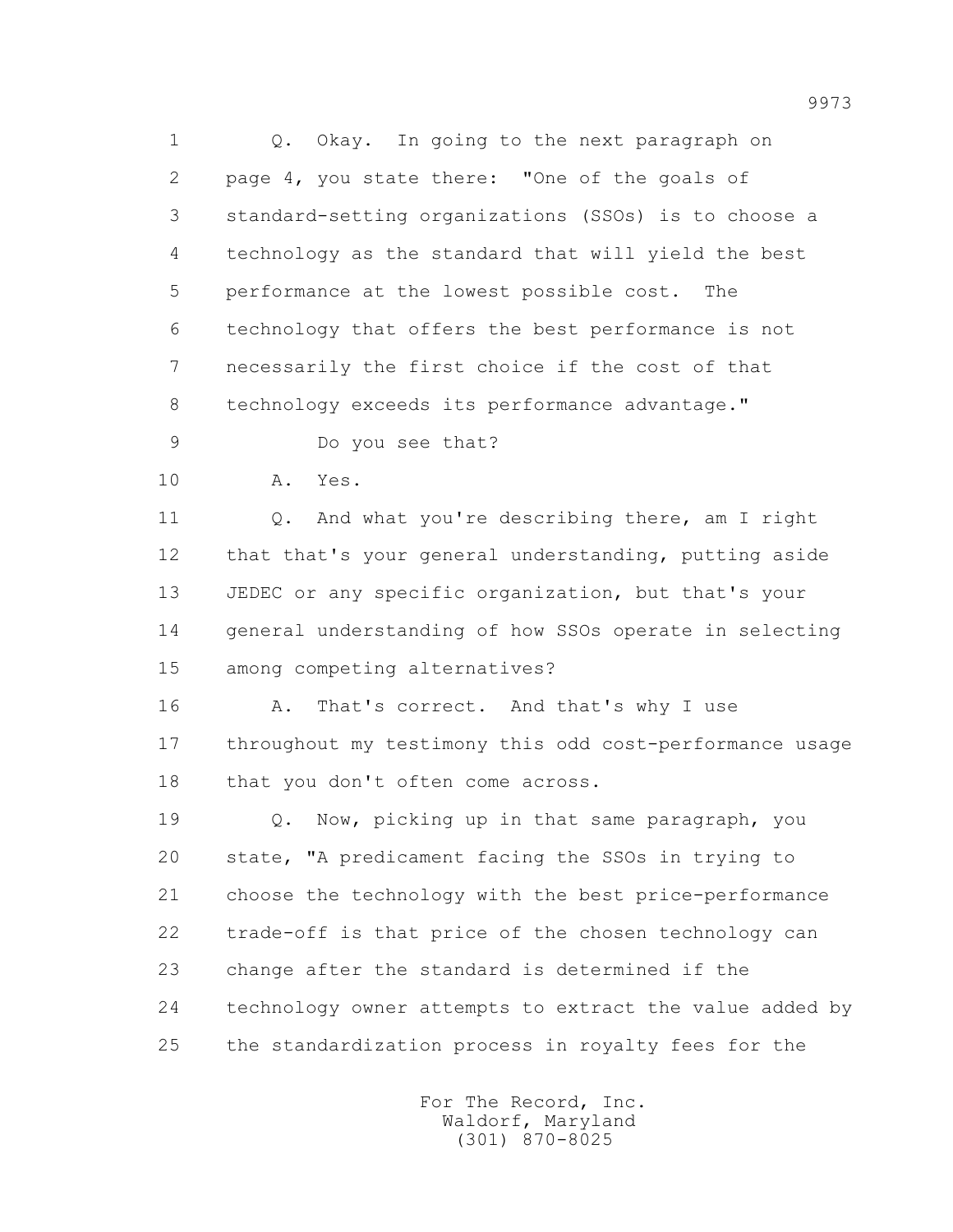1 standard technology."

2 Do you see that?

3 A. Yes.

 4 Q. And then right below that you say, "If the SSO 5 were not aware that the technology it was including in 6 the standard was proprietary, it would not be aware of 7 the likely ex post cost of the standard."

8 Do you see that?

9 A. Right. Uh-huh.

 10 Q. And let me ask you, what did you mean here when 11 you referred to the ex post cost of the standard?

12 A. The cost of the standard after the standard had 13 been set in the same way we used ex post and ex ante 14 before.

 15 Q. And am I right that what you're describing here 16 as a matter of economic theory is the potential for 17 firms whose proprietary technologies have been 18 incorporated into a standard to engage in 19 opportunistic conduct after the standard has been 20 adopted?

 21 A. It's -- no. That is too narrow a reading of 22 this. It includes that. The -- well, the answer is 23 that's part of the story. It's not the whole story. 24 Q. Okay. And that kind of opportunistic conduct 25 in that setting by the firm whose technology was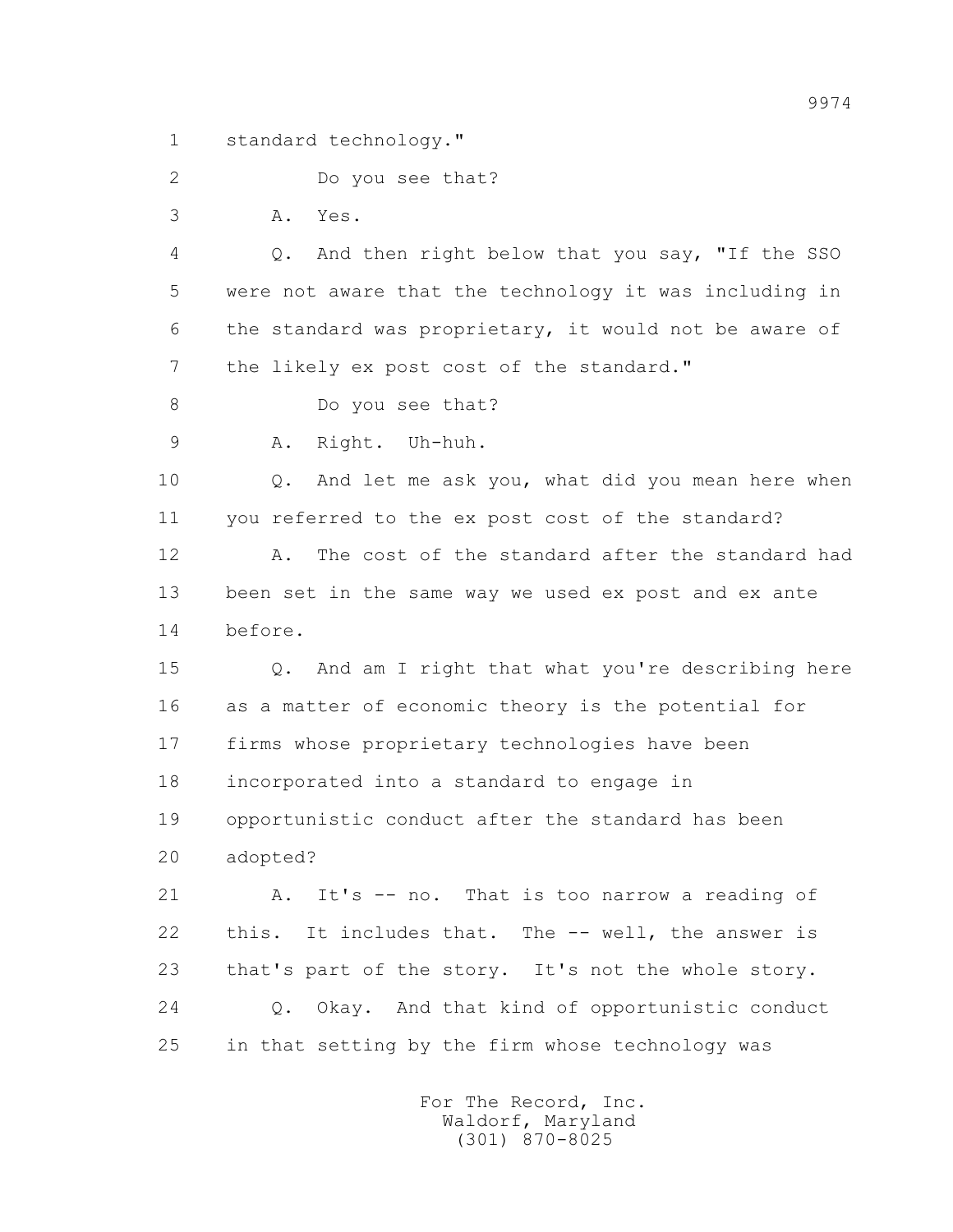1 adopted as part of a standard, that can happen in 2 circumstances in which the SSO, the standard-setting 3 organization, was not aware that the technology that 4 it included in its standards was proprietary, that is, 5 it wasn't aware at the time that it made that 6 decision?

 7 A. Right. But it's also true in circumstances 8 where the technology -- where the proprietary nature of 9 the technology is known. So this doesn't cover the 10 complete set of circumstances. And that is because the 11 price of the technology is, to my knowledge, rarely, if 12 ever, determined ex ante.

 13 So the possibility exists for it in all states 14 of the ex ante world.

 15 Q. Let me ask you to turn to the next page of this 16 paper.

17 A. Page 5.

18 Q. Page 5.

 19 In the first full paragraph on that page, you 20 state: "In the absence of knowledge about proprietary 21 IP rights in the technologies under consideration, 22 manufacturers may find themselves the victims of 23 opportunism after the standard has been set. That is, 24 the patent holder may charge a royalty that reflects a 25 premium arising from irreversibility, the cost of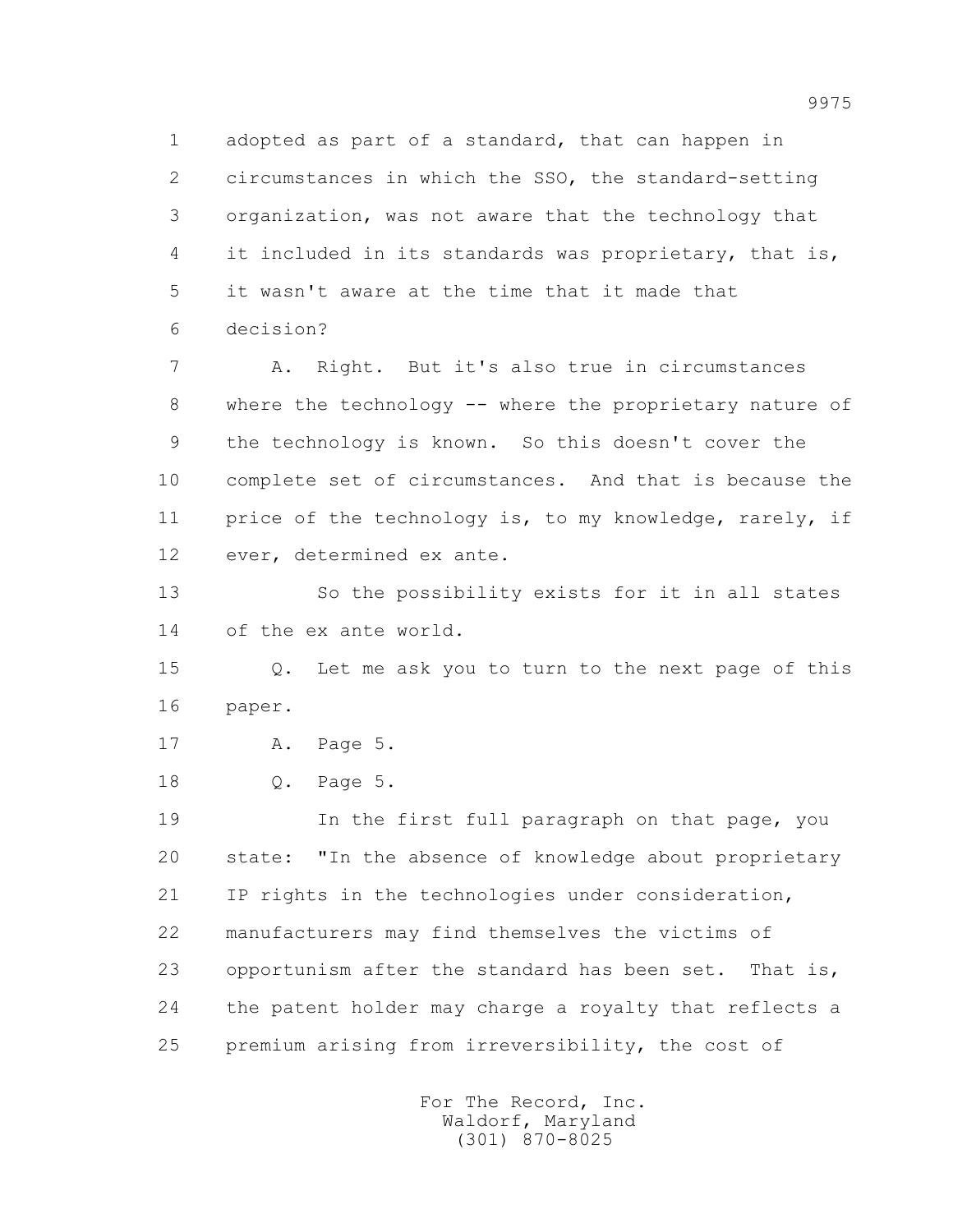1 revising the standard to save the cost of royalty. A 2 patent holder may charge such a premium when the patent 3 emerges after manufacturers have made sunk investment 4 in the patented feature of the standard without having 5 predetermined the license fee. Avoiding a license 6 entails new investment cost if the old (potentially 7 infringing) investments cannot be modified to evade the 8 patent."

9 Do you see all that?

10 A. Uh-huh.

11 0. And am I right that what you were outlining in 12 here in your testimony before the joint FTC-DOJ 13 hearings was a scenario in which the inclusion of a 14 patented technology in a standard could give rise to 15 opportunistic conduct on the part of the owner of the 16 patented technology?

17 A. Right. And the circumstance as described 18 elsewhere in the paper where that results in a 19 profitable outcome for the patent owner is when the 20 technology is elevated by the standard among its -- 21 among equivalent alternatives.

 22 Q. And in the situation that you describe in the 23 paragraph that I read, there is a risk that the firms 24 that manufacture the products that are being 25 standardized will become victims of opportunism;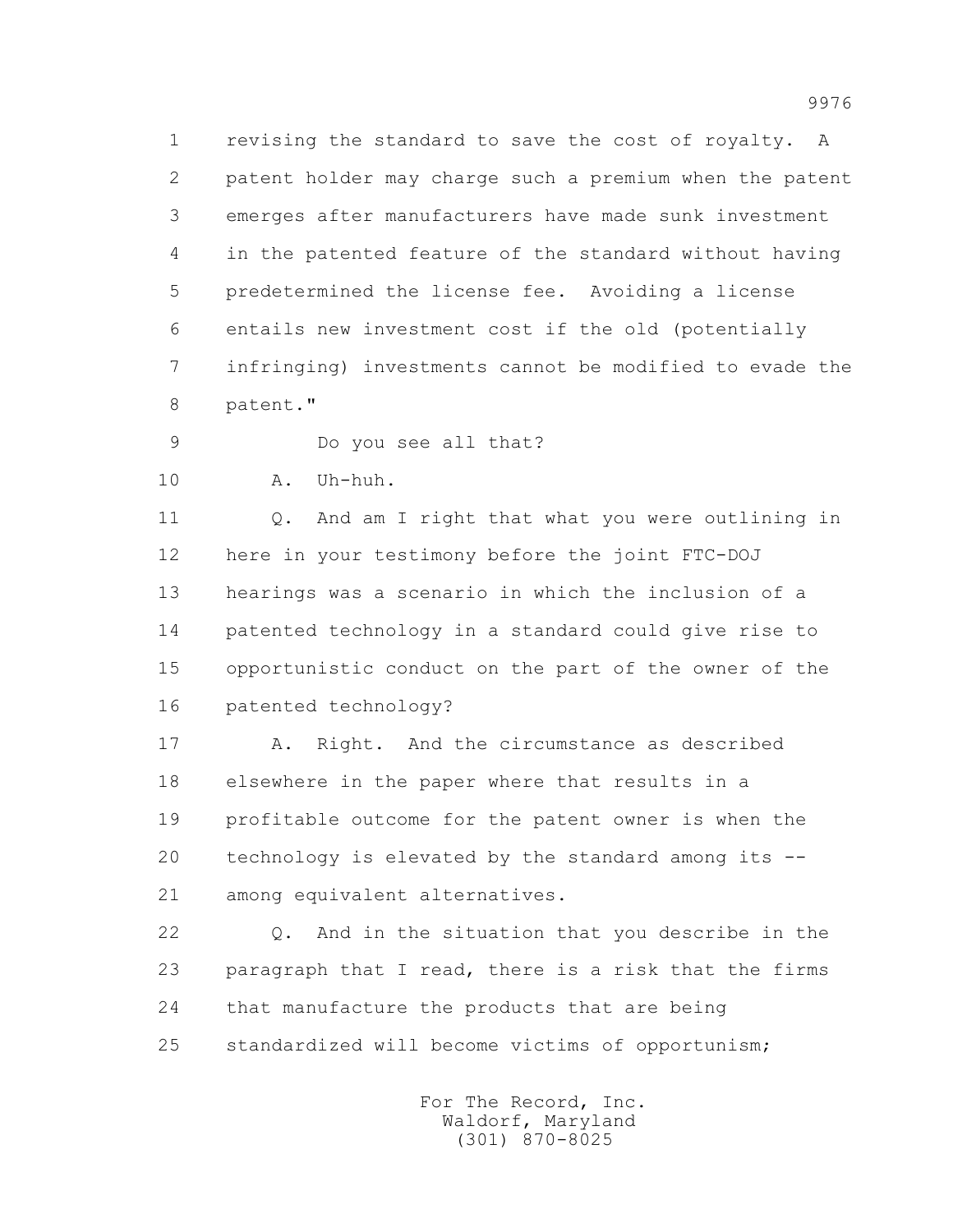1 right?

 2 A. Yes. 3 Q. And when you refer here to opportunism, am I 4 right that what you were talking about is the 5 potential for the technology owner to charge higher 6 royalties for its technology after the standard is set 7 than it would have been able to charge before the 8 standard was set? 9 A. In a limited set of circumstances, yes. 10 Q. And as you testified, you were present in the 11 courtroom when Professor McAfee testified earlier in 12 the case; right? 13 A. Right. 14 Q. And you heard him describing his use of the 15 economic term "hold-up"? 16 A. Yes. 17 Q. And am I right that when you use the term 18 "opportunism" here you're referring to essentially what 19 is the same as the economic concept of hold-up? 20 A. It's close to it. 21 Q. And am I right that the potential to engage in 22 this type of hold-up and to elevate the royalty rates 23 that you have been able to charge by comparison to what 24 you would have been able to charge before the standards 25 were adopted, am I right that that is one possible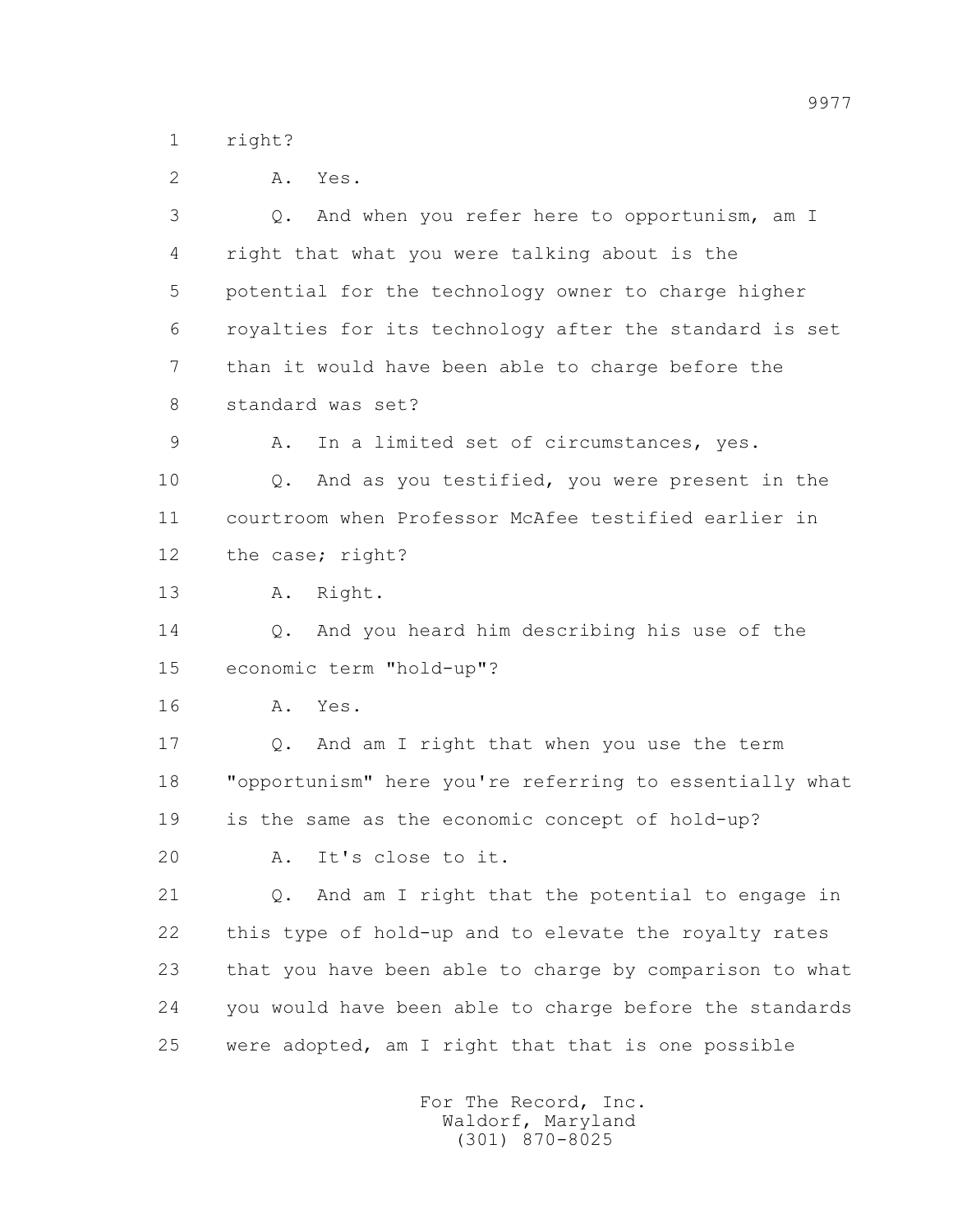1 benefit to a firm of not disclosing patents to a 2 standards organization?

 3 A. It is. And -- but just allow me to add that 4 one of the things that economists that study these 5 subjects know is that opportunism exists everywhere in 6 the economy. It happens in -- all of the time, and the 7 distinction between what is opportunism and what is an 8 antitrust issue, what is anticompetitive, is a very 9 considerable distinction.

 10 MR. ROYALL: Your Honor, could I -- I hate to 11 do this, but could I move to strike that answer. I'm 12 concerned that the witness is giving me a lot more than 13 I'm asking for in the questions. And in that case I 14 was simply asking a question of whether the term 15 "opportunism" here was the same generally as the 16 concept of hold-up that's referred to, and much of that 17 answer I think went far beyond the question.

18 JUDGE McGUIRE: Sustained.

 19 MR. STONE: Your Honor, could I be heard in 20 response to that?

21 JUDGE McGUIRE: Go ahead.

 22 MR. STONE: I think the question put was 23 Mr. Royall's question of am I right that a concept, and 24 I think the witness' answer that you're right with this 25 qualification is a full and complete answer, and to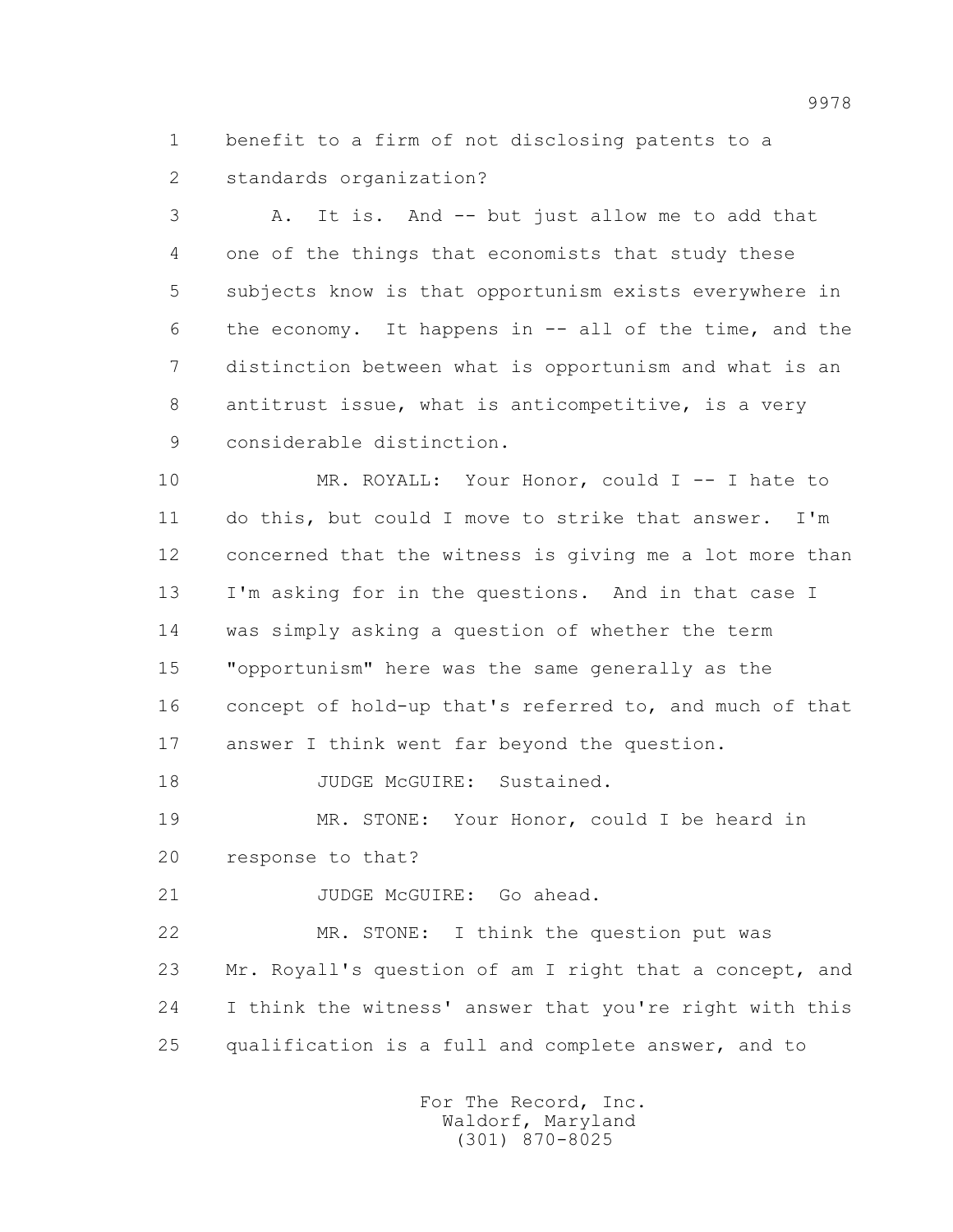1 strike a portion of the answer that was necessary I 2 think for the witness to agree to the question of "am I 3 right" was appropriately included in the answer.

 4 Further, if he's going to move to strike, I 5 object to the question on the grounds that a question 6 of "am I right" is improper as to form because this 7 witness has no basis as to whether Mr. Royall's state 8 of mind is such that his statement is right or wrong.

 9 Now, I don't normally make those objections 10 because I think the witnesses will take care of 11 themselves, but here where Mr. Royall tries to limit 12 the witness to a portion of the answer I think it 13 unfairly deprives the witness of the need -- of what I 14 heard him say was a need to qualify the answer.

 15 JUDGE McGUIRE: Overruled. But I'll let you 16 take that up on cross-examination.

17 MR. STONE: Thank you, Your Honor.

18 BY MR. ROYALL:

 19 Q. Let me restate the question. I'll take the "am 20 I right" part out.

21 But is it correct, Dr. Rapp, that what you were 22 referring to in this --

 23 JUDGE McGUIRE: I'm sorry. Not 24 cross-examination. Redirect.

25 MR. STONE: I did understand.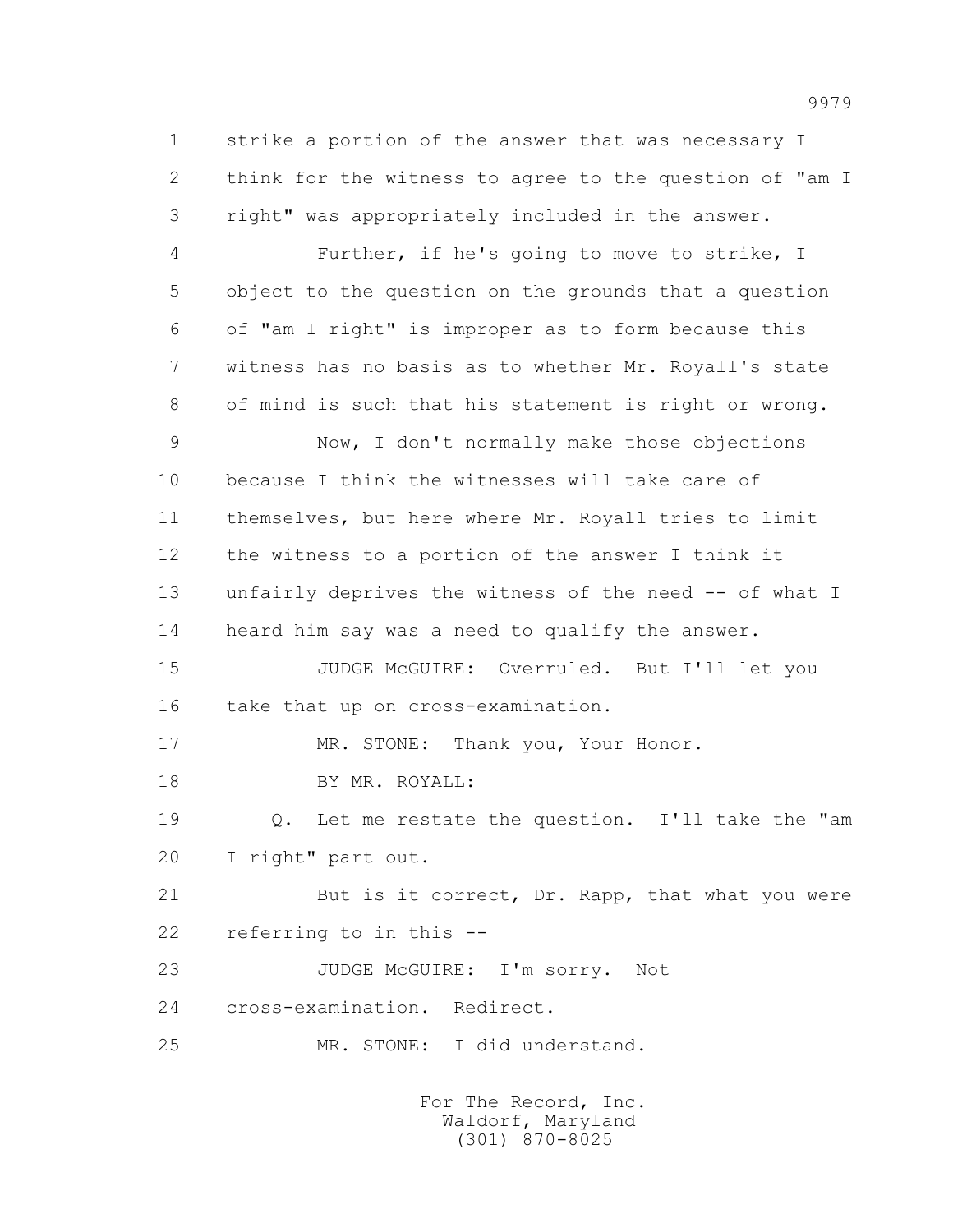1 JUDGE McGUIRE: I'm keenly aware we're in cross 2 right now.

3 BY MR. ROYALL:

4 Q. Yeah.

 5 Is it correct, Dr. Rapp, that the economic 6 concept that you're referring to here by the term 7 "opportunism" is analogous to the economic concept of 8 hold-up that was described by Professor McAfee?

9 A. It is related.

 10 Q. And is there a way in which opportunism as 11 you've described it here is different from the concept 12 of hold-up purely as a matter of economic theory?

13 A. I don't have it on the tip of my tonque, but 14 the answer is that there is. I'm just -- I just don't 15 have it in memory.

16 0. Now, going on to the next paragraph on page 5 17 of this written submission in connection with your 18 testimony, in that paragraph you outline what you refer 19 to as three important conditions that you believe must 20 be met in order for this type of opportunism that 21 you've described to be a concern within a 22 standard-setting body. Is that a fair 23 characterization of what you discuss in that 24 paragraph?

25 A. It looks to be.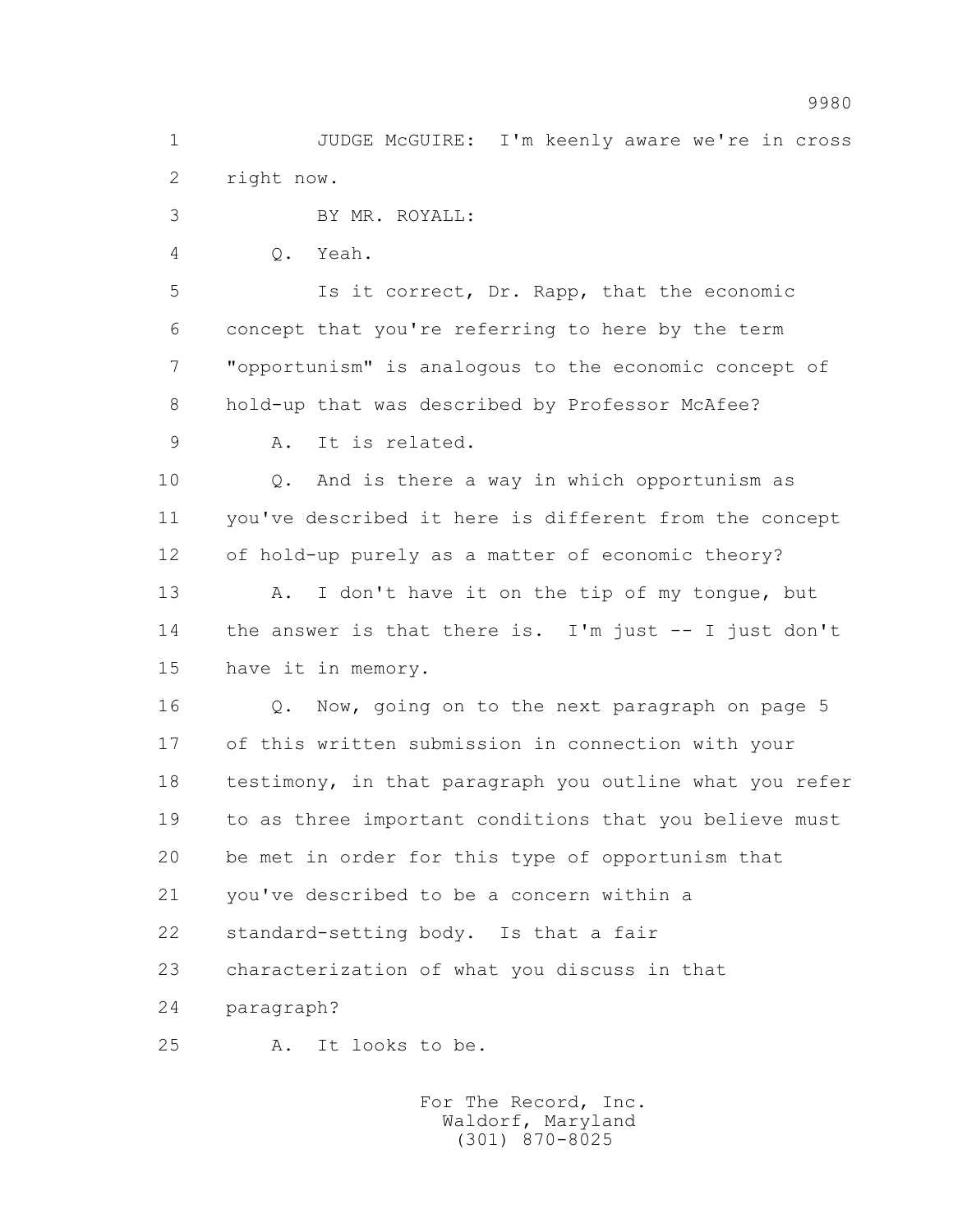1 Q. And what I'd like to do is just to walk you 2 through the three points that you made in that 3 paragraph.

 4 And with Your Honor's permission, I'd like to 5 make some notes as we do that.

6 JUDGE McGUIRE: Go ahead.

7 BY MR. ROYALL:

 8 Q. And first of all, I need to title these notes 9 Conditions Necessary for Opportunism. Just let me 10 leave it at that.

 11 Now, referring to that paragraph on page 5 of 12 the document that we're focusing on, first of all, you 13 say that for opportunism to be a concern, the 14 proprietary technology must be essential to the 15 standard or else it could simply be omitted. Do you 16 see that?

17 A. Right.

 18 Q. And then you go on to say, "An attempt by the 19 patent owner to charge opportunistic royalties would 20 result in manufacturers leaving that particular 21 technology out of the final product."

 22 A. That's the most important point. 23 Q. So in your view then the first condition for 24 the type of opportunism to be a concern, that you've 25 described to be a concern in the context of a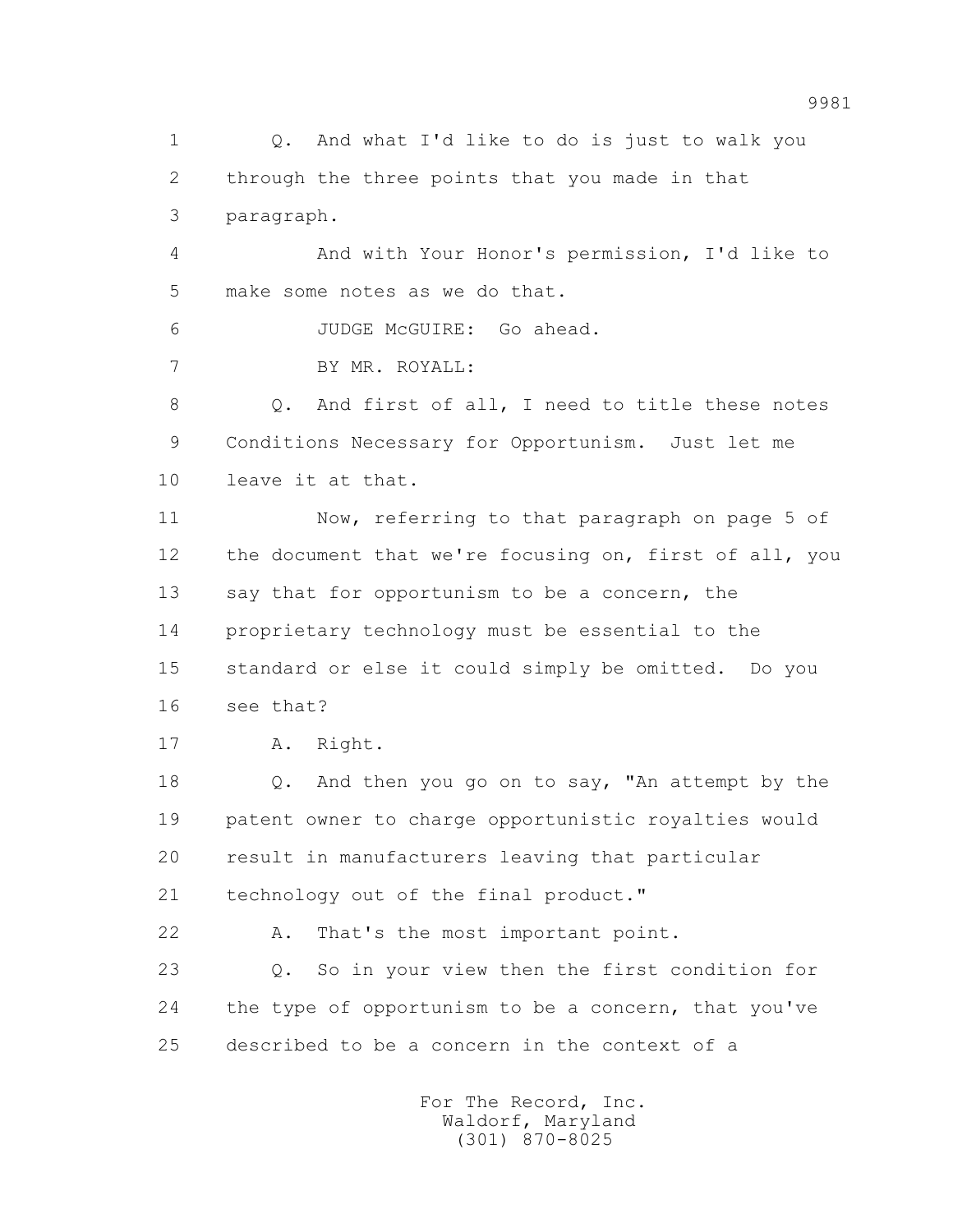1 standard-setting organization would be that the

2 technology must be essential to the standard; right?

3 A. Yes.

4 Q. So let me write that down.

 5 Okay. And then continuing in the same 6 paragraph, the second condition that you say must be 7 satisfied for opportunism to be a concern is: There 8 must be costs associated with changing either the 9 standard or the manufacturing process that are greater 10 than the royalty demanded. If investments were not 11 sunk, the standard would (sic) be costlessly changed to 12 evade the license.

13 Do you see that?

14 A. Uh-huh.

 15 Q. So am I right then that the second condition 16 would be that the costs of changing the standard or 17 manufacturing process must exceed the royalty

18 demanded?

19 A. Right.

20 Q. Okay. Let me write that down.

21 (Pause in the proceedings.)

 22 Now, the third and final condition that you say 23 must be met or must be satisfied for opportunism to be 24 a concern is that there must be alternatives to the 25 chosen patented technology that could plausibly have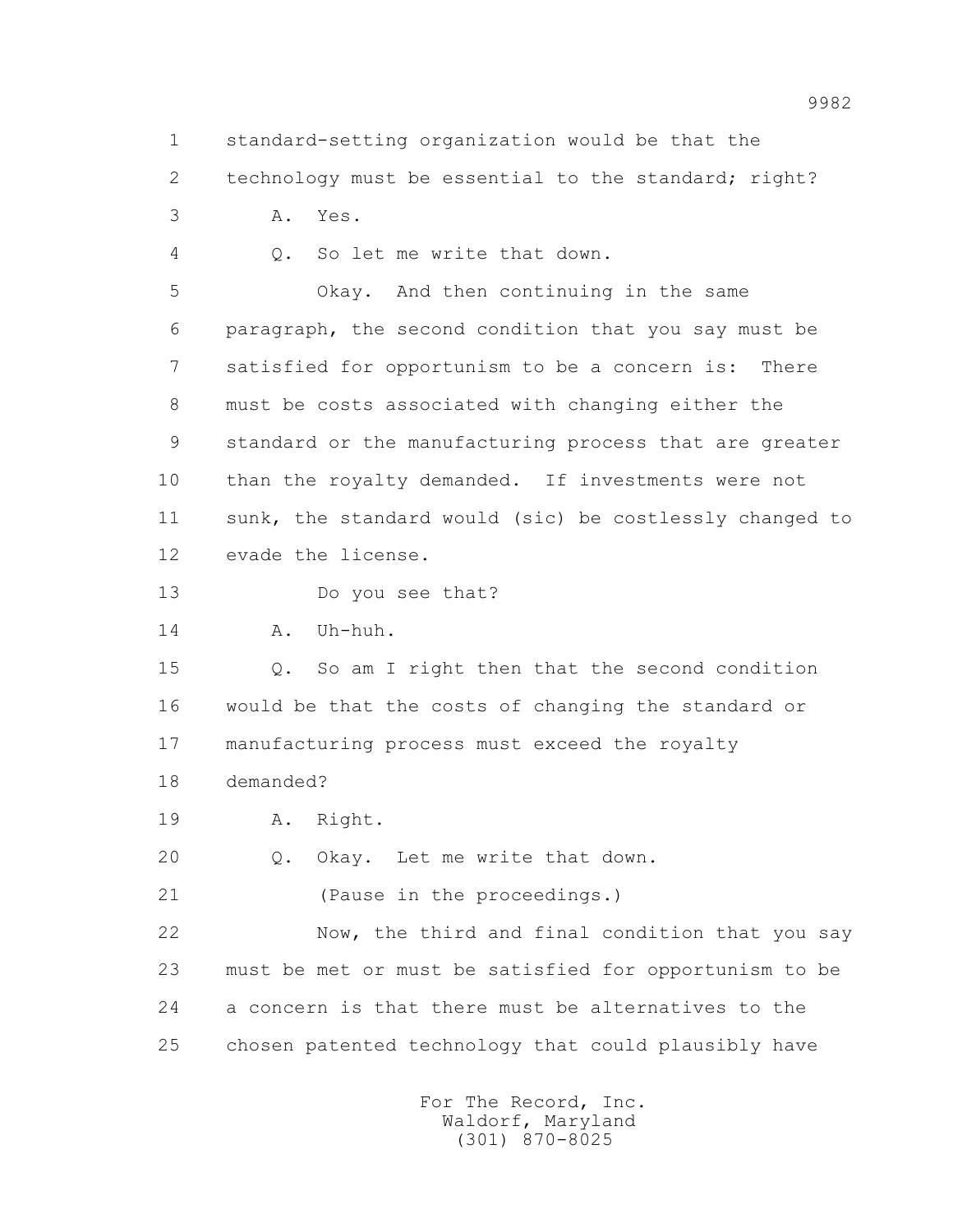1 been adopted had disclosure taken place --

2 A. Right.

 $\overline{Q}$ . -- is that right?

4 A. Uh-huh.

 5 Q. And your focus here is on what alternatives 6 existed at the time the disclosure should have taken 7 place, allegedly should have taken place; right?

8 A. Uh-huh.

 9 Q. So then let me make the third point "must have 10 been plausible alternatives to patented technology at 11 time disclosure should have occurred."

 12 And finally, would you agree that the question 13 whether any of these conditions is satisfied in a 14 real-life example, assessing that question as an 15 economist would depend on a careful assessment of the 16 relevant facts?

 17 A. Let me think about that for a minute. I'm -- 18 I'm sure that -- if the idea is to apply this to a 19 real-world situation, then the answer to that is yes. 20 But I want you to understand that this is in the nature 21 of a model. It's not a real-world situation. And so I 22 don't want to have it assumed that this can be applied 23 to any real-world set of facts. Okay?

 24 Q. But -- and that was my question. Putting aside 25 the theoretical soundness of these propositions, my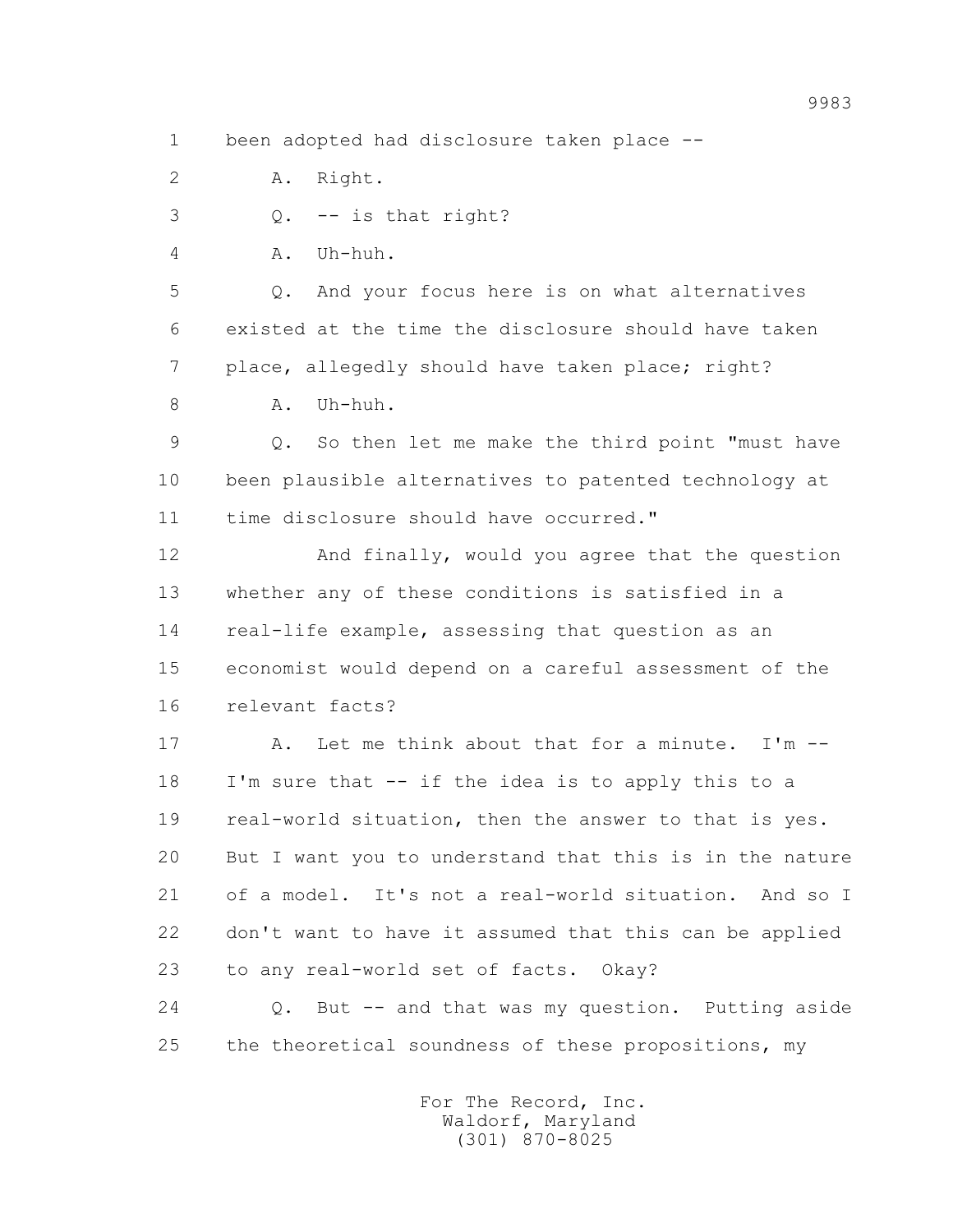1 question was to determine whether they apply in a 2 real-world example would require a careful assessment 3 of the relevant facts? 4 A. Yes, I agree. 5 Q. So the last thing I'll write -- 6 A. Can I interrupt, Mr. Royall? 7 Q. Sure. 8 A. If you write -- maybe you're solving my 9 problem. I was going to suggest drawing a line. If 10 the title of this is Conditions Necessary for 11 Opportunism, then let's not -- then the fourth is not a 12 condition for opportunism. The fourth is a condition 13 for correctly applying a model of a specific 14 circumstance to the relevant facts. 15 Do you see my problem? 16 Q. No. I understand. I wasn't going to write a 17 number 4. What I was going to write was whether these 18 conditions apply in real world depends on careful 19 analysis of facts. Okay? 20 A. Okay. 21 MR. ROYALL: And I've lost track of where we 22 were with DXs. 23 JUDGE McGUIRE: I think it's DX-323 if I'm not 24 mistaken. 25 MR. ROYALL: DX-323?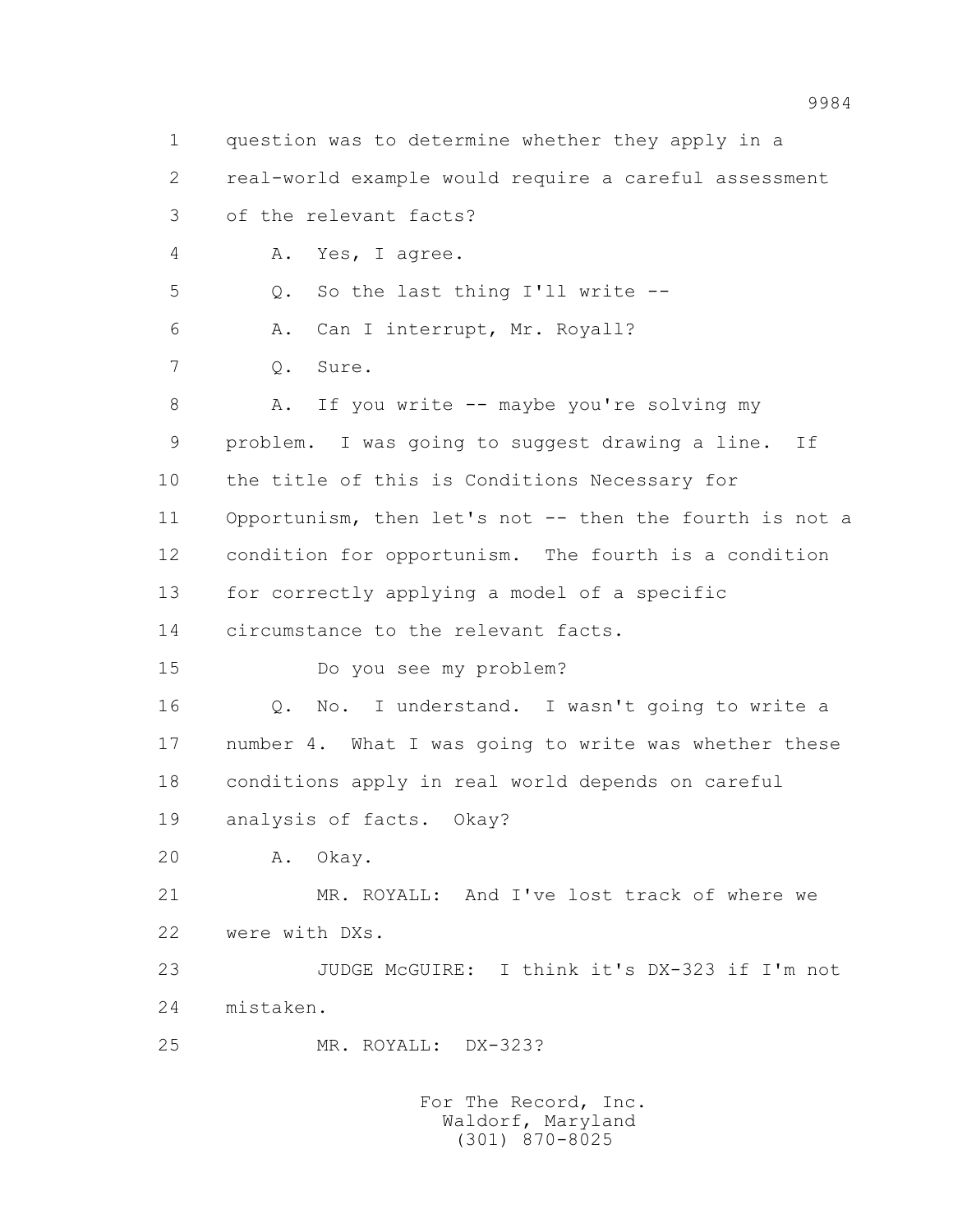1 JUDGE McGUIRE: I believe so. 2 MR. ROYALL: Thank you. 3 (DX Exhibit Number 323 was marked for 4 identification.) 5 BY MR. ROYALL: 6 Q. Now, you agreed, Dr. Rapp, that assessing, in 7 the case of a real-world example, or real-world 8 scenario, whether these factors would apply in the 9 context of an economic analysis that that would depend 10 on a careful analysis of facts? 11 A. Uh-huh. 12 Q. And what I'd like to talk about now is the 13 amount of factual analysis that you did in reaching the 14 conclusions set forth in your expert report in this 15 case. 16 And in connection with that, let me ask you to 17 turn if you would to your report and specifically to 18 Exhibit 2 to your report, which as you know is at the 19 very end. 20 Now, Exhibit 2, which is essentially two and a 21 half pages long, this -- am I right, this is a complete 22 list of the documents and other information that you 23 relied upon or considered in connection with the work 24 leading up to the completion of your expert report in 25 this case?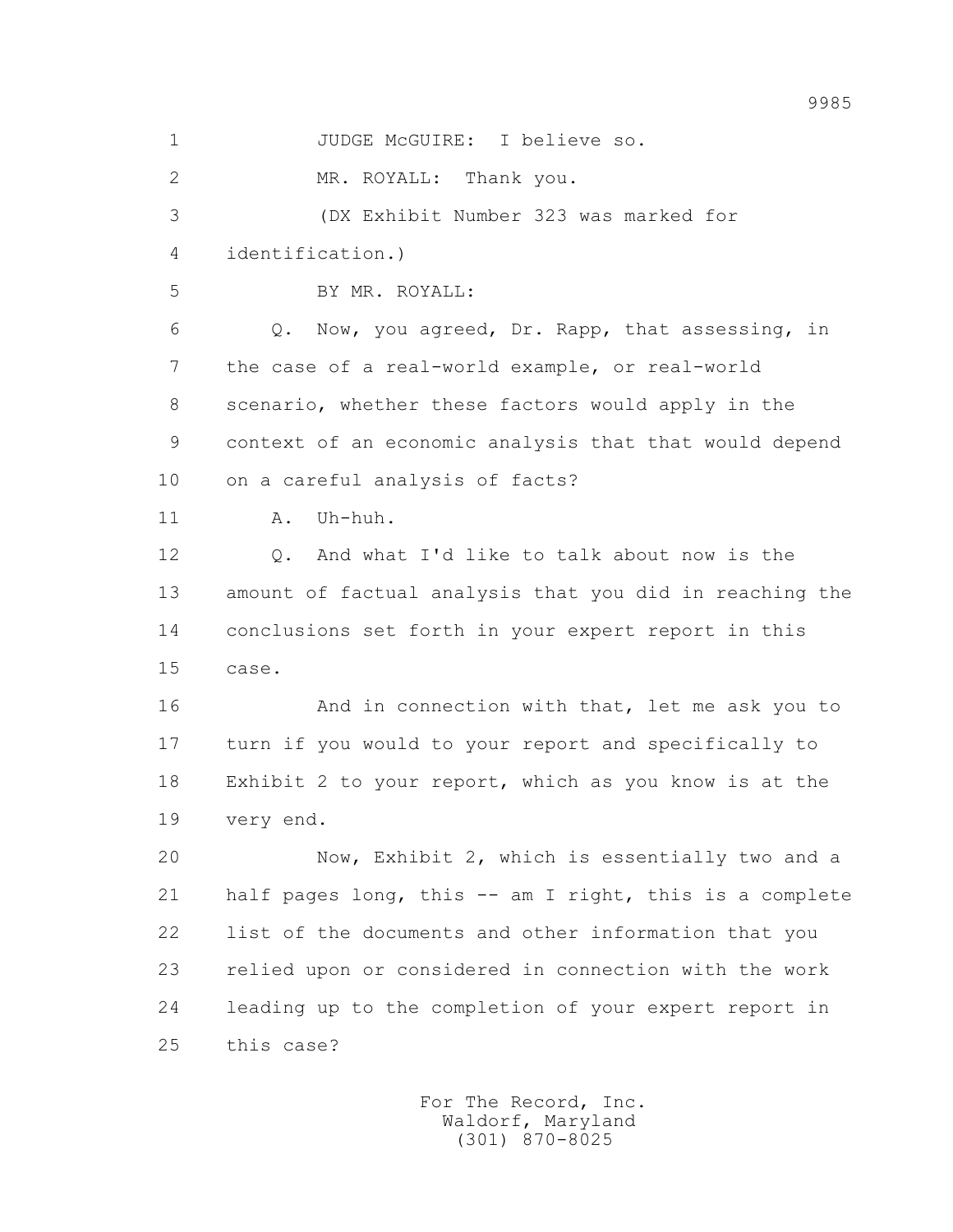1 A. Yes. Apart from the background knowledge that 2 I described or -- sorry -- that arises from the 3 experience that I've had working in this and related 4 industries that I described at the outset of my 5 testimony. 6 Q. And let's walk through this. 7 First of all, referring to the very top of the 8 first page of Exhibit 2, before completing your report 9 in this case you reviewed the commission's complaint; 10 is that right? 11 A. Yes. 12 Q. And shortly before finalizing your January 9 13 report, you were able to review the reports of some of 14 Rambus' other experts, the ones identified here, 15 Soderman, Fleisler, Geilhufe and Janis; is that right? 16 A. Yes. 17 Q. And we've already noted that before completing 18 your report you reviewed Professor McAfee's original 19 expert report; right? 20 A. Right. 21 Q. And in terms of interviews, before completing 22 your expert report in this case you interviewed two of 23 Rambus' technical experts, specifically Dr. Soderman 24 and Mr. Geilhufe; correct? 25 A. Uh-huh. You're not leaving out the Jacob's For The Record, Inc.

9986

 Waldorf, Maryland (301) 870-8025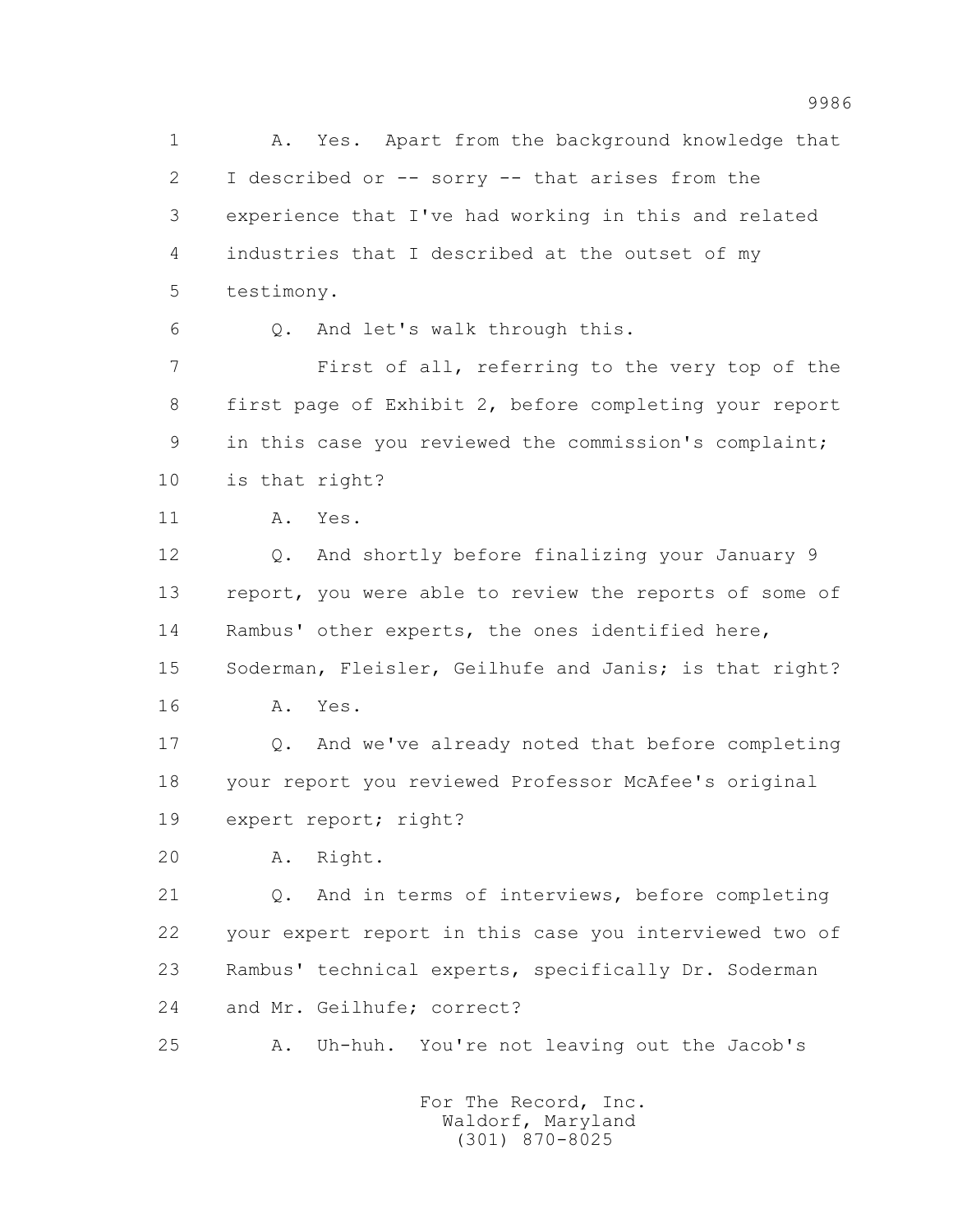1 report for a particular reason?

 2 Q. Perhaps only because I -- yeah, I may have 3 missed it.

4 So there's also the Jacob report?

5 A. Thank you.

 6 Q. That's something that you reviewed before you 7 completed your own report?

8 A. Yes.

 9 Q. In terms of Rambus documents or business 10 records, Exhibit 2 identifies a June 2002 Rambus 11 license agreement. That's something that you 12 considered in connection with the work you did leading 13 up to the completion of your report?

14 A. Yes.

 15 Q. And in addition to this, I believe you informed 16 me in your deposition that you also considered a 17 document prepared by your staff that was a sort of 18 synopsis of the terms of different Rambus licenses; is 19 that right?

20 A. Yes.

 21 Q. So that was not a Rambus business document 22 per se, but it was a summary of information that your 23 staff compiled from looking at Rambus business 24 documents; right?

25 A. Right. Uh-huh.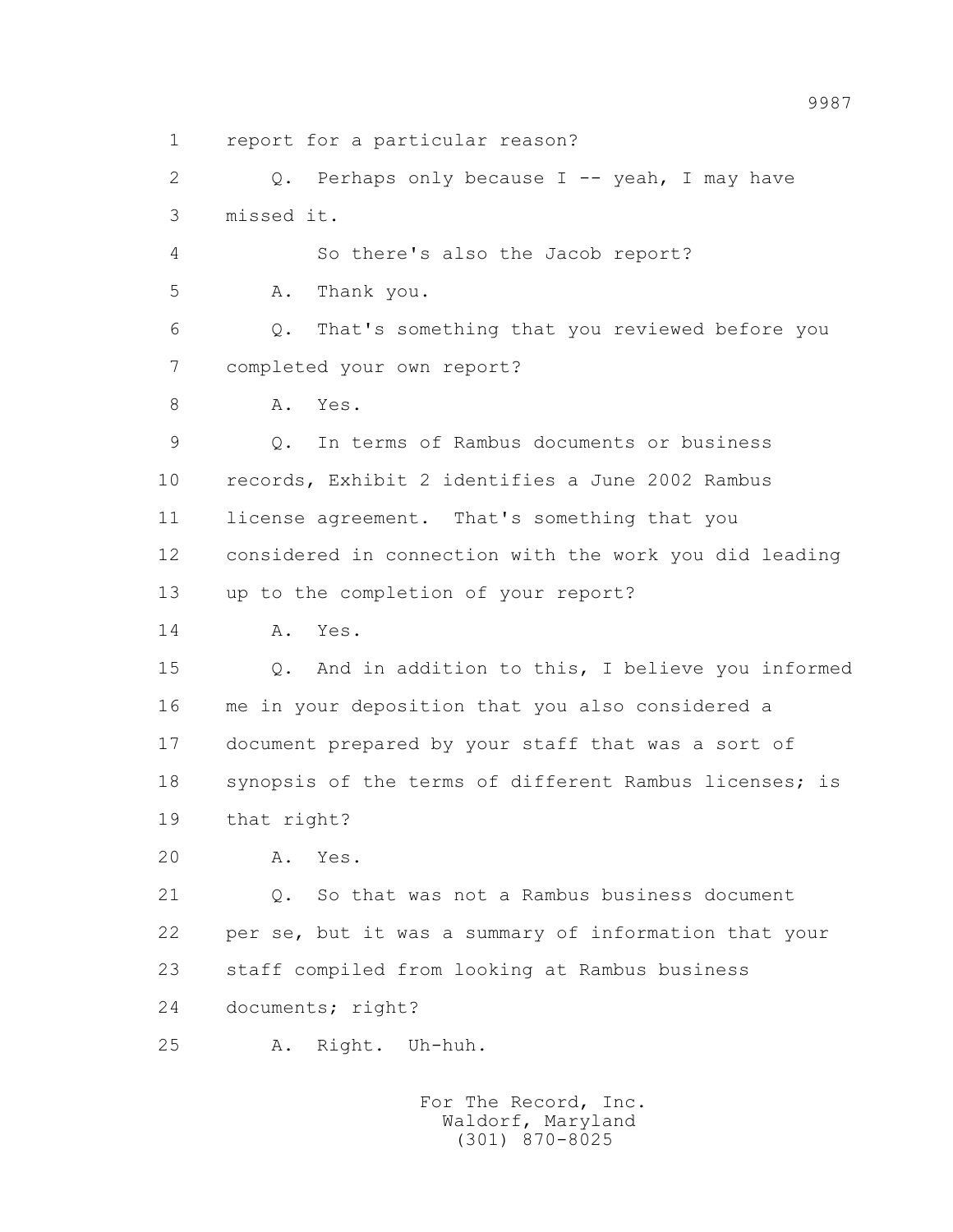1 Q. And you also reviewed some publicly available 2 information in connection with the work you did leading 3 up to the completion of your report, and you list that 4 information starting on page 1 of Exhibit 2 and then 5 continuing through essentially the end of Exhibit 2; 6 right?

7 A. Right.

 8 Q. And included in that publicly available 9 information were various trade press articles that 10 you've reviewed; right?

11 A. Yes.

 12 Q. And also included in that information were the 13 two JEDEC standards that you identify on the top of 14 page 2 of Exhibit 2, that is, the 21-C standard and 15 then the DDR SDRAM specification; is that right? 16 A. Yes.

 17 Q. And the 21-C standard, you understand that to 18 be the standard relating to the establishment of the 19 SDRAM standard --

20 A. That's right.

21 Q. -- right?

 22 And also included in that publicly available 23 information were some economic articles that you 24 considered; right?

25 A. Yes.

 For The Record, Inc. Waldorf, Maryland (301) 870-8025

9988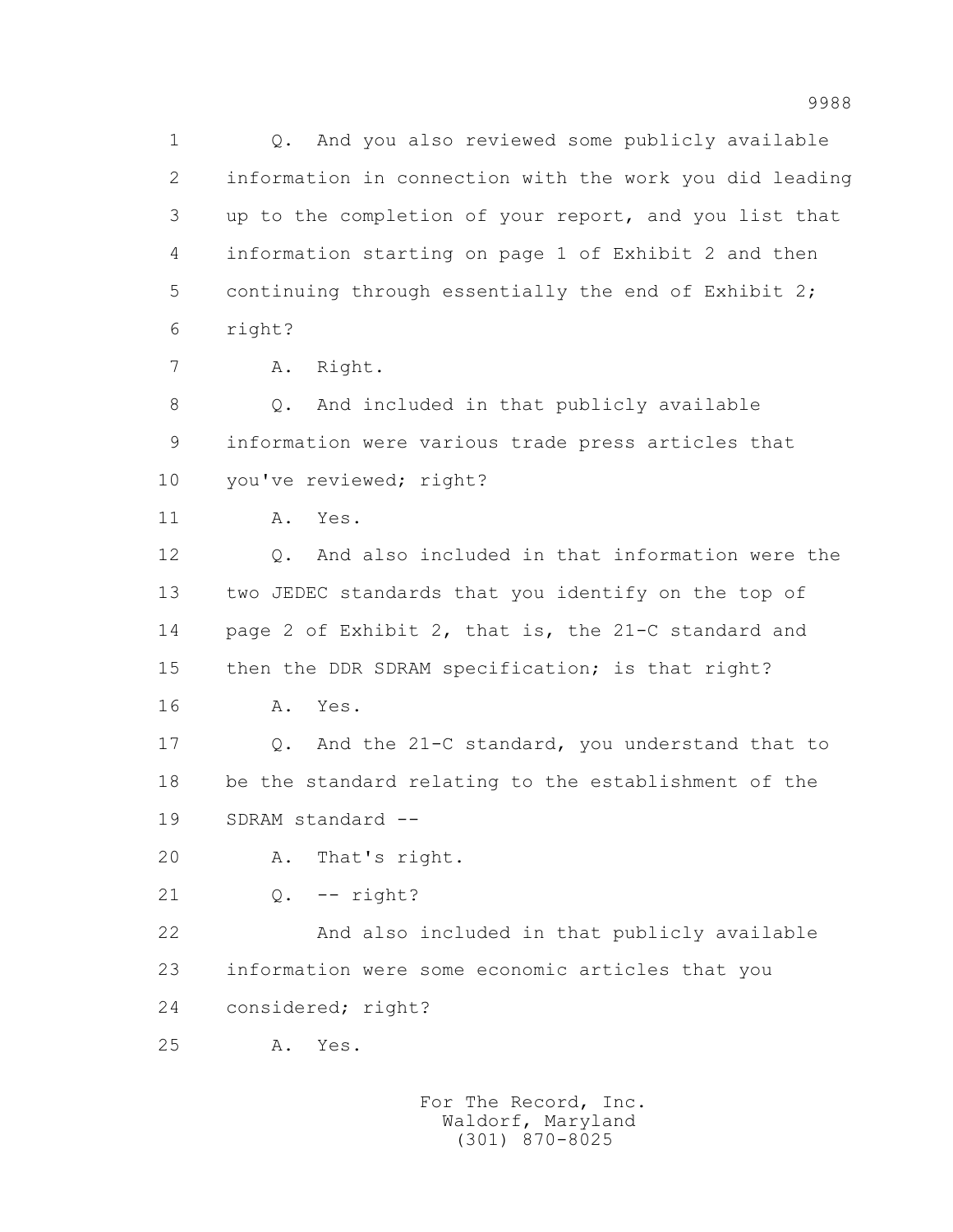1 0. And a few Web sites that you identify here? 2 A. Yes. 3 Q. And Rambus' '898 patent application, that was 4 another thing that you listed; is that right? 5 A. Uh-huh. 6 Q. Let me ask you quickly about that. 7 From the standpoint of developing your economic 8 conclusions, did you derive anything of significance 9 from reviewing the '898 application? 10 A. Just a degree of familiarity with the Rambus 11 technology, not in and of itself but as an illustration 12 for what I have learned from others about the nature of 13 Rambus' technology at the outset. 14 Q. And then you -- turning to the third page of 15 Exhibit 2, you also reviewed the 2001 and 2002 Rambus 16 10-K reports; is that right? 17 A. Yes. 18 Q. Now, understanding that I didn't go through 19 the title of every trade press article or every 20 economic article, is there anything else in terms of 21 categories of information that you reviewed that I 22 missed? 23 A. No. I would just note that it's just worth 24 mentioning that some of those Web sites are extensive 25 sources. The Intel Web site is where the various For The Record, Inc. Waldorf, Maryland

(301) 870-8025

9989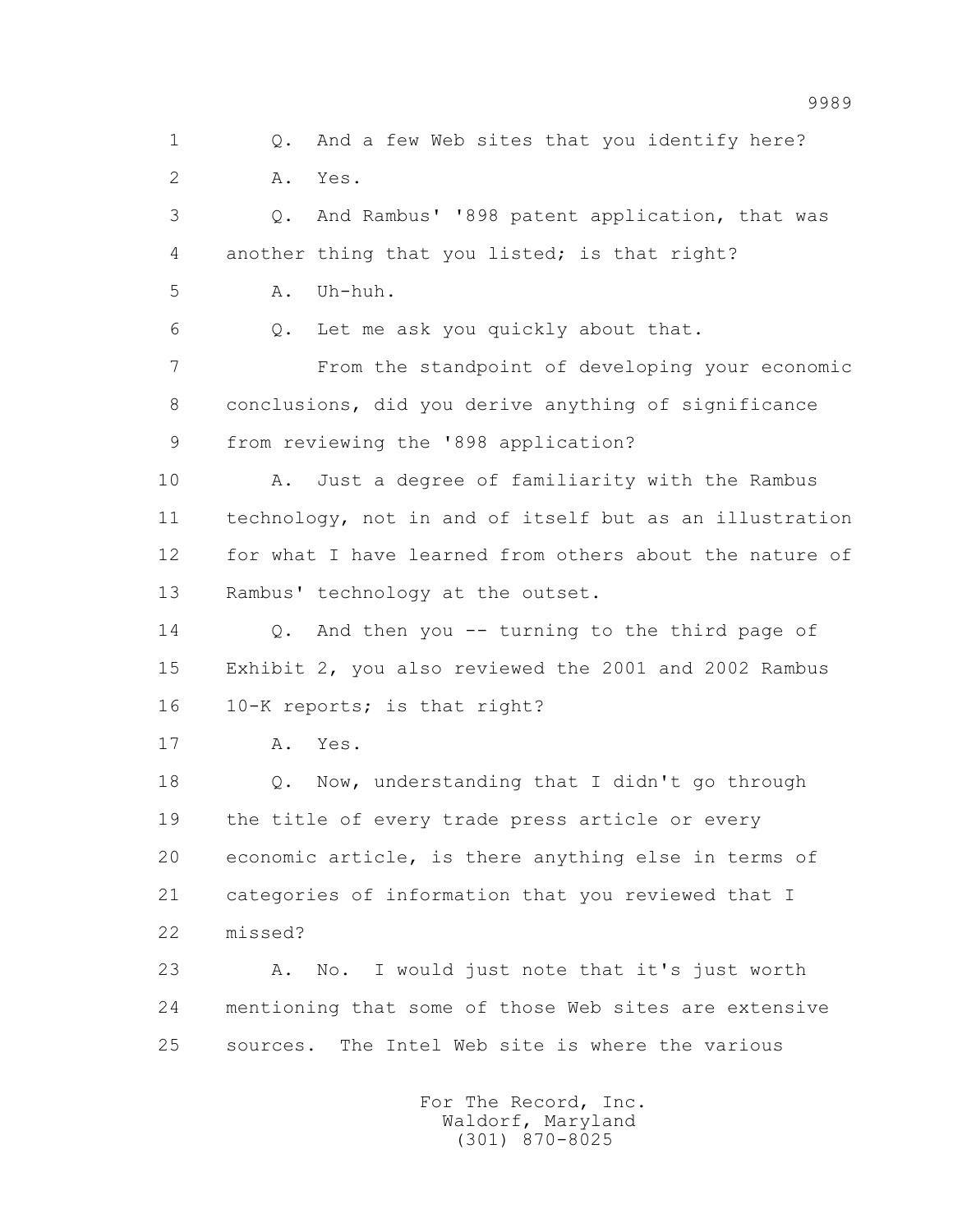1 specifications and specification addendums for

 2 different design -- what's the word we're using? -- 3 redesigns of DRAMs. There are a couple of other. 4 There are -- somewhere in here will be InStat 5 statistical data, and that is an extensive source. 6 But what's in here is what I relied on, nothing 7 more, nothing less, until the time of trial. 8 Q. And I understand that -- well, let me -- 9 actually let me strike that.

 10 Are you saying that the materials that you 11 identify here are the materials that you relied on you 12 said until the time of trial? By that do you mean that 13 you've reviewed some trial testimony since the trial 14 started?

 15 A. Right. And exhibits that have come out in the 16 trial that I had not seen before. Transcript and 17 testimony.

 18 Q. Understanding that you have looked at those 19 additional materials since the trial started, what I 20 would like to ask you about now is that -- we have a 21 list, because you've provided it with your report, of 22 the materials that you did review and rely upon in 23 developing the opinions set forth in your report, and 24 what I'd like to ask you about now are the materials 25 that you did not review in developing those opinions.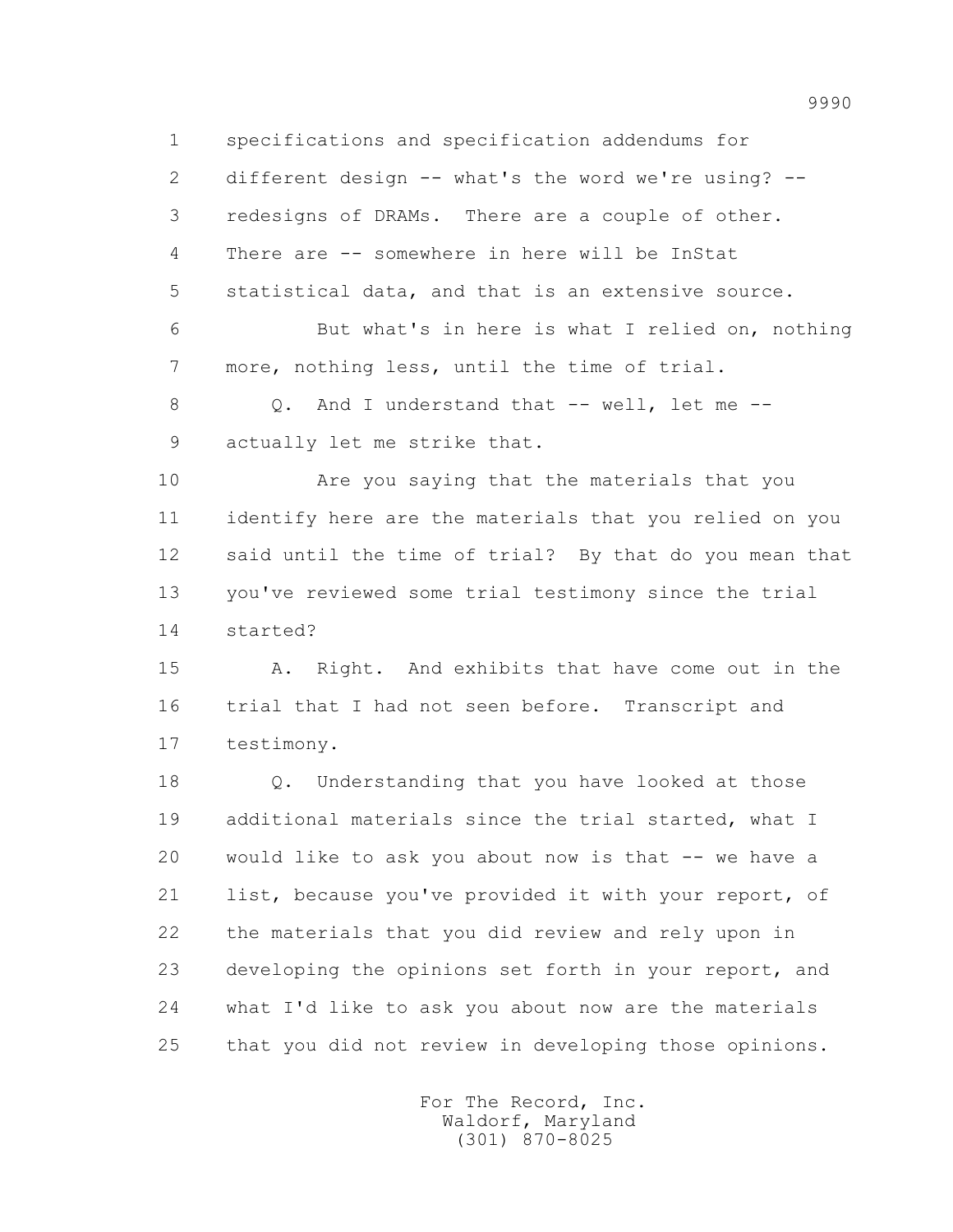1 And since we don't have a document summarizing 2 that, with Your Honor's permission, I'd like to make 3 some notes of that.

 4 And I'll title these notes Materials Not 5 Reviewed by Dr. Rapp, and I'm going to go ahead and put 6 in the date of the report so it's clear that's the 7 context here, pre-1/9/03.

 8 JUDGE McGUIRE: That's the date of his expert 9 report?

10 MR. ROYALL: Yes, Your Honor.

11 JUDGE McGUIRE: Okay.

12 BY MR. ROYALL:

13 0. Now, other than the one license agreement 14 identified on Exhibit 2 to your report and the 15 synopsis of Rambus license terms that your staff 16 prepared, there are no other internal Rambus business 17 records that you relied upon or considered in the 18 course of completing your expert report in this case; 19 correct?

20 A. Correct.

 21 Q. So the first point I'm going to write is "no 22 Rambus business records other than Toshiba license 23 agreement and license term synopsis."

 24 And you had an understanding, Dr. Rapp, with 25 Rambus' lawyers that you and your staff would have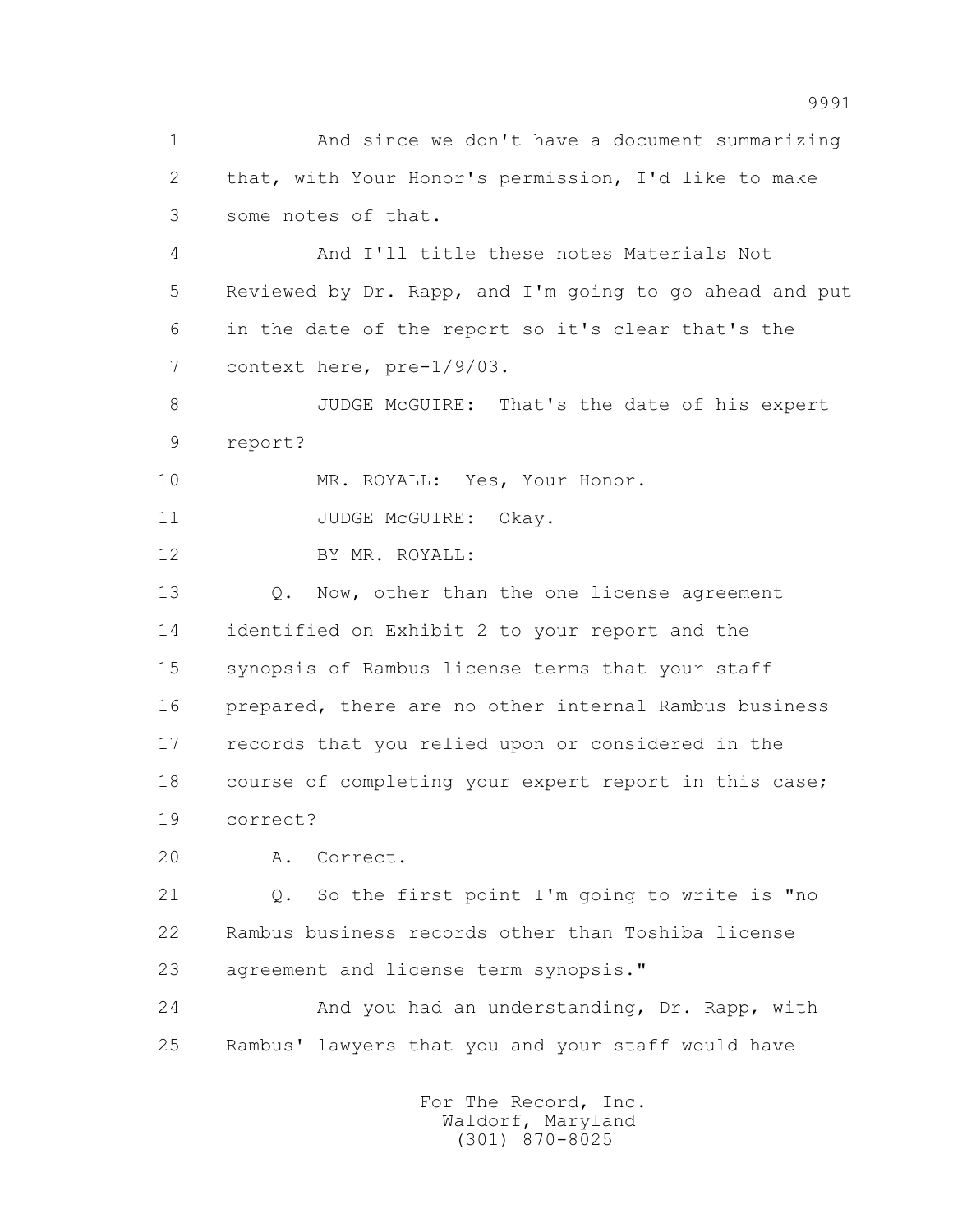1 access to any internal Rambus business record that you 2 wanted to see; is that right? 3 A. That's right. 4 Q. And you understand that Rambus has produced in 5 this case a large volume of business records; right? 6 A. Right. 7 Q. Hundreds of thousands of pages? 8 A. Yes. 9 Q. Or you wouldn't be surprised if it were that? 10 A. Right. 11 0. And yet in completing your report you only 12 found the need to look at one Rambus business record 13 and then a summary of the terms of some Rambus 14 licenses? 15 A. That is correct. 16 Q. And in the work leading up to the completion of 17 your report you did not rely upon or consider business 18 records produced in this litigation by other companies 19 besides Rambus? 20 A. Right. 21 Q. So the second point I'm going to make and write 22 down here is "no third-party business records." 23 And in the work leading up to the completion of 24 your January 9 report you did not rely upon or consider 25 any deposition testimony; is that right?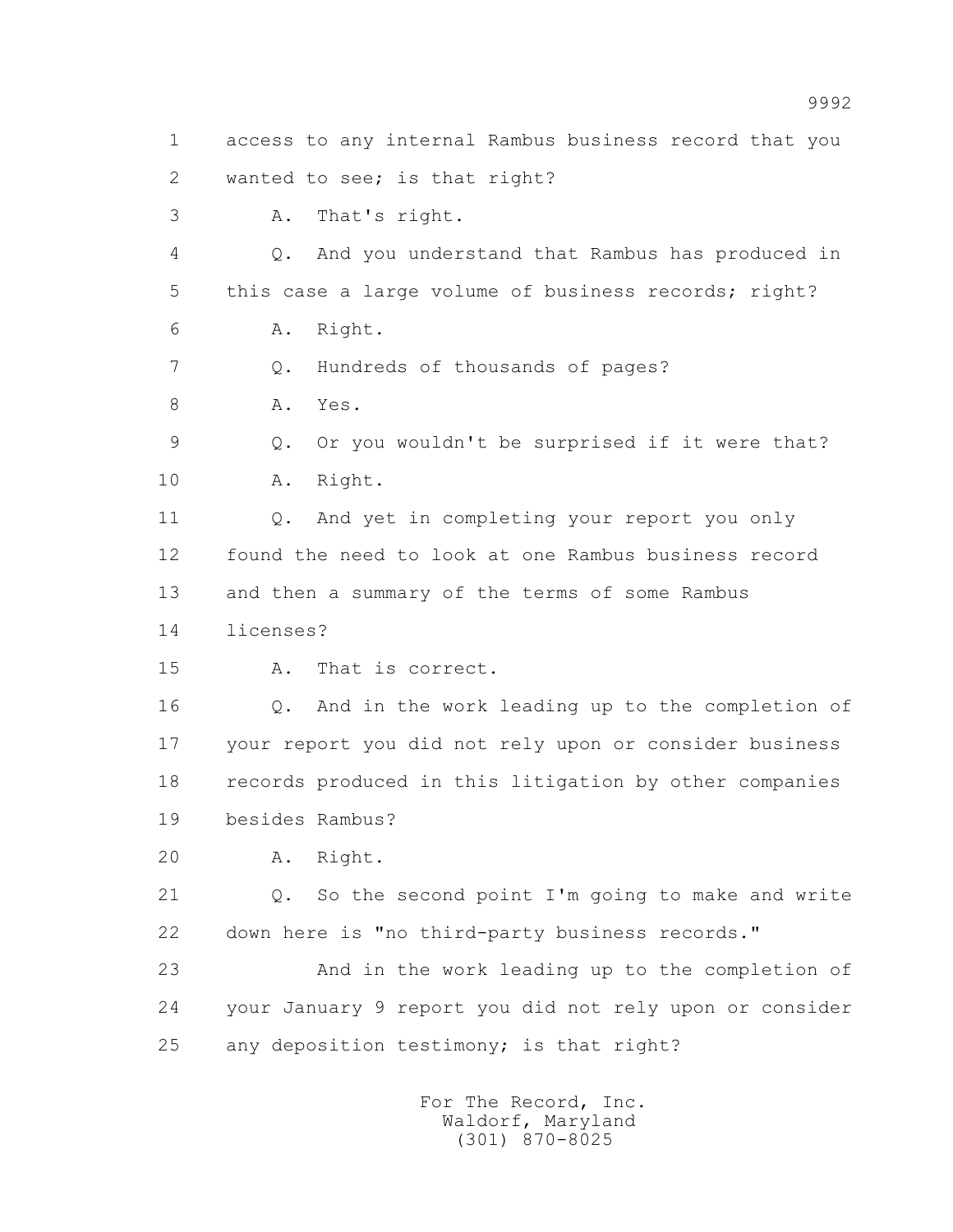1 A. That is right.

2 Q. Not a single deposition?

3 A. Right.

 4 Q. So the next point I'll make is "no deposition 5 testimony."

 6 And on page 2 of Exhibit 2 we noted earlier 7 that you list the two JEDEC standards that are relevant 8 in this case or that have been a major focus of the 9 case, the SDRAM and DDR standards; right?

10 A. Uh-huh.

11 0. Those are things that you did review?

12 A. Yes.

13 0. And those are technical documents; right?

14 A. Right.

15 Q. You're not a technical expert?

16 A. Right.

 17 Q. So you looked at those really more as 18 background as opposed to something that you're relying 19 on for purposes of your economic testimony; right?

20  $A.$  They have -- certainly the -- I -- the design 21 elements of the standard are nothing more than 22 background. The date and frequency of standards is -- 23 of standards is something that I rely on more directly, 24 and I'm including in that not only the JEDEC 25 specifications but the Intel specifications, too.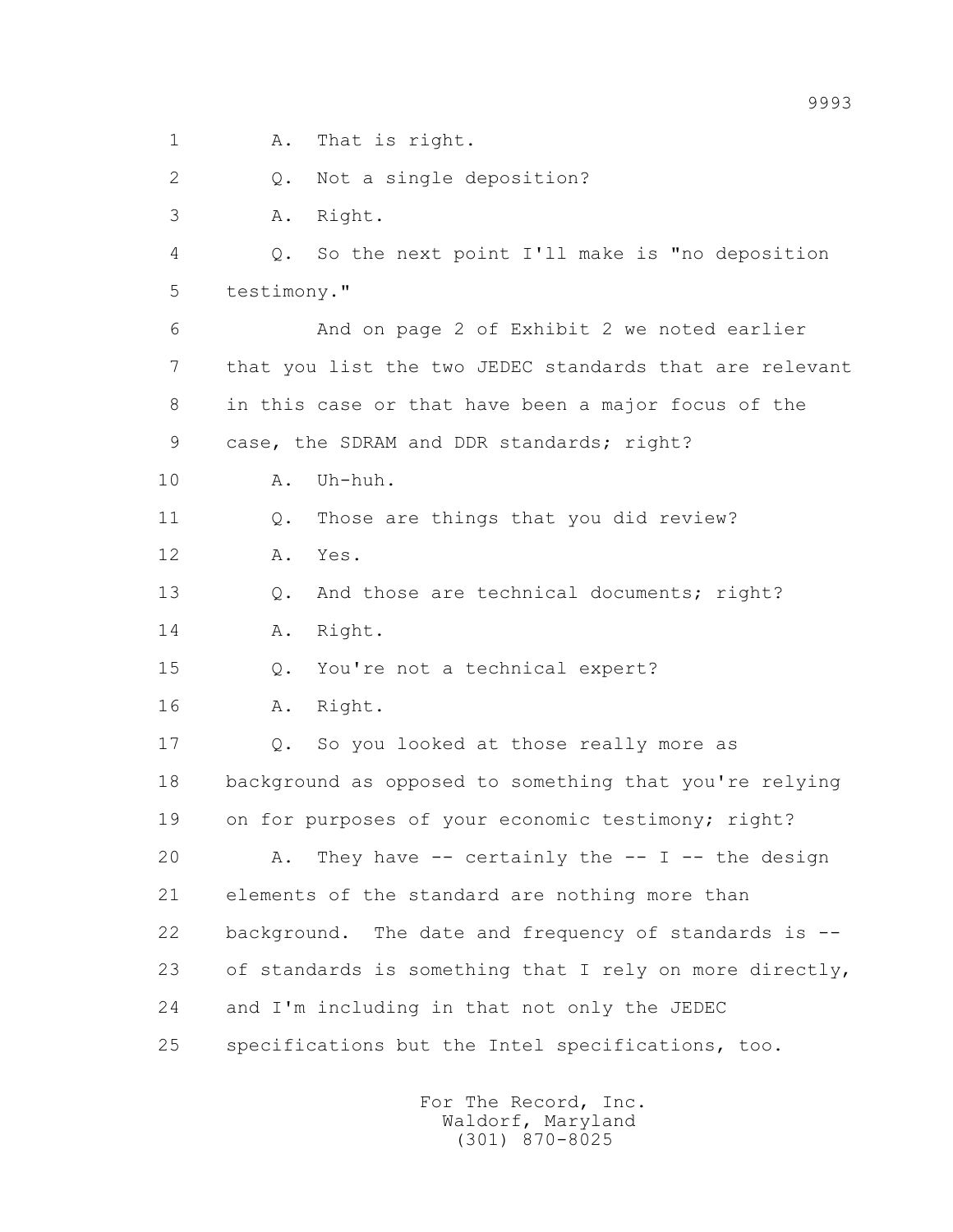1 0. Well, let me clarify.

 2 My question was: You identify on your list of 3 considered materials the two JEDEC specifications or 4 standards? 5 A. Right. 6 Q. And is there something that you derive of 7 significance from those technical documents that's of 8 relevance to your economic conclusions? 9 A. Other than their dates, no. The rest is 10 background. 11 Q. And besides those two technical JEDEC 12 specifications, in the work leading up to the 13 completion of your expert report in this case, you did 14 not rely upon or consider any records relating to JEDEC 15 or JEDEC activities? 16 A. Correct. 17 Q. And you did not rely upon or consider any JEDEC 18 minutes? 19 A. Right. 20 Q. Okay. So I'm going to make the fourth point 21 "no JEDEC materials/minutes other than two technical 22 specifications." 23 And am I right that you also did not rely upon 24 or consider in developing your opinions in this case 25 any notes taken by any representative at any JEDEC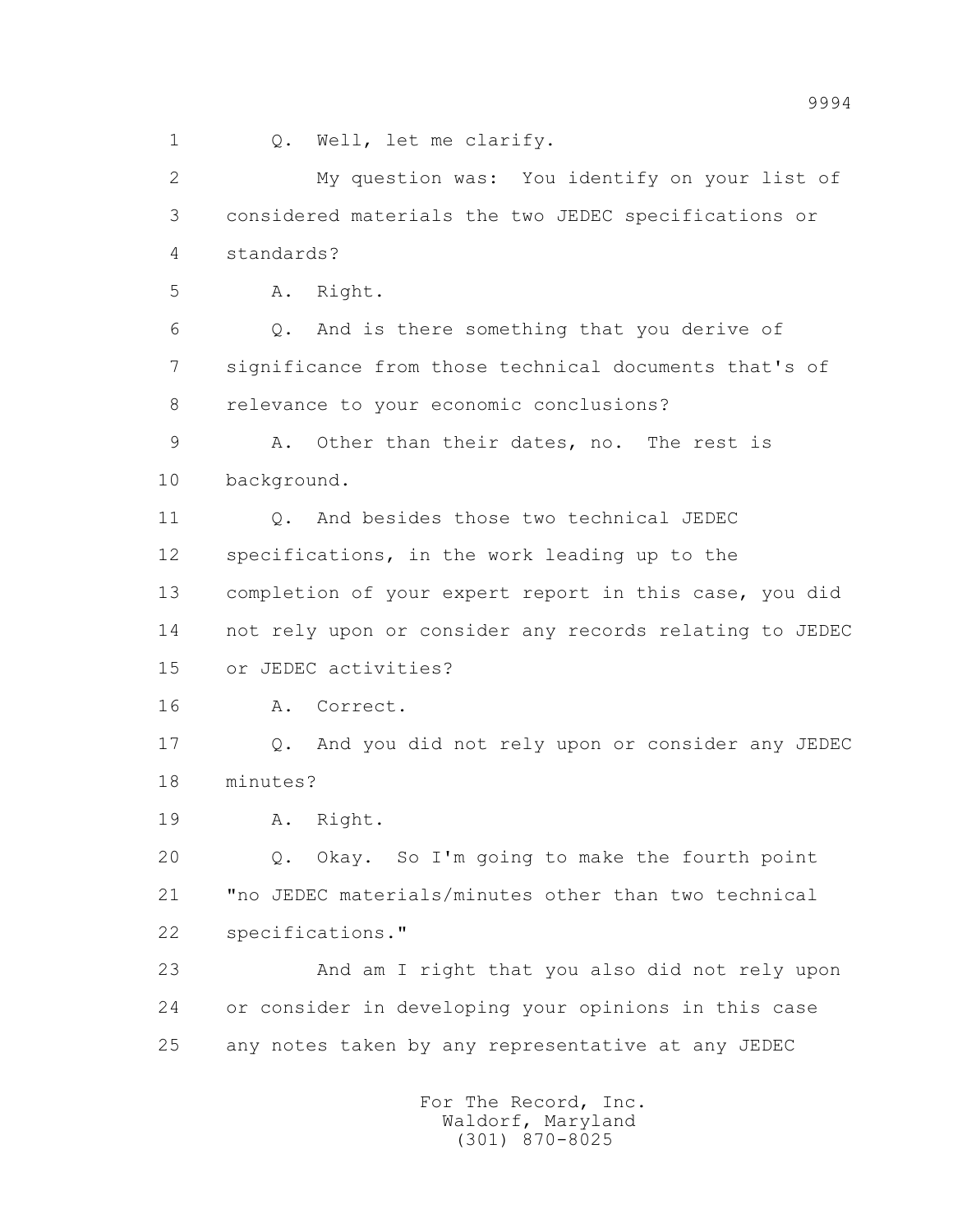1 meeting?

 2 A. That is correct. 3 Q. Or any reports relating to any JEDEC meeting? 4 A. Right. 5 Q. And you didn't rely upon or consider any 6 internal Rambus business records relating to any aspect 7 of JEDEC activities; correct? 8 A. That's correct. 9 Q. So the next point I'll make is "no 10 notes/reports on JEDEC activities." 11 And we've already established that in 12 completing your expert report you had an opportunity to 13 review Professor McAfee's expert report; right? 14 A. Yep. 15 Q. And you had access to that report several weeks 16 before completing your own report? 17 A. I did. 18 Q. And do you have a copy of Professor McAfee's 19 report in front of you? 20 A. I do. 21 Q. Let me ask you to turn -- I'm sorry. I had 22 intended to tab this for you in your copy, but if you 23 turn, you'll see the -- putting aside the appendix III 24 portion of the narrative, that the principal portion of 25 the narrative is the 193-page part and then there's the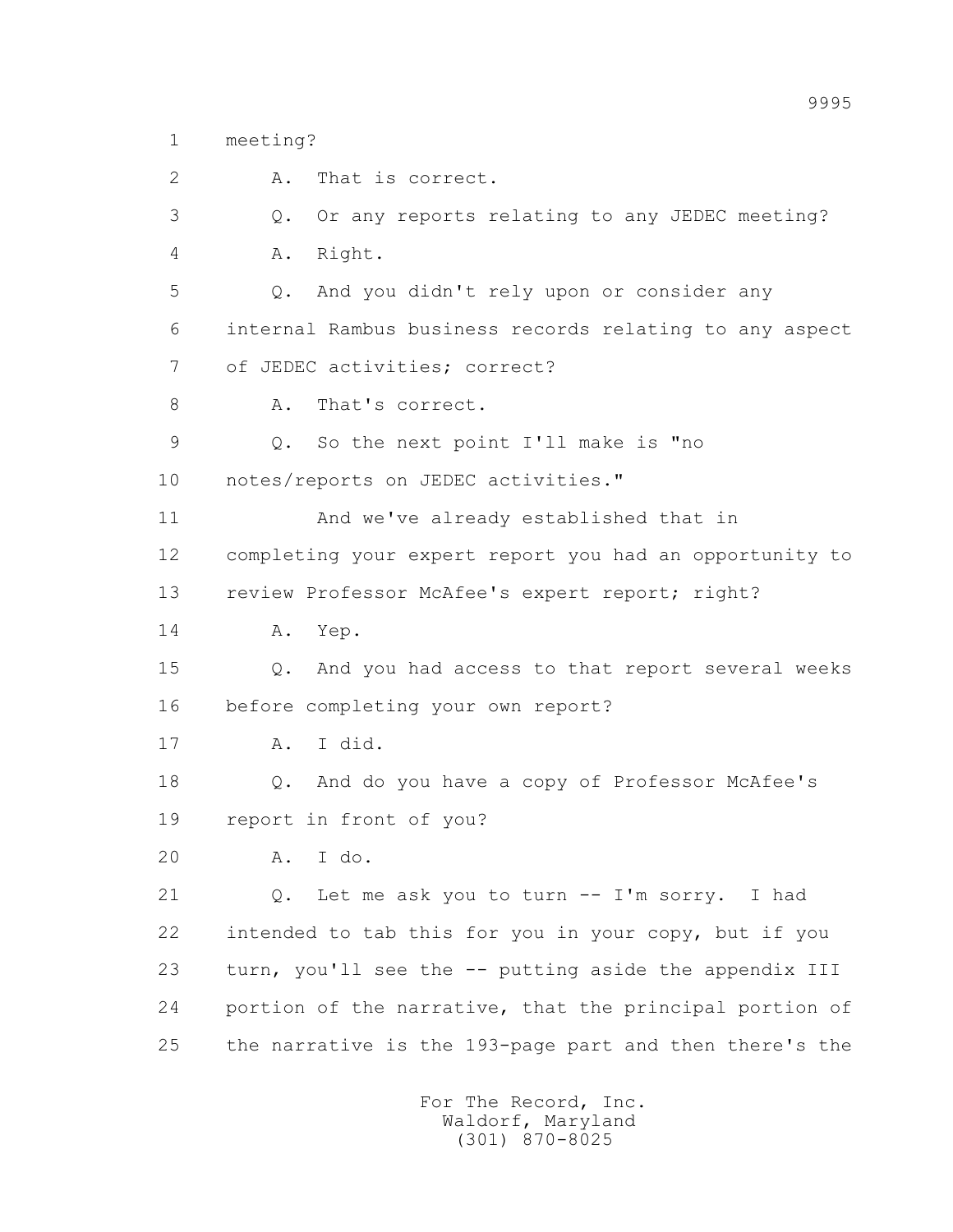1 CV and then right after that there's something called 2 appendix II. Oh, I see there's a page number. It's 3 page 206 of CX-3079.

4 A. I'm with you. I think. Yes.

 5 Q. So are you with me, you're on appendix II? 6 A. Yes.

 7 Q. Now, appendix II is comparable to your 8 Exhibit 2; this is Professor McAfee's list of 9 materials that he relied upon or considered. Do you 10 see that?

 11 MR. STONE: Your Honor, I object to the use of 12 Professor McAfee's report in this way because, as the 13 court has ruled, the reports are not in evidence. 14 Professor McAfee was here and testified as to what he 15 did and did not rely on, and I think trying to get the 16 report in by showing its contents through the back door 17 because it was shown to this witness is an 18 inappropriate use of a document which is not 19 admissible.

 20 MR. ROYALL: Your Honor, I'm not intending to 21 offer anything of substance here. I'm simply asking 22 what this witness reviewed. We've established that he 23 reviewed this report and I want to ask him if he 24 reviewed certain materials that are cited. I'm not 25 intending to --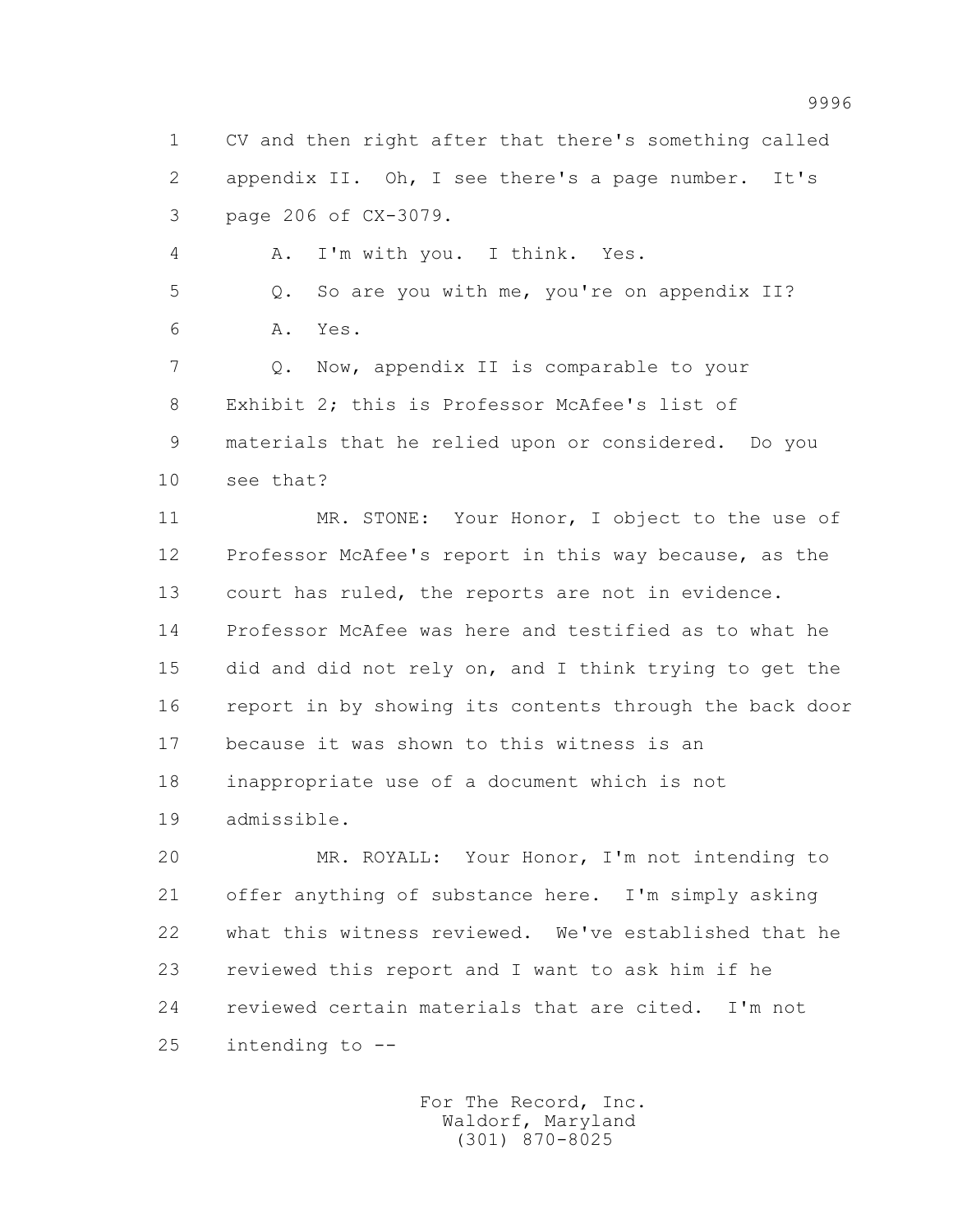1 JUDGE McGUIRE: What materials about this 2 report do you intend to have him review? 3 MR. ROYALL: I'm sorry? 4 It's nothing of substance. I'm not going to 5 ask him a single question about any narratives. It's 6 just the list of documents that's attached. 7 JUDGE McGUIRE: We'll proceed on that basis. 8 MR. ROYALL: Thank you. 9 BY MR. ROYALL: 10 Q. Now, referring to Exhibit or, rather, 11 appendix II in the McAfee report, you'll see that this 12 list of materials goes on for I think it's about 13 60 pages. 14 Let me ask you to turn to page 8 of 15 Professor McAfee's appendix II. This is page 214 of 16 the overall exhibit. 17 A. Uh-huh. 18 Q. Starting on that page, do you see that 19 there's -- starting on the page and actually it's 20 continuing to page 19 of appendix II, do you see 21 there's a list of Bates numbers or production numbers 22 all starting with the letter R? 23 A. Yes. 24 Q. Now, I'll represent to you that those are 25 references to documents that were produced by Rambus in For The Record, Inc.

 Waldorf, Maryland (301) 870-8025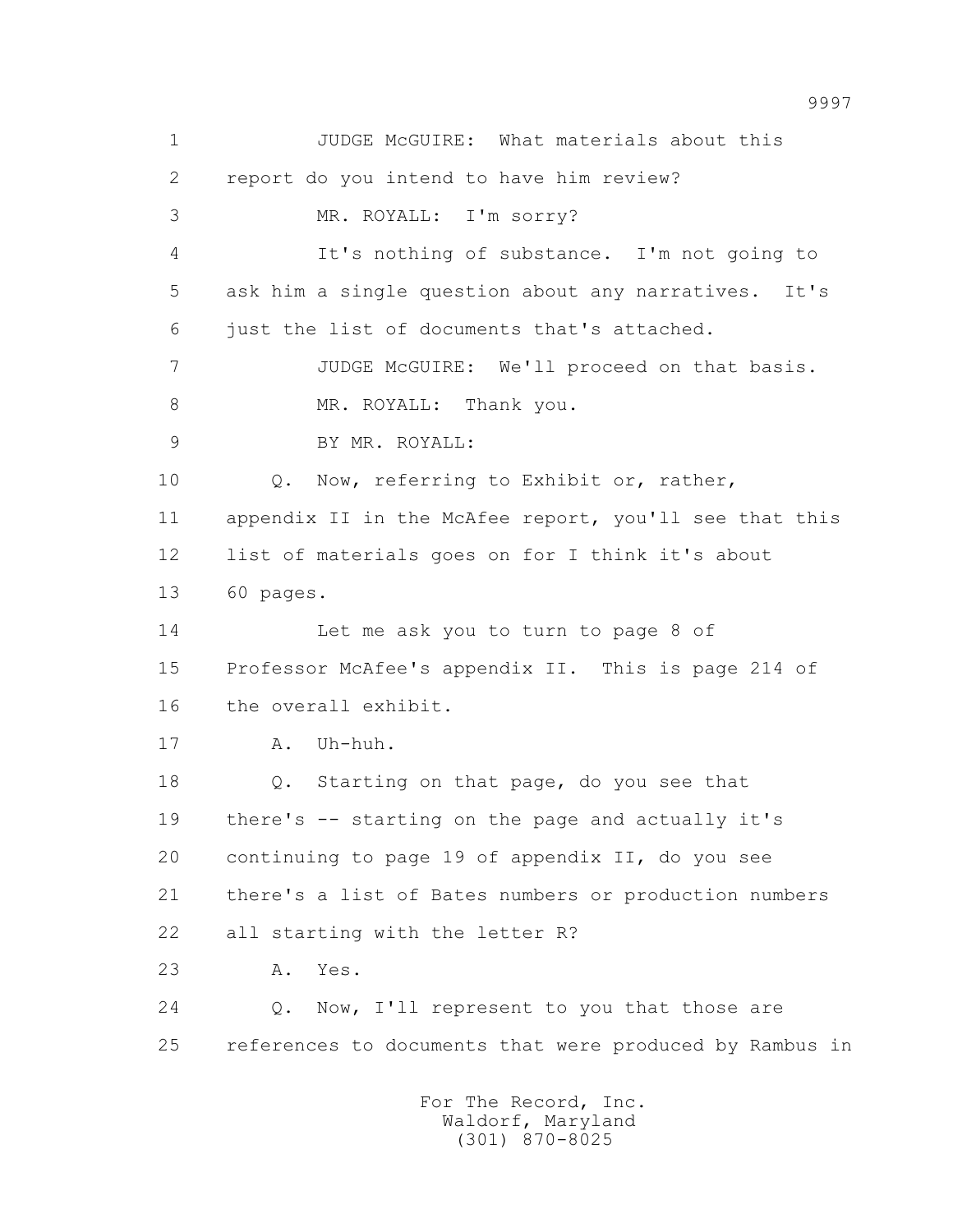1 this case.

| $\overline{2}$ | In completing your expert report, am I correct           |
|----------------|----------------------------------------------------------|
| 3              | you did not review or consider any of these various      |
| 4              | Rambus documents identified in appendix II of            |
| 5              | Professor McAfee's report?                               |
| 6              | MR. STONE: I --                                          |
| 7              | THE WITNESS: Let me say that I think that I              |
| 8              | had $--$                                                 |
| $\mathcal{G}$  | JUDGE McGUIRE: All right. Just a second.                 |
| 10             | MR. STONE: I do object, Your Honor.<br>The               |
| 11             | witness has testified to what he did review.<br>He       |
| 12             | testified he didn't review any Rambus documents.<br>This |
| 13             | is cumulative, this line of questioning.                 |
| 14             | JUDGE McGUIRE: Sustained.                                |
| 15             | BY MR. ROYALL:                                           |
| 16             | Q. Well, I -- what I was leading up to, but maybe        |
| 17             | I can just get to the bottom line without going          |
| 18             | through this, am I correct, Dr. Rapp, that in            |
| 19             | completing your expert report you did not review or      |
| 20             | consider any of the various Rambus documents,            |
| 21             | JEDEC-related documents or third-party related           |
| 22             | documents that were identified in Professor McAfee's     |
| 23             | report which you had available to you for several        |
| 24             | weeks before completing your report?                     |
| 25             | I am not sure. I may have reviewed some of<br>Α.         |
|                |                                                          |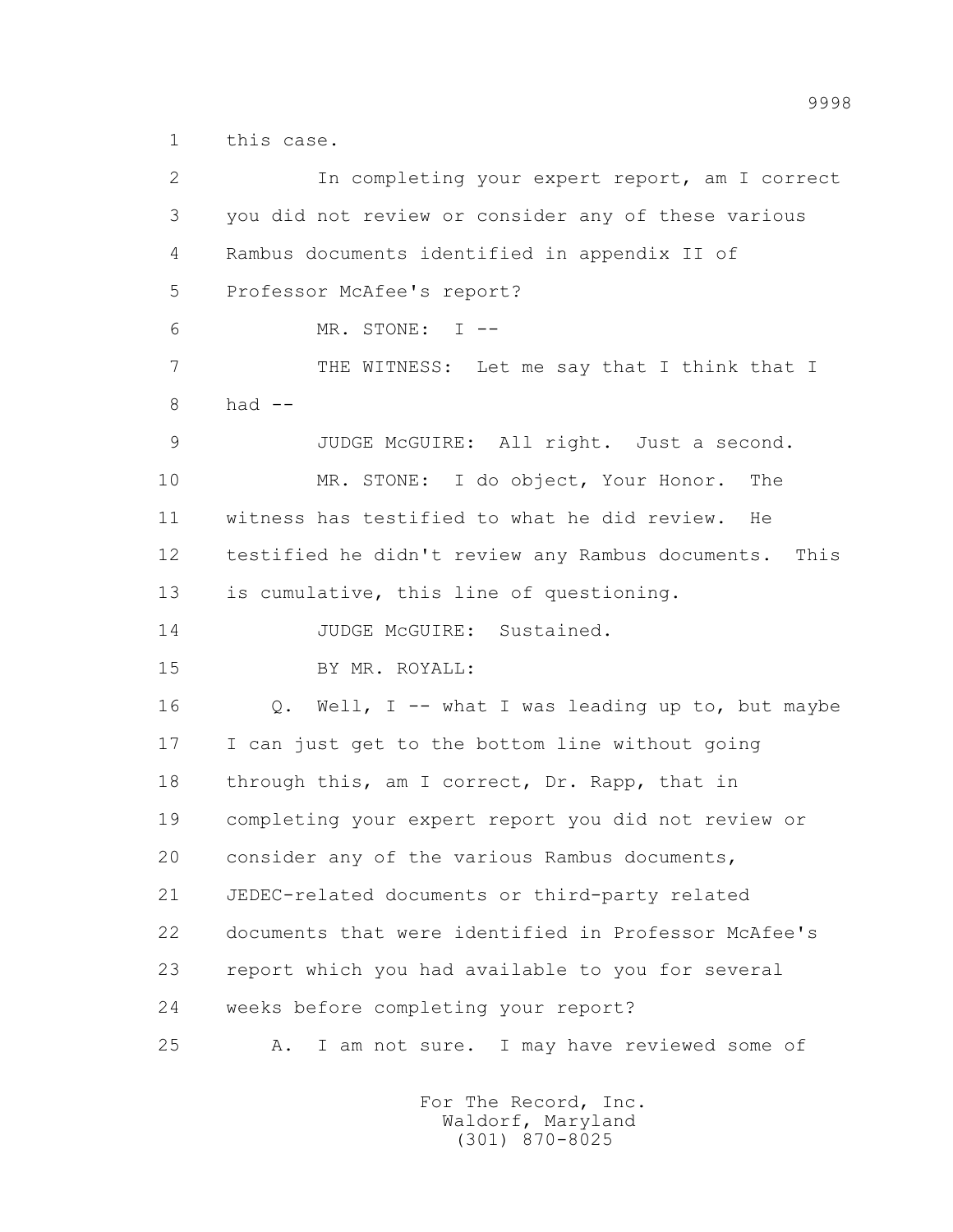1 them, but not -- none of them rose to the level of real 2 consideration. I think I had the document set at my 3 disposal or my staff did, but they did not enter into 4 my opinions, and I would -- and you can add them to the 5 list of materials that were not reviewed.

 6 Q. All right. So point 6 will be "no 7 Rambus/JEDEC/third-party records cited in McAfee's 8 report."

 9 Now, on the subject of interviews, you did -- 10 you've explained that you did interview Mr. Geilhufe 11 and Dr. Soderman in -- prior to completing your report; 12 correct?

13 A. Right.

 14 Q. Am I right, though, that in connection with 15 your work on this matter leading up to your report you 16 didn't interview any Rambus employees or former 17 employees?

18 A. If you remember what I mentioned to you at my 19 deposition and recall the fact that I had been working 20 on Rambus-related material, subject matter for two 21 years before this assignment, you remember that there 22 were in fact a series of interviews that I had had 23 prior to my retention in this matter but that were 24 relevant and formed part of my background and 25 understanding in the case.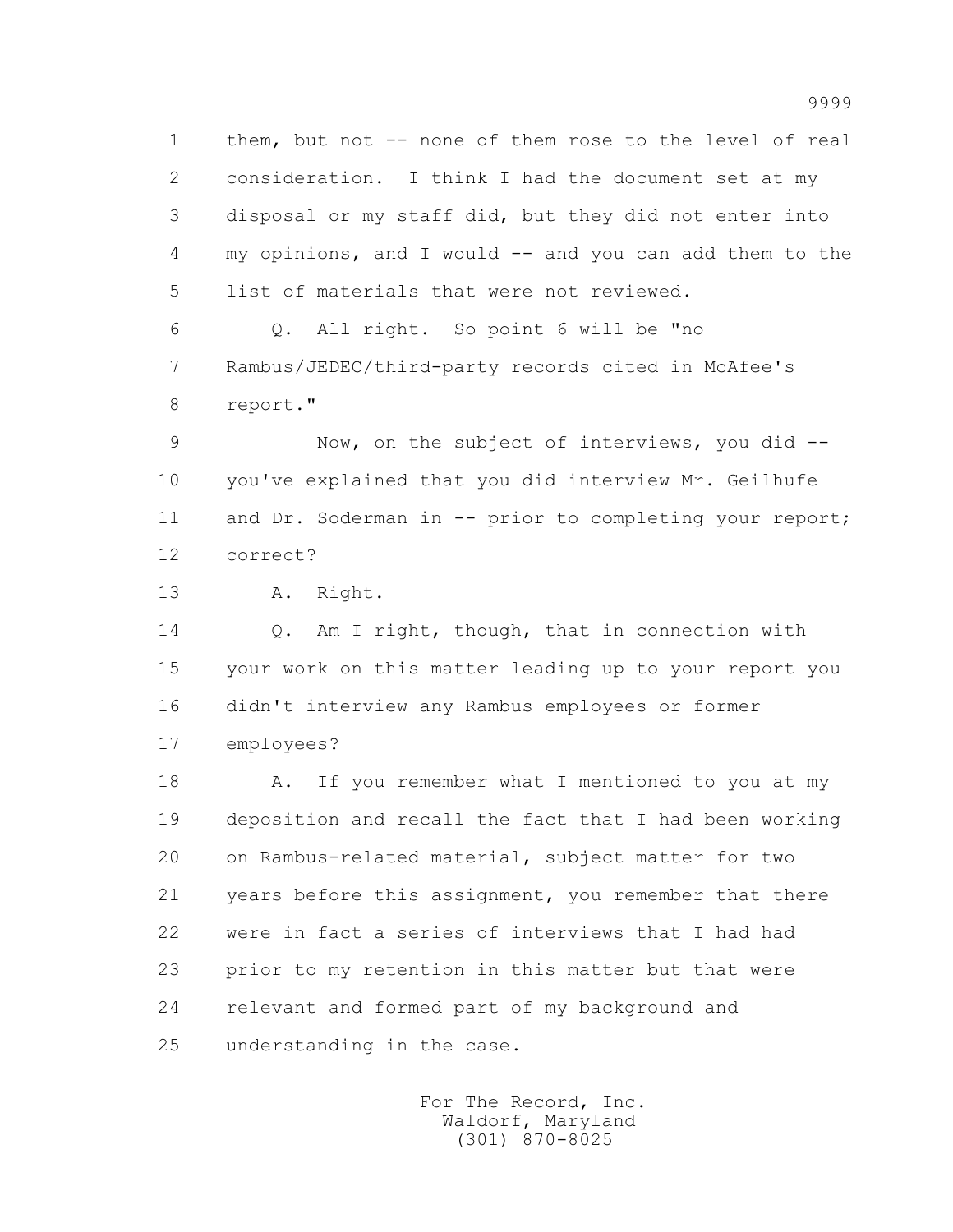1 0. Am I correct, Dr. Rapp, that -- well, first of 2 all, you're talking about interviews that you conducted 3 not in connection with this case but in connection with 4 some other case; right?

 5 A. In connection with some other case that raised 6 the same issues, yes.

 7 Q. Okay. And in -- am I right that the interviews 8 that you're talking about that you conducted in another 9 case, that you don't rely on those interviews and you 10 haven't considered those interviews for any particular 11 point in relation to your expert report and your 12 opinions in this case?

13 A. That's correct. They don't relate to any 14 particular point. They were background.

 15 Q. So would it be fair then to include that on the 16 list?

 17 A. You decide, Mr. Royall. It's your list. I've 18 described to you the situation and I won't make the 19 judgment for you. Okay?

 20 Q. Well, the question here -- the question this 21 relates -- let me directly make it clear that this 22 relates to work you did in this case and obviously the 23 stuff that you've identified as having relied upon or 24 considered in this case and I think your testimony -- 25 A. But before you write, so to help you make your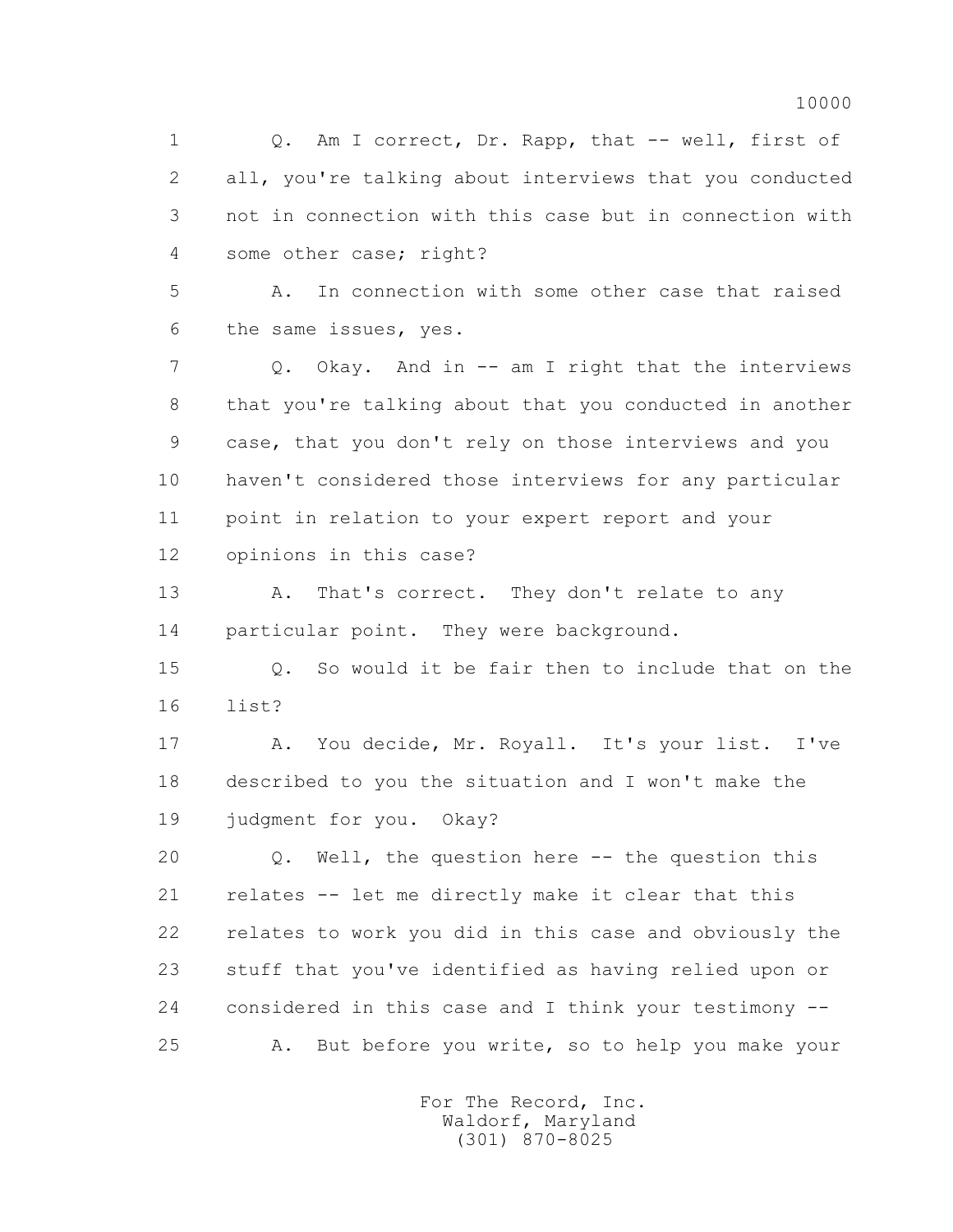1 decision, if I may, I want to have you bear in mind 2 that the subject matter of market power and lock-in was 3 the subject matter of the Infineon and Micron cases, 4 and the people that I interviewed at Rambus included a 5 list of perhaps four or six people whose -- who 6 contributed to my background in the matter but did not 7 contribute to any specific point.

 8 That's -- the record is now clear and the list 9 is yours to write, clear as far as I'm concerned.

 10 Q. You're not disagreeing with what you said 11 earlier, that you did not rely on any of those 12 interviews and you did not consider any of those 13 interviews for any particular point in your report in 14 this case or in connection with your opinions in this 15 case?

16 JUDGE McGUIRE: Now, where is that testimony? 17 MR. ROYALL: I'm reading -- I can --

 18 JUDGE McGUIRE: I'm sorry. You're reading from 19 what?

20 MR. ROYALL: His deposition in this case.

21 JUDGE McGUIRE: His deposition.

 22 MR. ROYALL: But to be fair to the witness, let 23 me -- I should present him with that.

24 THE WITNESS: I recall it, just to save a 25 moment. I agree with that absolutely. I've described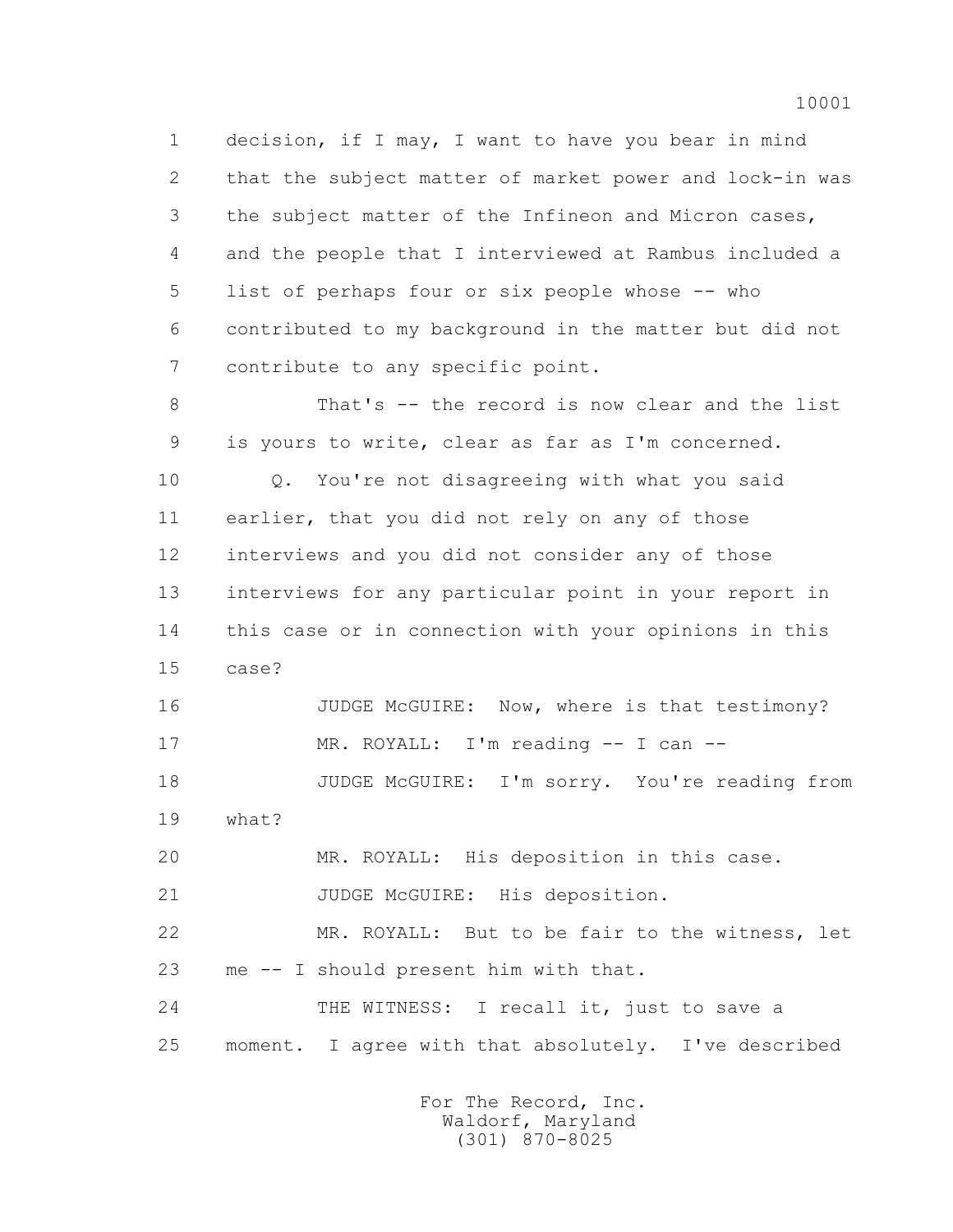1 as background information the discussions that I had 2 with Mr. Tate, Mr. Karp, Mr. Garrett, and so forth. 3 They do not relate to any particular point or opinion 4 in my expert report and whether they -- whether your -- 5 and the list is yours to make.

6 BY MR. ROYALL:

 7 Q. And you didn't identify any interviews with any 8 such individuals on Exhibit 2 to your report in this 9 case which was entitled Documents Relied Upon but which 10 included interviews?

11 A. Correct.

12 JUDGE McGUIRE: Mr. Royall, let me just 13 interject here. You've gotten six points already. How 14 much further do you intend to go?

15 MR. ROYALL: This is the last point.

 16 JUDGE McGUIRE: My timing is always impeccable. 17 Go ahead.

18 MR. ROYALL: Thank you for your patience, 19 Your Honor.

20 (Pause in the proceedings.)

21 MR. ROYALL: So this will be DX- --

22 JUDGE McGUIRE: 324.

23 MR. ROYALL: Thank you.

 24 (DX Exhibit Number 324 was marked for 25 identification.)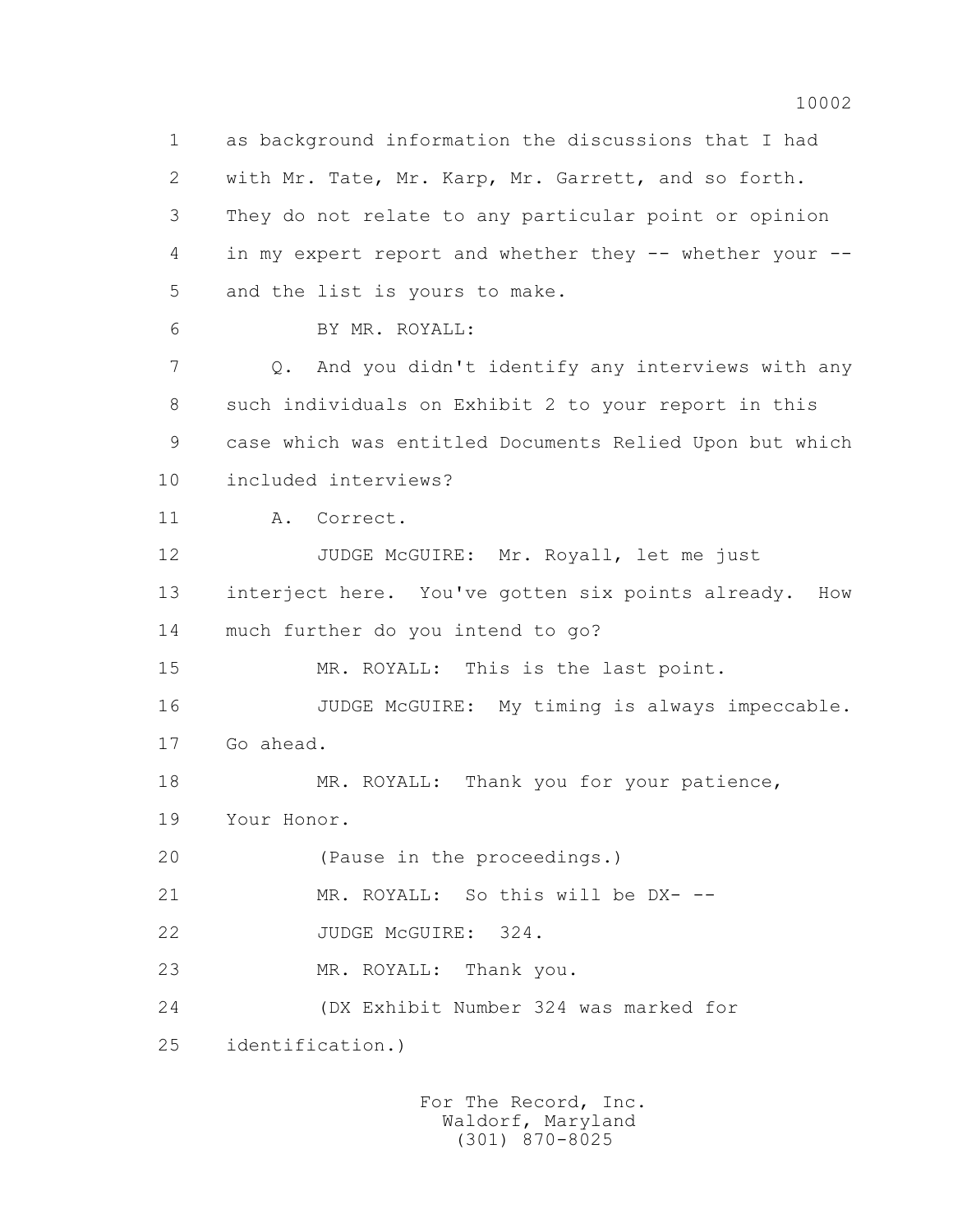1 MR. STONE: I think in fairness, Your Honor, to 2 the question Mr. Royall has asked, I think what he did 3 was he asked him about whether they were listed on 4 appendix II, and I think the point 7 should be no 5 interviews listed on appendix 2 because there are 6 interviews referenced consistent with the witness' 7 testimony earlier in his report. 8 So I think just so the chart is consistent with 9 the question that was last asked, I think it should be 10 listed on Exhibit 2.

11 JUDGE McGUIRE: Mr. Royall, do you want to 12 change that accordingly? It's your chart.

 13 MR. ROYALL: Can I -- just if I could confer 14 with Mr. Stone to see what he's referring to.

15 (Pause in the proceedings.)

 16 Well, Your Honor, I think the record is clear 17 as to the nature of what he considered and whether it 18 related to this case or not.

19 JUDGE McGUIRE: That's fine.

 20 Did you want to just comment, Mr. Stone, other 21 than what you just made, because your comment is also 22 on the record?

 23 MR. STONE: No. I'll bring it up on redirect, 24 Your Honor. I'll pursue it then.

25 JUDGE McGUIRE: All right.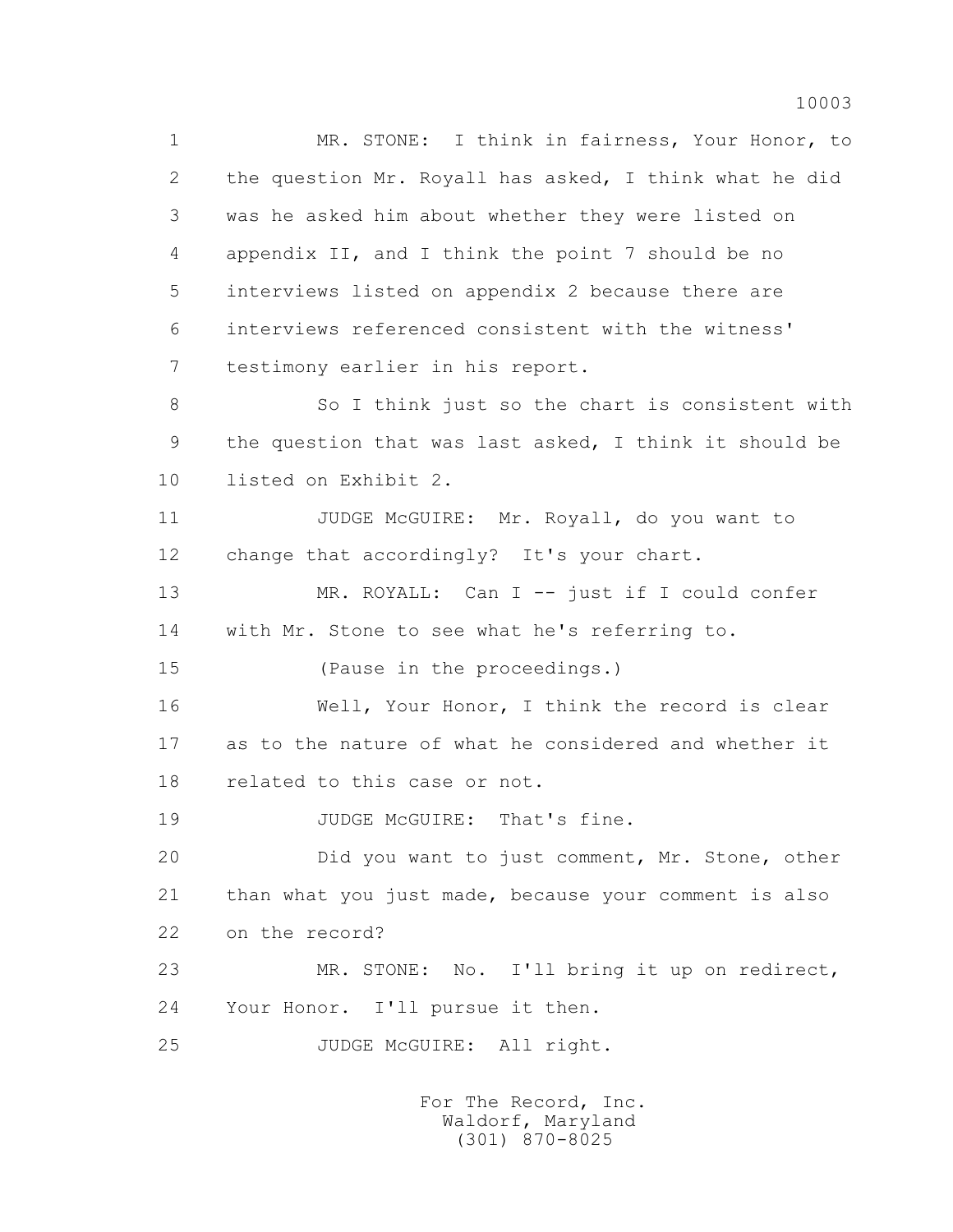1 BY MR. ROYALL:

 2 Q. Dr. Rapp, I'd like to now read a statement to 3 you, and you'll see the statement is on the screen. 4 What's on the screen will be DX-325 I believe. 5 Let me read this statement and ask you if you 6 agree with it: 7 The reliability of any example of economic 8 reasoning depends, in part, on the quality of its 9 underlying assumptions. All assumptions are not 10 equal. Reasoning which rests on baseless assumptions 11 is less reliable than reasoning based on assumptions 12 that are well-founded in facts and evidentiary 13 materials." 14 Do you see that? 15 A. Yes. 16 Q. Do you agree with that statement? 17 A. Not only do I agree with it, I think they are 18 words to live by. 19 Q. And in fact you recognize these are your 20 words? 21 A. Yes. And I'm proud of them. 22 Q. And do you recall where you wrote these words? 23 A. They were written in one of my prior expert 24 reports or one of the Micron reports I believe. 25 MR. ROYALL: And may I approach, Your Honor?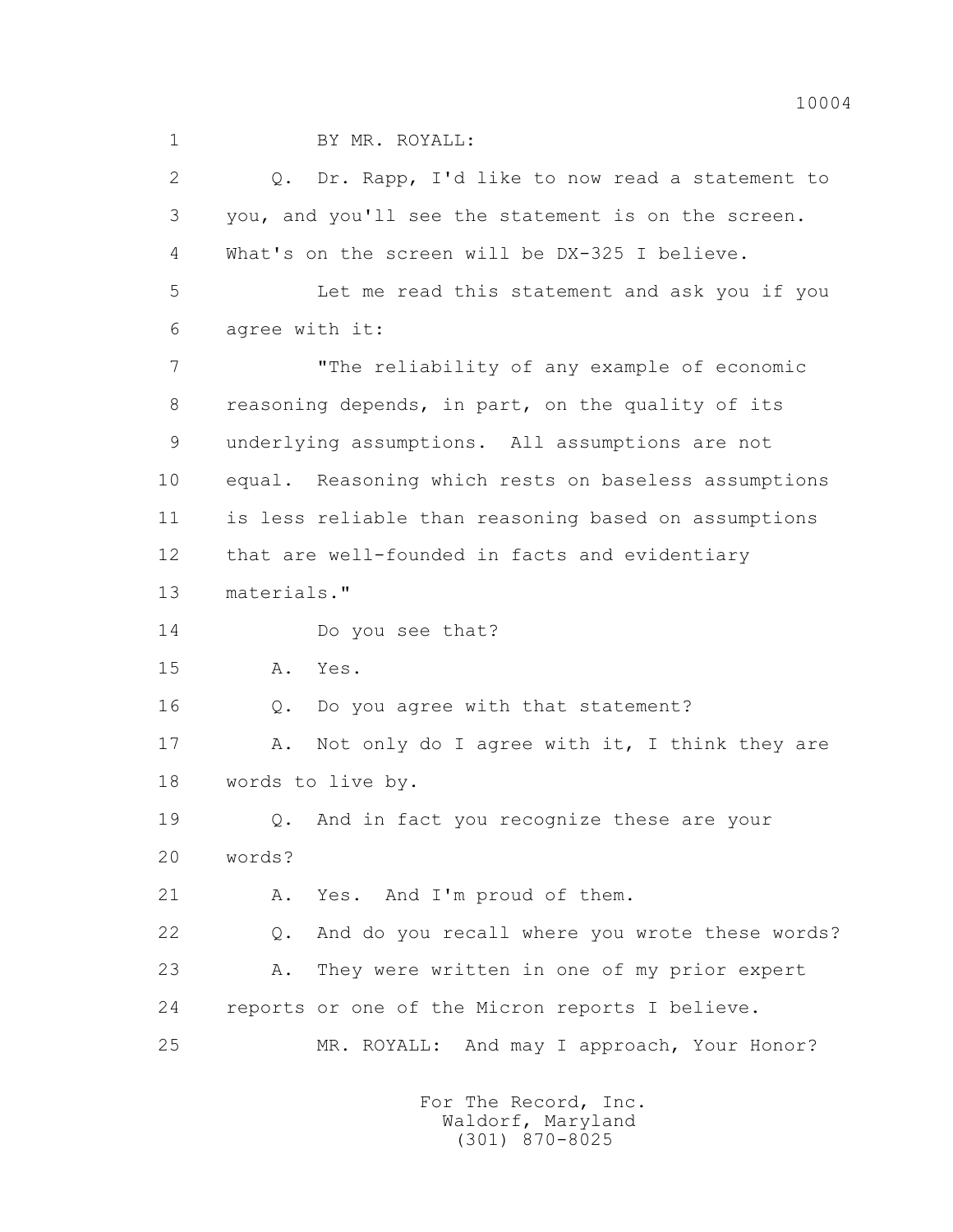1 BY MR. ROYALL: 2 Q. Now, I've handed you a document of a report 3 from the Micron case. 4 Is this the report you're referring to? 5 A. I won't know that until you tell me the page 6 number. 7 Q. Turn to page 2. 8 MR. STONE: Your Honor, this document is under 9 a protective order in that case and I think it should 10 be maintained in a manner consistent with that 11 protective order. 12 JUDGE McGUIRE: Mr. Royall? 13 MR. ROYALL: The only statement that I intend 14 to ask about in this report at the moment is this very 15 general statement that we flashed on the screen. 16 JUDGE McGUIRE: He's already testified that 17 that statement was contained I believe in the report. 18 Do you need to show this report? 19 MR. ROYALL: I think actually, Your Honor, for 20 this -- I may want to come back to this, but for this 21 purpose, I agree that I don't need to -- 22 JUDGE McGUIRE: Good. 23 MR. STONE: Thank you, Your Honor. 24 JUDGE McGUIRE: Because it is -- 25 MR. ROYALL: He has the report.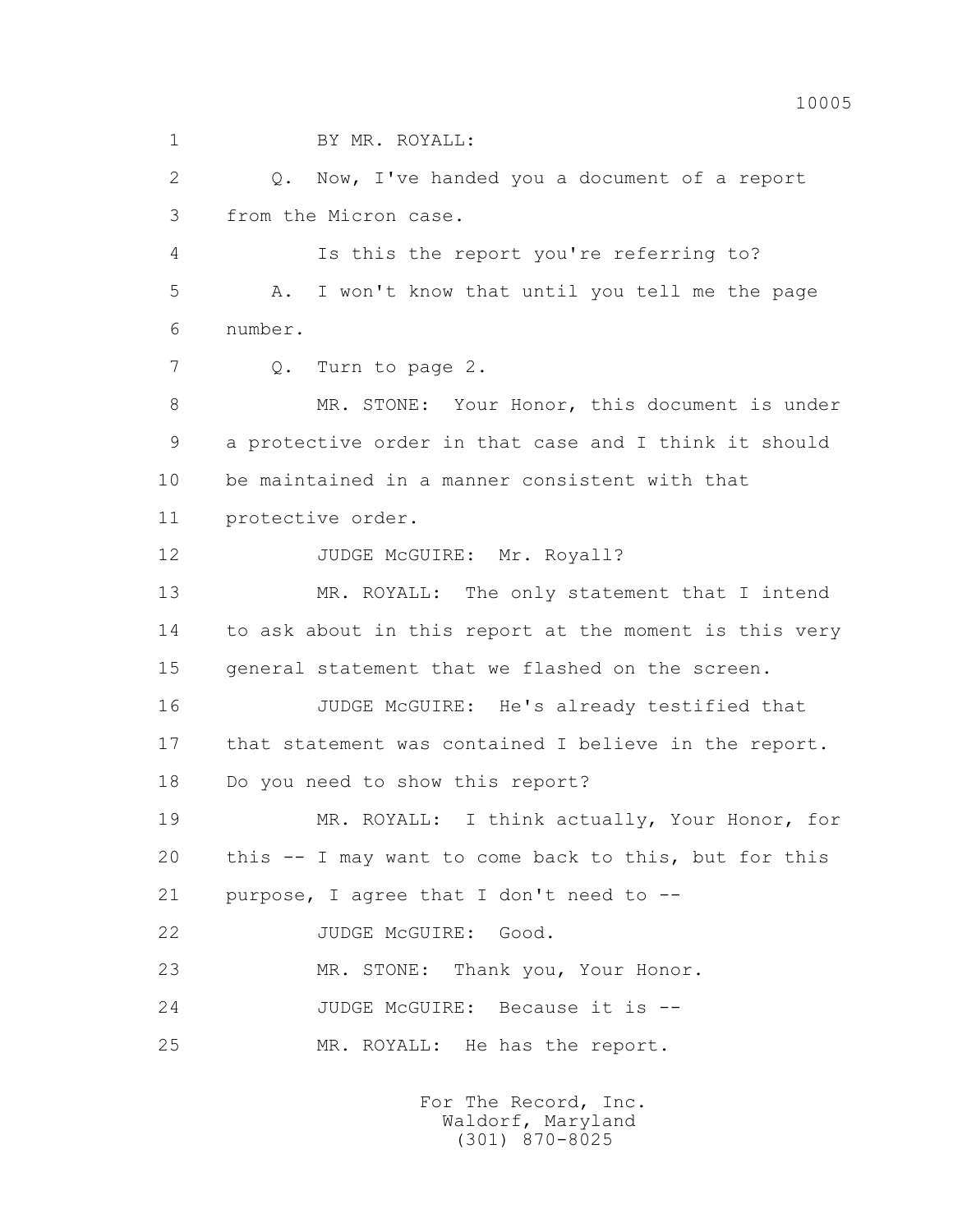10006 1 JUDGE McGUIRE: Because it is protected and 2 it's not a question of going into an unprotected -- 3 the whole report is protected as I understand it,  $4 \quad so --$  5 MR. ROYALL: I'm not sure about that, but I 6 agree it's not necessary for me at this point to go 7 into it. 8 JUDGE McGUIRE: All right. 9 BY MR. ROYALL: 10 Q. But you have the report in front of you, 11 Dr. Rapp, and just in context, am I right that the 12 statement that we were discussing earlier that was 13 contained in DX-325, that that was a statement that you 14 made in the context of critiquing the report of another 15 economist? 16 A. Could you just -- 17 JUDGE McGUIRE: Can we take that off the 18 screen. 19 THE WITNESS: And could you just give me a page 20 number. 21 BY MR. ROYALL: 22 Q. Page 2. We don't need it on the screen but 23 just for your own purposes. 24 A. Can you find it in the hard copy on page 2? 25 Q. I'm sorry. I may have given you the wrong page For The Record, Inc.

> Waldorf, Maryland (301) 870-8025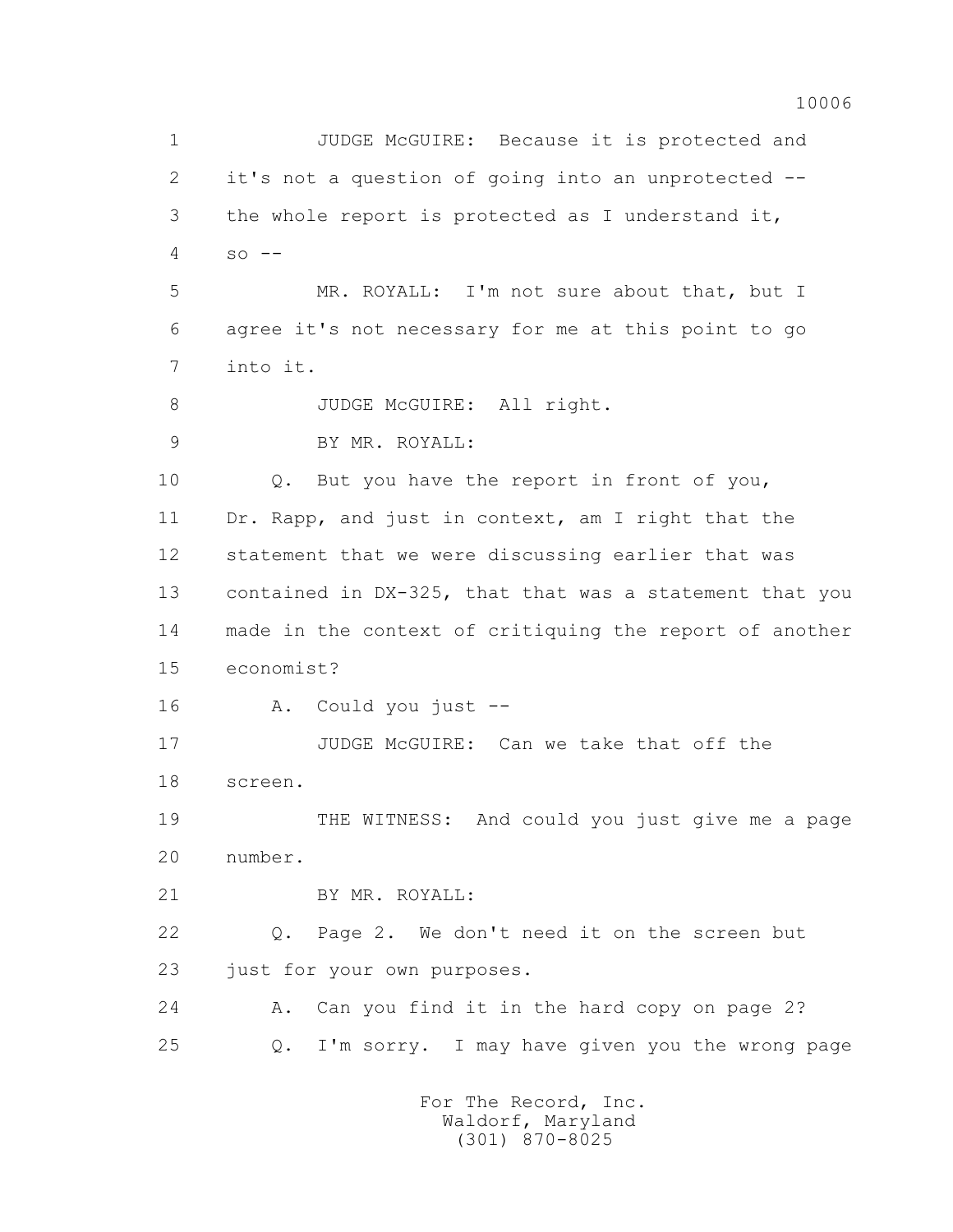1 number.

 2 Yeah. I apologize. I did give you the wrong 3 page number. Page 4.

4 A. Good.

 5 Q. So the question again was: Am I right that 6 this statement that you recognized earlier as being a 7 statement from an expert report that you had written, 8 am I right that this was a statement that you made in 9 the context of criticizing another economist's work? 10 A. Yes.

11 0. And that other economist was Dennis Carlton, 12 professor at the University of Chicago?

13 A. That's correct.

 14 Q. And am I right that you believe that it is 15 important for an economist to try to ensure that his or 16 her assumptions and conclusions are well-founded in 17 evidentiary materials?

18 A. Right. And may I just add that that refers to 19 the connection between the foundations for assumptions 20 and the specific subject matter that the economist is 21 addressing, not the universe of subject matter.

 22 So my critique of Professor Carlton had to do 23 with the fact that he imagined a set of alternatives at 24 that stage in the history of Rambus-related litigation 25 without offering any basis for the assumption that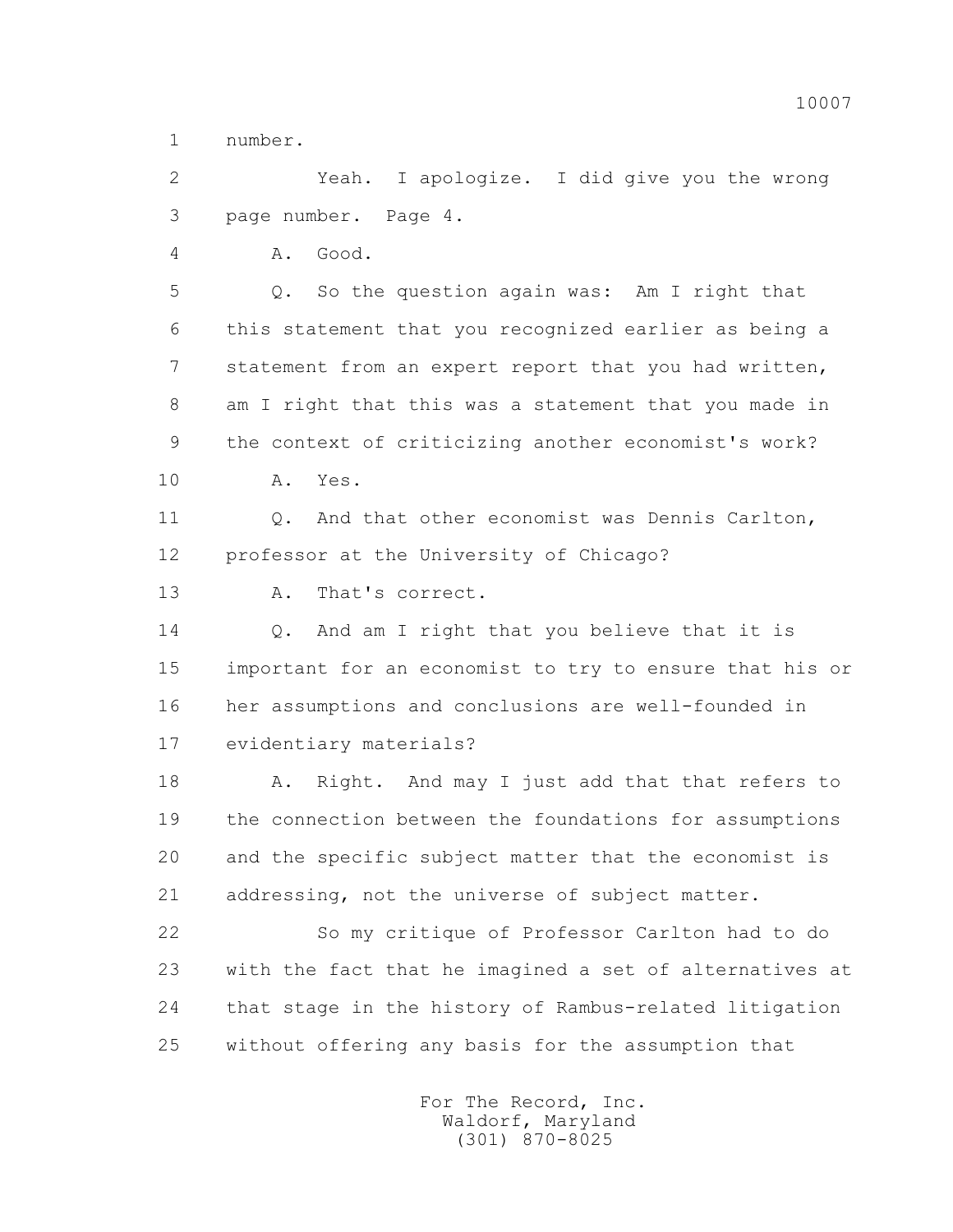1 there were alternatives, and so I criticized him on the 2 basis of baseless assumptions. It was specific to 3 the -- to his assignment and the basis for his 4 assumptions. 5 Q. Well, as a general proposition, do you agree 6 that it is appropriate to question the reliability of 7 an economist's conclusions if those conclusions are not 8 well-founded in the relevant facts and evidentiary 9 materials? 10 A. Yes, it absolutely is. And in order to do that 11 aptly, correctly, you have to identify the set of 12 conclusions that the economist is stating and identify 13 what's missing about the background facts and 14 evidentiary materials. 15 For example, if you have an economist who is 16 offering statements about costs and there are no cost 17 data behind his opinions -- 18 JUDGE McGUIRE: Okay. That's obvious. The 19 court takes notice of this line of inquiry and I don't 20 think we need to go into it. 21 MR. ROYALL: That's fine. 22 BY MR. ROYALL: 23 Q. And do you believe, Dr. Rapp, that in reaching 24 the conclusions reported in your expert report in this 25 case that you did a sufficient amount of work to ensure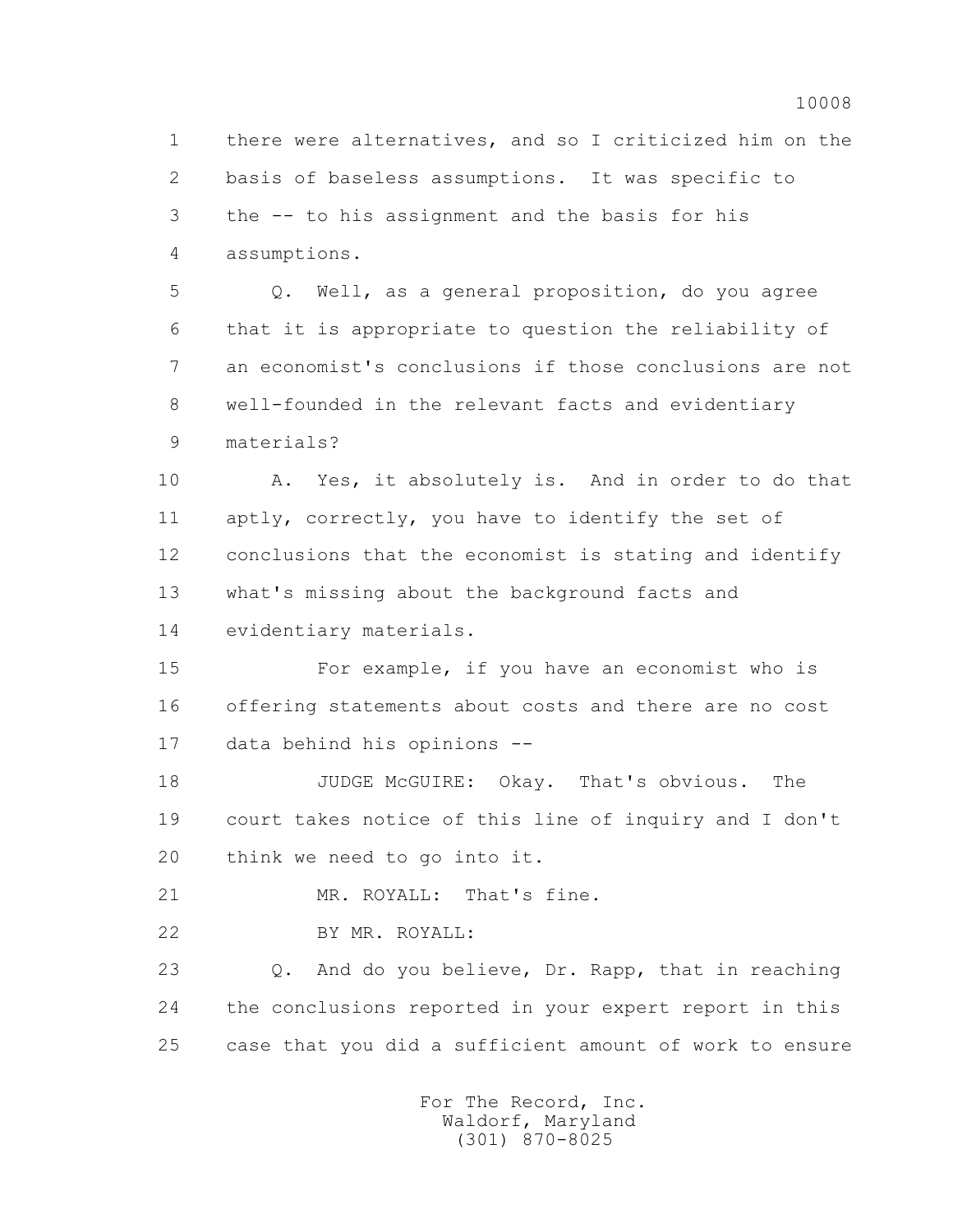1 that your conclusions were well-founded in facts and 2 evidentiary material?

 3 A. Yes, I absolutely do. And the difference 4 between the volume of materials that I reviewed and the 5 volume of material that Professor McAfee reviewed has 6 to do with the differences in our assignment and with 7 material in Professor McAfee's report that have nothing 8 to do with my assignment or for that matter I think 9 anything in the case.

 10 Q. Let me go back -- may I approach, Your Honor? 11 JUDGE McGUIRE: Yes.

12 BY MR. ROYALL:

 13 Q. I want to go back to these notes I made 14 earlier, DX-323, and you'll recall these were 15 conditions -- we titled this Conditions Necessary for 16 Opportunism, and the first condition that we identified 17 based on what you had written in connection with your 18 testimony in the DOJ-FTC hearings was that the 19 technology at issue must be essential to the standard. 20 Do you recall that?

21 A. Uh-huh.

 22 Q. And am I right that it's your understanding 23 in -- that in this case the technology at issue -- that 24 is, the Rambus technologies that are at issue here are 25 in fact essential to the standards that are at issue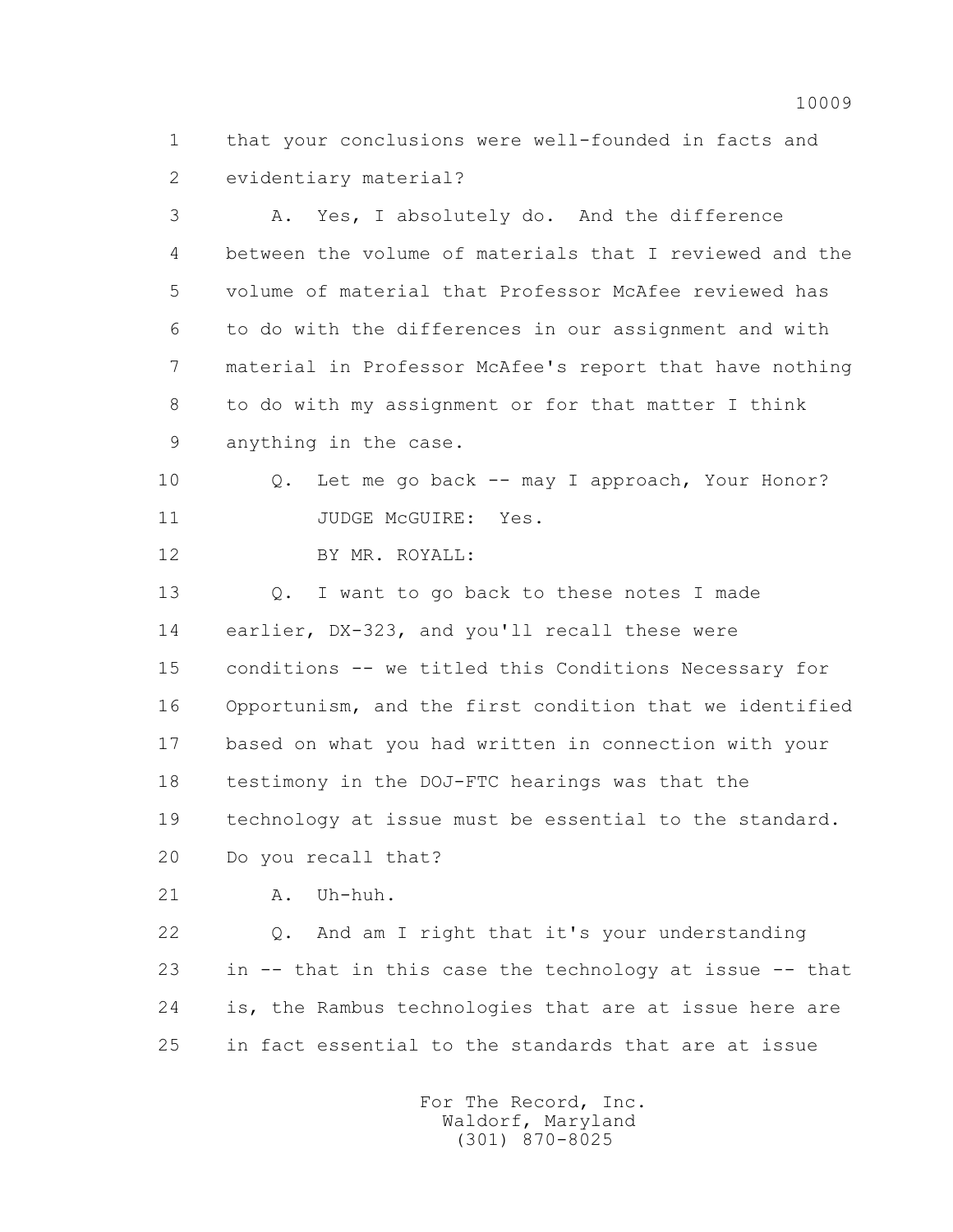1 here, namely, the SDRAM and DDR standards? 2 A. No. No, sir. That's completely incorrect.  $3$  And to  $-$  4 JUDGE McGUIRE: No. He just asked you if 5 that's correct or incorrect and he can follow up. 6 MR. ROYALL: Thank you, Your Honor. 7 BY MR. ROYALL: 8 Q. Let me follow up on that. 9 Are you saying that in your -- as you 10 understand it, that the Rambus technologies, the four 11 Rambus technologies at issue here, are not necessary 12 inputs to the manufacture of SDRAM and DDR SDRAM? 13 A. What I'm saying is that they are not essential 14 in the way that the model described by DX-523 -- is 15 that? Is that the number? 16 JUDGE McGUIRE: It's 323. 17 BY MR. ROYALL: 18 Q. It's 323. 19 A. -- DX-323 describes. 20 In other words, the word "essential" there as 21 in my testimony refers to a much, much different and 22 more restricted set of circumstances. 23 Q. Let me ask you -- well, let me ask you first 24 of all -- I want to clarify what you mean by that, but 25 you do agree, don't you, that the Rambus technologies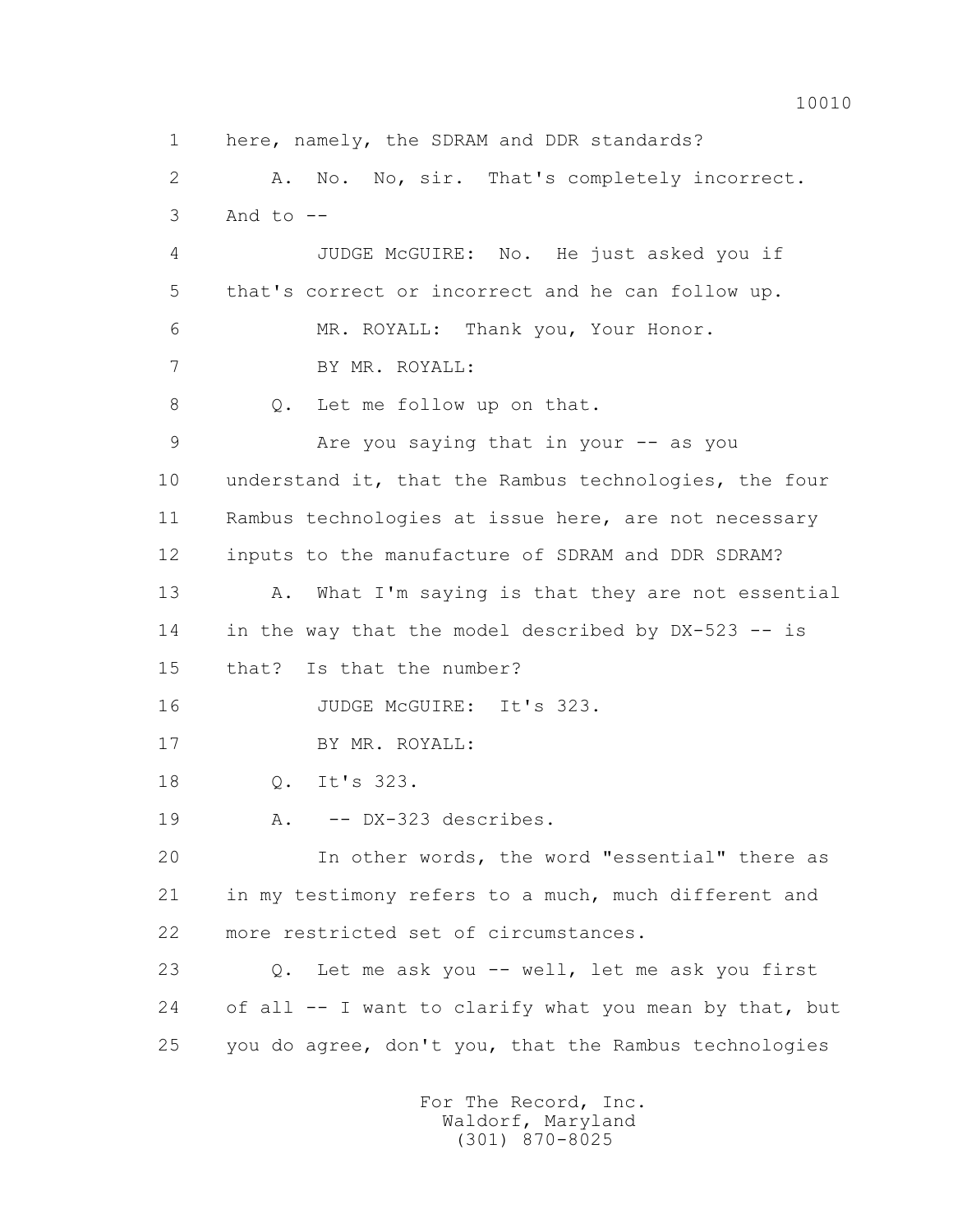1 that you've described earlier, what you mean by that 2 term "Rambus technologies," that the Rambus 3 technologies at issue here, that those technologies 4 are necessary inputs to the manufacture of SDRAM and 5 DDR SDRAM?

 6 A. That they are necessary inputs, yes. 7 Q. Okay. But now let's see if we can clarify 8 what you mean when you say that despite having the 9 view or the understanding that those Rambus 10 technologies are necessary inputs to SDRAM and 11 DDR SDRAM as those standards are formulated today, you 12 don't agree or you hesitate with agreeing with the 13 proposition that those technologies are essential to 14 those standards as you use that term or as it's 15 described in DX-323?

16 A. That's correct.

 17 Q. And why? How are you using the term 18 "essential" here that differs from the concept of 19 whether those technologies are necessary to the 20 standards as they're formulated today?

21 A. The JEDEC standard for DRAM is a large, 22 complicated affair that involves very, very many 23 components and lots of circuitry. The four Rambus 24 technologies are necessary technological inputs to that 25 because they are and to the extent that they are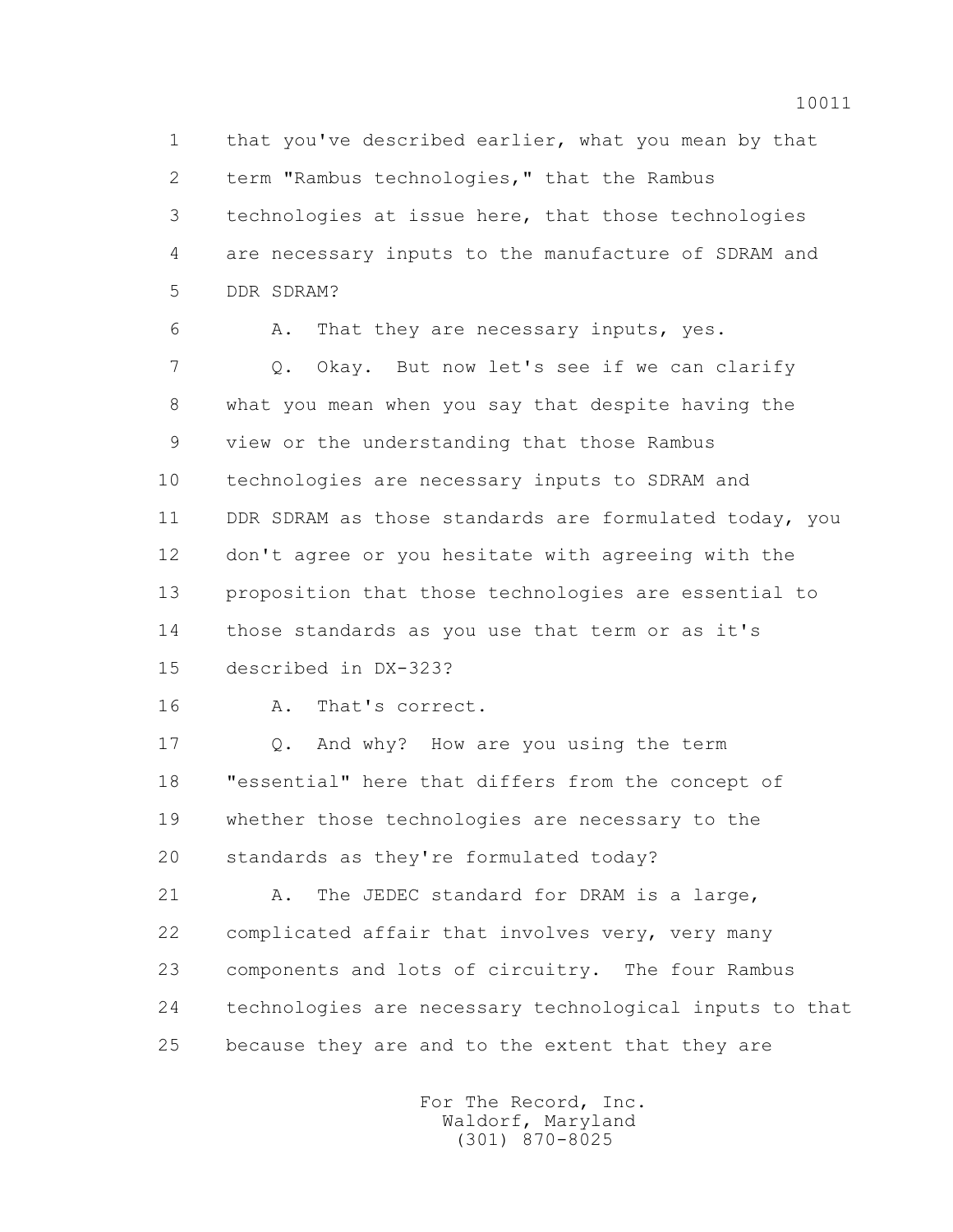1 superior to the next best alternative, which I've 2 measured in cost terms and described in performance 3 terms.

 4 The story that I was telling in the testimony 5 was a simplified story for purposes of explaining the 6 features of standard-setting organizations and what 7 they have to contend with, and that is a story of a 8 technology that is one with the standard.

 9 In other words, if you -- if the technology is 10 unavailable, then the standard goes away. And nobody 11 has ever contended that that is true of the four Rambus 12 technologies however valuable they must be.

13 Q. So are you saying --

 14 A. Essential -- just to clarify, essential as in 15 the English language meaning of the word, that they are 16 the essence of the standard.

17 0. And you believe that technologies would have to 18 be essential to a standard in that sense for any 19 hold-up or opportunism concerns to arise?

 20 A. For the statements in the paragraph from which 21 these have derived to be true. No, not for any 22 conditions of opportunism, but for a reading of the 23 paragraph as I wrote it.

 24 Q. Well, to be clear about that, let's assume, in 25 reference to DX-323, let's assume it were true that the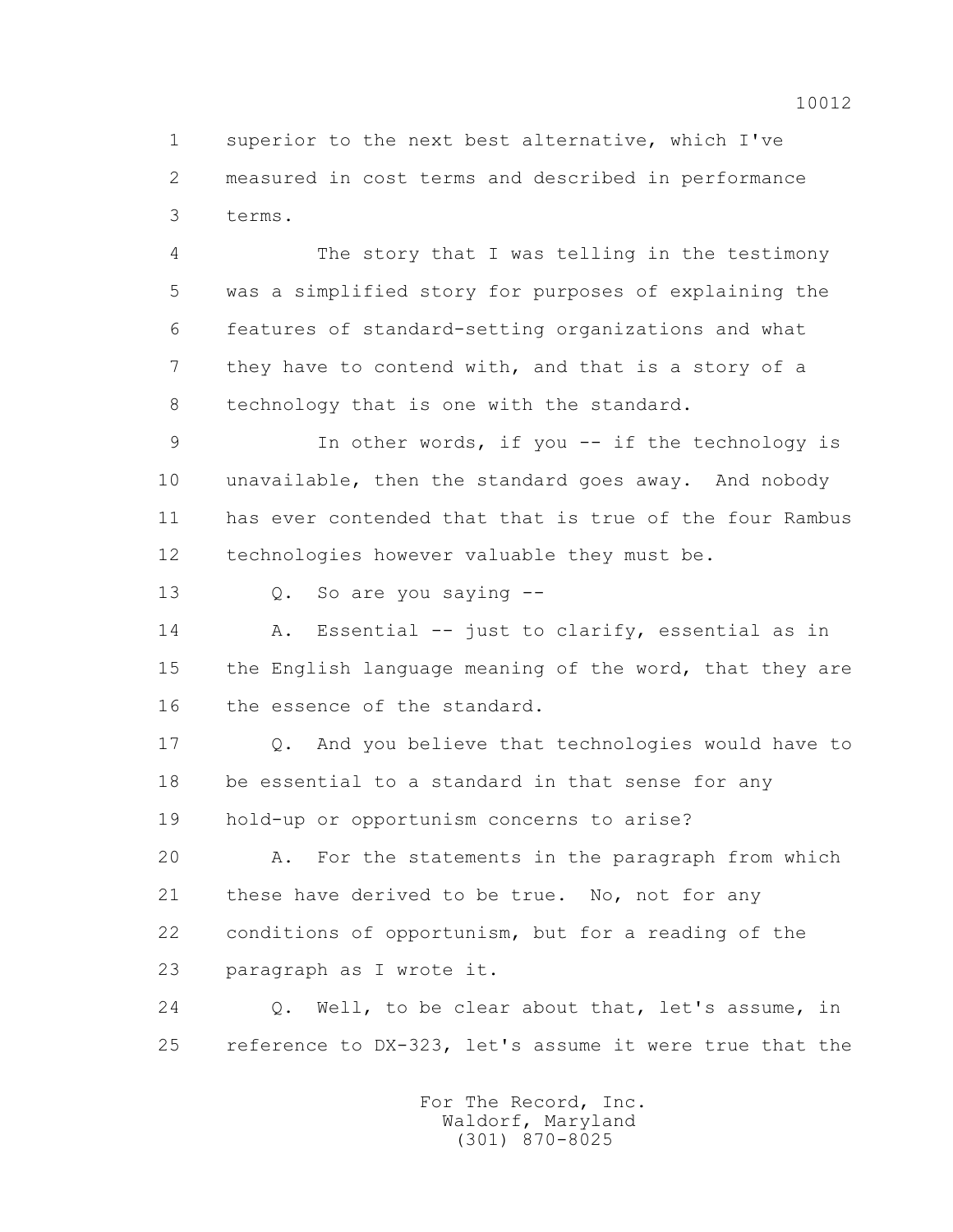1 cost of changing the SDRAM and DDR standards today 2 exceeds the relevant royalty amounts, that is, the 3 Rambus royalty amounts that you testified about earlier 4 that you assumed earlier? 5 A. Right. 6 Q. Let's assume that condition were satisfied. 7 A. Okay. Contrary to fact. 8 Q. I'm just asking you to assume this. 9 A. Okay. 10 Q. And let's assume then that the third condition 11 that is identified on DX-323 were also satisfied, that 12 is, that there were plausible alternatives to the 13 Rambus technologies at the time that the disclosures 14 allegedly should have occurred. 15 A. Right. 16 Q. So we're assuming that both the second and the 17 third conditions on DX-323 were satisfied. 18 Now, is it your testimony, your expert 19 testimony, that if those assumptions were to hold, that 20 as you understand the facts in this case relating to 21 Rambus' technologies and their relations to the SDRAM 22 and DDR standards that there still would not, as a 23 matter of economic theory, there would still not be any 24 concern about opportunism in this case? 25 A. It depends. In that case, in that setting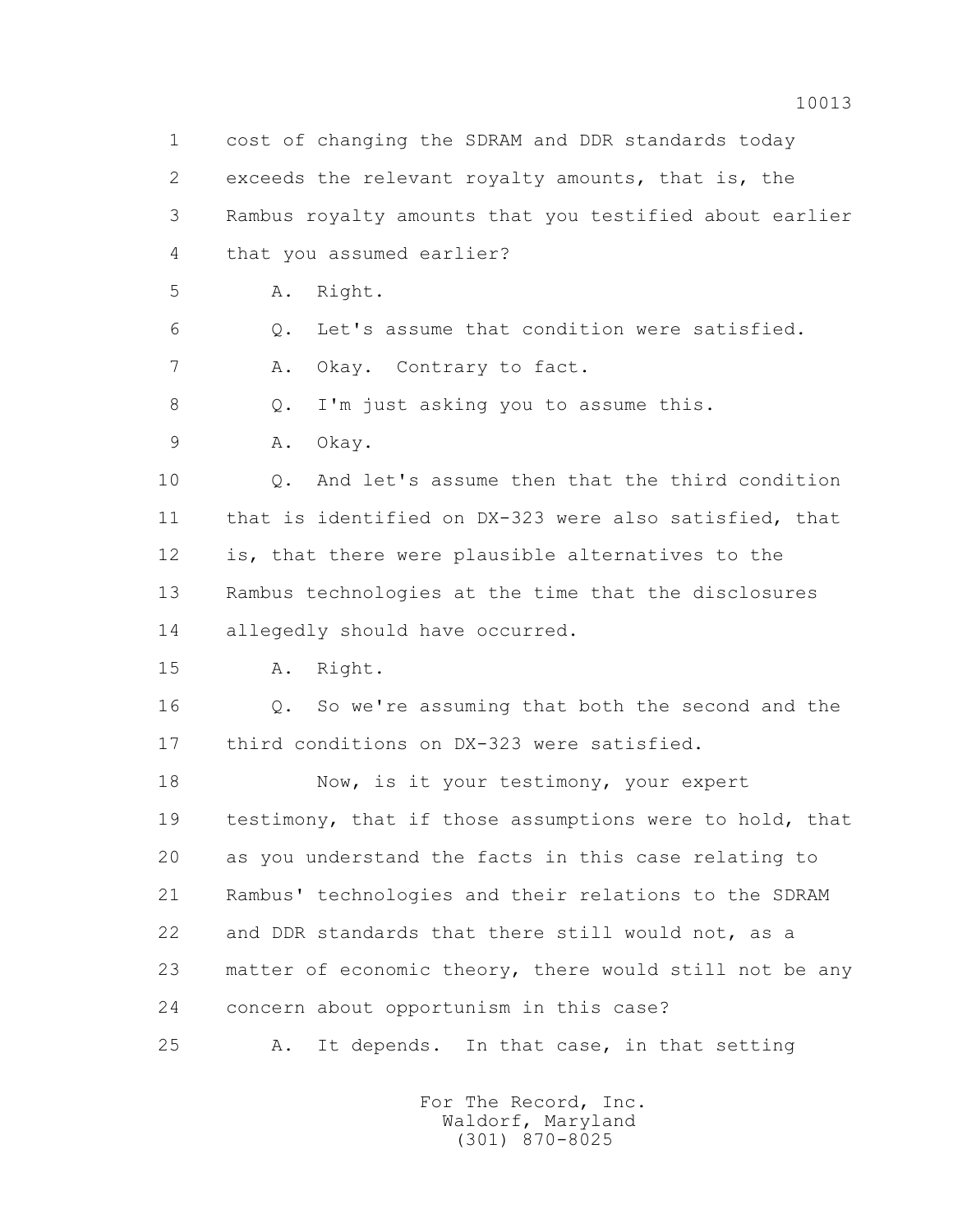1 where the technology and the standard are not one and 2 the same, it depends. And what it depends on is the 3 word "plausible" in the third item on your list.

 4 In other words, I haven't drawn any sharp 5 distinction between the conditions of substitution in 6 that model because I started off by saying the 7 technology is essential. It's like assuming away 8 substitutes to say that. And that's a simplified story 9 for the sake of explaining the issue.

 10 If you want to use that list as an analytical 11 tool for describing in general terms rather than this 12 particular model the conditions necessary for 13 opportunism, then you have to modify some of the words. 14 You have to modify the word "essential" and you have to 15 modify the word "plausible," and when you do those two 16 things, you can generalize.

17 0. And I'm not sure that I'm following you. I 18 don't want to go back all over this entirely, but how 19 would you need to modify the term "essential"?

 20 A. Well, if you want to be -- if you want to 21 generalize, then you -- then let's use the words that 22 we were using. Let's say technology must be a 23 necessary input. Okay? That brings us closer to the 24 condition that we're talking about.

25 And then the third statement, which I can't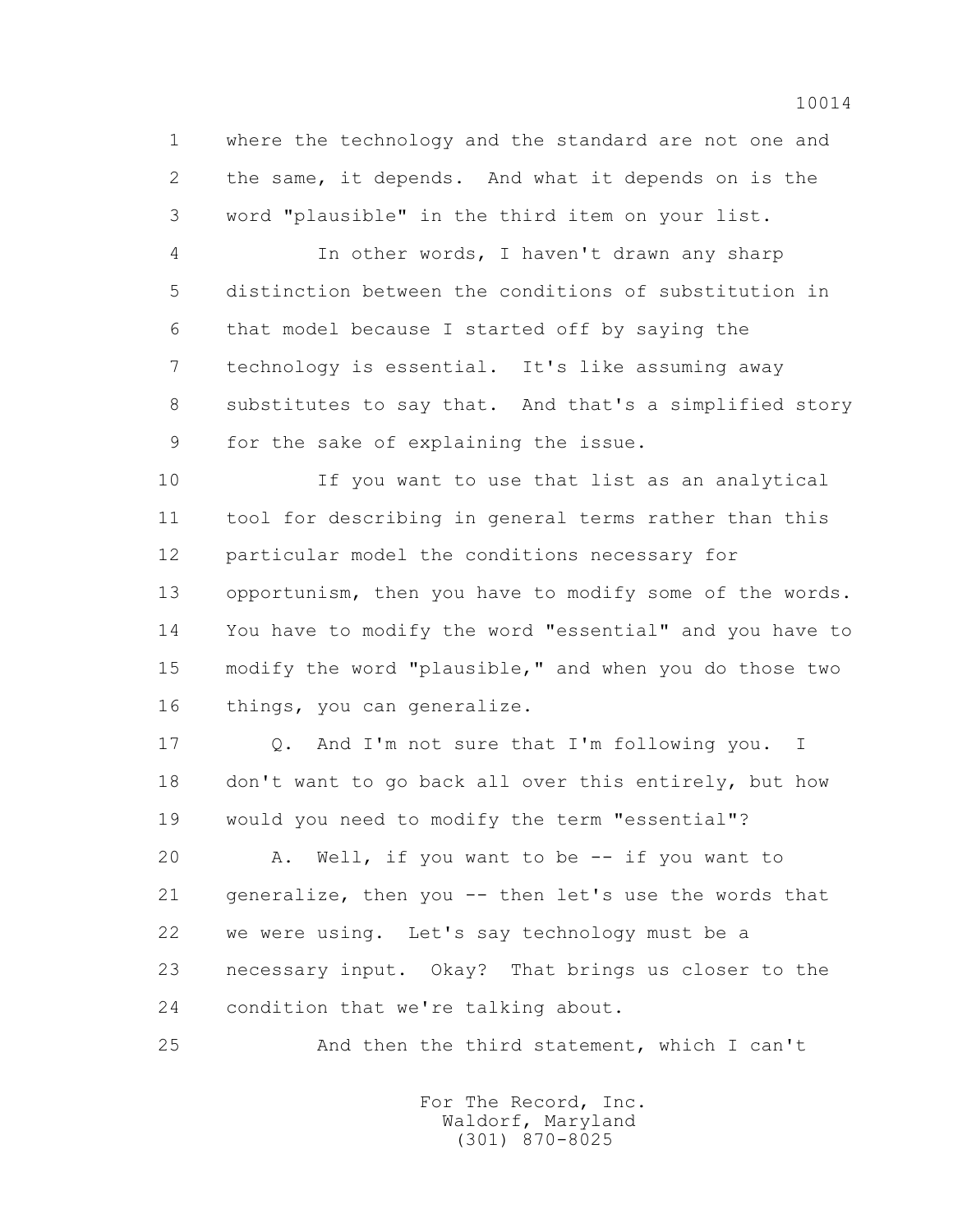1 quite read --

2 Q. I can read it to you.

 3 A. I can read enough to see. Thank you, 4 Mr. Royall.

 5 But let us say in that case must have distant 6 alternatives. Of course -- and then we have a 7 necessary technology, the cost of manufacturing must 8 exceed, and rather than merely plausible, we've got -- 9 we've said something about where the alternatives lie.

 10 Q. Now, what you're describing now in terms of 11 wanting to modify these terms, are you saying that you 12 would need to modify the terms in that way in order for 13 this list to state the conditions that you believe 14 would be necessary for opportunism to exist?

 15 A. Yeah, in general -- in more general terms than 16 the model that I was using in that statement.

 17 Q. Well, why did you not use those terms when you 18 testified before the FTC and the DOJ hearing?

 19 A. For the sake of explication. I was describing 20 a narrower set of circumstances that are a starker case 21 for opportunism to make it clearer. And there are such 22 things that come up in the world if you -- if you have 23 a technology that is -- that's essential to the 24 standard.

25 Q. And you said that to generalize these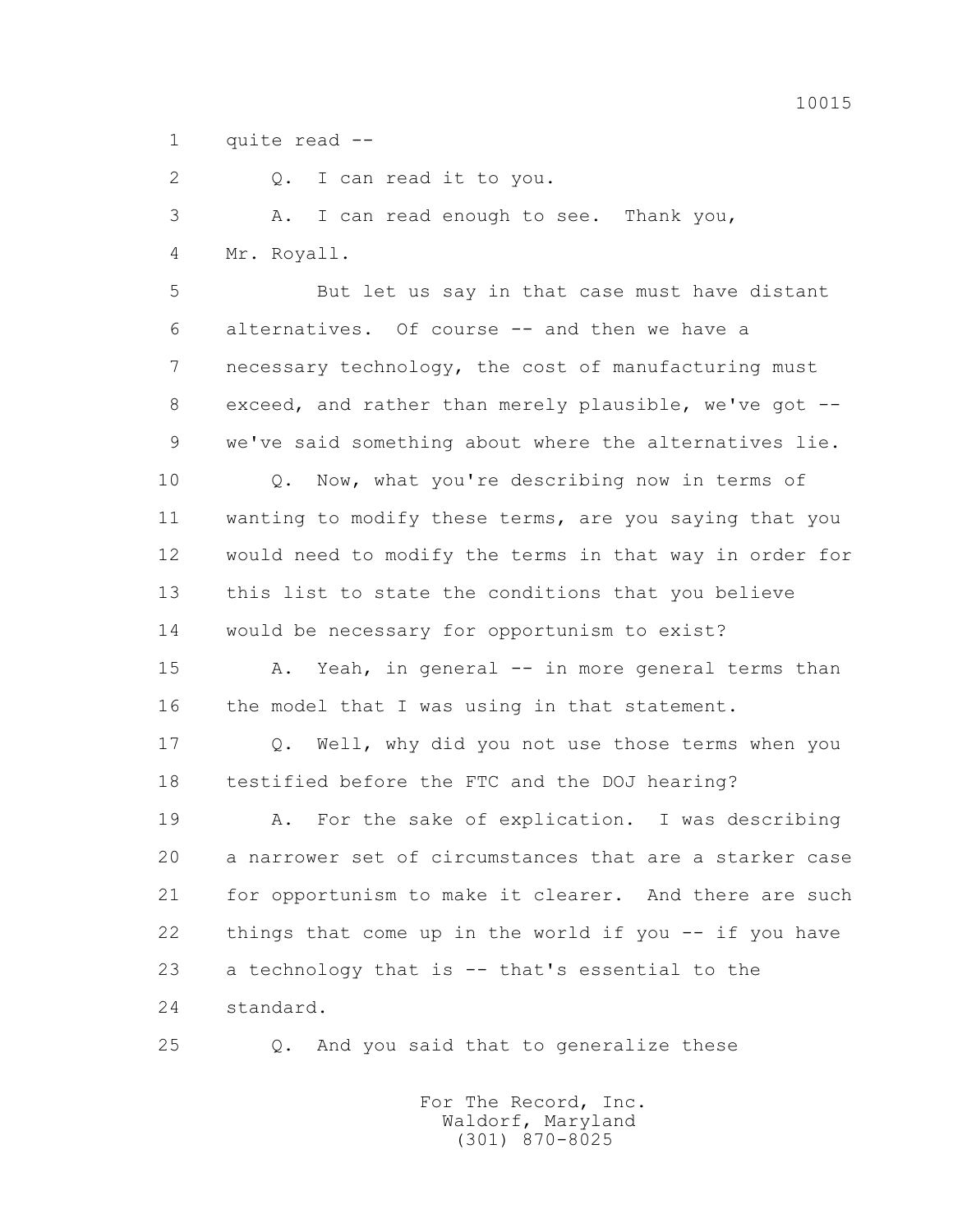1 conditions you would change the word "essential" in the 2 first condition to "necessary"?

3 A. Yes.

 4 Q. But you -- and you agreed earlier that these 5 technologies are -- Rambus technologies are necessary 6 to the SDRAM and DDR standards?

 7 A. Right. But necessary is different from 8 essential. Necessary meaning that they are -- that it 9 would be necessary in the sense that it would be -- it 10 would be costly and inefficient to substitute away from 11 them.

 12 Q. So you would agree that with changing this 13 first condition on DX-323, changing the word 14 "essential" to "necessary," if that change were made, 15 you would agree that this condition is satisfied in 16 this case as you understand the facts?

17 A. If you substitute "a necessary input," yes, 18 just as we did before.

19 Q. And with that substitution, you would agree 20 that condition is satisfied?

21 A. With that substitution.

 22 Q. Okay. Let me -- I'm just going to cross out 23 for the record on Exhibit DX-323, I'm going to put a 24 line through the word "essential" and then I'm going to 25 write "necessary input" and I'm going to put a check to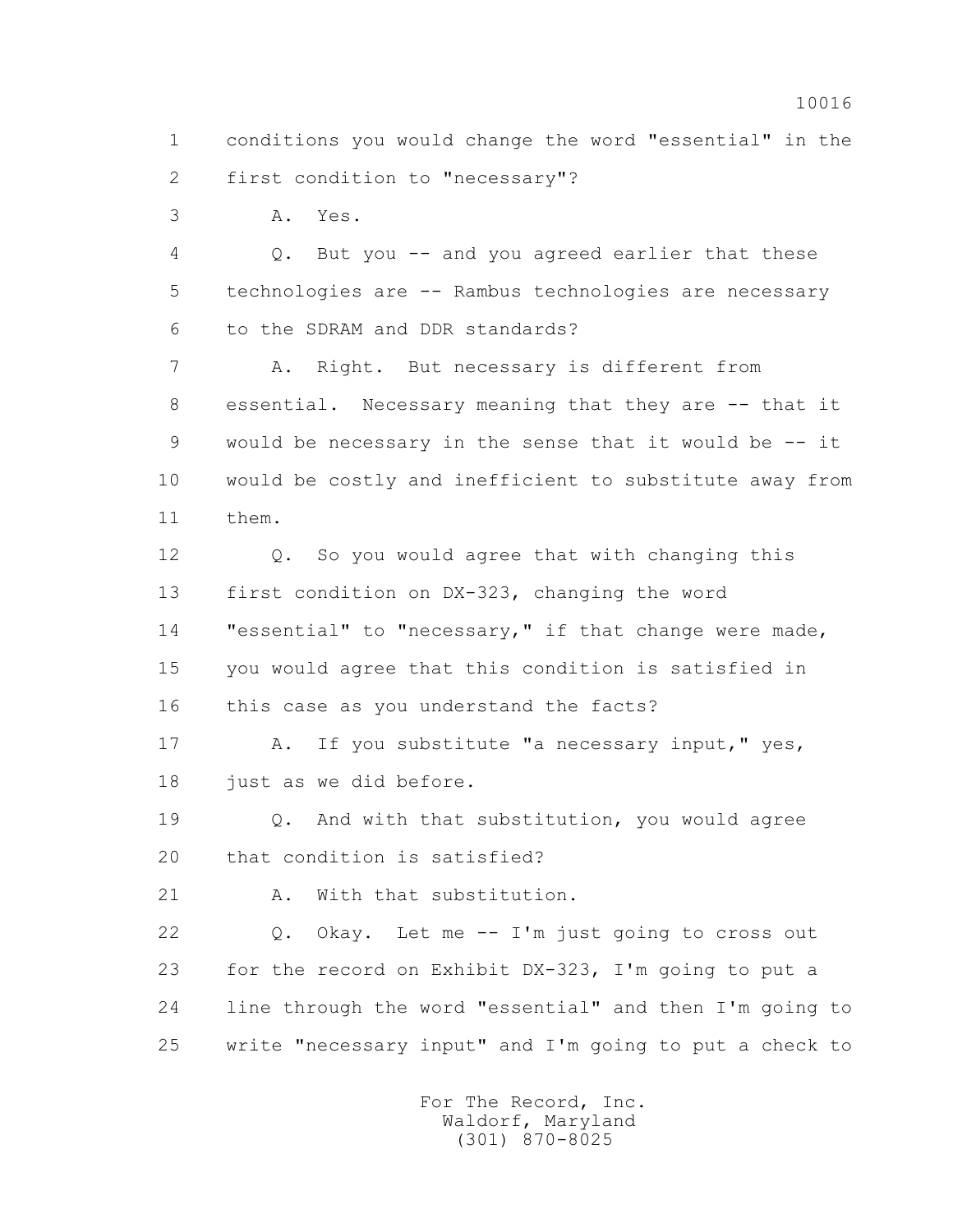1 denote that that -- with that change --

2 A. You might want to write "a necessary input," 3 but it doesn't matter that much.

4 Q. I'm happy to try to fit that in.

 5 With that change to item 1 on DX-323, you agree 6 that that condition is satisfied in this case as you 7 understand it?

8 A. Right. The way that I use the term "necessary 9 input," yes.

10 Q. Now, let me shift to another topic.

 11 JUDGE McGUIRE: All right. Mr. Royall, let me 12 inquire of you before you make that shift. It's 13 approaching 5:30. How much longer do you have in mind 14 proceeding this afternoon?

 15 MR. ROYALL: I have a topic that I believe I 16 could cover in ten minutes or less if -- I can stop now 17 as well. But if we want to use the time, I could use 18 it, or we could start back in the morning. I'm 19 indifferent.

 20 JUDGE McGUIRE: Well, ten minutes doesn't -- 21 well, let's just stop right now if that's okay. 22 MR. ROYALL: I'm happy, Your Honor, to do

23 that.

 24 JUDGE McGUIRE: And just so we'll know 25 tomorrow, how much time do you anticipate taking to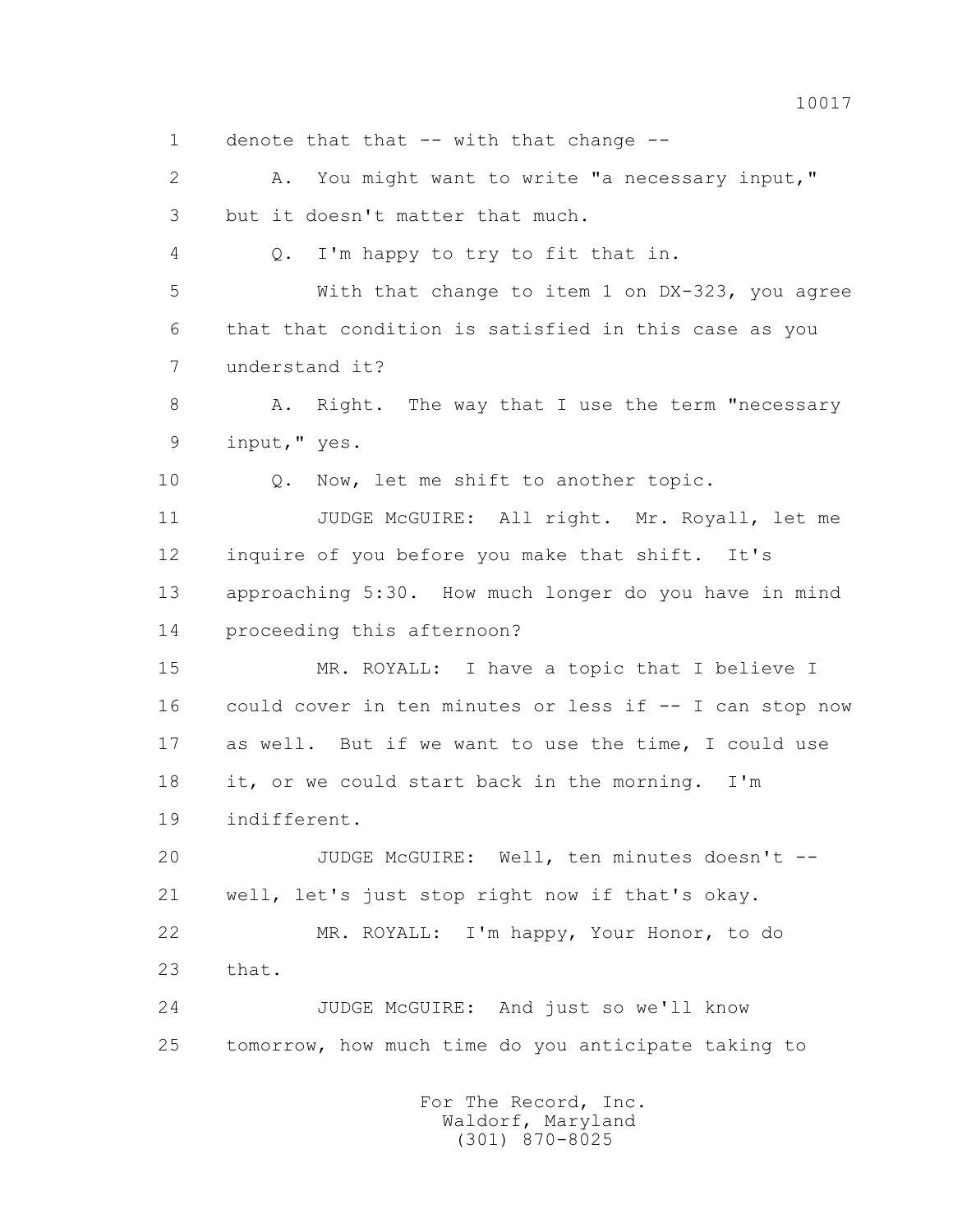1 conclude the cross? 2 MR. ROYALL: I expect to go into the afternoon 3 certainly. 4 JUDGE McGUIRE: Okay. Okay. We will adjourn 5 then and convene tomorrow at 9:30 a.m. 6 (Time noted: 5:22 p.m.)